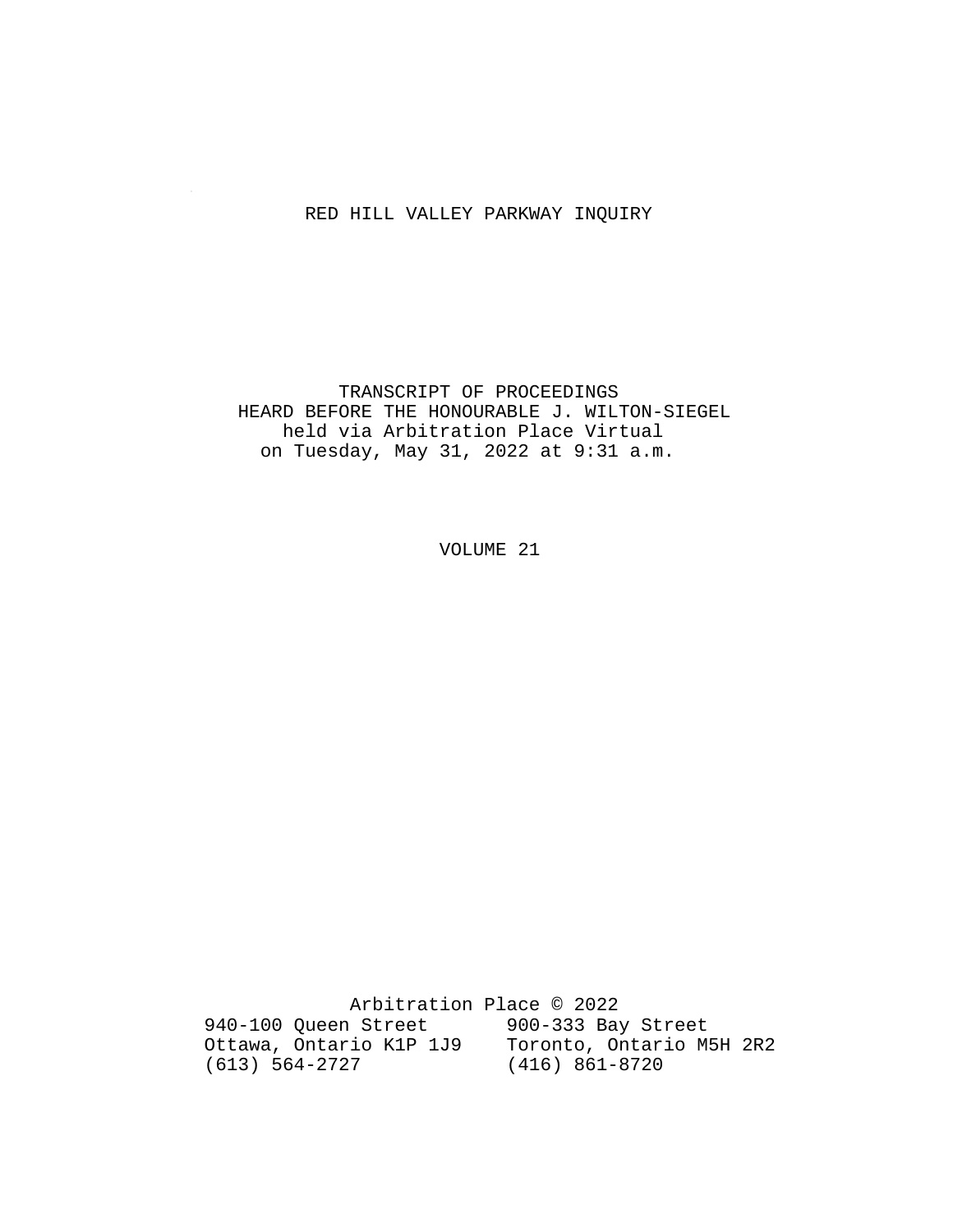#### APPEARANCES:

| Emily C. Lawrence<br>Shawna Leclair               | For Red Hill Valley<br>Parkway |
|---------------------------------------------------|--------------------------------|
| Eli Lederman<br>Delna Contractor<br>Samantha Hale | For City of Hamilton           |
| Heather McIvor<br>Colin Bourrier                  | For Province of Ontario        |
| Chris Buck                                        | For Dufferin Construction      |
| Jennifer Roberts<br>Nivi Ramaswamy                | For Golder Associates Inc.     |

ALSO PRESENT:

Richard Provost

Page 3370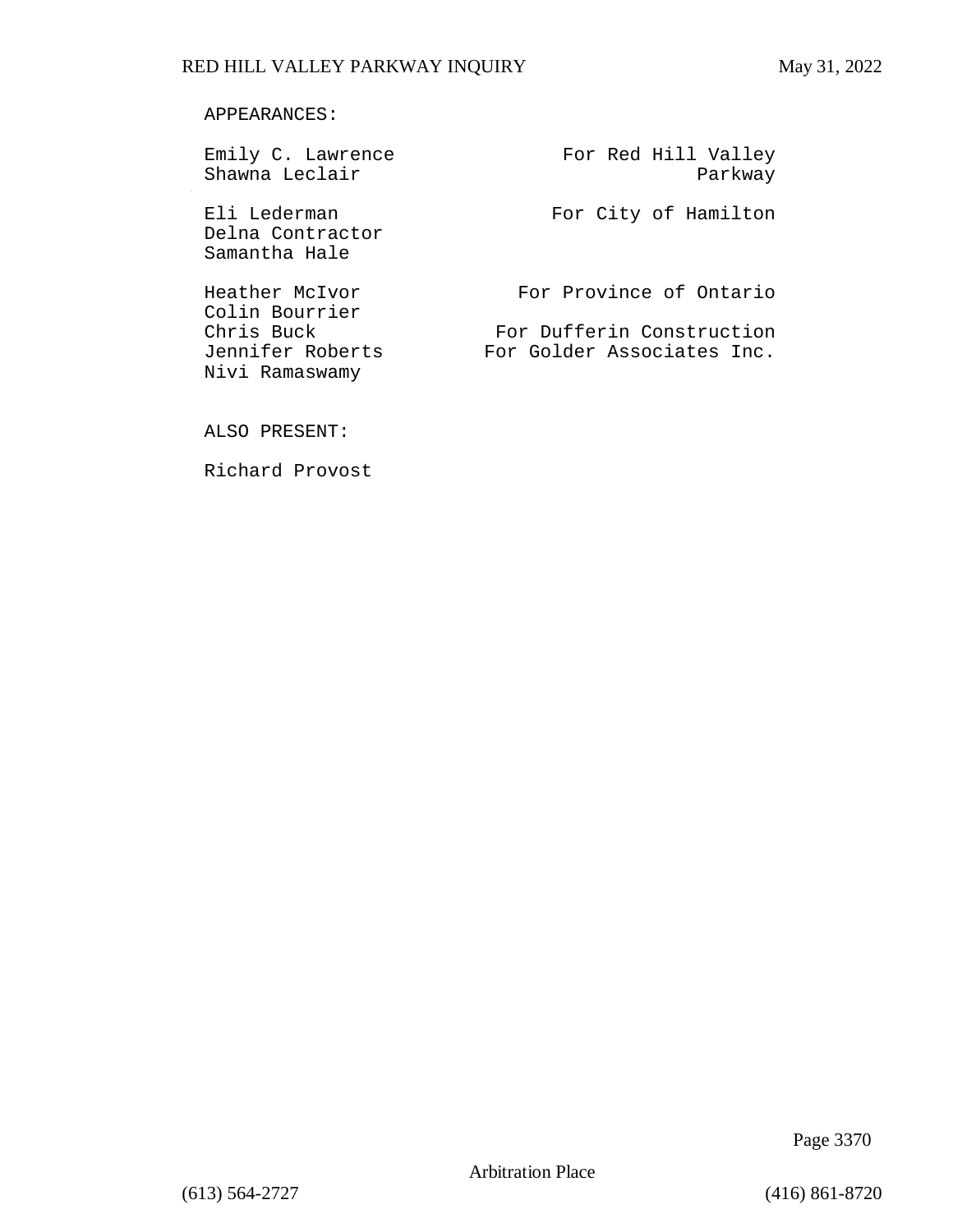$\sim$ 

#### INDEX

**PAGE** 

| BRIAN MALONE; RESUMED                 | 3373 |
|---------------------------------------|------|
| CONTINUED EXAMINATION BY MS. LAWRENCE | 3373 |
| EXAMINATION BY MS. MCIVOR             | 3590 |

Page 3371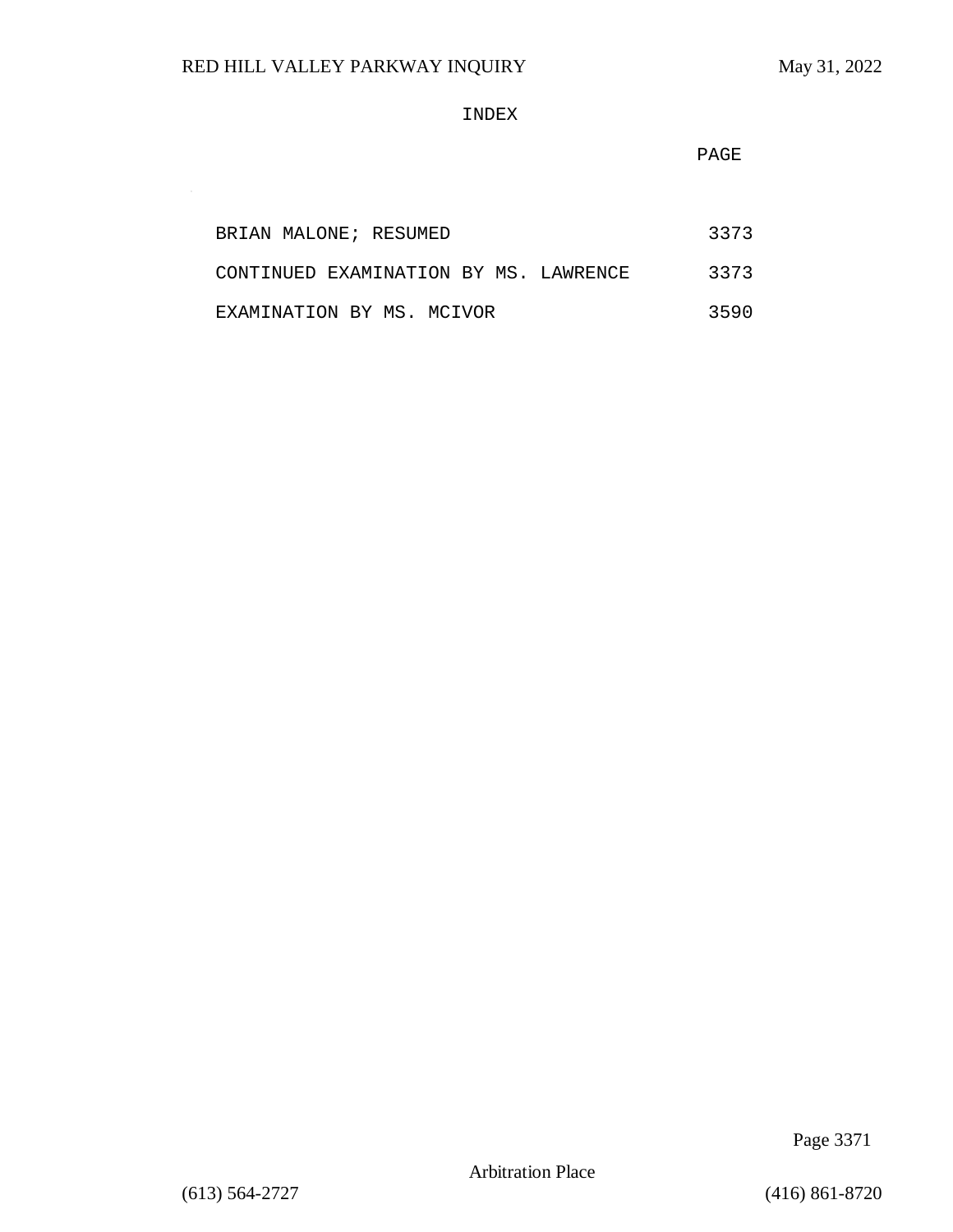## LIST OF EXHIBITS

| NO. | DESCRIPTION                                                                   | PAGE |
|-----|-------------------------------------------------------------------------------|------|
| 59  | Draft RHVP Safety Review with<br>comments, CIM369.                            | 3394 |
| 60  | CIMA draft report E00V04, CIM371.                                             | 3408 |
| 61  | RHVP Detailed Safety Analysis,<br>Final Draft, October 2015,<br>CIM9859.0002. | 3354 |
| 62  | E-mail exchange between CIMA and<br>Mike Dworczak at Pyramid,<br>CIM15996.    | 3598 |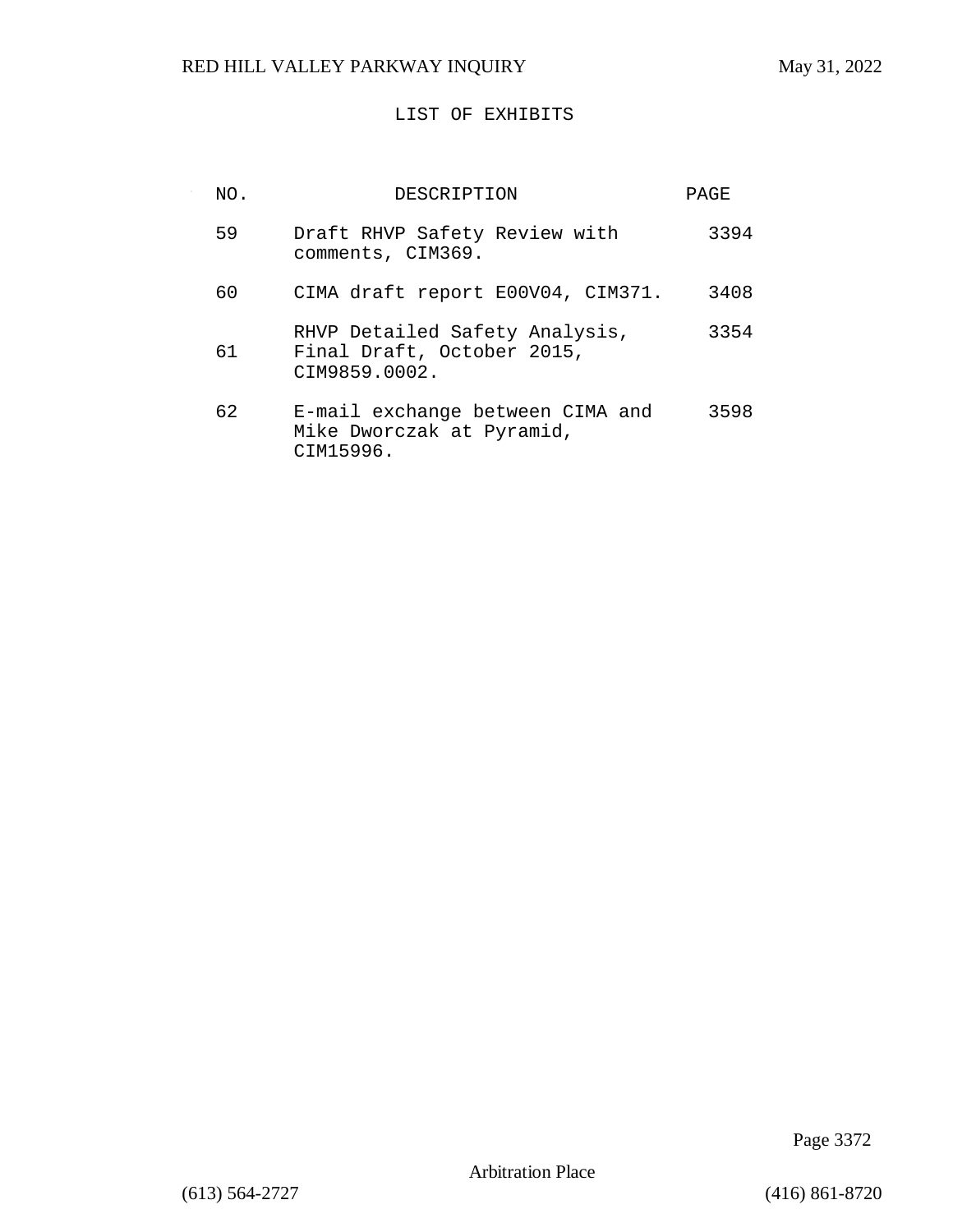| $\mathbf 1$ | Arbitration Place Virtual                          |
|-------------|----------------------------------------------------|
| 2           | --- Upon resuming on Tuesday, May 31, 2022         |
| 3           | at 9:31 a.m.                                       |
| 4           | JUSTICE WILTON-SIEGEL: Good                        |
| 5           | morning.                                           |
| 6           | MS. LAWRENCE: Good morning.                        |
| 7           | Can you hear me?                                   |
| 8           | JUSTICE WILTON-SIEGEL: Yes.                        |
| 9           | MS. LAWRENCE: Good. Thank                          |
| 10          | you.                                               |
| 11          | BRIAN MALONE; RESUMED                              |
| 12          | CONTINUED EXAMINATION BY MS. LAWRENCE:             |
| 13          | Q. Mr. Malone, I'm going to                        |
| 14          | continue with some questions. I'm turning now,     |
| 15          | Mr. Registrar, to OD 6, page 35, paragraph 75,     |
| 16          | please. Thank you.                                 |
| 17          | So, we're in July of 2013,                         |
| 18          | picking up from yesterday. Your colleague Mr.      |
| 19          | Applebee sent a copy of the PowerPoint             |
| 20          | presentations that we were discussing at the end   |
| 21          | of day yesterday and the minutes to individuals at |
| 22          | the City, including Gary Kirchknopf. You're not    |
| 23          | copied on this message, but Mr. Applebee invited   |
| 24          | review and comment on the documents.               |
| 25          | Registrar, can you close that                      |

Page 3373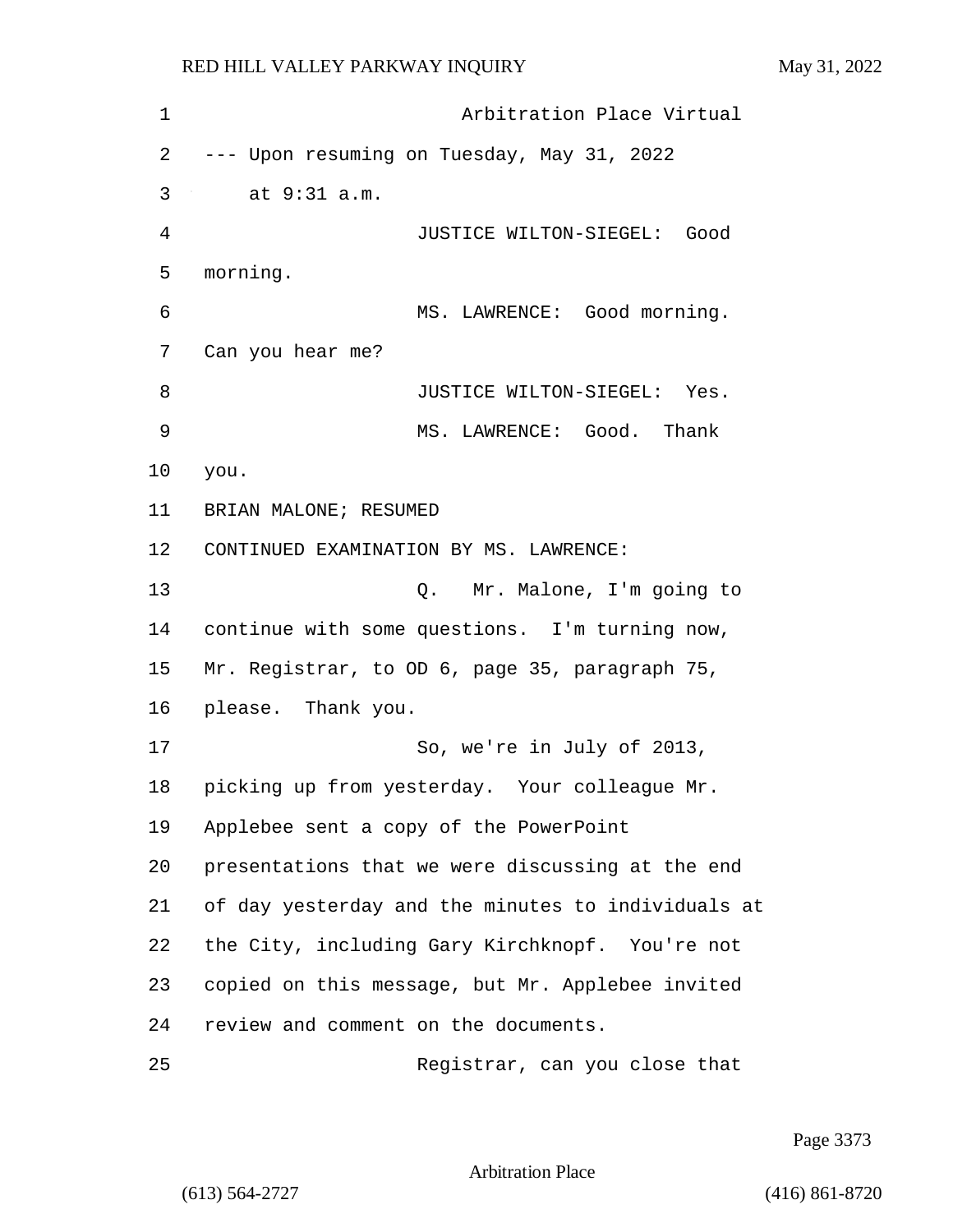and call out paragraph 76, please. 2 Did you know Mr. Kirchknopf? 3 A. Yes. 4 Q. Did you know him through CIMA's retainers and projects for the City or in some other capacity? 7 A. I knew him when I worked at the City. He reported to Hart Solomon, so his work station was close to mine, and I'm not surprised he was connected to this project in some way. So, he was part of the traffic group. 12 O. So, you'll see he responded to Mr. Applebee and if you can just take a moment to review his response, he is directing Mr. Applebee or he's inviting Mr. Applebee to contact Ludomir Uzarowski at Golder Associates directly, "should you require any additional information regarding weight in motion," quote, unquote, "or friction testing," quote, unquote, "on the main line." 21 You weren't copied on this message either. Did anyone at CIMA bring the information contained in Mr. Kirchknopf's e-mail to your attention? 25 A. No. I only became aware

Page 3374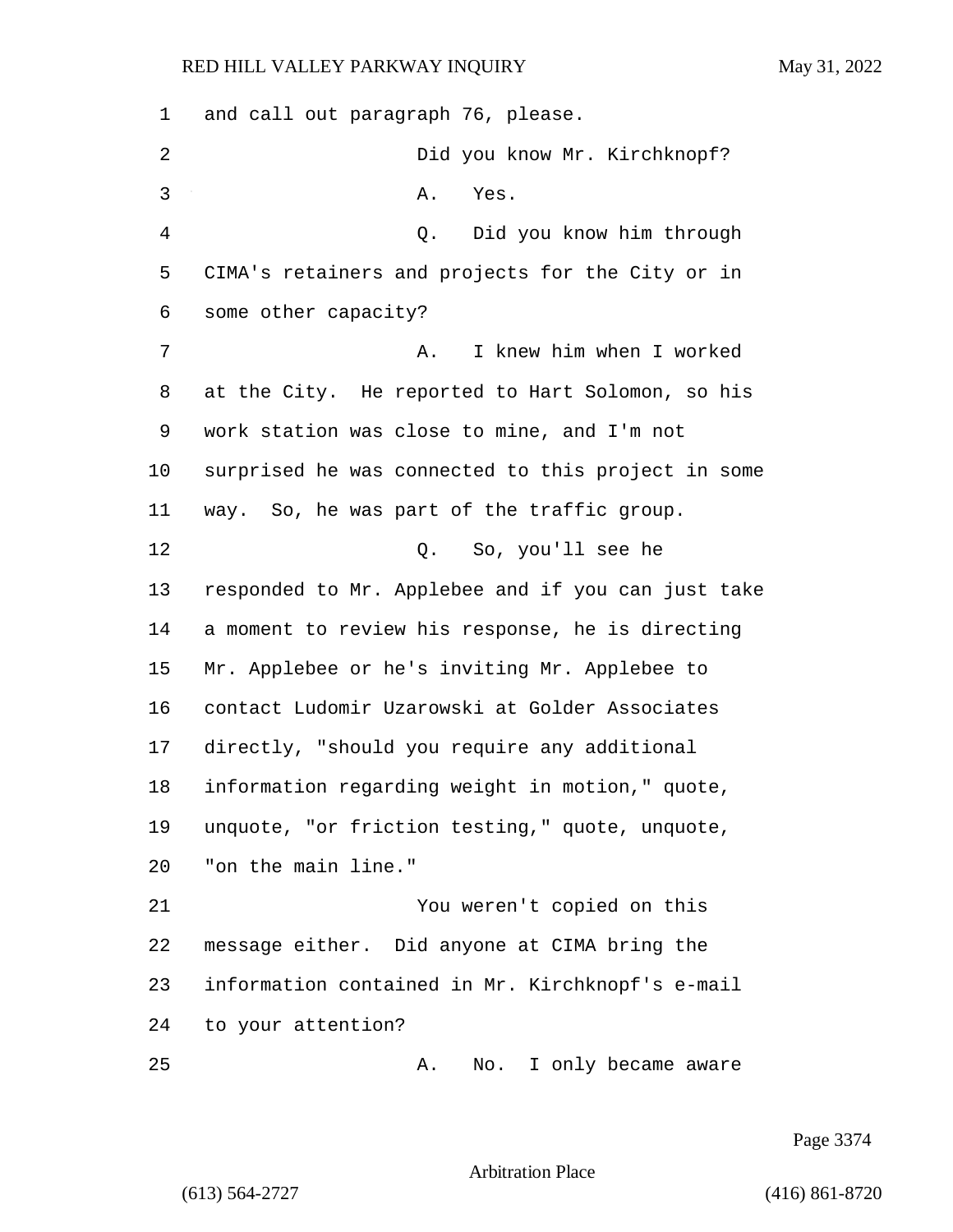1 of this e-mail upon review of materials provided 2 for the inquiry. 3 Q. Did you know that the 4 City had retained Golder Associates to, quote, 5 "oversee all testing and monitoring of the 6 specialized surface material," end quote, as 7 Mr. Kirchknopf puts in his e-mail? 8 A. No. 9 Q. Did you have any contact 10 with anyone at Golder Associates in 2013? 11 A. No, none at all. 12 O. To the best of your 13 knowledge, did anyone at CIMA have contact with 14 Golder in 2013? 15 A. To the best of my 16 knowledge, no. 17 Q. Did you have any 18 discussions with Mr. Applebee about Golder 19 Associates in 2013? 20 A. Sorry, could you repeat 21 the question? 22 Q. Did you have any 23 discussions with Mr. Applebee about Golder 24 Associates in 2013? 25 A. About Golder, no, none at

Page 3375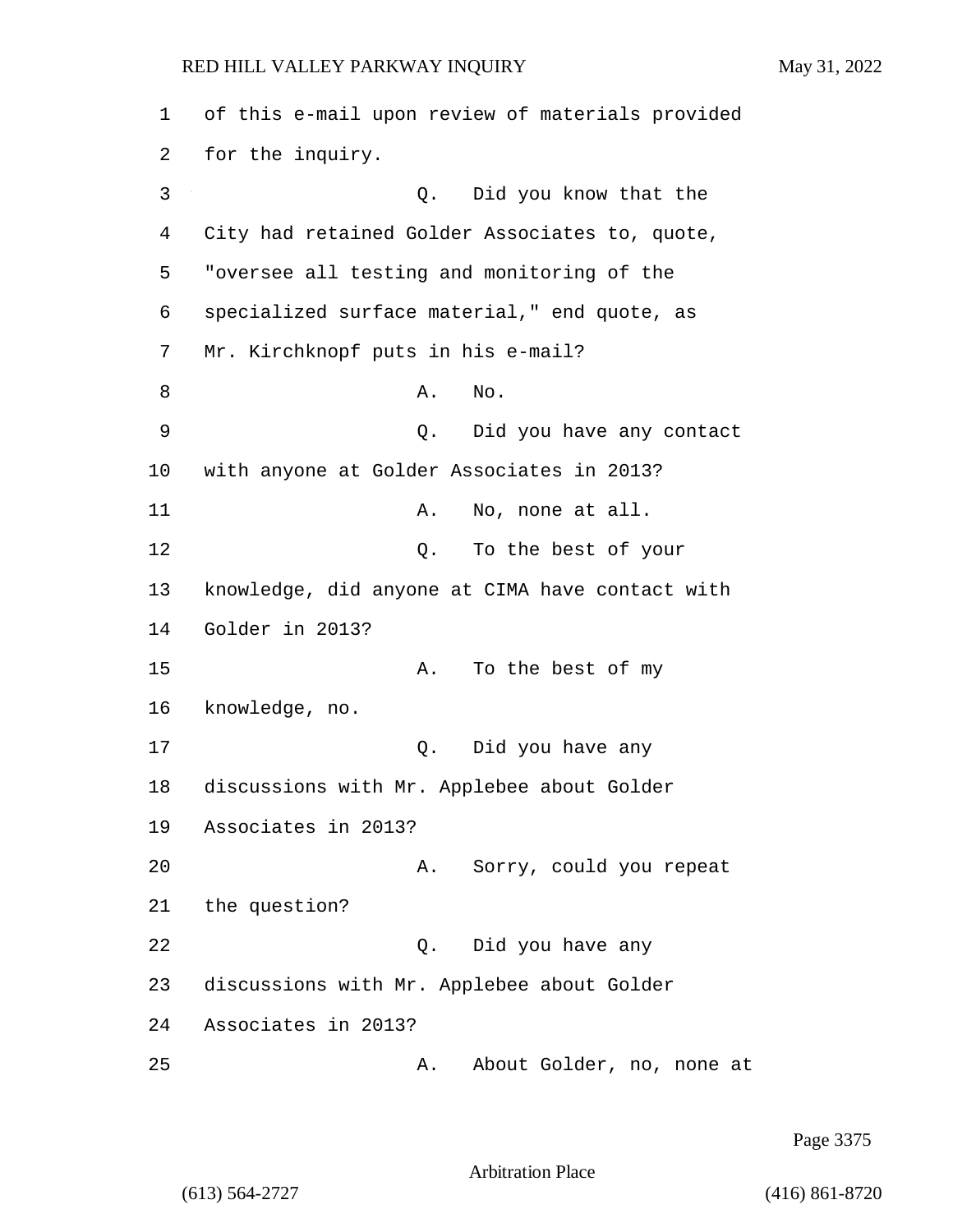1 all. 2 Q. Did you have any 3 discussions with staff at the City about Golder 4 doing friction testing? 5 A. No, none at all. 6 Q. Thank you. Registrar, 7 can you close that call out and bring up 8 paragraph 78, which is page 35 and 36. Thank you. 9 Mr. Malone, is that readable 10 for you? 11 A. Yes, that's good. 12 C. Great. So, this is still 13 in July of 2013. This is after the PowerPoint 14 presentation that we were discussing and 15 Mr. Applebee writes to Mr. Cooper to see if the 16 City has any comments on the proposed 17 countermeasures or the minutes of that meeting on 18 July 3, and indicates that he needs to do a final 19 list of countermeasures to do the calculations 20 required. 21 Now, those calculations, 22 that's the benefit-cost calculations. Is that 23 right? 24 A. Yes, seems so. Yes. 25 Q. Can you close out that

Page 3376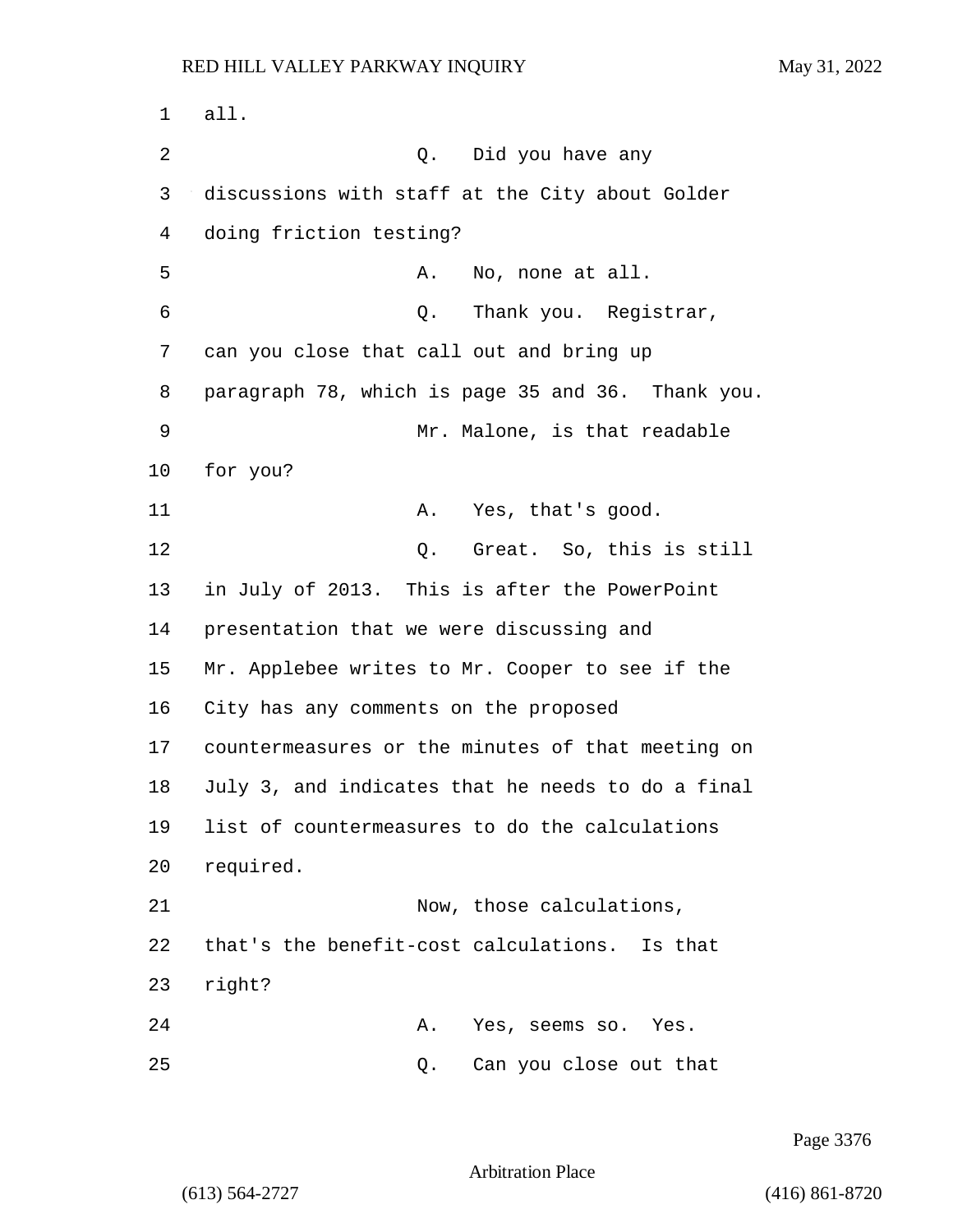| $\mathbf 1$ | call out, Registrar, and bring up CIM8266. So,     |
|-------------|----------------------------------------------------|
| 2           | this is the e-mail that was just summarized in     |
| 3           | that paragraph we were just looking at, and you'll |
| 4           | see that Mr. Applebee, in the third paragraph,     |
| 5           | says:                                              |
| 6           | "Because the geometric                             |
| 7           | changes are generally off                          |
| 8           | the table, we don't need                           |
| 9           | construction costs."                               |
| 10          | So, just to confirm, CIMA was                      |
| 11          | not intending to do any benefit-cost analysis for  |
| 12          | geometric changes. Is that right?                  |
| 13          | A. Yeah. The paragraph                             |
| 14          | sentence represents that geometric changes would   |
| 15          | be beyond the scope of the assignment. Similar to  |
| 16          | illumination that we discussed yesterday, the      |
| 17          | geometric alignment has been determined            |
| 18          | previously, approved through the environmental     |
| 19          | assessment process and was not something for which |
| 20          | this report would be capable of providing changes  |
| 21          | to. That's common for a road safety assessment.    |
| 22          | Q. Okay. So, you just                              |
| 23          | referenced illumination. Just staying on           |
| 24          | geometric design for a moment, you and your        |
| 25          | colleagues at CIMA were quite clear that geometric |

Page 3377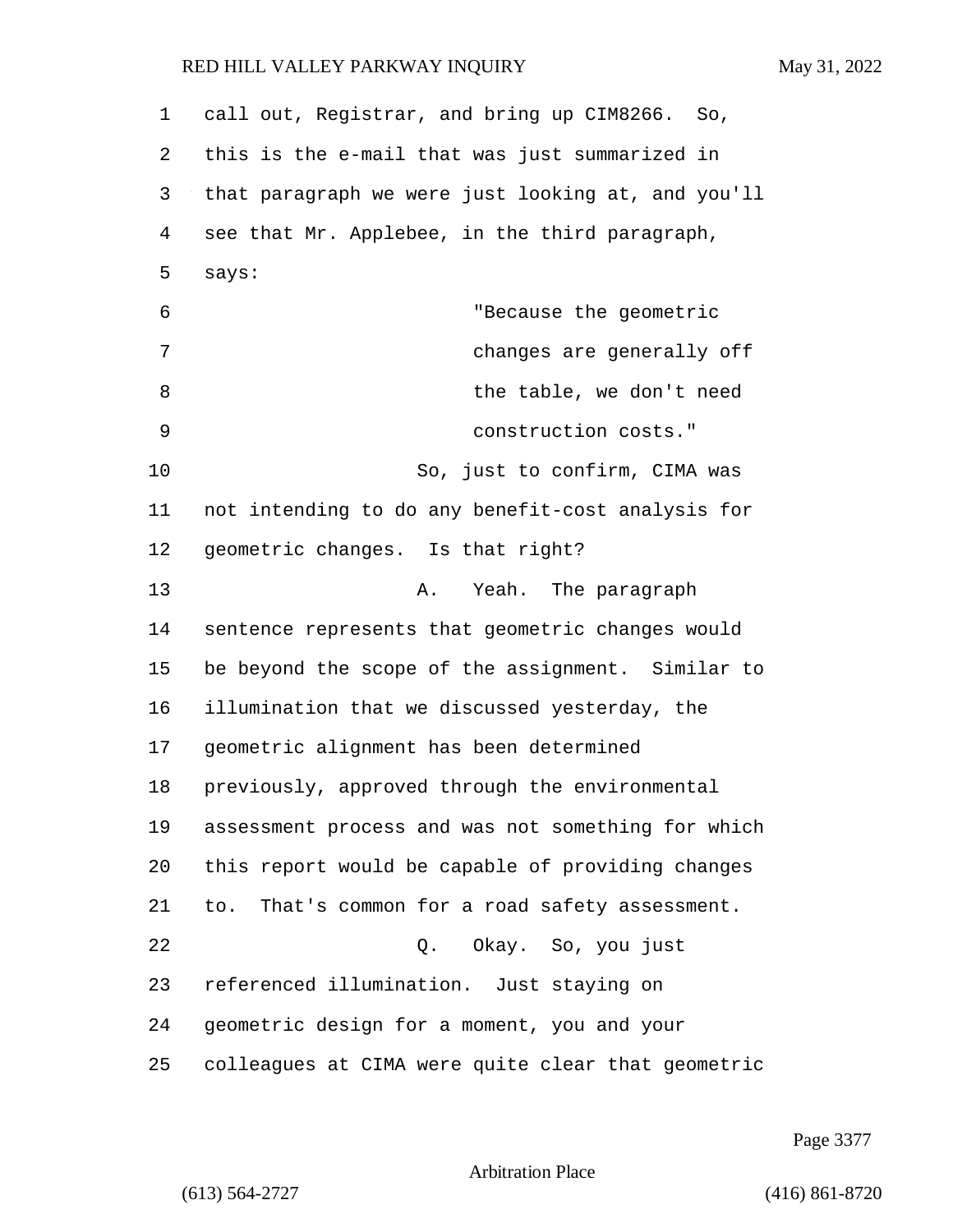1 changes were outside the scope of this project. 2 Right? 3 A. Yes. The road had 4 curvilinear alignment with horizontal and vertical 5 curves, and potentially theoretically making the 6 road straight would be a safety improvement, but 7 that was beyond the scope of what could be done 8 within the bounds of this assignment. 9 Q. Okay. In the second 10 paragraph, it says: 11 "We need a determination 12 of costs. We can utilize 13 MTO costs. We will for 14 illumination, as 15 discussed." 16 So, at this point in the 17 process, in mid-July 2013, Mr. Applebee and others 18 within CIMA below Mr. Applebee, they are doing the 19 benefit-cost analysis for illumination using MTO 20 costs. Is that right? 21 A. That would be appear to 22 be so, yes. And illumination was included. We 23 were certainly analyzing illumination and dealing 24 with the ramps. 25 Q. In the third paragraph at

Page 3378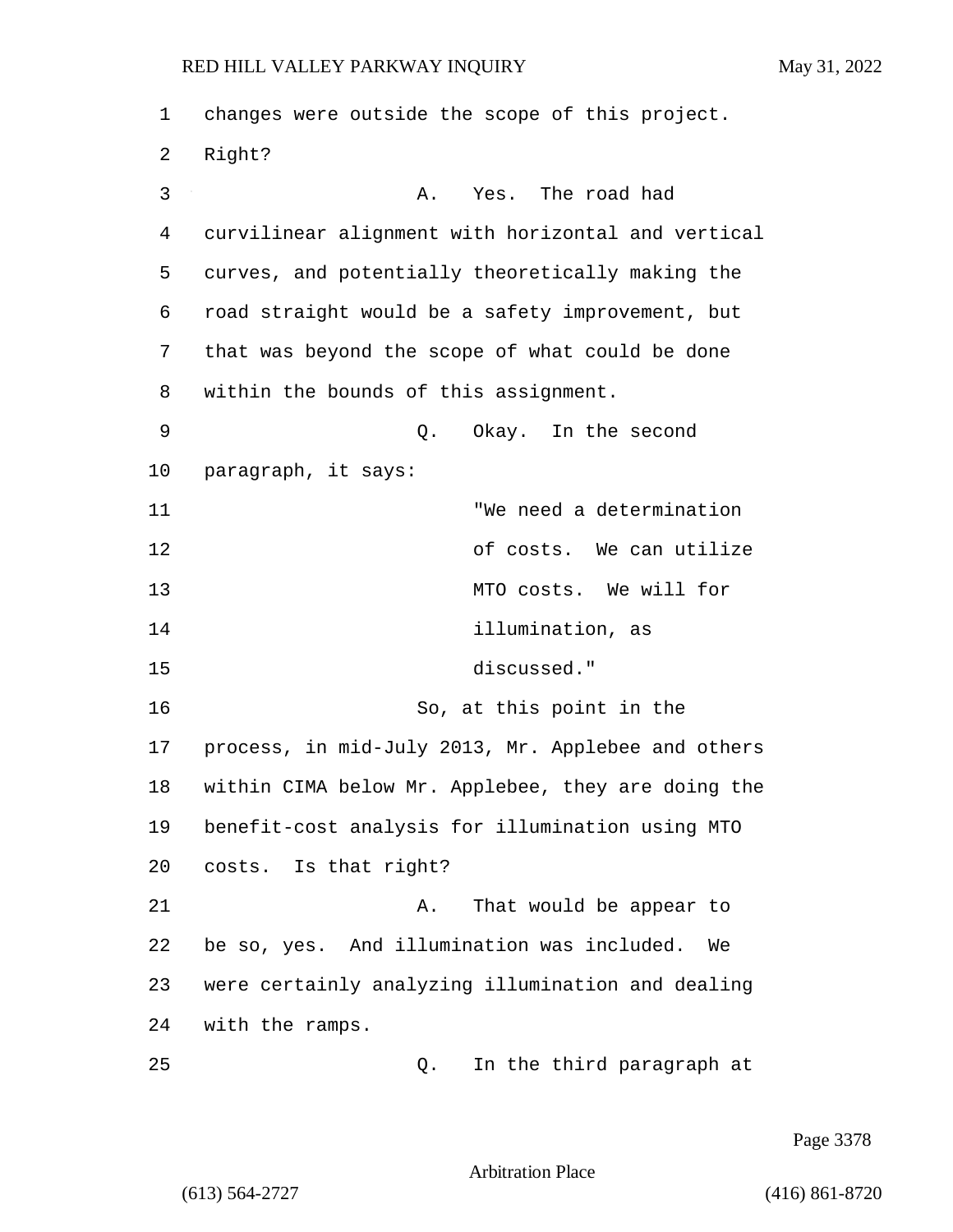1 the last line, it says: 2 "Mike also said he had 3 something to provide on 4 illumination that he was 5 going to give to you to 6 provide to us. Did you 7 receive this from him?" 8 Do you know what Mr. Applebee 9 is referring to there in respect of Mike providing 10 something -- had something to provide on 11 illumination? 12 A. No, I don't precisely. 13 No. 14 Q. Thank you. Registrar, 15 can you pull up OD 6, page 36, paragraph 79. No, 16 I think we're on the wrong place. Can you cancel 17 that call out. OD 6, page 36, paragraph 79. 18 Thanks. 19 So, this is, as I reference 20 here, the individuals, this is an internal CIMA 21 e-mail and you'll see that Mr. Applebee is 22 providing some background. The second paragraph, 23 the bottom paragraph here: 24 "Also, they're not keen 25 on any high-friction

Page 3379

Arbitration Place

(613) 564-2727 (416) 861-8720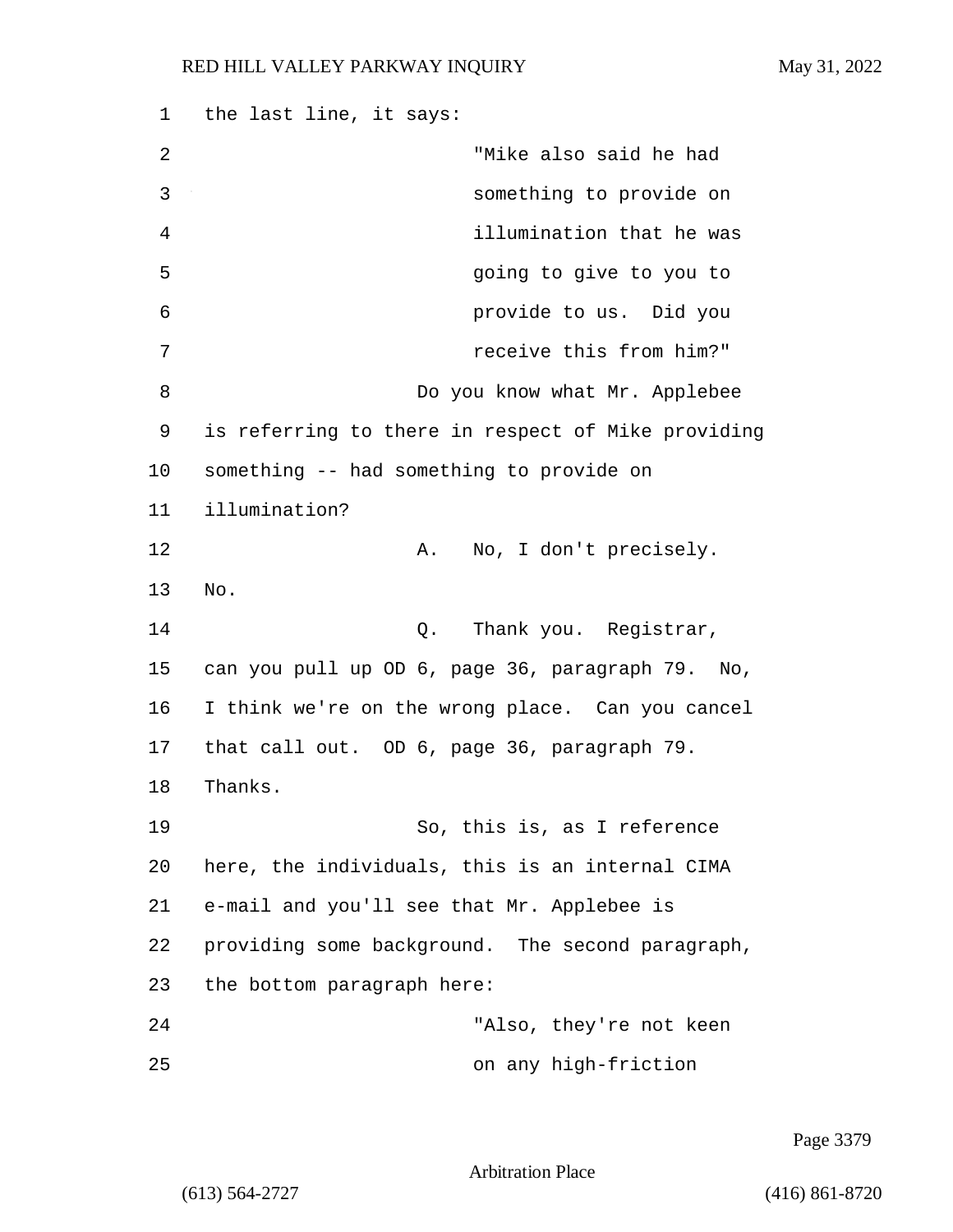**1 pavement** treatments on **the main line but they** 3 are okay with it on the 4 ramps, i.e., ramp 6, so 5 we don't have to cost the 6 main line high friction 7 out either." 8 So, just stopping there, we spoke about high-friction application yesterday. Can you confirm whether skid abrading is a high-friction application that CIMA was considering? 13 A. That would not be what we would have been considering. We were considering more of an overlay material or some sort of material added on top instead of an attempt to retrofit to the existing materials. 18 Excuse me, I'm sorry, can you reduce the size of the call out a little bit? It's being blocked by the video on the side. Very good. Thank you. 22 Q. So, your thinking was to put something on top of the pavement, not to change the surface of the pavement to give it additional frictional qualities?

Page 3380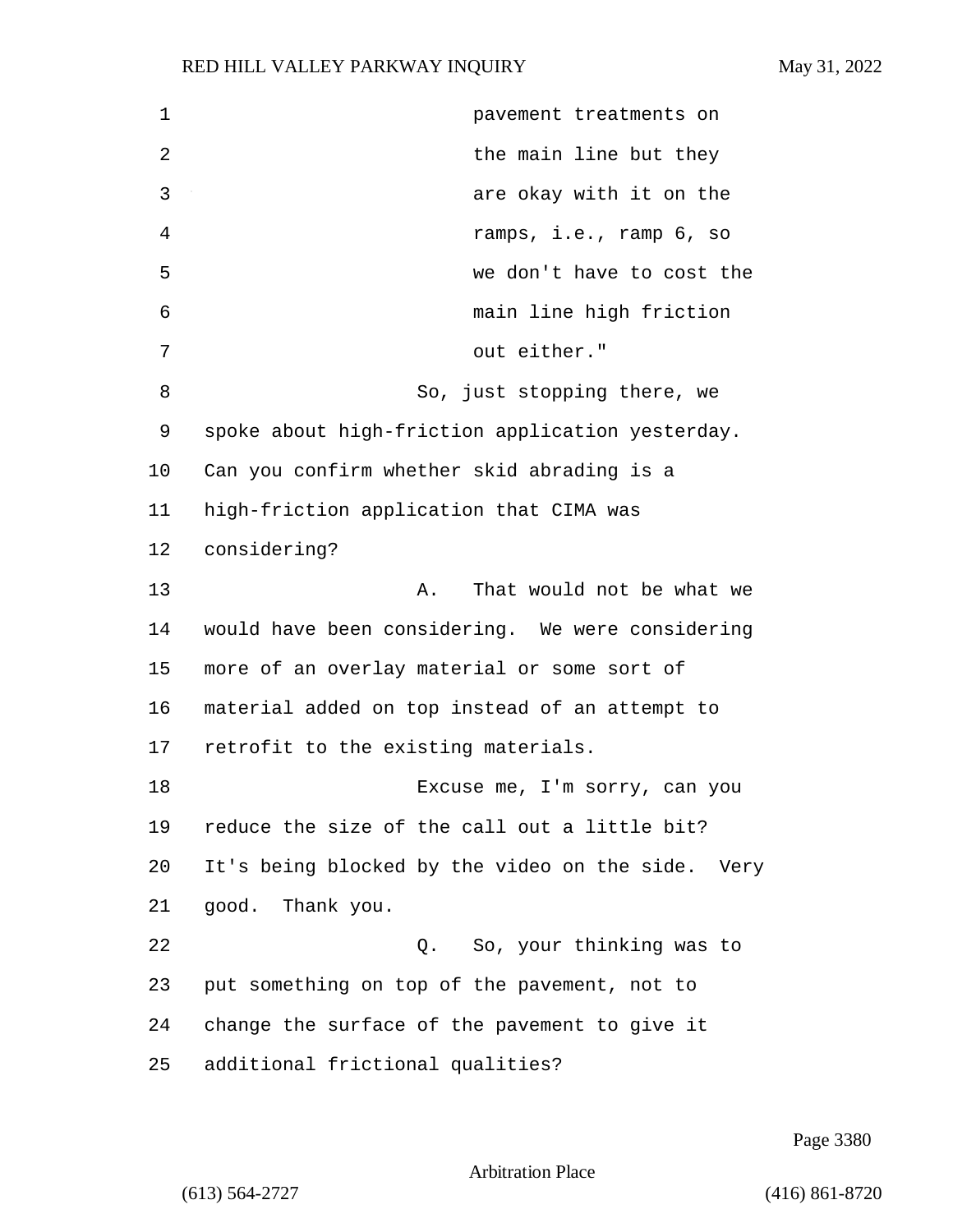| 1  | Well, the intent was to<br>Α.                      |
|----|----------------------------------------------------|
| 2  | change the frictional properties, but not by       |
| 3  | modifying only the existing surface, but addition  |
| 4  | of other material. We had worked on other          |
| 5  | projects in the past where high-friction material  |
| 6  | had been added to an area for bike lanes, for      |
| 7  | example, but it was a slurry material with         |
| 8  | high-friction aggregate incorporated into it,      |
| 9  | which was added on to an existing asphalt, and     |
| 10 | that's roughly what we were contemplating.         |
| 11 | Thank you. Registrar,<br>Q.                        |
| 12 | you can close that call out. If you can go to the  |
| 13 | next image and paragraph 82, please. So, here,     |
| 14 | this is just to reference the time. This is        |
| 15 | July 26. You provided comments on the draft        |
| 16 | report. This is before it's gone to the City,      |
| 17 | just to orient you in time, and I'm going to bring |
| 18 | up the document now that you commented on.         |
| 19 | Registrar, it's CIM369 and I                       |
| 20 | would like it in native form, please. Thank you.   |
| 21 | Registrar, can you scroll down to page 7 of this   |
| 22 | document, which is page, in the pagination,        |
| 23 | page 1. Sorry, one more page up. Perfect. Thank    |
| 24 | you.                                               |
|    |                                                    |

25 So, Mr. Malone, I'm just

Page 3381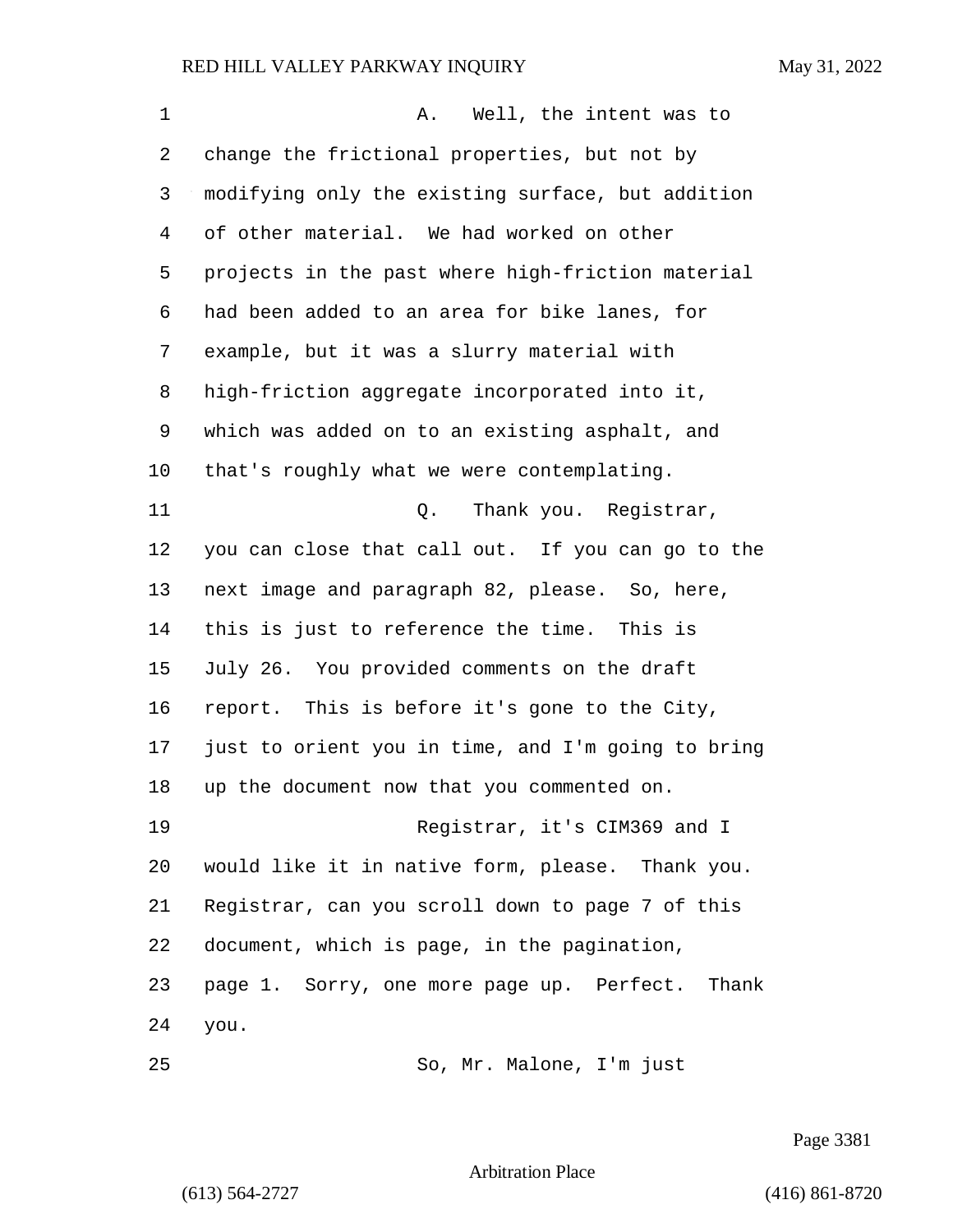| 1  | taking you to this so that you can see a copy that |
|----|----------------------------------------------------|
| 2  | has the comments in it. So, you'll see that        |
| 3  | there's text boxes, comment boxes, on one side     |
| 4  | from your colleague Dr. Hadayeghi, and then there  |
| 5  | are track changes within the document.             |
| 6  | Sorry, I don't see any<br>Α.                       |
| 7  | comments on the side.                              |
| 8  | It may be the way that<br>Q.                       |
| 9  | your Zoom is oriented.                             |
| 10 | I see a banner on the<br>Α.                        |
| 11 | right side of the page, but there's no text.       |
| 12 | JUSTICE WILTON-SIEGEL: If I                        |
| 13 | can interject, I had the same problem but it's     |
| 14 | solved very quickly by going into the top under    |
| 15 | Review, going to All Markup, and if you get the    |
| 16 | top down menu, under the top down menu, All        |
| 17 | Markup, there's a box to click for all markup and  |
| 18 | it will appear.                                    |
| 19 | MS. LAWRENCE: Registrar, can                       |
| 20 | you complete that on the native version that you   |
| 21 | have up?                                           |
| 22 | THE WITNESS: Yeah. I won't                         |
| 23 | be able to do that on Zoom.                        |
| 24 | MS. LAWRENCE: Only the                             |
| 25 | registrar can do that. I am seeing it on my        |

Page 3382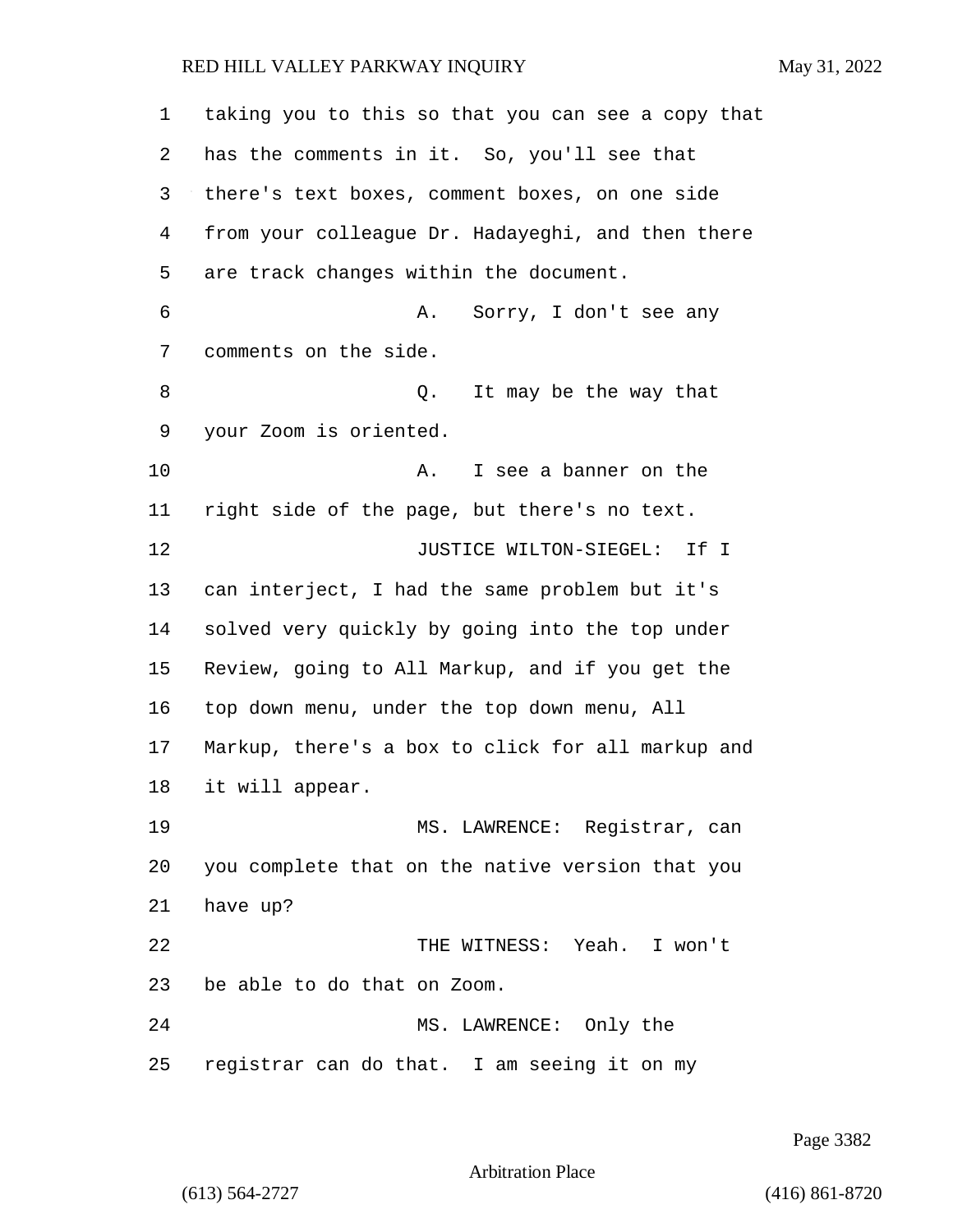1 screen, so I think it actually might be a Zoom 2 issue rather than an issue with the document. 3 BY MS. LAWRENCE: 4 Q. Mr. Malone, can you see 5 in the left-hand side it says Navigation and it 6 has -- 7 A. There we go, okay. 8 and 1991 **So.** I think it might just 9 be the way your Zoom is set up. 10 A. It's a size thing. If it 11 could be reduced just slightly, they were hiding 12 under the video on the side. 13 Q. There we go. Is that 14 better? 15 A. Better. A little bit 16 smaller would be even -- I can only read partial. 17 Q. Mr. Malone, you also may 18 be able to go up to the top of your Zoom screen 19 and change the view. This is just as a matter of 20 Zoom. You can change it from whatever it's on to 21 side by side and I think that that might change 22 the issue with the tiles covering some of the 23 document. 24 A. I think we're good now. 25 I can read them now. Thank you.

Page 3383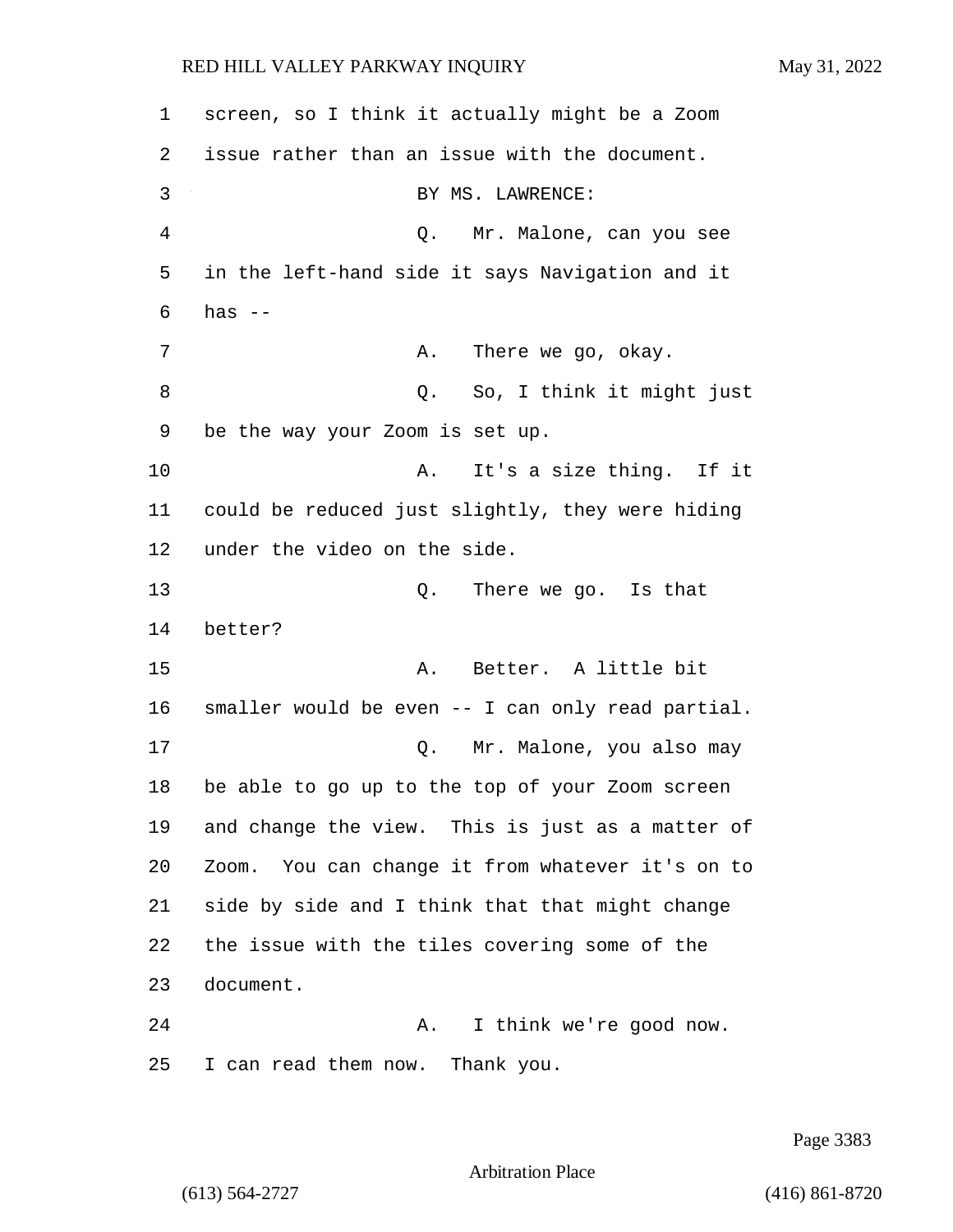1 0. Great. Okay. So, this is the native version of this document and you'll see there's Dr. Hadayeghi's comments in the comment box on the stage and then there's track changes. 6 Registrar, can you hover over where it says "in safety" in the paragraph immediately before "two study objectives and limitations," the red track changes that say "in safety." 11 So, you'll see, I'm just bringing this to your attention, you're identified as the author of the track change "in safety" in red, so all of the track changes here in red are yours, and the blue are your colleagues? 16 A. Yes. 17 O. Okay. Thank you. Registrar, can you turn up page 3, which is image 9. Apologies in advance for using the natives. I'm likely going to refer to the page numbers as well as the images. Perfect. Thank you. And if you could just go up. Perfect. 23 So, you see under Scope and Study Area it says "study scope" and it has the list of the scope of this study, including the

Page 3384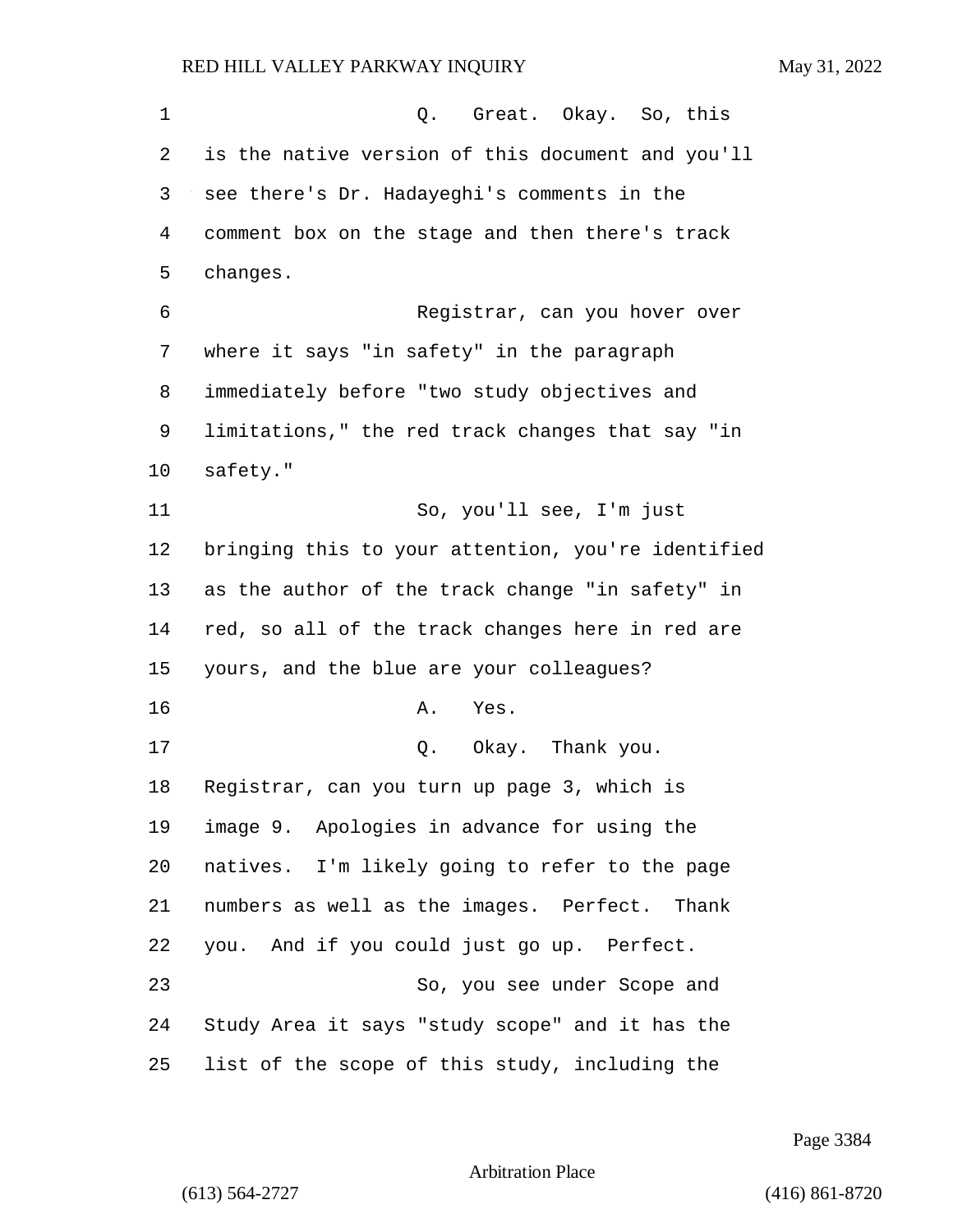| 1  | review of various factors, collisions, signs,      |
|----|----------------------------------------------------|
| 2  | human factors, et cetera. It also says "review of  |
| 3  | illumination" and then "development of a list of   |
| 4  | viable potential countermeasures," you've added in |
| 5  | "viable," and "assessment of countermeasures,      |
| 6  | cost-benefit analysis and recommendations." And    |
| 7  | that's similar to the tasks that we went through   |
| 8  | on the RFQ yesterday. Do you see that?             |
| 9  | A. I do.                                           |
| 10 | Q. Registrar, can you turn                         |
| 11 | to page 16, internal page 16, of this document.    |
| 12 | Sorry, I know working with natives is a little     |
| 13 | more fiddley. We'll just give the registrar a      |
| 14 | moment.                                            |
| 15 | JUSTICE WILTON-SIEGEL: Have                        |
| 16 | we lost the registrar? No, there he is. Okay.      |
| 17 | BY MS. LAWRENCE:                                   |
| 18 | Q. Thank you. Registrar,                           |
| 19 | and can you just make that a little smaller so     |
| 20 | that we can see that we're on page 16.             |
| 21 | Mr. Malone, is that readable                       |
| 22 | for you?                                           |
| 23 | Yeah.<br>Α.                                        |
| 24 | There's some call outs,<br>Q.                      |
| 25 | $but --$                                           |

Page 3385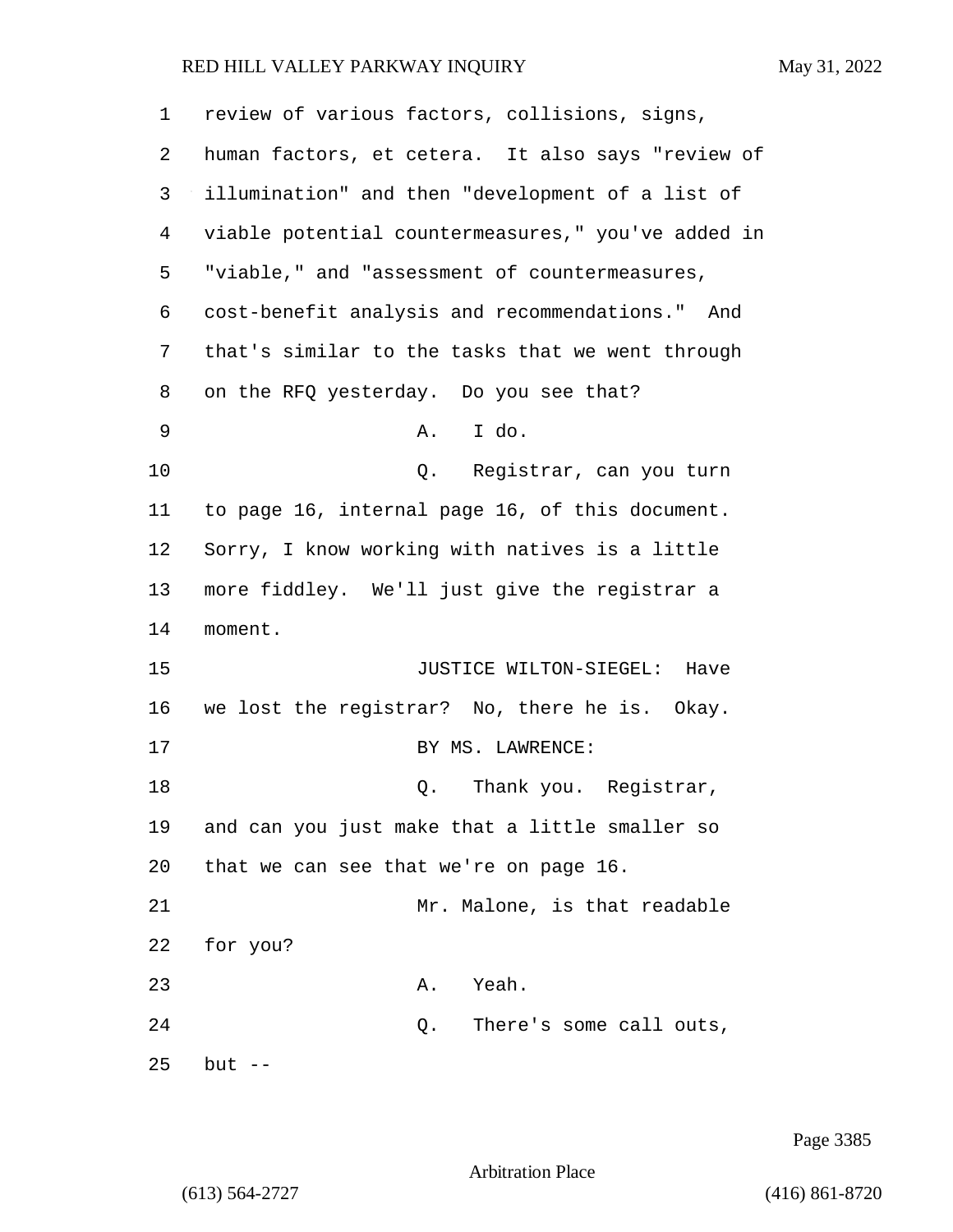| 1           | The very bottom is cut<br>Α.                       |
|-------------|----------------------------------------------------|
| 2           | off a little bit, but that's fine. I can read it.  |
| 3           | Q. Okay. So, I'm just                              |
| 4           | taking you to the Illumination Review section and  |
| 5           | you'll see your comment on the right-hand side.    |
| 6           | Mr. Registrar, can you click on the comment, just  |
| 7           | so he can see what the comment attaches to in the  |
| 8           | document.                                          |
| $\mathsf 9$ | So, you'll see illumination is                     |
| 10          | highlighted there, so that's what this comment is  |
| 11          | attached to. And it says:                          |
| 12          | "Must add limitations                              |
| 13          | that exist with respect                            |
| 14          | to lighting that we know                           |
| 15          | from EA approvals."                                |
| 16          | You didn't have any of the                         |
| 17          | actual EA approvals at the time that you made this |
| 18          | comment. Right?                                    |
| 19          | I had been told the EA<br>Α.                       |
| 20          | approvals by Mr. Moore.                            |
| 21          | But you didn't have the<br>Q.                      |
| 22          | approvals themselves, any documents about the EA?  |
| 23          | We had virtually no<br>Α.                          |
| 24          | documents relating to the design or approval of    |
| 25          | the freeway provided to us by the City for this    |

Page 3386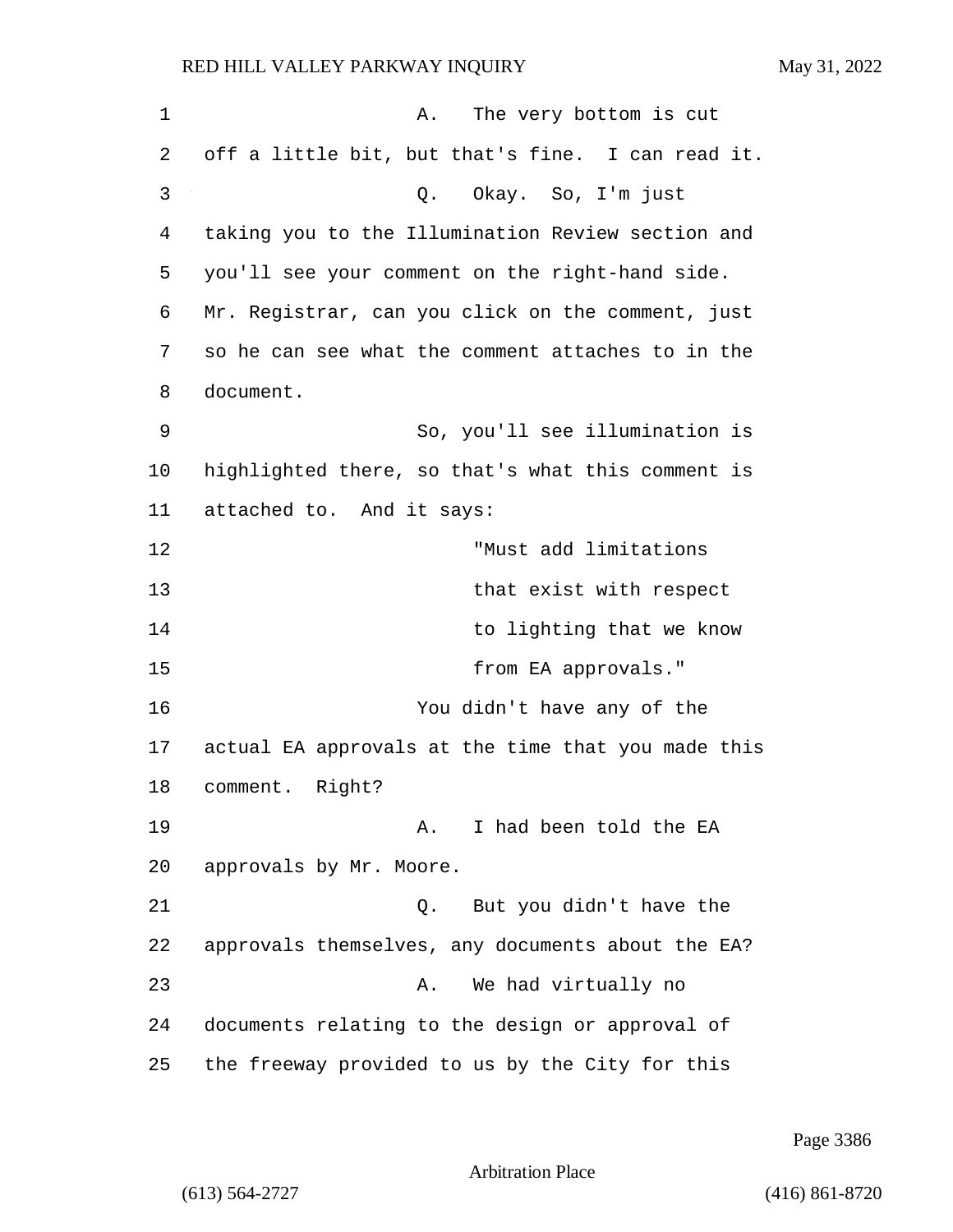| 1  | assignment.                                    |
|----|------------------------------------------------|
| 2  | Q. Okay. Registrar, can you                    |
| 3  | go to the next page. Thank you. And, at the    |
| 4  | bottom, you'll see Illumination Results.       |
| 5  | Registrar, can you call out 4.4.2. Thank you.  |
| 6  | And scroll down. Thanks.                       |
| 7  | Here, it says:                                 |
| 8  | "The full illumination                         |
| 9  | justification was                              |
| 10 | completed for three                            |
| 11 | Interchanges, Dartnall                         |
| 12 | Road, Mud Street,                              |
| 13 | Greenhill, as well as for                      |
| 14 | the entire study area."                        |
| 15 | And then if you could just                     |
| 16 | scroll to the next page, Registrar. Thank you. |
| 17 | That's perfect. And if you could click on      |
| 18 | Mr. Malone's comment, the first comment, and   |
| 19 | that's attached, you'll see, to an area is     |
| 20 | highlighted and you say:                       |
| 21 | "We can't conclude this                        |
| 22 | if there are specific                          |
| 23 | constraints on the study                       |
| 24 | area which we previously                       |
| 25 | acknowledged. At the                           |

Page 3387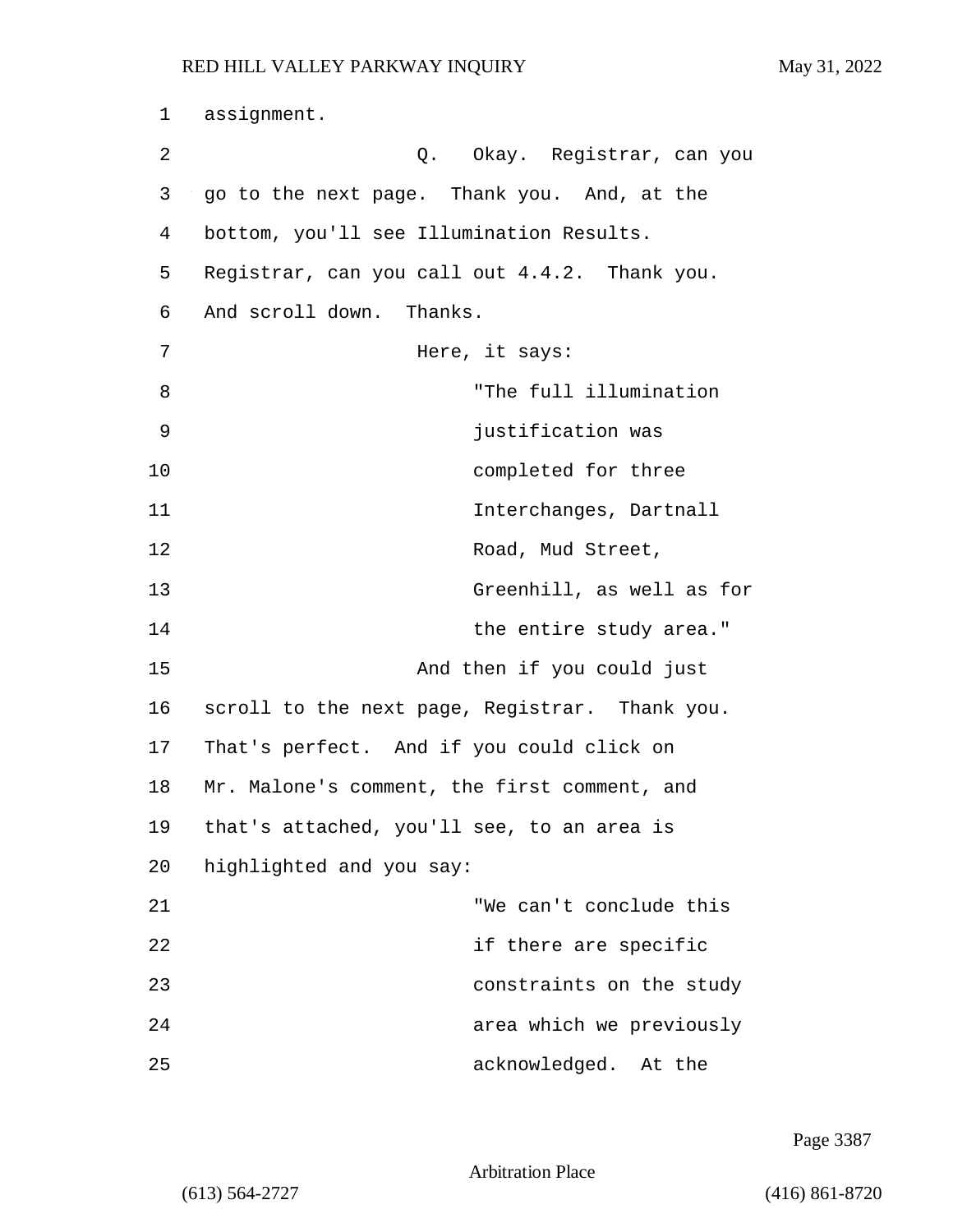| 1  | least, we must follow                             |
|----|---------------------------------------------------|
| 2  | this conclusion with the                          |
| 3  | recognition that                                  |
| 4  | achievement of the                                |
| 5  | warrant does not mean                             |
| 6  | they are being                                    |
| 7  | recommended. They need                            |
| 8  | to be assessed in                                 |
| 9  | relation to the approval                          |
| 10 | constraints."                                     |
| 11 | At this point, had you                            |
| 12 | discussed these comments with anyone at CIMA?     |
| 13 | Sorry, discussed the<br>Α.                        |
| 14 | comments?                                         |
| 15 | Discussed your commentary<br>Q.                   |
| 16 | that's in these comments with anyone at CIMA?     |
| 17 | Well, that comment in<br>Α.                       |
| 18 | particular, as you can see from it, is a response |
| 19 | to the comment from Dr. Hadayeghi. He said:       |
| 20 | "Shouldn't we talk about                          |
| 21 | the environmental                                 |
| 22 | constraints? Didn't we                            |
| 23 | get a report that                                 |
| 24 | highlights that we cannot                         |
| 25 | do full lighting?"                                |

Page 3388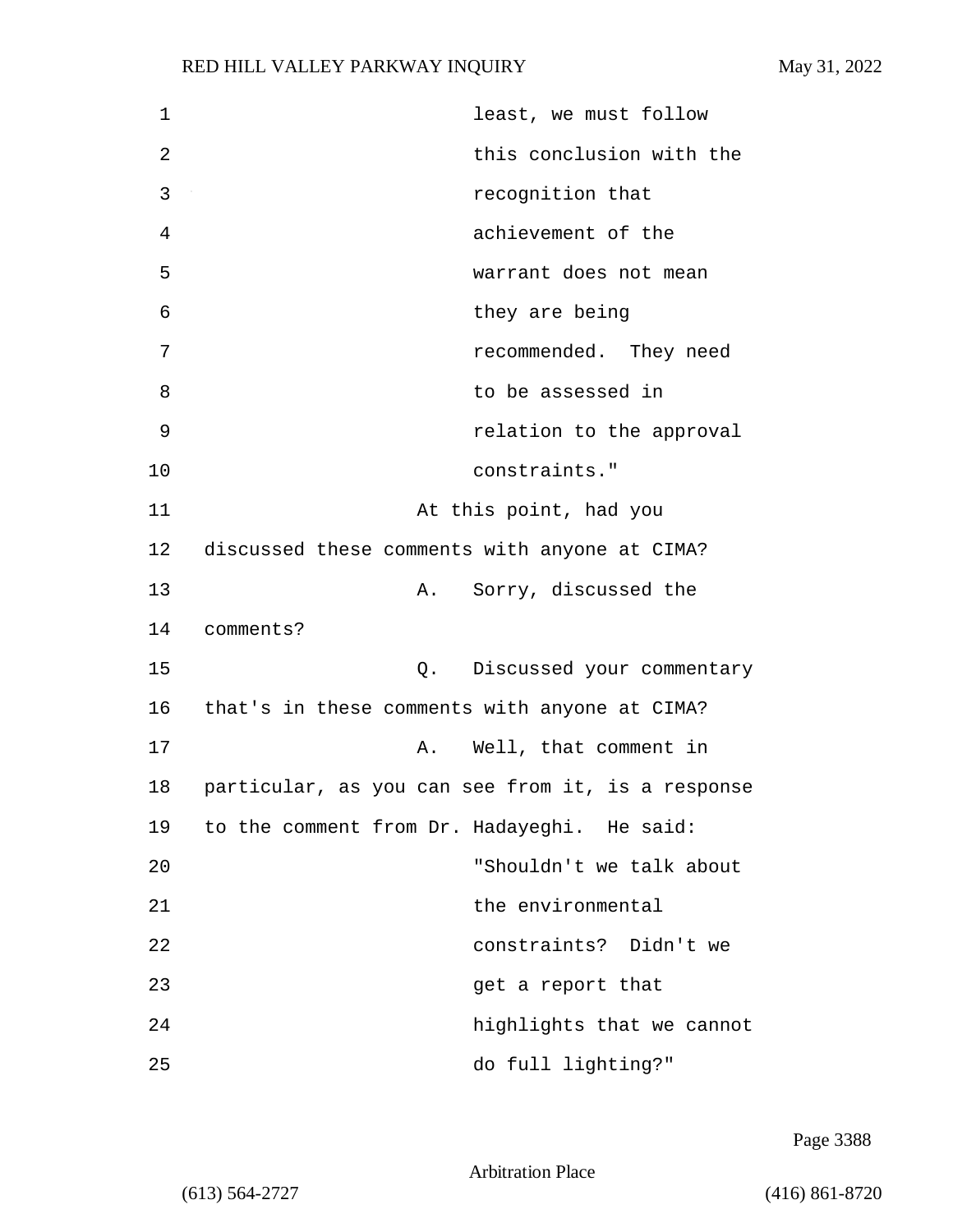| $\mathbf 1$    | And then my response is:                           |
|----------------|----------------------------------------------------|
| $\overline{2}$ | "Yes, we can't conclude."                          |
| 3              | And so on and so forth, so                         |
| 4              | it's a response to the input provided by           |
| 5              | Dr. Hadayeghi recognizing, understanding, that     |
| 6              | there's some environmental constraints that are in |
| 7              | place with respect to illumination.                |
| 8              | Thank you. Let me<br>Q.                            |
| 9              | rephrase my question. Apart from the back and      |
| 10             | forth in written comments in this document, had    |
| 11             | you had oral discussions with your colleagues      |
| 12             | about this, before this back and forth in the      |
| 13             | document?                                          |
| 14             | Well, I think it's<br>Α.                           |
| 15             | important to have some context of the document.    |
| 16             | This is, my understanding, this is version E00V01, |
| 17             | so it is the very first draft of the report being  |
| 18             | prepared internally by CIMA. Nothing has been      |
| 19             | distributed to the client yet, gone outside CIMA's |
| 20             | doors.                                             |
| 21             | For a report of this nature,                       |
| 22             | the various components, the sections, are compiled |
| 23             | by different authors. So, as I think we discussed  |
| 24             | earlier, some people were looking at the collision |
| 25             | information, others at illumination, others at     |

Page 3389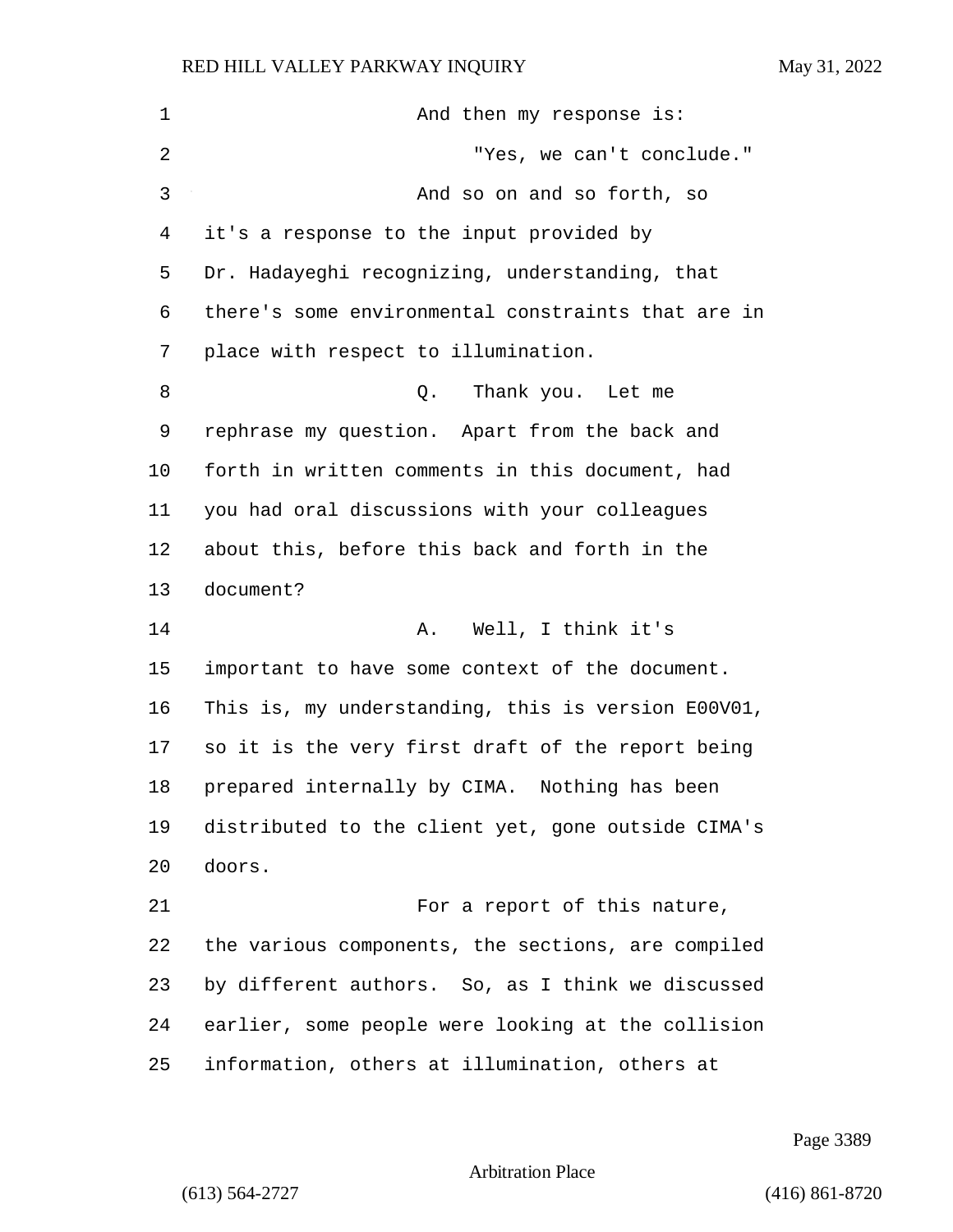| 1  | various volumes and speeds and such, so there were |
|----|----------------------------------------------------|
| 2  | various authors that wrote individual sections and |
| 3  | pieces, assembled them into this one piece and     |
| 4  | Mr. Applebee has put this together as the rough    |
| 5  | first draft.                                       |
| 6  | I had had the discussion with                      |
| 7  | Mr. Moore and I don't remember precisely who I     |
| 8  | spoke to. I'm pretty sure I did not speak to the   |
| 9  | entire team, every single person working on it,    |
| 10 | but it's pretty clear from the notes here that     |
| 11 | Dr. Hadayeghi was also aware of the same           |
| 12 | information that I was from the conversation with  |
| 13 | Mr. Moore, which we understood to be the direction |
| 14 | from the City.                                     |
| 15 | Thank you. Do you know<br>Q.                       |
| 16 | how Dr. Hadayeghi was aware of the same            |
| 17 | information that you were from your conversation   |
| 18 | with Mr. Moore?                                    |
| 19 | I can't speak precisely<br>Α.                      |
| 20 | how he became aware of it. I assume I spoke to     |
| 21 | him, but I don't really have a recollection of     |
| 22 | that. You can speak to him if he has a more clear  |
| 23 | recollection.                                      |
| 24 | Thank you. Registrar,<br>Q.                        |
| 25 | can you go to image 42, which is internal page 36. |

Page 3390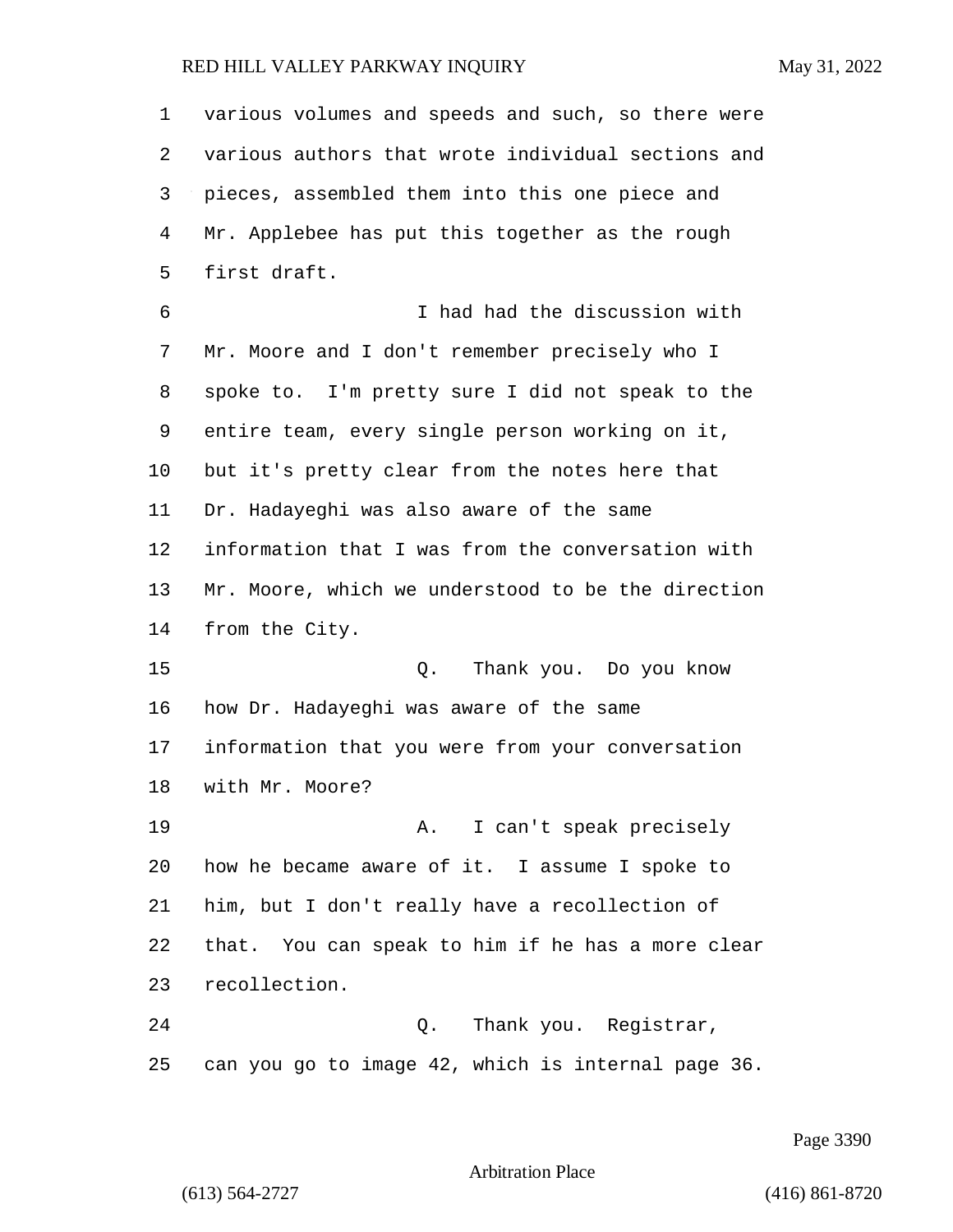| 1  | Thank you. Can you go up to the top of that page. |
|----|---------------------------------------------------|
| 2  | Apologies, Commissioner.<br>Just                  |
| 3  | give me a moment. I don't think I have the right  |
| 4  | page reference. Apologies, it was page 37. Thank  |
| 5  | you.                                              |
| 6  | In the draft prepared or at                       |
| 7  | least compiled by Mr. Applebee under 6.1.1, the   |
| 8  | draft that you were commenting on says:           |
| 9  | "The outcome of the TAC                           |
| 10 | illumination more                                 |
| 11 | indicated full                                    |
| 12 | illumination on the                               |
| 13 | corridor and ramps is                             |
| 14 | justified and that the                            |
| 15 | cost-benefit ratio was                            |
| 16 | $4.27.$ "                                         |
| 17 | And there's an indication of                      |
| 18 | the expected service life for this countermeasure |
| 19 | as being over \$4 million. You provide two        |
| 20 | comments here. One is:                            |
| 21 | "We must balance this off                         |
| 22 | with a clear                                      |
| 23 | understanding that we're                          |
| 24 | not suggesting a                                  |
| 25 | consideration of full                             |

Page 3391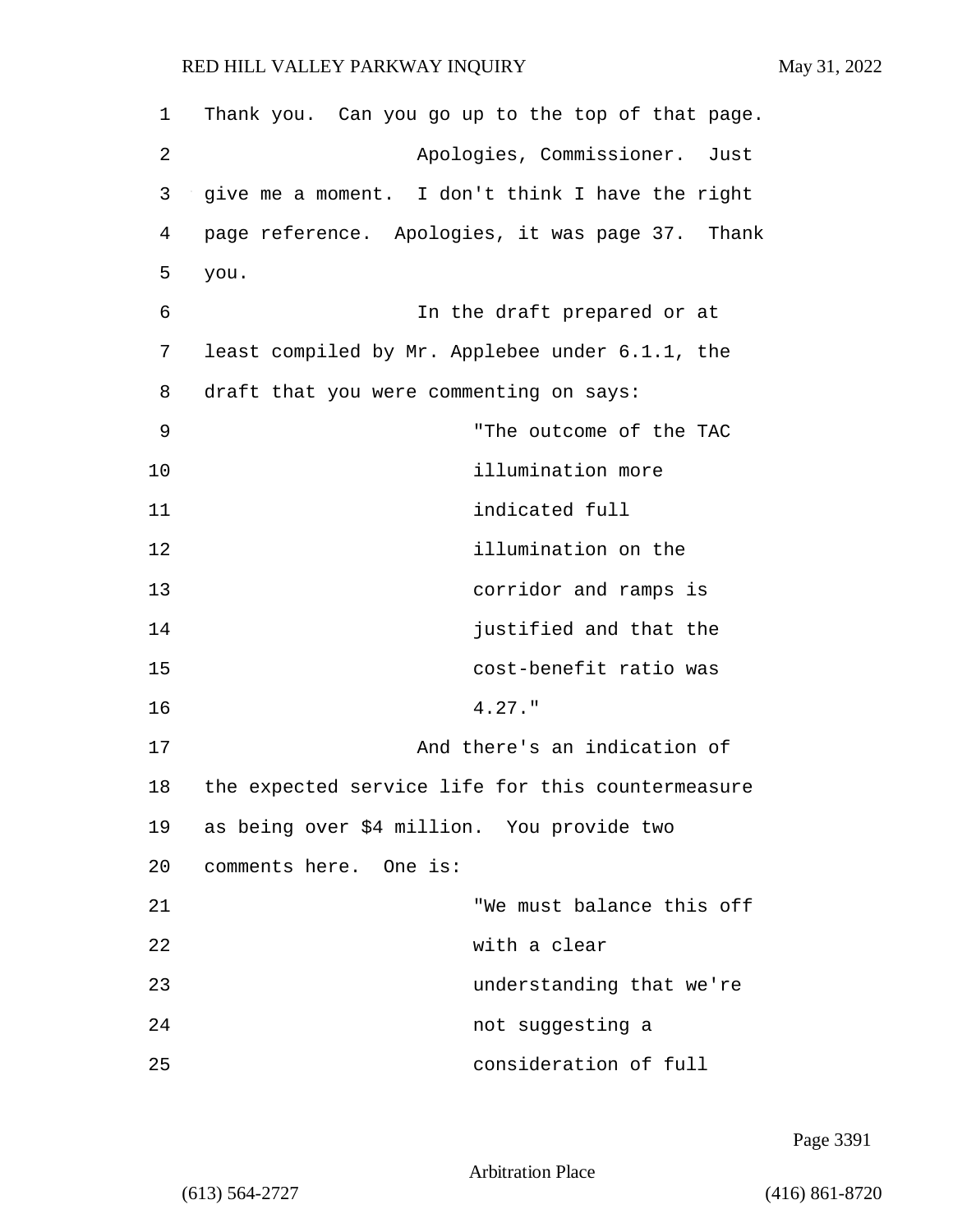| $\mathbf 1$    | illumination."                                     |
|----------------|----------------------------------------------------|
| $\overline{2}$ | Now, why was that? Why were                        |
| 3              | you suggesting or why were you commenting that     |
| 4              | we're not suggesting consideration of full         |
| 5              | illumination?                                      |
| 6              | I think it's consistent<br>Α.                      |
| 7              | with my explanation earlier, that my understanding |
| 8              | from the direction provided by the project team to |
| 9              | speak to Mr. Moore and the clarification provided  |
| 10             | by Mr. Moore was that illumination through the     |
| 11             | valley was not permitted under the environmental   |
| 12             | assessment rules or approvals, and so in my        |
| 13             | understanding was that illumination in the valley, |
| 14             | which would be on the main line component of the   |
| 15             | roadway, was beyond the scope of the assignment.   |
| 16             | And I think it's obvious that                      |
| 17             | some internal staff at CIMA didn't have that full  |
| 18             | understanding, and in this first draft is when     |
| 19             | that disconnect between some staff and others and  |
| 20             | the clarity of the scope had not yet been          |
| 21             | finalized. That's the purpose of the review        |
| 22             | before we issue the report to the client, so       |
| 23             | that's the context of my comment.                  |
| 24             | Okay. So, your view at<br>Q.                       |
| 25             | this time was that the consideration of full       |

Page 3392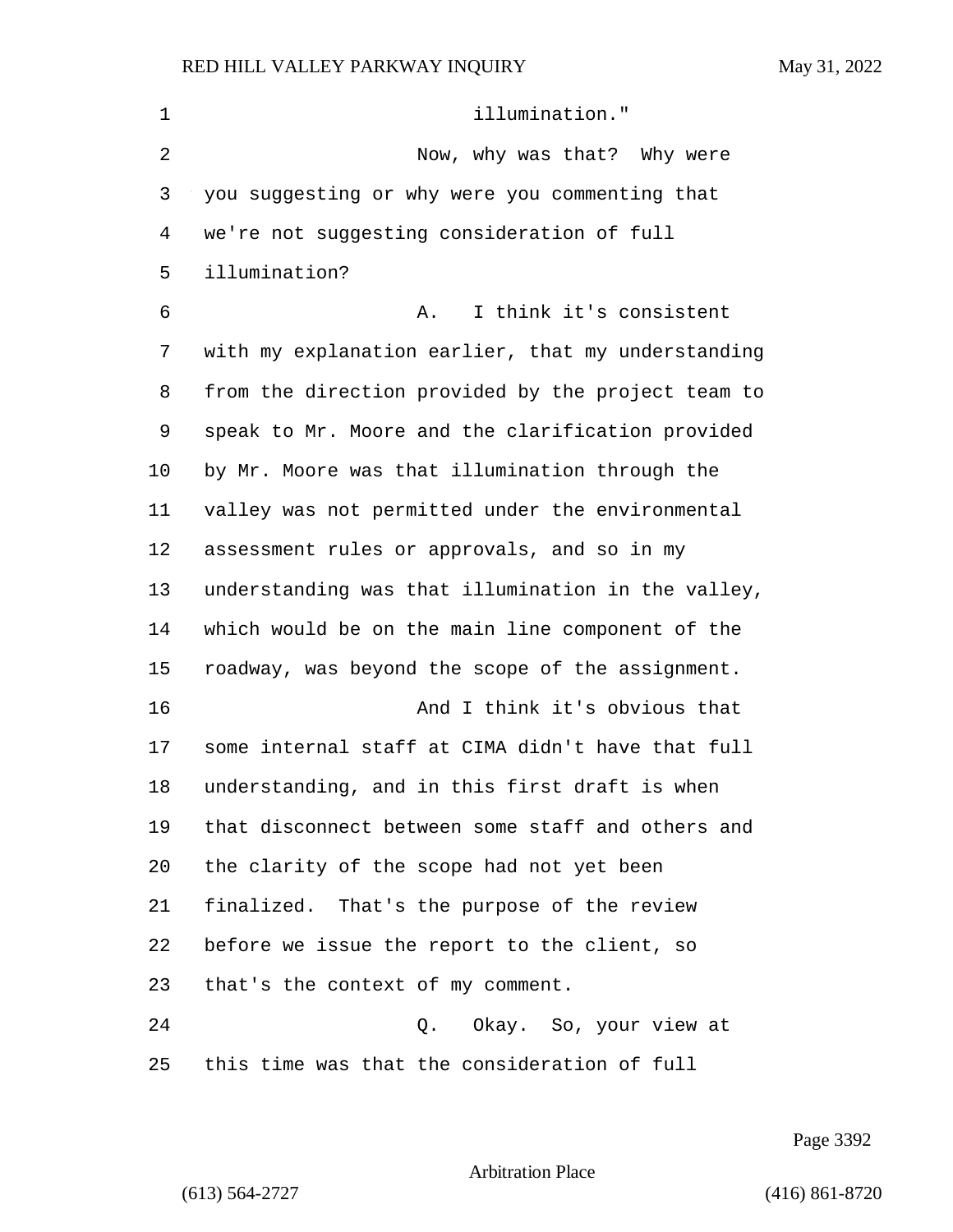illumination was not in scope because it would not be feasible to actually be done because of the EA process. Is that correct? 4 A. Essentially, yes, similar to the comment earlier about geometry. There was no question that realignment of the freeway, of the highway, would be beyond scope, and the input that had been provided indicated that illumination of the main line portions of the highway through the valley was also not feasible because of the approvals that had been granted through the environmental assessment processes and, therefore, beyond scope. 14 So, that was clear to me at this point as I was undertaking the review. I'm not sure it was clear to all the staff that prepared the components going in, but again, that's the purpose of the review. 19 Q. Okay. So, let's just separate out scope, your process, from feasibility. If illumination was in scope and you completed your recommendations, wouldn't it be helpful to provide those recommendations to the City so that the City could assess feasibility?

Page 3393

Arbitration Place

25 A. No, I don't think so. I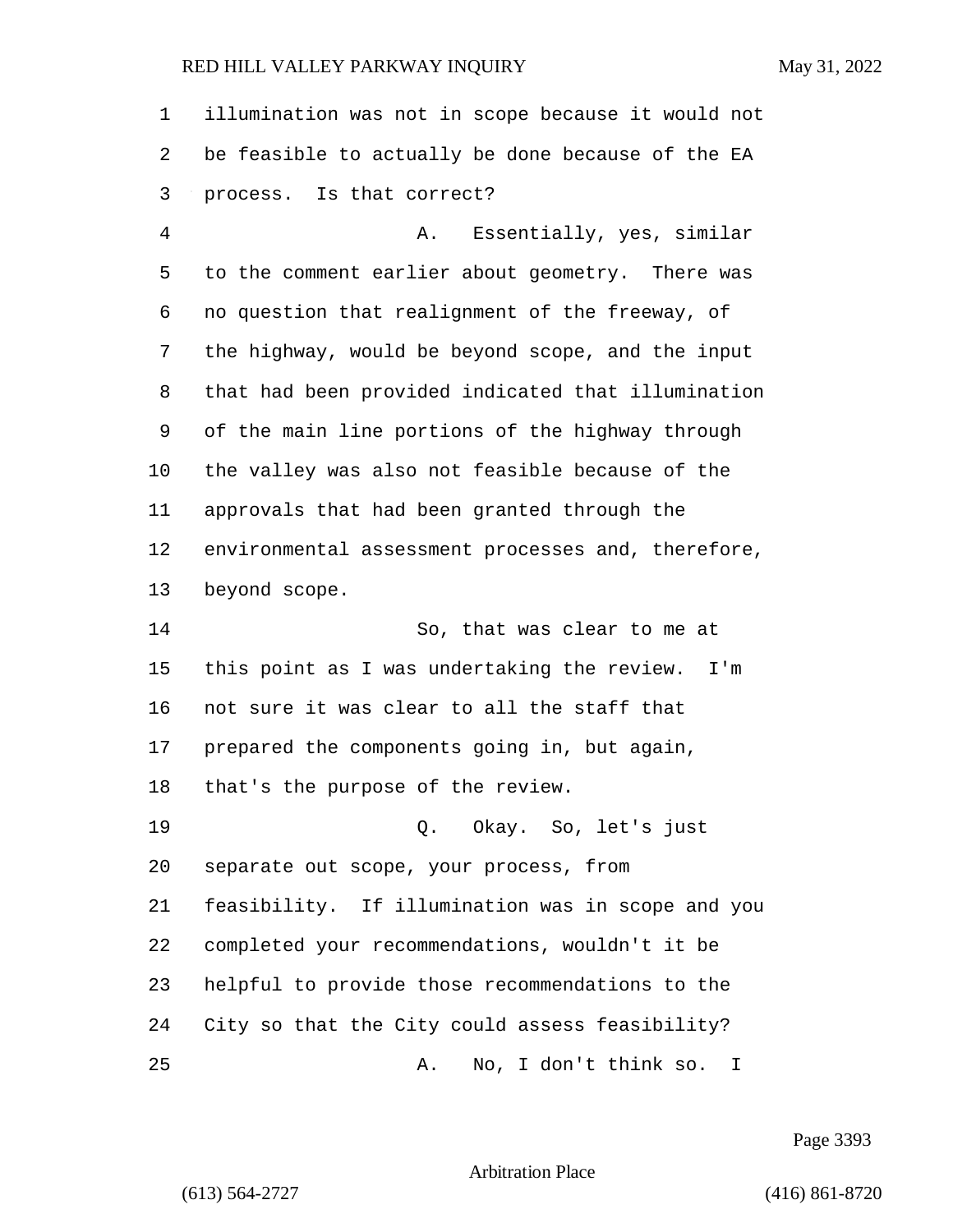| 1  | think it would be similar to saying, you know,     |
|----|----------------------------------------------------|
| 2  | straightening the highway would be a               |
| 3  | recommendation and that is not feasible and not    |
| 4  | possible to be achieved. It would be an            |
| 5  | improvement from a safety perspective, but it's    |
| 6  | not a reasonable recommendation to make in a       |
| 7  | report. It's not feasible to be achieved and I     |
| 8  | think it would be irresponsible to include that in |
| 9  | a report as a recommendation to the client. And I  |
| 10 | saw main line illumination in the same realm.      |
| 11 | Q. Okay. Registrar, can you                        |
| 12 | bring up CIM8129, please, and if you can call out  |
| 13 | Mr. Malone's -- apologies.                         |
| 14 | Just before we get to this,                        |
| 15 | the version of CIM369 that we were just referring  |
| 16 | to is the native version. There is a PDF version   |
| 17 | that doesn't have the comments in the OD, but I    |
| 18 | think it would be prudent to mark the native       |
| 19 | version that does show those comments, and that    |
| 20 | would be the next exhibit, 59 by my count?         |
| 21 | JUSTICE WILTON-SIEGEL: Okay.                       |
| 22 | Thank you.                                         |
| 23 | EXHIBIT NO. 59: Draft                              |
| 24 | RHVP Safety Review with                            |
| 25 | comments, CIM369.                                  |

Page 3394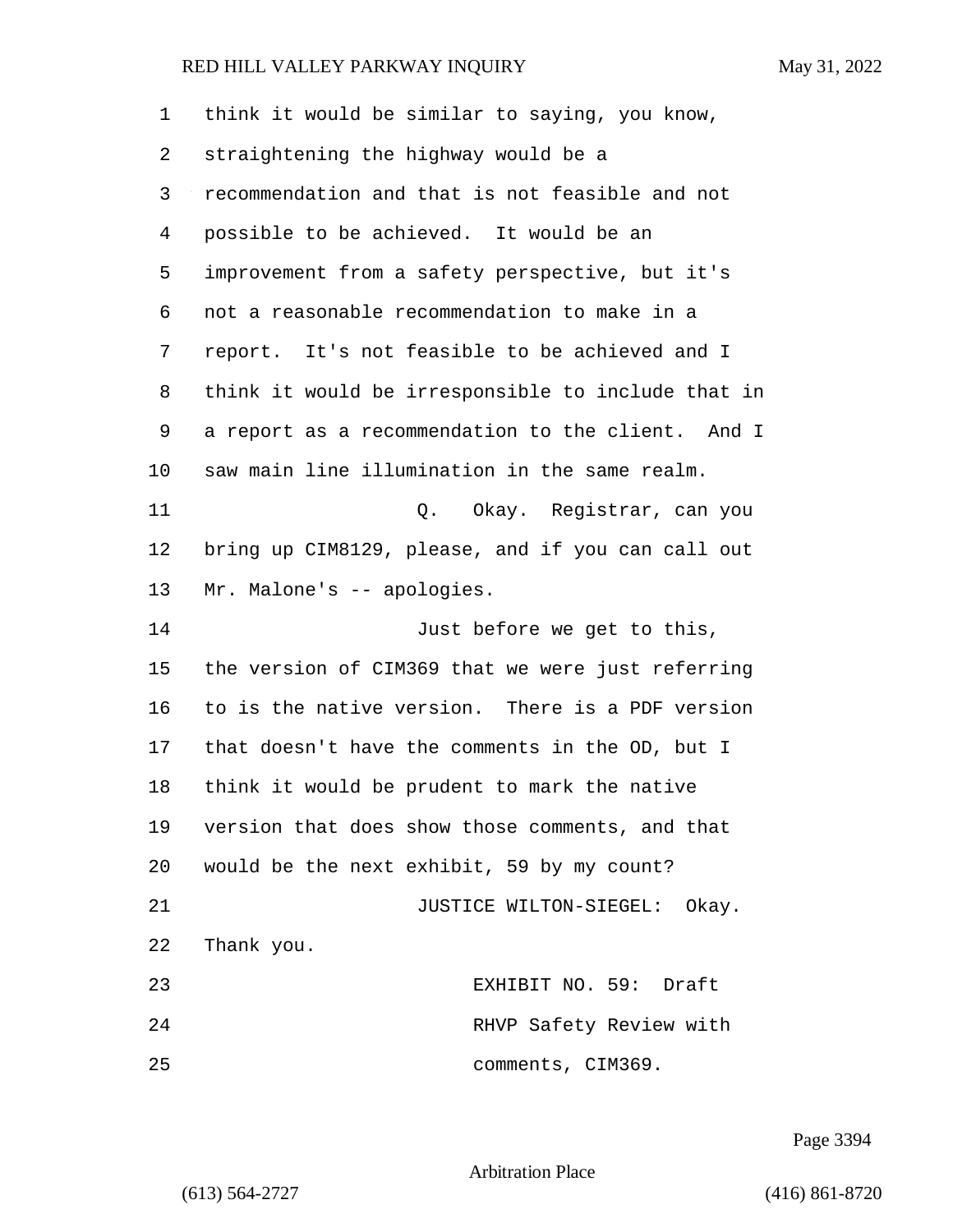| 1              | BY MS. LAWRENCE:                                  |
|----------------|---------------------------------------------------|
| $\overline{2}$ | Thank you. Now turning<br>Q.                      |
| 3              | to this, Registrar, can you call out Mr. Malone's |
| 4              | July 26, 2:00 p.m., e-mail.                       |
| 5              | You sent an e-mail to your                        |
| 6              | colleagues:                                       |
| 7              | "We need to discuss the                           |
| 8              | lighting. Is it in scope                          |
| 9              | or not? As written, it's                          |
| 10             | a hand grenade that will                          |
| 11             | go off in the City's                              |
| 12             | hands."                                           |
| 13             | When you say "lighting" here,                     |
| 14             | you mean main line lighting. Is that right?       |
| 15             | I do, yes.<br>Α.                                  |
| 16             | You can close that call<br>Q.                     |
| 17             | out, please, and if you can call out the first    |
| 18             | paragraph of Mr. Applebee's response. He responds |
| 19             | on that point:                                    |
| 20             | "I believe it is in                               |
| 21             | scope. I don't recall                             |
| 22             | receiving anything from                           |
| 23             | Mike that would act as an                         |
| 24             | out. Apparently there                             |
| 25             | was a report. Maurice,                            |

Page 3395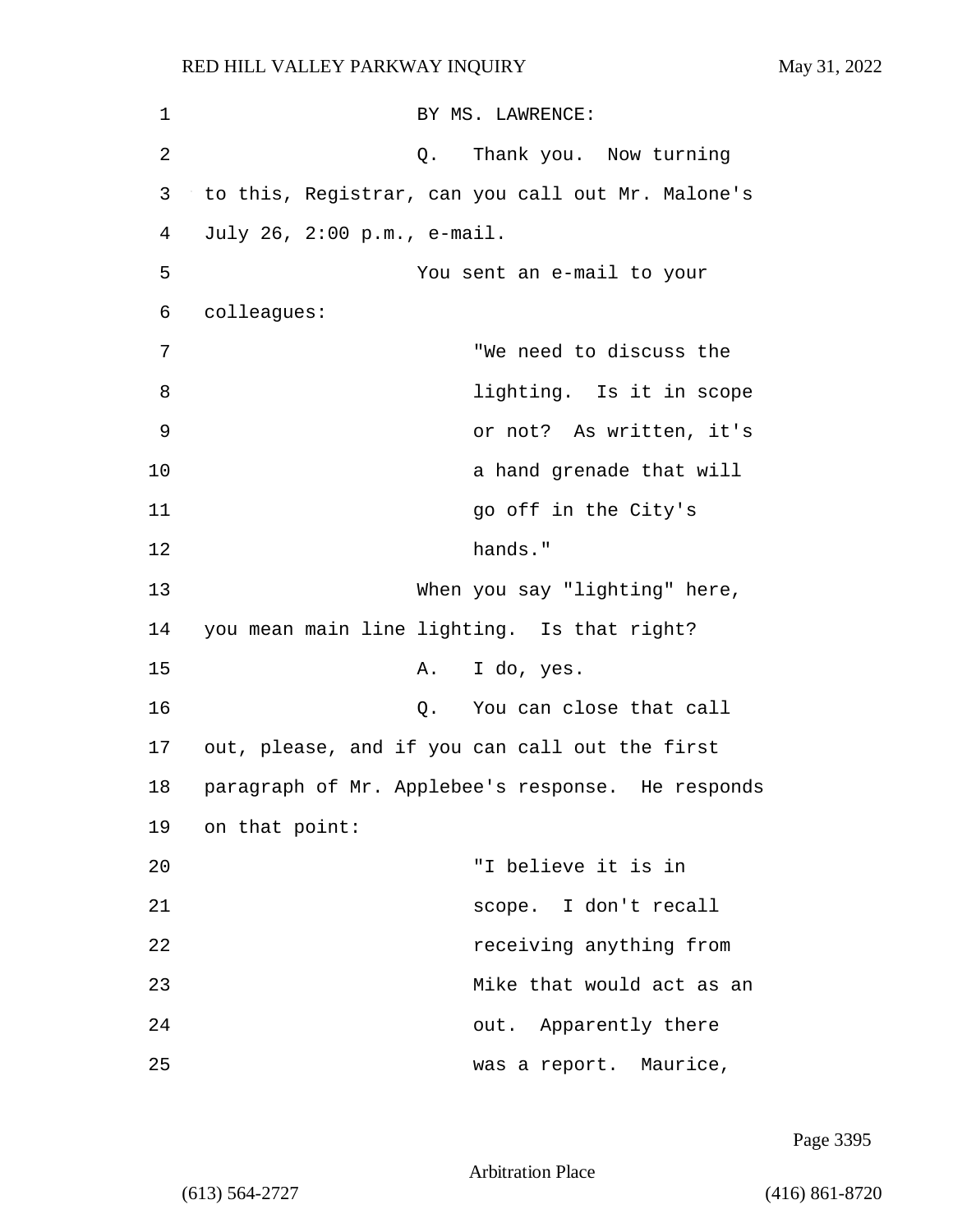| 1  | did you receive this?"                             |
|----|----------------------------------------------------|
| 2  | So, is this, in your evidence                      |
| 3  | today, an indication of a miscommunication between |
| 4  | you and Mr. Applebee?                              |
| 5  | I think yes. I think<br>Α.                         |
| 6  | it's an evidence of the disconnect that we had     |
| 7  | with respect to the issue, yes. I think the        |
| 8  | report itself is a reflection of the disconnect    |
| 9  | between the two understandings.                    |
| 10 | Q. Why are you asking your                         |
| 11 | colleagues if it is in scope or not at this point  |
| 12 | if you believe that it wasn't in scope?            |
| 13 | Frankly, I think it's a<br>Α.                      |
| 14 | rhetorical question. In my view, it was not in     |
| 15 | scope and the report as presented to me for review |
| 16 | would suggest that others believe it is, was,      |
| 17 | within scope. And so, in fact, that's why I asked  |
| 18 | the question. I'm responding with my overall       |
| 19 | comments to the report, the version 1 that had     |
| 20 | been asked to review. I had marked it up and I     |
| 21 | provide the attachment with the e-mail. And        |
| 22 | Mr. Applebee responds saying that he did believe   |
| 23 | it was in scope, so we clearly had a               |
| 24 | misunderstanding. So, I was trying to get some     |
| 25 | clarity as to where we resided on this matter.     |

Page 3396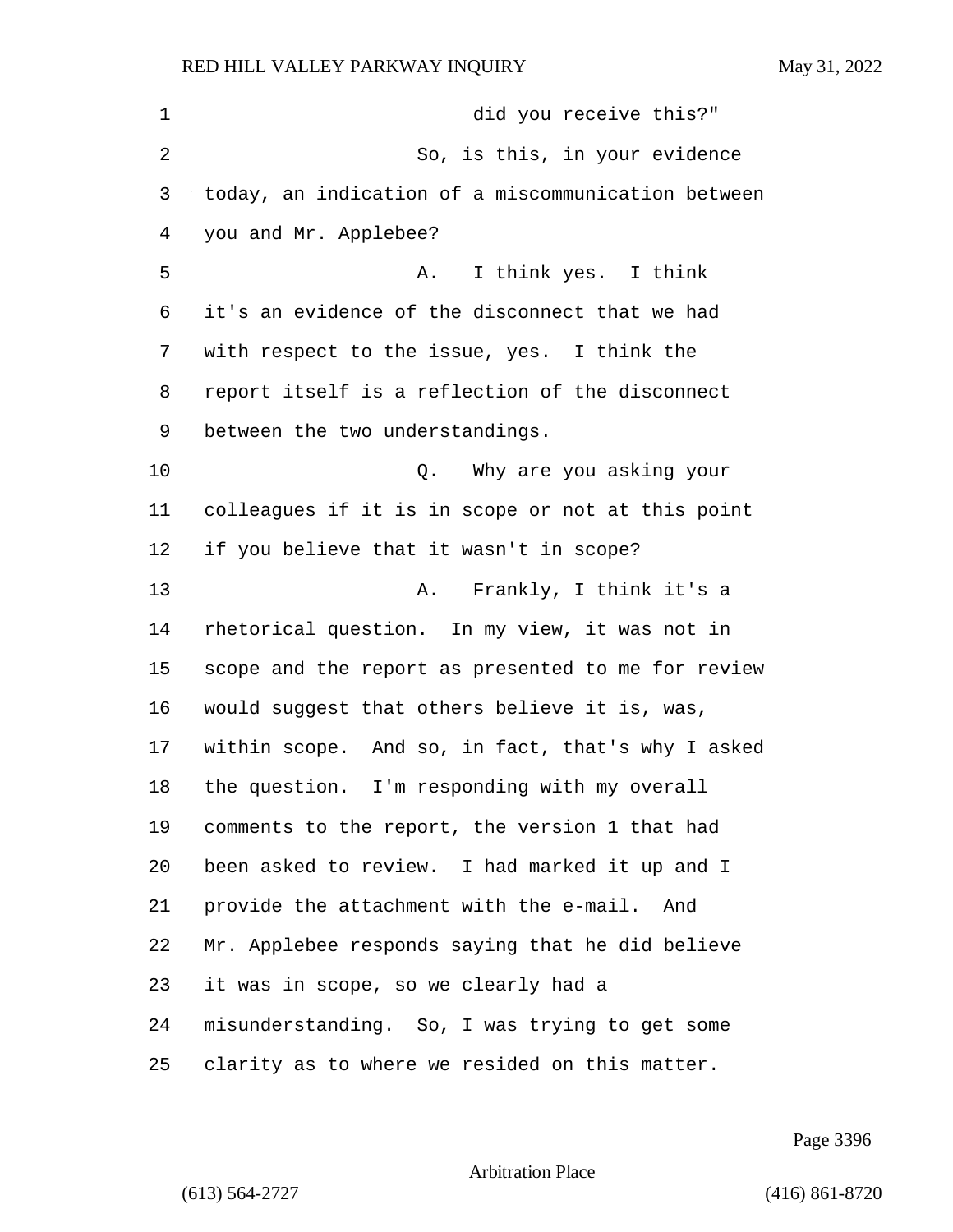1 C. Okay. What did you mean when you said, as written, "it will be a hand grenade"? 4 A. Well, I think we were being contradictory in the report. There was some discussion in the report regarding the environmental constraints that existed in some areas, and then in others was recommendation for illumination on the main line. And my understanding was that, based on the environmental assessment constraints, the input provided by the City to us clarifying the scope that main line lighting was not within scope, and so it would be inappropriate and therefore "hand grenade" is probably not the best word, but there's a contradiction there provided for the City if the report went as it had been written. 18 And so, I was of the belief that we needed to rationalize the report to make sure it was consistent with our understanding of scope and the content of the report reflected that correctly. 23 Q. And Mr. Applebee here was looking to Mike Field to confirm the scope, not Mr. Moore. Right?

Page 3397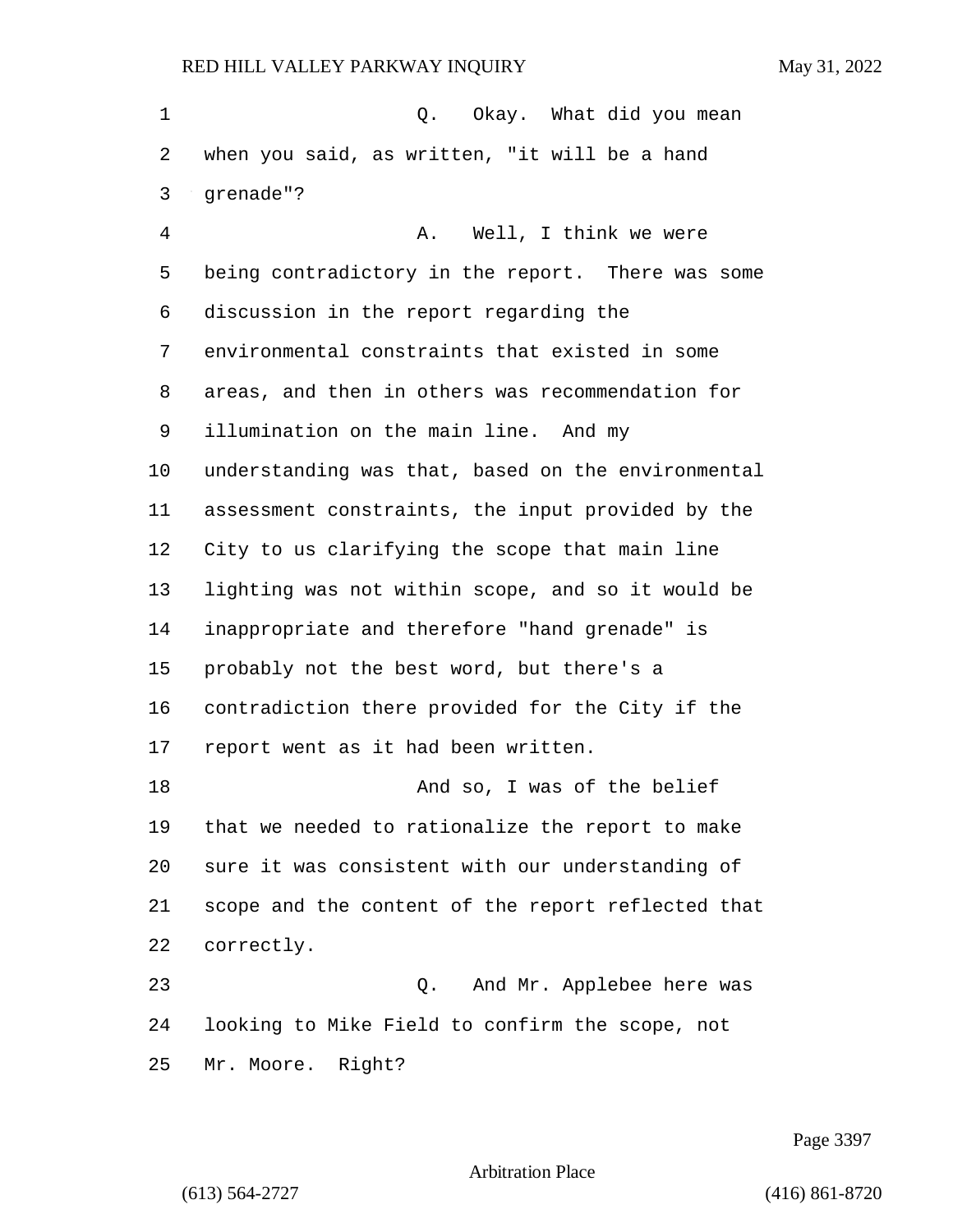| 1  | Well, he mentioned Mike<br>Α.                      |
|----|----------------------------------------------------|
| 2  | Field in his note, correct. And my reading of the  |
| 3  | materials provided for my review, my understanding |
| 4  | is that Mike Field does precisely that, he         |
| 5  | comments that the City had provided material to    |
| 6  | CIMA. I don't recall it, but he confirms           |
| 7  | essentially what's being asked here, even though   |
| 8  | apparently we can't find it or don't have the      |
| 9  | material.                                          |
| 10 | Okay. Would you agree<br>Q.                        |
| 11 | that to avoid the contradictions you said that     |
| 12 | were in the report, CIMA could have provided the   |
| 13 | reference to the warrants being justified, the     |
| 14 | benefit-cost analysis, those two paragraphs we     |
| 15 | just looked at, and then said the EA approvals say |
| 16 | that there's a constraint and it may not be        |
| 17 | feasible to do this, but here is the information   |
| 18 | if the City wishes to go down the road of trying   |
| 19 | to change the environmental approvals that were    |
| 20 | put in place in the 1980s? Do you agree that that  |
| 21 | would have been a way to deal with any             |
| 22 | contradictions that you saw in the report?         |
| 23 | No. In fact, I disagree<br>Α.                      |
| 24 | completely. I think that would enhance the         |
| 25 | contradictions and not provide clarity in the      |

Page 3398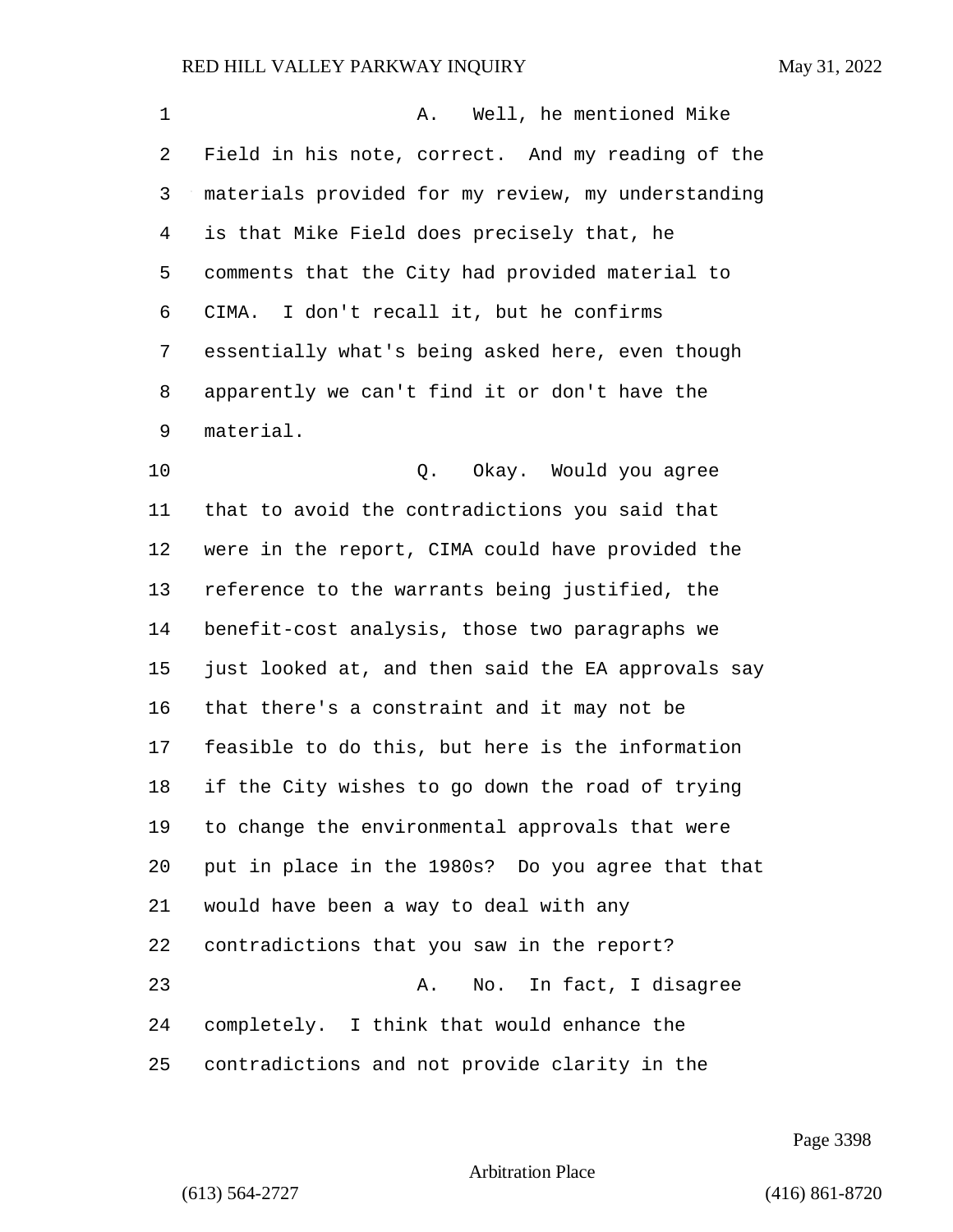report. 2 A road safety assessment report always has constraints as to what can potentially be included. We're not revisiting the design decisions for the roadway that's under investigation. Those decisions have been completed, they've been set. Similar to the geometric alignment, determinations had been made for the overall alignment of the roadway that included fairly curvilinear alignment, a significant number of horizontal curves. 12 We would not and did not make recommendations in that regard, and my understanding with respect to lighting, illumination, was similar. There had been decisions made in the design approval and design process that determined not to include lighting. Information provided by the City was very clear with respect to that and it would be, I think, completely inappropriate to suggest or recommend that lighting could be revisited given those constraints, because it would mean going back on original design decisions, which, at this point in time, I understood could not be changed. 25 Q. Okay. Just so I

Page 3399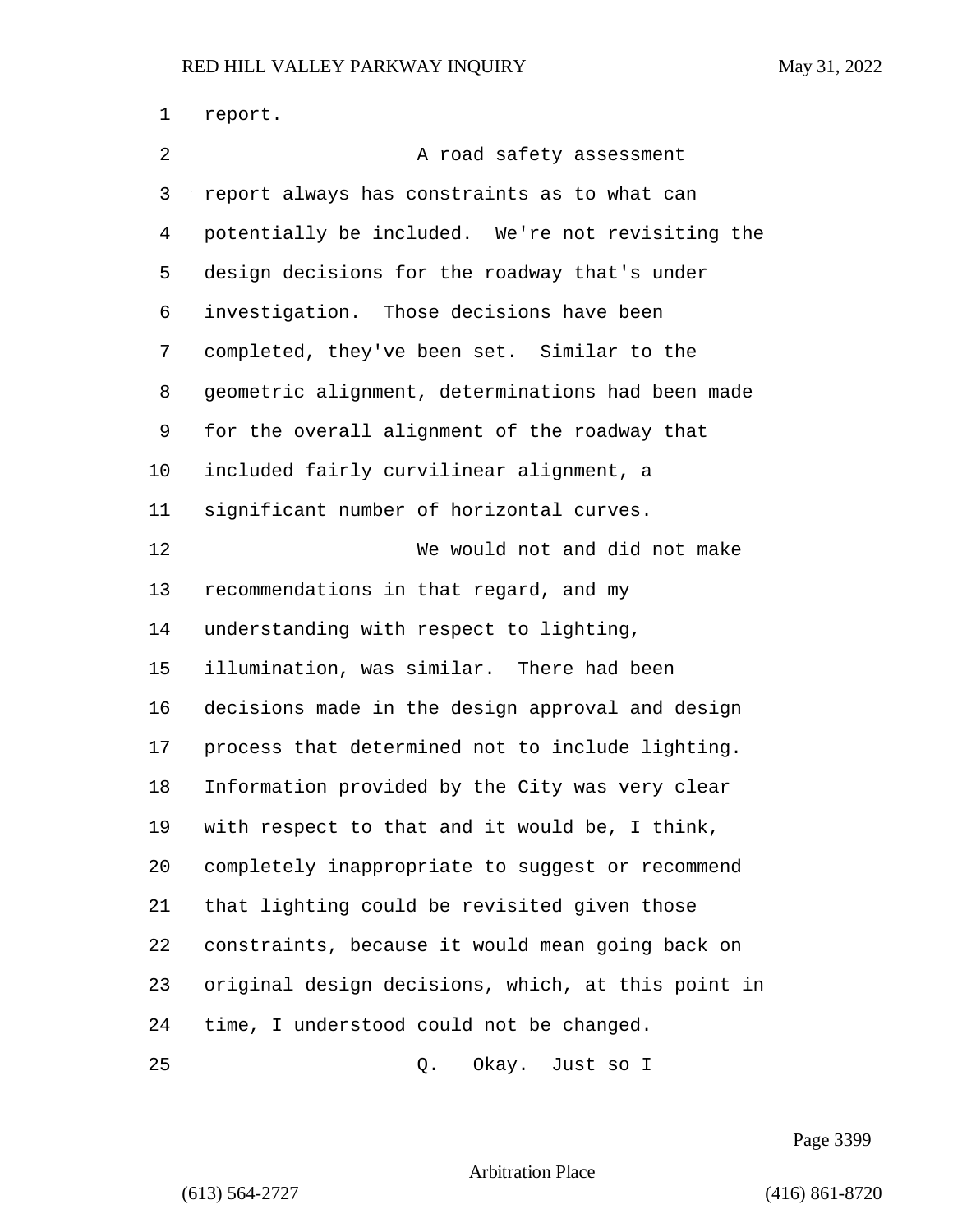understand your evidence, you viewed environmental approvals to be part of the design that couldn't be changed?

4 A. They're a factor in the process leading up to the completion of design and construction of the roadway, so you can't build the roadway unless you have the environmental assessment approvals in place, and if there are constraints or rules or restrictions that are connected to that, that's something that cannot be violated in construction of the roadway and, therefore, it's a fixed element in terms of what we are dealing with in our road safety review. 14 C. Thank you. Reqistrar, can you bring up CIMA 8124, please. 16 So, the e-mail we were just looking at, I won't go back to it, but that was from the Friday and now we're at July 29, the following Monday. Mr. Applebee sends an e-mail to Mr. Nolet, one of your colleagues, and says: 21 "We're going to remove 22 the overall lighting from 23 the report." 24 What happened between Friday and Monday that caused CIMA to remove overall

Page 3400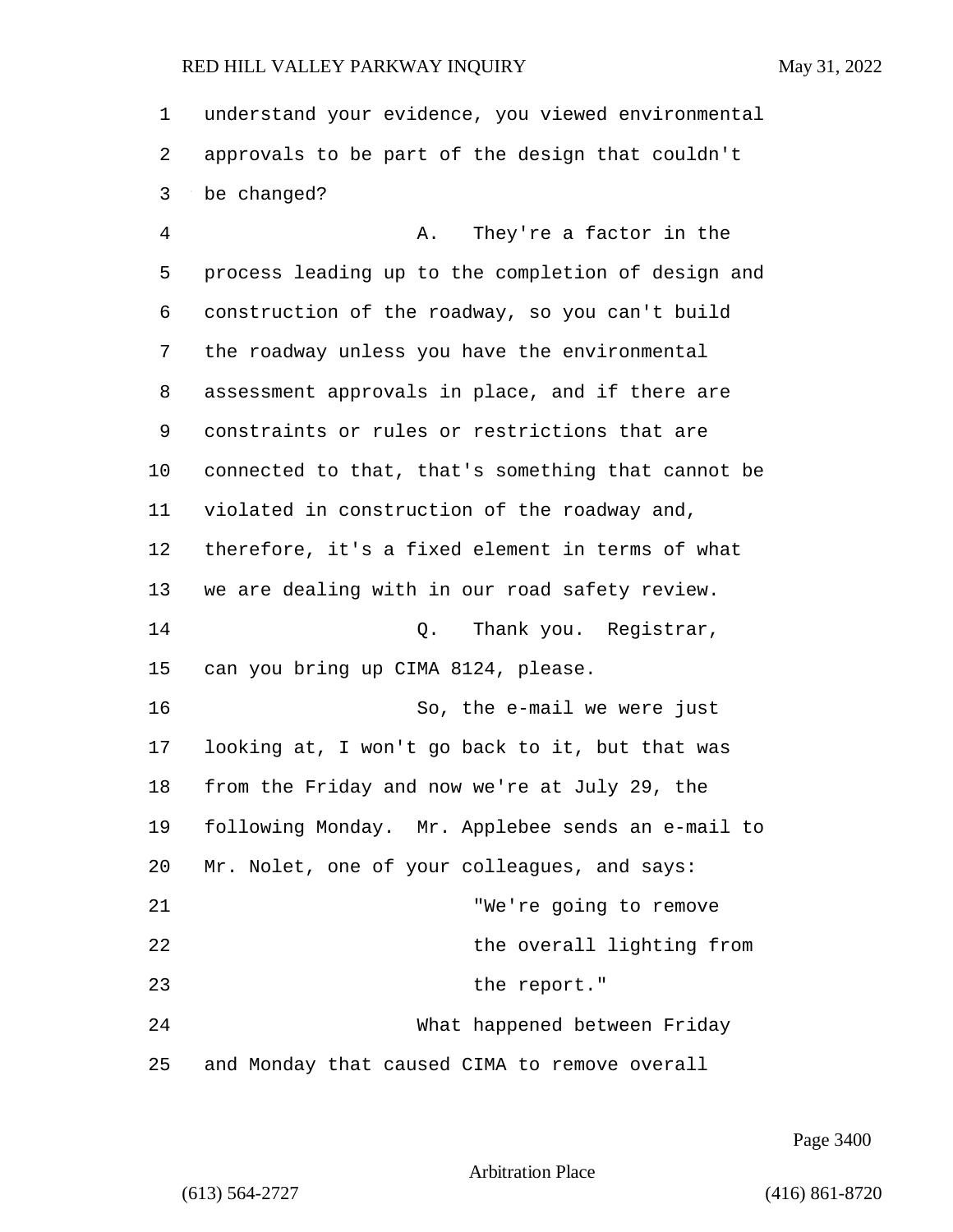6 illumination?

17 from the report?

RED HILL VALLEY PARKWAY INQUIRY May 31, 2022 1 lighting from the report, if anything? 2 A. The comments were made on 3 the draft version of the report. 4 Q. Would you speak to anyone 5 at the City over the weekend about the issue of 7 A. No. I didn't need to. I 8 had what I felt was appropriate input from the 9 City as we recently described. 10 Q. Did you speak to 11 Mr. Applebee over the weekend or on the Friday 12 after the e-mail that we just looked at? 13 A. I don't recall if there 14 was a verbal discussion or not about the comments. 15 Q. Did you tell Mr. Applebee 16 orally or otherwise to remove the recommendation 18 A. I don't recall. Same 19 answer as the previous question.

20 Q. Okay.

21 A. I had made my comments 22 clear in the report.

23 Q. Okay. Without the 24 information that Mr. Moore provided to you on 25 June 6, would CIMA have removed the illumination,

Page 3401

Arbitration Place

(613) 564-2727 (416) 861-8720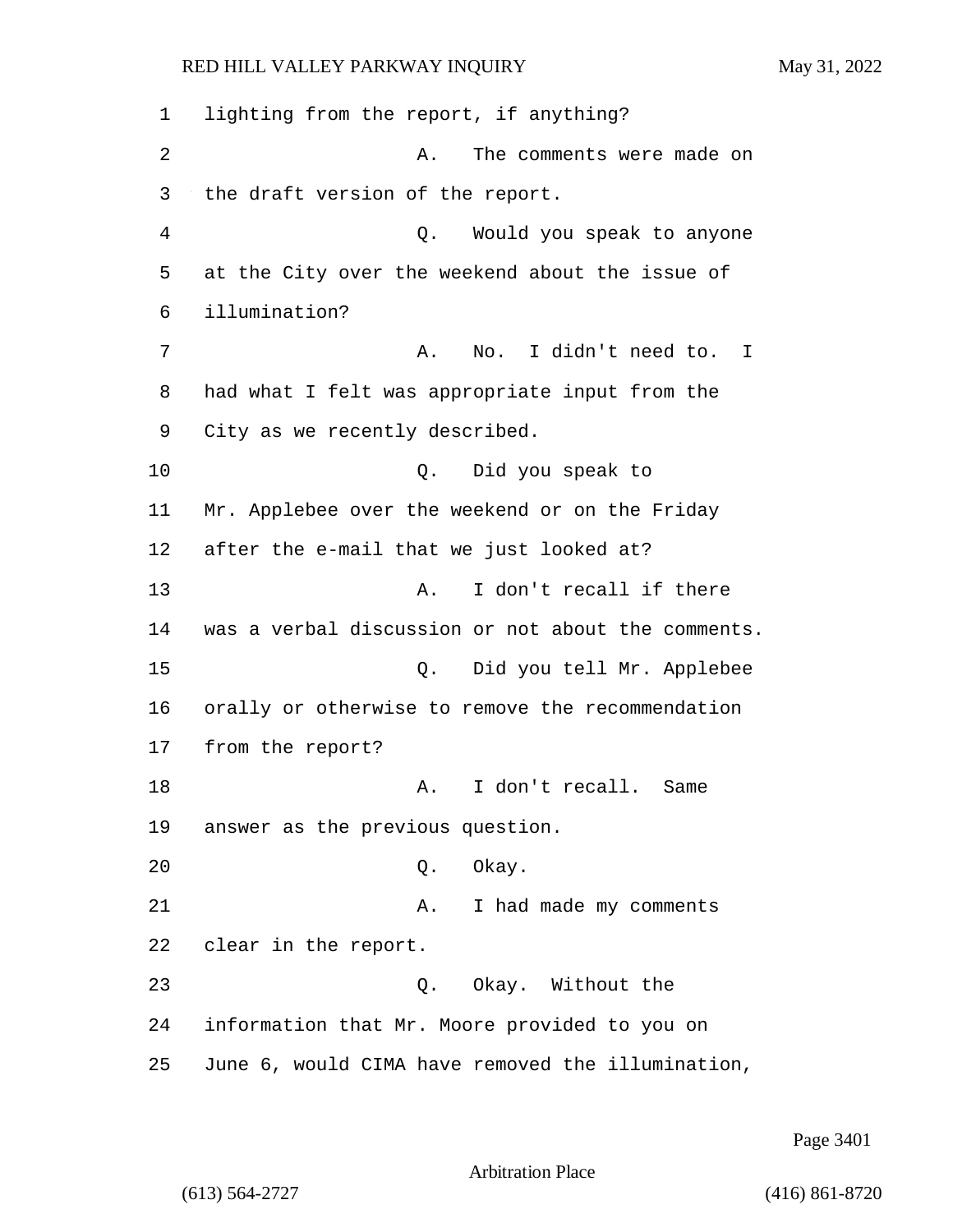the overall lighting, I'll say, from this e-mail, the illumination of the main line, from its report?

4 A. I think Mr. Moore provided the confirmation. The initial indication that there were constraints were provided by the project team, Mr. Cooper and others that were present at the June 6 meeting. That's where the impetus came to speak to Mr. Moore, as he was a more knowledgeable authority with respect to the element of the environmental assessment approvals. So, certainly he was a component of it and he was, in my understanding, the most knowledgeable person at the City able to answer the question, but we were directed to him by the project team, so that's why I was comfortable with the position. 17 and 0. Thank you. Reqistrar, can you bring up OD 6, page 43, paragraph 98, please. You mentioned earlier, Mr. Malone, that in your preparation you understood that Mr. Field had confirmed. This is an e-mail just a few days later and, in the third bullet he says: 23 "Illumination on the main 24 line has been excluded. 25 This decision is based on

Page 3402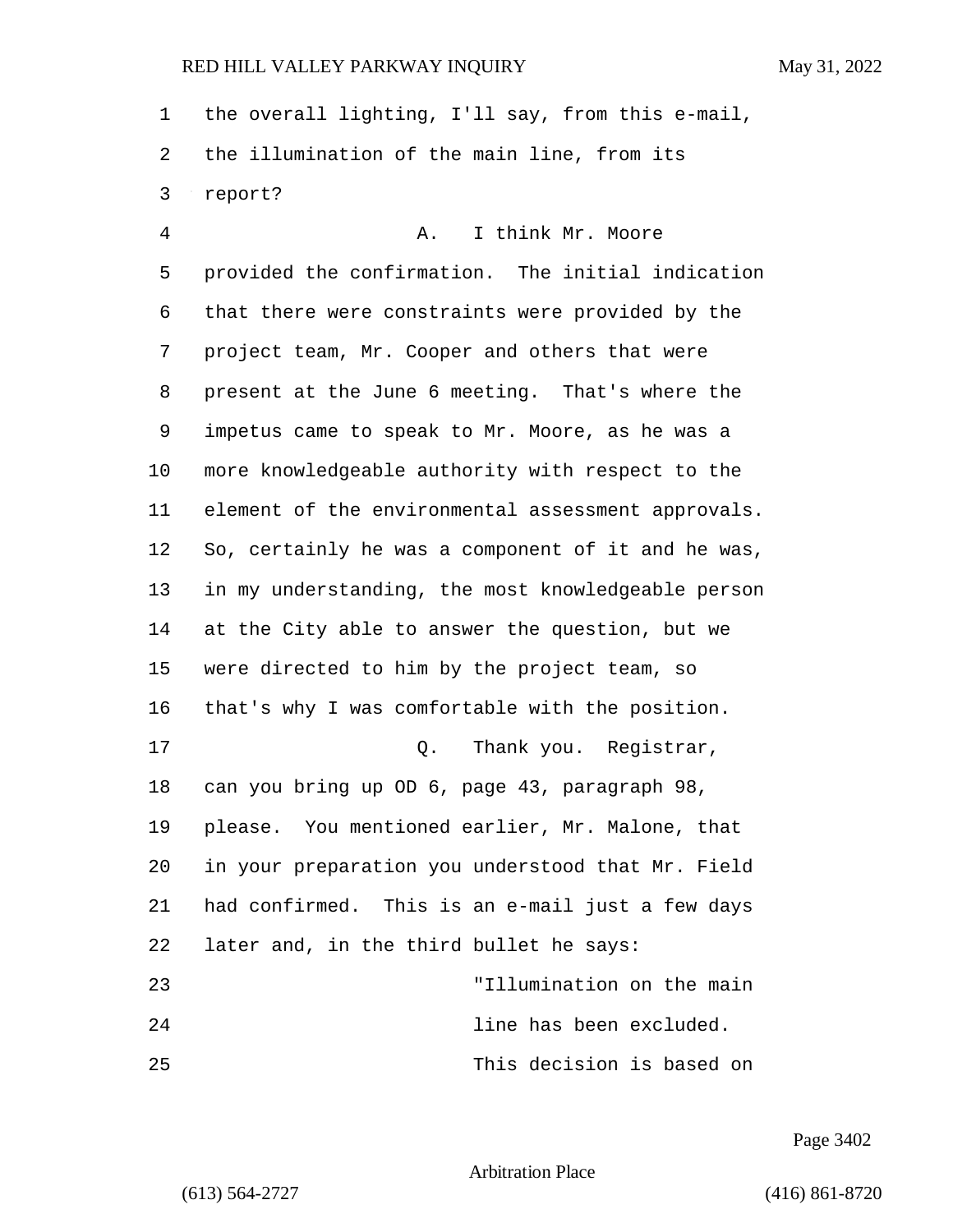1 information we provided 2 to CIMA." 3 Apart from your call with Mr. Moore, are you aware of any other information that the City provided to CIMA that played into the decision to exclude illumination of the main line? 8 A. Can I offer or provide some input as to the timing? 10 Q. Sure. 11 A. So, just to be clear, the reviews of a moment ago with E00V01 was the very initial version, draft version, of the report that CIMA was reviewing. That's where I made my initial comments and the very first version that had been prepared and the first version I had reviewed. 18 There were several internal versions that went back and forth before completion of a version E01, which was distributed to the client, and it is my understanding that Mr. Field on this date is now reviewing or commenting with respect to the version of the report that had been sent to the City on July 29. I just want the dates and the context to be clear.

Page 3403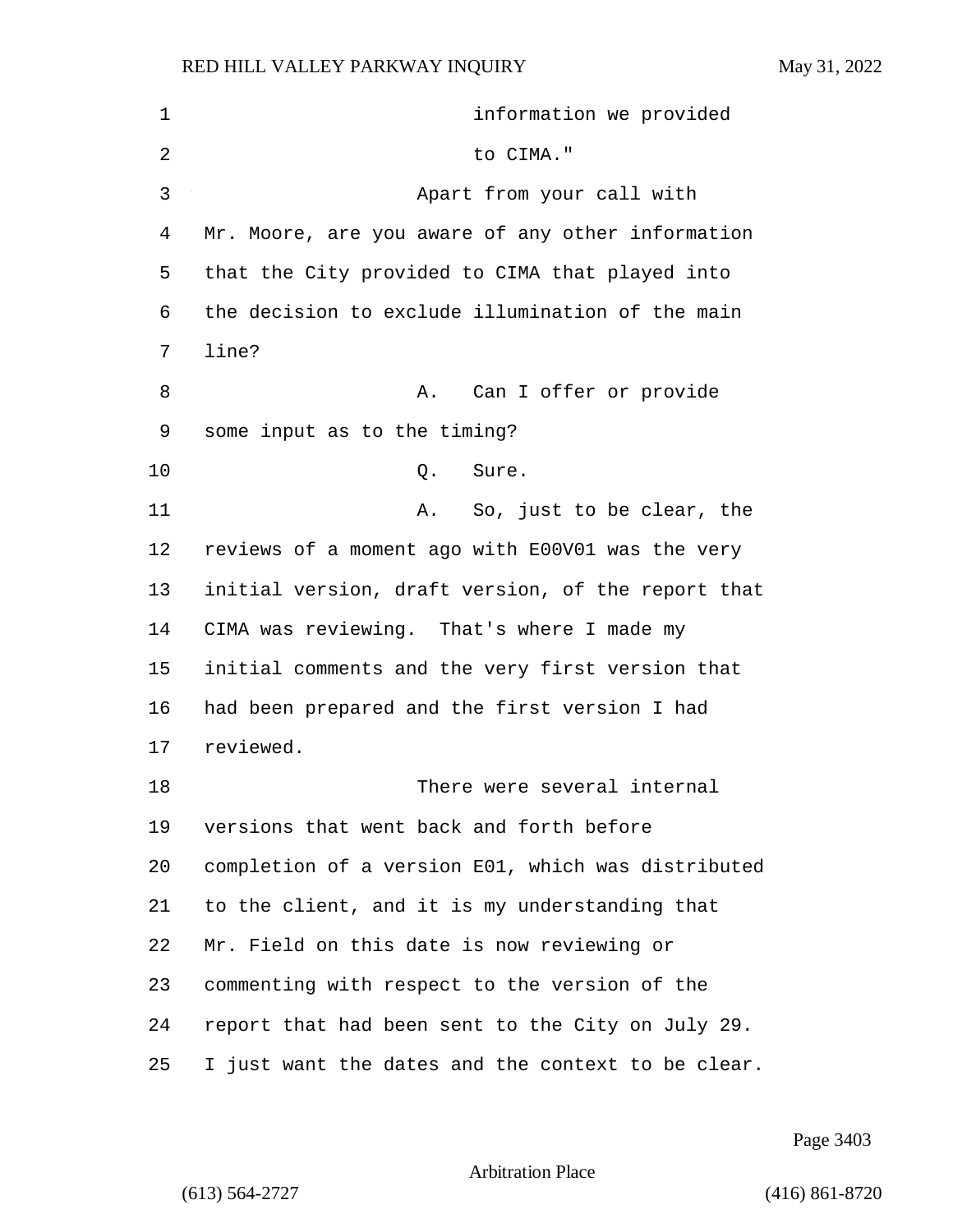| 1  | So, in response to your                            |
|----|----------------------------------------------------|
| 2  | question, I don't recall any other specific        |
| 3  | material, but to me the input from the City was    |
| 4  | perfectly clear.                                   |
| 5  | Q. You mean the input from                         |
| 6  | Mr. Moore was perfectly clear?                     |
| 7  | Mr. Moore was the person<br>Α.                     |
| 8  | to whom we were directed by the project team, so   |
| 9  | his input was provided and he acted on behalf of   |
| 10 | the City, as far as I understood.                  |
| 11 | Thank you. I am going to<br>Q.                     |
| 12 | take you -- and you're quite right that Mr. Field  |
| 13 | is commenting on a draft that has been finalized   |
| 14 | internal in CIMA and then sent to the City between |
| 15 | July 29, which we were just looking at, and this   |
| 16 | e-mail of August 2.                                |
| 17 | I'm going to take you now to                       |
| 18 | that modified version of the report that CIMA then |
| 19 | finalizes and sends out. It is CIM371 and I would  |
| 20 | like the native version, please.                   |
| 21 | And if you could assist<br>Α.                      |
| 22 | me, if you're able to determine which CIMA         |
| 23 | version, E00, V00, those numbers. If we're able    |
| 24 | to determine that, that would help me understand   |
| 25 | the context.                                       |

Page 3404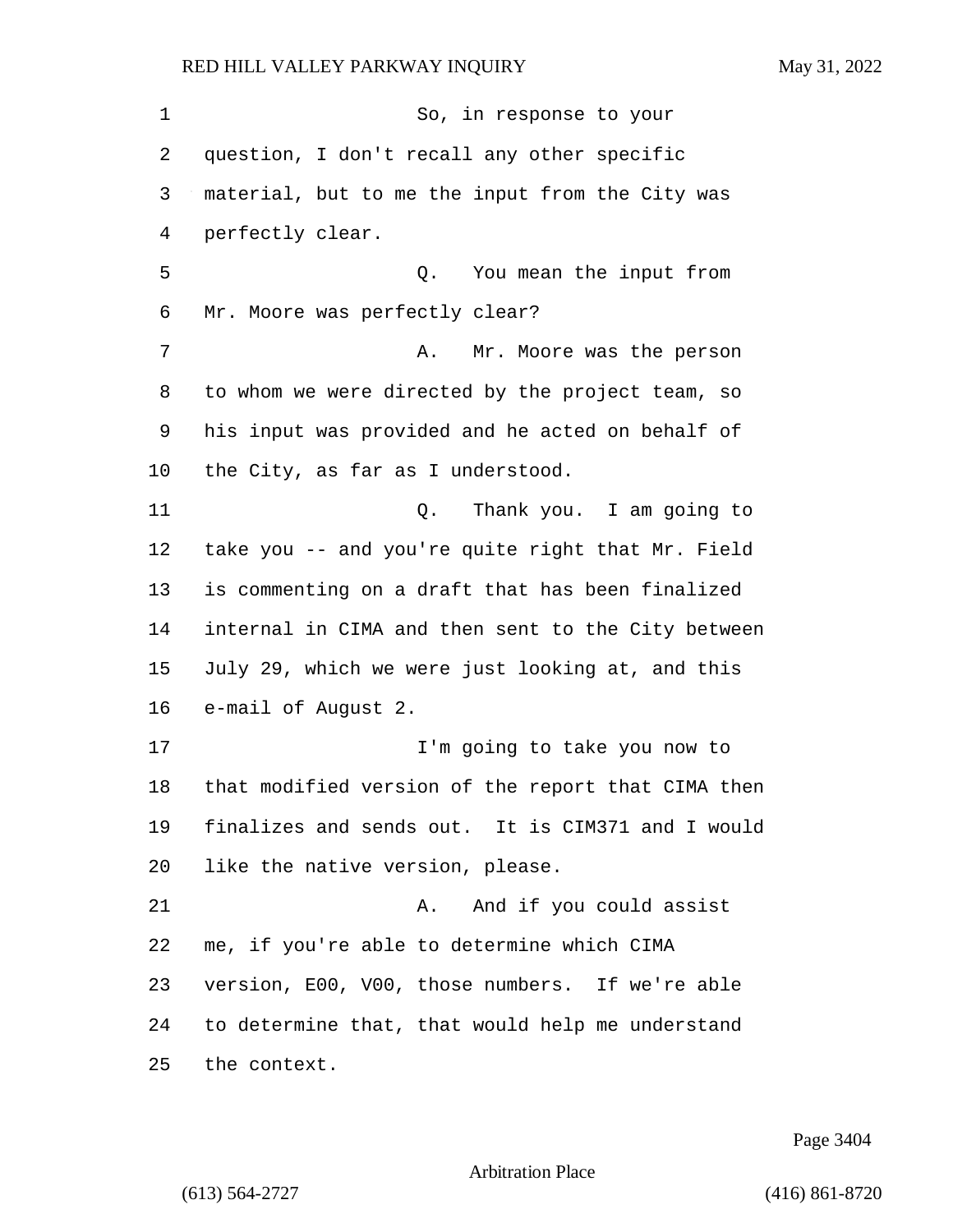1 Q. Sure. I can put that up. That will be on the first page. Right? 3 A. It should be, yeah, or in the file name if you're looking at the native version. 6 Q. Registrar, if you can just scroll down so that you show the bottom part of this first page. 9 Mr. Malone, does the file path at the bottom help you with your request around the version number? 12 A. Yeah. It says draft report E00V01, so this appears to be the same version on which I made my comments. 15 Q. Right. So, just for context, this is a version that Mr. Applebee has modified with track changes to reflect you and Dr. Hadayeghi's comments that we were just looking at? 20 A. I don't think so, based on the file number. This would be the version on which the comments are included, but it hasn't been modified yet because from your previous e-mail, when I sent the comment to Mr. Applebee, I had saved it as V02.

Page 3405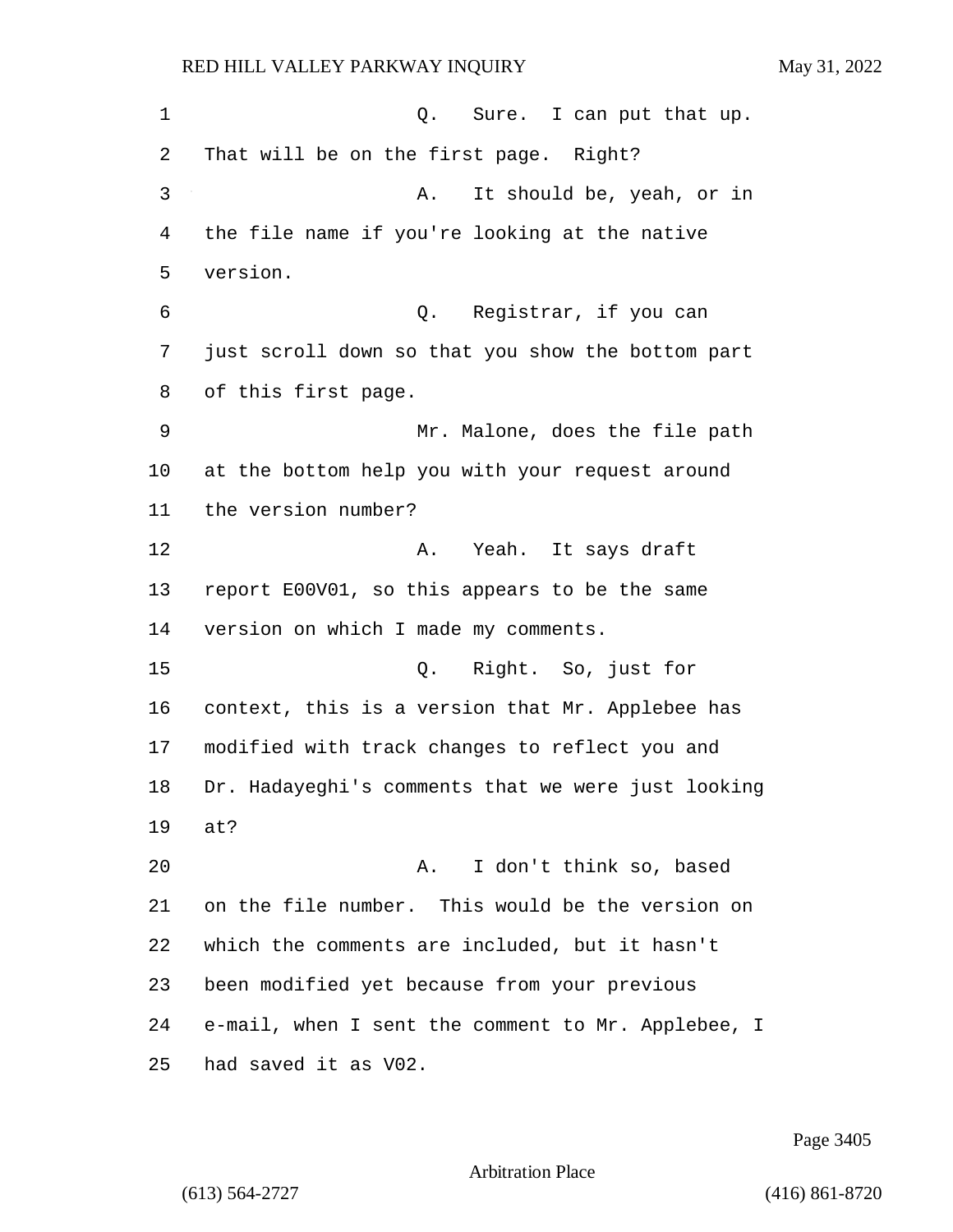1 C. So, I understand this is actually V04, so maybe that file path is just not updated. Is that more helpful? 4 A. If that's the case, then yes, it would be helpful. 6 Q. Okay. Registrar, can you go to internal page 1, which is image 9. No, that's page 9. Sorry. Internal page 1, which would be the ninth page of this document. Thank you. Thank you. Can you scroll down to page 3, in fact. I just wanted to show Mr. Malone that we're still dealing with a track changes version. There we go. Thank you. 14 So, in this version, green, your track changes are in green. Just going to Study Scope, it has: 17 "Review of illumination 18 in specific areas only, **i.e.**, not through the 20 study area." 21 Pardon me, I misspoke. This is Mr. Applebee's track changes are in green. Apologies. 24 And so, does that better reflect what you understood the scope to be

Arbitration Place

(613) 564-2727 (416) 861-8720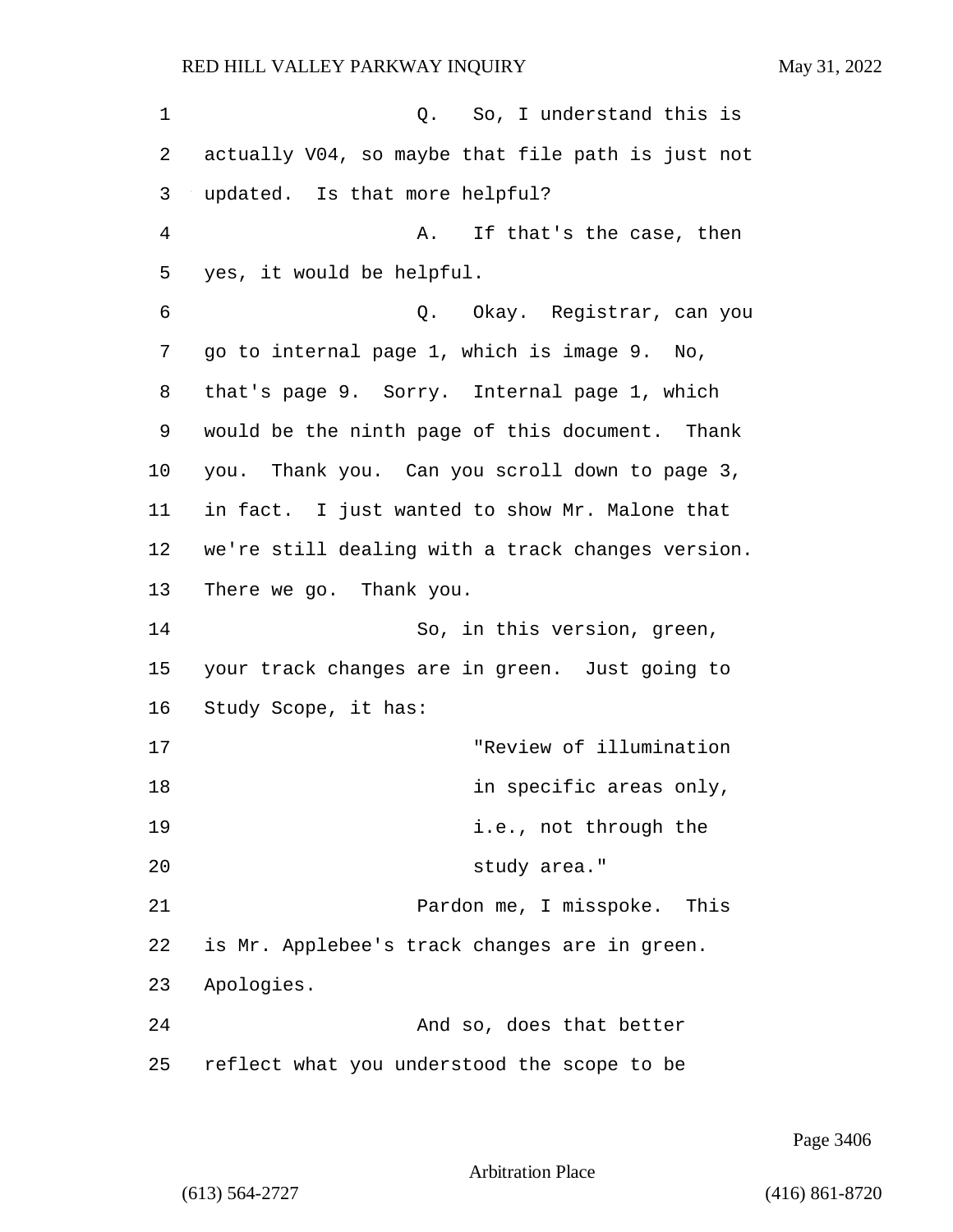| 1  | following your conversation with Mr. Moore?       |
|----|---------------------------------------------------|
| 2  | It makes sense in terms<br>Α.                     |
| 3  | of the transition of the versions within CIMA and |
| 4  | consistent with the input that I understood that  |
| 5  | illumination through the valley was prohibited in |
| 6  | conjunction with the environmental assessment     |
| 7  | approvals, yes.                                   |
| 8  | Thank you. Can you,<br>Q.                         |
| 9  | Registrar, go to internal page 21. Thank you.     |
| 10 | Can you scroll up one page, please. Thanks.       |
| 11 | That's perfect.                                   |
| 12 | For the Illumination Review                       |
| 13 | there is, at the very last paragraph you have or, |
| 14 | pardon me, Mr. Applebee has added in:             |
| 15 | "The understanding that                           |
| 16 | the decision not to                               |
| 17 | illuminate the entire                             |
| 18 | RHVP section was                                  |
| 19 | inextricably linked to                            |
| 20 | environmental concerns                            |
| 21 | and approvals. A review                           |
| 22 | of full illumination was                          |
| 23 | not undertaken but                                |
| 24 | restricted to spot                                |
| 25 | locations."                                       |

Page 3407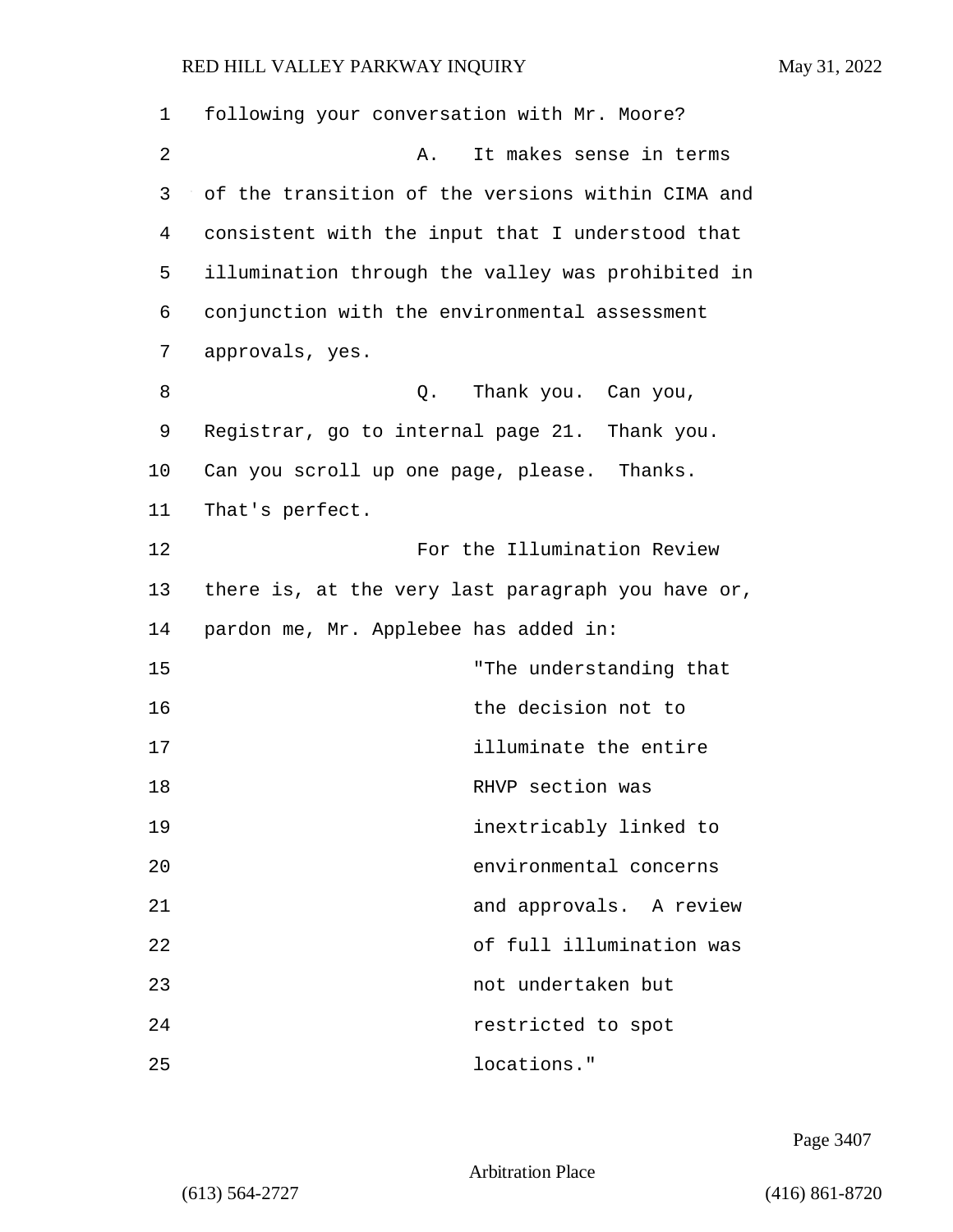| 1  | Is it accurate, in your view,                     |
|----|---------------------------------------------------|
| 2  | Mr. Malone, to say that a review of full          |
| 3  | illumination was not undertaken, given the work   |
| 4  | that your colleagues had done in respect of full  |
| 5  | illumination?                                     |
| 6  | I guess technically that<br>Α.                    |
| 7  | might be not accurate. It was not included in the |
| 8  | report, but as we discussed, some work had been   |
| 9  | done.                                             |
| 10 | Thank you. Registrar,<br>Q.                       |
| 11 | can you pull up CIM811 -- my colleagues are       |
| 12 | reminding me that this native file that we were   |
| 13 | just looking at, CIM371, should also be marked in |
| 14 | its native form as an exhibit, which would be     |
| 15 | Exhibit 60, please.                               |
| 16 | JUSTICE WILTON-SIEGEL: Okay.                      |
| 17 | EXHIBIT NO. 60: CIMA                              |
| 18 | draft report E00V04,                              |
| 19 | CIM371.                                           |
| 20 | MS. LAWRENCE: Thank you.                          |
| 21 | BY MS. LAWRENCE:                                  |
| 22 | Registrar, can you pull<br>Q.                     |
| 23 | up CIM8118.0001. Thank you. And if you can call   |
| 24 | out from where it says in the white text "City of |
| 25 | Hamilton" through that picture to just before     |

Page 3408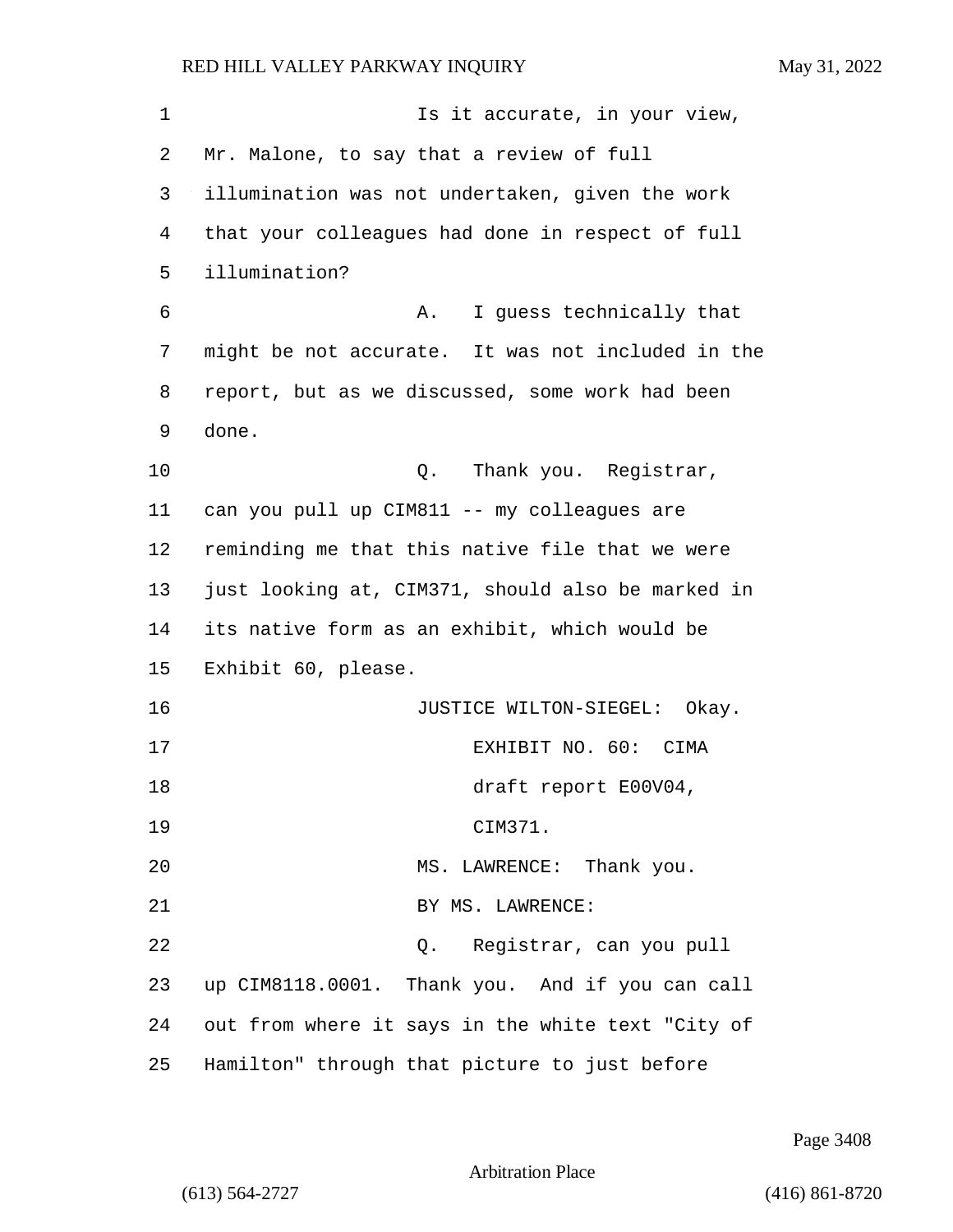where it says "CIMA" on the bottom. Perfect. 2 Mr. Malone, I'm not sure if this is helpful. So, this is a -- I haven't shown you the covering e-mail, but this is the July 29, 2003 version that CIMA sent to the City. 6 This cover is a typical layout of CIMA reports, at least as it was in 2013. Is that right? 9 A. Yes, it was. 10 0. Sorry, I misspoke before and said 2003. I meant 2013. 12 A. It was the cover used for this report. It's consistent with our format overall, yes. 15 Q. Thank you. And so, you have the client name at the top, the title of the report, it says it's in draft. And then what does V000325 represent? 19 A. That's the internal project number at CIMA of this particular assignment. 22 Q. Okay. And is it typical that you just include the month and the year and not a day when a version is delivered where it says July 2013?

Page 3409

Arbitration Place

(613) 564-2727 (416) 861-8720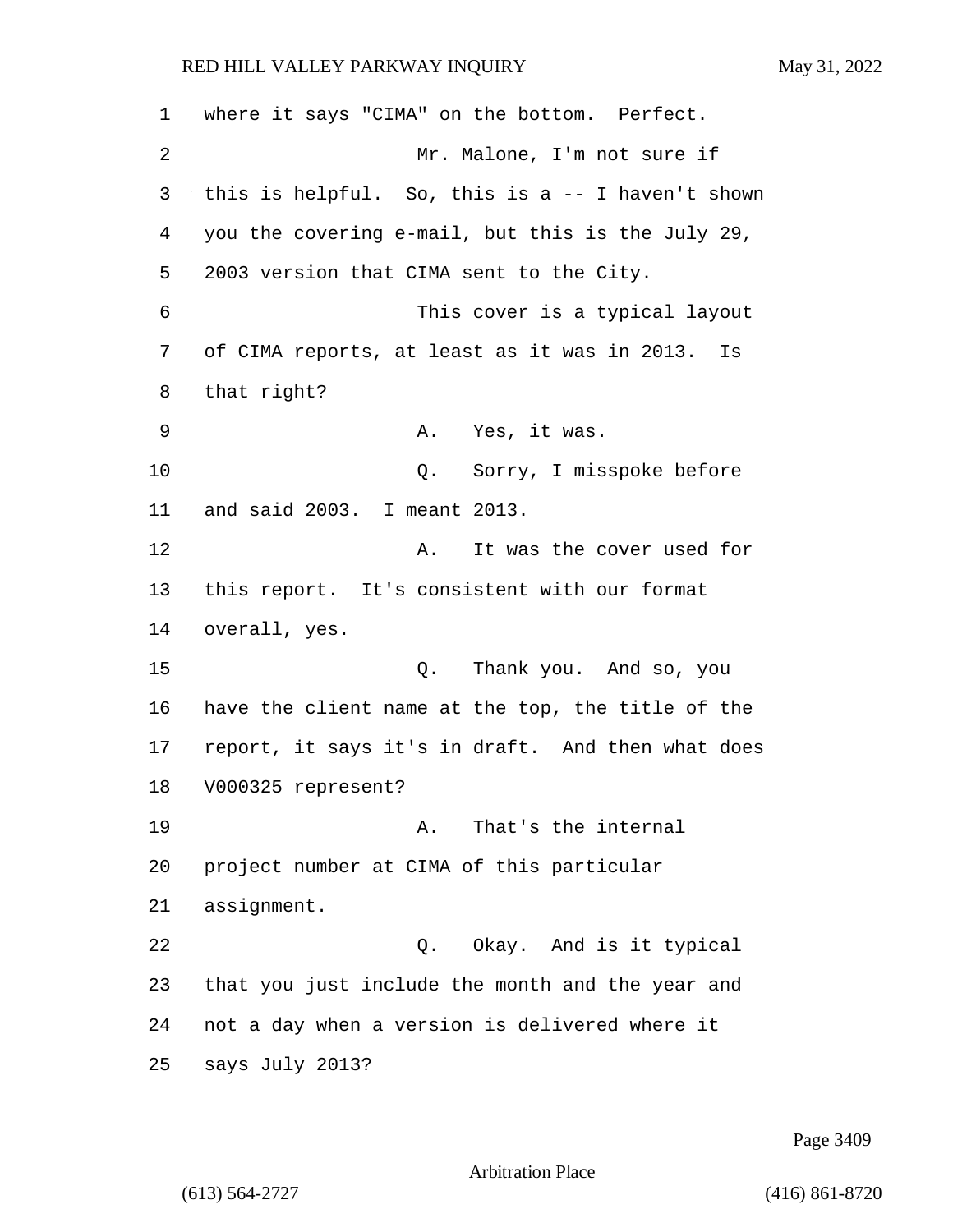| 1  | It varies. I wouldn't<br>Α.                        |
|----|----------------------------------------------------|
| 2  | say it's typical, but it's not unusual.            |
| 3  | Q. Okay. And then the E01                          |
| 4  | at the bottom, what does that represent within     |
| 5  | CIMA's numbering system, if anything?              |
| 6  | As we've talked<br>Α.                              |
| 7  | previously, the numbering system was an E with two |
| 8  | digits following and a V with two digits following |
| 9  | for internal reports. When a report was issued to  |
| 10 | a client, the V numbers were dropped. It's a way   |
| 11 | for CIMA to track versions of reports and          |
| 12 | documents that are being worked on internally and  |
| 13 | to crystallize the information and the knowledge   |
| 14 | of when a report went to a client.                 |
| 15 | So, E01 indicates that this is                     |
| 16 | the first version of this report for project V325  |
| 17 | that was delivered to a client. It left the        |
| 18 | building. It was an external delivery.             |
| 19 | Q. Thank you. Registrar,                           |
| 20 | can you close that document.                       |
| 21 | I'm not going to go through                        |
| 22 | that, but to your knowledge, the commentary that   |
| 23 | we've gone through around full illumination being  |
| 24 | warranted, that was not included in the final      |
| 25 | version that went to the City. Is that right? In   |

Page 3410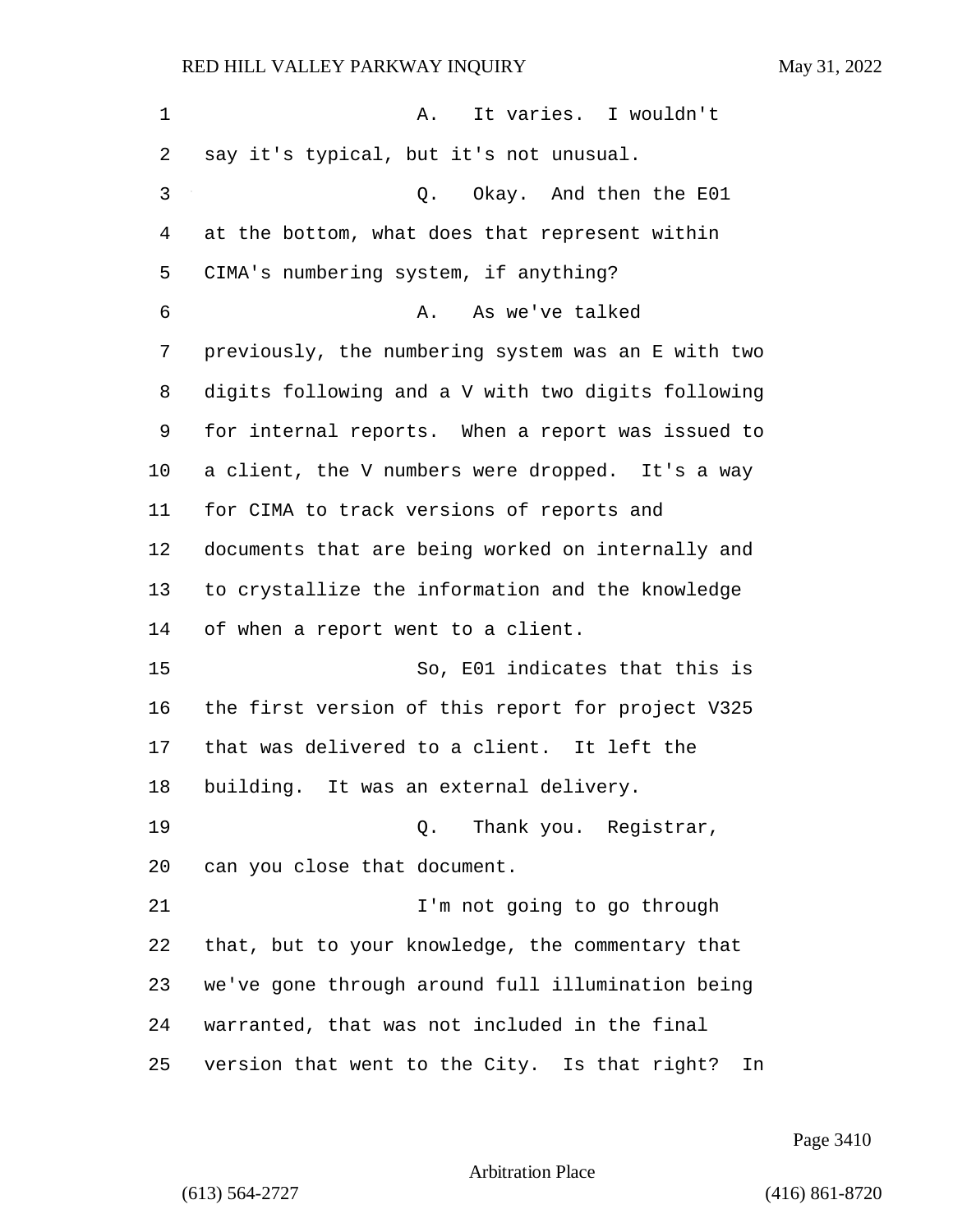1 respect of the main line. 2 A. There were 3 recommendations with respect to illumination on 4 the ramps. There was no recommendation for 5 illumination on the main line, consistent with the 6 direction that we had been provided regarding the 7 scope of the assignment. 8 a Q. Thank you. Registrar, 9 can you bring up CIM22409, image 9, please. 10 So, this is a calendar entry 11 from your date book. Is that right? 12 A. Yes, it is. 13 Q. Could you read that out 14 for me, please? 15 A. "Golf, Gord McGuire & 16 Gary Moore." 17 Q. And this is from Tuesday, 18 August 20, 2013? 19 A. That's the date the entry 20 is made, yes. 21 Q. Does that indicate to you 22 that that's the date the event occurred? 23 A. I'm not sure. I don't 24 know if it occurred that date. It might have been 25 a notation at an event on another day.

Page 3411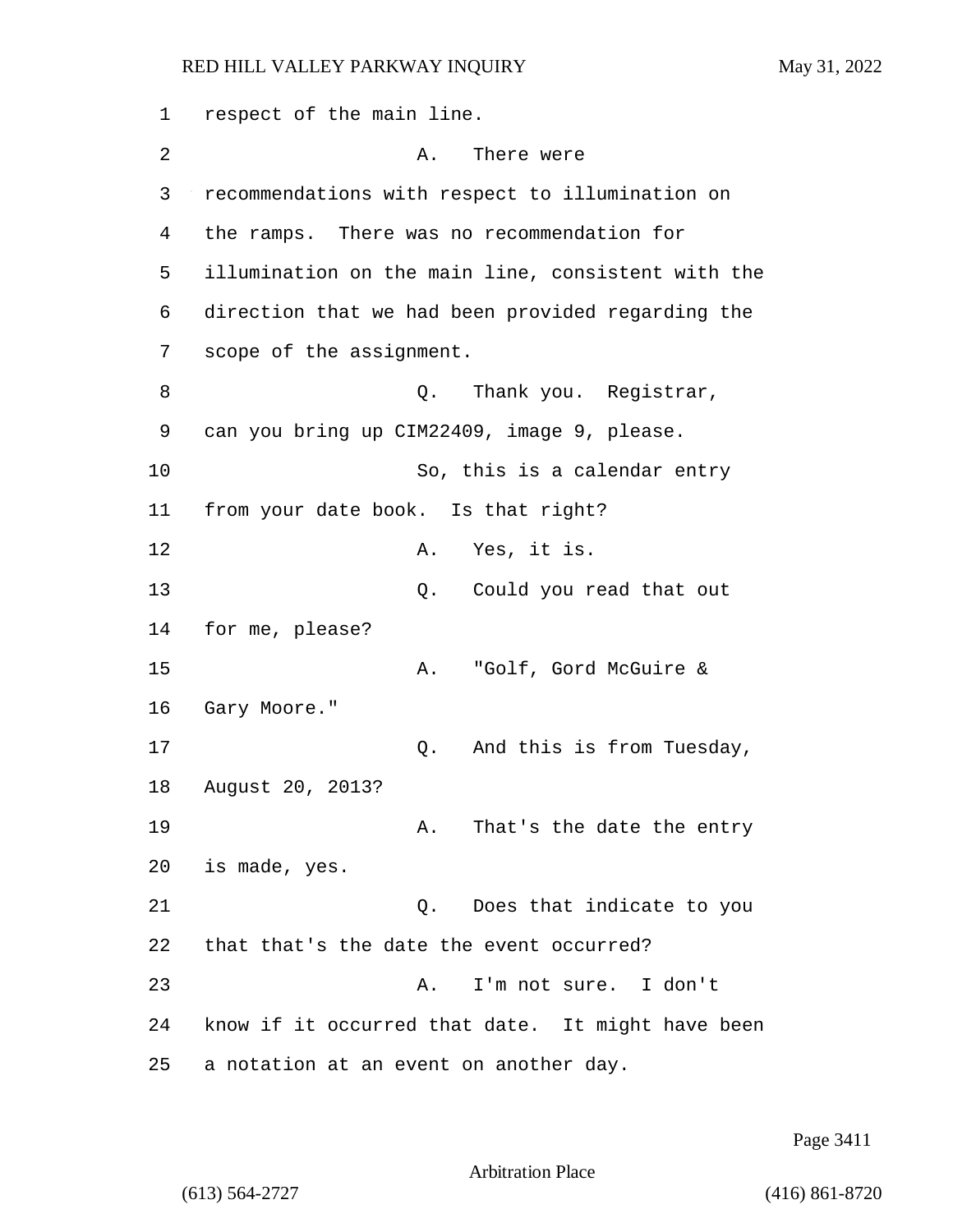| 1  | Q. Okay. So, do you recall                       |
|----|--------------------------------------------------|
| 2  | playing golf with Gord McGuire and Gary Moore on |
| 3  | or about August 20?                              |
| 4  | I don't really. I had<br>Α.                      |
| 5  | golfed with them on a couple of occasions,       |
| 6  | typically tournaments that are organized by      |
| 7  | professional associations or charities we would  |
| 8  | participate in, CIMA the company would, and we   |
| 9  | would invite clients to join us.                 |
| 10 | Do you recall if this was<br>Q.                  |
| 11 | a tournament or just a trio of the three of you  |
| 12 | golfing together?                                |
| 13 | To be honest, I don't<br>Α.                      |
| 14 | recall.                                          |
| 15 | Okay. Do you recall who<br>Q.                    |
| 16 | invited whom to this golfing outing?             |
| 17 | Oh, I probably invited<br>Α.                     |
| 18 | them.                                            |
| 19 | Is this the first time<br>Q.                     |
| 20 | that you had golfed with Mr. McGuire?            |
| 21 | I don't know.<br>Α.<br>I'm not                   |
| 22 | sure.                                            |
| 23 | Was it the first time you<br>Q.                  |
| 24 | golfed with Mr. Moore?                           |
| 25 | Probably not. I probably<br>Α.                   |

Page 3412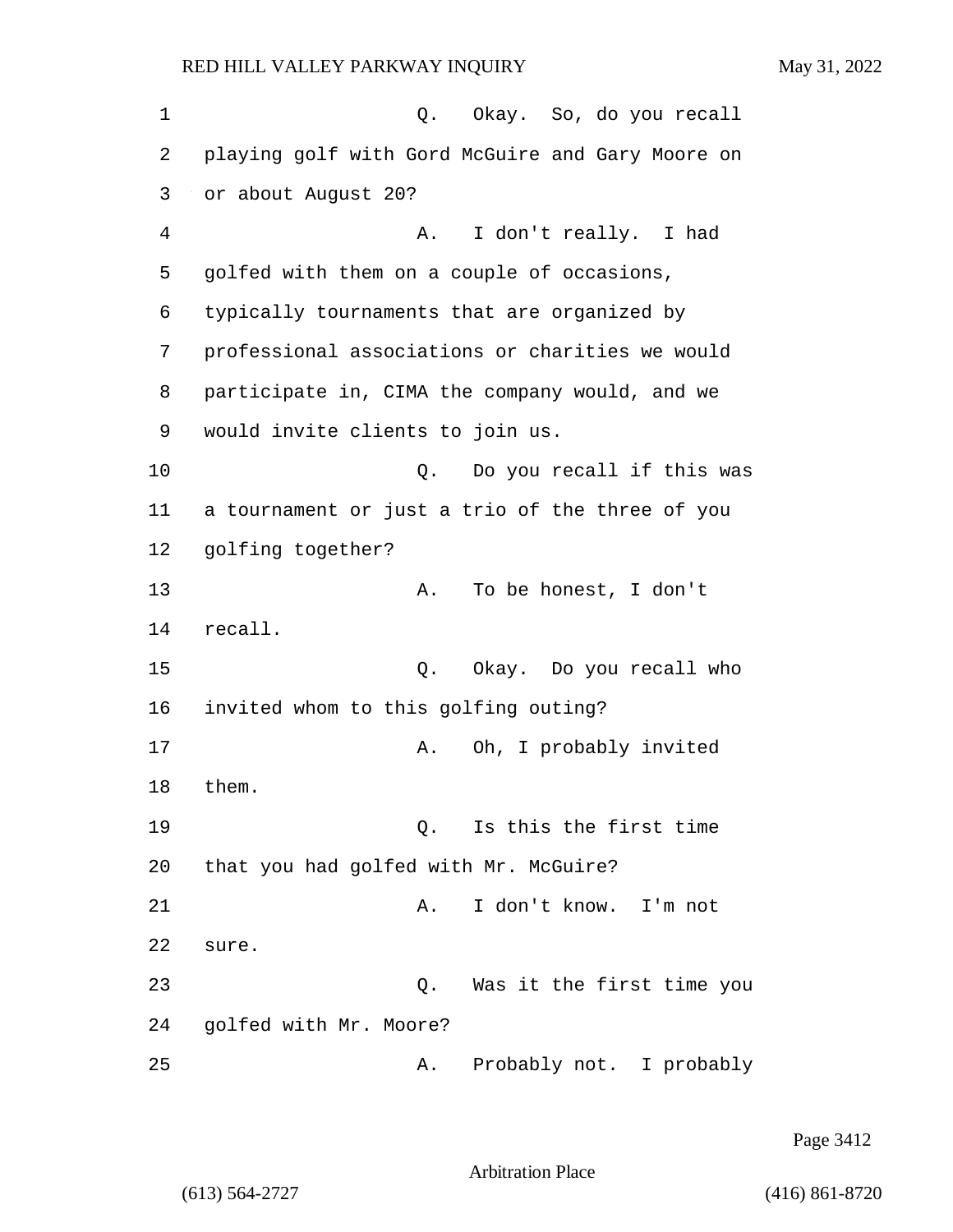| 1  | had golfed with him maybe once before, but it's    |
|----|----------------------------------------------------|
| 2  | hard to say. I can't really suggest the dates.     |
| 3  | We participated in five or six golf tournaments at |
| 4  | that time, five or six golf tournaments a year,    |
| 5  | and would invite various clients if they wanted to |
| 6  | be part of our foursome.                           |
| 7  | Q. Okay. Sitting here                              |
| 8  | today, can you confirm if this was part of a golf  |
| 9  | tournament or just was a private golf outing?      |
| 10 | I don't recall. I don't<br>Α.                      |
| 11 | know whether this was the date of the golf or this |
| 12 | was the notation of the invitation, the            |
| 13 | communication with them, or even just my note to   |
| 14 | potentially contact them to go golfing. I do       |
| 15 | recall golfing with them on at least one occasion, |
| 16 | the two of them together, but I'm not sure exactly |
| 17 | which event this relates to.                       |
| 18 | Q. Okay. Do you recall if                          |
| 19 | you went golfing with them outside of a            |
| 20 | tournament, just three players going golfing       |
| 21 | together?                                          |
| 22 | Could have at one point<br>Α.                      |
| 23 | in time, yes.                                      |
| 24 | Did you talk about<br>Q.                           |
| 25 | business during this golf trip?                    |

Page 3413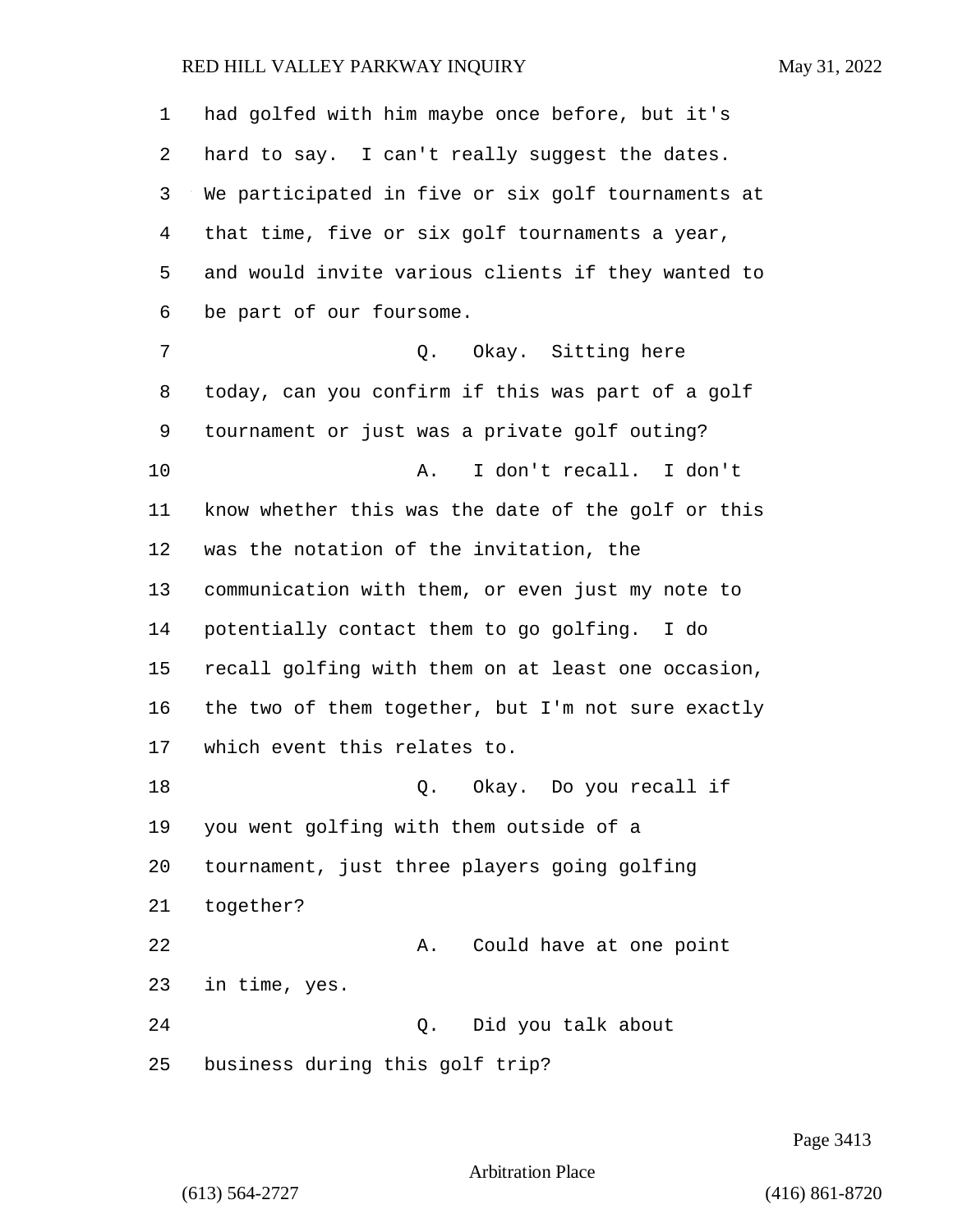| 1  | A. Probably, yeah.                                  |
|----|-----------------------------------------------------|
| 2  | Did Mr. Moore discuss the<br>Q.                     |
| 3  | 2013 CIMA report with you?                          |
| 4  | I could not recall.<br>Α.                           |
| 5  | What about Mr. McGuire?<br>Q.                       |
| 6  | Could not recall. I<br>Α.                           |
| 7  | doubt it, because at that time Mr. McGuire would    |
| 8  | not have been as closely connected to this          |
| 9  | particular subject matter.                          |
| 10 | Q. Do you recall if any of                          |
| 11 | the conversations over golf with Mr. McGuire and    |
| 12 | Mr. Moore resulted in changes to the 2013 CIMA      |
| 13 | report from this point forward?                     |
| 14 | Sorry, with respect to<br>Α.                        |
| 15 | this date, this entry?                              |
| 16 | Yeah. Do you recall if<br>Q.                        |
| 17 | any of the conversations that you had over golf     |
| 18 | with Mr. McGuire or Mr. Moore resulted in changes   |
| 19 | to the 2013 CIMA report?                            |
| 20 | I don't recall, but I<br>Α.                         |
| 21 | certainly doubt it. This is dated August 20.<br>The |
| 22 | report had been just sent, on July 29.              |
| 23 | Okay. And there's<br>Q.                             |
| 24 | subsequent drafts that go back and forth, and so    |
| 25 | my question is whether, in any of those subsequent  |

Page 3414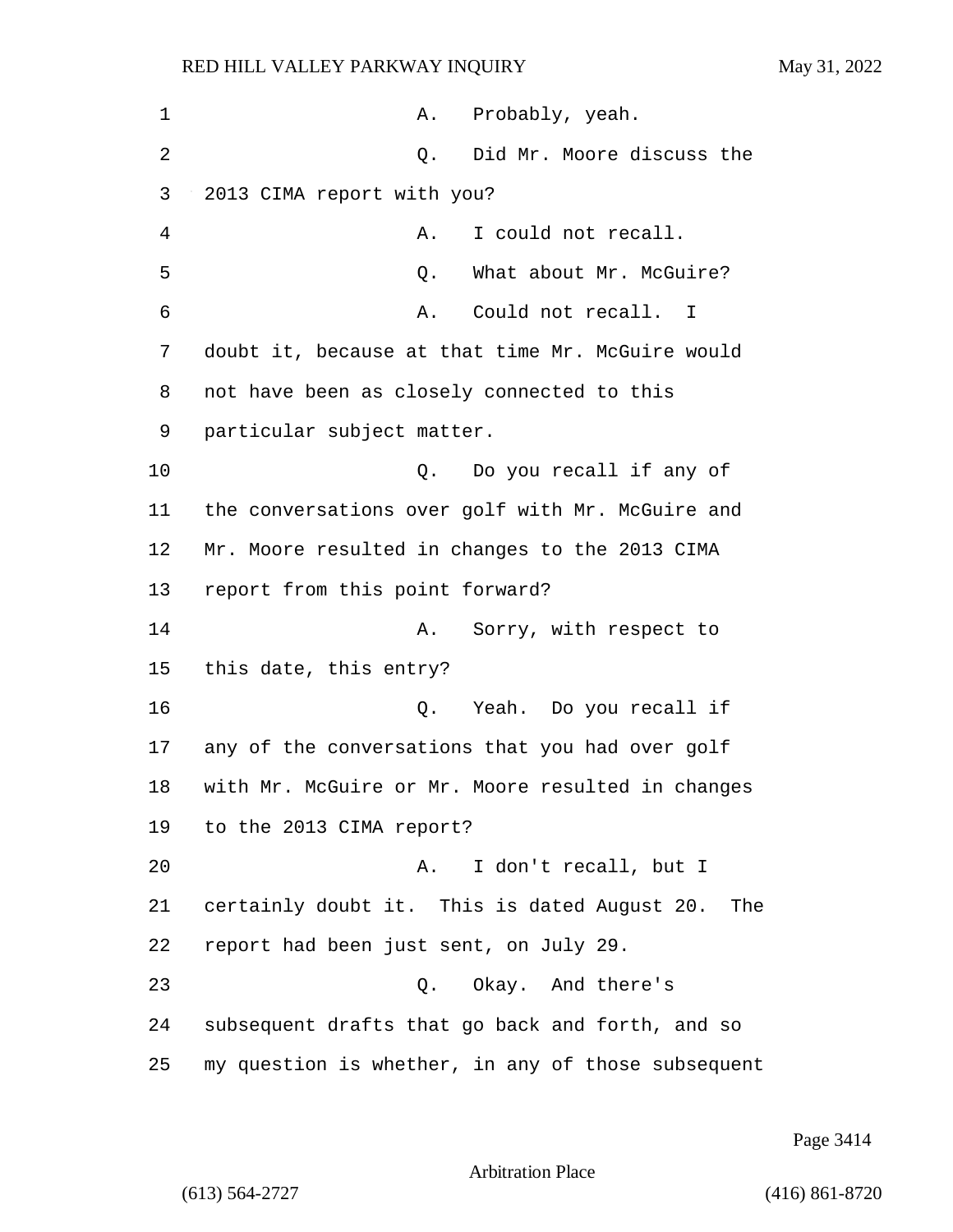| 1  | drafts, whether any of the conversations that you  |
|----|----------------------------------------------------|
| 2  | had with Mr. Moore or Mr. McGuire resulted in any  |
| 3  | changes to the 2013 CIMA report?                   |
| 4  | I don't recall any<br>Α.                           |
| 5  | subsequent conversations with Mr. Moore nor        |
| 6  | Mr. McGuire regarding the 2013 report. The         |
| 7  | conversation with Mr. Moore that I do recall is    |
| 8  | the June 6 conversation. If the note says golf,    |
| 9  | I'm sure we golfed at some point in time, but I    |
| 10 | have no recollection of what the conversation may  |
| 11 | have been as we were proceeding through the        |
| 12 | course.                                            |
| 13 | Q. Okay. Thank you.                                |
| 14 | Registrar, can you pull up OD 6, page 45,          |
| 15 | paragraph 105, please. Thank you.                  |
| 16 | So, on August 23, Mr. Applebee                     |
| 17 | and Mr. Cooper have a discussion about the now     |
| 18 | second draft that's gone to or that is going to    |
| 19 | the City and this e-mail. Do you recall whether    |
| 20 | you reviewed a second draft of the CIMA report     |
| 21 | before it went back to the City?                   |
| 22 | I'm not sure. I would<br>Α.                        |
| 23 | have to look at the document itself, the Word      |
| 24 | document, and validate whether there were changes. |
| 25 | I commented on E00V01, as we've discussed. I       |

Page 3415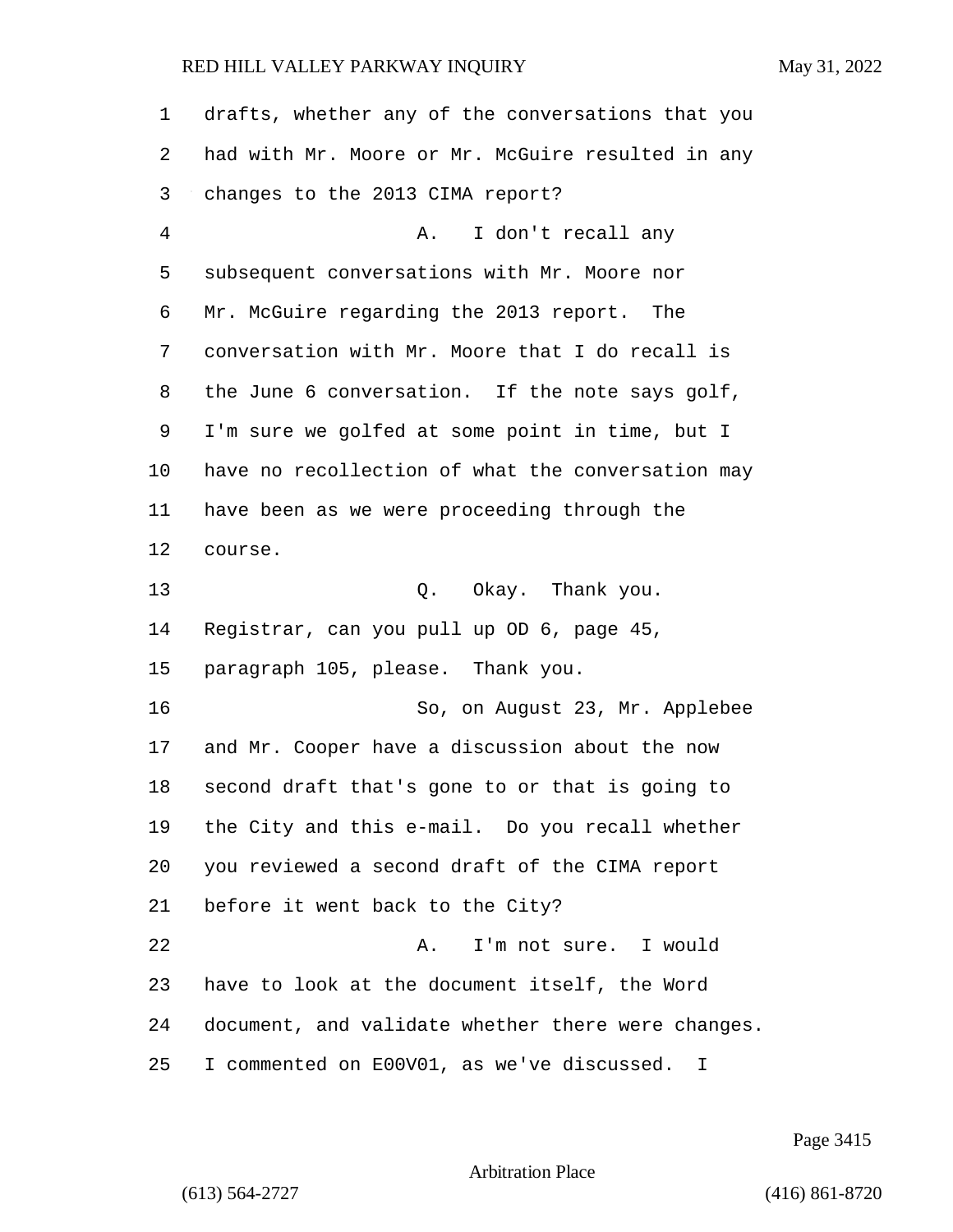| 1  | would have to check the actual documents.          |
|----|----------------------------------------------------|
| 2  | Okay. Registrar, can you<br>Q.                     |
| 3  | bring up OD 6, page 49, paragraph 119, please.     |
| 4  | In September, this is an                           |
| 5  | internal e-mail among CIMA colleagues advising     |
| 6  | that Mr. Applebee had completed updates to the     |
| 7  | draft report based on review by the City as well   |
| 8  | as our internal discussions.                       |
| 9  | Do you recall being involved                       |
| 10 | in the internal discussions about the City's       |
| 11 | comments on the draft that CIMA had sent to the    |
| 12 | City?                                              |
| 13 | I don't have a clear<br>Α.                         |
| 14 | recollection of it. It wouldn't surprise me if I   |
| 15 | was, but I would have to check the version to see  |
| 16 | if I made any comments in the document.            |
| 17 | Okay. Did Mr. Moore<br>Q.                          |
| 18 | contact you to discuss the draft report after CIMA |
| 19 | sent it to the City?                               |
| 20 | Not to my recollection,<br>Α.                      |
| 21 | no.                                                |
| 22 | Did you ever come to<br>Q.                         |
| 23 | learn of his view -- what his views were, if any,  |
| 24 | on the draft report?                               |
| 25 | Through the materials I<br>Α.                      |

Page 3416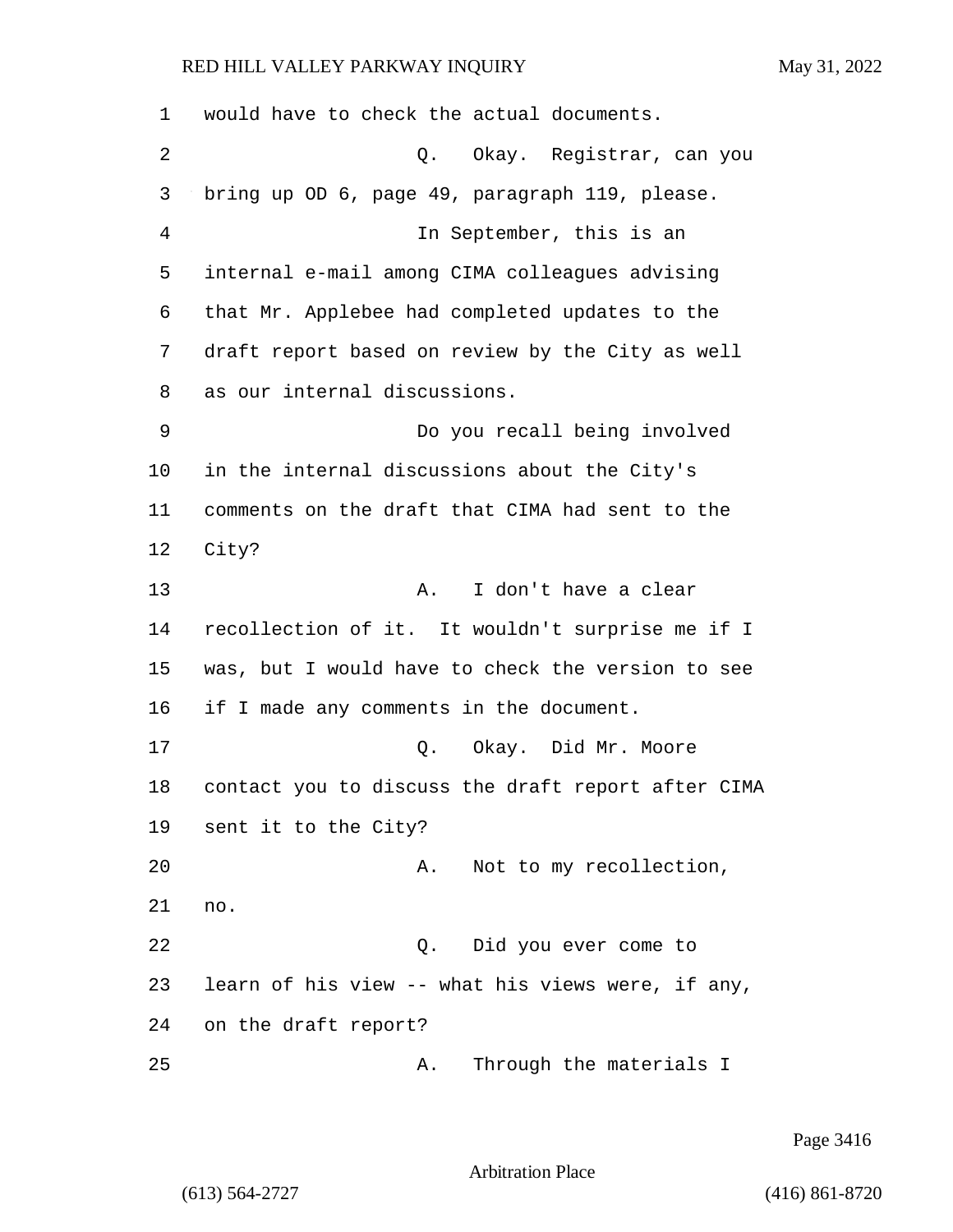1 reviewed for this inquiry, yes. 2 Q. In advance of 2019? 3 A. No. 4 Q. Pardon. Before 2019, had 5 you learned of his views, before preparing for the 6 inquiry? 7 A. I never received anything 8 from Mr. Moore. 9 Q. Okay. 10 A. What I'm not sure is if 11 any of his views were reflected in input provided 12 by the project team. 13 Q. Registrar, can you go to 14 OD 6, page 61, paragraph 155, please. 15 So, in October, Mr. Applebee 16 sent an updated version of the report with changes 17 in the wording, tables, et cetera. Were you 18 involved in -- do you have a recollection of being 19 involved in the changes at this point? 20 A. Similar answer. I don't 21 have a clear recollection of being involved. It 22 wouldn't surprise me that I would have seen these 23 versions as they go out. Either Dr. Hadayeghi or 24 myself would review the E01, 02, 0 whatever that 25 was delivered to the client, and so it would be

Page 3417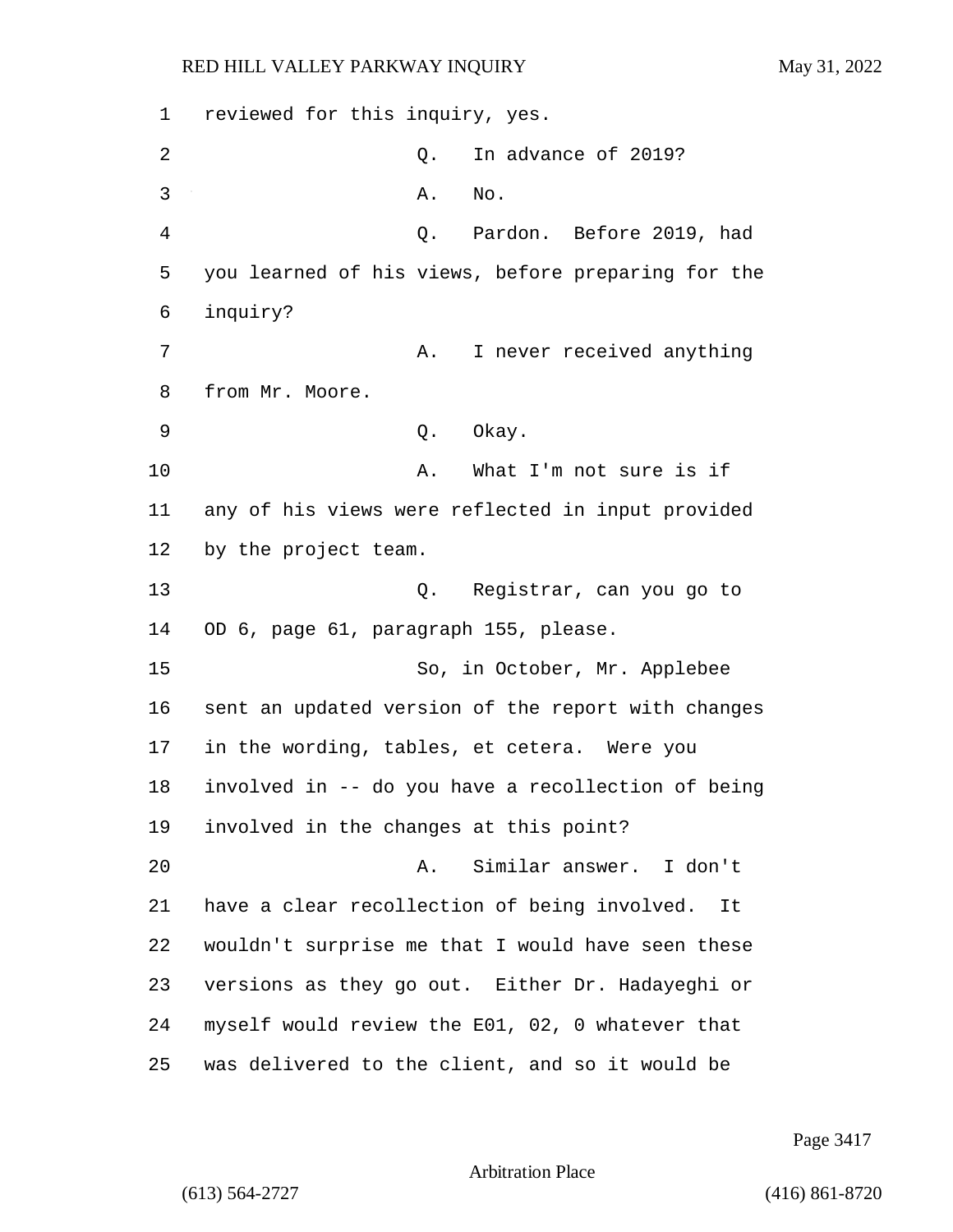either him or myself who would have undertaken a review. Again, I would have to double check to see if I was the reviewer and it's also possible both of us reviewed it. 5 Q. Okay. Did you have any involvement in the preparation of the report by City staff prepared for the Public Works committee in respect of the 2013 CIMA report? 9 A. Not directly. I recall that the City -- there was back and forth with the City about the format of tables in our report and they were wanting or going to use a similar format or perhaps vice versa. They had a format of a table that they wanted to use and were suggesting that our report could follow a similar format. 16 But no, absolutely no direct input on the preparation of the City report. We never have input it on preparation of the reports by the municipality to council. 20 Q. Thank you. Registrar, can you pull up OD 6, page 69, paragraph 175, please. 23 So, here, the final staff report, so this is the staff report, not your report, was finalized on October 25, 2013.

Page 3418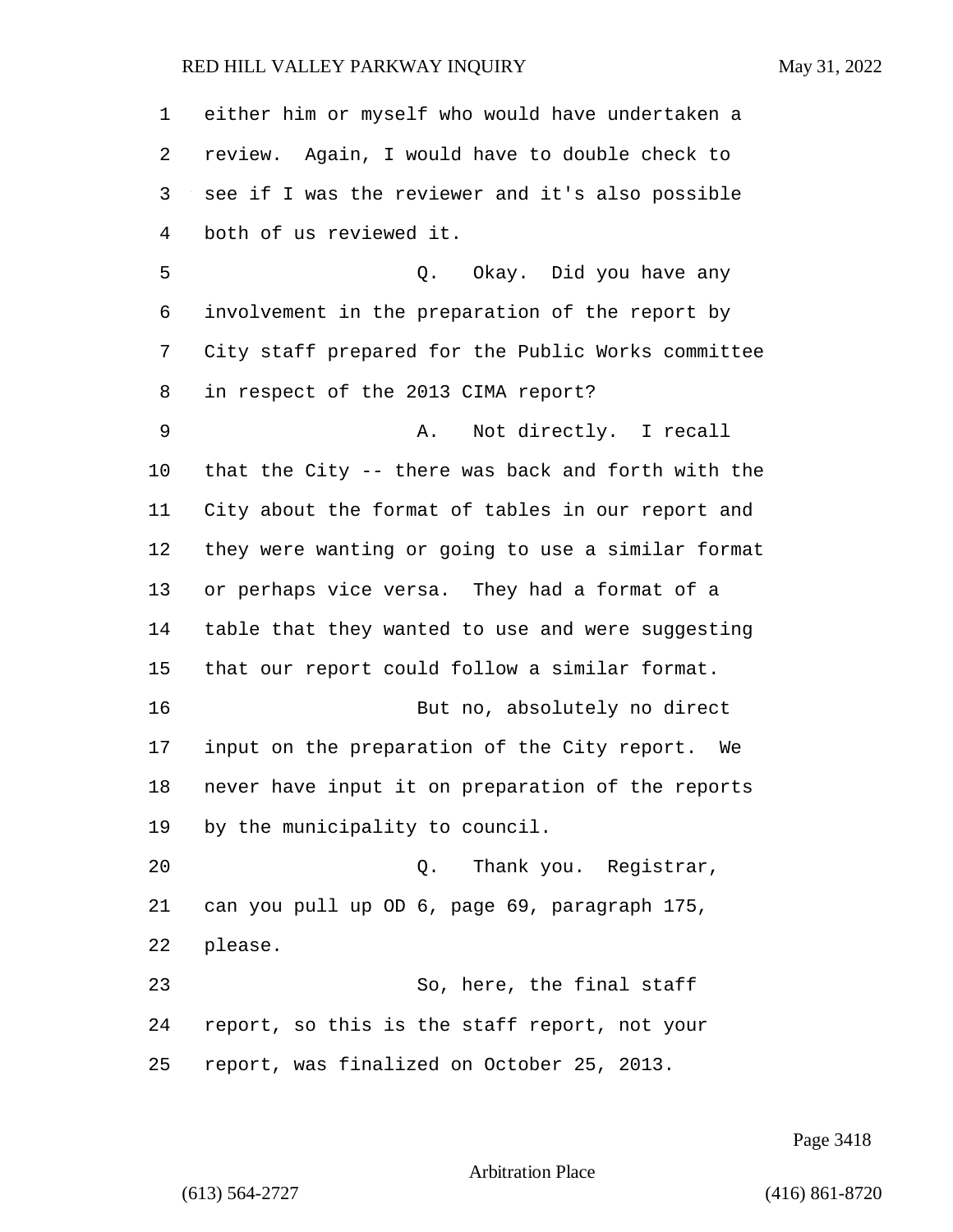| 1  | And if you can close that,                         |
|----|----------------------------------------------------|
| 2  | Registrar, and call out paragraph 177, please.     |
| 3  | So, a few days later, these                        |
| 4  | are e-mails internal to the City with Mr. Lupton,  |
| 5  | Mr. White and Mr. Ferguson in respect of a         |
| 6  | conversation with Gary, and Mr. Lupton says in the |
| 7  | third line:                                        |
| 8  | "I'm not asking to change                          |
| 9  | opinions, but to soften                            |
| 10 | and stage the report                               |
| 11 | similar to what we have                            |
| 12 | done with our info                                 |
| 13 | report, i.e., do this                              |
| 14 | first and measure                                  |
| 15 | results, et cetera.                                |
| 16 | Please sit down with CIMA                          |
| 17 | and make this happen."                             |
| 18 | You can close that call out.                       |
| 19 | Did you ever discuss modifying the CIMA report to  |
| 20 | reflect the report that staff were preparing,      |
| 21 | either with Mr. Ferguson or with Mr. Cooper?       |
| 22 | I recall there was some<br>Α.                      |
| 23 | discussion around timing of some of the            |
| 24 | recommendations and I think illumination was part  |
| 25 | of that. I believe the City, there was some        |

Page 3419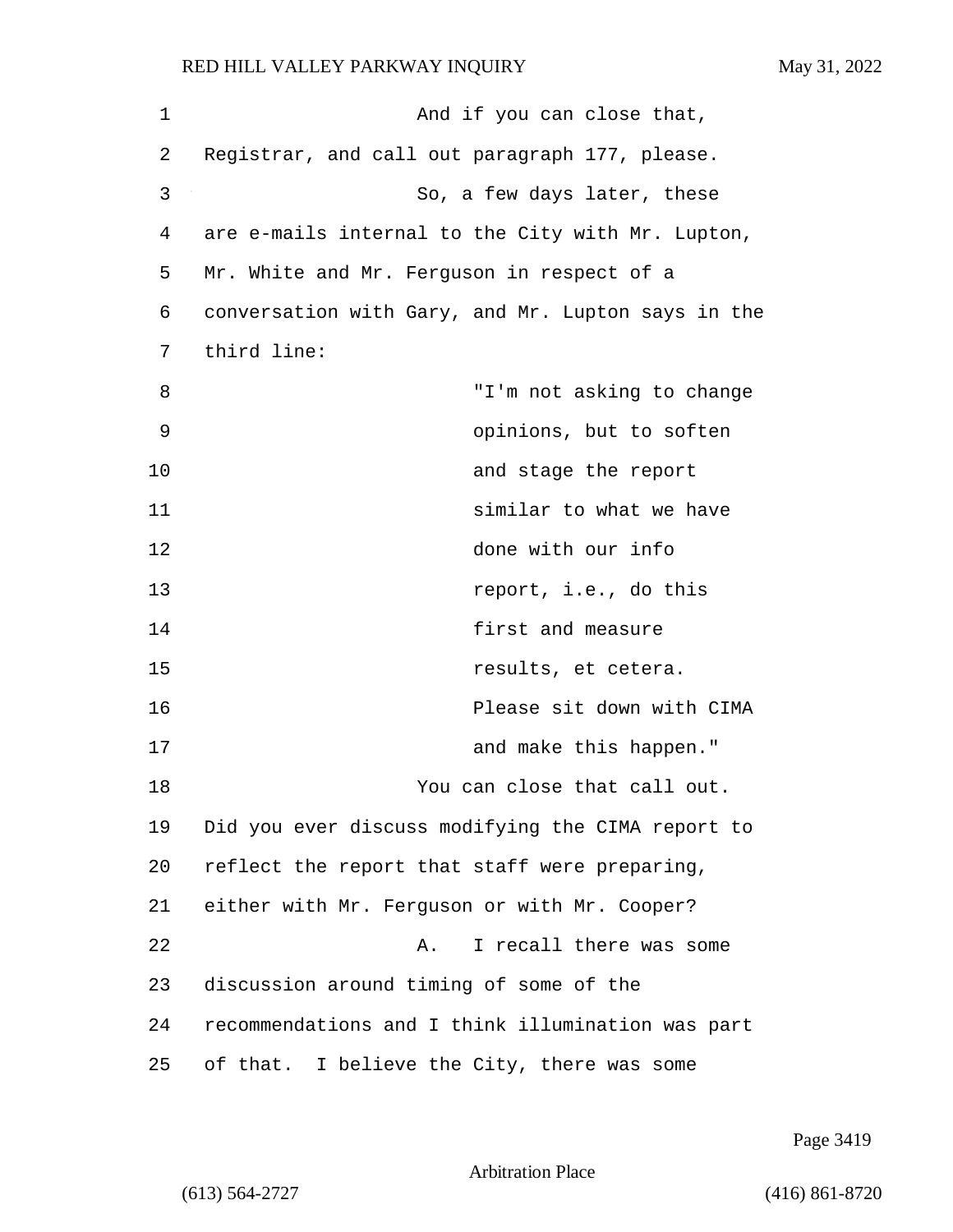| $\mathbf 1$ | discussion about whether it should be a short-term |
|-------------|----------------------------------------------------|
| 2           | or a medium-term recommendation, and I know it     |
| 3           | went back and forth to some extent.                |
| 4           | When CIMA makes a                                  |
| 5           | recommendation, we try to give reasonable          |
| 6           | timelines as to when something can or should be    |
| 7           | done, but we don't have direct control over those  |
| 8           | decisions, determinations, and so the client       |
| 9           | ultimately has that decision to make as to whether |
| 10          | they will accept recommendations and implement or  |
| 11          | not and the timeline for implementation or not.    |
| 12          | So, I do recall there was some discussion about    |
| 13          | elements of the report and I believe illumination  |
| 14          | was part of those with respect to timing.          |
| 15          | In your view, is it<br>Q.                          |
| 16          | appropriate for a client to ask you to soften and  |
| 17          | stage a report, if that doesn't involve changing   |
| 18          | CIMA's conclusions?                                |
| 19          | A. Well, to be clear, I                            |
| 20          | never received -- to the best of my knowledge,     |
| 21          | nobody at CIMA received any direction to soften    |
| 22          | and stage the report. The e-mail referenced in     |
| 23          | paragraph 177 is -- CIMA was not included.         |
| 24          | It's not uncommon for the                          |
| 25          | clients to offer input with respect to the content |

Page 3420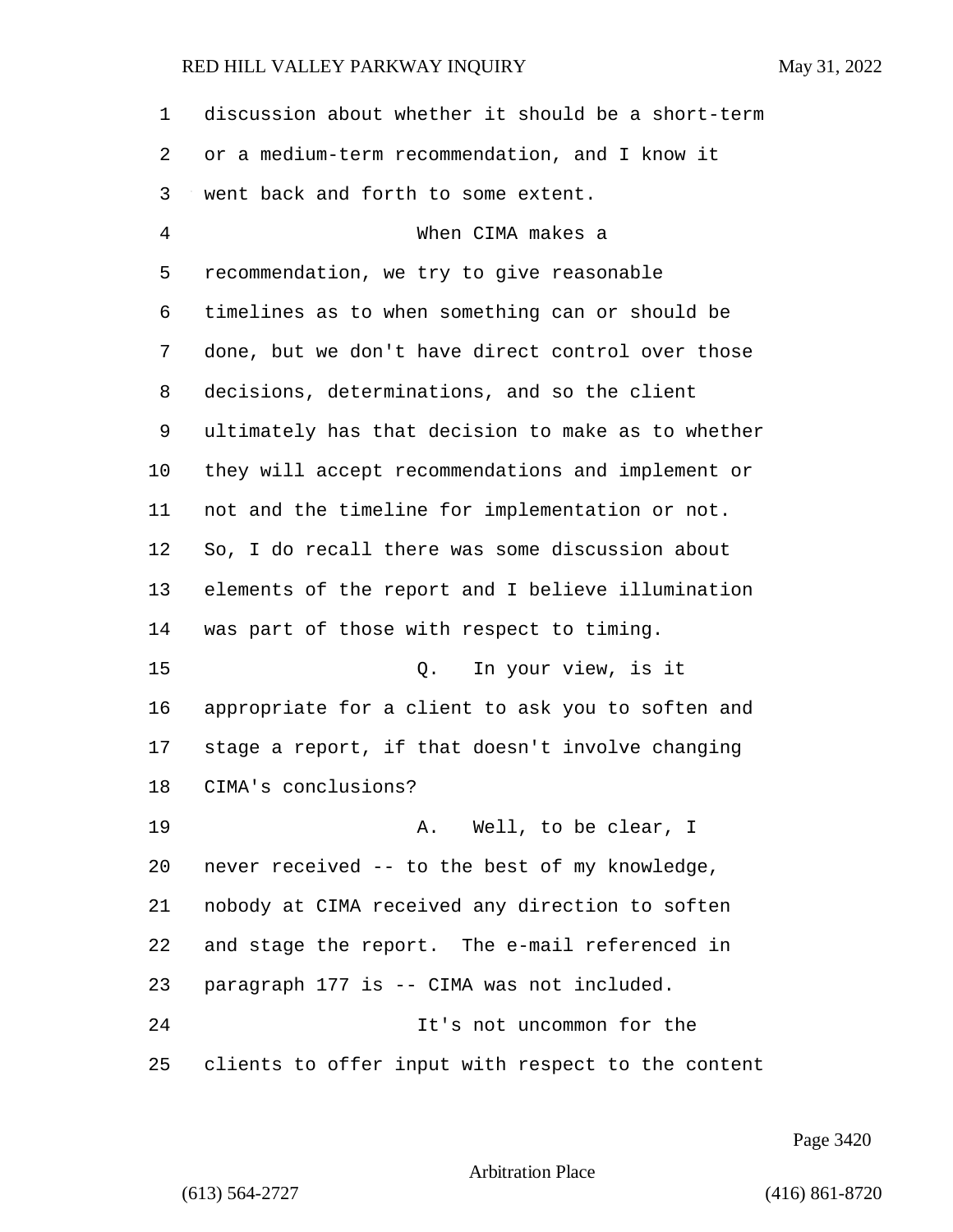of reports, and I do recall that there was some expansion of clarity relating to various issues, including illumination, and the clarification of the constraints that existed with respect to environmental approvals regarding main line lighting. 7 So, I never received any direction to soften and stage and I would not agree to soften and stage in that explicit quote, but certainly would accept input from clients. That's why we provided them with versions of a report and we're prepared to listen to what their input would be, but no, we don't change our representations based upon client input. We will listen to their concerns and comments and react appropriately. 17 Q. Thank you. So, in terms of staging, Mr. Lupton says: 19 "Can we stage the report 20 similar to what we have 21 done in our info report, 22 i.e., do this first and 23 measure results?" 24 So, I'm going to just provide a bit of extra facts there. If a client asked you

Page 3421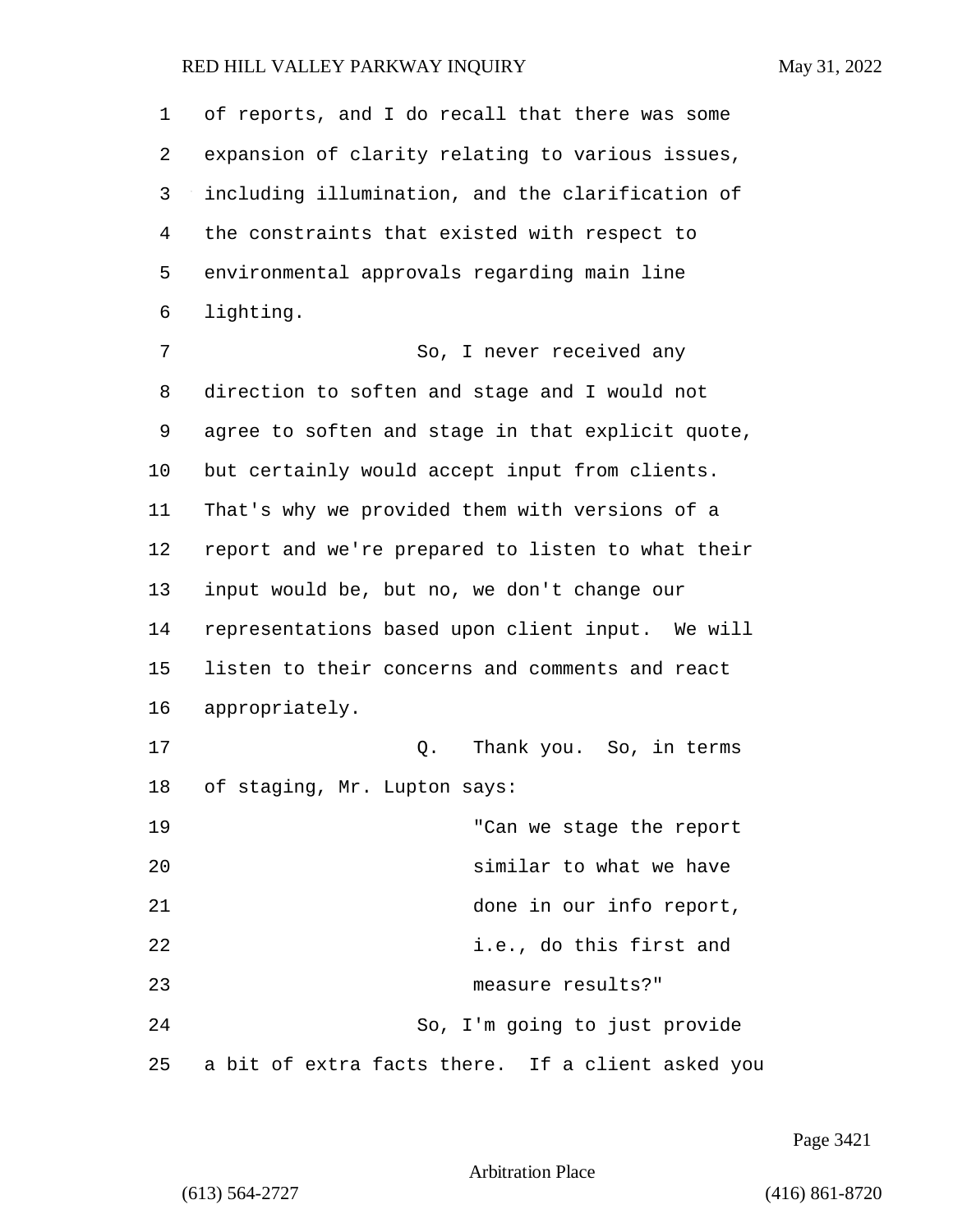| 1  | to change the timing of your recommendations,     |
|----|---------------------------------------------------|
| 2  | i.e., from short term to medium term or medium    |
| 3  | term to long term to reflect what Mr. Lupton says |
| 4  | here, do some things, measure their results and   |
| 5  | then do other things, would you have a concern    |
| 6  | with that kind of request from a client?          |
| 7  | Well, I don't see it as a<br>Α.                   |
| 8  | request from a client. I see it as a client's     |
| 9  | explanation or description of how they are        |
| 10 | potentially going to respond to the inputs        |
| 11 | provided in the report. So, the client obviously  |
| 12 | has the choice to decide how they may wish to     |
| 13 | implement.                                        |
| 14 | What does come to us from                         |
| 15 | clients fairly regularly is the reality that, as  |
| 16 | the consultant, we're not fully familiar and      |
| 17 | certainly not in control of their budgeting       |
| 18 | processes, so where CIMA may identify something   |
| 19 | with a timeline for implementation, we are not    |
| 20 | necessarily fully versed on the budgetary and     |
| 21 | timeline constraints that exist within the City.  |
| 22 | So, for example, if an                            |
| 23 | item can be achieved using an operating budget,   |
| 24 | that typically would mean it can be done fairly   |
| 25 | quickly, but if something is larger expense and   |

Page 3422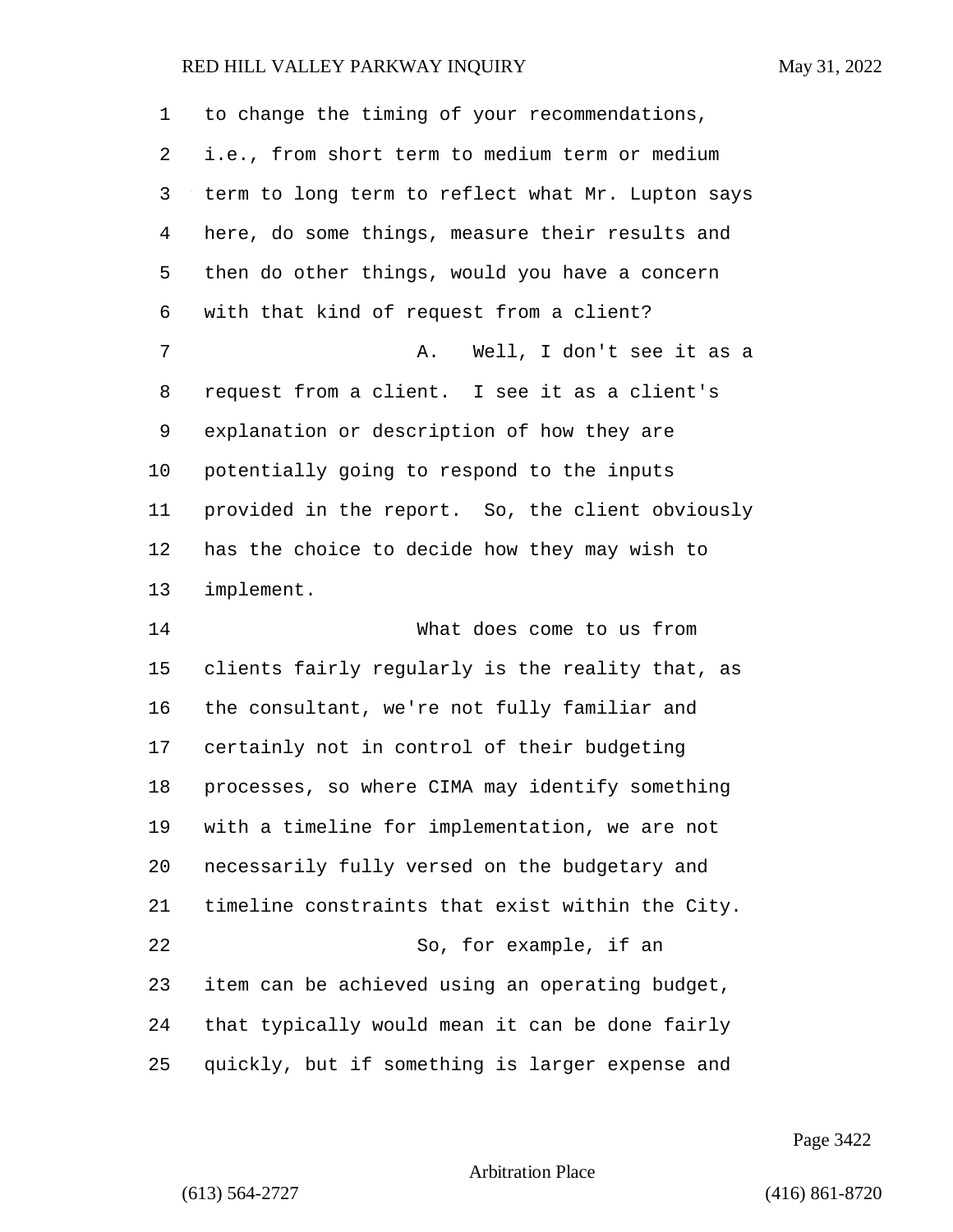| 1  | would be considered a capital expenditure, that      |
|----|------------------------------------------------------|
| 2  | may require a significantly more detailed process    |
| 3  | to obtain funds and complete the work.               |
| 4  | So, CIMA's input regarding                           |
| 5  | timing, to be crude about it, may be ignorant on     |
| 6  | the capability of the client to achieve a            |
| 7  | particular timeline, so I think the client           |
| 8  | informing the consultant of the realities of         |
| 9  | budgetary and time constraint to achieve a certain   |
| 10 | outcome is reasonable to provide and appropriate     |
| 11 | adjustments would potentially be made.               |
| 12 | I don't think it's appropriate                       |
| 13 | to -- CIMA does not direct the municipality to do    |
| 14 | We provide options and suggestions for them<br>work. |
| 15 | to do and it's their decision if they will accept    |
| 16 | them and how they will undertake them.               |
| 17 | Q. Okay. So, you said it's                           |
| 18 | appropriate for a client to inform a consultant      |
| 19 | about the realities of budgetary and time            |
| 20 | constraints, and then you said appropriate           |
| 21 | adjustments would potentially be made. You mean      |
| 22 | CIMA would then adjust its report to reflect the     |
| 23 | budgetary and time constraints that the client has   |
| 24 | provided to you?                                     |
| 25 | Potentially. If an<br>Α.                             |

Page 3423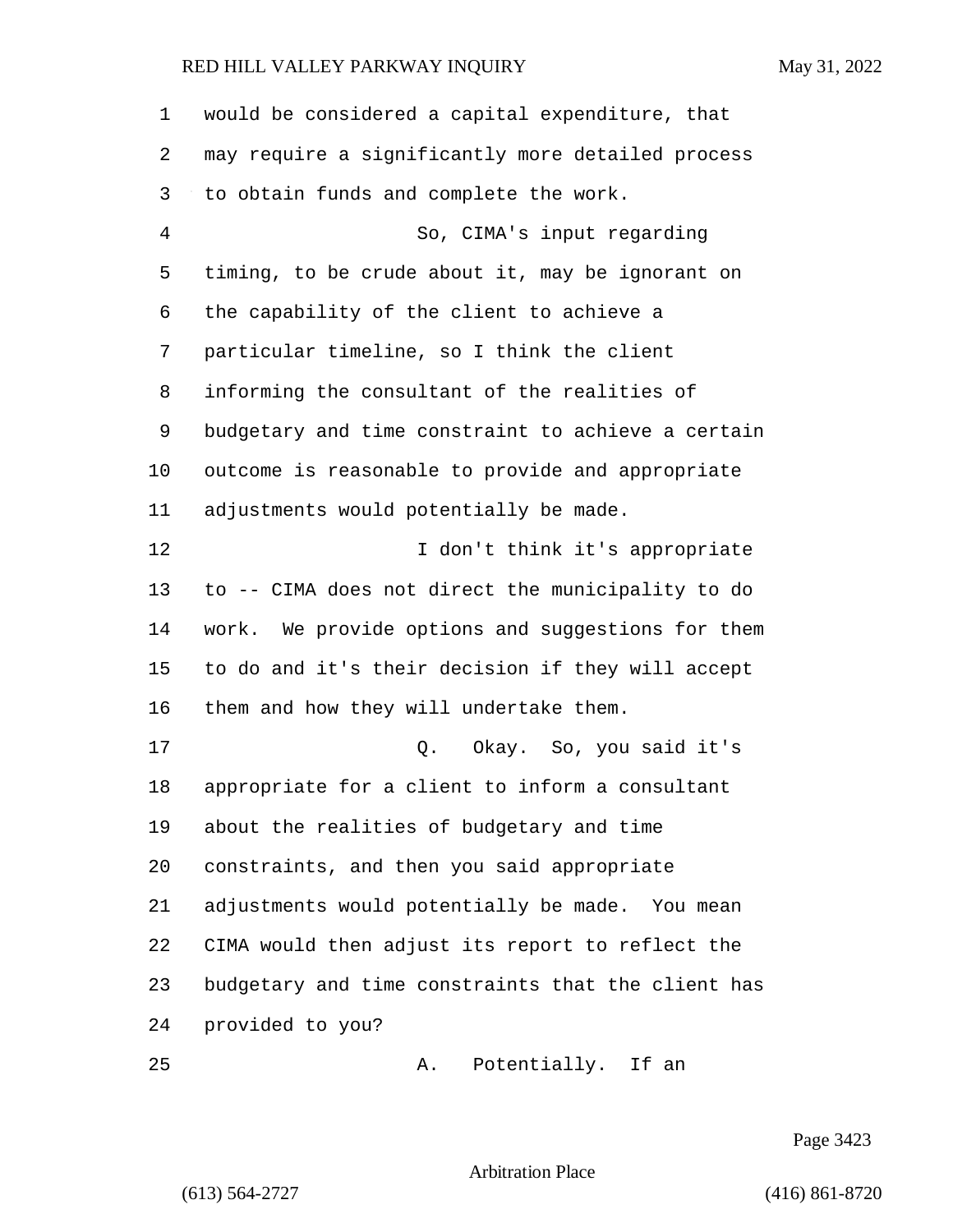item had been listed in a time frame for which budgeting cannot be achieved because it required capital budgeting, for example, that needs to be programmed at some timeline duration to get there, I think we would recognize that reality and incorporate that into the report because I think it's -- it doesn't change the recommendation at all. It simply puts things in the appropriate context.

10 Again, we're undertaking a safety review here. We're not providing design for the highway. We're offering suggestions of various opportunities for safety improvement that could be achieved by or could be undertaken by the client. They will review those and they will provide some determination as to whether they will accept them and/or what that were timeline would be for installation.

19 We provided timelines within our report partly in recognition that some things are relatively minor, it can be done quickly, and also that others will take more time and need to be integrated. And if an implementation where one item potentially can be done before another item is also potentially the situation.

Page 3424

## Arbitration Place

(613) 564-2727 (416) 861-8720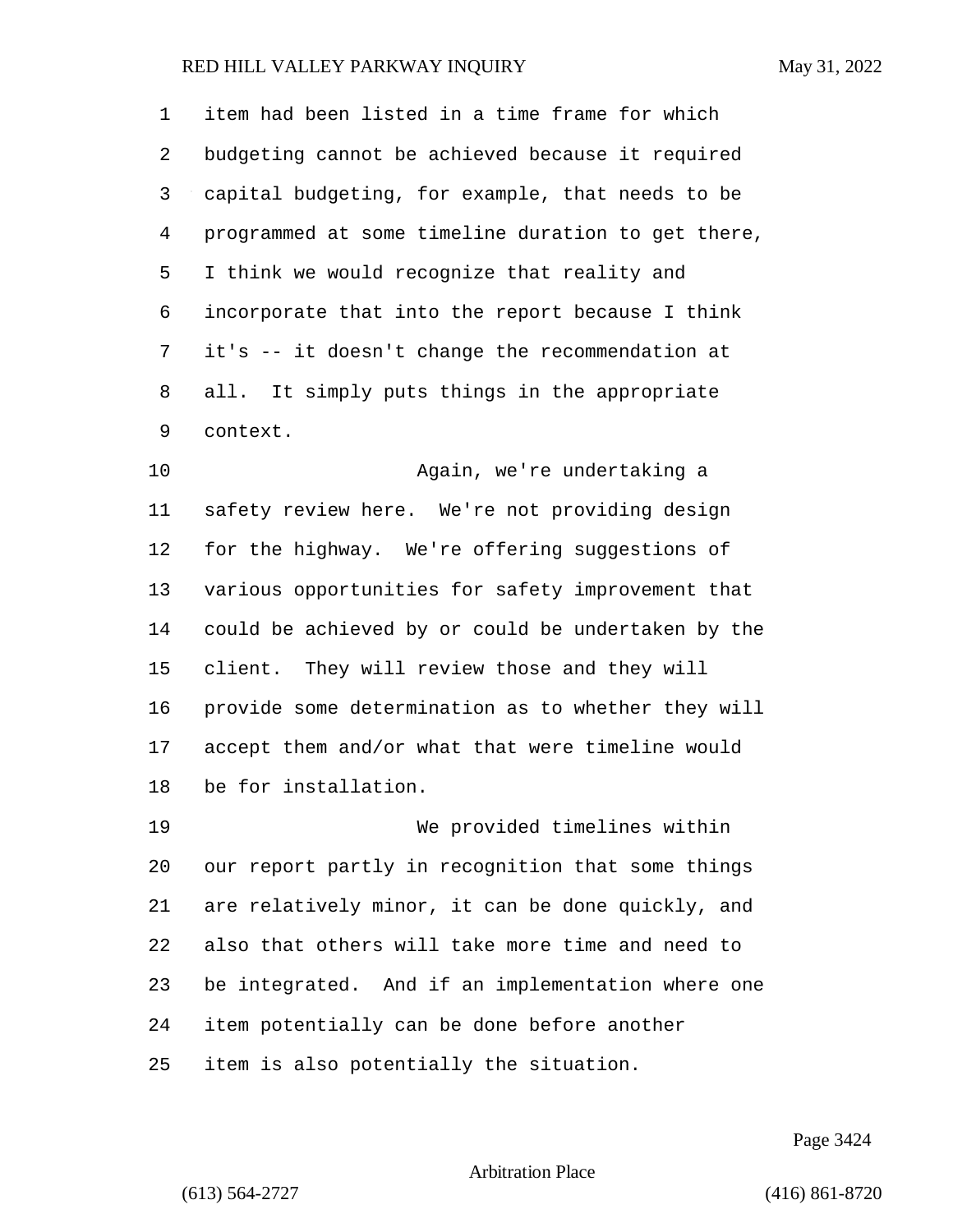1 C. Thank you. I'm going to turn now to OD 6, page 80 and 81, please, and if you can bring up -- we'll just leave it like this so you can see it. 5 In paragraph 207, Mr. Cooper responded to a message from Mr. Applebee to go ahead with wording changes and to make final copies, and Mr. Applebee asked, "Do you want the date to be changed?" So, this is in December. Actually, pardon me. I'm going to come back to this. 12 Can you close this down and open up HAM41871, please. 14 Before we go to December, I just want to show you, so this is version -- it's hard to read from here -- E05 and it's October 2013. If you can close that down. 18 It doesn't say draft on it anymore, like the earlier one. What does that mean in terms of whether this draft is final or not? 22 A. Well, any version without the -- any report numbered without the V numbers after the E numbers indicates it's been delivered to the client. My understanding at this stage

Page 3425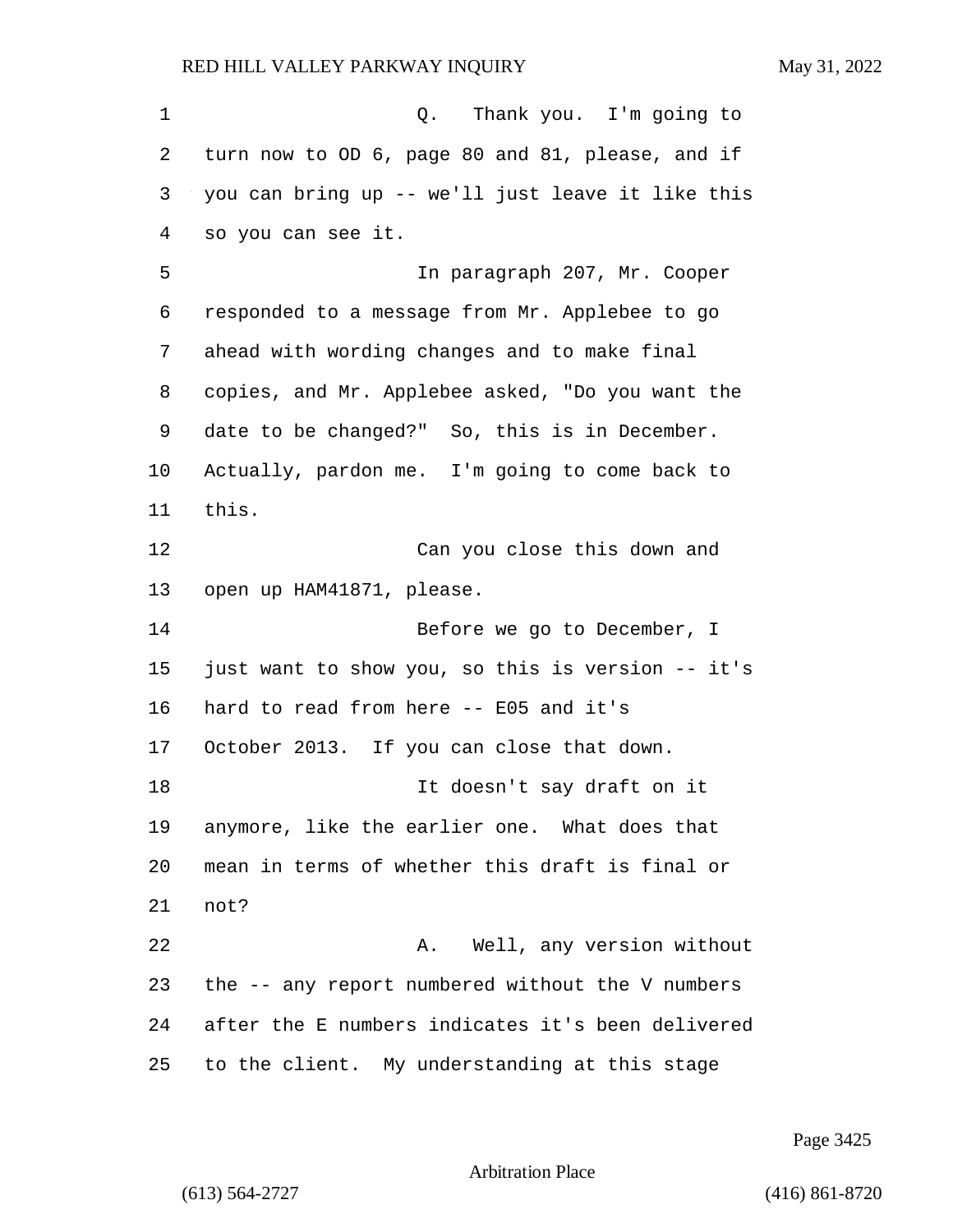we're at here is that this was the last edition that was issued to the client, E05. 3 Q. Okay. So, do you -- when you deliver CIMA's final version, the version that CIMA views to be final, do you call it final or do you just take off the draft note? 7 A. Well, it depends on the projects. Some projects never go out with draft and never go out with final. It varies from project to project. Some clients like a version of the report that says final. Other clients don't care. Our record reflects the various editions that have been issued and the E05 is, my knowledge of this project, is the last version that went to them, so by definition it was the final version. 17 and 0. Thank you. Reqistrar, can you go to image 5, please. 19 So, this is just in the executive summary. But just to see the overall study area countermeasures in a chart, you have a number of countermeasures: Friction testing, PMPR. Pardon me, PRPM. What's PRPM? 24 A. Permanent road pavement markers.

Page 3426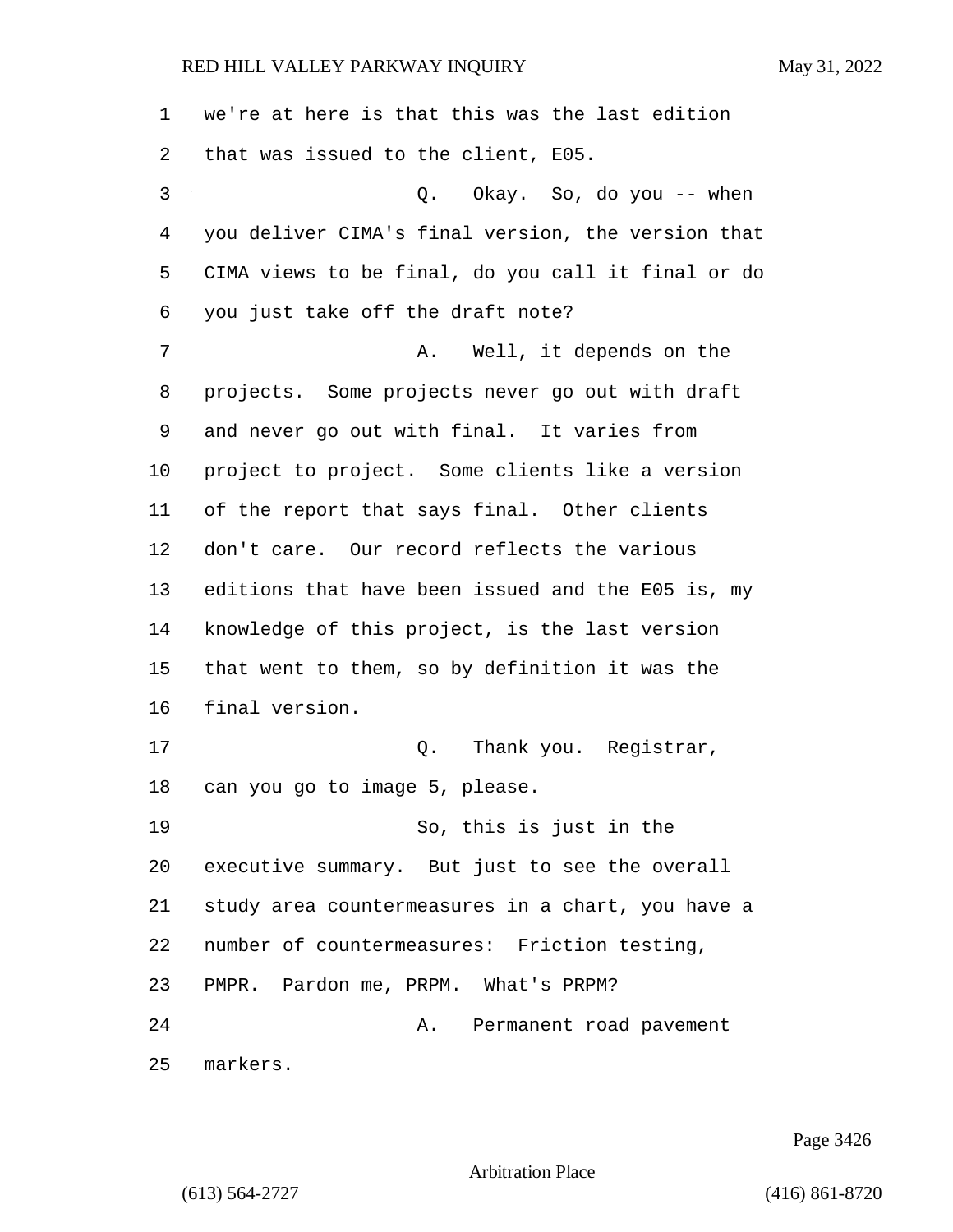| 1  | So, those are markers?<br>Q.                       |
|----|----------------------------------------------------|
| 2  | Cat's eyes would be the<br>Α.                      |
| 3  | colloquial.                                        |
| 4  | Cat's eyes. And then you<br>Q.                     |
| 5  | have some other markings, slippery when wet signs, |
| 6  | enforcement of travel speeds, trail blazer         |
| 7  | signage, removing other signs, exit signs, and in  |
| 8  | the right-hand side of this column you have ST and |
| 9  | MT. Is that short term and medium term?            |
| 10 | That was the intention,<br>Α.                      |
| 11 | yes.                                               |
| 12 | Q. Okay. So, that's for the                        |
| 13 | overall study area. And then table 2, which is     |
| 14 | actually a few pages, starts with the road segment |
| 15 | countermeasure, so that's on the particular        |
| 16 | segments that we talked about and there's          |
| 17 | additional countermeasures there. Is that right?   |
| 18 | Yes.<br>Α.                                         |
| 19 | Q. Registrar, can you go to                        |
| 20 | the next image, please. Thank you.                 |
| 21 | And so, you have the list                          |
| 22 | under the countermeasure. You have also signage,   |
| 23 | some maintenance, those sorts of things.           |
| 24 | And then if you can go down,                       |
| 25 | Registrar, to the next image.                      |

Page 3427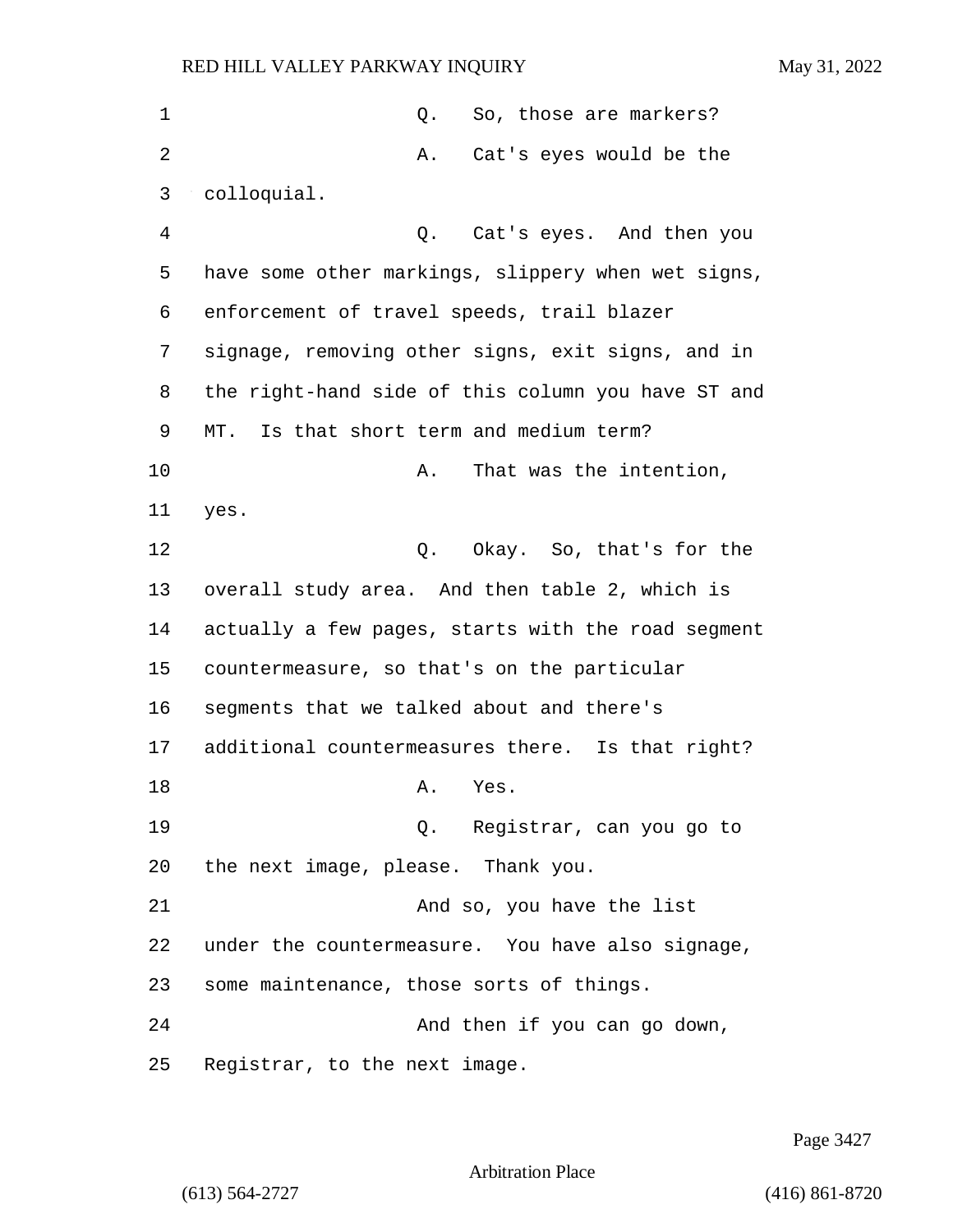1 Then you have a table that has 2 the ramp countermeasures, so you separated out 3 overall study segment by segment and then the 4 ramps. Is that right? 5 A. Yes. 6 Q. Having delivered E05, 7 that version, to the City, did CIMA have any 8 further obligation to the City to finalize this 9 project? 10 A. I'm not sure I understand 11 the question, but no. Delivery of the final 12 report is the completion of our assignment. 13 Q. Did CIMA have any 14 responsibility to take any steps to follow up as 15 to whether the City had completed the recommended 16 countermeasures? 17 A. Can you define 18 responsibilities? 19 Q. Did you have any 20 continuing project in which you were project 21 managing the implementation of the 22 countermeasures? 23 A. No. 24 Q. Thank you. Now I'm going 25 to go to OD 6, page 80 and 81. So, here, in

Page 3428

Arbitration Place

(613) 564-2727 (416) 861-8720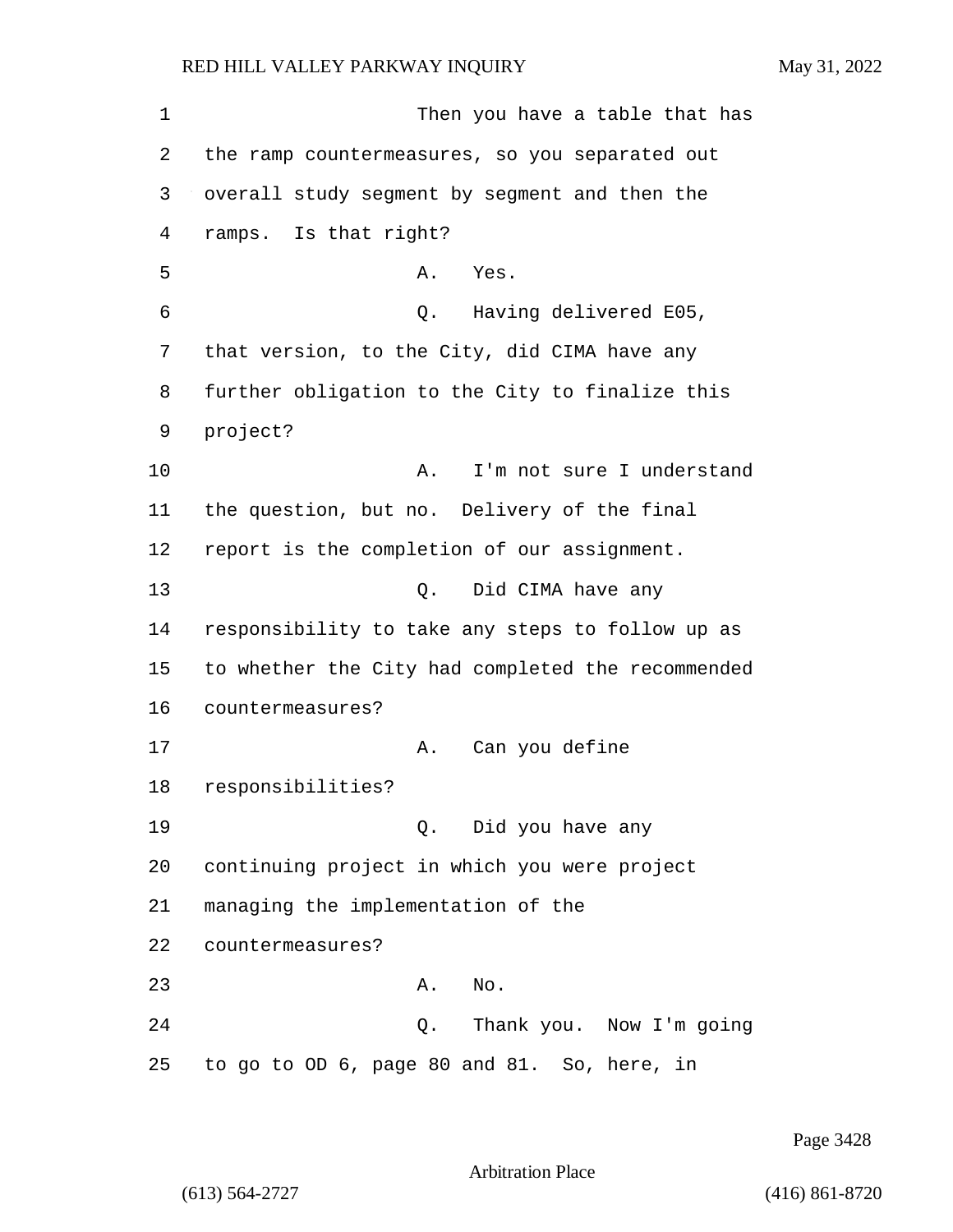| 1  | paragraph 207, there's discussion with Mr. Cooper  |
|----|----------------------------------------------------|
| 2  | and Mr. Applebee about -- this is in December, so  |
| 3  | we were just looking in October. This is in        |
| 4  | December, a back and forth to go ahead and make    |
| 5  | wording changes and to provide final copies.       |
| 6  | And you'll see in                                  |
| 7  | paragraph 208 Mr. Applebee then sent Mr. Cooper a  |
| 8  | PDF of what he described as the updated report.    |
| 9  | And 209 sets out the revised information. Do you   |
| 10 | see that?                                          |
| 11 | A. I do.                                           |
| 12 | Were you aware of further<br>Q.                    |
| 13 | discussions between the City and Mr. Applebee in   |
| 14 | December 2013?                                     |
| 15 | I don't recall precisely.<br>Α.                    |
| 16 | I suspect I would have been, but I don't remember. |
| 17 | But you don't recall<br>Q.                         |
| 18 | either way?                                        |
| 19 | I don't recall a specific<br>A.                    |
| 20 | discussion, no.                                    |
| 21 | Okay. Do you recall<br>Q.                          |
| 22 | being aware that Mr. Applebee was providing        |
| 23 | revisions to the report in December 2013?          |
| 24 | Yeah. I think<br>Α.                                |
| 25 | Mr. Applebee sent draft pieces or a selection of   |

Page 3429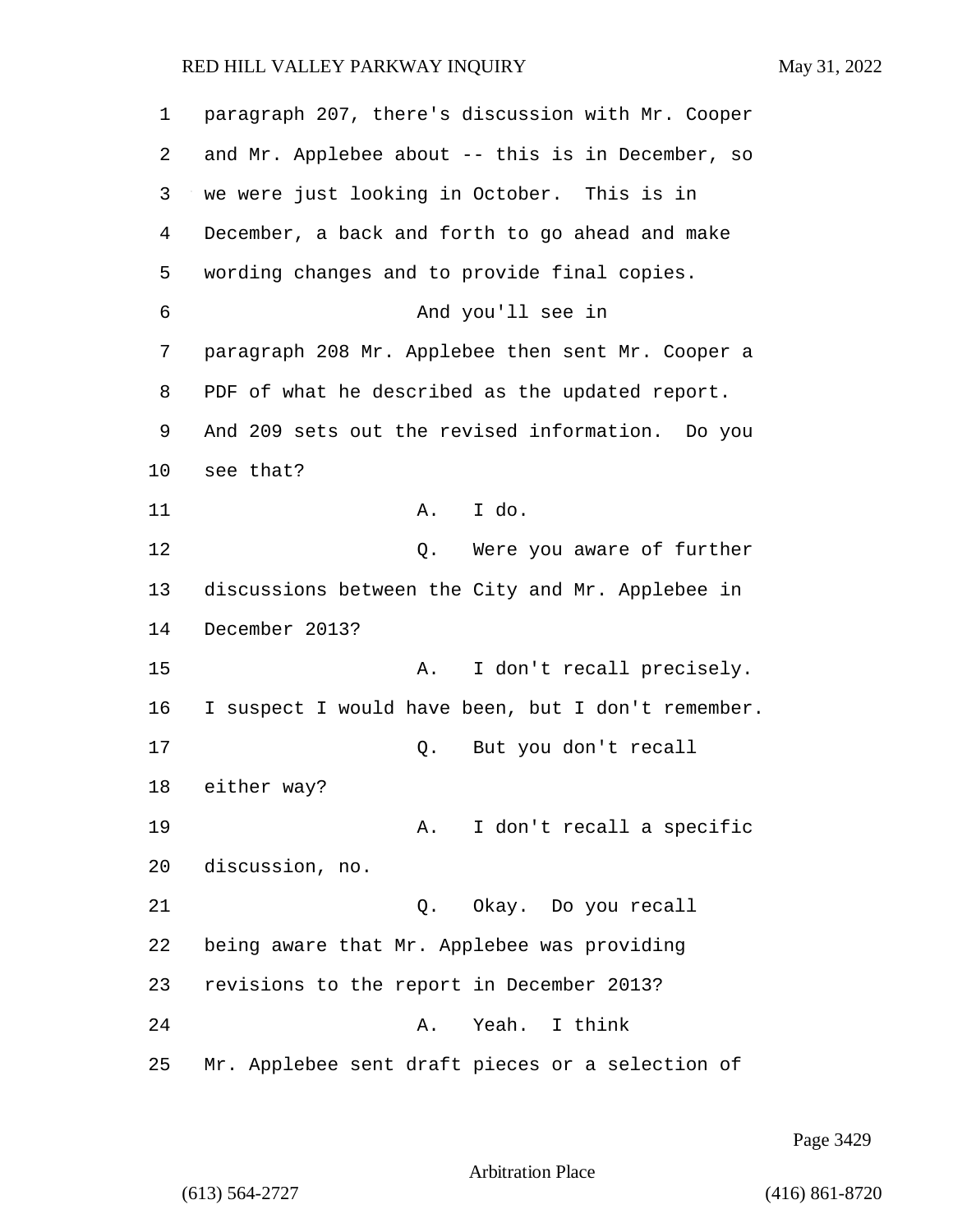| 1  | parts of the report to Mr. Cooper with the        |
|----|---------------------------------------------------|
| 2  | proposed changes prior to this December 9 date.   |
| 3  | That's right. I'm asking<br>Q.                    |
| 4  | about your awareness of that back and forth.      |
| 5  | I would have to check the<br>Α.                   |
| 6  | e-mail thread to see if I was included or not.    |
| 7  | Q. Okay. I'm going to move                        |
| 8  | on. I'm moving on now a couple of years to 2015.  |
| 9  | Registrar, can you bring up                       |
| 10 | HAM24096, please. Thank you. And can you call     |
| 11 | out the e-mail from Martin White at 9:23. It's    |
| 12 | the second e-mail. Thank you.                     |
| 13 | So, this is from Martin White                     |
| 14 | to John Mater. You are not copied on this e-mail. |
| 15 | John Mater -- pardon me. Martin White describes a |
| 16 | conversation or at least he references your name. |
| 17 | He says:                                          |
| 18 | "Malone even told me he                           |
| 19 | is charging us a bit                              |
| 20 | extra due to Gary. He                             |
| 21 | wants to be sure his                              |
| 22 | recommendations are                               |
| 23 | totally defensible.<br>He                         |
| 24 | asked me what he should                           |
| 25 | say when Gary calls him.                          |

Page 3430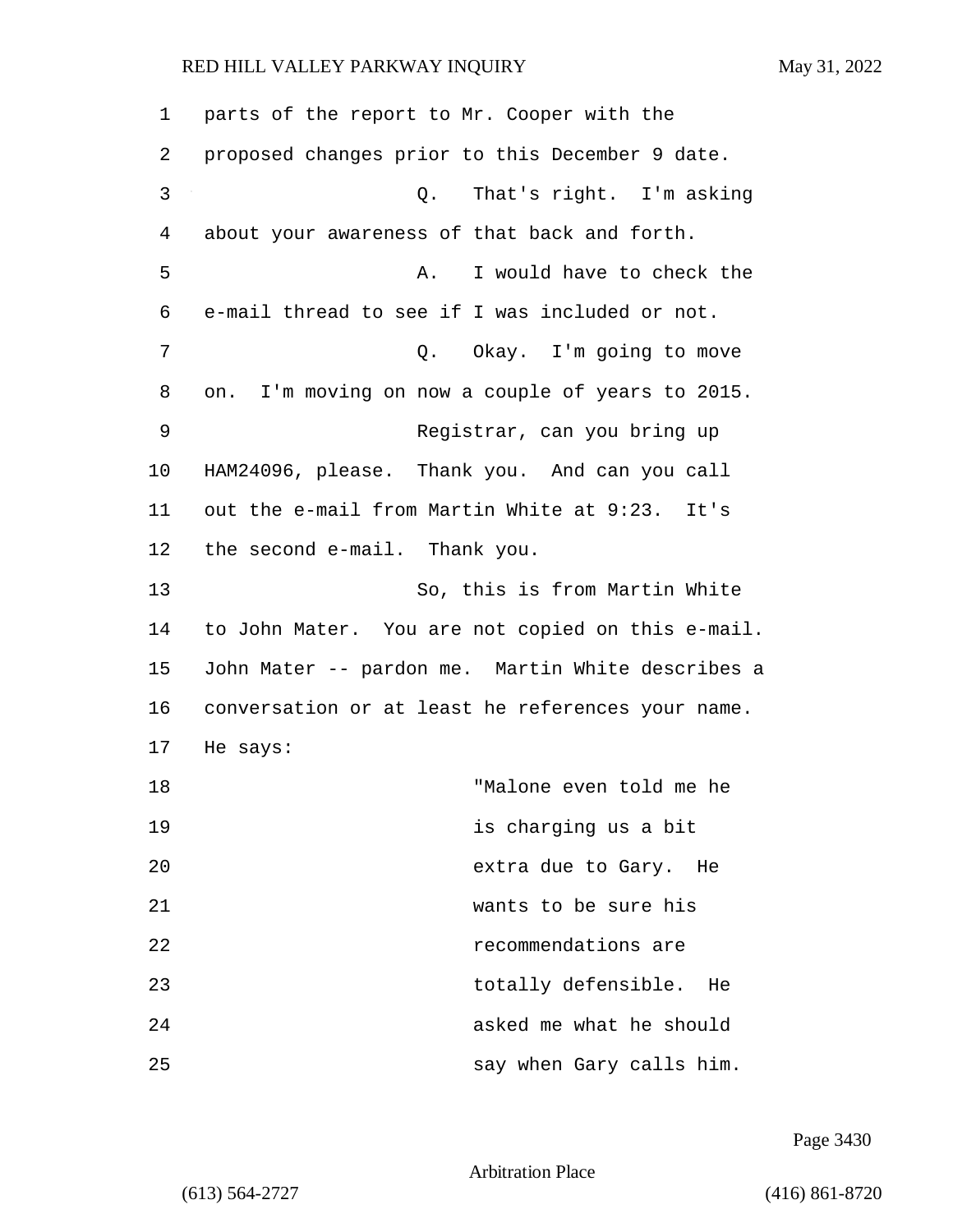1 I told CIMA to do the 2 best analysis they can 3 and give us the best 4 technical options and to 5 not worry about what Gary 6 says to them." 7 Do you recall having a 8 conversation like this with Mr. White? 9 A. I don't, no. 10 Q. You don't recall having 11 any conversation in which you told Mr. White that 12 CIMA was charging the City a bit extra because of 13 Gary? 14 A. We would not charge the 15 City a bit extra. The rates are set in accordance 16 with the retainer process, roster process. 17 There's no ability to charge extra. We were 18 engaged in an assignment related to crossover 19 collisions on the LINC, so certainly had been in 20 communication with Mr. White regarding that 21 assignment, but I don't recall this and -- no, I 22 don't. It's not something that was ever relayed 23 to me and I don't recall ever speaking to 24 Mr. White in this manner. 25 Q. Would the potential for

Page 3431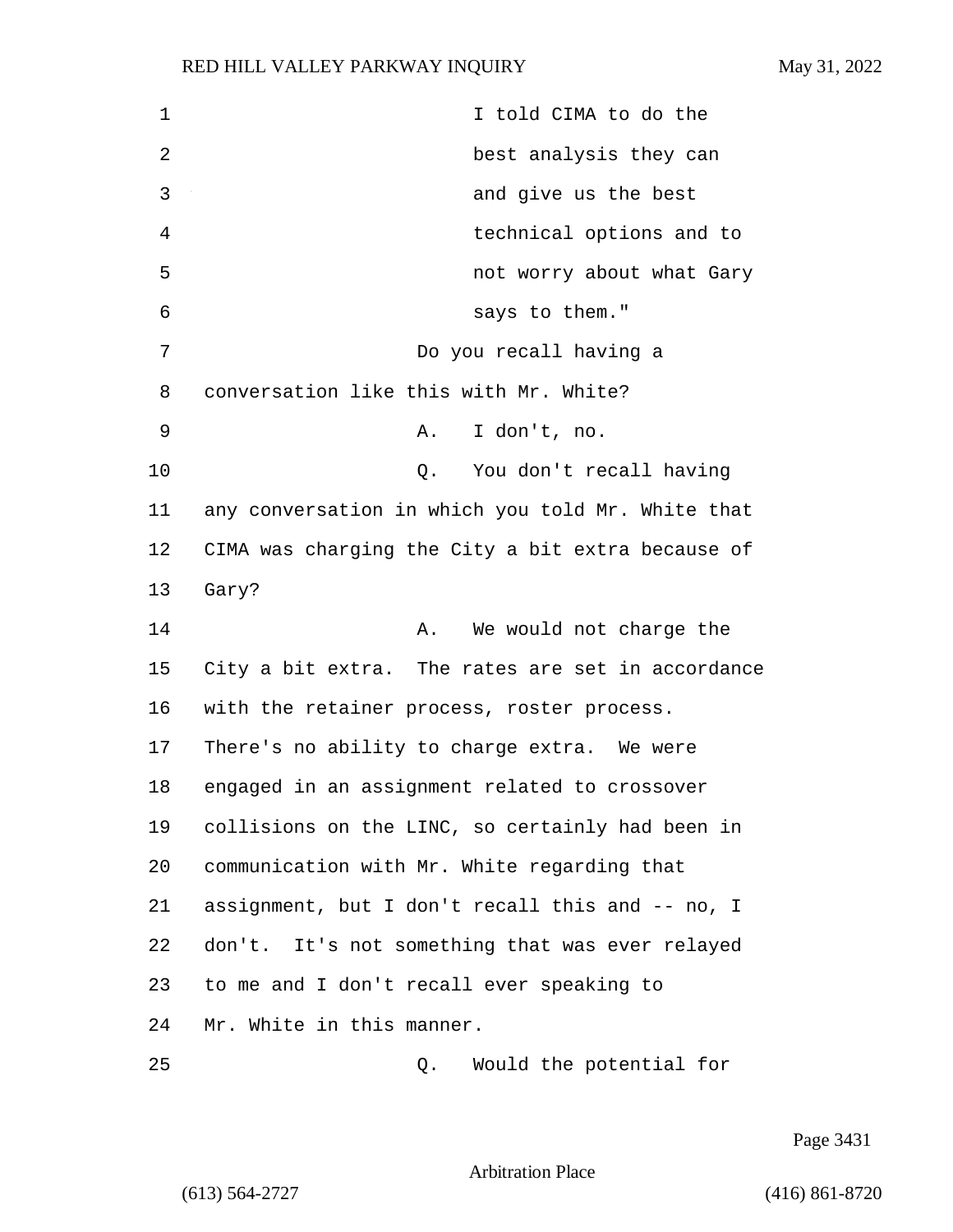| $\mathbf 1$    | Mr. Moore's involvement in a project affect the    |
|----------------|----------------------------------------------------|
| 2              | cost in any way from CIMA's perspective?           |
| $\mathfrak{Z}$ | Not from the perspective<br>Α.                     |
| 4              | that -- no, not from CIMA's. Our work is traffic   |
| 5              | safety reviews and Mr. Moore potentially, you      |
| 6              | know, could provide input and information, as he   |
| 7              | did in the 2013 report, based on his knowledge of  |
| 8              | the LINC and the Red Hill projects. But no, he     |
| 9              | wouldn't impact cost at all. It would be factored  |
| 10             | in as one of the information collection -- any     |
| 11             | communication with him or his office would be      |
| 12             | factored into the overall cost of the assignment.  |
| 13             | Did you find Mr. Moore<br>Q.                       |
| 14             | difficult to work with?                            |
| 15             | I never really worked<br>Α.                        |
| 16             | with Mr. Moore, so he was never a client of        |
| 17             | CIMA's, so I can't comment on whether he was       |
| 18             | difficult to work with or not. He did provide      |
| 19             | information on the 2013 report, he responded to my |
| 20             | request, as I had been directed to speak to him,   |
| 21             | and he gave clear input that was useful and        |
| 22             | helpful.                                           |
| 23             | How would you describe<br>Q.                       |
| 24             | Mr. Moore's communications style, when you did     |
| 25             | have interactions with him?                        |

Page 3432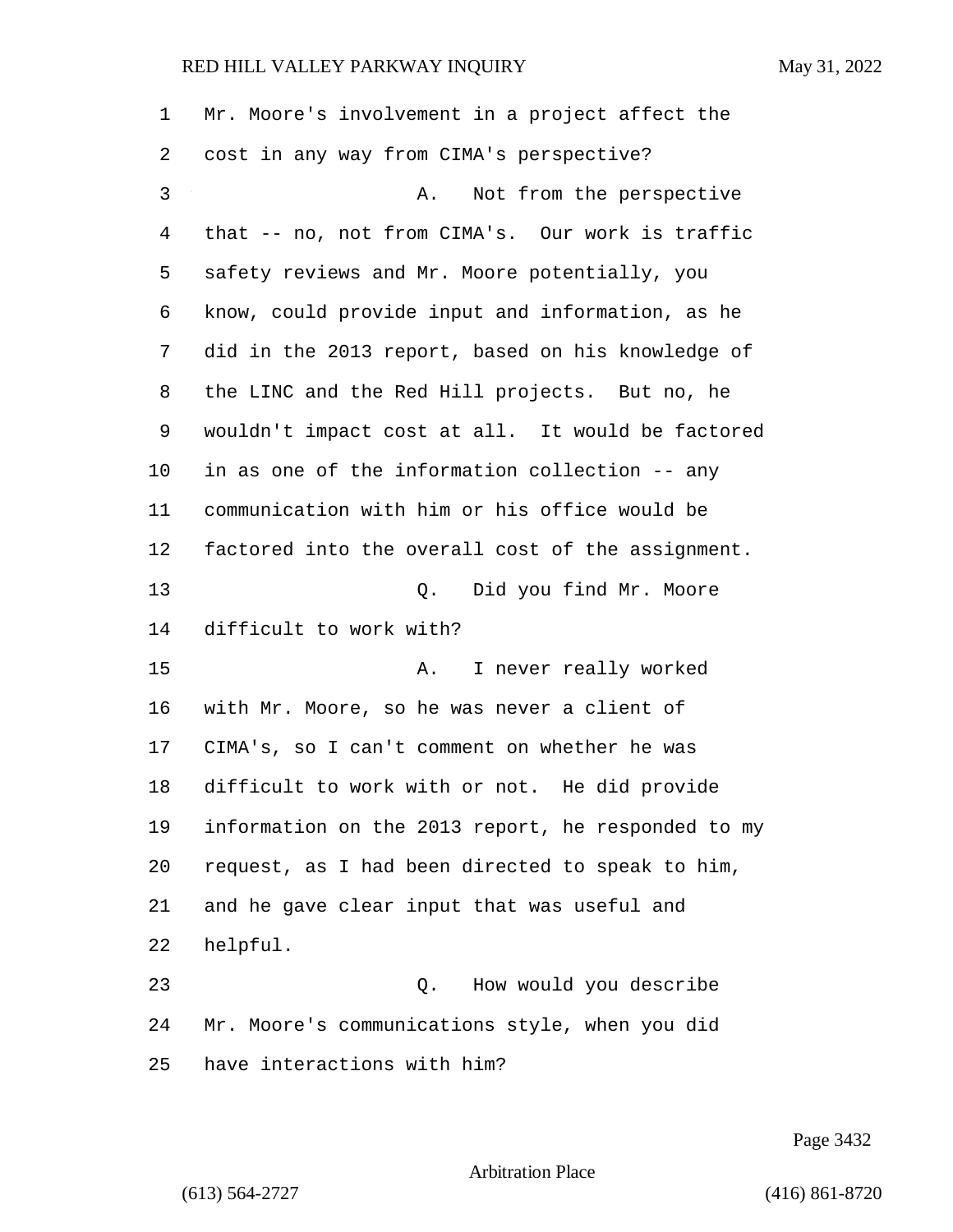1 A. Straightforward. 2 Q. Blunt? 3 A. That could be a matter of 4 opinion, but I would say straightforward. 5 Q. Did Mr. Moore's 6 communication style ever interfere with the work 7 that you were doing? 8 A. No, not at all. 9 Q. Did you see Mr. Moore 10 socially? 11 A. Sorry? 12 Q. Did you see Mr. Moore 13 socially? 14 A. Other than the golf 15 tournament events I described previously, no. 16 Q. You had no other -- 17 A. Sorry, I should correct 18 that. I also had met him numerous times at 19 various conventions, professional association 20 conventions, but no personal relationship. 21 Q. Thank you. I'm going to 22 turn now to the 2015 CIMA report. You can close 23 that, Registrar. Thank you. 24 So, you mentioned just a 25 moment ago that CIMA was doing some work in

Page 3433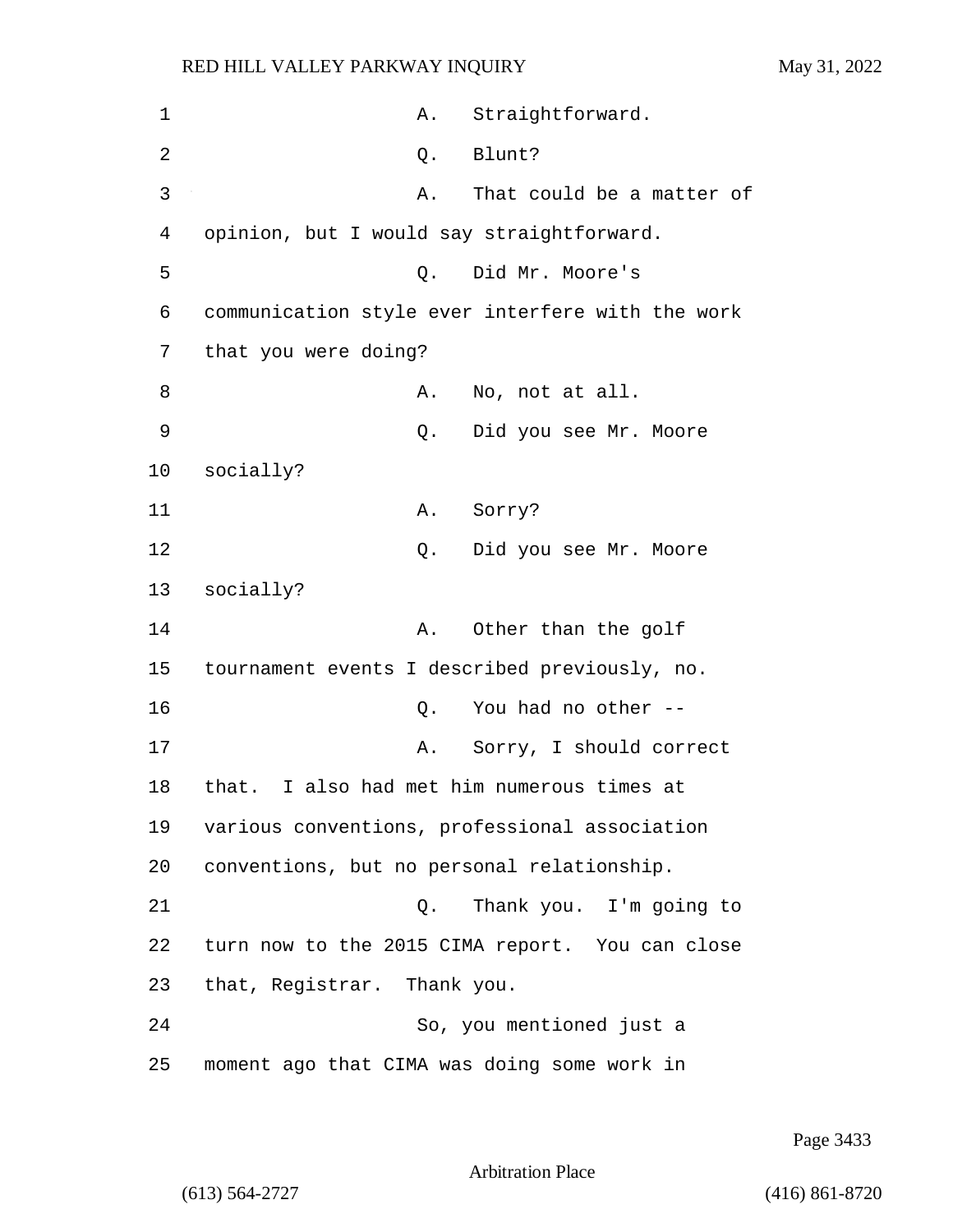| 1  | respect of a safety review in respect of the LINC, |
|----|----------------------------------------------------|
| 2  | and that was in 2014-2015. Is that right?          |
| 3  | I don't remember the<br>Α.                         |
| 4  | precise dates. I know we were engaged in that      |
| 5  | assignment. It was underway at the time we got     |
| 6  | the request to do what's being described in this   |
| 7  | inquiry as the 2015 report.                        |
| 8  | Thank you. Okay. So, in<br>Q.                      |
| 9  | May, May 5, 2015, a crossover collision on the Red |
| 10 | Hill resulted in the deaths of two young women.    |
| 11 | Do you remember hearing about that crossover       |
| 12 | collision?                                         |
| 13 | I was aware of it. I<br>Α.                         |
| 14 | think I heard it in the news or in the press.      |
| 15 | Are you a Hamiltonian<br>Q.                        |
| 16 | yourself?                                          |
| 17 | I live in Grimsby,<br>Α.<br>No.                    |
| 18 | Ontario.                                           |
| 19 | Q. Registrar, can you bring                        |
| 20 | up OD 7, page 9, paragraph 24, please.             |
| 21 | THE REGISTRAR: Sorry,                              |
| 22 | counsel. Do you mind just repeating the page?      |
| 23 | MS. LAWRENCE: Sure. OD 7,                          |
| 24 | page 9, paragraph 24. Thank you.                   |
| 25 | BY MS. LAWRENCE:                                   |

Page 3434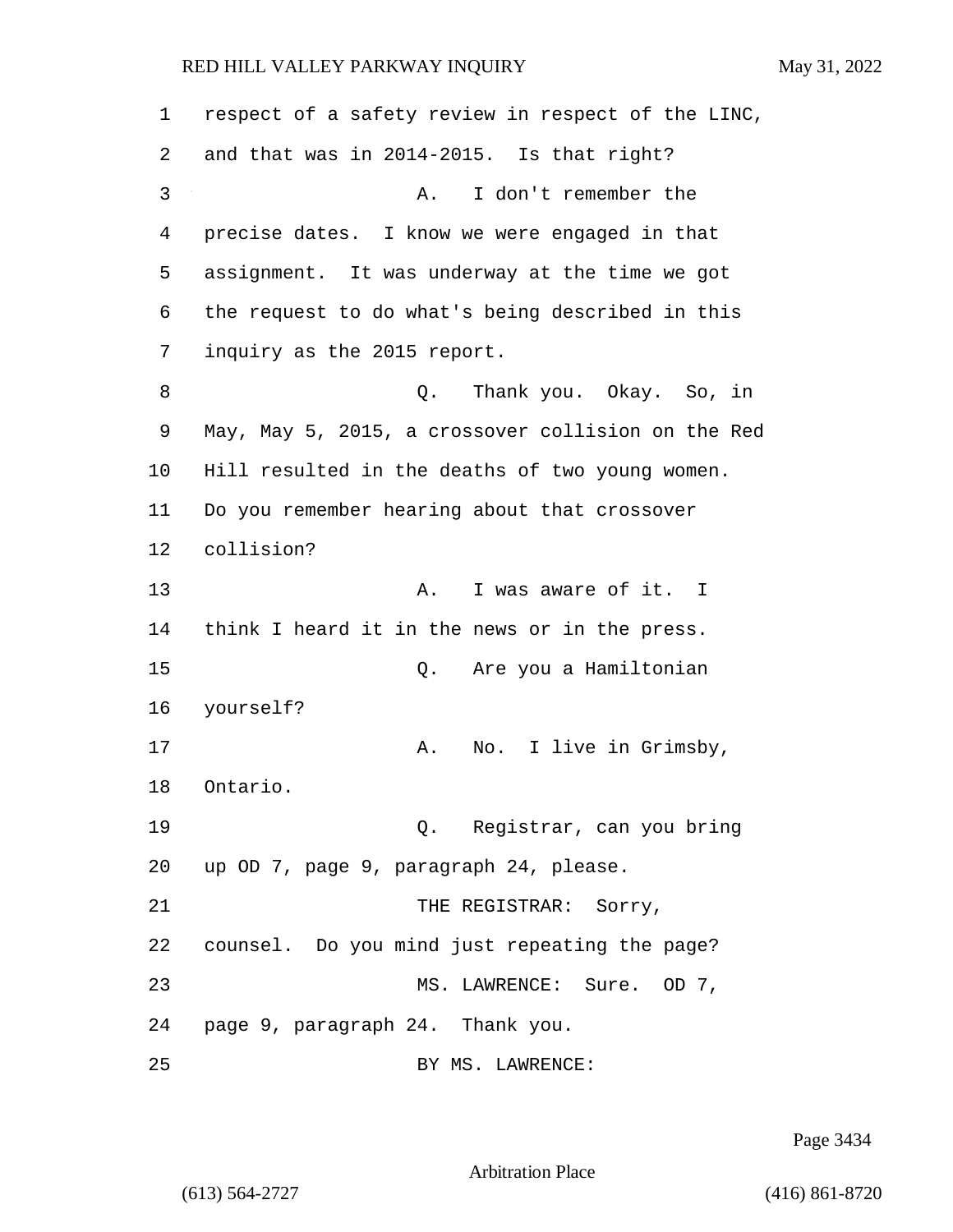| $\mathbf 1$ | So, on May 11, there's an<br>$Q$ .                |
|-------------|---------------------------------------------------|
| 2           | e-mail in the OD that Mr. Ferguson e-mailed you   |
| 3           | about the possibility of CIMA conducting a review |
| 4           | on the Red Hill for possible barriers. He's just  |
| 5           | asking here -- asking for a cost. I'm going to    |
| 6           | turn up now some notes of yours.                  |
| 7           | So, you can close that,                           |
| 8           | Registrar, and if you can open CIM22418.          |
| 9           | Registrar, would you like me to repeat that?      |
| 10          | CIM22418.                                         |
| 11          | THE REGISTRAR: Sorry,                             |
| 12          | counsel. Is it under a different doc ID maybe?    |
| 13          | MS. LAWRENCE: Maybe. Why                          |
| 14          | don't we try 22410. And if you could go to        |
| 15          | image 6, please.                                  |
| 16          | BY MS. LAWRENCE:                                  |
| 17          | So, this is not your<br>Q.                        |
| 18          | notebooks that we've been looking at where the    |
| 19          | date is in the corner, but can you identify this  |
| 20          | as your handwriting in another notebook?          |
| 21          | I switched notebooks, so<br>Α.                    |
| 22          | this is my notebook and the date is on the top of |
| 23          | the page.                                         |
| 24          | Q. All right. And it says                         |
| 25          | "Dave Ferguson." Can you read the rest?           |

Page 3435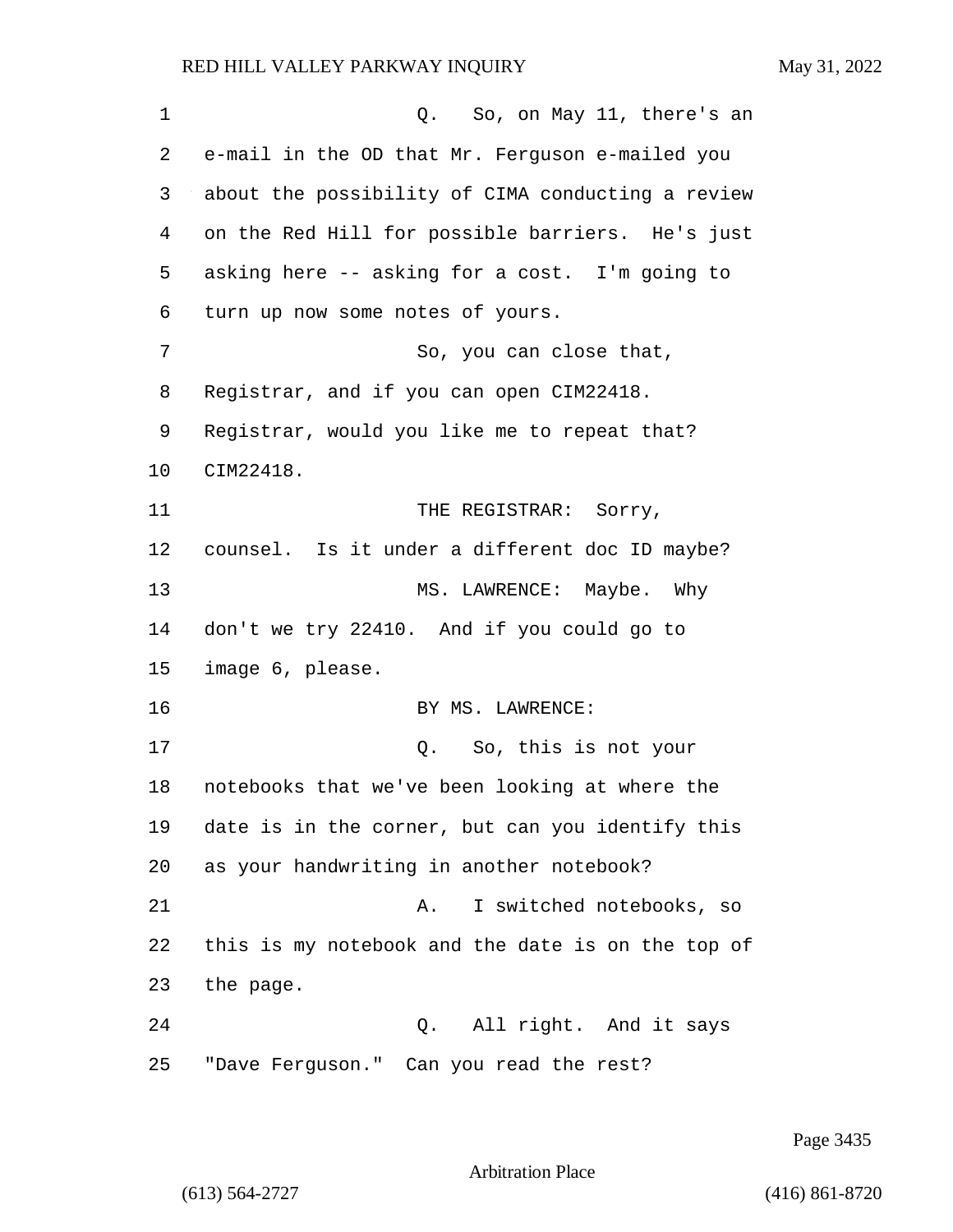$1$  A. 2 "David Ferguson, detailed 3 analysis of RHVP as 4 LINC." 5 New bullet: 6 "Also through in 7 lighting." 8 New bullet: 9 "May 21 meeting." 10 Q. I read that as "also 11 throw in lighting." Is that -- 12 A. Could be. 13 Q. So, is it fair to say 14 from this note on the 13th you had a discussion 15 with David Ferguson about a detailed analysis 16 following that e-mail that he sent you on the 17 11th? 18 A. Yes, I'm assuming there 19 was a discussion. The entry would likely have 20 been a conversation with Mr. Ferguson. 21 Q. Okay. Registrar, can you 22 bring up OD 7, page 12, paragraph 35, and can you 23 bring that up with page 13 as well. Thanks. 24 So, you'll see at the 25 bottom -- yeah, you can call that out, Registrar.

Page 3436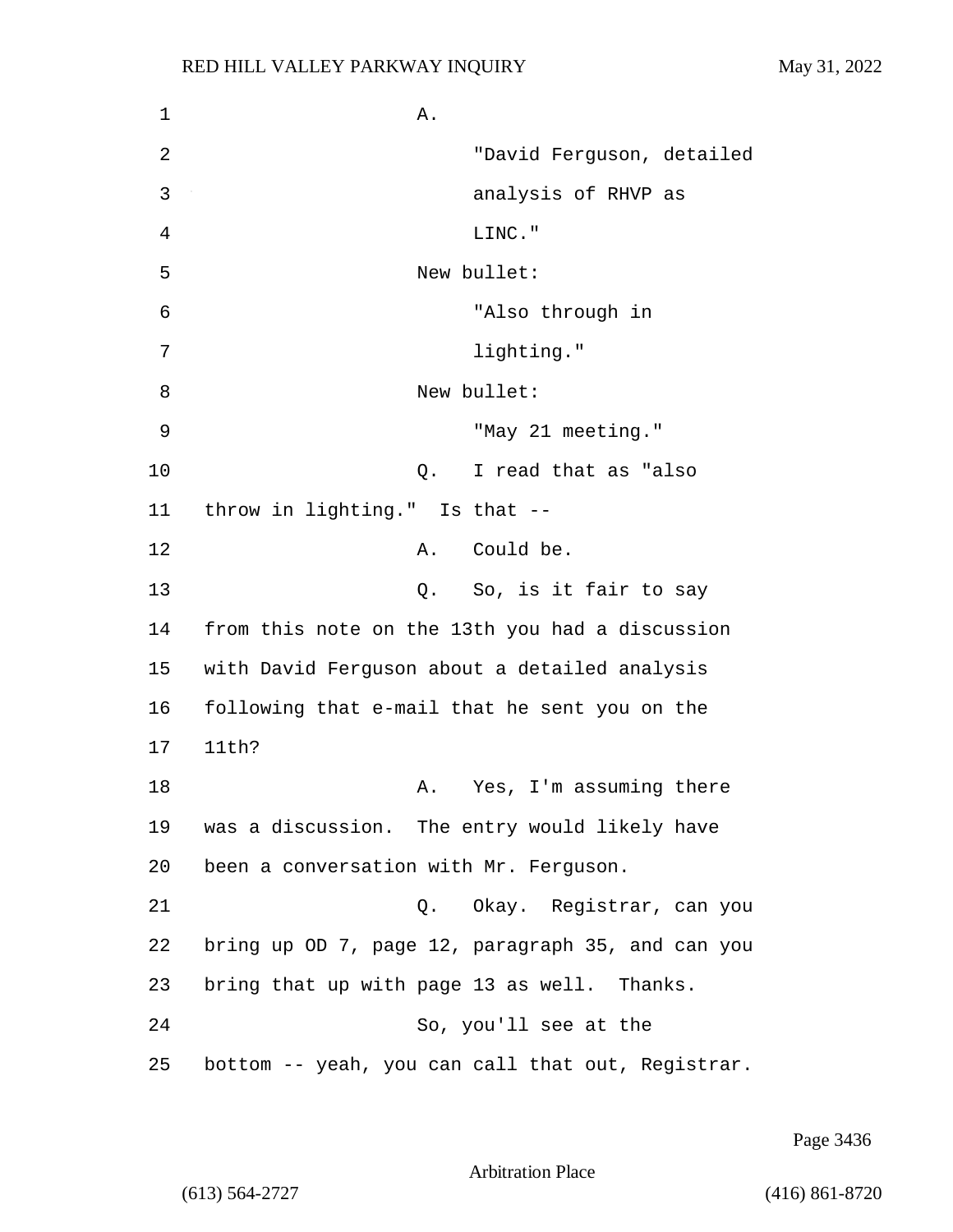| 1  | Thank you. That's fine. That's fine. We'll just    |
|----|----------------------------------------------------|
| 2  | start with this.                                   |
| 3  | So, this is the first part of                      |
| 4  | an e-mail that you send to members of your team    |
| 5  | summarizing a discussion that you had had earlier  |
| 6  | that day:                                          |
| 7  | "I spoke to David                                  |
| 8  | Ferguson on this matter                            |
| 9  | today."                                            |
| 10 | Your last sentence:                                |
| 11 | "The review will be for                            |
| 12 | the RHVP and would                                 |
| 13 | include the areas towards                          |
| 14 | the escarpment where the                           |
| 15 | lighting is absent,                                |
| 16 | essentially a repeat of                            |
| 17 | the previous work."                                |
| 18 | Stopping there, the previous                       |
| 19 | work is the 2013 report?                           |
| 20 | Yes. The previous work<br>Α.                       |
| 21 | started at the Dartnall interchange, which is the  |
| 22 | beginning of the Red Hill Valley Parkway, and this |
| 23 | review, I understood to be the entire -- yeah.     |
| 24 | This review would include the entire.              |
| 25 | There was some confusion in                        |

Page 3437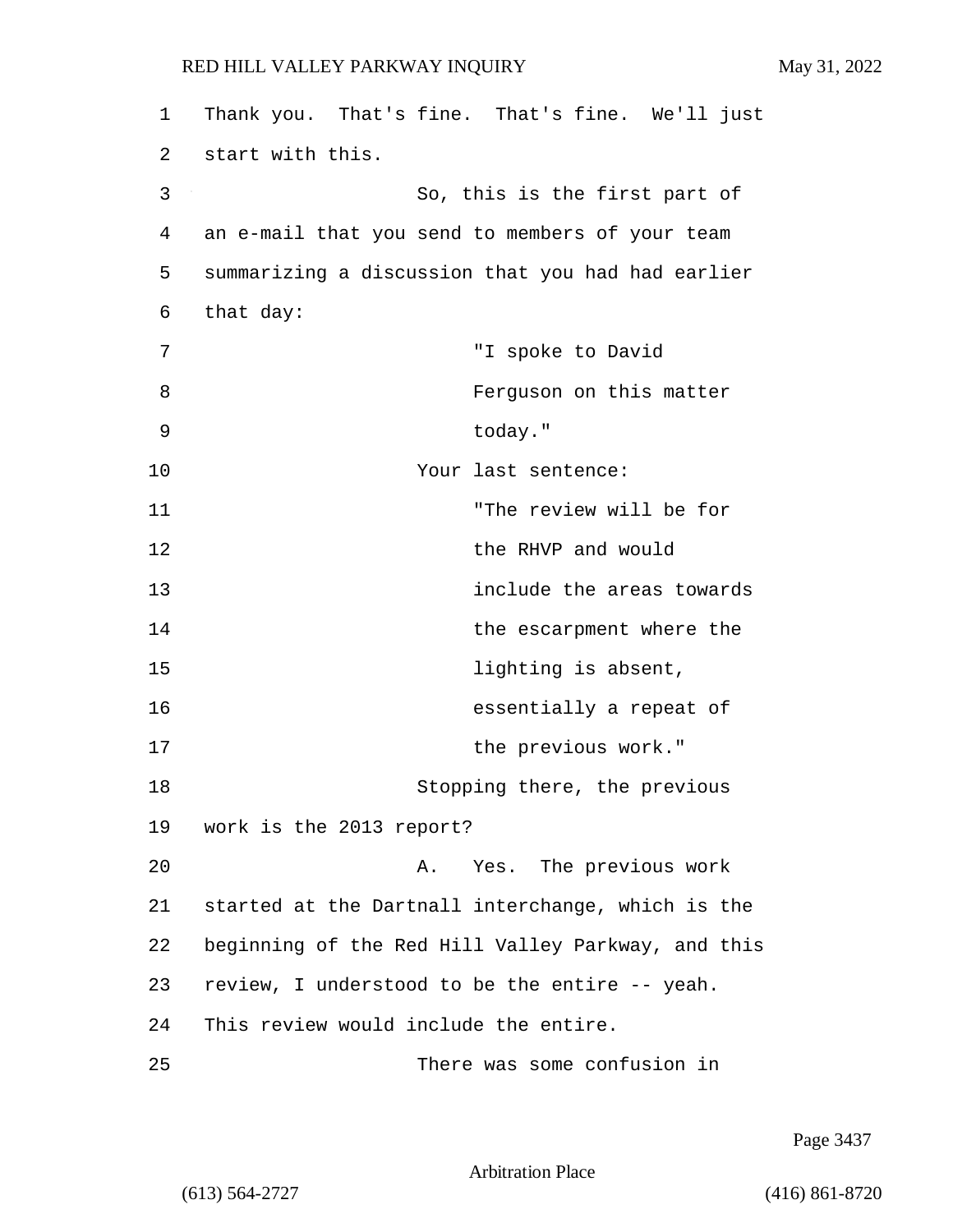| 1  | the beginning as to what this assignment was going |
|----|----------------------------------------------------|
| 2  | to be, whether it was going to begin where the     |
| 3  | 2013 assignment ended, at Greenhill, and proceed   |
| 4  | to the north, or would go back all the way to      |
| 5  | Dartnall and cover the entire Red Hill. I don't    |
| 6  | recall at this moment whether that was clarified   |
| 7  | yet. I seem to recall there was some input from    |
| 8  | Mr. Worron that confirmed that.                    |
| 9  | Q. Okay. But at the end of                         |
| 10 | the day, the 2015 CIMA project was in fact for the |
| 11 | entirety of the Red Hill. Is that right?           |
| 12 | At the end of the day, it<br>Α.                    |
| 13 | was, yes, from Dartnall all the way through to the |
| 14 | QEW.                                               |
| 15 | Q. Okay. I'm picking up                            |
| 16 | where I had stopped there:                         |
| 17 | "With a recognition that                           |
| 18 | the answer regarding                               |
| 19 | lighting is not simply                             |
| 20 | no, as it was                                      |
| 21 | previously."                                       |
| 22 | What did you mean when you                         |
| 23 | wrote "the answer regarding lighting is not simply |
| 24 | no, as it was previously"?                         |
| 25 | A. I think I was reflecting                        |

Page 3438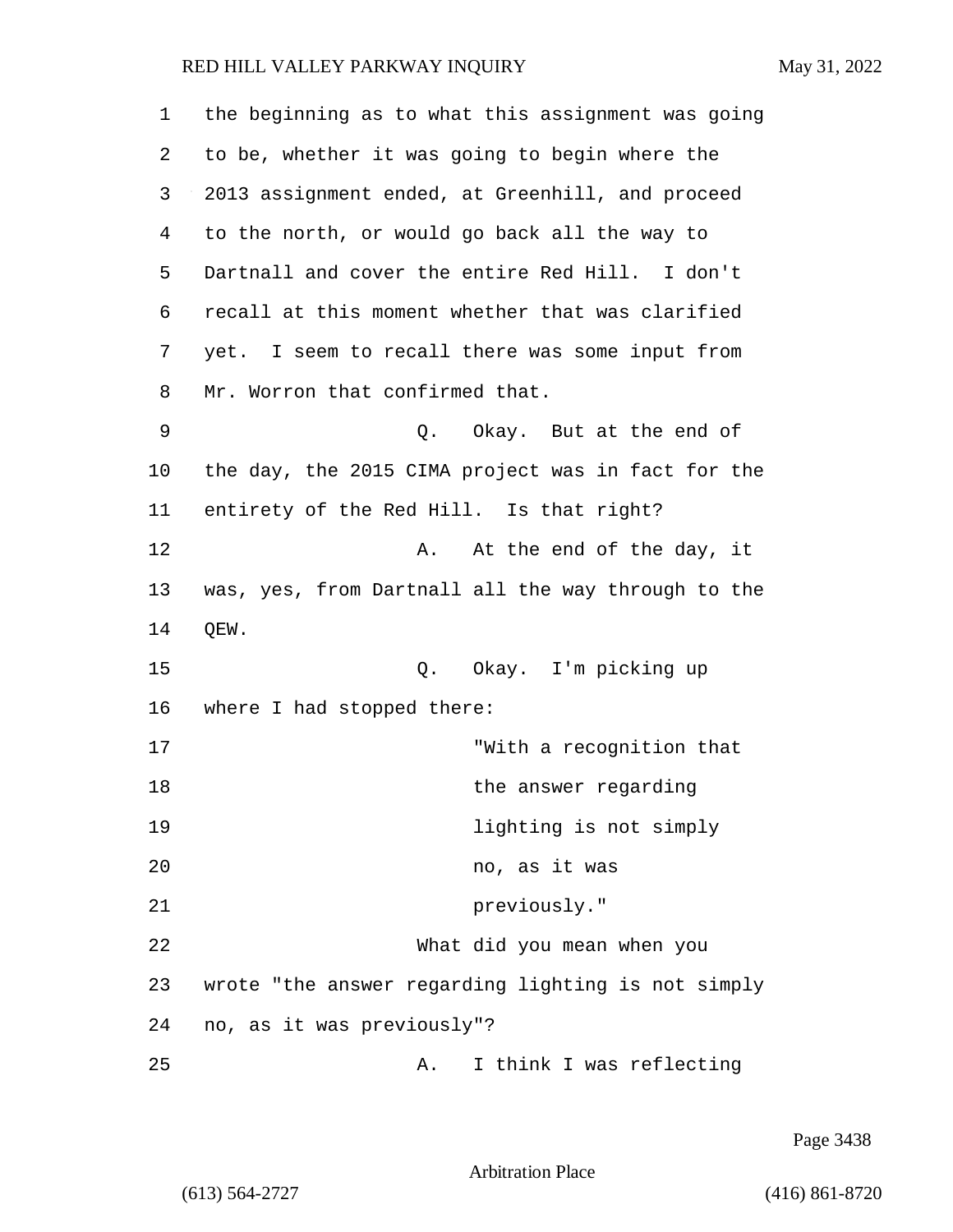| $\mathbf 1$ | the input from Mr. Ferguson that what had been     |
|-------------|----------------------------------------------------|
| 2           | clear in the previous report and that the scope of |
| 3           | the assignment had restricted illumination to the  |
| 4           | ramps and not to the main line. In this case,      |
| 5           | that we were being directed to ignore that.        |
| 6           | Q. So, you understood that                         |
| 7           | the scope for this project would include           |
| 8           | assessment of illumination on the main line?       |
| 9           | That's what I believe it<br>Α.                     |
| 10          | says in the note, yes.                             |
| 11          | Q. Okay. Registrar, can you                        |
| 12          | go to OD 7, page 17, paragraph 43. Thank you.      |
| 13          | So, the following week or so                       |
| 14          | Mr. Ferguson copied two of his colleagues or sent  |
| 15          | an e-mail to two of his colleagues and copied you. |
| 16          | One of the items that needed to be reviewed: Some  |
| 17          | type of barrier, is there a need for lighting and  |
| 18          | expected cost, analysis of types of collisions     |
| 19          | that are occurring, and this is related to the     |
| 20          | timing that the report needed to be completed in   |
| 21          | September.                                         |
| 22          | You responded attaching a                          |
| 23          | preliminary work plan. I'm going to bring that     |
| 24          | up. Registrar, it's HAM4660. Registrar, can you    |
| 25          | just scroll down to the next image.                |

Page 3439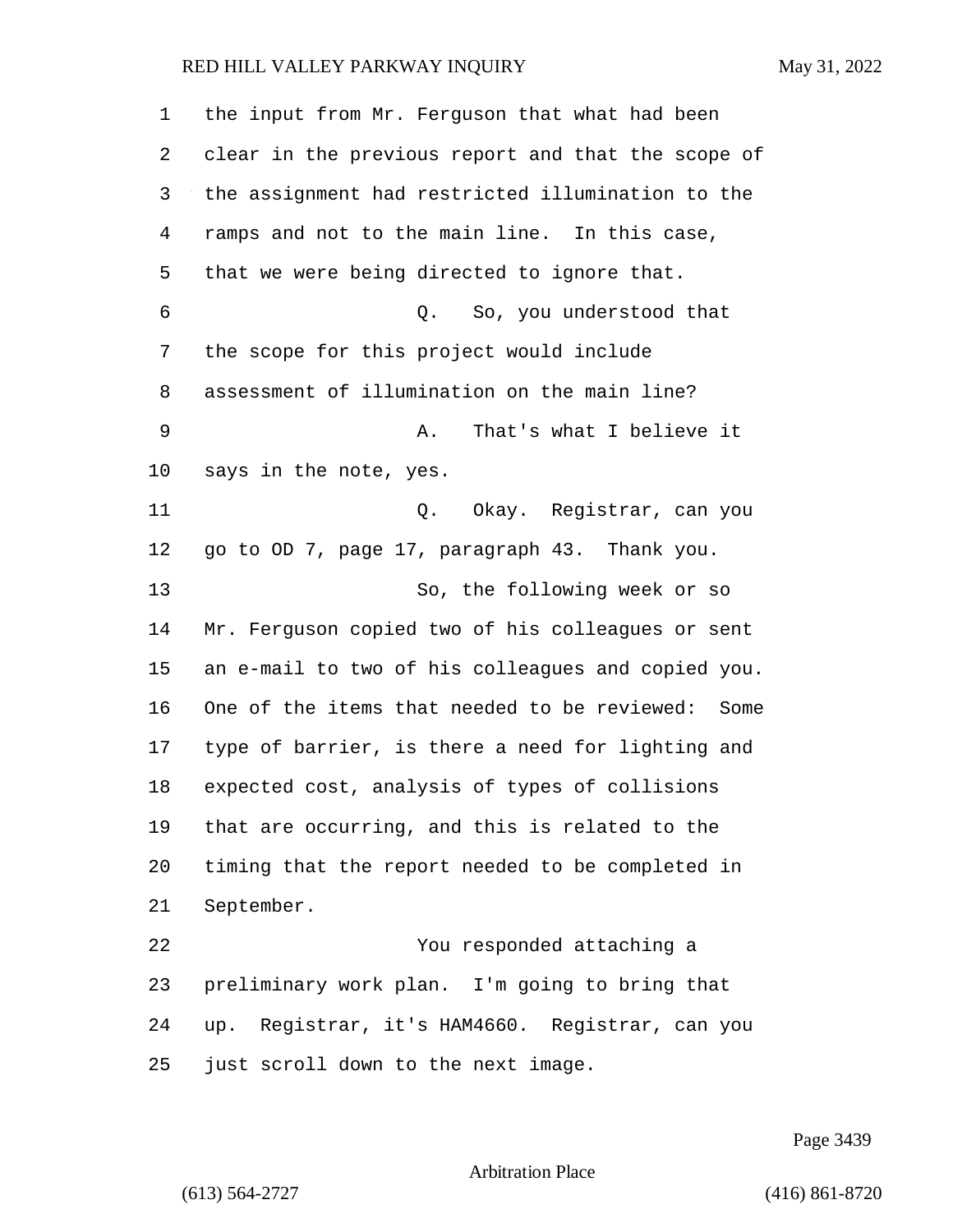1 And so, you'll see there's a 2 work plan and this work plan, to me, looks very 3 much like the work plan that we went through in 4 the request for quotation. 5 Registrar, if you can just go 6 down to the next page. 7 So, you see it's a series of 8 tasks, including collision review and other tasks. 9 Is that fair, that this is the way that CIMA 10 organizes its work plans? 11 A. For significant safety 12 reviews, this would be consistent with what we 13 would provide, regardless who the client was. 14 Q. Did you draft this 15 document yourself? 16 **A.** Probably not the original 17 draft. I may have had input to it. 18 Q. Would you have reviewed 19 it before it went out? 20 A. If I've signed it, I 21 would have reviewed it, yes. 22 Q. Okay. Do you recall was 23 this an assignment from the City roster? 24 A. My recollection is yes. 25 Q. Do you recall receiving

Page 3440

Arbitration Place

(613) 564-2727 (416) 861-8720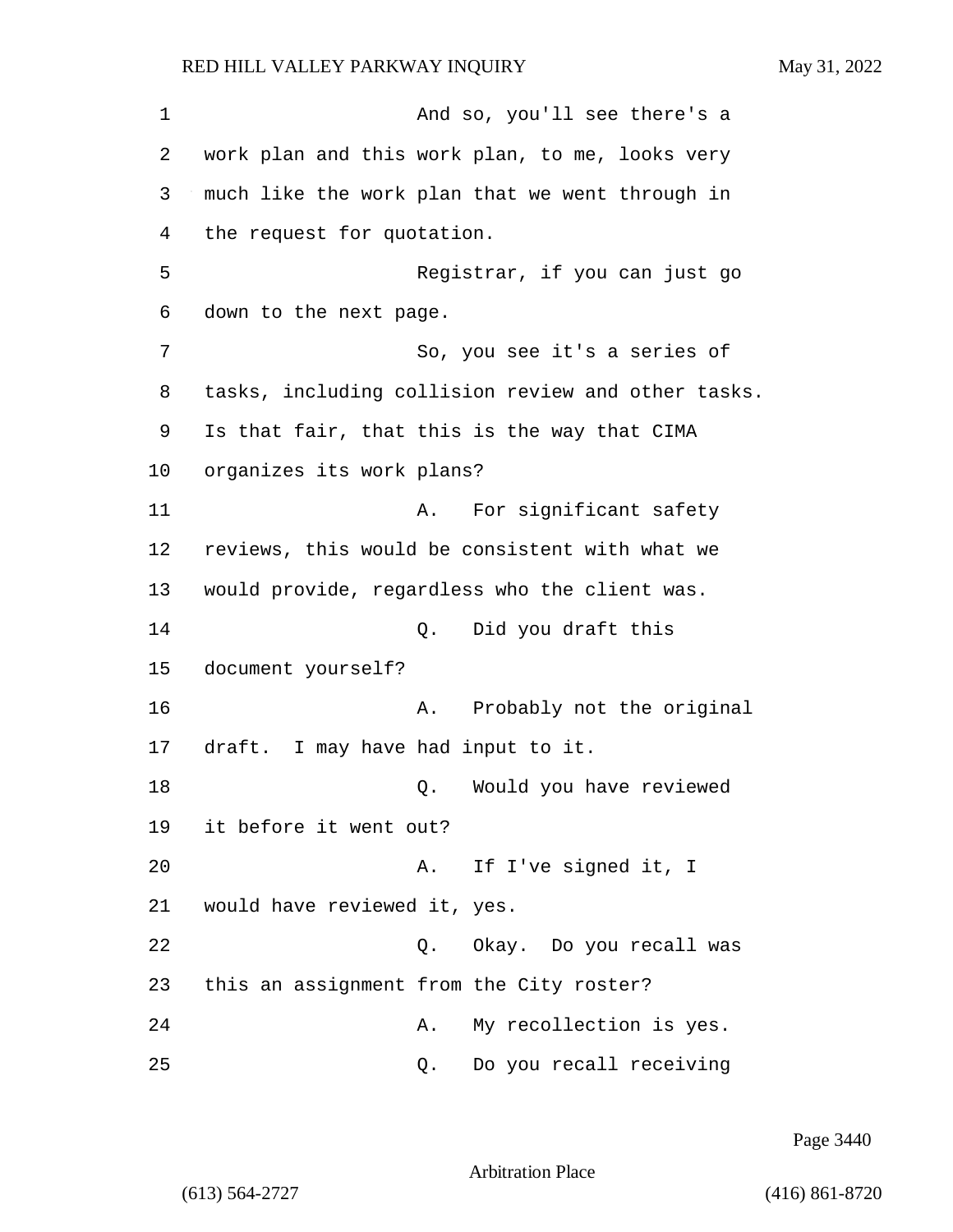any feedback on your interpretation of the City's requirements; that is, the work plan that's set out here?

4 A. Yeah. I think as you showed on the previous page, the physical limits of the beginning and end of the assignment were inconsistent with what the City was wanting, so there was some back and forth that clarified that. The scope in this document, yeah, that picture there, shows that it was to be -- essentially where the 2013 studied ended and proceed north up to the Barton Street rail bridge, the rail bridge just north of Barton Street, and there was clarification that followed this submission of the proposal to bring it all the way up to where the LINC study was ending instead of stopping where the 2013 Red Hill study had ended, if that makes sense.

19 Q. Okay. And apart from that feedback about the boundaries of the study area, did you receive any other feedback from the City?

23 A. I would have to go back and check the notes. I don't believe there was a second submission. The clarification may have

Page 3441

Arbitration Place

(613) 564-2727 (416) 861-8720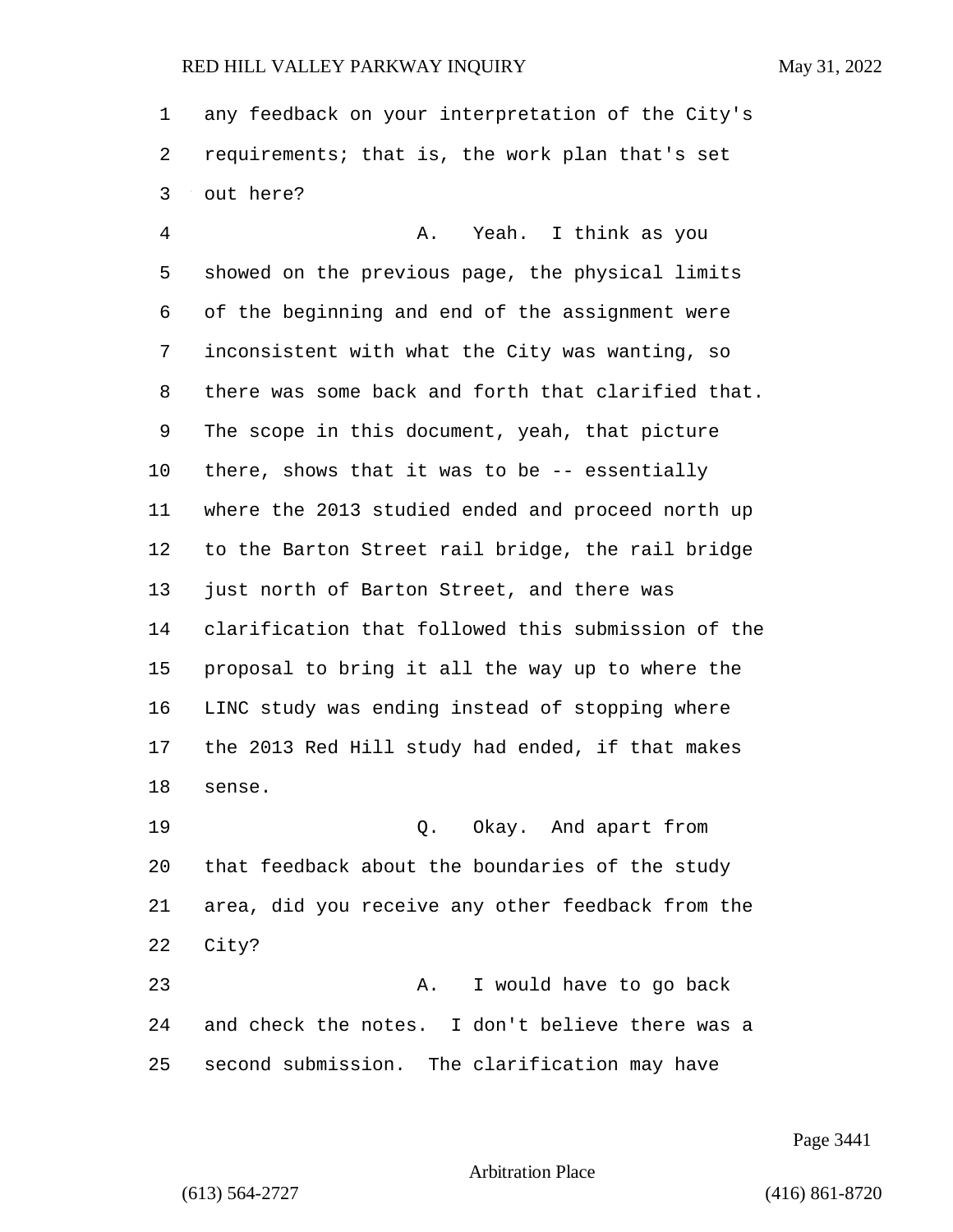1 come just through e-mails. 2 Q. Okay. Registrar, can you 3 go to OD 7, page 25, paragraph 67, please. Thank 4 you. 5 So, we've just moved forward 6 to July of 2015. There's a back and forth between 7 you and Mr. Worron, who is at the City, and you 8 said: 9 "We're anxious to proceed 10 with the review, but 11 we've not received a 12 Green light." 13 Do you recall there being some 14 delay in starting this project and therefore 15 feeling like there was some pressure around 16 timelines? 17 A. Well, there were 18 definitely pressures around timelines. I recall 19 that. But we need approval from the client to do 20 an assignment. We prefer that that approval come 21 in the form of a purchase order, because typically 22 the client prefers that as well. Sometimes if 23 there's a necessity to fast track work, we'll 24 initiate on the handshake agreement that, you 25 know, the approval is coming.

Page 3442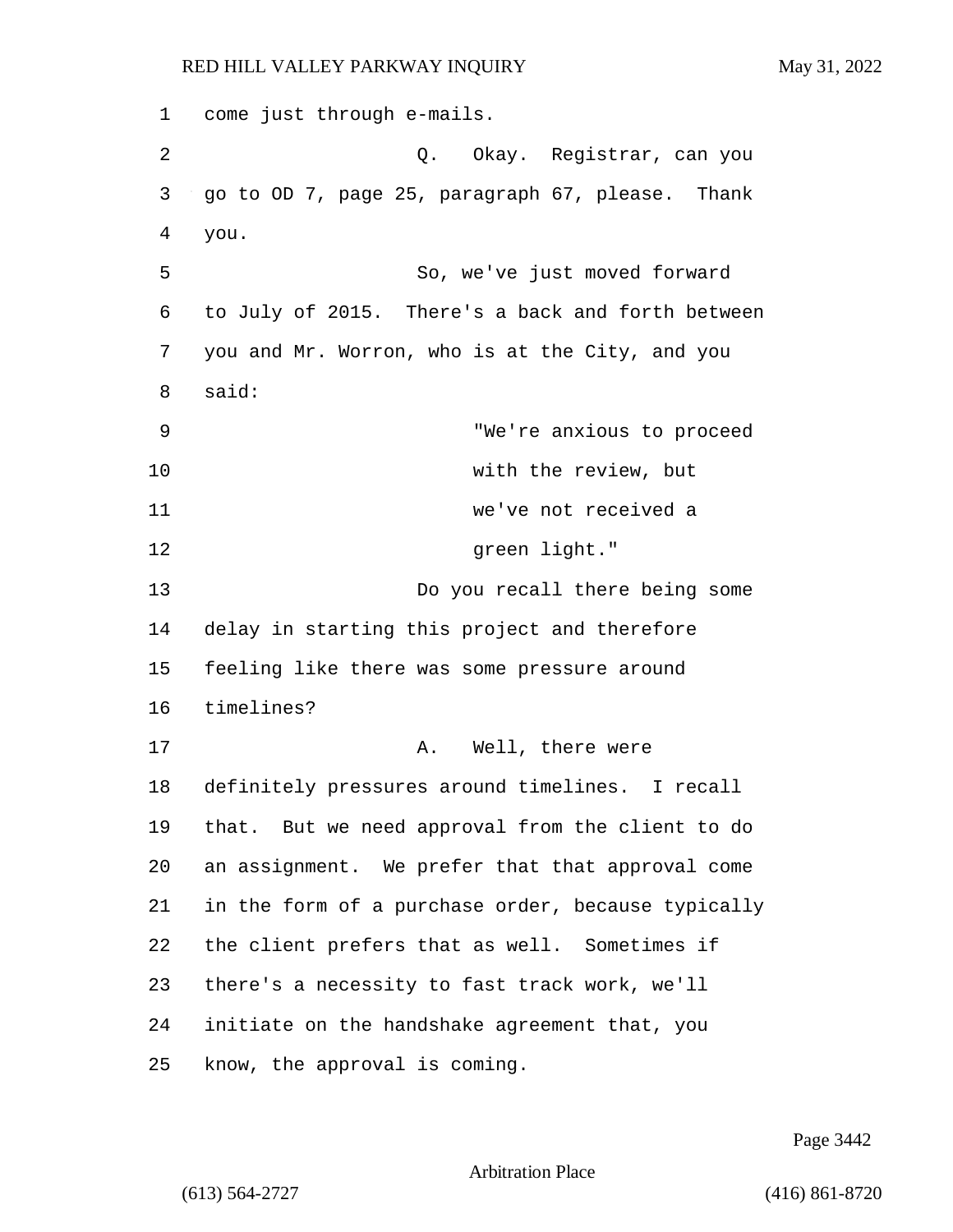| 1  | Registrar, can you cancel<br>Q.                    |
|----|----------------------------------------------------|
| 2  | that call out and call out paragraph 69, please,   |
| 3  | on the next image.                                 |
| 4  | This is also in July.                              |
| 5  | Mr. Worron sends the purchase order, asks you to   |
| 6  | get started and says in the first bullet:          |
| 7  | "Will you still be able                            |
| 8  | to meet the proposed                               |
| 9  | draft submission dated                             |
| 10 | July 13?"                                          |
| 11 | And this was on July 8.                            |
| 12 | Registrar, if you can close that call out and call |
| 13 | out 71. And you said:                              |
| 14 | "July 13 is going to be                            |
| 15 | problematic."                                      |
| 16 | Close that. Thank you.<br>Ιf                       |
| 17 | you can go back, Registrar, to 67.                 |
| 18 | Just while you're doing that,                      |
| 19 | this was going to be a significant project and you |
| 20 | were going to need more than a week to complete    |
| 21 | it. Is that fair to say?                           |
| 22 | Well, we didn't even have<br>Α.                    |
| 23 | data, so it was not going to be possible. I was    |
| 24 | trying to be polite in the response to Mr. Worron. |
| 25 | Just turning back to<br>Q.                         |

Page 3443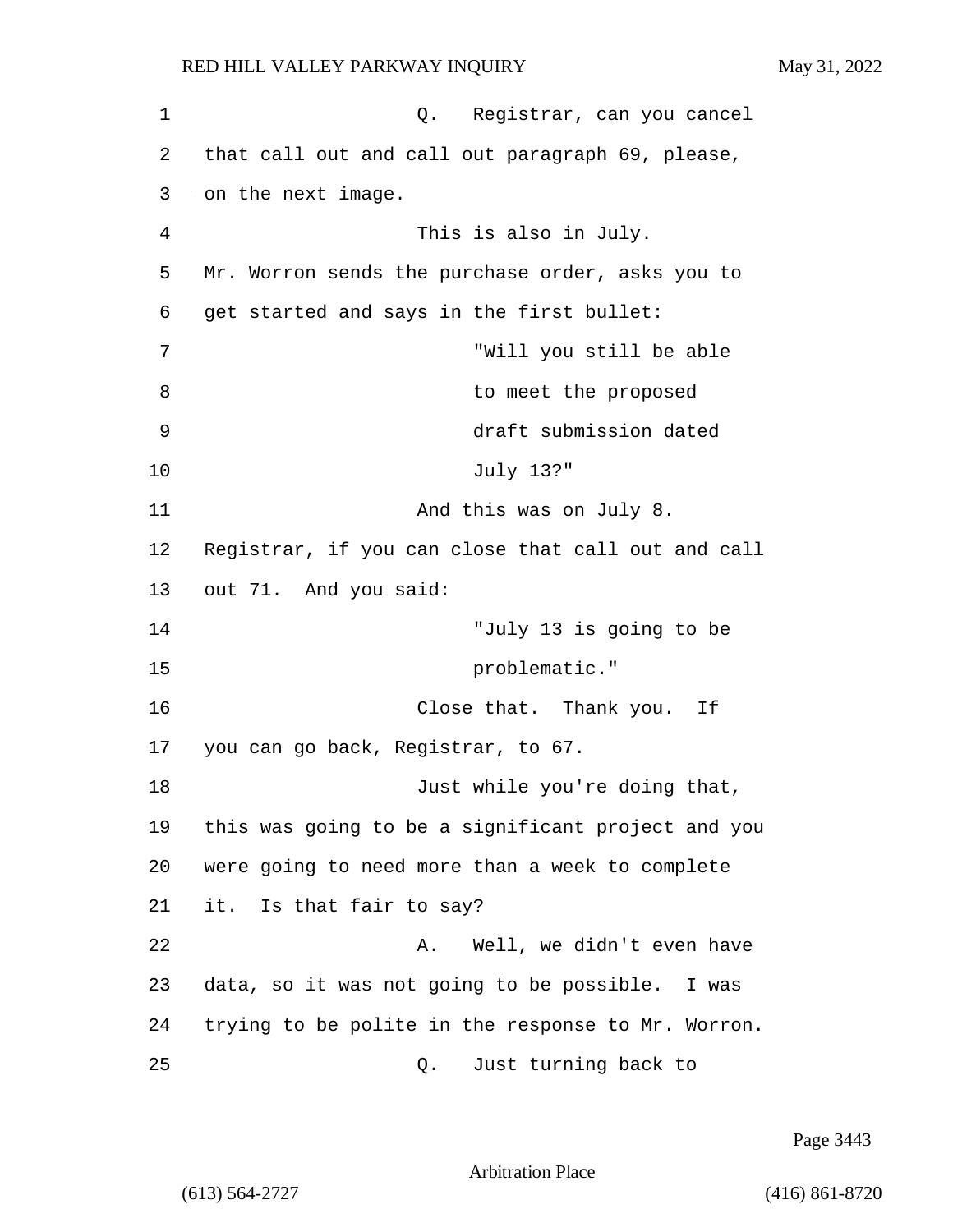| 1  | this, the third paragraph, you say to Mr. Worron:  |
|----|----------------------------------------------------|
| 2  | "It was also suggested to                          |
| 3  | me that we speak with the                          |
| 4  | Public Works road                                  |
| 5  | maintenance staff, as                              |
| 6  | they may have some                                 |
| 7  | insight about collision                            |
| 8  | history that has involved                          |
| 9  | infrastructure, guardrail                          |
| 10 | damages, that may also                             |
| 11 | assist in the review."                             |
| 12 | And you say:                                       |
| 13 | "Most of what they can                             |
| 14 | provide will be mirrored                           |
| 15 | in the collision reports,                          |
| 16 | but we would be pleased                            |
| 17 | to meet with them."                                |
| 18 | It says "it was suggested to                       |
| 19 | me." Who suggested that to you?                    |
| 20 | I'm not exactly sure. It<br>Α.                     |
| 21 | could have been internal staff. Anecdotal          |
| 22 | information relating to collisions can potentially |
| 23 | be useful and I know internally some people had    |
| 24 | commented that they had seen damage to the         |
| 25 | guardrail along the parkway. I drove the road      |

Page 3444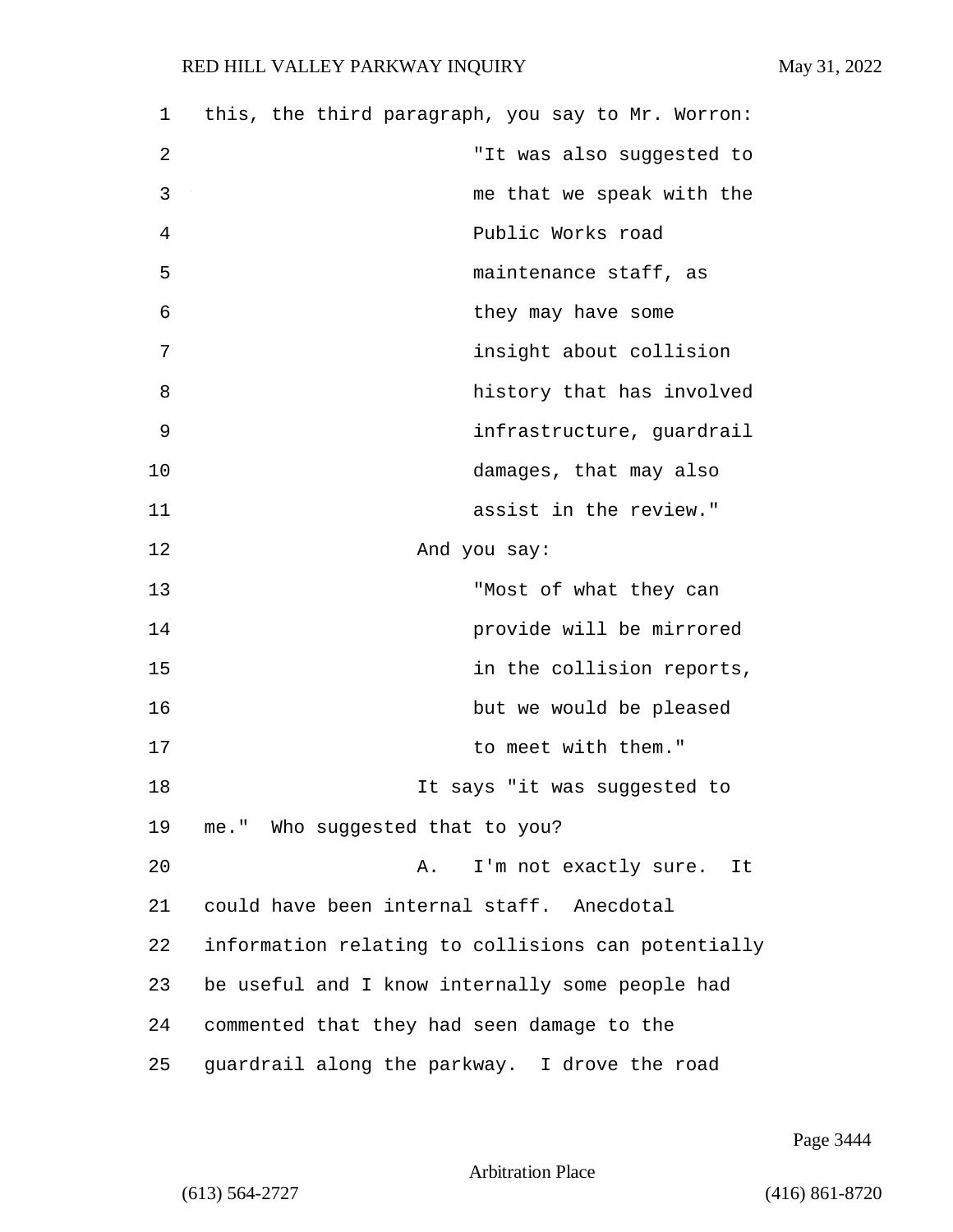| 1  | regularly. Others did as well. They thought        |
|----|----------------------------------------------------|
| 2  | there might be some information to be gained from  |
| 3  | the awareness that the City would likely have had  |
| 4  | about damage to guide rails. It would be           |
| 5  | anecdotal, but it would possibly be useful for     |
| 6  | understanding what's going on at the location.     |
| 7  | Okay. Registrar, can you<br>Q.                     |
| 8  | close out this call out and go to the next         |
| 9  | image or I mean the next image after that and call |
| 10 | out paragraph 72.                                  |
| 11 | Just following on this, Betty                      |
| 12 | Matthews-Malone e-mailed you and Sam Capostagno,   |
| 13 | district supervisor roads, under the subject line  |
| 14 | Red Hill Safety Review, and this is an e-mail that |
| 15 | Ms. Matthews-Malone is sending primarily to her    |
| 16 | colleague introducing you as a consultant that     |
| 17 | will be undertaking a safety review.               |
| 18 | Is this is the instruction to                      |
| 19 | the road maintenance staff that you had suggested  |
| 20 | to Mr. Worron?                                     |
| 21 | I think the order might<br>Α.                      |
| 22 | be different. I think what happened is we          |
| 23 | probably spoke to Mr. Worron about the potential   |
| 24 | benefit of speaking to the maintenance staff and   |
| 25 | he goes, you know, Ms. Matthews-Malone is my wife. |

Page 3445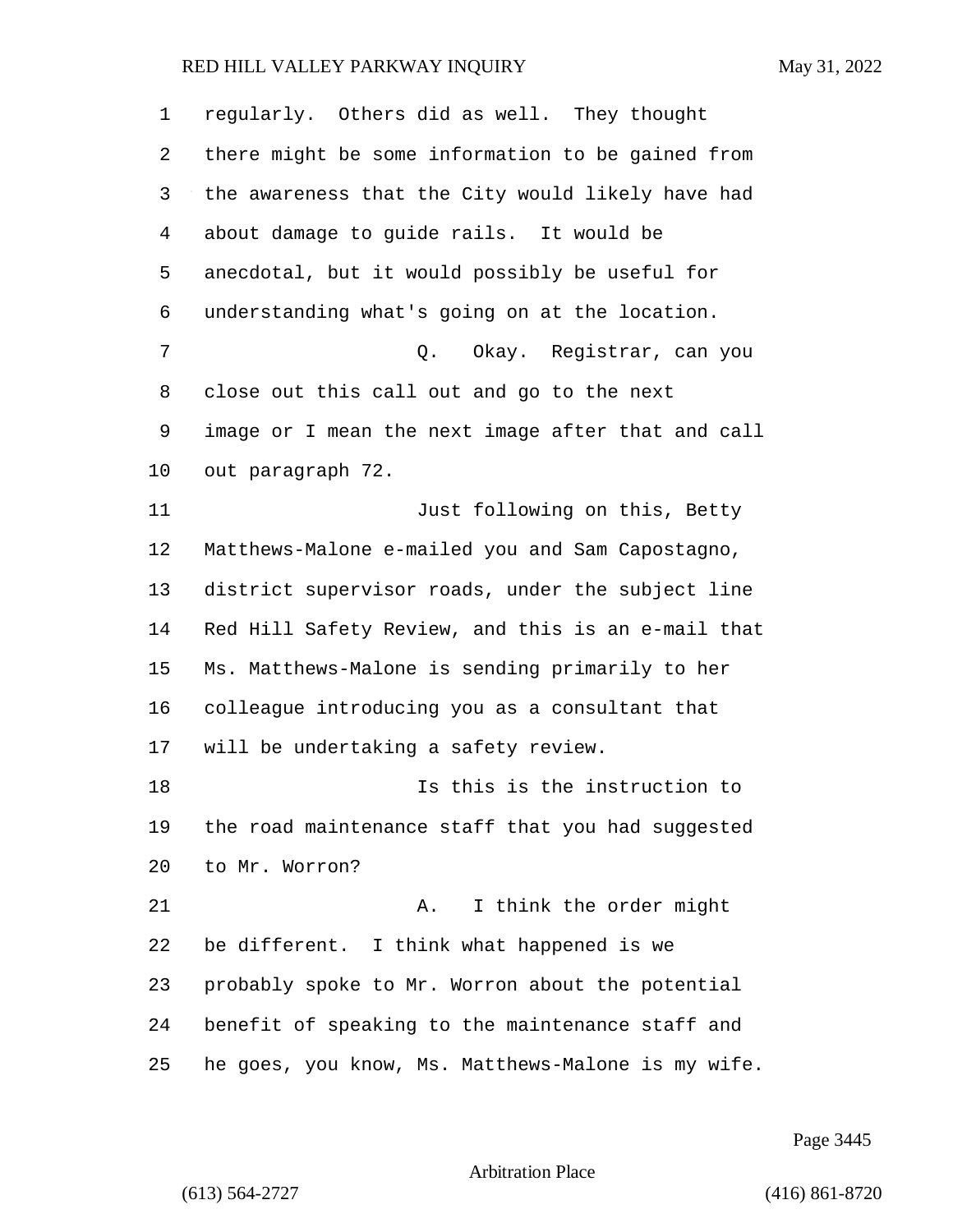We potentially had a discussion about it and, you know, she may have said, oh, I'll have Sam call you. I'll put you in touch with Sam, shortcutting the connection to the operations maintenance staff. 6 Q. Thank you. And Ms. Matthews-Malone, she at the time worked for the City. Right? 9 A. She did. 10 Q. Do you know what her role was at this time? 12 A. I believe her title was director of maintenance and operations, but you would have to confirm with her. 15 0. Okay. But in essence, she was responsible, she was the director responsible, for the road maintenance crews? 18 A. She was the director responsible for road maintenance and operations, yes. 21 Q. Apart from this e-mail where she introduces you to the district supervisor, did Ms. Matthews-Malone play any role in CIMA's projects for the 2013 or 2015 CIMA reports?

Page 3446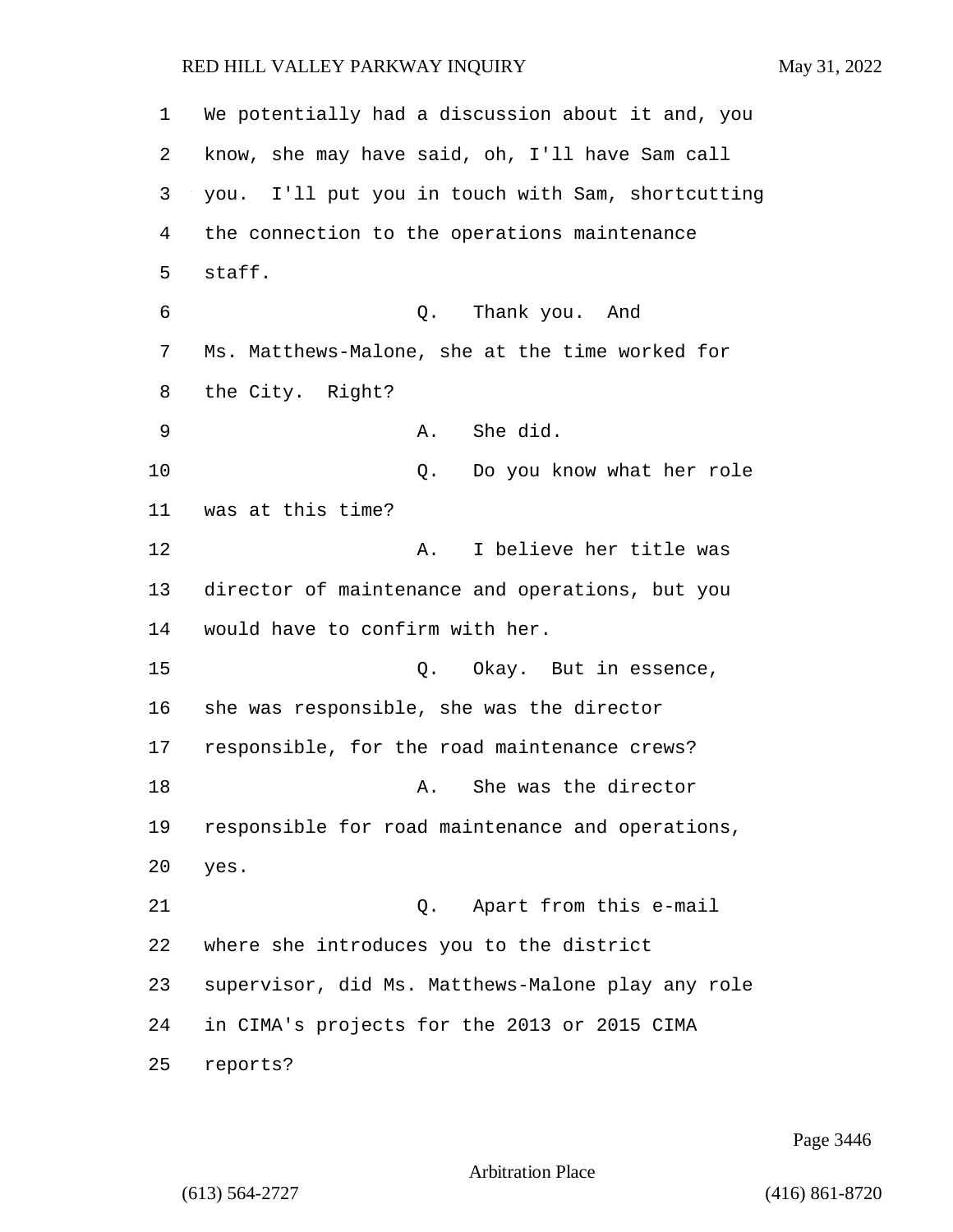| 1  | No, not at all. She<br>Α.                          |
|----|----------------------------------------------------|
| 2  | wasn't employed at the City during the time of the |
| 3  | 2013 reports. She had started her position, I      |
| 4  | think, in 2014, so she was there at the time of    |
| 5  | the 2015 report, but that department didn't have   |
| 6  | anything to do with our report. So, other than     |
| 7  | this communication, which was an introduction to   |
| 8  | the appropriate staff, which I relayed to my staff |
| 9  | at CIMA, there was no connection or discussion.    |
| 10 | Was she an instructing<br>Q.                       |
| 11 | client for any aspect of the 2015 report?          |
| 12 | No, not to my knowledge.<br>Α.                     |
| 13 | Did you have any<br>Q.                             |
| 14 | discussions with her about the work that CIMA was  |
| 15 | doing in the 2015 CIMA report?                     |
| 16 | I'm sure we talked about<br>Α.                     |
| 17 | over the dinner table the fatality -- the          |
| 18 | collision involving the fatality of the two girls  |
| 19 | was a high-profile event. It was very public and   |
| 20 | in the newspaper, so I'm sure that came up in      |
| 21 | conversation, and I no doubt relayed that we had   |
| 22 | been engaged to undertake a review following that  |
| 23 | incident, occurrence.                              |
| 24 | Other than that, any<br>Q.                         |
| 25 | other discussions with her about the review as it  |

Page 3447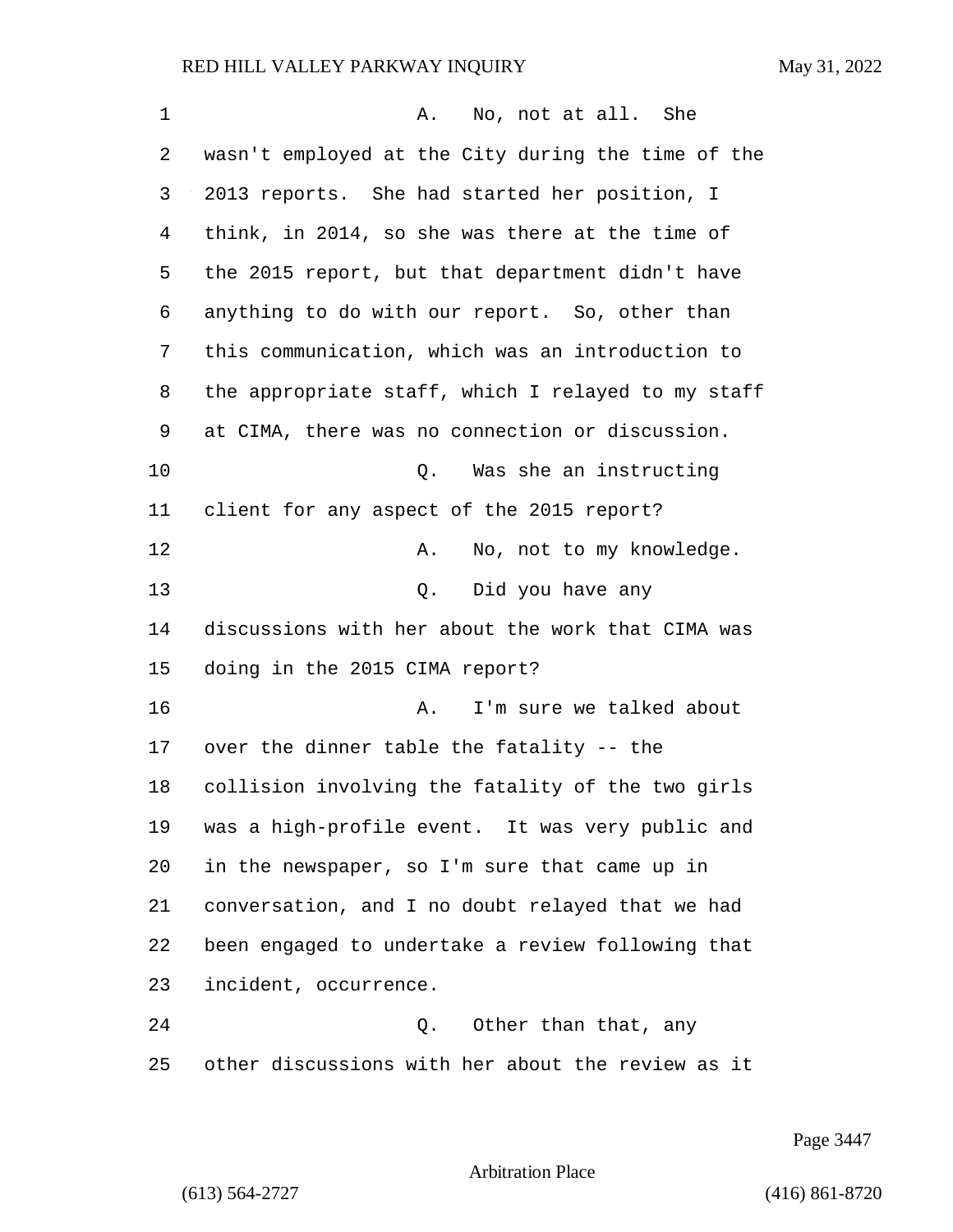was proceeding? 2 A. No. We typically didn't discuss work at the dinner table. 4 Q. Was CIMA aware, that is, your partners at CIMA, were they aware of your spousal relationship with Ms. Matthews-Malone? 7 A. Yes, fully. I had declared a conflict of interest statement and filed that with our company, which is in accordance with our internal policies, and I know my wife had done the same thing at the City as well. 13 C. And CIMA was aware that Ms. Matthews-Malone had done the same thing at the City? Not just you, but your partners? 16 A. Well, they were not provided with her letter, but I had made them aware that she had informed them of the potential conflict of interest and I had done the same thing. 21 Q. And had CIMA assessed if there was any potential conflict in you doing work for the City, given your wife's position at the City? 25 A. I asked them to review

Page 3448

Arbitration Place

(613) 564-2727 (416) 861-8720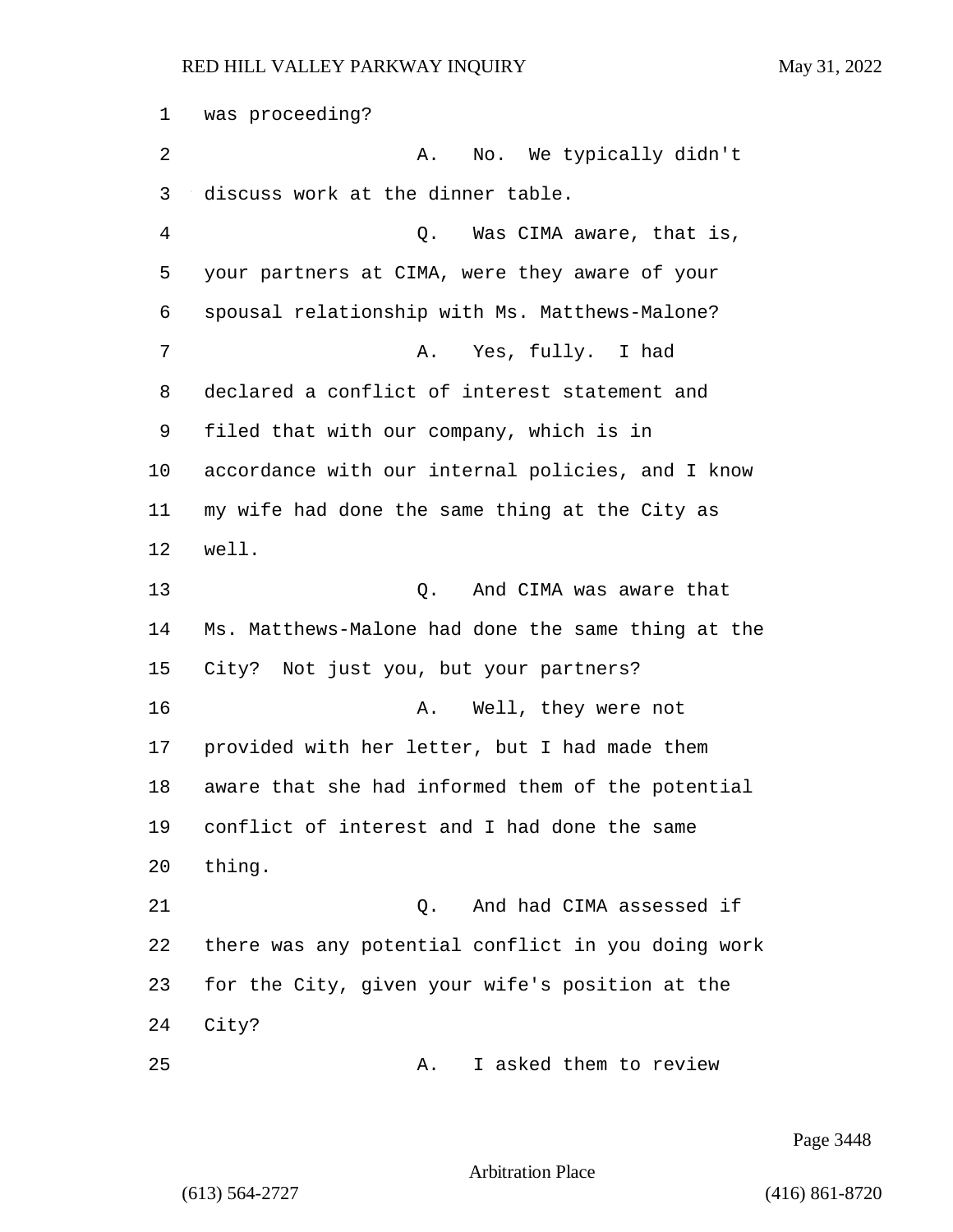| 1  | that and they confirmed for me that there was no   |
|----|----------------------------------------------------|
| 2  | conflict of interest in their assessment. CIMA     |
| 3  | had a very comprehensive process for confirming    |
| 4  | conflicts of interest and a process to document    |
| 5  | potential conflicts of interest, which I had done  |
| 6  | immediately upon her starting her position at the  |
| 7  | City, and I updated that when her position changed |
| 8  | in 2018, I believe it was. She changed job         |
| 9  | titles. And so, we reviewed it regularly and I     |
| 10 | confirmed, checked, with my supervisor at CIMA     |
| 11 | specifically with respect to it. It was always     |
| 12 | something that we wanted to make sure was properly |
| 13 | covered.                                           |
| 14 | Thank you. Registrar,<br>Q.                        |
| 15 | can you close this call out and open up OD 7,      |
| 16 | page 35, paragraph 104, please. And you can call   |
| 17 | out. Thank you.                                    |
| 18 | So, we're in August of 2015 at                     |
| 19 | this point. We just went through in July you got   |
| 20 | the PO, so CIMA had started the work on the 2015   |
| 21 | safety review?                                     |
| 22 | Yes. At this point, we<br>Α.                       |
| 23 | were underway with the assignment.                 |
| 24 | Q. Okay. So, this is a note                        |
| 25 | that you made in your notebook. It's an excerpt    |

Page 3449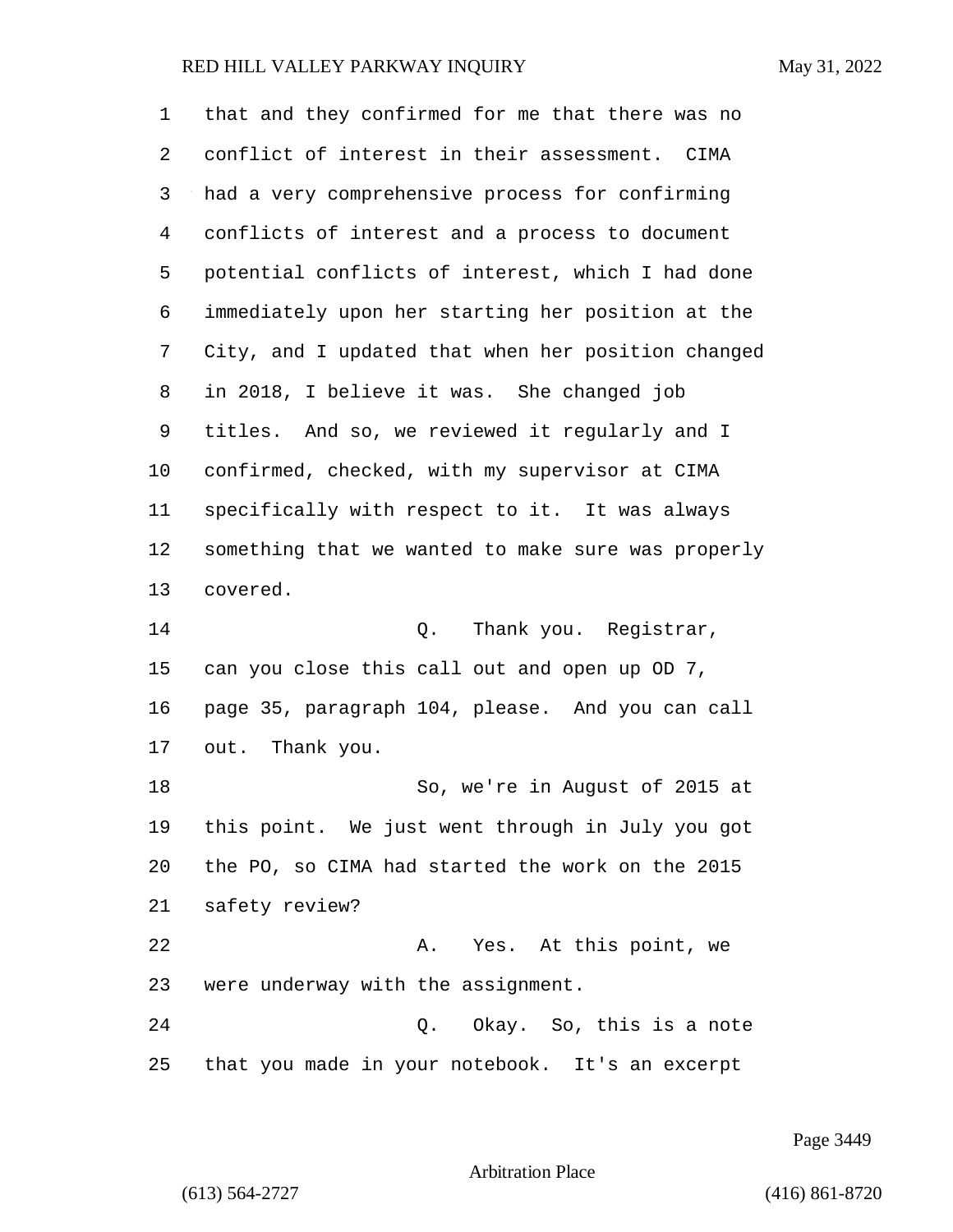from it, but it is from August 5, 2015. Can you take -- can you read out what's written here? 3 A. I can, but there's another note on August 6 -- 5 Q. Yes. 6 A. I know that some of what is included in this note, which is dated August 5, was in fact from a conversation that occurred on August 6, so I think it's important to have the two of them side by side because they overlap. 11 Q. Fantastic. Let's do that. Hopefully you'll still be able to read it if we do two call outs. 14 A. It should be okay --15 Q. Registrar, can you do a call out for the August 5 note that you just had called out, and then can you also call out the note which is on the next image right at the top of the page. Yeah. 20 Mr. Malone, if you can read it at this font, we don't have to do the call out? 22 A. It was fine before you did the call outs. 24 Q. You can cancel the call out, Registrar. Thank you.

Page 3450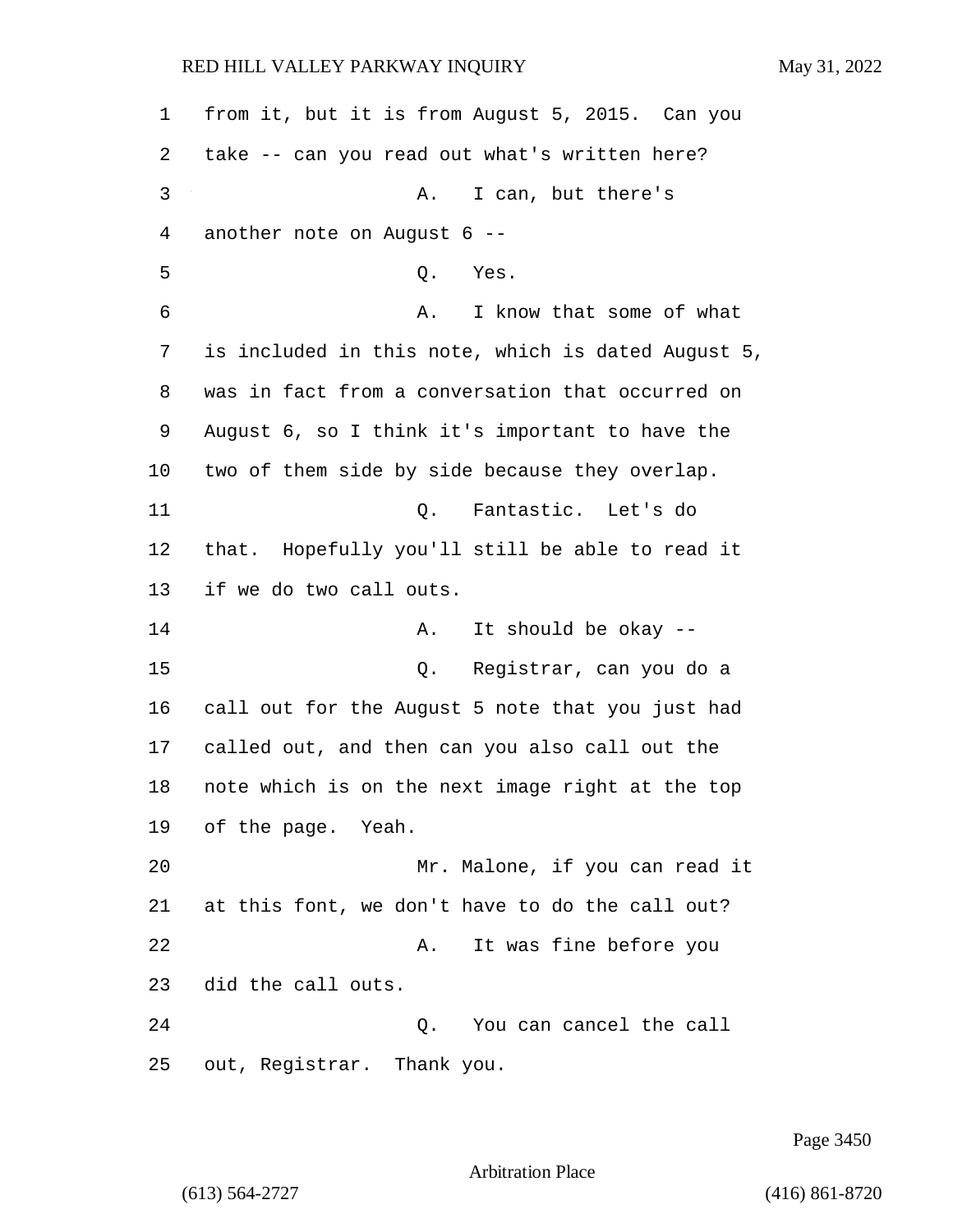1 Maybe I'll just ask some questions given the context that you have just provided. So, there's these two notes, August 5 and August 6. Do you think that the August 5 notebook entry contains notations from an August 5 meeting only? 7 A. No. I think -- I know it contains a hybrid of inputs from an August 5 meeting, which occurred internal at CIMA, with the 6th discussion, which occurred with Mr. Moore. Portions of what is shown on the August 5 image are from the conversation with Mr. Moore, which occurred on the next day, August 6. 14 Q. Okay. So, why don't we look at the August 6 note first. Actually, no. Let's do it this way. Can you identify what notes are from your internal meeting with CIMA on August 5? 19 A. Yeah. I believe it's the top portion only, so the yellow highlighter, Red Hill parkway, B558, that's our project number, and my recollection is this was internal discussions that we were having at CIMA regarding aspects of the project. Asphalt has an asterisk or a star. Friction testing, asphalt, was listed. Drainage

Page 3451

Arbitration Place

(613) 564-2727 (416) 861-8720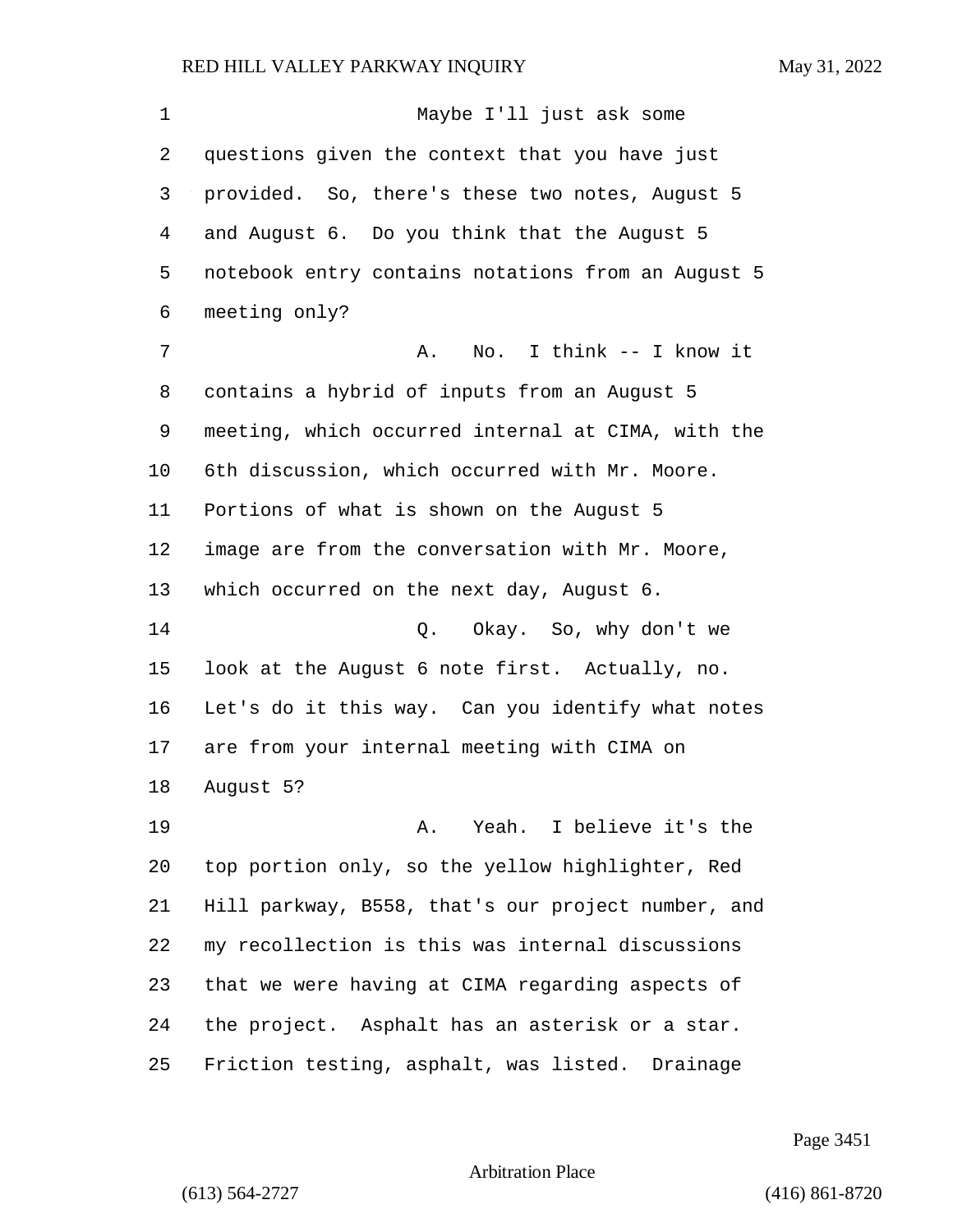with respect to centre line median and speed study and police ball-bank, adjacent. That is my recollection was what was in the August 5 meeting. And the question mark, Gary Moore, was just that, my notation to ask a question of Gary Moore regarding friction testing. 7 C. O. Okay. Thank you. So, at this time, on August 5, what, if any, tentative conclusions had CIMA reached regarding recommendations for friction testing? 11 A. Well, at this point we had undertaken a fairly comprehensive analysis of the collision history for the roadway. We had received updated collision information for the portion of the roadway that had been covered in the 2013 study, and so we redid the collision analysis for the entire length of the roadway from the Dartnall interchange all the way through to the Queen Elizabeth highway interchange. 20 We had found a number of things. One of them was that there was a significant number of wet road collisions and some of those were specific to certain areas. And the other was that some speeds, some speed information which had also been reviewed, was relatively high.

Page 3452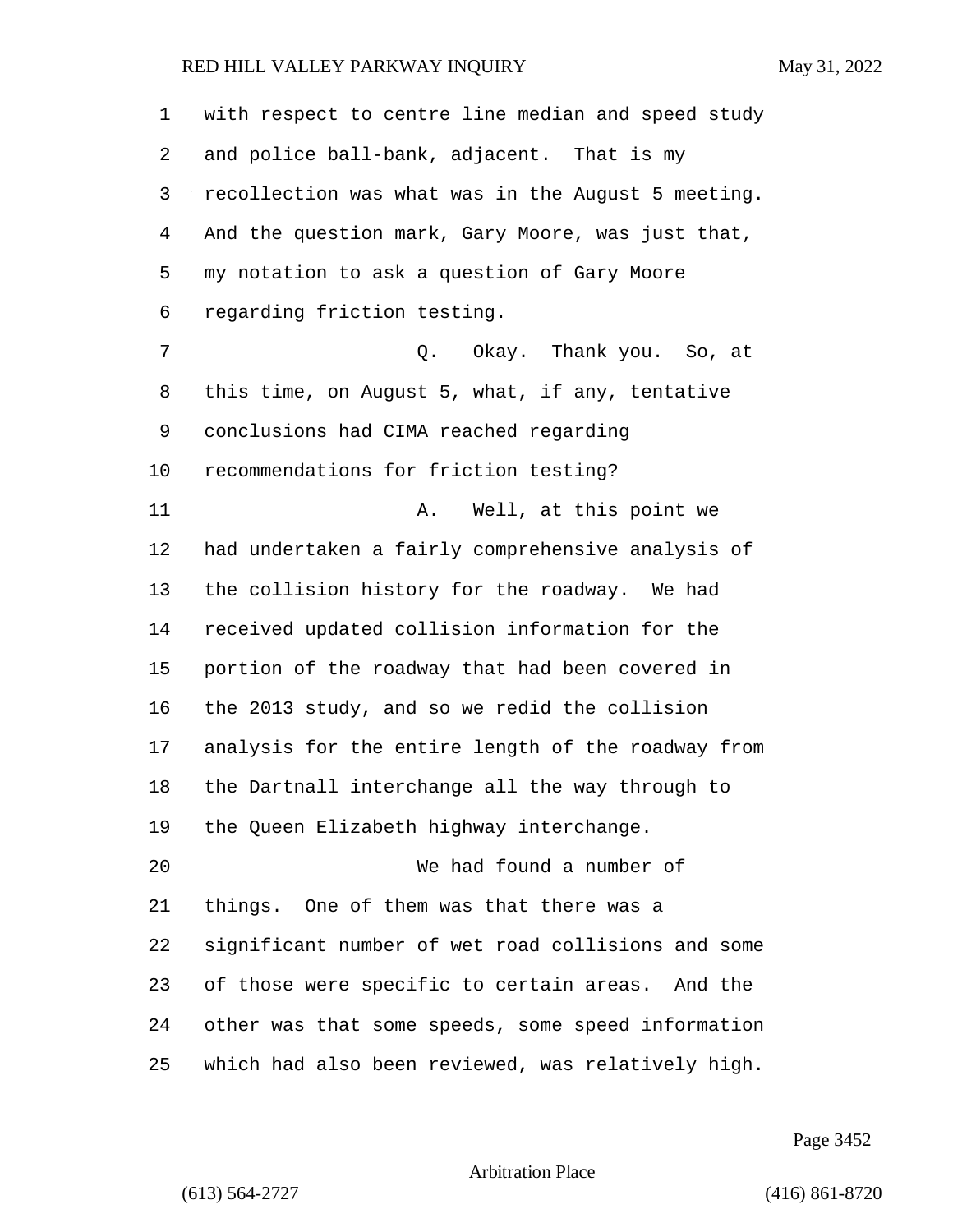| 1  | So, a portion of that was consistent with what had |
|----|----------------------------------------------------|
| 2  | been identified in the 2013 report because we were |
| 3  | going over that Dartnall to Greenhill area again,  |
| 4  | albeit with updated information. And another       |
| 5  | portion was brand new. We had never looked at      |
| 6  | anything north of Greenhill before.                |
| 7  | So, we had one set of findings                     |
| 8  | which was consistent with what had been found in   |
| 9  | 2013, potentially that a preponderance of wet road |
| 10 | crashes might be something that would be           |
| 11 | indicative of a need for friction testing to       |
| 12 | understand the asphalt performance, so consistent  |
| 13 | with 2013. And the same finding was coming         |
| 14 | forward in the new data in the areas to the north  |
| 15 | of Greenhill.                                      |
| 16 | So, it was partly repetition,                      |
| 17 | if you like, update of the 2013 area, and partly   |
| 18 | brand new information based on new collision data  |
| 19 | for new section of the highway that had not been   |
| 20 | reviewed prior to this time.                       |
| 21 | Thank you. And so, given<br>Q.                     |
| 22 | that work that you had done and the analysis you   |
| 23 | were conducting for the entirety of the Red Hill,  |
| 24 | what conclusions had you reached particularly      |
| 25 | about doing friction testing on any aspect of the  |

Page 3453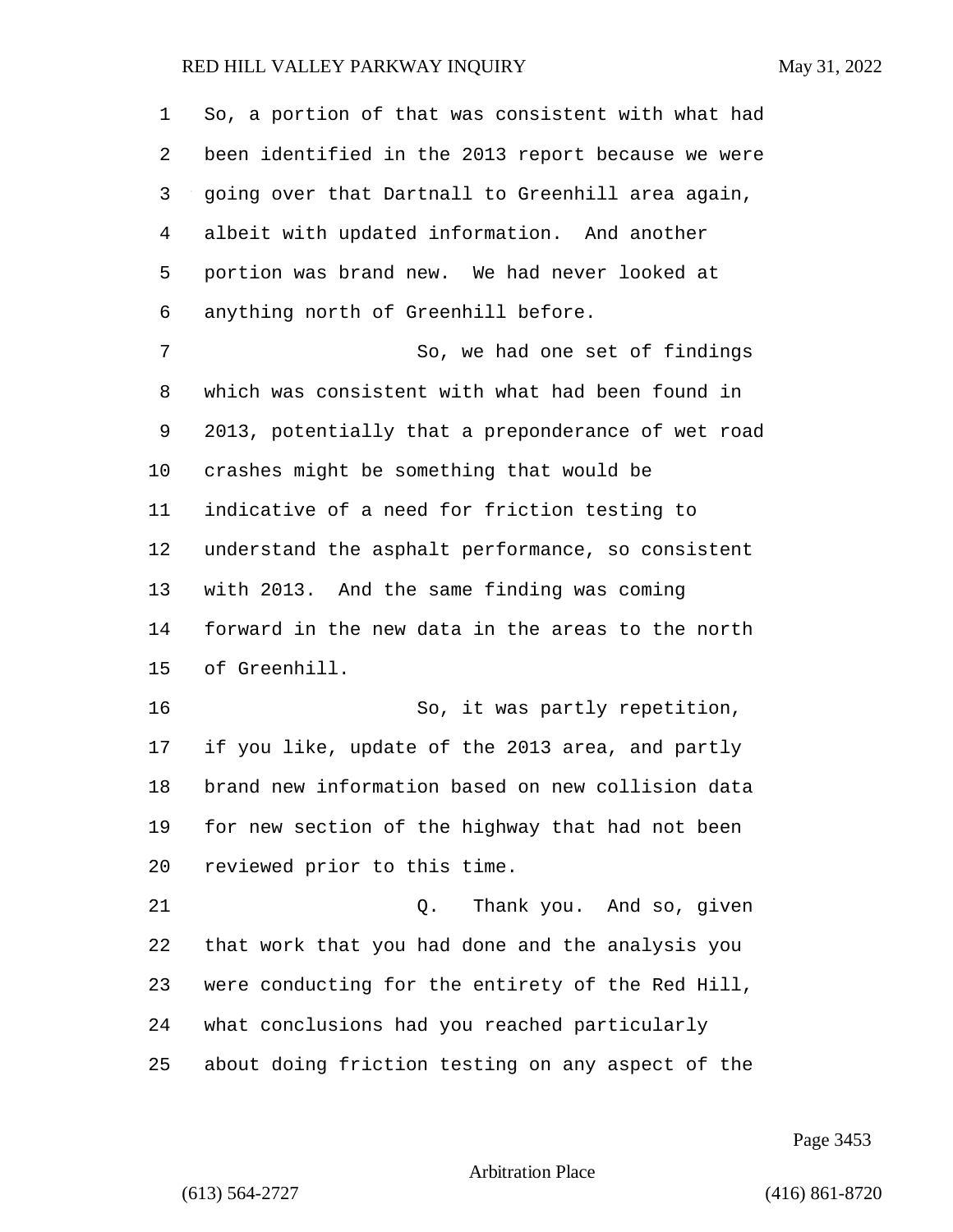| 1  | Red Hill?                                          |
|----|----------------------------------------------------|
| 2  | Well, my recollection<br>Α.                        |
| 3  | from the meeting was that there was -- our         |
| 4  | internal discussion was essentially a question     |
| 5  | mark. We thought we had suggested that friction    |
| 6  | testing could be done on the portion of the        |
| 7  | roadway to the south, south of Greenhill, what was |
| 8  | in the 2013 report. Friction testing was a         |
| 9  | recommendation included in that report.            |
| 10 | And we had never been made                         |
| 11 | aware as to whether or not that friction testing   |
| 12 | had been concluded, so we didn't know any results  |
| 13 | from that or what, if any, action the City had     |
| 14 | taken regarding friction improvement on the        |
| 15 | highway and/or friction testing in general, and we |
| 16 | were finding that new portions of the roadway      |
| 17 | being investigated were also indicative of the     |
| 18 | potential need for assessment of the friction      |
| 19 | condition of the road surface given the            |
| 20 | preponderance of wet road collisions.              |
| 21 | So, we had no friction data,                       |
| 22 | we had nothing to go on, and to the best of our    |
| 23 | knowledge the City had not done any friction data, |
| 24 | so the question was on the CIMA table as to what's |
| 25 | the status of friction testing and, therefore, the |

Page 3454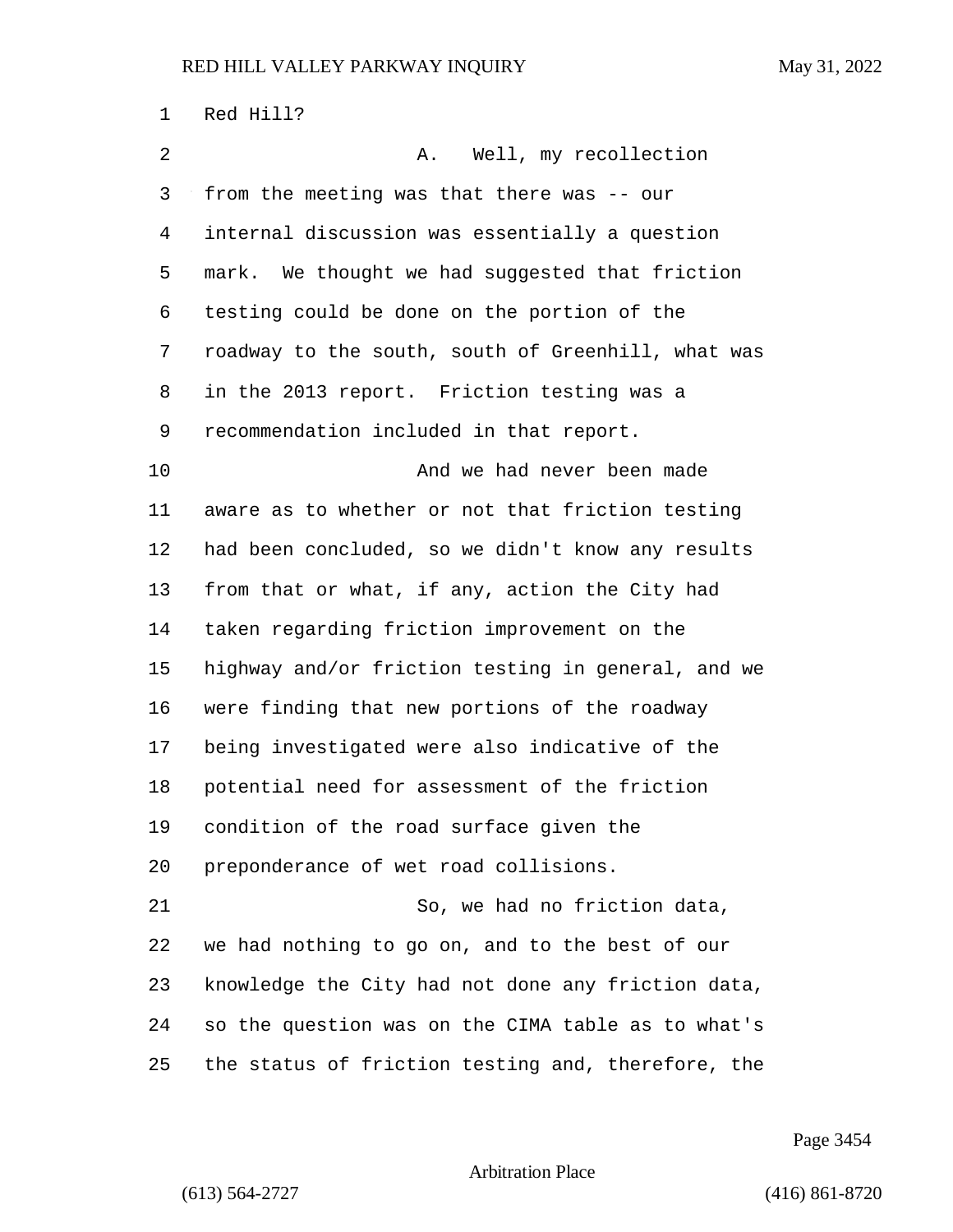question mark, Gary Moore, was find out. He would have been the person, again, with his intimate knowledge of the Red Hill and the LINC, he would have been the person who would have been responsible for undertaking, as far as I understood. 7 C. Okay. And before considering contacting Gary Moore, did you ask Mr. Worron, Mr. Cooper or Mr. Ferguson for friction testing results from the recommendation in 2013? 12 A. Not to my recollection. This internal CIMA discussion occurred on August 5. To me, the most expedient route had been to go to Mr. Moore. He was the person with the most knowledge of the Red Hill in particular and it made the most sense to speak to him. 18 Jason Worron was relatively new to the City. He wasn't there when the roadway was conducted. He didn't have any real knowledge of it, so he wouldn't have been the person. So, Gary Moore was the proper source and, as the notes indicate, I spoke to him the next day. 24 Q. Okay. And can you describe with reference to these notes your

Page 3455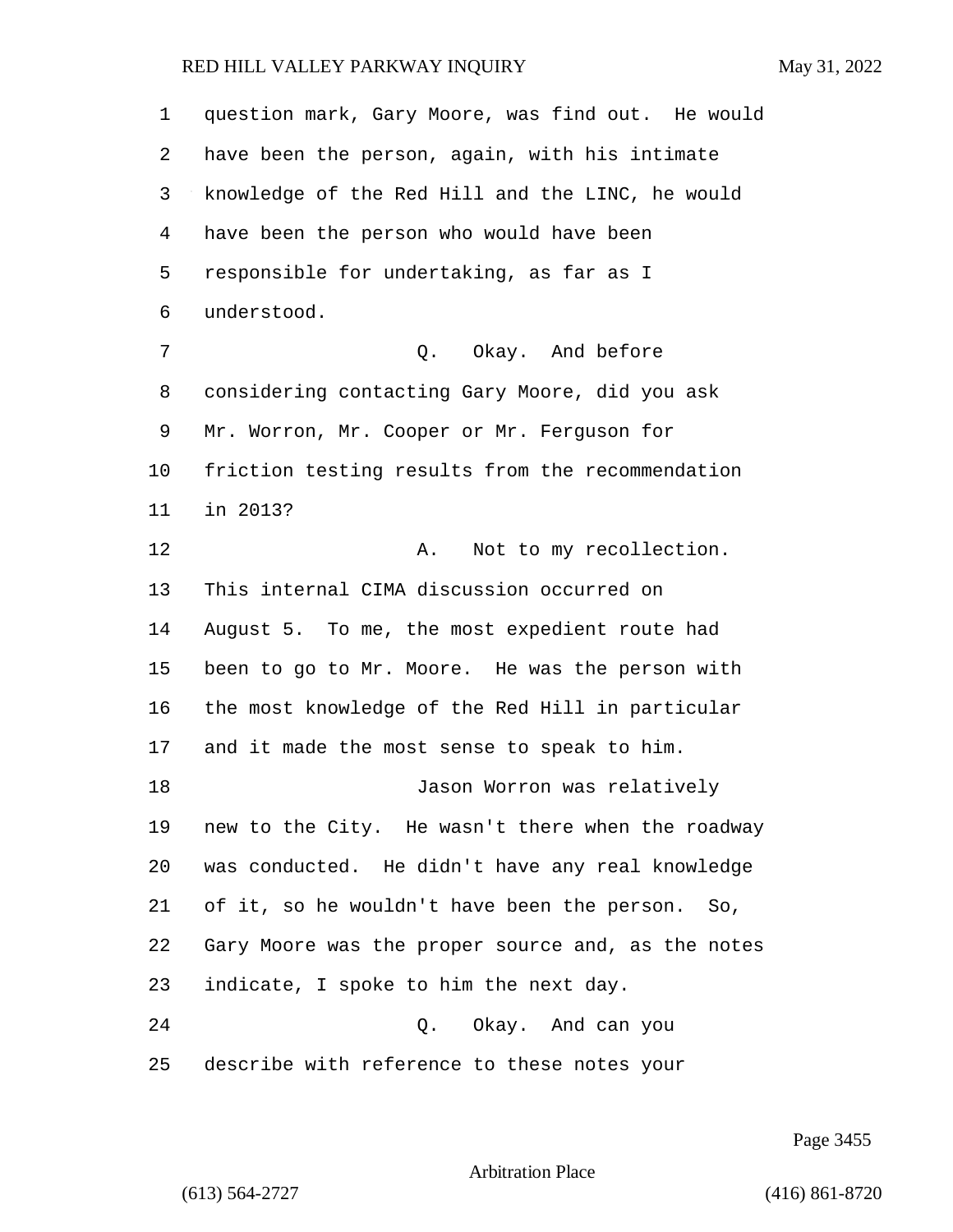| 1  | discussion with Mr. Moore on August 6?             |
|----|----------------------------------------------------|
| 2  | So, I called Mr. Moore on<br>Α.                    |
| 3  | August 6, the following day. The image on the      |
| 4  | right-hand side, page 36, is the beginning of my   |
| 5  | notes. Gary Moore, that 4867 was his telephone     |
| 6  | extension, and Hamilton Red Hill.                  |
| 7  | And then my recollection is we                     |
| 8  | had a discussion and a conversation about friction |
| 9  | testing and Mr. Moore provided a bunch of          |
| 10 | information regarding the nature of the roadway,   |
| 11 | you'll see notes related to perpetual pavement,    |
| 12 | resilience on top course, rich or mix bottom, SMA  |
| 13 | asphalt, stone mastic asphalt, was the             |
| 14 | clarification of what that was. Skid resistance,   |
| 15 | MTO did skid resistance test.                      |
| 16 | And then I also recall that I                      |
| 17 | wrote notes on the bottom of the previous page,    |
| 18 | which was the August 5 entry, continuing to expand |
| 19 | on the comments from Mr. Moore, high skid          |
| 20 | resistance, SMA, higher SMA, special aggregates,   |
| 21 | SMA, stone mastic asphalt, gap grade, quieter,     |
| 22 | drains, not a lot of fines, 260 thick, which       |
| 23 | referred to the thickness of the overall depth of  |
| 24 | pavement, 260 millimetres, and these were notes    |
| 25 | that I had marked down in conjunction with the     |

Page 3456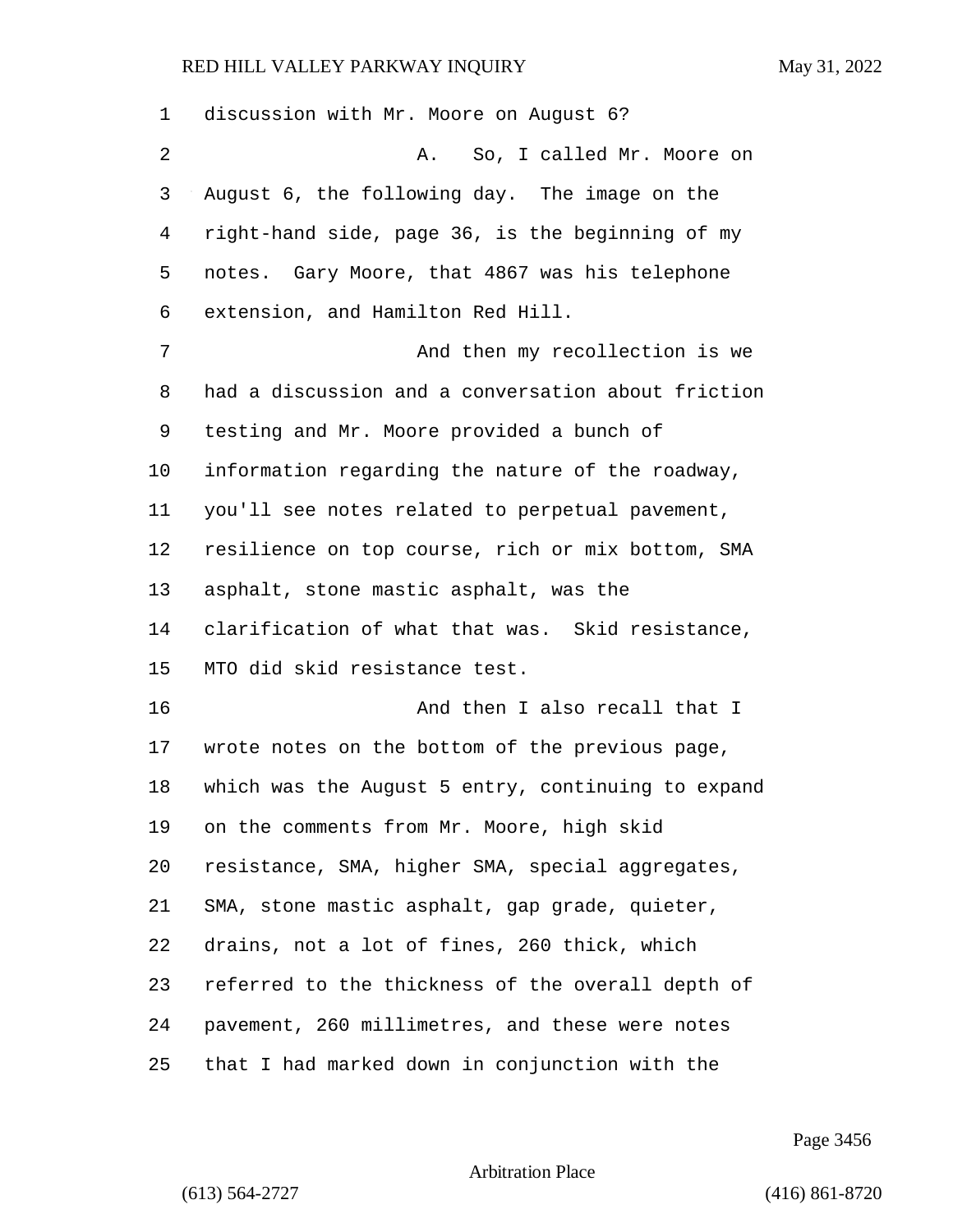1 conversation that we had on August 6. 2 Q. In terms of stone mastic 3 asphalt, was that term a new term for you arising 4 out of this conversation with Mr. Moore? 5 A. It was, yes. 6 Q. What information, if any, 7 did Mr. Moore convey to you about the skid 8 resistance of SMA? 9 A. Well, the note I had 10 scribbled was there's high skid resistance SMA, 11 higher SMA, on the left -- sorry, yeah, the left 12 side image. So, I think that's my notation that 13 he was describing SMA asphalt as having higher 14 skid resistance. 15 Q. A higher skid resistance 16 than what comparator? 17 A. I don't believe he 18 provided a comparator. I'm assuming he meant with 19 regular asphalt pavement. 20 Q. Okay. And you referenced 21 the note that said: 22 "MTO did skid resist 23 test." 24 Did he -- 25 A. My notation of his

Page 3457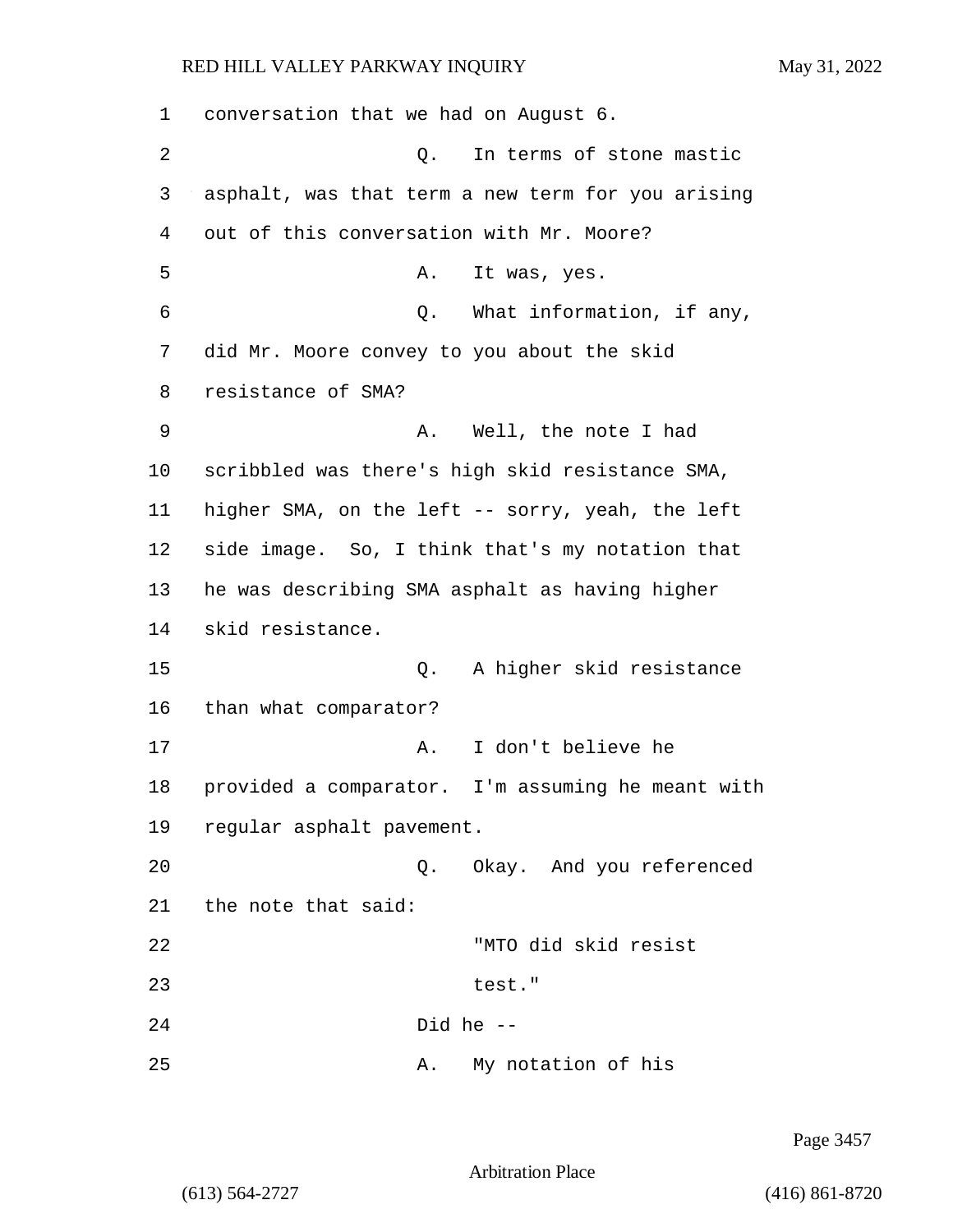1 conversation, his words. 2 Q. So, those were his -- he 3 was conveying that information to you? 4 A. That's my recollection, 5 yes. 6 Q. Did he tell you when MTO 7 had conducted friction testing during this call? 8 a. Not at this time. There 9 was subsequent information that provided clarity. 10 Q. Okay. And did he tell 11 you that he was going to provide you with 12 information during this call? 13 A. You know, I don't really 14 remember that portion of the conversation, but I'm 15 sure that's exactly what happened, because the 16 follow-up note indicates here is the information 17 essentially as per our discussion. 18 C. Okay. But sitting here 19 today, you can't remember whether he said, oh, I'm 20 going to provide you with some information? 21 A. I don't remember that 22 level of the detail of the conversation. 23 Q. Okay. And then from 24 that, I assume you also can't remember how he 25 characterized the information he was going to send

Page 3458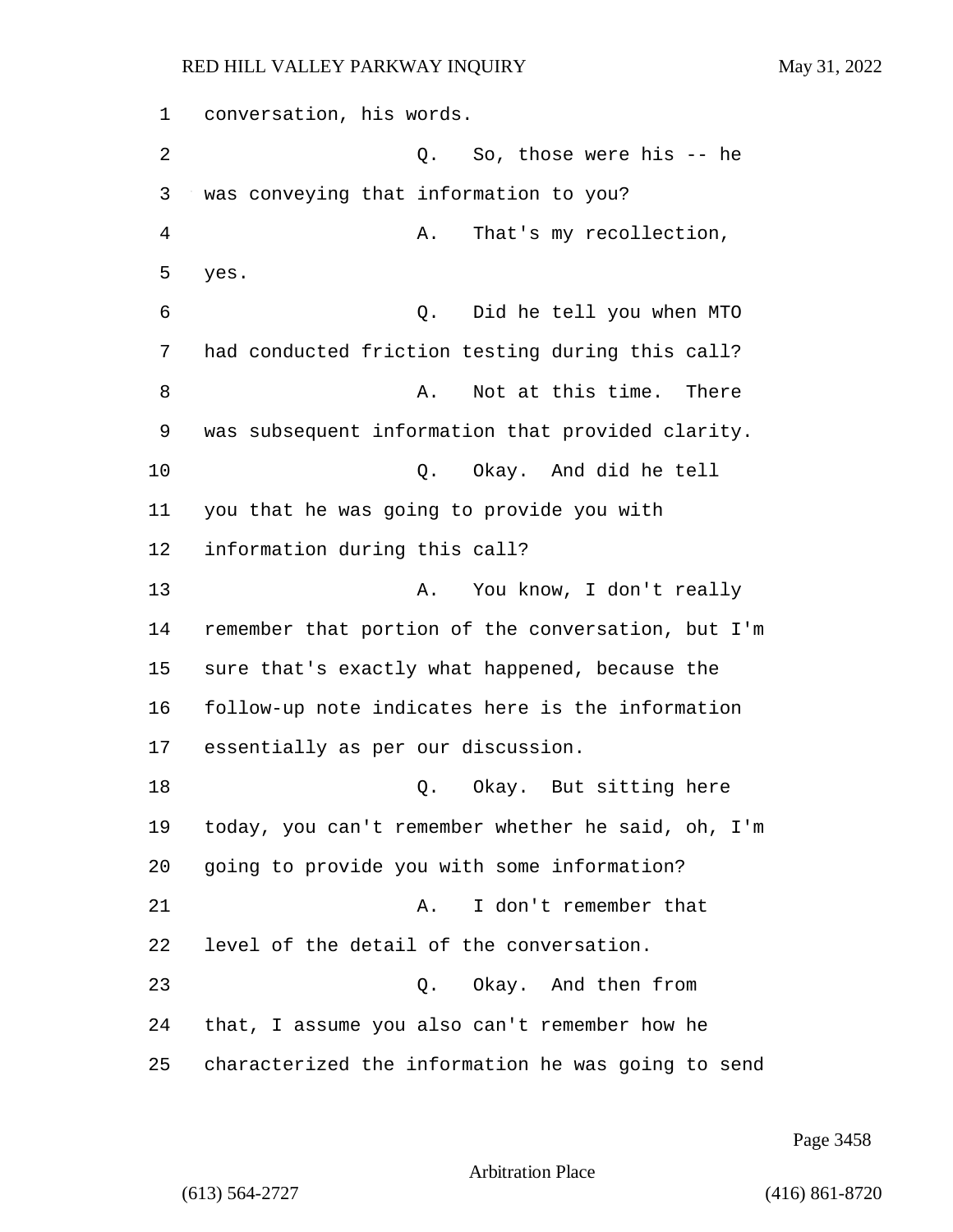| 1  | to you? Like, how he identified what he was going  |
|----|----------------------------------------------------|
| 2  | to send to you?                                    |
| 3  | Well, other than the note<br>Α.                    |
| 4  | here that MTO did skid resist test.                |
| 5  | Q. Okay. In the telephone                          |
| 6  | call, do you recall whether or not Mr. Moore       |
| 7  | mentioned Tradewind or Golder Associates?          |
| 8  | I have no recollection of<br>Α.                    |
| 9  | that. I mean, I was calling Gary Moore because     |
| 10 | CIMA, as noted in the August 5 note, was           |
| 11 | contemplating the potential need for friction      |
| 12 | testing on portions of the highway north of        |
| 13 | Greenhill and I know that our 2013 report had      |
| 14 | recommended friction testing on portions of the    |
| 15 | Red Hill south of Greenhill, and so I was          |
| 16 | highlighting that to him because I didn't know     |
| 17 | what had happened with the original                |
| 18 | recommendations and I was trying to get an update. |
| 19 | And so, his input about did MTO -- MTO did skid    |
| 20 | resistance was part of his response with respect   |
| 21 | to the question.                                   |
| 22 | Q. Okay. So, recognizing                           |
| 23 | you don't have a perfect recollection, is it your  |
| 24 | recollection today that Mr. Moore, in response to  |
| 25 | your question about whether the CIMA               |

Page 3459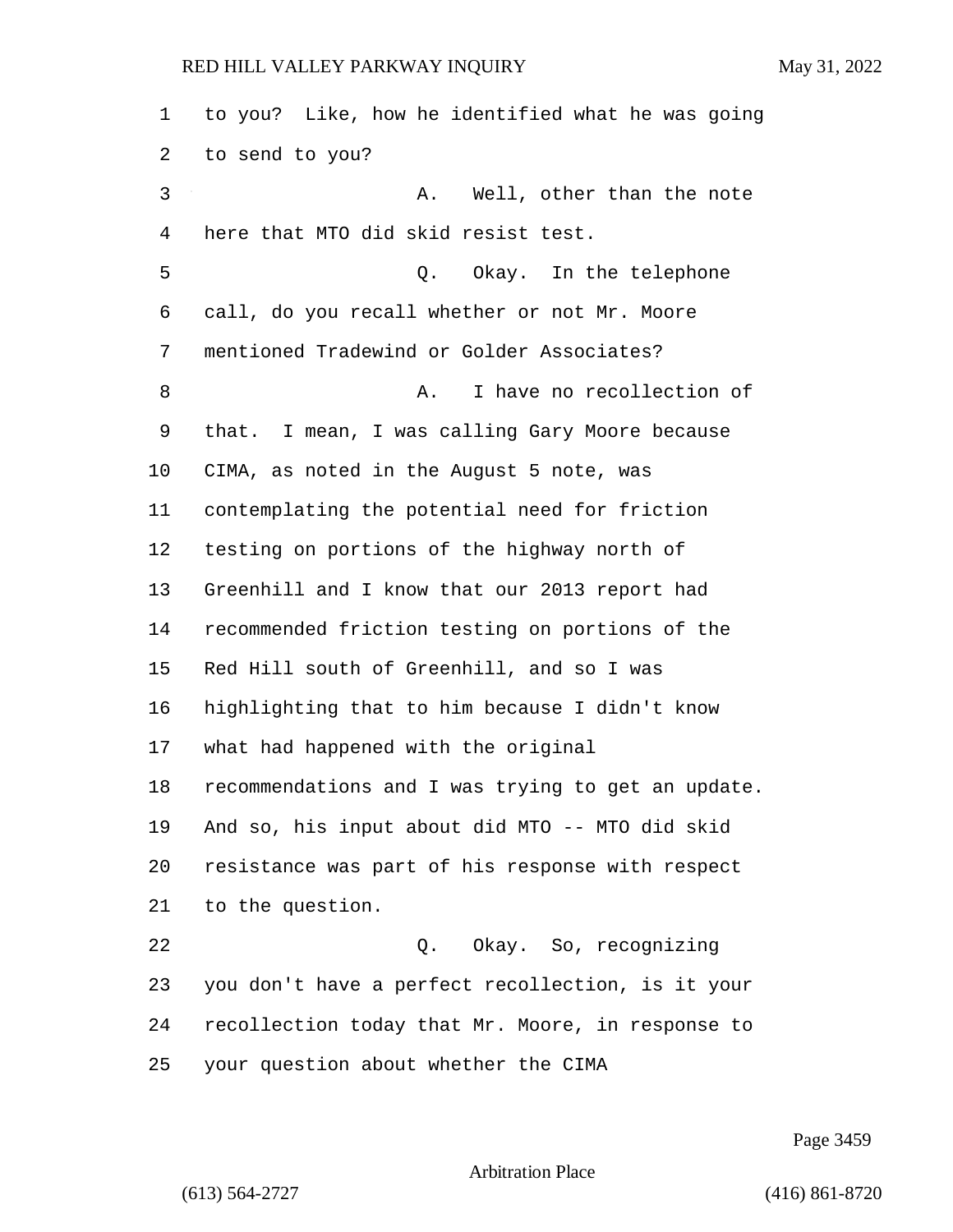| $\mathbf{1}$ | recommendation in 2013 had been implemented to do  |
|--------------|----------------------------------------------------|
| 2            | friction testing, that Mr. Moore's response was    |
| 3            | MTO did friction testing or were those two         |
| 4            | divorced parts of the discussion?                  |
| 5            | Yeah. I think it was<br>Α.                         |
| 6            | probably the latter. I don't think there was a     |
| 7            | direct connection between the recommendation and   |
| 8            | the 2013 report and an answer being that the MTO   |
| 9            | did skid testing. I think they were separate       |
| $10 \,$      | elements and he was telling me about the pavement, |
| 11           | he was telling me about the material used, the     |
| 12           | SMA, and he was telling me that MTO did skid       |
| 13           | resistance, albeit in this time without any        |
| 14           | context of dates and times.                        |
| 15           | Q. Okay. And what                                  |
| 16           | impression were you left with coming out of that   |
| 17           | call about whether the City had completed friction |
| 18           | testing in response to CIMA's recommendations?     |
| 19           | My impression at the time<br>Α.                    |
| 20           | was that the City had not done friction testing in |
| 21           | conjunction with the 2013 recommendation.          |
| 22           | Did you convey to<br>Q.                            |
| 23           | Mr. Moore your preliminary findings in the         |
| 24           | collision review?                                  |
| 25           | I'm not sure in<br>Α.                              |

Page 3460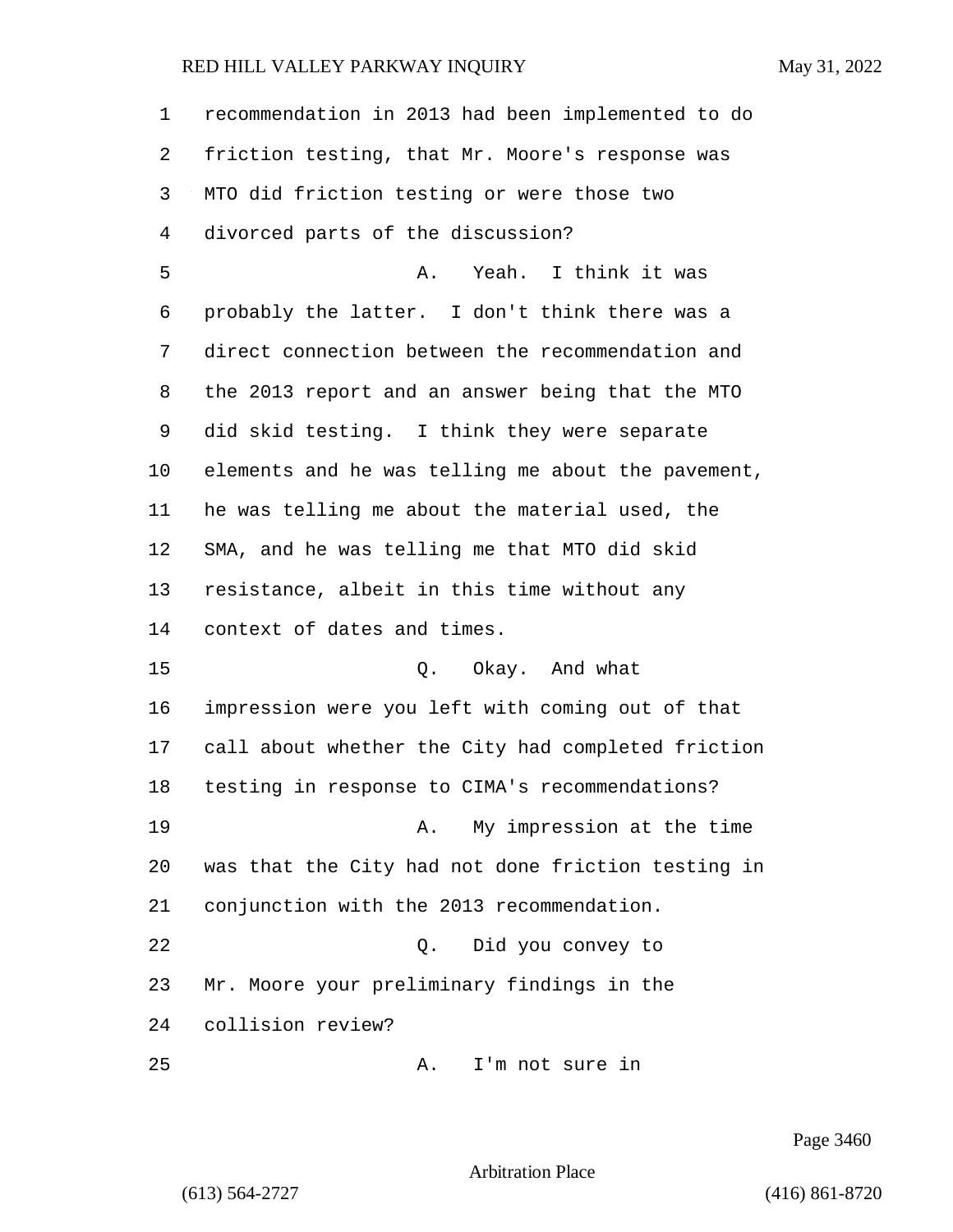| $\mathbf 1$ | conversation at what level of detail. I'm pretty   |
|-------------|----------------------------------------------------|
| 2           | sure I relayed to him that we were contemplating   |
| 3           | incorporating friction testing, the recommendation |
| 4           | for friction testing, in the 2015 report and I     |
| 5           | highlighted to him that we had done so in the 2013 |
| 6           | report, which I would have understood he already   |
| 7           | knew, but I was reminding him of that.             |
| 8           | During that call, did<br>Q.                        |
| 9           | Mr. Moore tell you his view on whether or not the  |
| 10          | Red Hill had good friction levels?                 |
| 11          | I think the notation on<br>Α.                      |
| 12          | the August 5 page that says "high skid resistance, |
| 13          | SMA, higher SMA," is an indication of what he      |
| 14          | believed was present on the road.                  |
| 15          | Thank you. Commissioner,<br>Q.                     |
| 16          | I see that it is 11:34. I'm going to continue a    |
| 17          | related topic, but I'm going to close out this     |
| 18          | call out. Would now be an appropriate time for     |
| 19          | our morning break?                                 |
| 20          | JUSTICE WILTON-SIEGEL: Sorry,                      |
| 21          | I just had to unmute there. Yes, why don't we      |
| 22          | take our morning break now. We'll return in        |
| 23          | 15 minutes. That will take us to ten to.           |
| 24          | --- Recess taken at 11:34 a.m.                     |
| 25          | --- Upon resuming at 11:51 a.m.                    |

Page 3461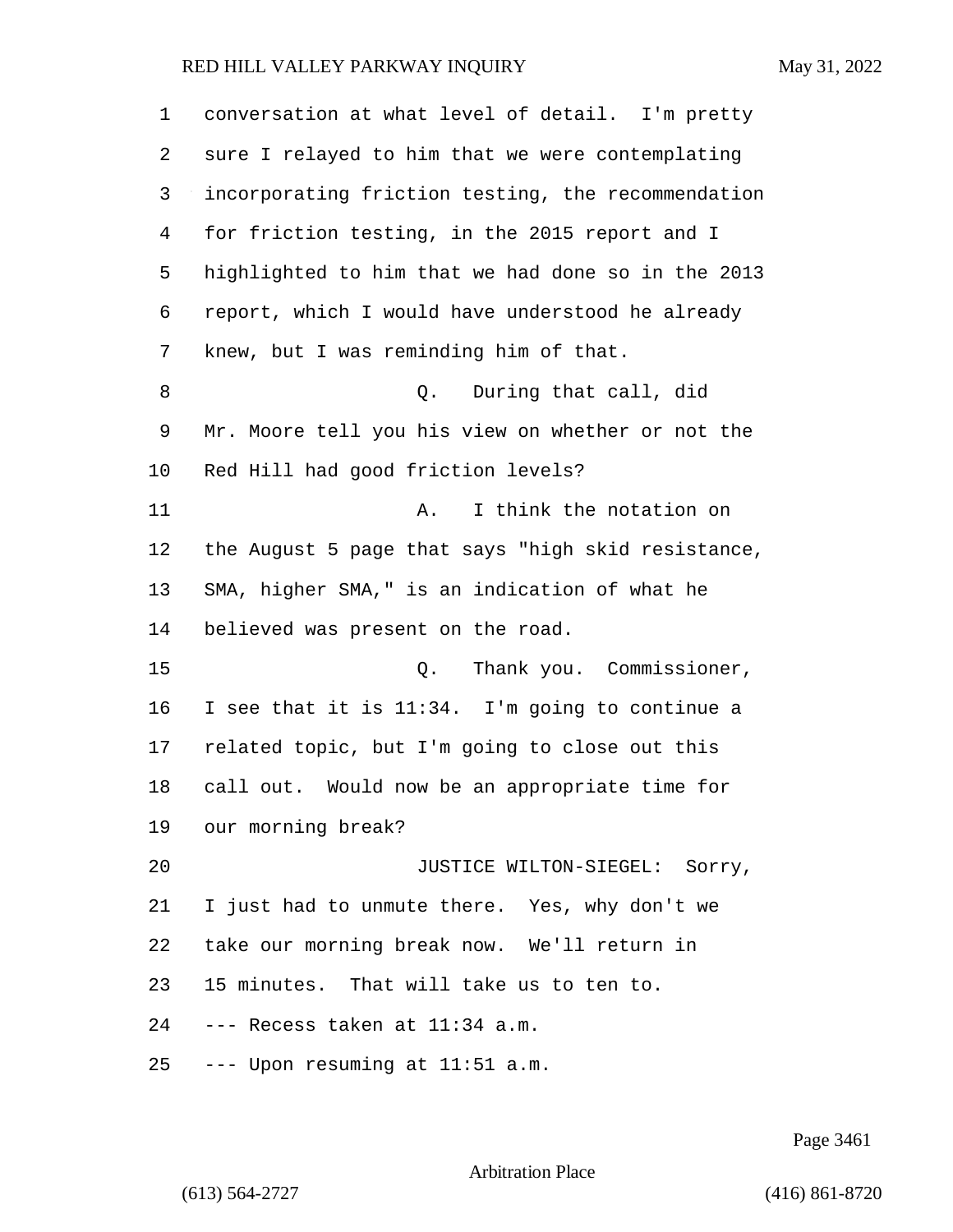| 1  | BY MS. LAWRENCE:                                   |
|----|----------------------------------------------------|
| 2  | Q. Mr. Malone, just before                         |
| 3  | the break we were talking about a call that you    |
| 4  | had with Mr. Moore, and you said he sent you some  |
| 5  | documents after that call.                         |
| 6  | Registrar, can you turn up                         |
| 7  | CIM10018.                                          |
| 8  | THE REGISTRAR: Apologies,                          |
| 9  | counsel. I'm just having issues with OnCue.        |
| 10 | MS. LAWRENCE: Okay.                                |
| 11 | THE REGISTRAR: Sorry, if you                       |
| 12 | could just repeat the doc ID for me?               |
| 13 | MS. LAWRENCE: CIM10018.                            |
| 14 | Thank you.                                         |
| 15 | BY MS. LAWRENCE:                                   |
| 16 | Q. Mr. Malone, is this the                         |
| 17 | document or information that you were referring to |
| 18 | that Mr. Moore sent you after your call?           |
| 19 | Α.<br>Yes.                                         |
| 20 | Q. Okay. So, at the top is                         |
| 21 | an e-mail from Mr. Moore to you on August 7 and he |
| 22 | says:                                              |
| 23 | "Brian, here is the Red                            |
| 24 | Hill friction testing                              |
| 25 | summary, not for                                   |

Page 3462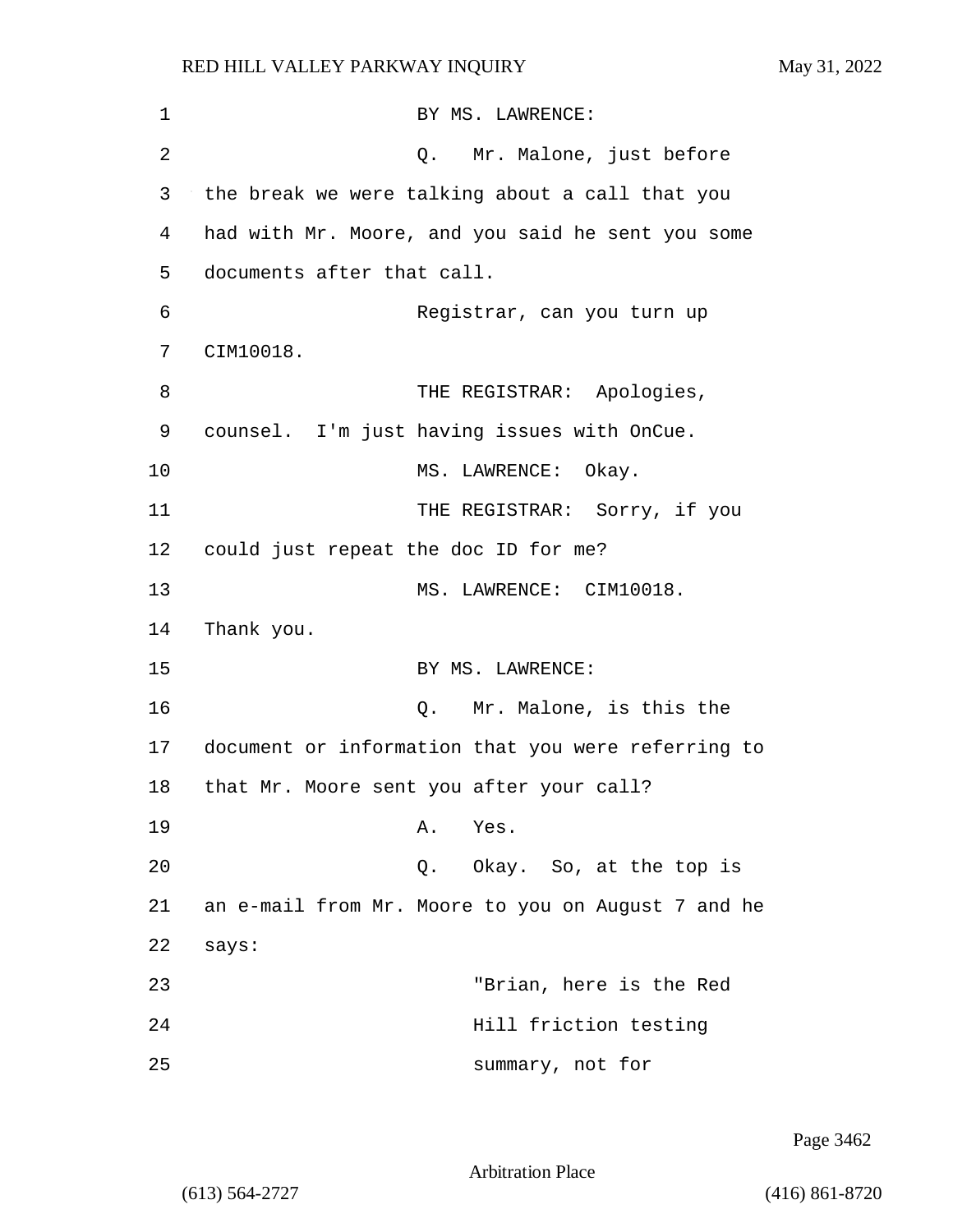| $\mathbf 1$ | republication! Thanks."                            |
|-------------|----------------------------------------------------|
| 2           | And then he has forwarded an                       |
| 3           | e-mail from Ludomir Uzarowski on January 24, 2014, |
| 4           | and then there are also three additional documents |
| 5           | that are attached. I'm going to just show you      |
| 6           | those three additional documents, just to make     |
| 7           | sure that we're all looking at the same thing.     |
| 8           | Registrar, can you bring up                        |
| 9           | CIM10018.001. This is a multipage paper            |
| 10          | addressing "Early Age Low Friction Problem in      |
| 11          | Stone Mastic Asphalt Pavement in Ontario," by a    |
| 12          | pavement engineer at MTO. Do you remember          |
| 13          | receiving this from Mr. Moore?                     |
| 14          | I know it was attached to<br>Α.                    |
| 15          | the e-mail that he sent, yes.                      |
| 16          | Prior to receiving this<br>Q.                      |
| 17          | paper, were you aware of early age low friction    |
| 18          | problems in stone mastic asphalt?                  |
| 19          | Α.<br>No.                                          |
| 20          | Did you review this paper<br>Q.                    |
| 21          | when you received it from Mr. Moore?               |
| 22          | I may have reviewed it<br>Α.                       |
| 23          | briefly, but not comprehensively at all.           |
| 24          | Q.<br>Okay. And then if we can                     |
| 25          | go back to CIM10018, please.                       |

Page 3463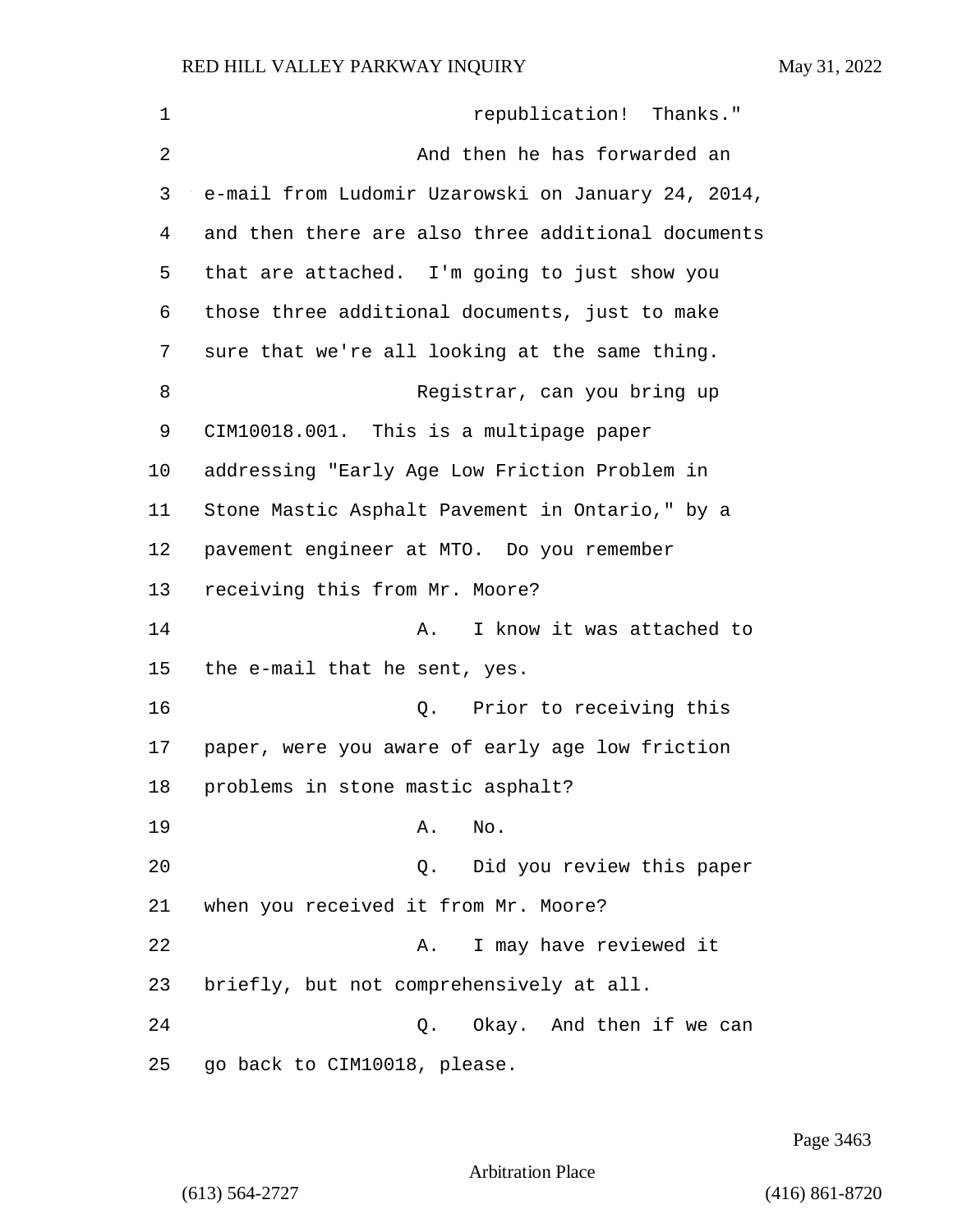| 1  | So, in that body of the e-mail                     |
|----|----------------------------------------------------|
| 2  | that was forwarded to you, it says:                |
| 3  | "The surface asphalt on                            |
| 4  | the RHVP is stone mastic                           |
| 5  | asphalt. Immediately                               |
| 6  | following construction in                          |
| 7  | 2007, the Ministry of                              |
| 8  | Transport conducted                                |
| 9  | friction testing on both                           |
| 10 | southbound lanes."                                 |
| 11 | And then there's a table.                          |
| 12 | There's also references in 2013 to friction        |
| 13 | numbers measured on the RHVP in both directions by |
| 14 | Tradewind Scientific using a grip tester.          |
| 15 | Just stopping there, did you                       |
| 16 | at the time -- were you familiar with the company  |
| 17 | Tradewind Scientific?                              |
| 18 | No.<br>Α.                                          |
| 19 | Were you familiar with<br>О.                       |
| 20 | the methods by which friction testing was          |
| 21 | conducted; that is, using a grip tester or other   |
| 22 | devices?                                           |
| 23 | I knew there were, are, a<br>Α.                    |
| 24 | variety of methods to measure friction. I wasn't   |
| 25 | necessarily familiar with the grip tester method   |

Page 3464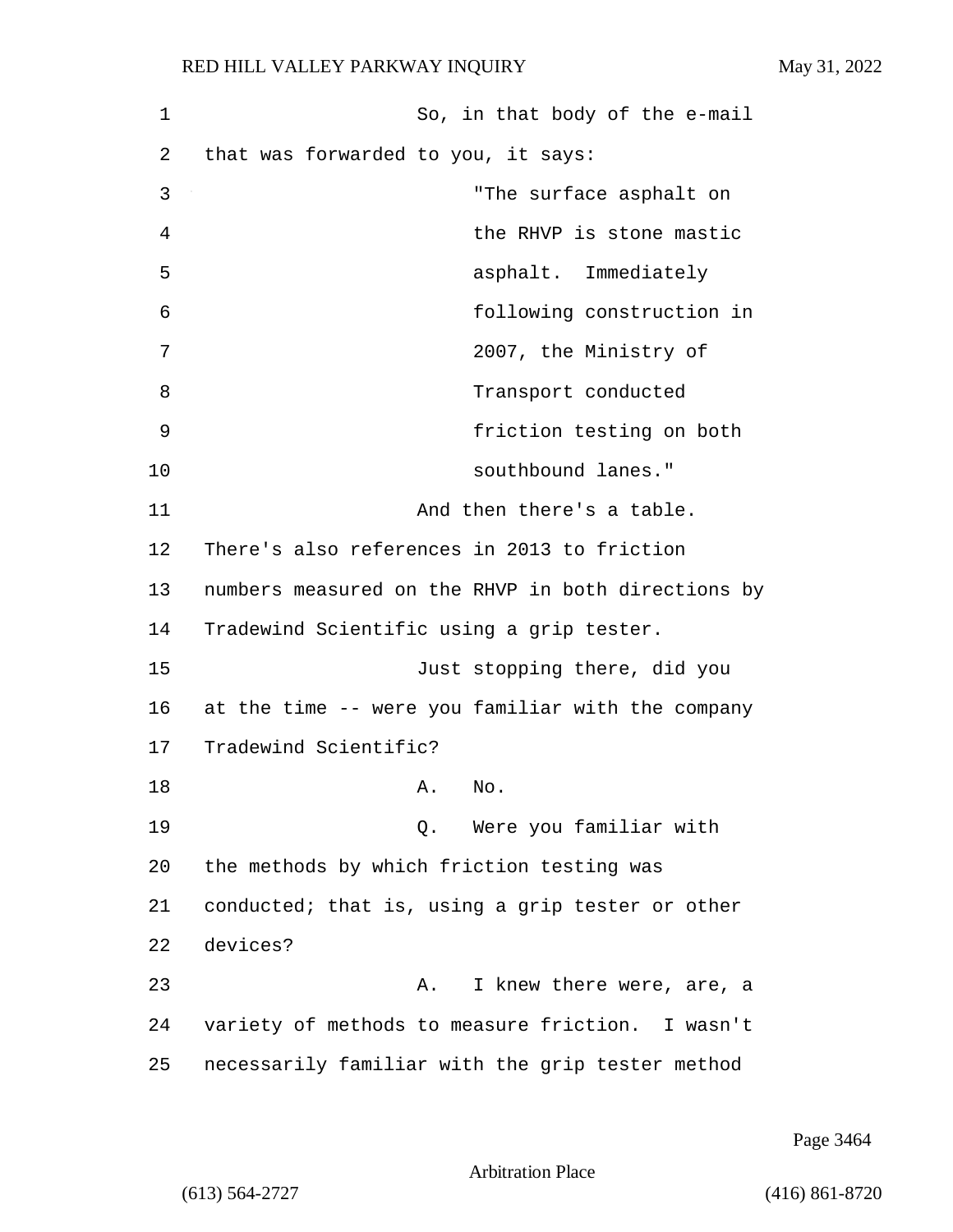1 more intimately than any others. 2 Q. Okay. And there's also 3 this reference to the paper that we just looked 4 at. 5 Going now just back up to the 6 first paragraph of that paragraph, it says: 7 "The complete testing 8 **8 results** are attached." 9 Registrar, if you could go to 10 CIM10018.0002. Do you remember receiving and 11 reviewing these? 12 A. I thought the version I 13 saw had colour in it, but -- 14 Q. That might have been 15 right. That might just be a photocopying or 16 transmission error in the inquiry's process. 17 A. I don't recall this black 18 and white document. If it's the same as the one 19 that had colour and I think a green banner, then I 20 would have opened, I did open, the attachment. 21 Q. I am just going to see if 22 I can assist with that particular issue. 23 THE REGISTRAR: Sorry, 24 counsel. I can open the native of it. 25 MS. LAWRENCE: That would be

Page 3465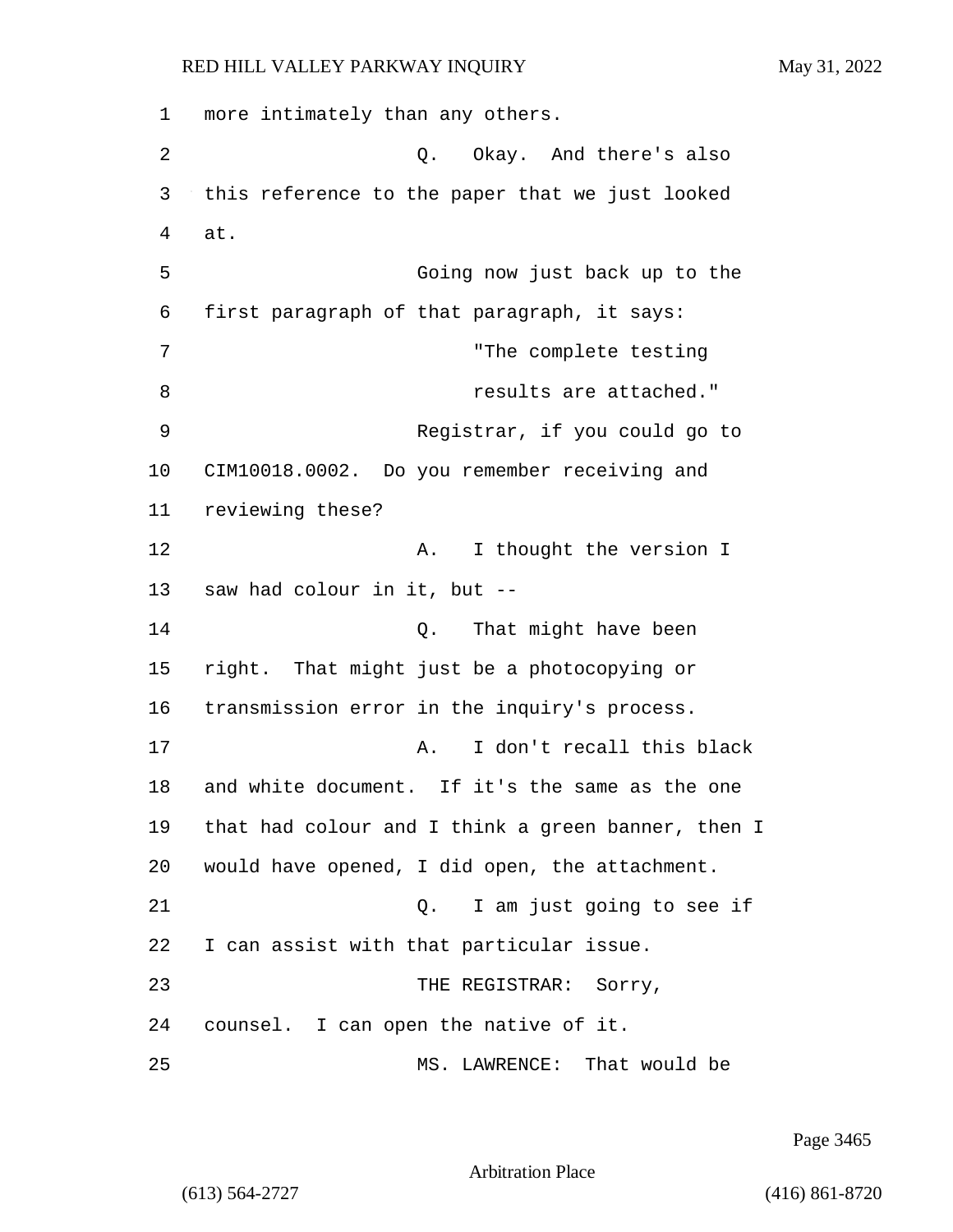1 great. Thank you. So, I think that this would be 2 MTO2228. 3 THE REGISTRAR: I have it as 4 this document as well, if that helps. 5 MS. LAWRENCE: If you can pull 6 up the native that you have and reference the doc 7 ID, please. 8 THE REGISTRAR: Okay, so this 9 is CIM10018.2. 10 MS. LAWRENCE: Thank you. 11 BY MS. LAWRENCE: 12 C. Is this, Mr. Malone, the 13 format that you recall reviewing? 14 A. That's my recollection. 15 It was an Excel spreadsheet and the colours are 16 more familiar. 17 Q. Great. And just for the 18 Commissioner's notes, these are documents that 19 have previously been referred to and they are also 20 MTO2228 and 2229, but we're using this doc ID 21 because these were the ones that were sent to 22 Mr. Malone. 23 So, looking at this, had you 24 seen spreadsheets like this, that set out friction 25 testing?

Page 3466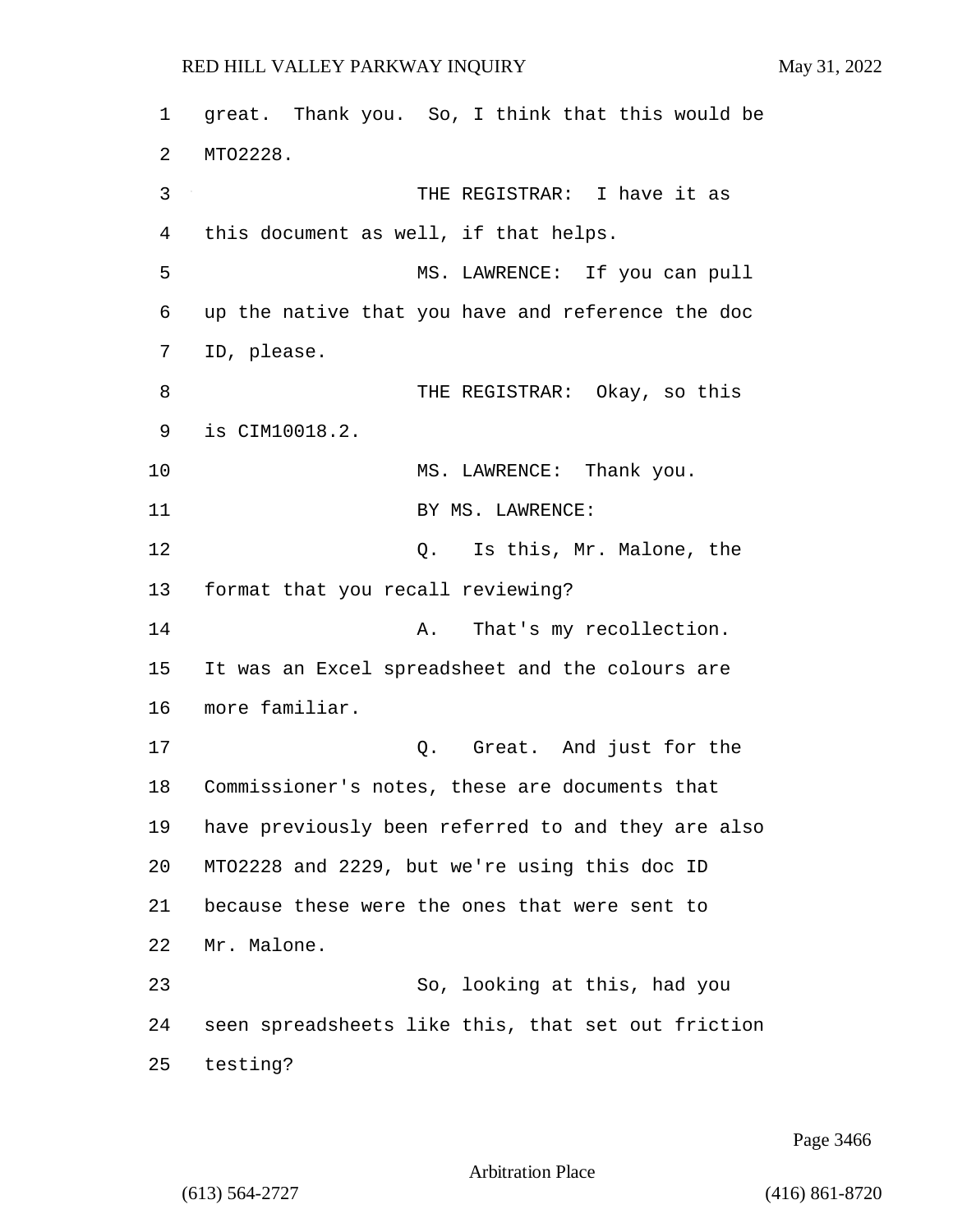1 A. No, not to my recollection. 3 Q. Registrar, can you bring up the other native file, which would be 10018.0003. Thank you. 6 So, this is would be the other of the two attachments, the Excel attachments, that you received from Mr. Moore. Is that right? 9 A. I believe so, yes. 10 Q. Okay. Registrar, can you click on the bottom where it says chart. Both of the Excel spreadsheets have a chart like this. Do you remember if you looked at the charts as well? **A.** I don't recall precisely. I probably did, yes. 16 Q. Okay. Registrar you can close that. Actually, sorry, if you can bring up the e-mail, which is 10018, CIM10018. Perfect. 19 Were you able to interpret and understand the data in the e-mail that Mr. Moore forwarded to you? 22 A. I didn't attempt to. 23 Q. Based on your review of this message, who did you think conducted friction testing in 2007?

Page 3467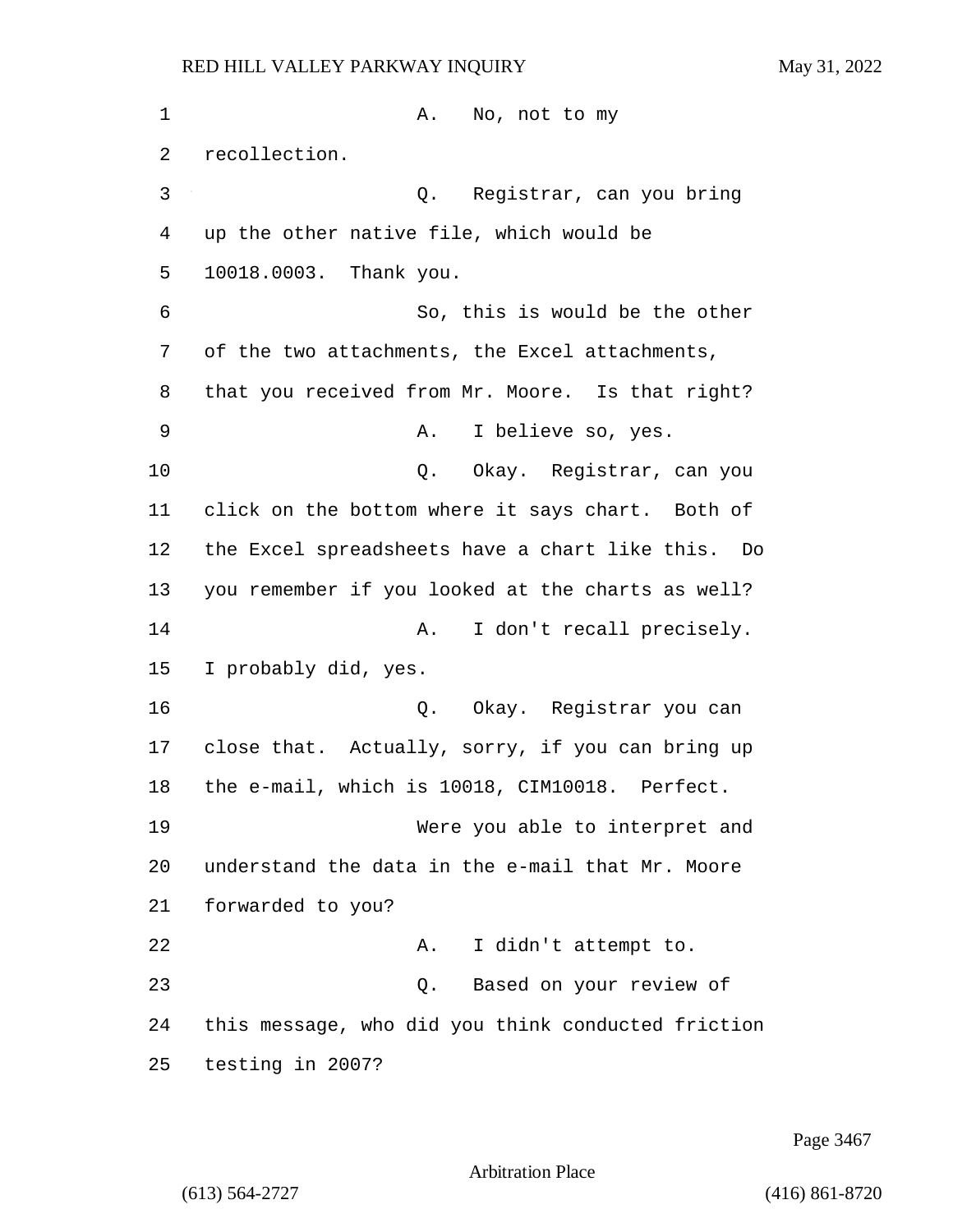| 1  | Well, it was clear that<br>Α.                      |
|----|----------------------------------------------------|
| 2  | the -- according to the input from Gary and the    |
| 3  | notes from the August 6, that the MTO had          |
| 4  | conducted the friction testing, and I understood   |
| 5  | this note to verify that and this was MTO          |
| 6  | information, not City of Hamilton information.     |
| 7  | Based on your review of<br>Q.                      |
| 8  | the message that Mr. Moore forwarded to you, who   |
| 9  | did you think conducted friction testing in 2013?  |
| 10 | I wasn't sure, so I asked<br>Α.                    |
| 11 | questions to Mr. Moore and there are subsequent    |
| 12 | e-mails to which he provided a response.           |
| 13 | Do you recall having<br>Q.                         |
| 14 | conversations with -- having a conversation with   |
| 15 | Mr. Moore on August 6 about the use of the         |
| 16 | information he was going to provide to you; that   |
| 17 | is, what use you could make of it?                 |
| 18 | No.<br>Α.                                          |
| 19 | How did you interpret<br>Q.                        |
| 20 | Mr. Moore's statement, "not for republication"?    |
| 21 | That this information was<br>Α.                    |
| 22 | the property of the Ministry of Transportation and |
| 23 | not the City of Hamilton, so he wasn't and he was  |
| 24 | requesting that I not release it publicly.         |
| 25 | When you say "release it<br>Q.                     |

Page 3468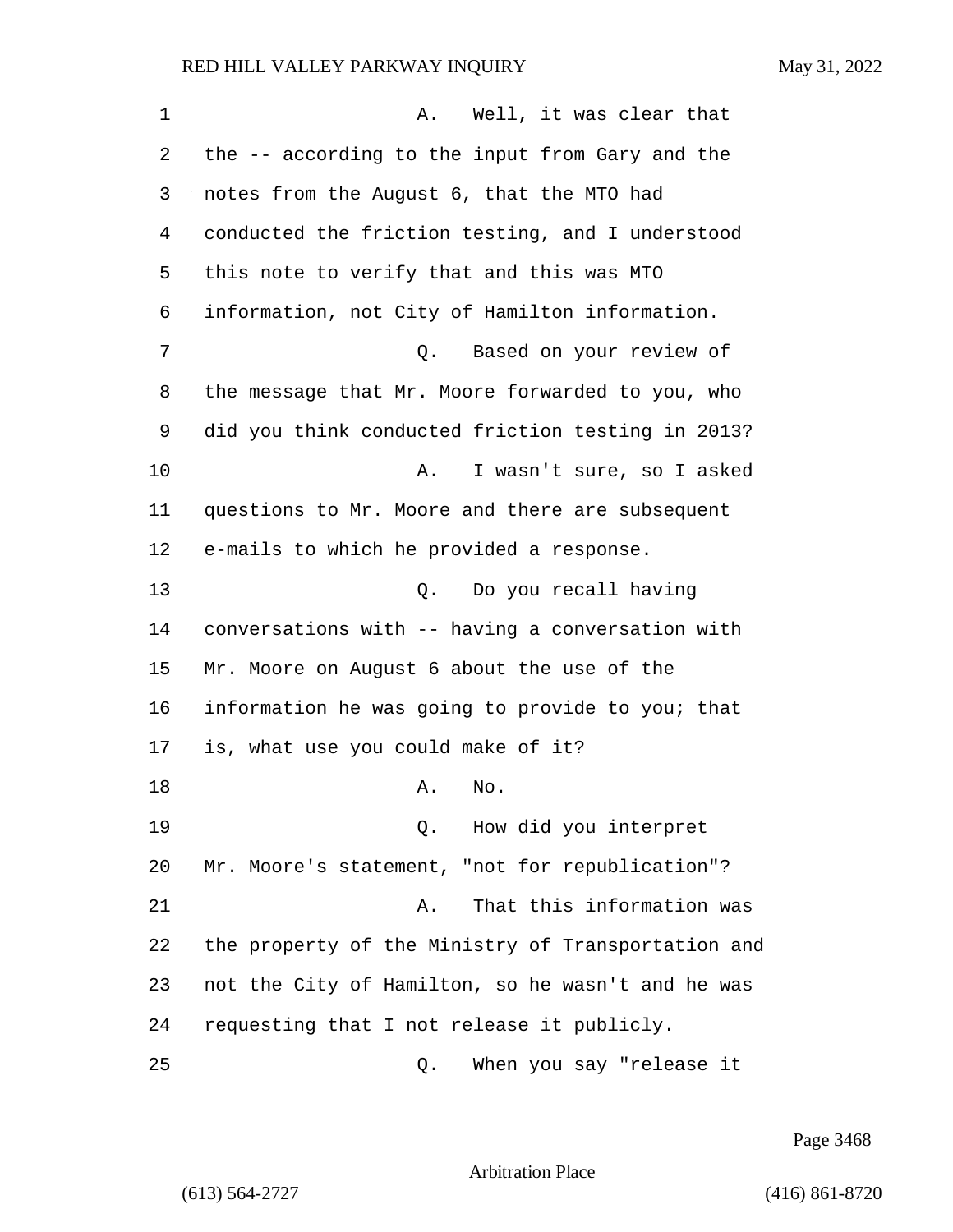| 1  | publicly," what does publicly mean?                |
|----|----------------------------------------------------|
| 2  | He was providing it to me<br>Α.                    |
| 3  | for my information, but it was information that    |
| 4  | was the property of the Ministry of                |
| 5  | Transportation, so my understanding was he had     |
| 6  | asked for it not to be republished, presumably     |
| 7  | because that's what the Ministry had told him when |
| 8  | and if he got access to it.                        |
| 9  | Q. Okay. And did you                               |
| 10 | understand or interpret that this meant you        |
| 11 | couldn't publish it in any report prepared by      |
| 12 | CIMA?                                              |
| 13 | Well, I would not have.<br>Α.                      |
| 14 | If it had not been released by the MTO and         |
| 15 | Mr. Moore's note specifically indicates not for    |
| 16 | republication, so any inclusion in a CIMA report   |
| 17 | would be in violation of that property ownership   |
| 18 | that the Ministry has of the information.          |
| 19 | Q. Okay. Registrar, can you                        |
| 20 | go to OD 37, page 37, paragraph 109.               |
| 21 | THE REGISTRAR: Sorry,                              |
| 22 | counsel. I didn't catch which OD document.         |
| 23 | MS. LAWRENCE: OD 7.                                |
| 24 | THE REGISTRAR: OD 7, okay.                         |
| 25 | Thank you. Sorry, I put up 6.                      |

Page 3469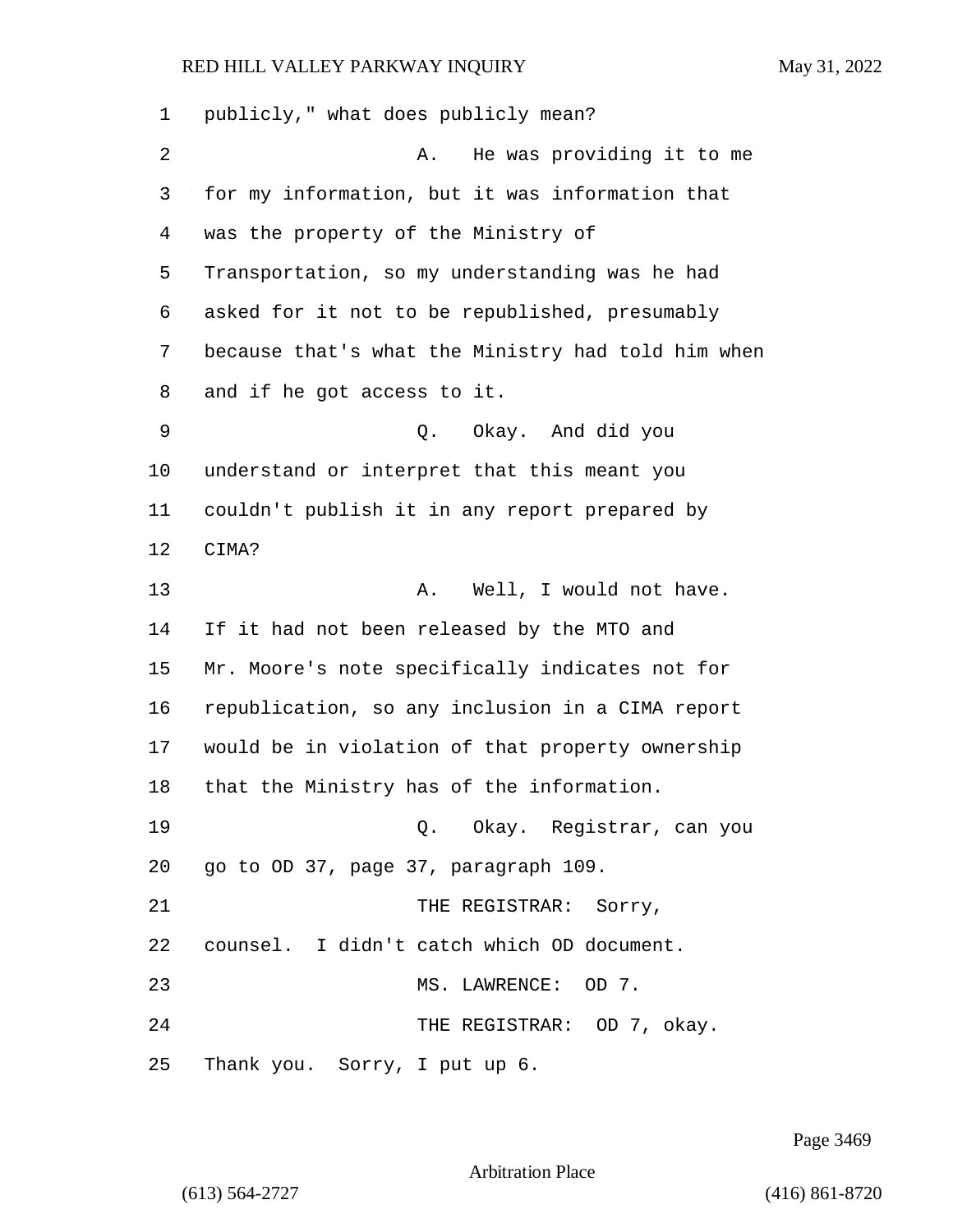| 1  | MS. LAWRENCE: Thank you.                           |
|----|----------------------------------------------------|
| 2  | BY MS. LAWRENCE:                                   |
| 3  | Q. So, you see in                                  |
| 4  | paragraph 9, if you could call that out,           |
| 5  | Registrar, so you respond on the same day and you  |
| 6  | ask some questions about where the data is coming  |
| 7  | from and about FN numbers. Why did you ask these   |
| 8  | questions?                                         |
| 9  | Sorry, why did I ask the<br>Α.                     |
| 10 | questions?                                         |
| 11 | Yeah.<br>Q.                                        |
| 12 | I was trying to<br>Α.                              |
| 13 | understand if the City had interpreted the data.   |
| 14 | You reference:<br>Q.                               |
| 15 | "I've also read that FN                            |
| 16 | numbers greater 35 (or                             |
| 17 | higher) in a zone would                            |
| 18 | suggest skid resistance                            |
| 19 | is not an issue on the                             |
| 20 | pavement."                                         |
| 21 | Do you recall where you read                       |
| 22 | that FN numbers greater 35 would suggest that skid |
| 23 | resistance is not an issue?                        |
| 24 | I don't recall a precise<br>Α.                     |
| 25 | publication, no.                                   |

Page 3470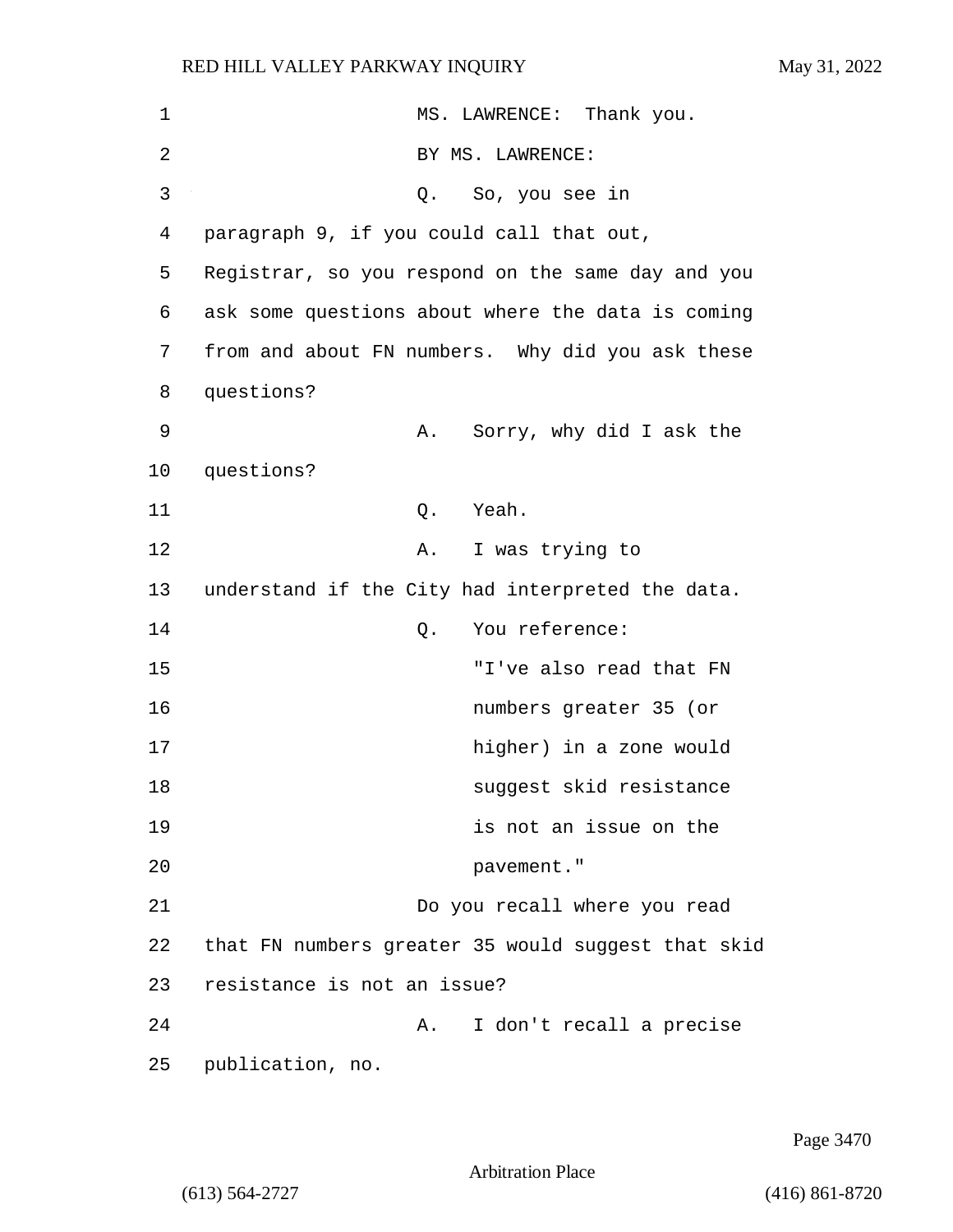1 and 0. Did you understand how 2 friction numbers are used in geotechnical design 3 manuals? 4 A. Geometric design, you 5 mean? 6 Q. Pardon me. Yes. 7 A. Yes. 8 and 2. Did you, at this time, 9 have any existing knowledge about friction levels 10 and what they signify in those design manuals? 11 A. Yes. 12 Can you explain those, 13 what that knowledge was? 14 A. I understand how friction 15 values are incorporated into geometric design, 16 both for stopping sight distance design 17 components, which would be longitudinal friction 18 aspects, and for horizontal curve design, which 19 would be for lateral friction components. I 20 understood the fundamental parameters which are 21 used in the prevailing geometric design guide for 22 urban roads, which is the Transportation 23 Association of Canada. They use a different 24 nomenclature to some extent. They use a decimal 25 system, so there are friction numbers provided for

Page 3471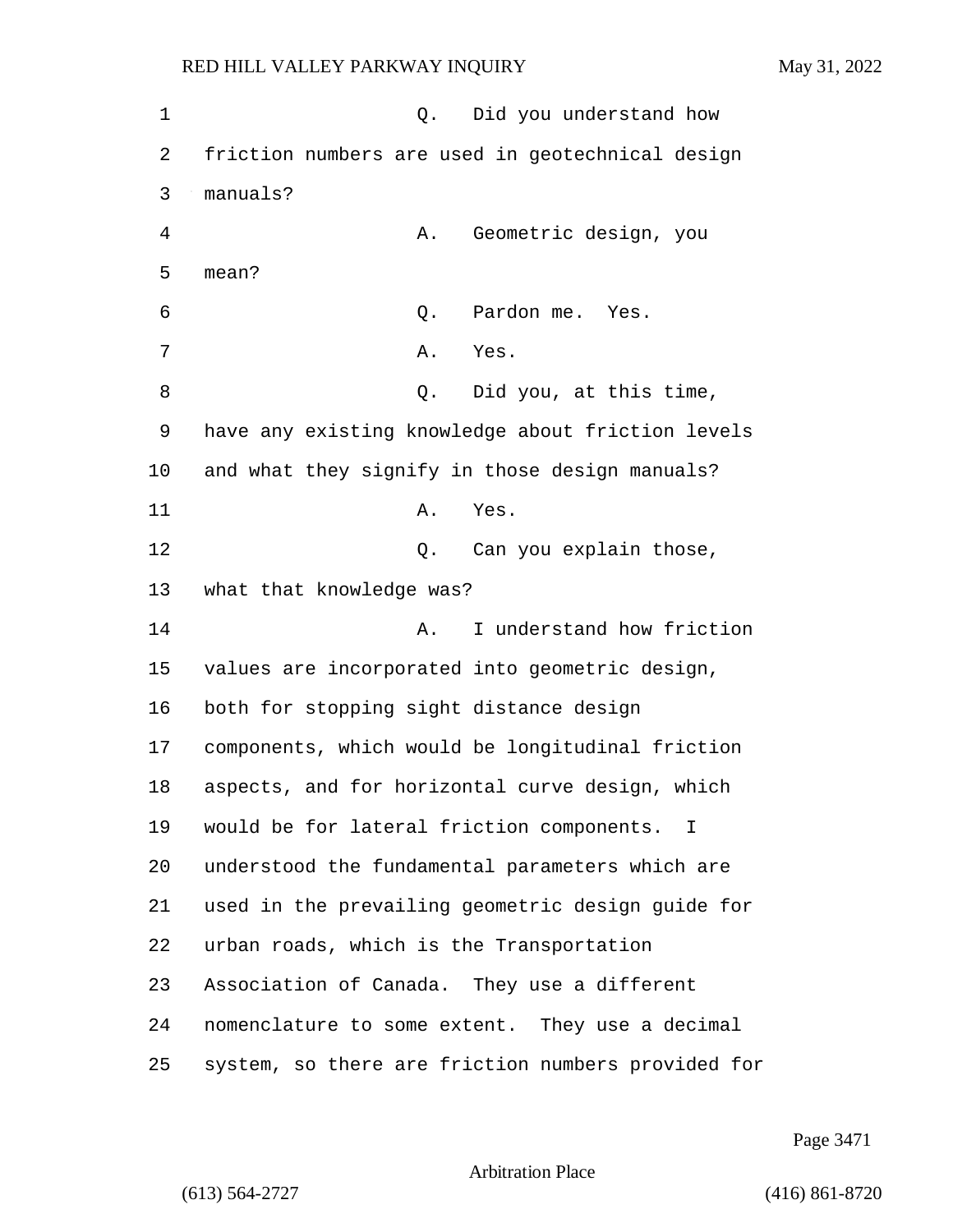| $\mathbf 1$ | stopping sight distance and for lateral friction   |
|-------------|----------------------------------------------------|
| 2           | for curve design in the manuals, so I'm aware of   |
| 3           | what those numbers are and can correlate them to a |
| 4           | friction number as potentially as determined from  |
| 5           | field investigation.                               |
| 6           | What would the correlated<br>О.                    |
| 7           | friction number be from those decimal references?  |
| 8           | For lateral friction on<br>Α.                      |
| 9           | curves -- I apologize, I don't have the manual in  |
| 10          | front of me, so it's probably dangerous to recall, |
| 11          | but it's in the range of 0.19, which would         |
| 12          | correlate to 19 as a friction number for lateral   |
| 13          | friction through horizontal curves, and for        |
| 14          | stopping sight distance the friction number is     |
| 15          | typically 0.29, I believe, for 90 kilometres an    |
| 16          | hour design speed or 100 kilometres an hour design |
| 17          | speed, pardon me, but I would have to double check |
| 18          | that with the manual and I apologize.              |
| 19          | Q. No problem. So, in terms                        |
| 20          | of the latter, is there a correlated friction      |
| 21          | number that you can use?                           |
| 22          | Well, the crude<br>Α.                              |
| 23          | correlation is simply the 0.29 is equal to 29.     |
| 24          | The challenge is that the -- it's a theoretical    |
| 25          | number, so it means to measure friction, there are |

Page 3472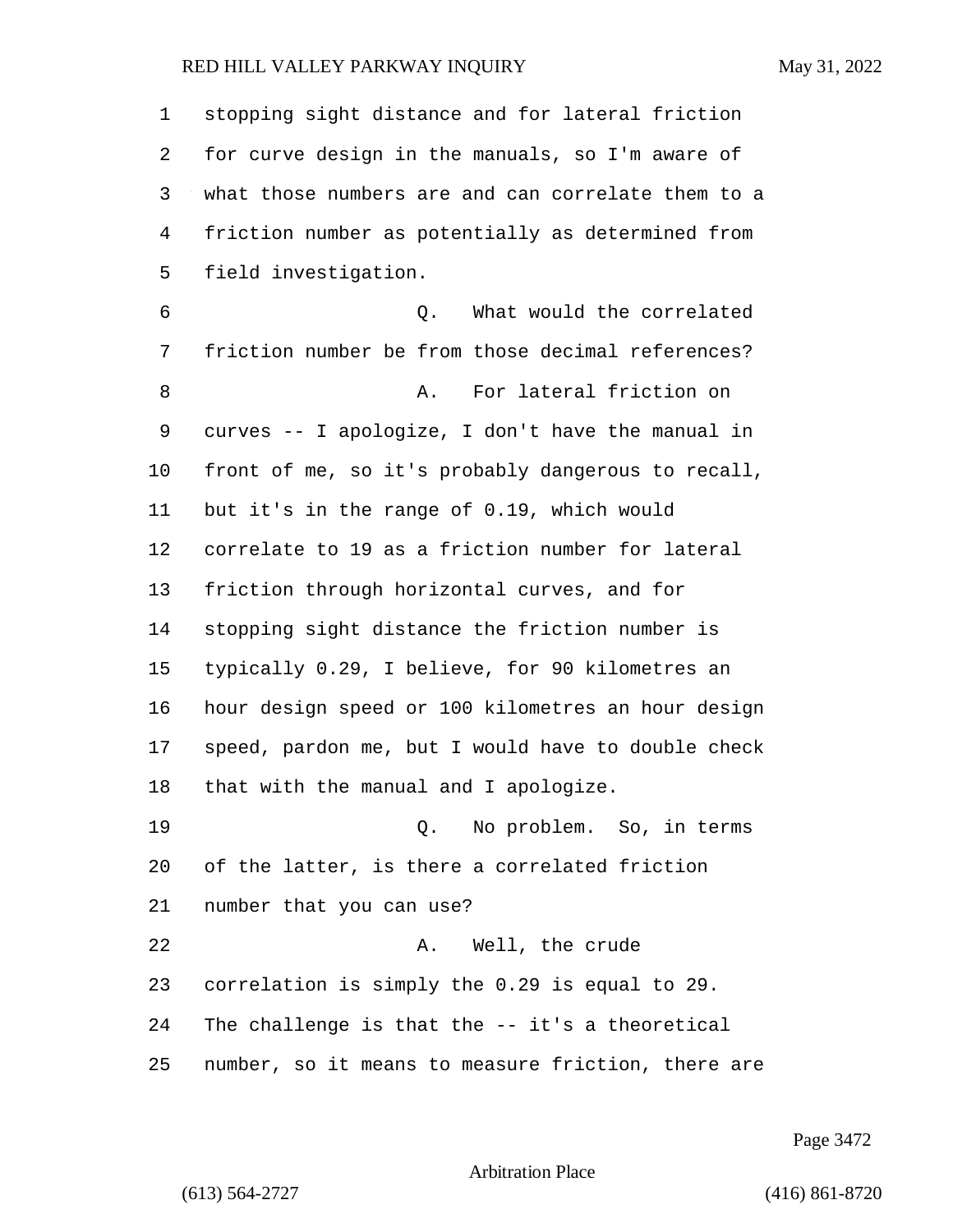| 1  | a variety of means measurement techniques that can |
|----|----------------------------------------------------|
| 2  | be utilized. And so, it was my view and still is   |
| 3  | at the time that it's a bit dangerous to do a      |
| 4  | direct comparison between the theoretical          |
| 5  | number and the geometric design guides and the     |
| 6  | number, which is determined from whatever          |
| 7  | measurement technique you're using in the field.   |
| 8  | Q. Okay. Thank you.                                |
| 9  | Registrar, can you go to OD 7, page 39,            |
| 10 | paragraph 160. Thank you.                          |
| 11 | So, Mr. Malone, I'm happy to                       |
| 12 | take you to the underlying document, but this      |
| 13 | reflects Gary's response to your e-mail. His       |
| 14 | response is in red. Do you remember receiving an   |
| 15 | e-mail in that format, where he's putting in his   |
| 16 | answers into your initial e-mail?                  |
| 17 | I do, yes.<br>Α.                                   |
| 18 | From Mr. Moore's<br>Q.                             |
| 19 | responses here, what did you conclude about        |
| 20 | whether or not the City had conducted its own      |
| 21 | friction testing?                                  |
| 22 | Well, Mr. Moore responded<br>Α.                    |
| 23 | to a couple of questions. One of them was the --   |
| 24 | I think it's below the line here, if I've got it   |
| 25 | right. Yes, it's the very bottom line. It says:    |

Page 3473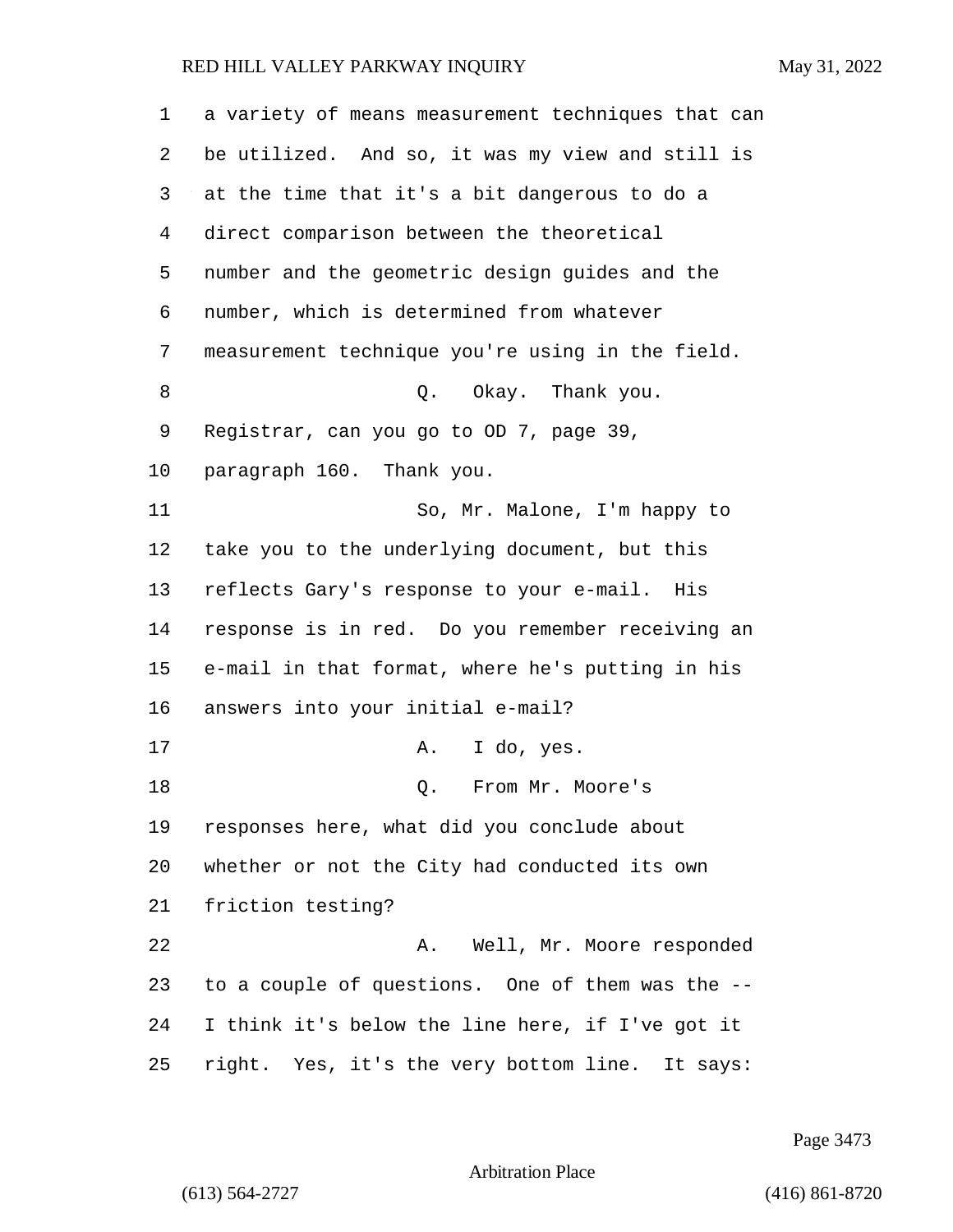| $\mathbf 1$ | "Testing was done by MTO                           |
|-------------|----------------------------------------------------|
| 2           | both times."                                       |
| 3           | So, I would say they are                           |
| 4           | comparable, meaning the numbers that are in the    |
| 5           | two groups of testing. So, my understanding from   |
| 6           | the response from Mr. Moore was that friction      |
| 7           | testing had been done in 2007, which would have    |
| 8           | been just prior to or immediately at the opening   |
| 9           | of the Red Hill Valley Parkway, and subsequently   |
| 10          | friction testing had been done by MTO, not by the  |
| 11          | City, in 2013.                                     |
| 12          | So, my conclusion was that the                     |
| 13          | City had not done any friction testing on the      |
| 14          | parkway and the indication was that there were two |
| 15          | rounds of tests that had been done. I'm assuming   |
| 16          | the 2013 one would have been prior to completion   |
| 17          | of the 2013 report anyways. No other information   |
| 18          | was provided about friction testing being done by  |
| 19          | the City.                                          |
| 20          | Q. Okay. And you concluded                         |
| 21          | that the testing in 2007 and the testing in 2013   |
| 22          | had both been done by MTO?                         |
| 23          | I didn't conclude that --<br>Α.                    |
| 24          | You interpreted --<br>Q.                           |
| 25          | I was told that by<br>Α.                           |

Page 3474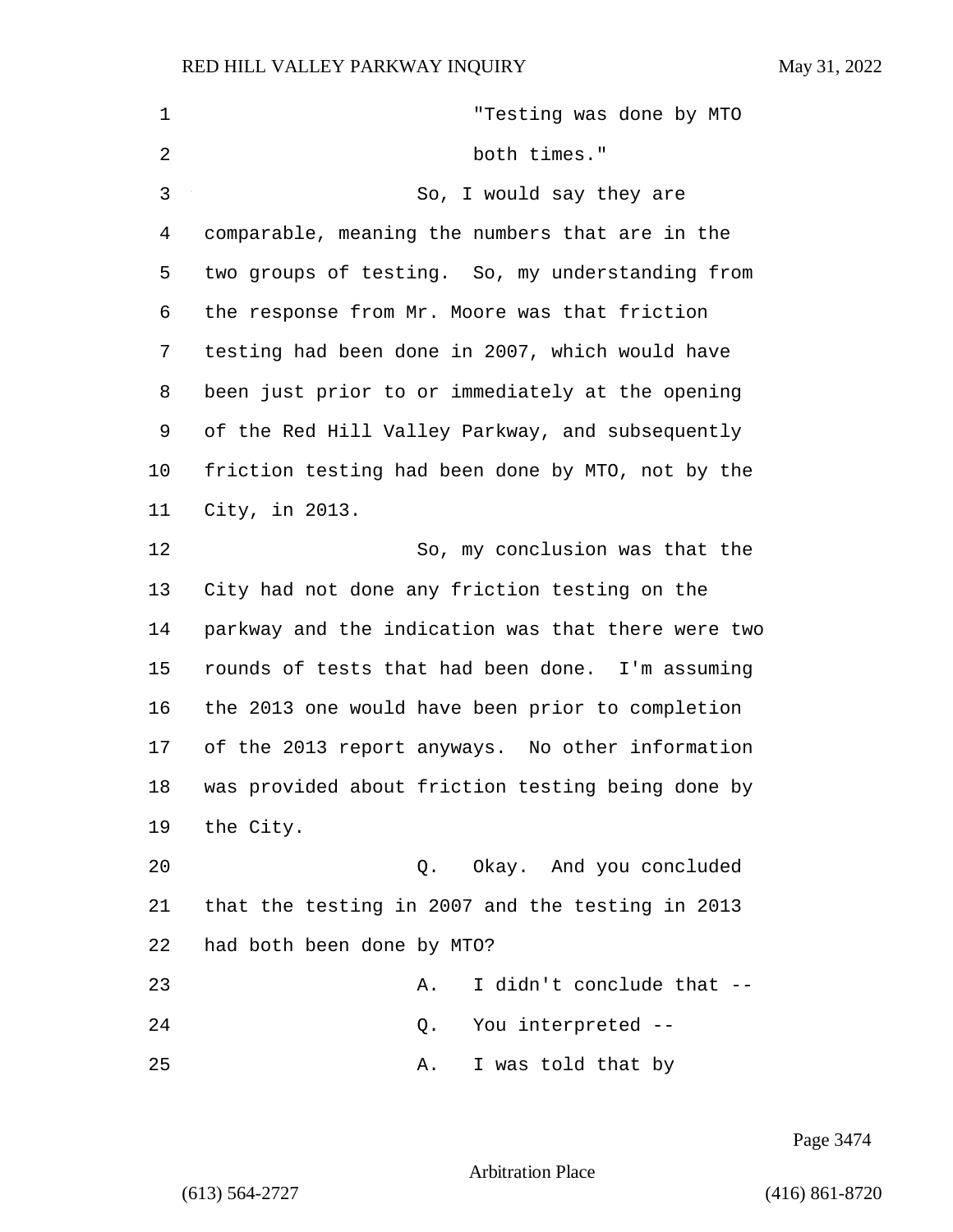Mr. Moore, so I accepted the statement that he made, that testing was done by MTO both times, so I would say they are comparable. That was his quote, not mine. 5 Q. Did you take any steps to confirm with other City staff if friction testing had been done expressly in response to CIMA's 2013 recommendations after you received this e-mail? 9 A. No, I didn't. I had spoken to Mr. Moore and asked him that question, highlighting that friction testing had been recommended in our 2013 report and the e-mail, the previous e-mail, was what he had responded with, so I understood that to be a conclusive answer from the City, from the person responsible to the City for friction testing, which would have been Mr. Moore on the Red Hill Valley Parkway, as being an indication that it had not been done. So, no, I didn't check with others because I had a conclusive answer from the City. 21 Q. Did Mr. Moore's responses in this e-mail provide you with clarity as to whether the City had a friction assessment process? 25 A. Well, it provided me with

Page 3475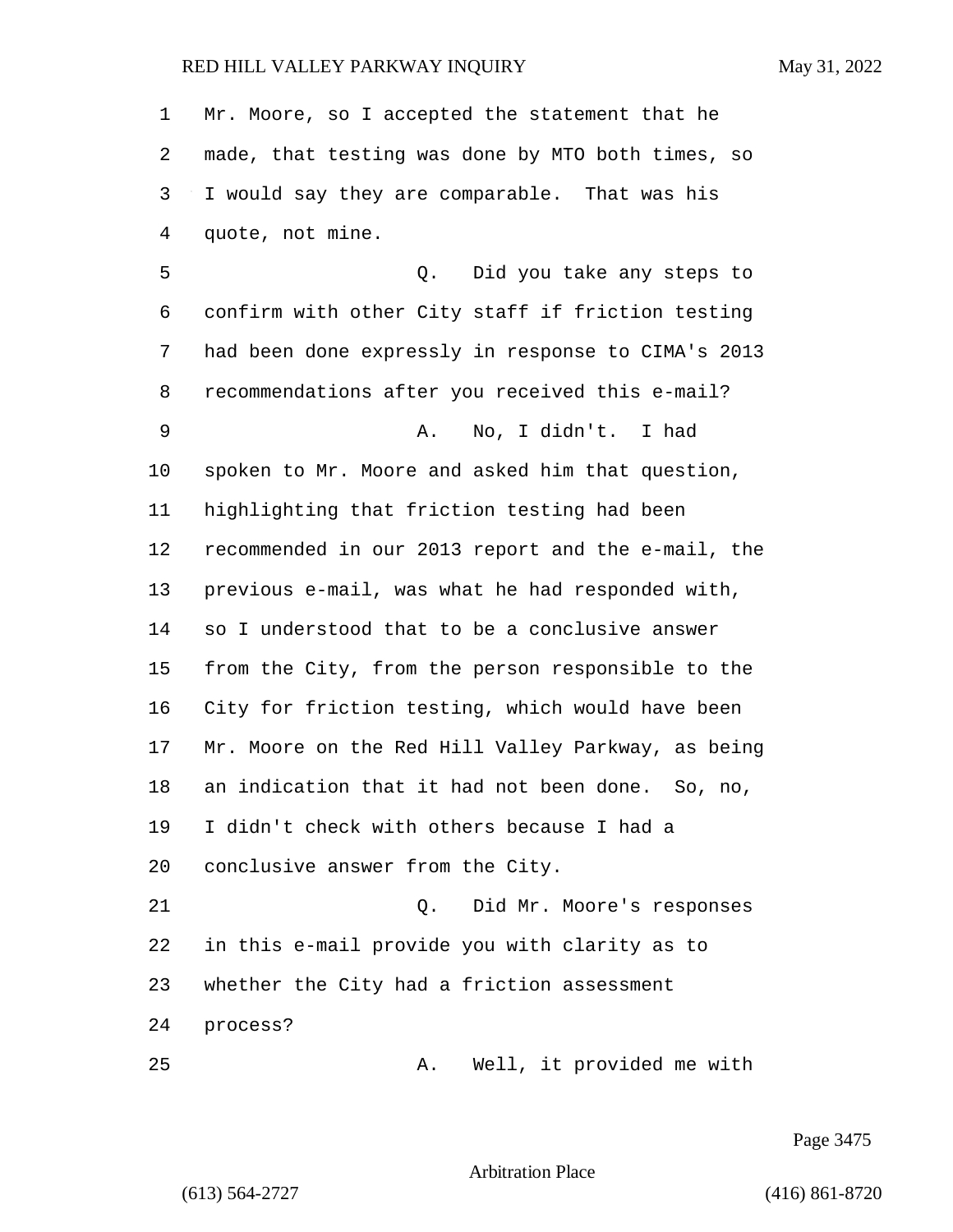| 1  | an indication that they did not have a friction    |
|----|----------------------------------------------------|
| 2  | assessment process. MTO, at the bottom of the      |
| 3  | first paragraph, the question was about the        |
| 4  | friction numbers from the MTO report and his       |
| 5  | response was, don't know, is indicative to me that |
| 6  | there wasn't an understanding of the               |
| 7  | interpretation of the MTO results or they didn't   |
| 8  | have their own internal process to do an           |
| 9  | assessment.                                        |
| 10 | And the next paragraph as                          |
| 11 | well. It also highlights not a City                |
| 12 | specification.                                     |
| 13 | When Mr. Moore told you<br>Q.                      |
| 14 | that the testing had been done by MTO both times,  |
| 15 | did you accept that statement at face value?       |
| 16 | Yes, absolutely.<br>Α.                             |
| 17 | When Mr. Moore told you<br>Q.                      |
| 18 | that the test results from 2007 and 2013 were      |
| 19 | comparable, did you accept that statement at face  |
| 20 | value?                                             |
| 21 | I accepted what was<br>Α.                          |
| 22 | written in this e-mail. I wasn't sure what         |
| 23 | interpretation had taken place, particularly in    |
| 24 | respect to some of the responses that are in this  |
| 25 | e-mail. So, I can't say that I had any confidence  |

Page 3476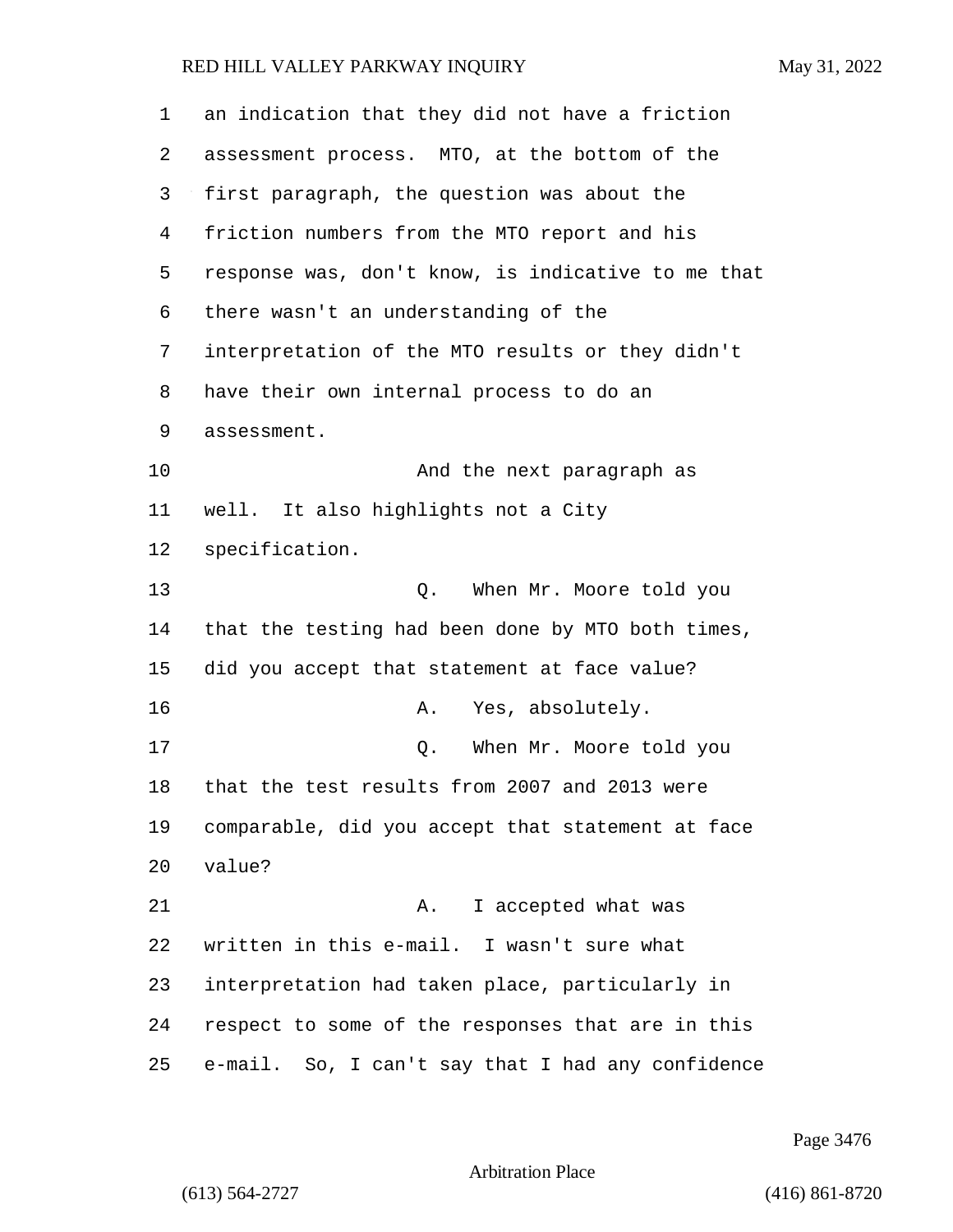| 1  | that there wasn't an interpretation of the MTO     |
|----|----------------------------------------------------|
| 2  | data, but to be honest I can't say there wasn't.   |
| 3  | It was just data done by others, not by the City.  |
| 4  | Did you contact anyone at<br>Q.                    |
| 5  | the Ministry of Transportation to discuss the      |
| 6  | friction test results that Mr. Moore sent you?     |
| 7  | No, I did not.<br>Α.                               |
| 8  | Why not?<br>Q.                                     |
| 9  | Because this information<br>Α.                     |
| 10 | that the Ministry had conducted friction testing   |
| 11 | was simply confirmation for me that the City       |
| 12 | itself had not conducted friction testing in       |
| 13 | accordance with the recommendations that we had in |
| 14 | the 2013 report. And our recommendation was that   |
| 15 | the City could conduct friction testing on their   |
| 16 | roads and the City -- with the intent that the     |
| 17 | City would interpret those results and make their  |
| 18 | own determination as to what to do with those      |
| 19 | results.                                           |
| 20 | Mr. Moore, by the provision of                     |
| 21 | this information, confirmed for me that the City   |
| 22 | had not done that, and so it was frankly not       |
| 23 | relevant to me that the Ministry had done it. It   |
| 24 | was not a Ministry highway. I was aware of that.   |
| 25 | We had suggested the City undertake their testing, |

Page 3477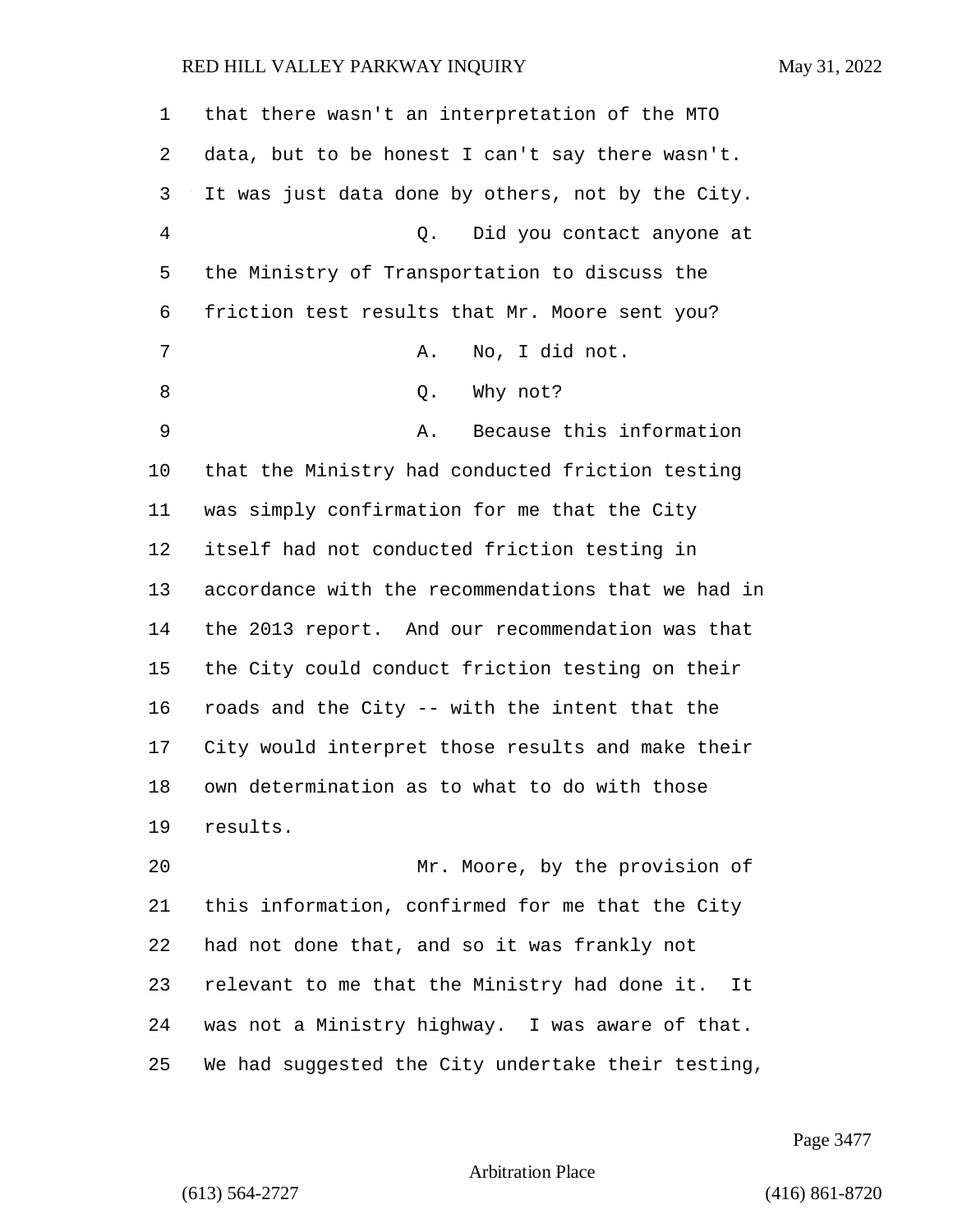1 the City evaluate their friction results, and so I 2 didn't have any results from the City to comment 3 on and I didn't think it was relevant that the MTO 4 information in the context of what I was trying to 5 understand, which was whether or not the City had 6 done friction testing. 7 C. Okay. Mr. Moore stated 8 in his response that MTO keeps friction numbers, 9 quote, "close to the vest." "This info very close 10 to the vest," end quote. Did you know at the time 11 whether that was true or not? 12 A. No, I did not. 13 Q. Did you know whether any 14 other municipality had a performance specification 15 for friction levels? 16 A. If you're asking in the 17 context of a specific friction number, is that the 18 context of the question? 19 Q. The context of the 20 question was you asked Mr. Moore: 21 "Do you have a 22 performance specification 23 for the FN values strived 24 for?" 25 And my question was: At this

Page 3478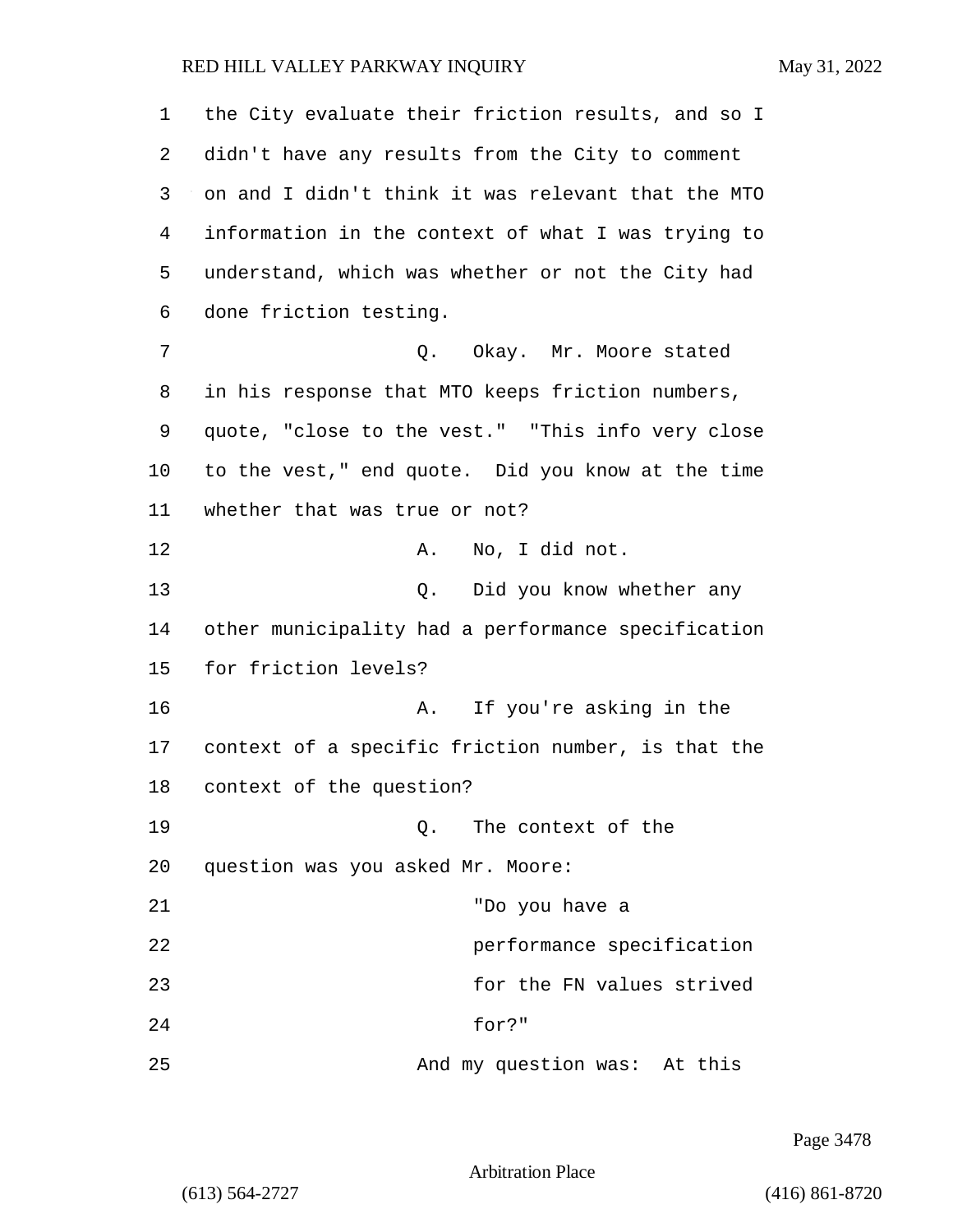| 1  | time, did you know if other municipalities had     |
|----|----------------------------------------------------|
| 2  | performance specifications for an FN value?        |
| 3  | No, I did not at the time<br>Α.                    |
| 4  | know whether other municipalities had a            |
| 5  | performance specification for a specific FN value. |
| 6  | I was aware that some municipalities had friction  |
| 7  | evaluation capabilities or undertook that on       |
| 8  | occasion on some of their roads, but generally     |
| 9  | friction measurement and evaluation and a          |
| 10 | performance specification for friction was not a   |
| 11 | standard part of work that I would be involved in  |
| 12 | and I, from my understanding, was not part of      |
| 13 | normal design maintenance and operation side.      |
| 14 | Q. Okay. Earlier you said                          |
| 15 | geometric design work manuals dealt with friction  |
| 16 | levels and we went through I think what you called |
| 17 | the crude correlation. Just to ensure that I have  |
| 18 | your evidence on this, where did you get the       |
| 19 | information that a FN number less than 30 was      |
| 20 | below a desired level, if that in fact was your    |
| 21 | evidence?                                          |
| 22 | I didn't -- I don't<br>Α.                          |
| 23 | believe I stated that earlier. I didn't know       |
| 24 | where the -- I don't recall where I received any   |
| 25 | basis for that question. Obviously I got it        |

Page 3479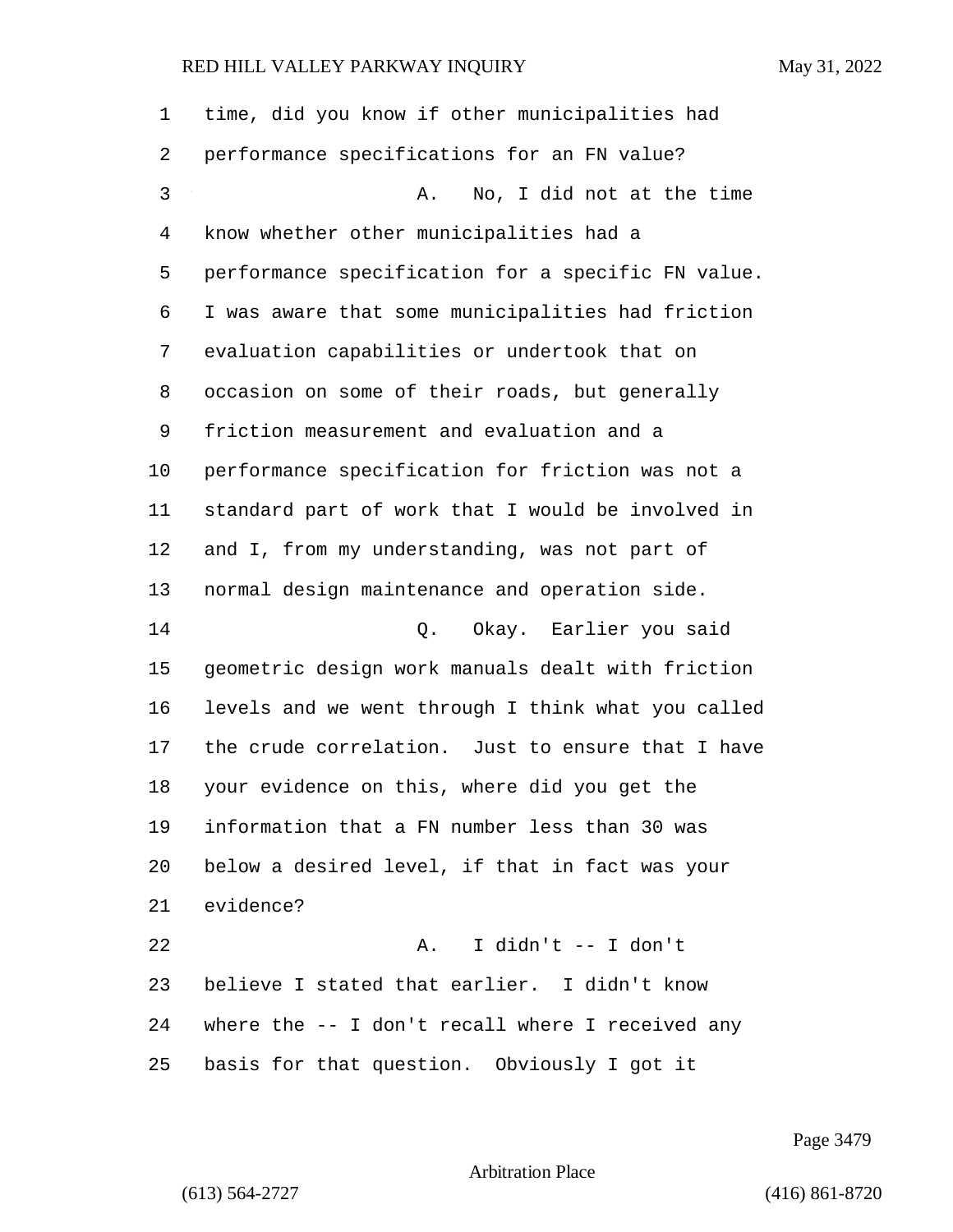somewhere.

| $\overline{2}$ | I am familiar with the                             |
|----------------|----------------------------------------------------|
| 3              | geometric design guide that indicates a friction   |
| 4              | number for stopping sight distance at 100          |
| 5              | kilometres an hour, which I believe is 0.3, which  |
| 6              | is 30. So, the 30 number or 0.3 number in the TAC  |
| 7              | guidelines, 0.30, is, you know, considered to be a |
| 8              | friction value which is incorporated in terms      |
| 9              | undertaking design. When you design a road for     |
| 10             | stopping sight distance, you incorporate a         |
| 11             | friction number as well as the curve radius and    |
| 12             | the reaction, perception to reaction time, and the |
| 13             | braking distance required. And so, the friction    |
| 14             | number comes into play in terms of understanding   |
| 15             | what stopping sight distances may be required as   |
| 16             | given locations.                                   |
| 17             | And similarly, friction value                      |
| 18             | is incorporated into the calculation for           |
| 19             | horizontal curves, taking into account the radius  |
| 20             | of the curve and superelevation and the friction   |
| 21             | value assumed to be available on the road surface. |
| 22             | Q. Okay. So, apart from                            |
| 23             | that explanation from design manuals, do you have  |
| 24             | any other recollection for the comment in this     |
| 25             | e-mail where you say:                              |

Page 3480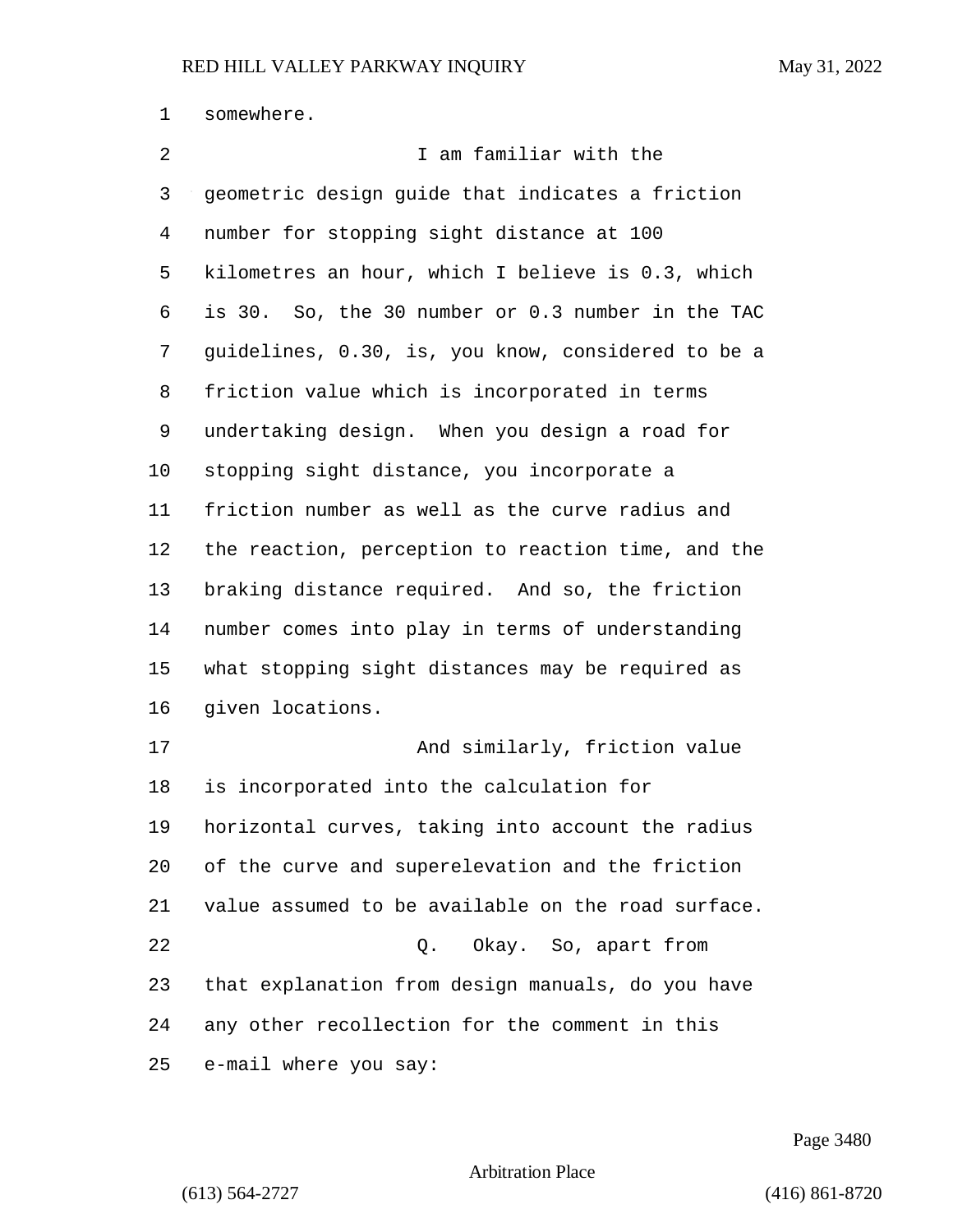1 "Am I correct that FN 2 numbers of less that 30 3 are below the desired 4 level?" 5 A. I think I've already 6 answered that. I don't -- 7 Q. Anything else besides 8 what you've already told us? Sorry for 9 interrupting. 10 A. I don't recall the 11 specific reference that I made and the TAC 12 reference would be the most critical one, in my 13 mind. 14 Q. Okay. We've already gone 15 through the attachments to the first e-mail. 16 Mr. Moore didn't provide to you at any point a 17 copy of the Tradewind report, did he? 18 A. Mr. Moore never did. I 19 only received the Tradewind report in 2019. 20 Q. On August 7, 2015, did 21 you know that the Tradewind report existed? 22 A. Similar to the previous 23 answer. Because I didn't receive it until 2019, 24 no, I had no idea what it was. It was explained 25 to me in this e-mail from Mr. Moore that both of

Page 3481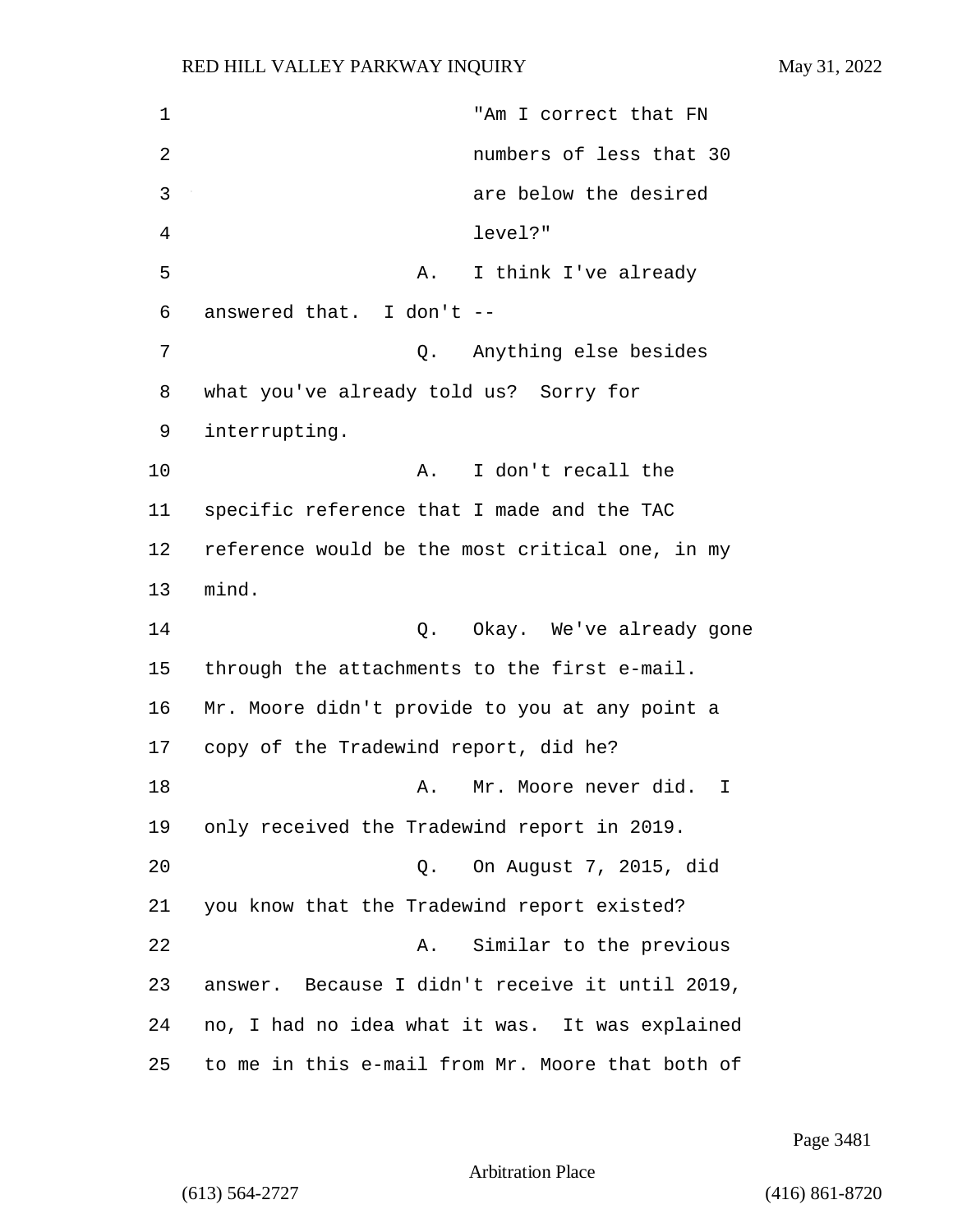| 1  | these studies were done by the MTO. Tradewind       |
|----|-----------------------------------------------------|
| 2  | didn't mean anything to me at the time.             |
| 3  | Okay. Registrar, if you<br>Q.                       |
| 4  | can close that call out and go back into CIM10018.  |
| 5  | So, just for clarity, in the                        |
| 6  | e-mail, in the lower e-mail, from Golder where it   |
| 7  | says:                                               |
| 8  | "In 2013, the friction                              |
| 9  | numbers were measured on                            |
| 10 | the RHVP in both                                    |
| 11 | directions by Tradewind                             |
| 12 | Scientific using a grip                             |
| 13 | tester and then their                               |
| 14 | average FN numbers are as                           |
| 15 | follows."                                           |
| 16 | And then there's four rows.                         |
| 17 | My question specifically was: Did you know of the   |
| 18 | existence of a report prepared by Tradewind at the  |
| 19 | time, in August of 2015?                            |
| 20 | Based on this e-mail, I<br>Α.                       |
| 21 | knew there was friction testing done in 2007 and    |
| 22 | again in 2013. I questioned Mr. Moore and he        |
| 23 | confirmed that both of those were done by MTO.      |
| 24 | Tradewind Scientific did not mean anything to me    |
| 25 | at the time, so I didn't know what it was.<br>I did |

Page 3482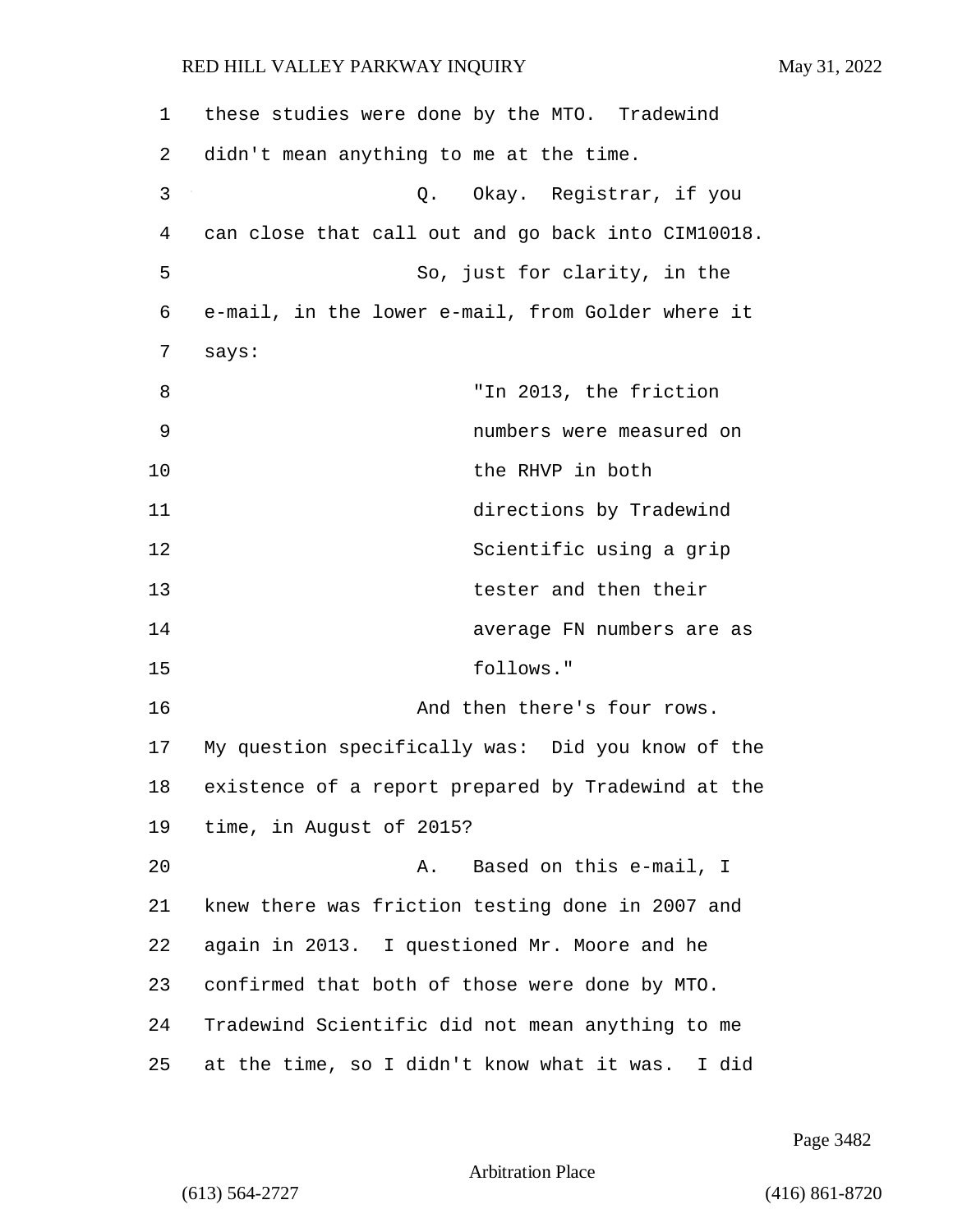not have the Tradewind Scientific report. It was not provided as part of this attachment and the first time I ever saw it was in 2019. 4 Q. Okay. And Mr. Moore never conveyed to you the fact that such a report existed? 7 A. I never asked the question. He never conveyed it. He confirmed that these two sets of testing were done by MTO. 10 Q. Did you ever expressly in 2015 ask Mr. Moore to provided you with all of the friction test data and reports that Dr. Uzarowski refers to in this e-mail? **A.** I never asked Mr. Moore for any friction testing results. My concern, my focus, was on the recommendation we had made in 2013 for the City to -- that the City could undertake friction testing. I was seeking an understanding as to whether or not that had occurred and, based on this e-mail and the series of responses that followed, it was my understanding clearly that the City had not done that. 24 So, no, I didn't pursue further this information because this was

Page 3483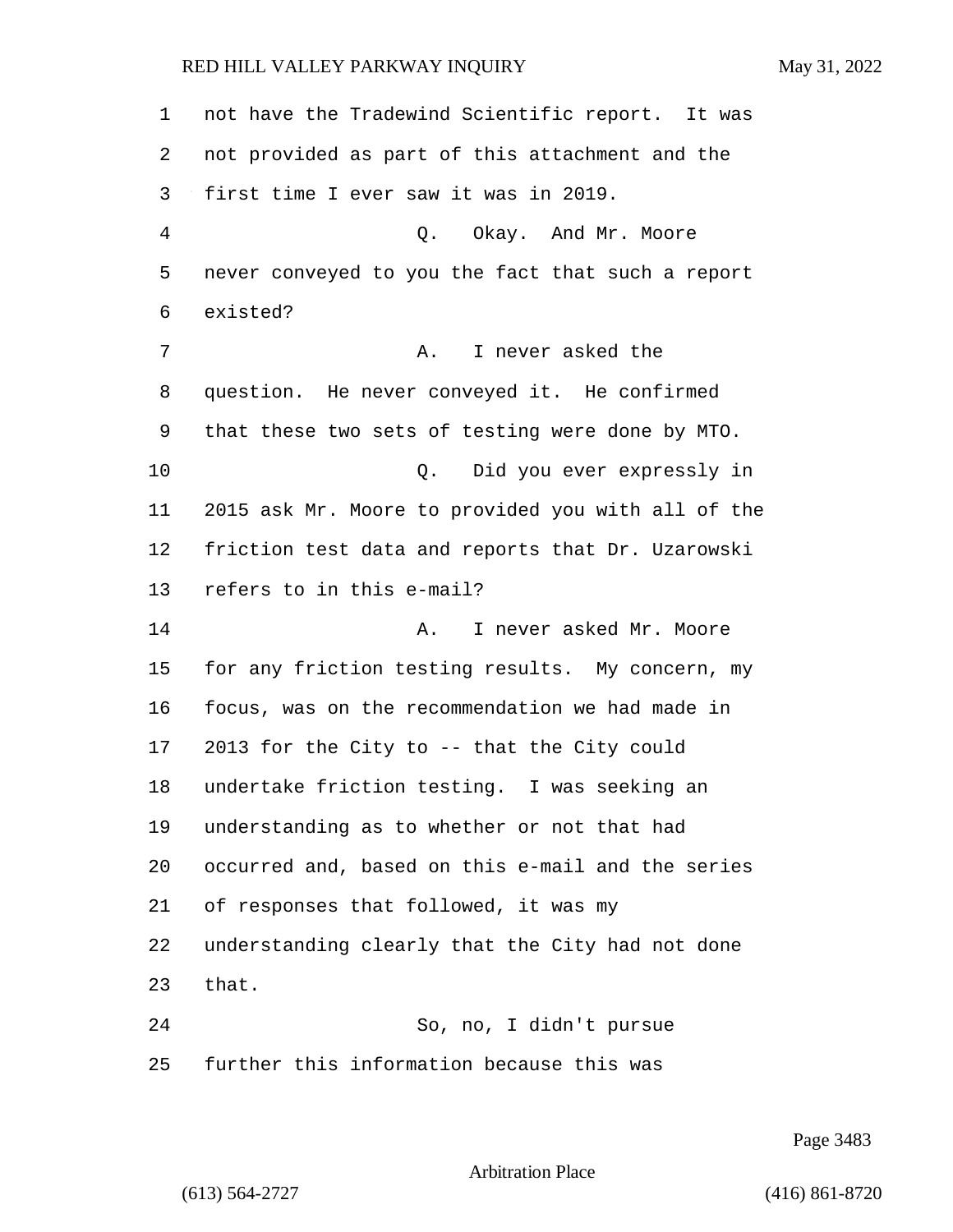| 1  | confirmation that the City had not done or, sorry, |
|----|----------------------------------------------------|
| 2  | confirmation had been provided that the City had   |
| 3  | not done friction testing. That's the only         |
| 4  | element I was trying to validate in the series of  |
| 5  | e-mails and subsequent responses.                  |
| 6  | Thank you. Registrar,<br>Q.                        |
| 7  | can you go to OD 7, page 39, paragraph 118,        |
| 8  | please.                                            |
| 9  | So, you send that exchange                         |
| 10 | with Mr. Moore to your colleagues at CIMA and you  |
| 11 | say:                                               |
| 12 | "It doesn't help much                              |
| 13 | because it appears that                            |
| 14 | the City abdicates                                 |
| 15 | responsibility for                                 |
| 16 | assessing friction on                              |
| 17 | pavement surfaces to the                           |
| 18 | MTO for some reason."                              |
| 19 | What did you mean by abdicates                     |
| 20 | responsibility?                                    |
| 21 | Well, I think the intent<br>Α.                     |
| 22 | of this sentence was informing my co-workers that  |
| 23 | the City had not done friction testing on the      |
| 24 | roadway per our recommendation in 2013 and I had   |
| 25 | been relayed, we had been relayed, some            |

Page 3484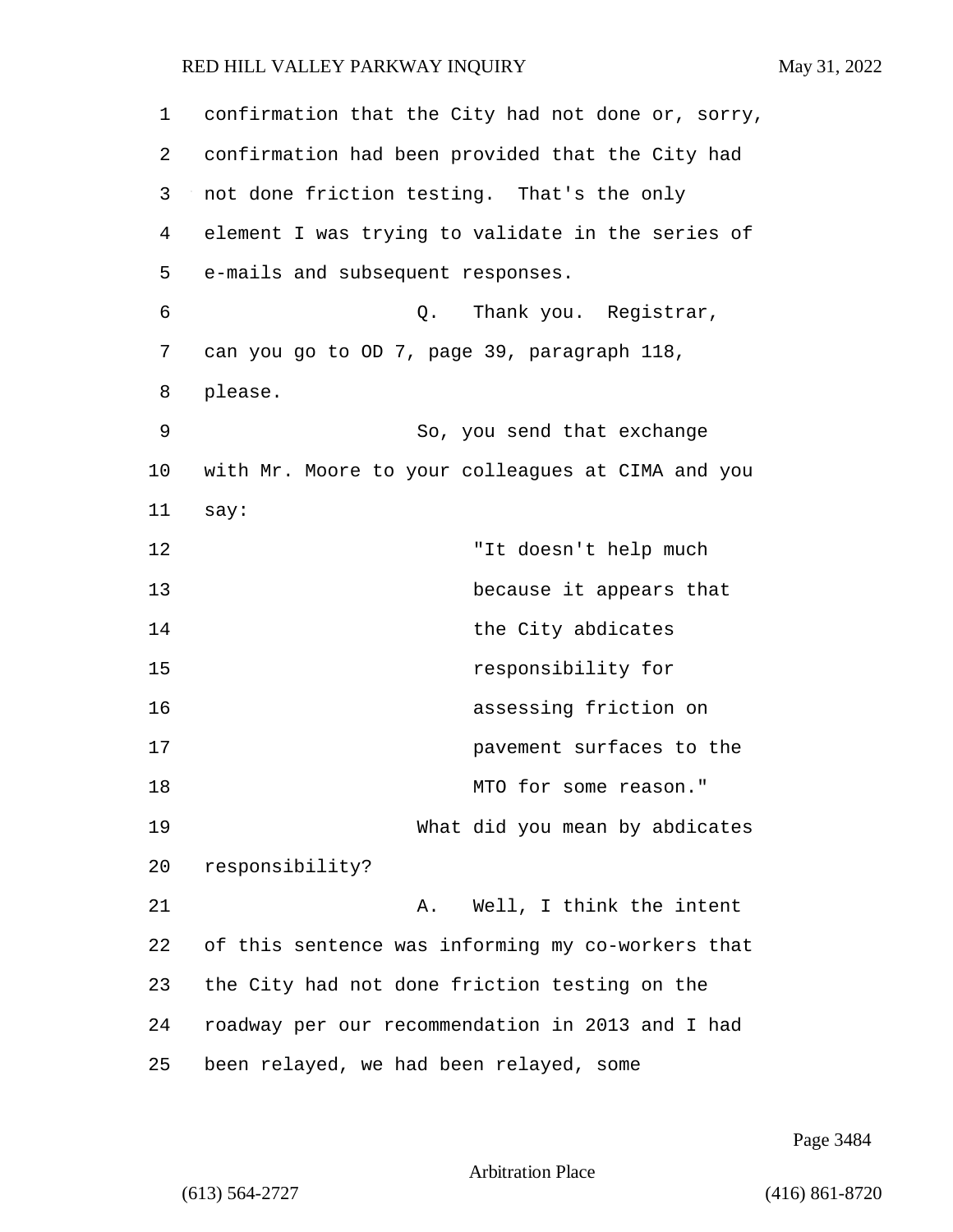| 1  | information from the MTO. And so, I think my       |
|----|----------------------------------------------------|
| 2  | interpretation was that the City may be relying on |
| 3  | MTO or I used the word "abdicates" because it      |
| 4  | appeared that the City was not responding to the   |
| 5  | request, suggestion, that friction testing should  |
| 6  | be done. They simply provided me with some         |
| 7  | information on friction testing that had been done |
| 8  | by others.                                         |
| 9  | Thank you. And if the<br>Q.                        |
| 10 | City had conducted friction testing in 2013 and    |
| 11 | provided it to you in 2015, how would you use the  |
| 12 | friction testing that had been conducted, you      |
| 13 | know, two years prior? What use would that be to   |
| 14 | you?                                               |
| 15 | I wouldn't use the<br>Α.                           |
| 16 | friction testing results. What I was looking for   |
| 17 | was information on the City's use of friction      |
| 18 | testing results.                                   |
| 19 | So, the purpose of the                             |
| 20 | original recommendation in 2013 for friction       |
| 21 | testing was for the City to gather additional      |
| 22 | information and come to some conclusions           |
| 23 | internally as to their assessment of the friction  |
| 24 | on pavement surface. We did not know as we were    |
| 25 | undertaking CIMA's safety reviews, both in 2013    |

Page 3485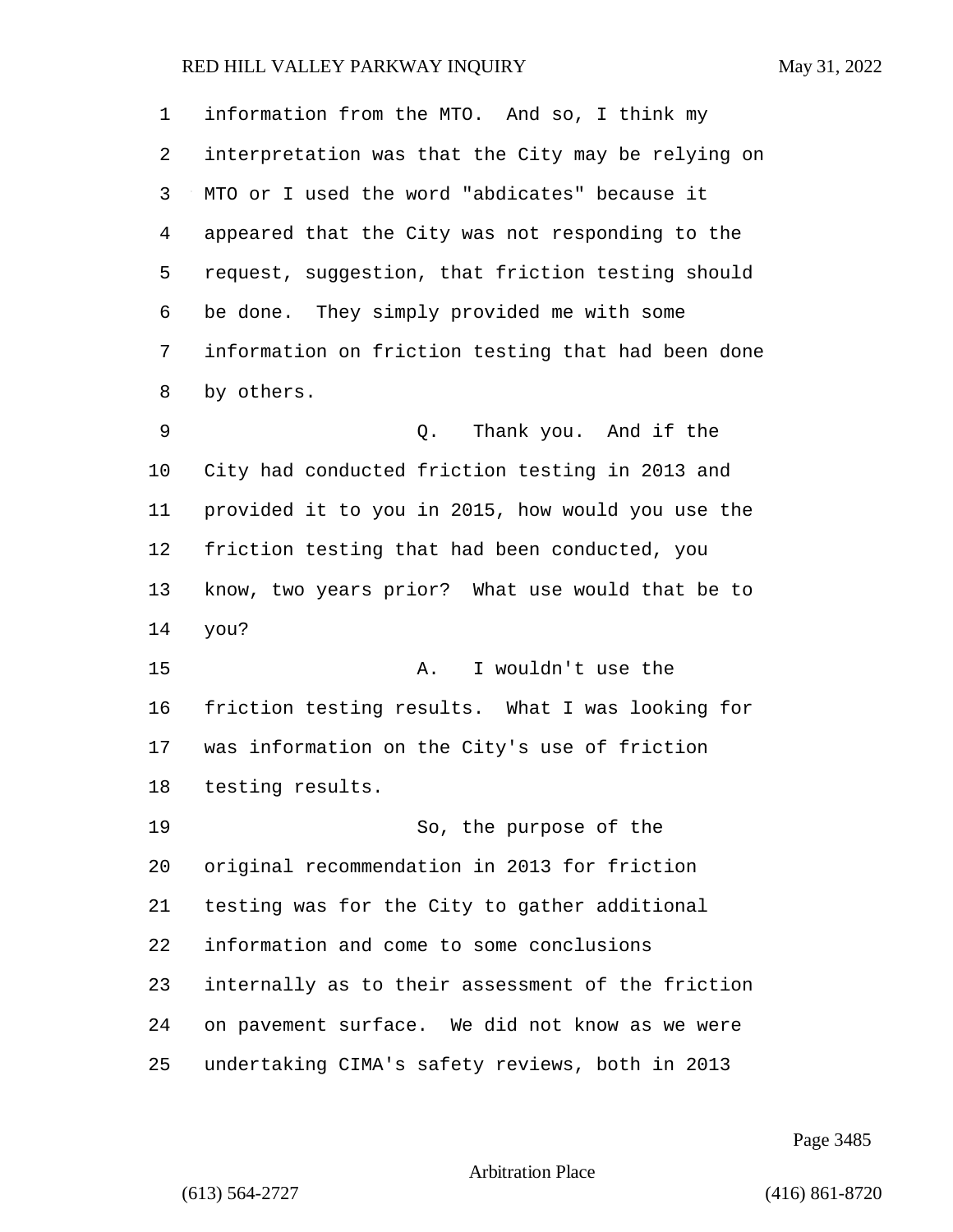and again in 2015, what friction values were. It was not our task to measure friction because that is something that the municipality needs to do using whatever technique and method they elect to set their baseline and standard. 6 I understand friction values in the realm of design and operations, but the determination as to whether or not your pavement surface friction is sufficient is a decision that the road authority needs to make themselves using whatever analysis techniques they have decided to utilize. 13 And so, in response to your question, my comment, perhaps flippantly, was that the City was abdicating that responsibility to the Ministry or perhaps a better wording would be that the City was not assessing friction. They just relayed some MTO information to us. 19 Q. Given your experience as a road safety expert, would you have expected that the City would have a friction assessment program? 22 A. I would expect the City would have the capability of assessing friction. I can't comment as to whether or not they should have a friction assessment program, you know, in a

Page 3486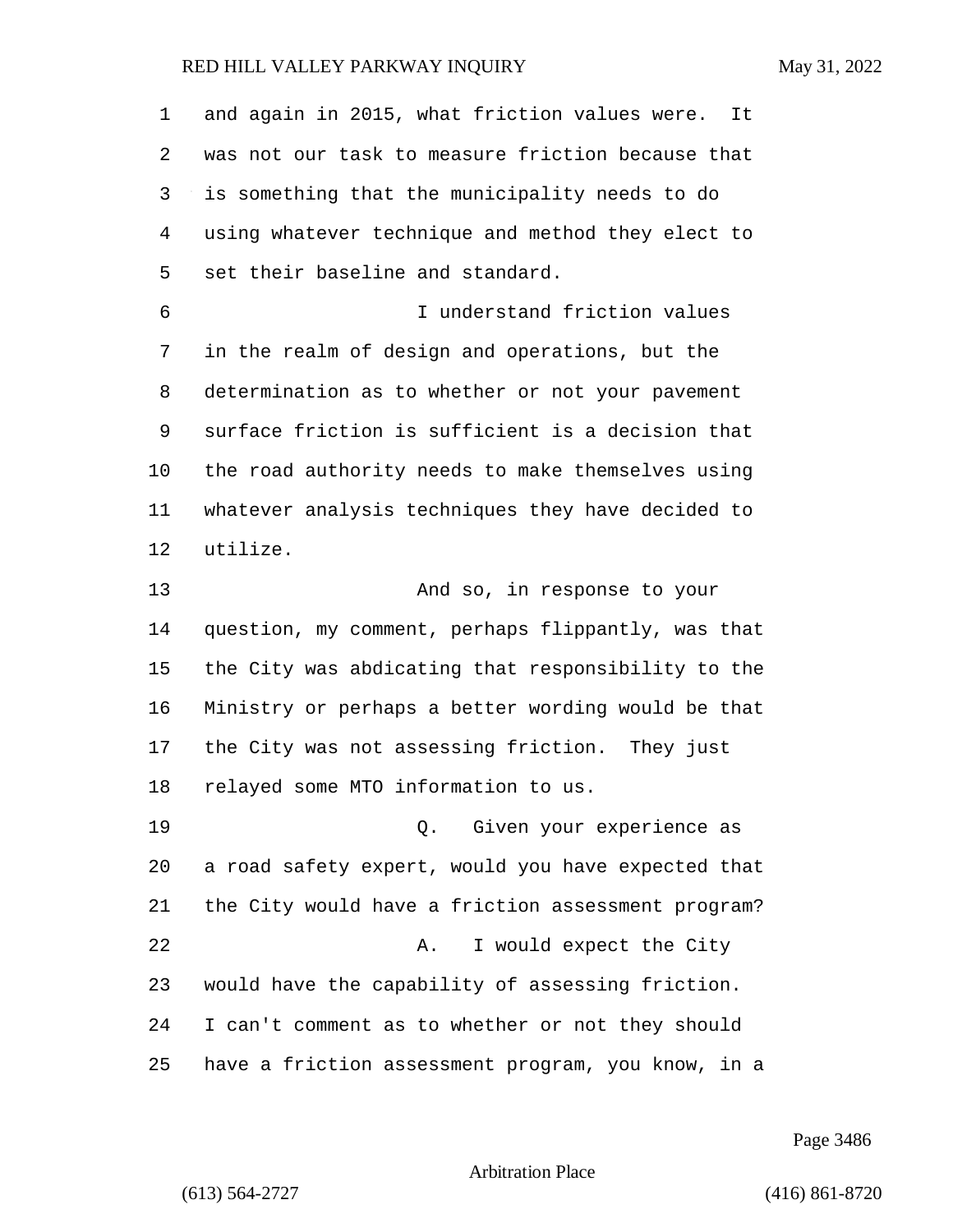| 1  | formal sense with some sort of regular testing and |
|----|----------------------------------------------------|
| 2  | applications and measurements. Friction values     |
| 3  | are defined in the geometric design guides that    |
| 4  | we've discussed, and so there's an understanding   |
| 5  | that if you're going to operate a roadway, you     |
| 6  | need to have those friction values because that's  |
| 7  | what has been built into the design. And then the  |
| 8  | road authority needs to make their own             |
| 9  | determination as to how or whether or not they're  |
| 10 | providing that friction value on their road        |
| 11 | surface. It's not a decision for CIMA to           |
| 12 | undertake. It's an operating decision by the       |
| 13 | municipality.                                      |
| 14 | In this e-mail, you say:<br>Q.                     |
| 15 | "We'll need to decide how                          |
| 16 | to deal with this in the                           |
| 17 | report."                                           |
| 18 | Why not just put it into the                       |
| 19 | report? This being the 2015 report that CIMA is    |
| 20 | working on.                                        |
| 21 | Well, no. The question<br>Α.                       |
| 22 | is whether or not we should be including the call  |
| 23 | for friction testing in the report. We had         |
| 24 | included that in the 2013 report and it was        |
| 25 | apparent to me, based upon information provided,   |

Page 3487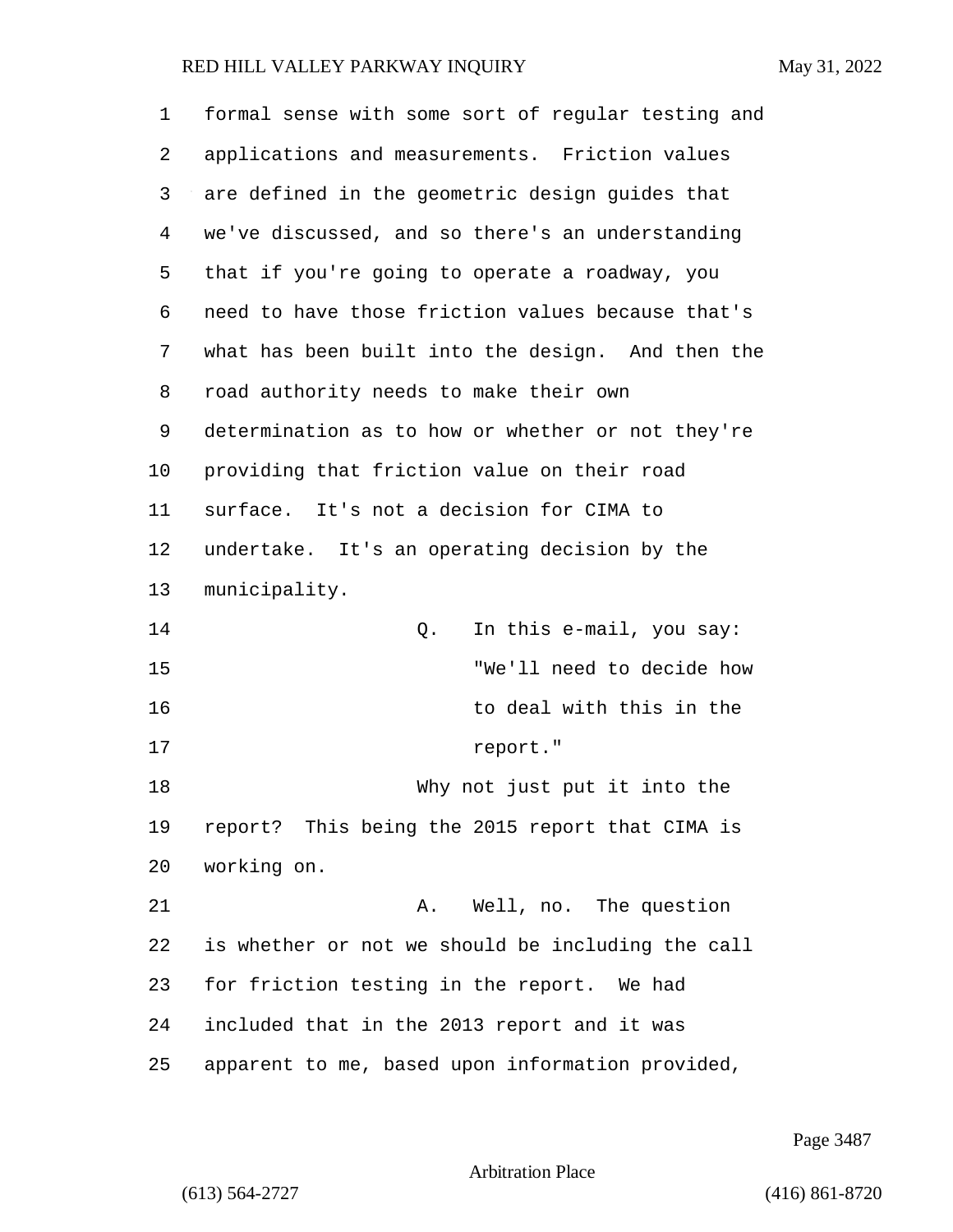| 1  | that the friction testing had not been done in     |
|----|----------------------------------------------------|
| 2  | 2013. We were contemplating including friction     |
| 3  | testing in the 2015 report. We were reviewing new  |
| 4  | areas of the highway, so there would have been a   |
| 5  | call for friction testing to be done on the new    |
| 6  | portions that we were reviewing based on new       |
| 7  | information anyways, but the simply reinforced the |
| 8  | fact that no friction testing had been done so     |
| 9  | far.                                               |
| 10 | So, we weren't $--$ the                            |
| 11 | reporting of the friction numbers would never have |
| 12 | been in our report. The report was recommending    |
| 13 | that friction testing and analysis be done by the  |
| 14 | City, and what we did was include that             |
| 15 | recommendation again in the 2015 report with more  |
| 16 | forceful language.                                 |
| 17 | Okay. If you had had --<br>Q.                      |
| 18 | you said reporting of friction numbers would never |
| 19 | have been done in the report, but if you had had   |
| 20 | City-produced, City-conducted, friction tests,     |
| 21 | might that have assisted CIMA in determining the   |
| 22 | appropriate countermeasures?                       |
| 23 | No. We had highlighted<br>Α.                       |
| 24 | countermeasures to deal with what was potentially  |
| 25 | poor friction on the roadway, and those            |

Page 3488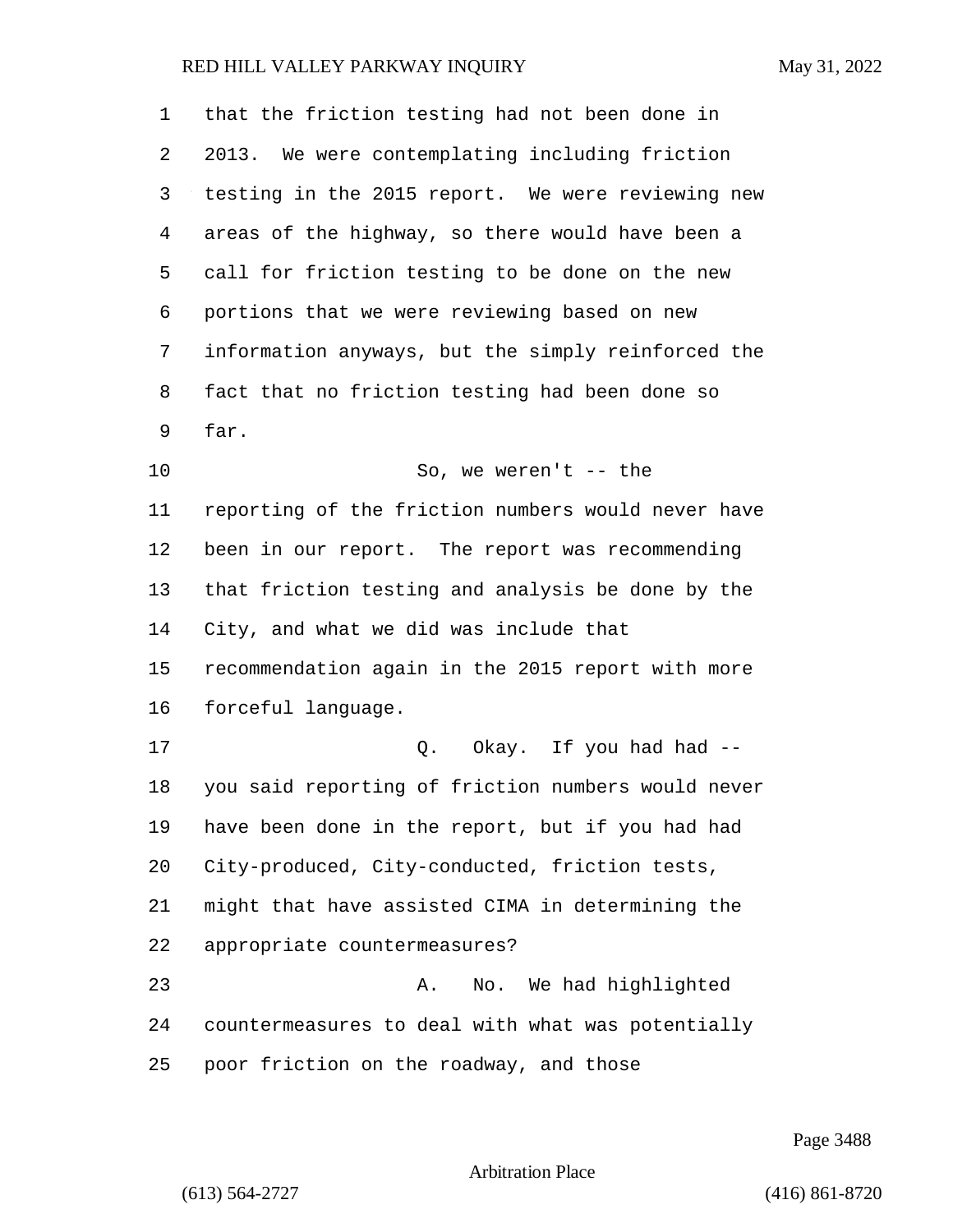countermeasures were identified and listed in the report. The City needs to make a determination whether friction was in fact the causal factor in crashes. 5 The challenge in the safety review is that there are multiple potential factors that lead to collisions occurring. Friction, because of the preponderance of wet road crashes, friction was one of the potential causes without sufficient information having been gleaned as to whether or not friction was problematic, but speeds were another concern. The curvilinear alignment of this highway was another concern and it's impossible to know which was the causal factor of collisions as opposed to a correlated factor. 17 So, simply knowing or listing the friction numbers that would have been in the MTO report would have served no purpose in CIMA's report. We're not assessing the friction on the road surface. What we were saying to the client is they should assess friction on the road surface because that may be something that they need to assess, similarly to the way speed should be

assessed. We made comments in the 2015 report

Page 3489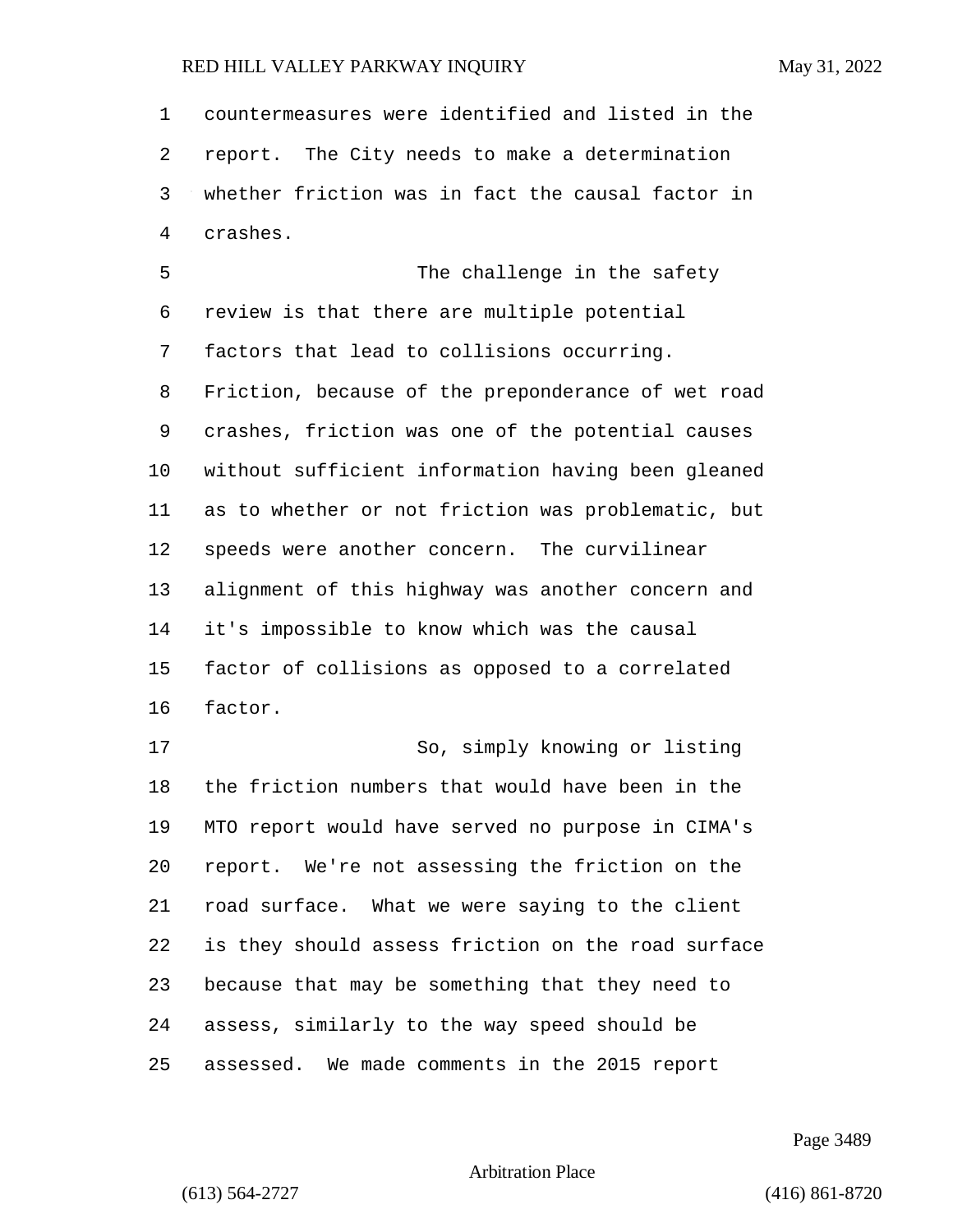about the need to assess speed and we highlighted that that information is useful and needs to be interpreted by the City. 4 Q. Well, why don't we go into the report, the first draft of the CIMA report, that was sent to the City in September of 2015. 8 Registrar, can you go to OD 7, page 40, paragraph 122. 10 So, this is the transmission of the draft 2015 report. You see it's September 6. 13 Registrar, can you close that out and can you go to CIM10146.0001. 15 So, this, like others we looked at, is your general logo and this is your B558 project number. It says Draft Report, September 2015. I don't see on this, unless I'm not looking carefully, your numbering system, your E001? 21 A. It's embedded in the file name. 23 Q. Okay. Registrar, can you go to image 3, please. Image 4, please. Thank you.

Page 3490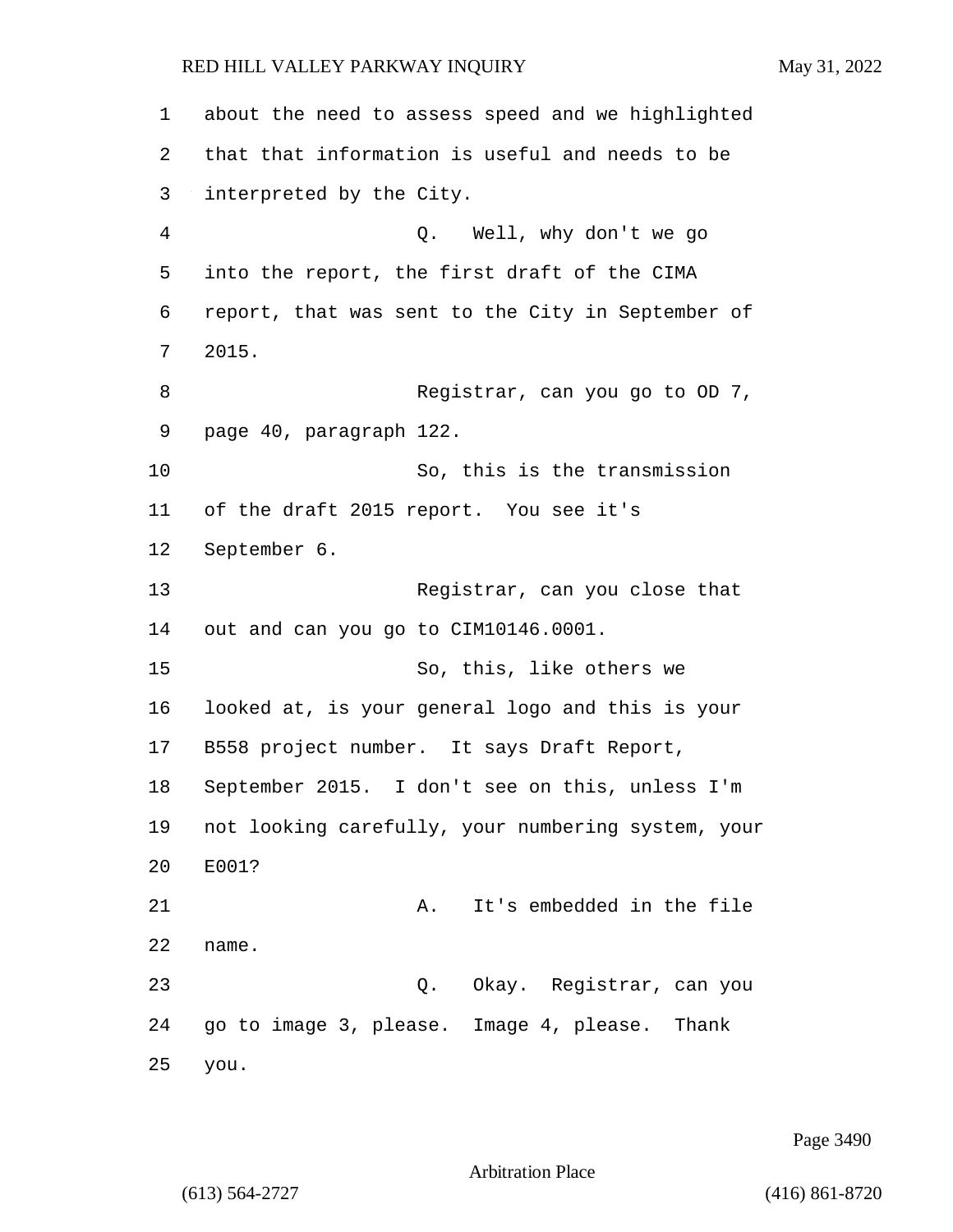1 So, I'm just going to go 2 through the table of contents so that we're not 3 going through all the details. As set out in that 4 task list and very much like the 2013 report, CIMA 5 did a review of collisions for the entire Red 6 Hill. Is that right? 7 A. Yes. 8 Q. And you also did a field 9 investigation? 10 A. Yes. 11 Q. You did an illumination 12 review, which is right on the bottom of that page? 13 A. Yes. 14 Q. Registrar, can you go to 15 the next image, please. 16 You determined a number of 17 potential countermeasures: Signage, friction 18 testing, illumination, delineation, and then 19 median barrier, which was one of the issues 20 Mr. Ferguson had raised with you. Then you did a 21 cost-benefit analysis and then you did 22 recommendations. So, very much the same sort of 23 format as the 2013 report. Right? 24 A. Yes. 25 Q. Okay. So, I'm going to

Page 3491

Arbitration Place

(613) 564-2727 (416) 861-8720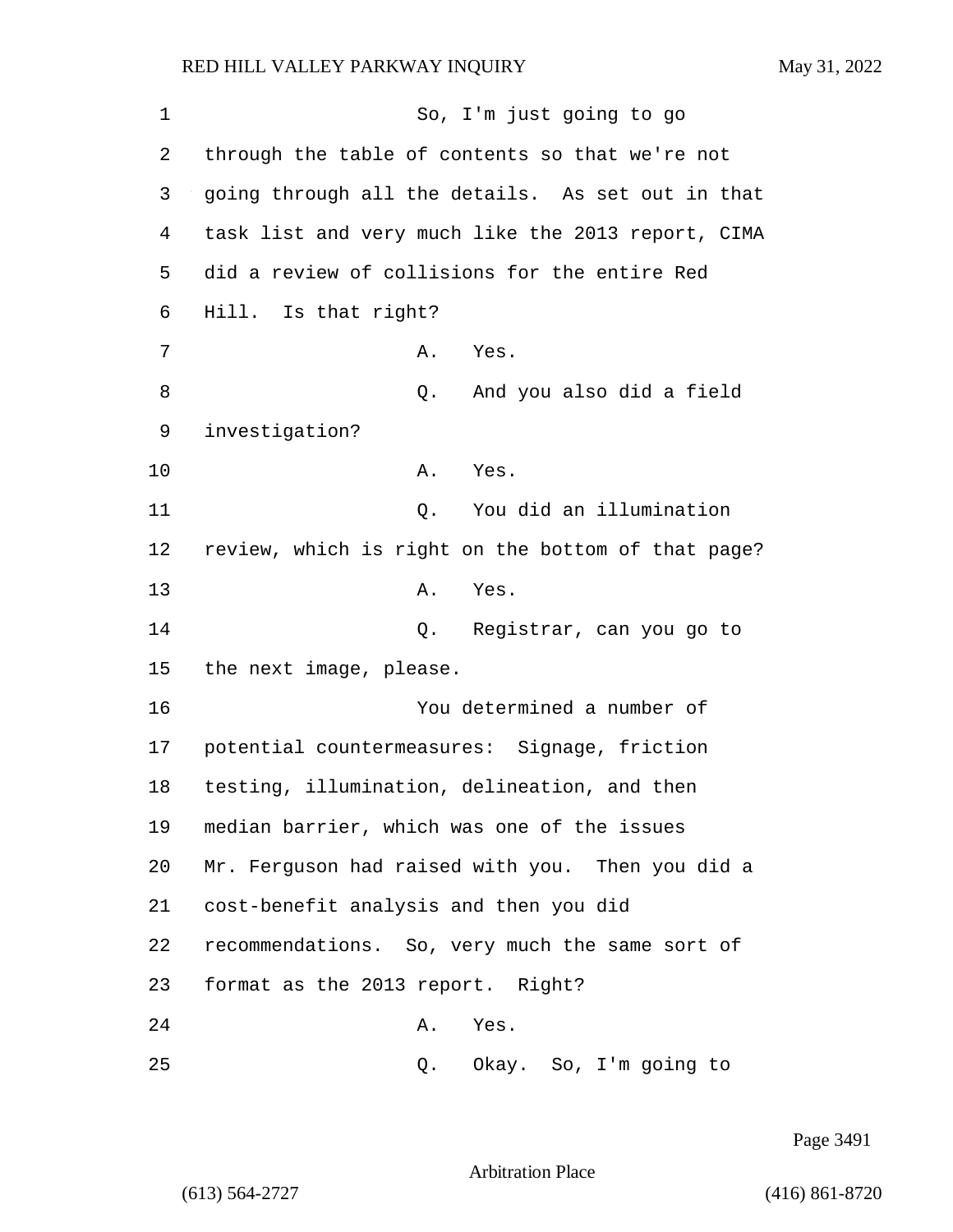| 1  | go to page 17. Apologies, that is image 17 and     |
|----|----------------------------------------------------|
| 2  | what I'm looking for is image 24. There we go.     |
| 3  | So, you've had -- I'm not                          |
| 4  | going to take you through it, but you've gone      |
| 5  | through a summary of the work you've done and the  |
| 6  | conclusions on the collision review, and then you  |
| 7  | have a summary where you have identified:          |
| 8  | "Wet weather collisions                            |
| 9  | were found to represent                            |
| 10 | approximately 50 percent                           |
| 11 | of all collisions in the                           |
| 12 | study area, which is                               |
| 13 | significantly high                                 |
| 14 | compared to typical                                |
| 15 | proportions."                                      |
| 16 | What do you mean it's                              |
| 17 | significantly high compared to typical             |
| 18 | proportions?                                       |
| 19 | A. Well, I think we compared                       |
| 20 | to provincial data and normally on any road, any   |
| 21 | given road, the number of collisions on wet roads  |
| 22 | is not as high as 50 percent. It's significantly   |
| 23 | less than that.                                    |
| 24 | You also find that single<br>Q.                    |
| 25 | motor vehicle collisions amounted to 44 percent of |

Page 3492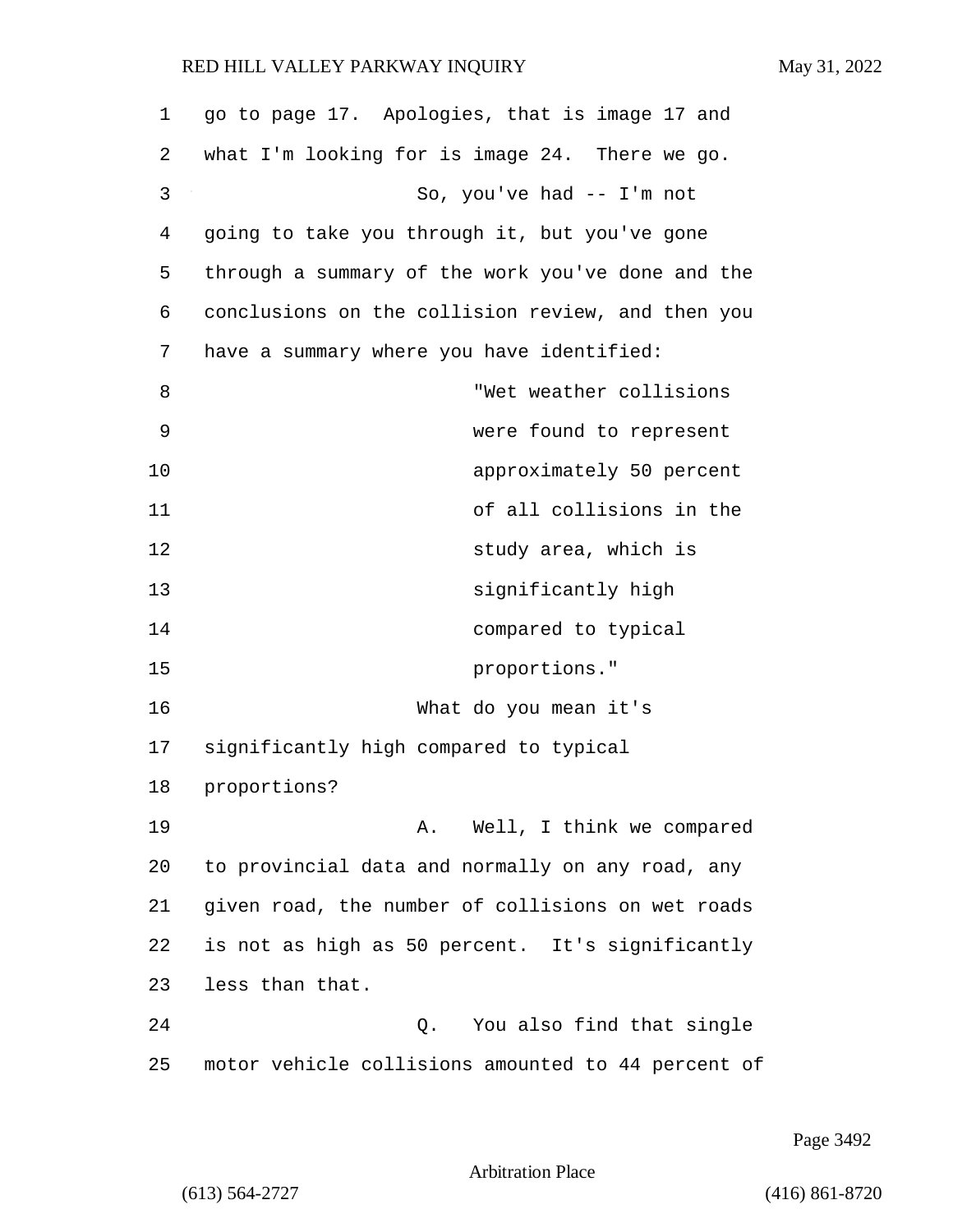all collisions in the study area, followed by rear-ends and side-swipes. And was that higher compared to the typical proportions? 4 A. I would have to double check. I don't see that we referenced that specifically in this summary. 7 C. Okay. You also say that the most frequent apparent driver action was lost control, followed by some driving properly, speed too fast, and both lost control and speed too fast are significantly high compared to typical proportions. 13 So, there, a driver action, is that based on the collision history records that are being reviewed? 16 A. It's based on information provided in the motor vehicle accident reports as reported to the police. There's sometimes challenges with the accuracy of that information. 20 Q. Okay. Registrar, can you go to the next image, please. 22 You have under Critical Locations and then at the very top you identified a northbound direction, one particular section around the King Street interchange, a southbound

Page 3493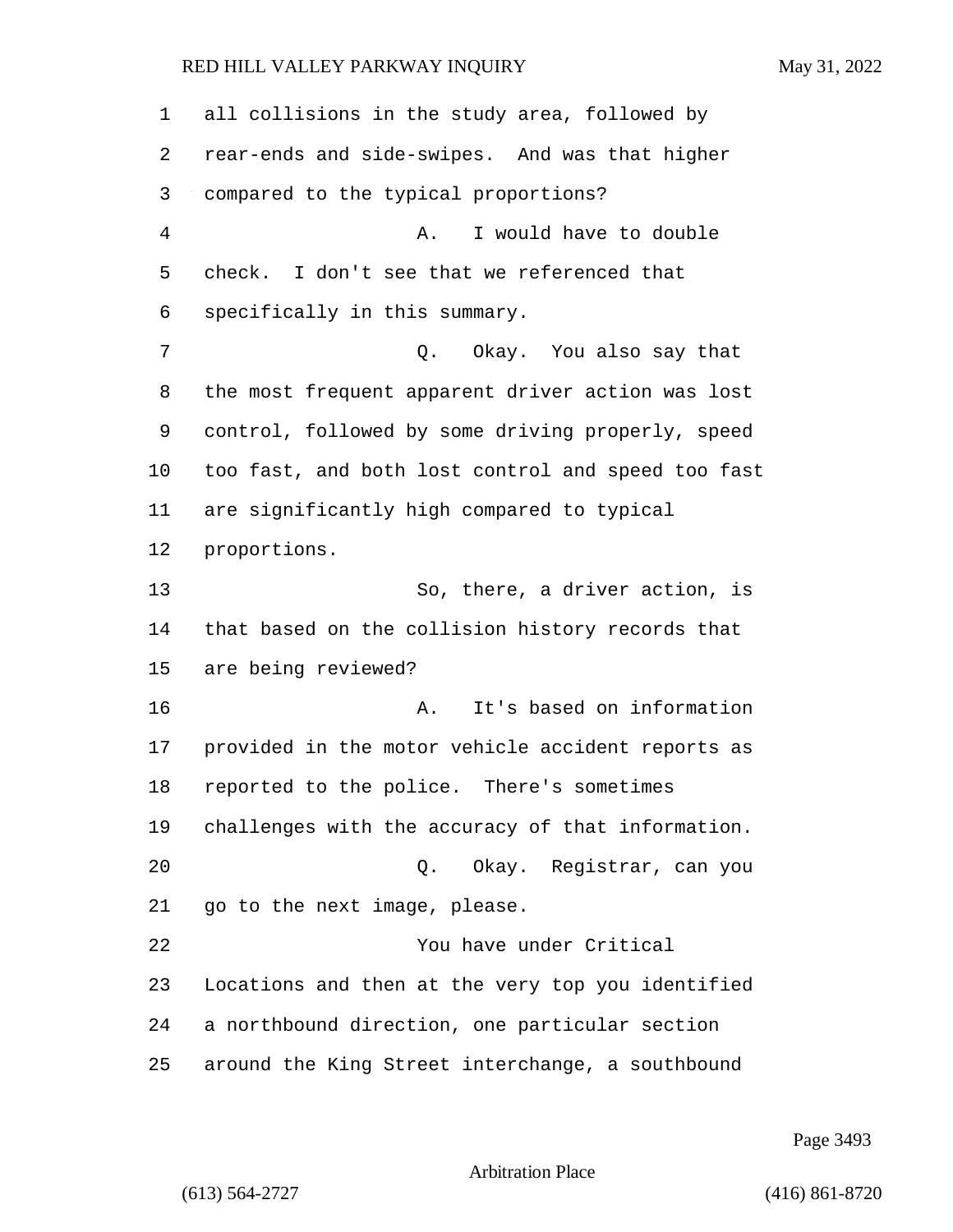direction, the on-ramps at various roads and all locations with a highest collision frequencies are located within or on the approach to or leaving horizontal curves? 5 And then you've also separately set out median-related collisions and the critical locations for median-related collisions. 9 Registrar, can you go to the next image, please and if you could call out under potential contributing factors to collisions and down to excessive speed. So, this is an overall finding from the collision review. You indicate that the proportion of wet weather surface collisions in the study area was significantly higher than typically observed in the City and in the province. We've already gone through that. And you said that a proportion of wet weather surface conditions suggests one or more of the following conditions may be present: Inadequate skid resistance, hazardous manoeuvres and excessive speed. 23 And is that conclusion based on the nature of wet weather conditions or is there something specific about the conclusions you

Page 3494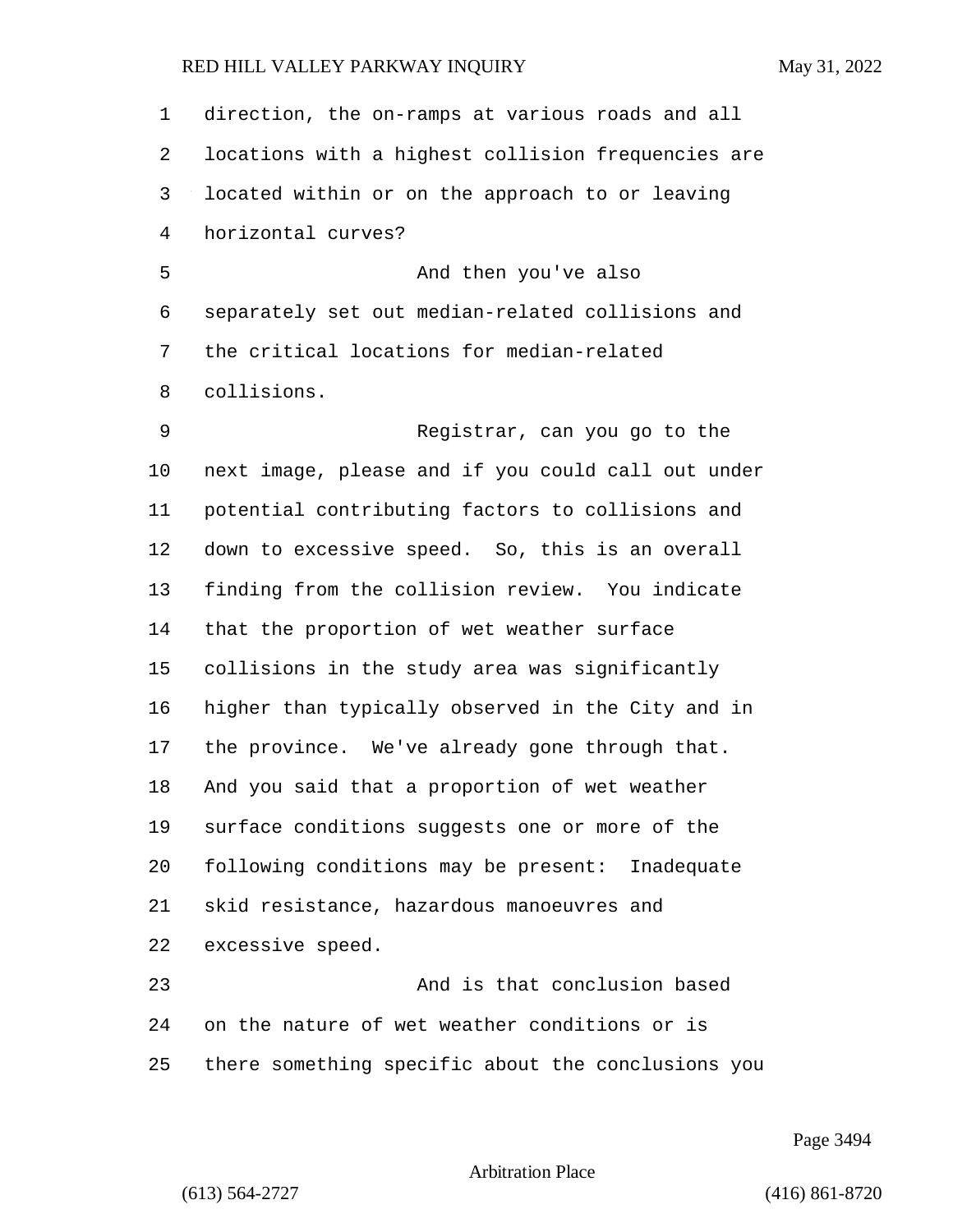| 1  | found here that led you to those three conditions? |
|----|----------------------------------------------------|
| 2  | Those three bullets are<br>Α.                      |
| 3  | generic elements for -- linked to wet surface      |
| 4  | condition collisions. It's taken from what's       |
| 5  | called the PIARC Road Safety Manual as the         |
| 6  | reference number 9. It's a generic description of  |
| 7  | types of factors that may lead to wet surface      |
| 8  | conditions or wet surface collisions, excuse me.   |
| 9  | Q. Okay. Like yesterday                            |
| 10 | when you said that you look at the road, you look  |
| 11 | at the vehicle and you look at the driver, so here |
| 12 | you're looking at aspects of those related to wet  |
| 13 | surface conditions. These are the same sort of     |
| 14 | generic statements that are possible contributors  |
| 15 | to wet surface conditions. Is that right?          |
| 16 | A. Yeah. I think the one                           |
| 17 | that's not listed here, which should be, is the    |
| 18 | horizontal alignment as well, curves in the        |
| 19 | roadway, but these are the generic factors if you  |
| 20 | exclude geometric elements that would be possibly  |
| 21 | linked to wet road crashes.                        |
| 22 | Q. Okay. Registrar, can you                        |
| 23 | cancel this call out and call out the next three   |
| 24 | paragraphs. Thank you.                             |
| 25 | So, you also reference driver                      |

Page 3495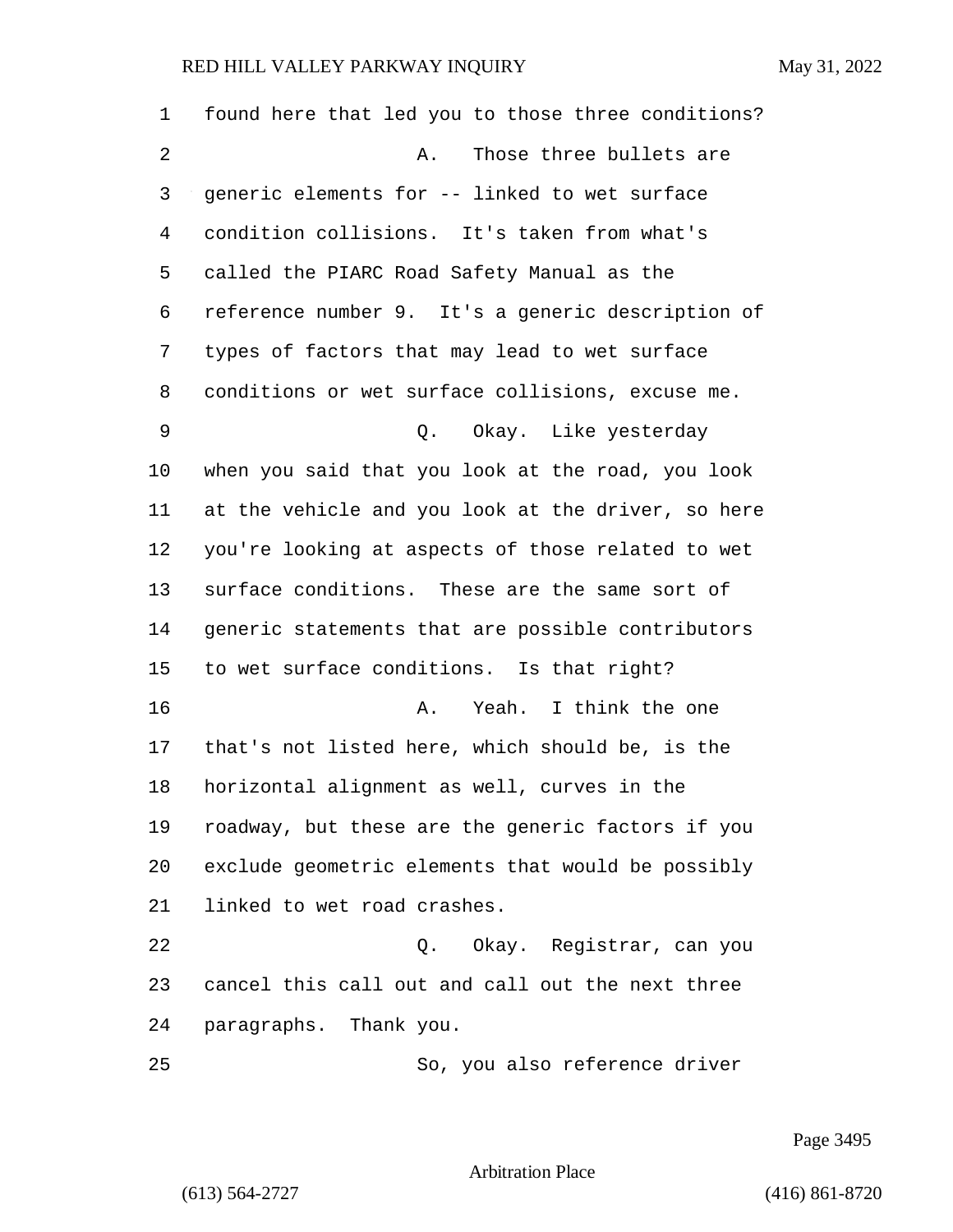| $\mathbf 1$ | actions in the study area, another indication      |
|-------------|----------------------------------------------------|
| 2           | being high speeds may be involved and the          |
| 3           | consequences of improper lane change may be        |
| 4           | aggravated in high speeds and wet surface          |
| 5           | conditions.                                        |
| 6           | And so, these were all just a                      |
| 7           | summary of the potential contributing factors to   |
| 8           | collisions. Is that right?                         |
| 9           | Yeah, I think so.<br>Α.                            |
| 10          | Correct.                                           |
| 11          | Recognizing that this is<br>Q.                     |
| 12          | a study of the entire parkway and 2013 was a       |
| 13          | smaller study area, how did the 2015 collision     |
| 14          | review compare to the 2013 collision review?       |
| 15          | There were significantly<br>Α.                     |
| 16          | more collisions on the main line portions of the   |
| 17          | highway, particularly related to areas where there |
| 18          | were horizontal curves, as opposed to the 2013     |
| 19          | study, which was to the south. The focus there     |
| 20          | was on the interchange and the ramps, particularly |
| 21          | what's called ramp 6 at Mud Street, still a        |
| 22          | geometric correlation there, but the location was  |
| 23          | ramp as opposed to main line.                      |
| 24          | So, in this section of the                         |
| 25          | highway, there were a greater number of collisions |

Page 3496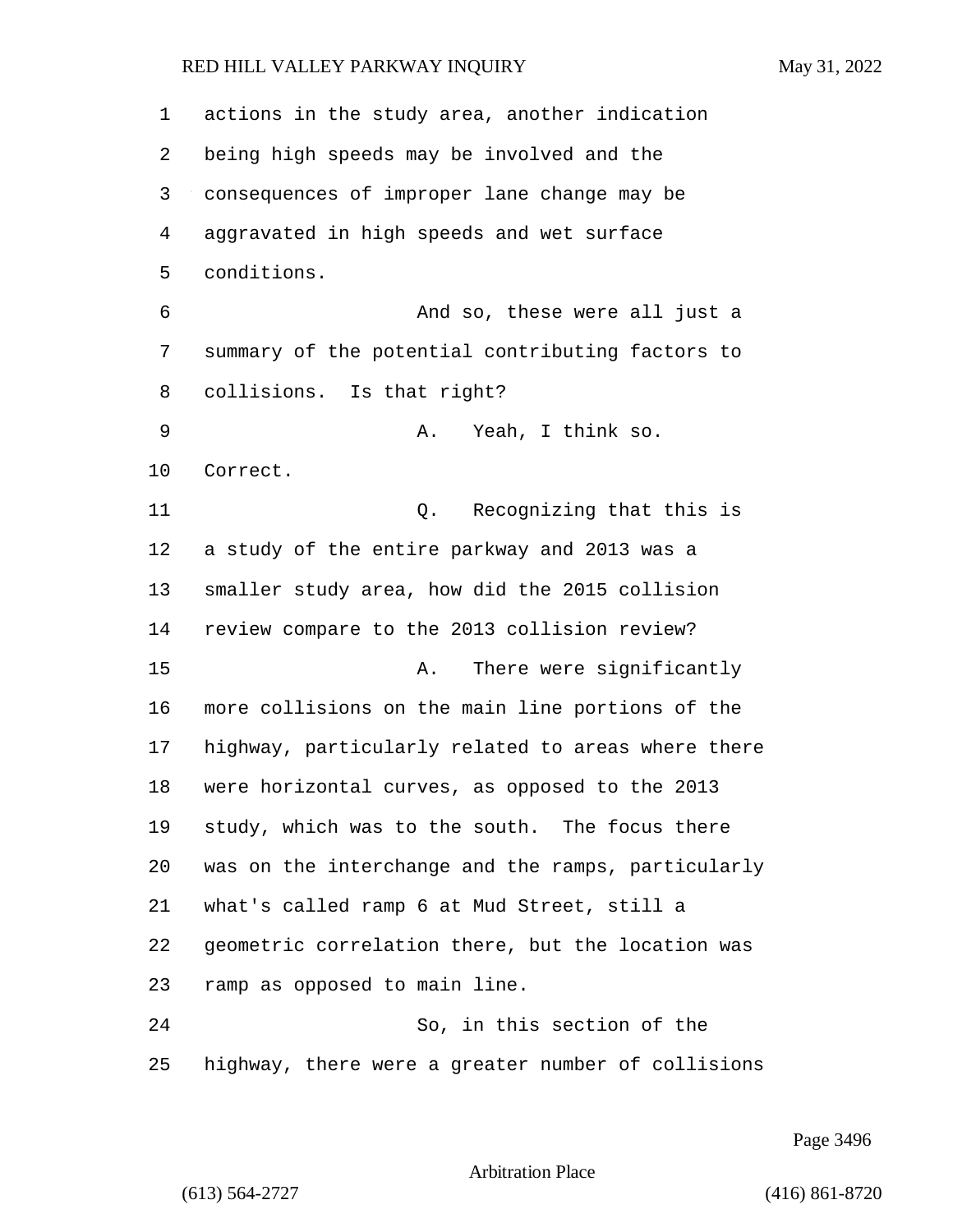that were associated with located in conjunction with the horizontal curves.

3 Q. Was that an unexpected finding? When you went into this, were you predicting that that is what you would find? 6 A. We try never to predict the purpose of the study or the evaluation, so we come in with a clean slate in our assessment. It's not unusual to find collisions associated with a curve, because that's where the physical limitations of the roadway in that it curves instead of going straight have the potential to result in collisions. If a driver doesn't see the curve, they drive off it, that's a collision, so you have to physically interact with the road if you're driving through a curve. So, it's not uncommon that collisions will occur on curves and it's not uncommon that there will be more collisions at curves, but we never presuppose what the outcome is going to be. 21 Q. Okay. Registrar, can you call up image 29 and image 30. 23 So, this is on operating speeds and the report indicates that you reviewed speed studies conducted for the 2013 RHVP study.

Page 3497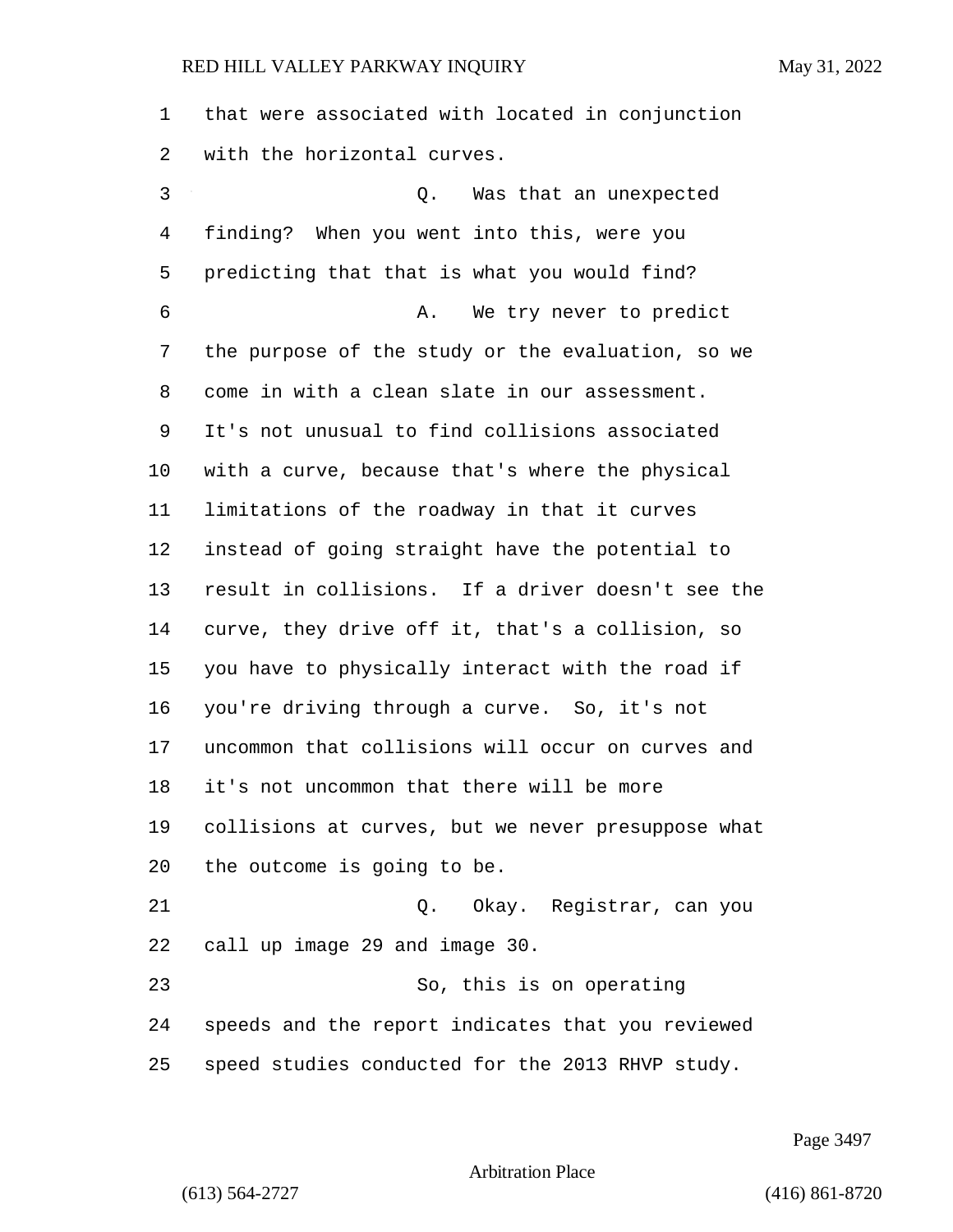| $\mathbf 1$ | Registrar, can you just                           |
|-------------|---------------------------------------------------|
| 2           | highlight that. You don't need to call it out,    |
| 3           | but it's the second line on image 29, "CIMA       |
| 4           | Reviewed the Speed Studies Conducted for the 2013 |
| 5           | Speed Study." Thank you.                          |
| 6           | So, CIMA did not conduct speed                    |
| 7           | studies itself in advance and for the 2015 CIMA   |
| 8           | report. Is that right?                            |
| 9           | We didn't conduct speed<br>A.                     |
| 10          | studies. The City provided us with speed study    |
| 11          | data and the data they provided us had been the   |
| 12          | same data that was provided in the 2013 study.    |
| 13          | And on image 30 at the<br>Q.                      |
| 14          | top, there's a table for the RHVP operating       |
| 15          | speeds. That's the results of the speed study     |
| 16          | from 2013 being summarized in table 5. And just   |
| 17          | above that table it says:                         |
| 18          | "An average of more than                          |
| 19          | 500 vehicles per day were                         |
| 20          | recorded exceeding 140                            |
| 21          | kilometres per hour."                             |
| 22          | Do you see that?                                  |
| 23          | Α.<br>Yes.                                        |
| 24          | Q. I understand that this                         |
| 25          | later became a controversy, this average of 500   |

Page 3498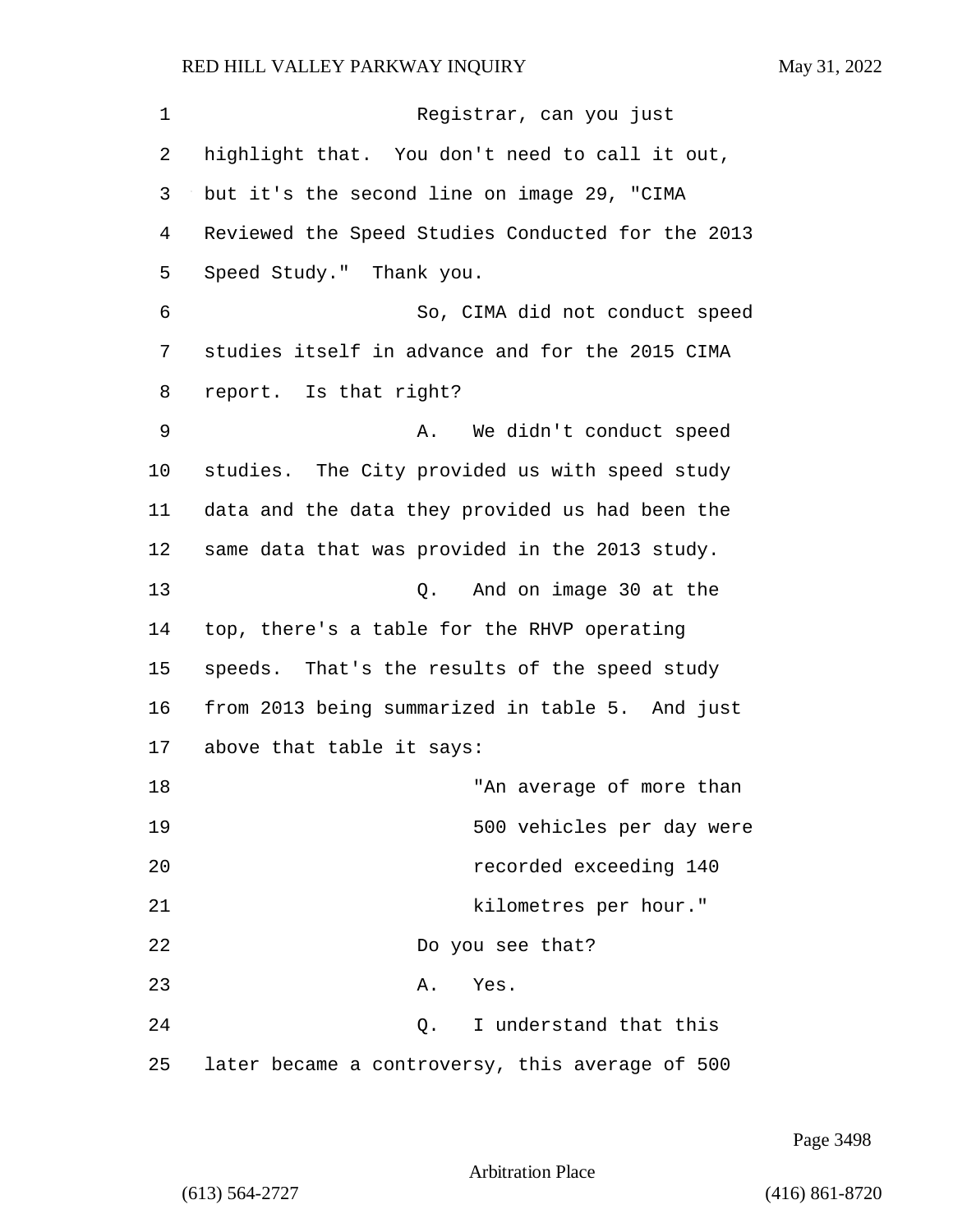vehicles per day were recorded exceeding 140 kilometres. To your knowledge, this is information came from the 2013 study. Is that right? 5 A. That was my understanding, yes. 7 0. And it was conducted by Pyramid on behalf of the City? 9 A. Well, the City provided us with the data and I believe their contractor was Pyramid. 12 O. Okay. And did you have any, at the time when you were preparing the 2015 report, reason to doubt the accuracy of those speed studies? 16 A. No. 17 Q. And did you have any concerns with using speed study data that was at least a couple of years old? 20 A. Not particularly. Speed study data tends to be fairly static. The road had been in operation since 2007, so data that was from 2013 when we're undertaking our study in mid-2015 was not -- I would believe it would be fairly accurate. I wouldn't expect speed data to

Page 3499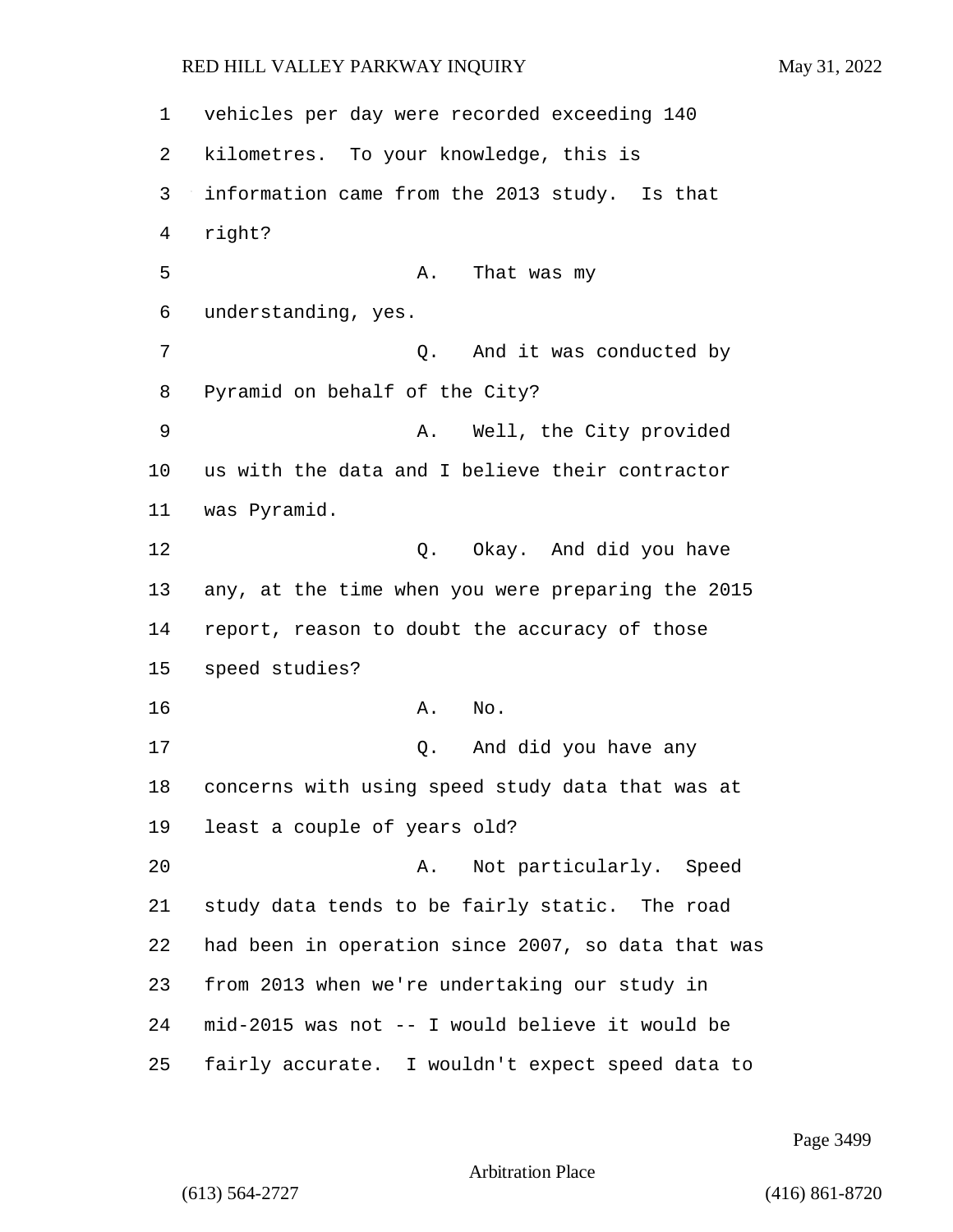have changed significantly. Newer and more recent is better, but I wasn't overly concerned by the lag in time.

4 Q. Okay. In the paragraph that is under table 5, you reference a ball-bank indicator study to gain additional understanding of the potential collision contributing factors. Can you explain what a ball-bank indicator study is typically used for and how you used it here? 10 A. I can try. A ball-bank study is an empirical test that's conducted in a moving automobile. It uses a measure, which looks like a level on a curve, and it seeks to measure forces that an occupant of a vehicle would feel as they travel around a corner. 16 So, if you go around a curve at a slow speed, the measurement of ice would give you an indicator of degrees of angle, these numbers that are listed as the ball-bank readings, 10, 12, whatever. And if you go around the same curve at a higher speed, the angle measured would be higher and there are tolerances provided in industry guidance that indicates what is an acceptable measurement for selected speeds as you travel through the curve. I hope that helps.

Page 3500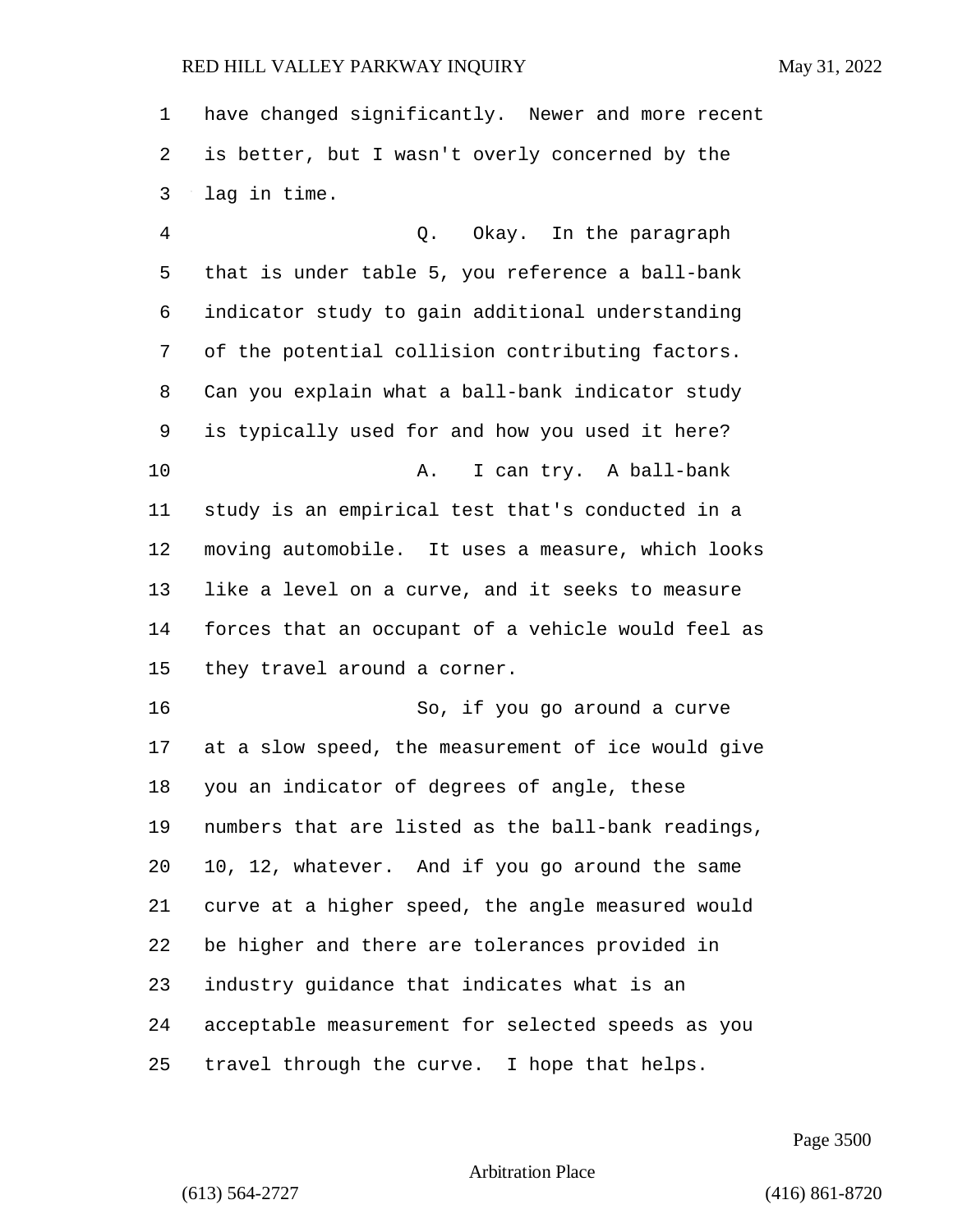| 1  | It does. And what<br>Q.                            |
|----|----------------------------------------------------|
| 2  | conclusions did CIMA come to in respect of the     |
| 3  | vicinity around King Street and Kingston Road,     |
| 4  | those interchanges, after completing the ball-bank |
| 5  | indicator study?                                   |
| 6  | So, just to back up half<br>Α.                     |
| 7  | a step, the ball-bank indicator gives you an       |
| 8  | indication of what's called the advisory speed     |
| 9  | through a curve. So, the curve, the roadway, has   |
| 10 | been designed in accordance with some geometric    |
| 11 | design parameters. And you can measure the         |
| 12 | advisory speed through the curve by doing a        |
| 13 | mathematical calculation.                          |
| 14 | But the ball-bank provides a                       |
| 15 | similar analysis that's an empirical test.<br>It   |
| 16 | considers the radius of the curve, because you're  |
| 17 | travelling through the curve, it considers the     |
| 18 | speed of the vehicle as you travel through the     |
| 19 | curve, because you measure it at different         |
| 20 | operating speeds. By default, it takes into        |
| 21 | account the friction which is provided as you      |
| 22 | travel through the curve and you end up with a     |
| 23 | determination of a -- the degree of the            |
| 24 | sensitivity as you go through and make a           |
| 25 | conclusion as to what the advisory speed should be |

Page 3501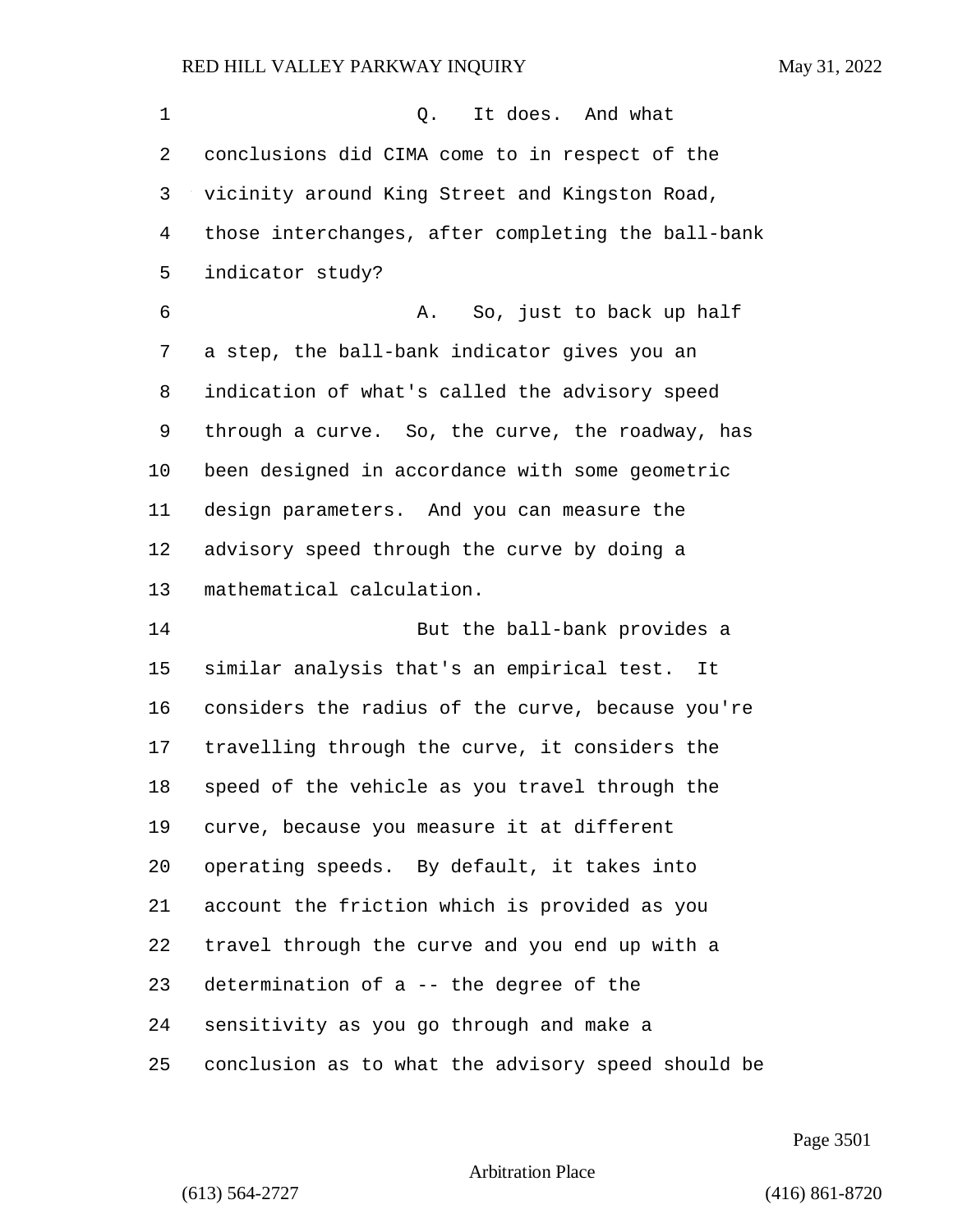through the curve.

| 2      | So, long story short, the                          |
|--------|----------------------------------------------------|
| 3      | answer that was concluded in assessing these three |
| 4      | curves was that the advisory speed through the     |
| 5      | curve in question, I can't remember exactly which  |
| 6      | one we're talking about here, was that the         |
| 7      | advisory speed was 100 kilometres an hour. It's    |
| 8      | not the speed at which you're physically capable   |
| 9      | of travelling through. It's just an indicator as   |
| 10     | to what would be a comfortable speed for           |
| 11     | motorists, is the word used in the guidance.       |
| 12     | Thank you.<br>Q.                                   |
| 13     | And you supplement the<br>Α.                       |
| 14     | results of the ball-bank study. You use that to    |
| 15     | help make determinations as to whether additional  |
| 16     | information needs to be provided to motorists in   |
| 17     | the form of an advisory speed tab. So, if you --   |
| $18\,$ | and I'm sure you've experienced it in your         |
| 19     | driving. You'll see a curve warning sign on the    |
| 20     | roadway and in some locations there will be an     |
| 21     | advisory speed tab below that, some measurement,   |
| 22     | which is less than the posted speed limit. That's  |
| 23     | what the ball-bank study is for, is to help you    |
| 24     | make a determination whether or not you need to    |
| 25     | provide an advisory speed tab in conjunction with  |

Page 3502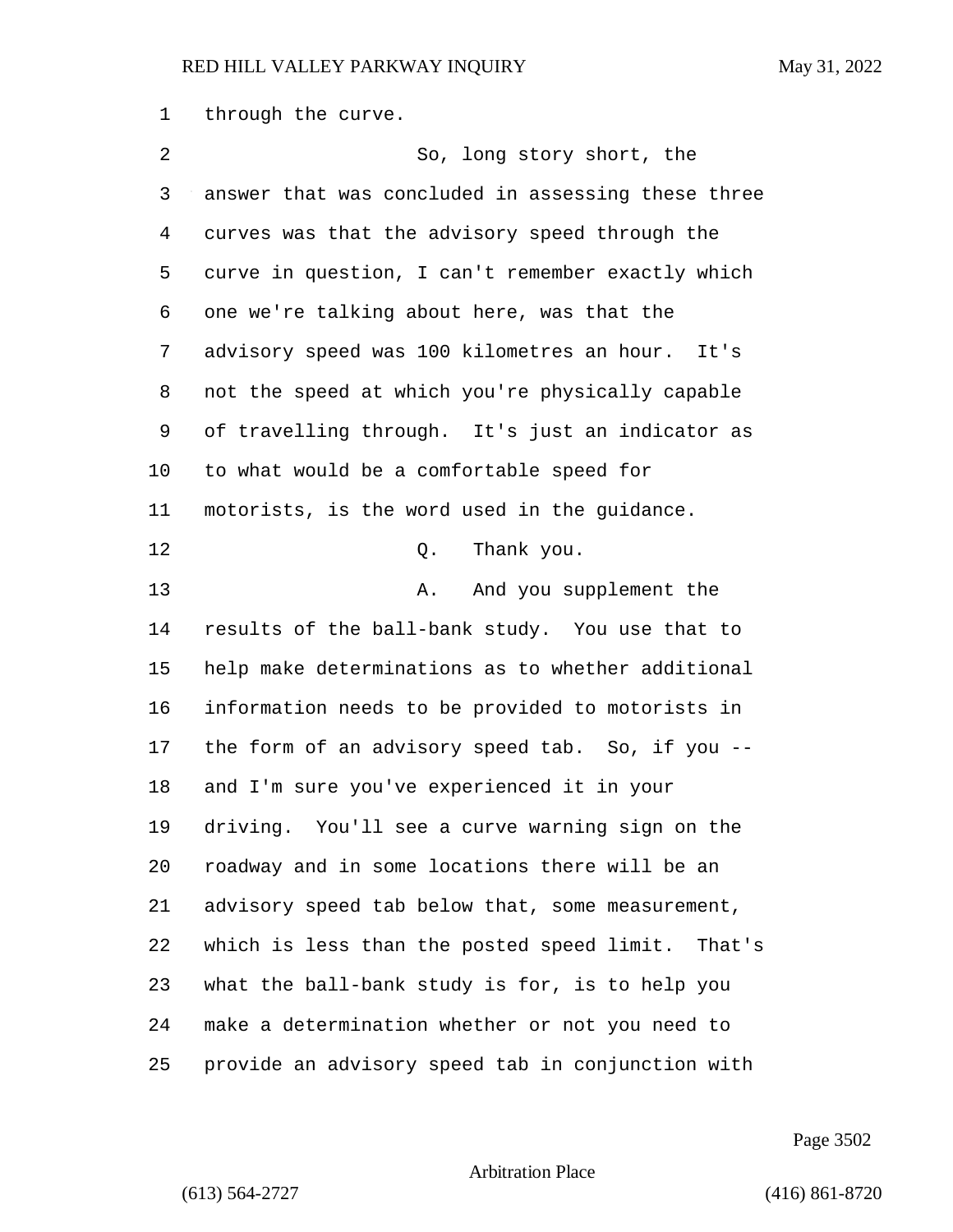the curve warning information which is present. 2 Q. Thank you. Registrar, can we go to image 32 now, please. 4 So, turning to pavement surface, the draft of the report references stone mastic asphalt and there are two references that are footnoted. Who drafted this and found those footnotes? 9 A. I don't remember precisely who drafted it. I could take a guess, but I won't do that. It wasn't me. And, sorry, the second part of your question was? 13 and 13 Q. Where do those references come from? 15 A. I would have to look at the references. Maybe it's in the bottom. 17 Q. Maybe I'll put this question differently. To your knowledge, was this research that was done internal to CIMA or was this information that was provided from some other 21 source? 22 A. As referenced in the bottom of the page, there are other references that are not done by CIMA. 25 Q. But they were -- these

Page 3503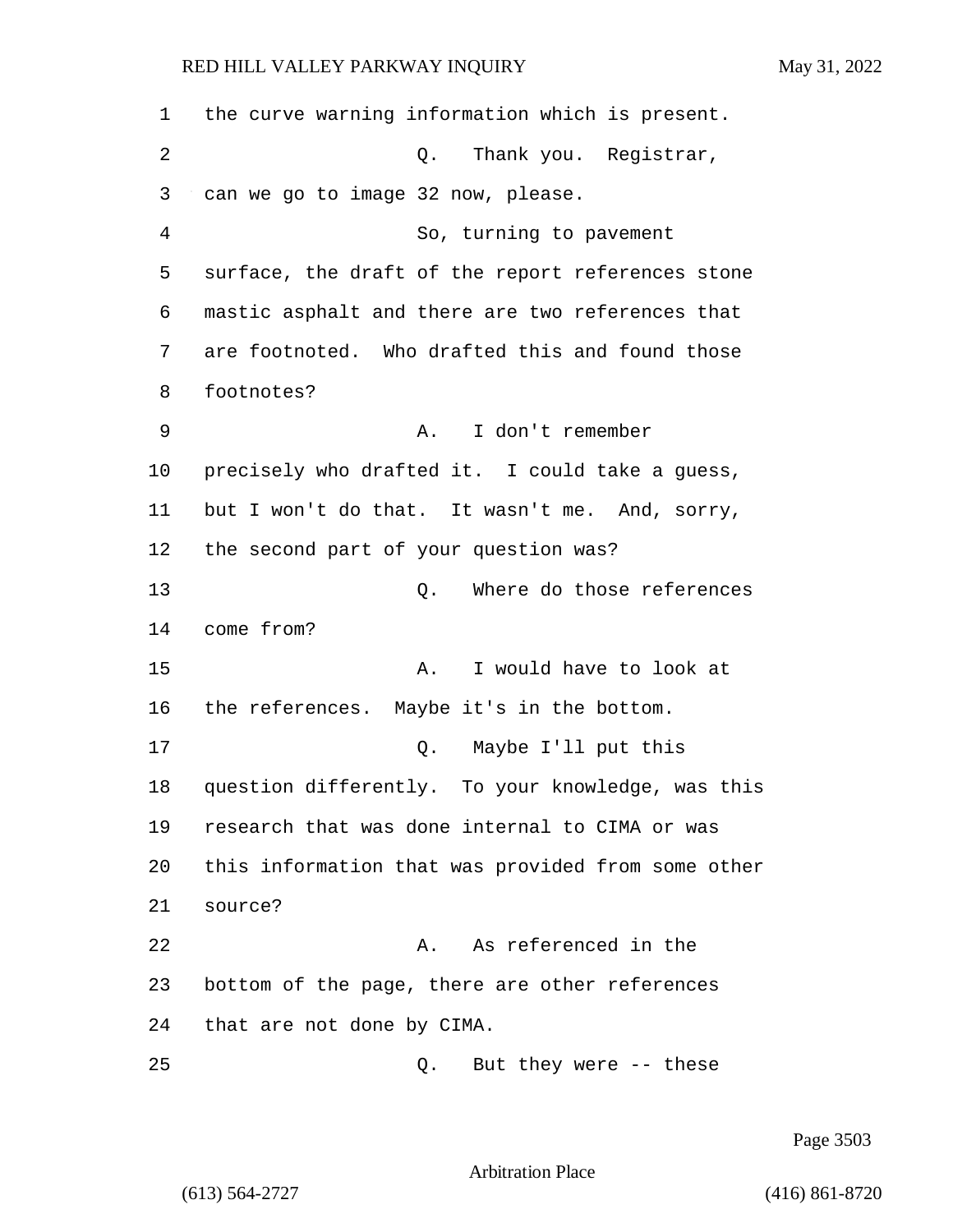| 1  | references were researched by CIMA. They weren't  |
|----|---------------------------------------------------|
| 2  | provided to CIMA from the City?                   |
| 3  | I don't believe they were<br>Α.                   |
| 4  | provided by the City. We didn't do the research.  |
| 5  | We are referencing research which was done.       |
| 6  | Yes. Okay. The second<br>Q.                       |
| 7  | paragraph says:                                   |
| 8  | "Industry identified                              |
| 9  | characteristics of SMA                            |
| 10 | pavements is that skid                            |
| 11 | resistance is lower in                            |
| 12 | newer surfaces."                                  |
| 13 | So, this is the early age low                     |
| 14 | friction problem or issue from that paper that    |
| 15 | Mr. Moore sent you. Is that right?                |
| 16 | I don't think it's<br>Α.                          |
| 17 | actually the paper Mr. Moore referenced, but I    |
| 18 | think it's the same phenomenon which is discussed |
| 19 | in another paper.                                 |
| 20 | Thank you, yes. I meant<br>Q.                     |
| 21 | the phenomenon that we're talking about. By this  |
| 22 | point, had you personally undertaken any further  |
| 23 | research about early age friction with SMA?       |
| 24 | I'm sure I had after the<br>Α.                    |
| 25 | discussion with Mr. Moore and that likely led to  |

Page 3504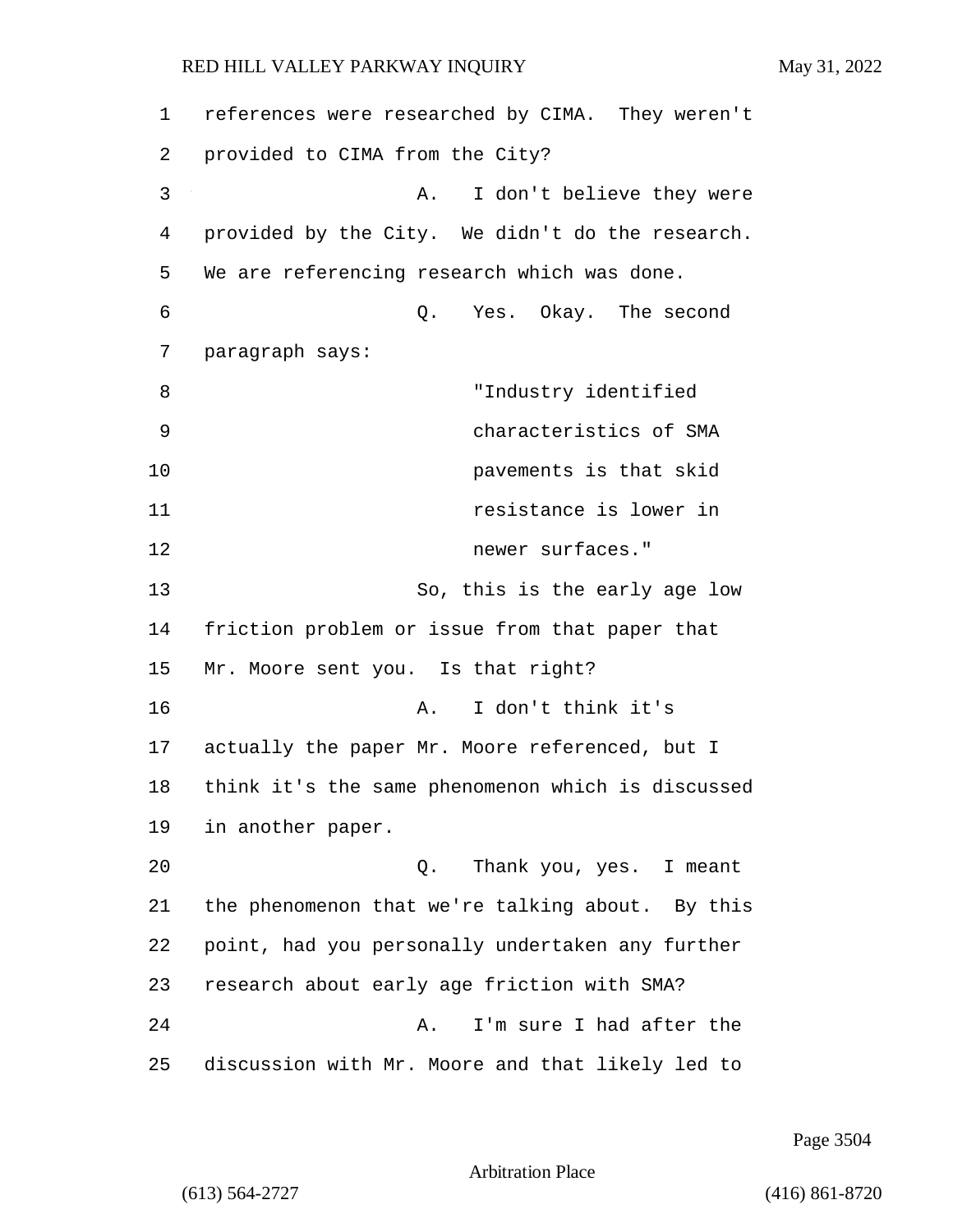| 1  | the internal discussion at CIMA that led to the   |
|----|---------------------------------------------------|
| 2  | inclusion of this. I don't believe I did this     |
| 3  | particular research, but, you know, it would be a |
| 4  | bit of a collaborative effort potentially.        |
| 5  | Okay. And here, the<br>Q.                         |
| 6  | draft says:                                       |
| 7  | "The proportion of wet                            |
| 8  | surface collisions seems                          |
| 9  | to be increasing over the                         |
| 10 | years."                                           |
| 11 | And then there's a caveat in                      |
| 12 | the footnote:                                     |
| 13 | "This suggests that if                            |
| 14 | low skid resistance is a                          |
| 15 | contributing factor, it's                         |
| 16 | not necessarily related                           |
| 17 | to normal early life                              |
| 18 | properties of SMA                                 |
| 19 | pavements."                                       |
| 20 | And that was the premise on                       |
| 21 | which you were proceeding, that this was not an   |
| 22 | early life friction issue. Is that right?         |
| 23 | I think what we were<br>Α.                        |
| 24 | trying to do was include in the report that       |
| 25 | component, that element, of the early life lower  |

Page 3505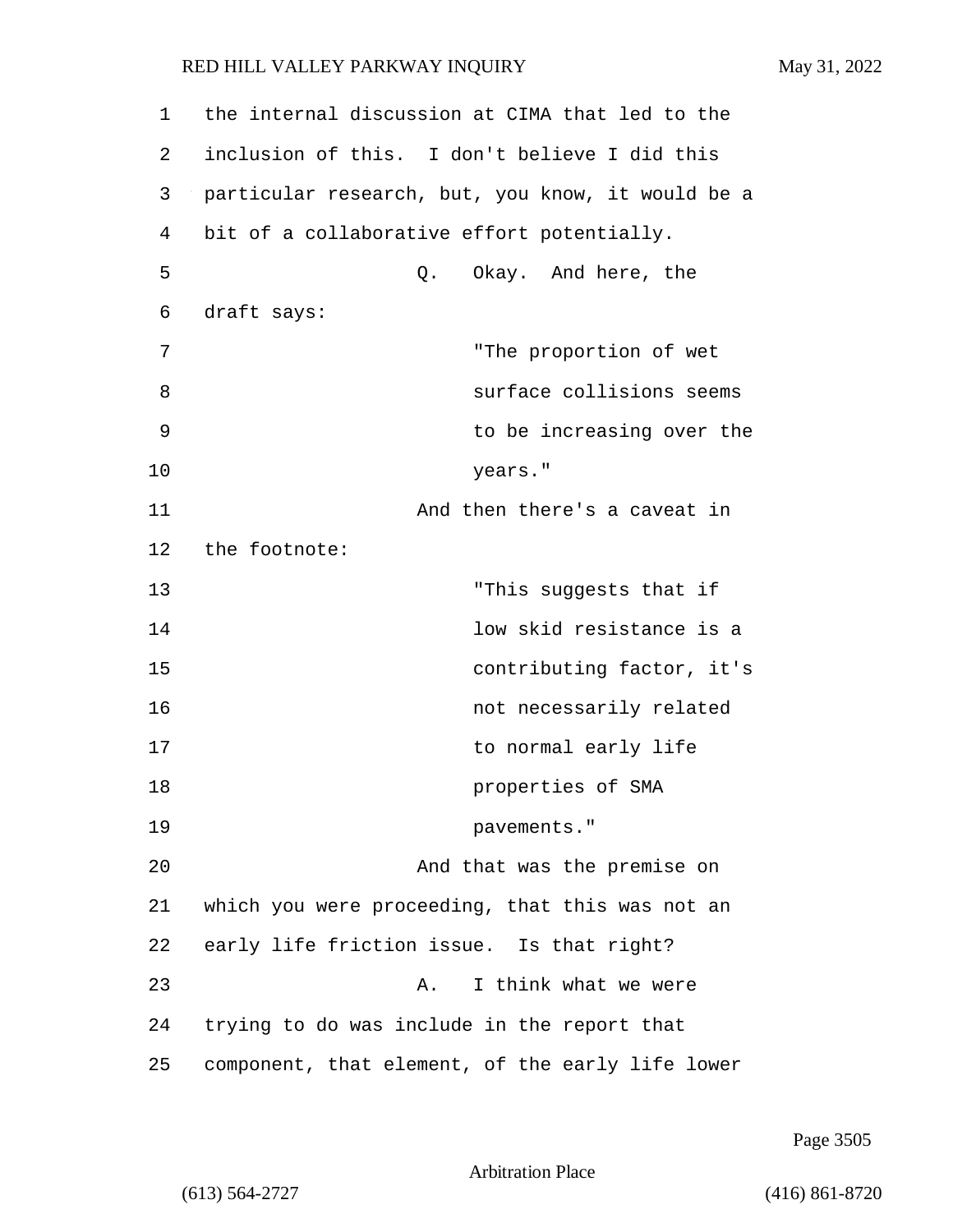| 1  | friction values in SMA asphalts to assist the City |
|----|----------------------------------------------------|
| 2  | in some context of analyzing the -- utilizing the  |
| 3  | recommendations that we were providing, going to   |
| 4  | be providing them.                                 |
| 5  | Q. Okay. Registrar, can we                         |
| 6  | go to image 41. So, this is in the                 |
| 7  | Recommendations section. And just continuing with  |
| 8  | pavement surface, one of the recommendations set   |
| 9  | out in this draft that we're looking at is to      |
| 10 | perform friction tests or friction testing and you |
| 11 | say in the second paragraph:                       |
| 12 | "Because of the high                               |
| 13 | proportion of wet surface                          |
| 14 | condition and SMV                                  |
| 15 | collisions, the City                               |
| 16 | could consider                                     |
| 17 | undertaking pavement                               |
| 18 | friction testing on the                            |
| 19 | asphalt to get a baseline                          |
| 20 | friction coefficient to                            |
| 21 | which to compare to                                |
| 22 | design specifications."                            |
| 23 | So, I know you talked about                        |
| 24 | this yesterday, but again, can you unpack why CIMA |
| 25 | thought that pavement friction testing would       |

Page 3506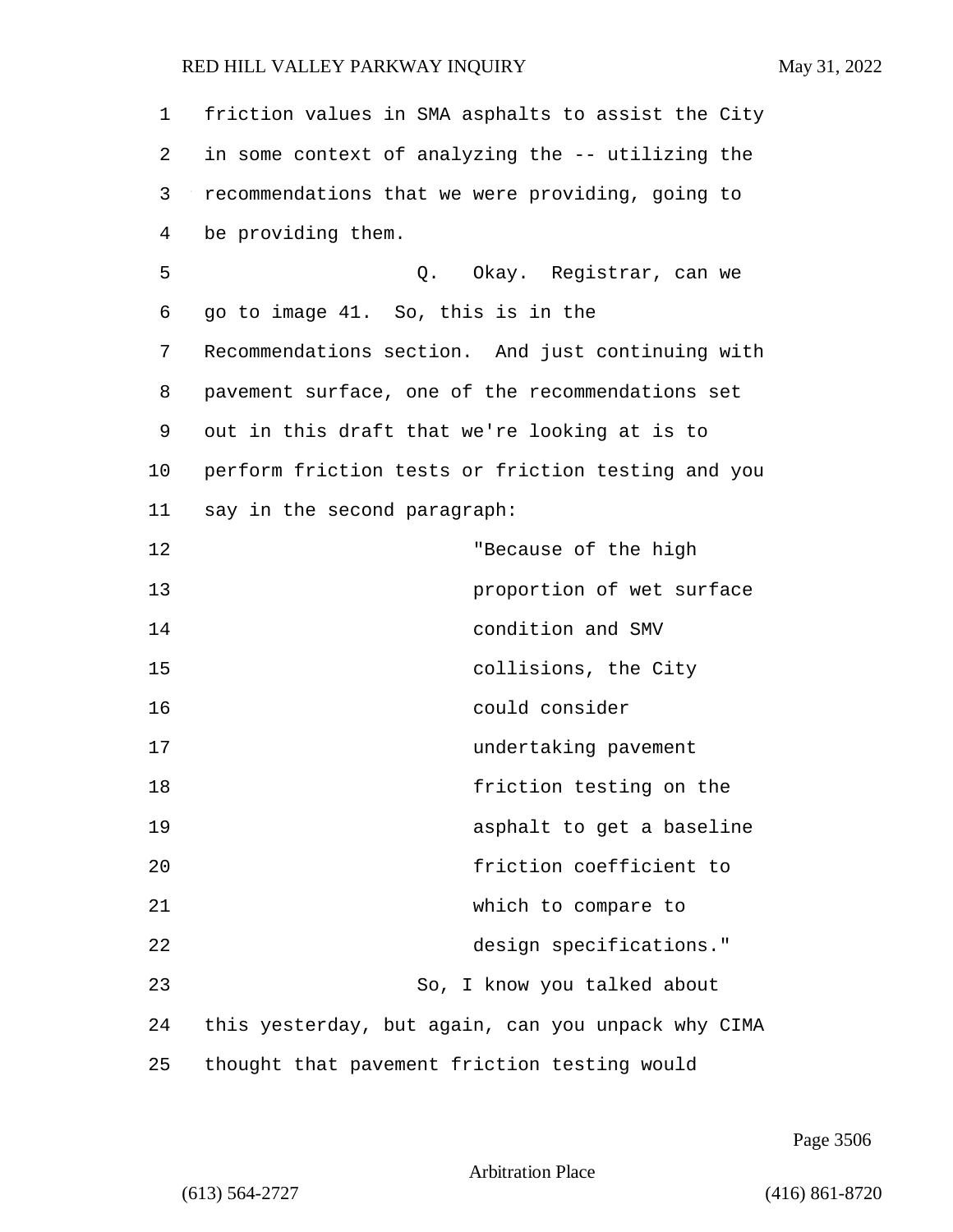provide value to the City? 2 A. Well, I think the simplest answer is just perhaps an analogy to say if, for example, we didn't have any traffic speed information, we would then have recommended that speed studies be undertaken so that you can understand what's happening with speed. Speed would be a potential causal factor on collisions in horizontal curves, and so collection of speed data would assist in understanding if that contributes. 12 Friction data is in a similar category. In this case, we didn't have any friction information about the road surface. We had measured it, you know, to some extent by proxy with the ball-bank studies, but it's not a direct, by any means, friction measurement. But of course as you travel around a corner undertaking a ball-bank you are engaging the friction of the tires on the road surface. 21 So, the point was that friction information, input, is needed by the city in order to investigate whether or not friction is a causal factor, contributing factor, to collisions, and we had recommended that in 2013

Page 3507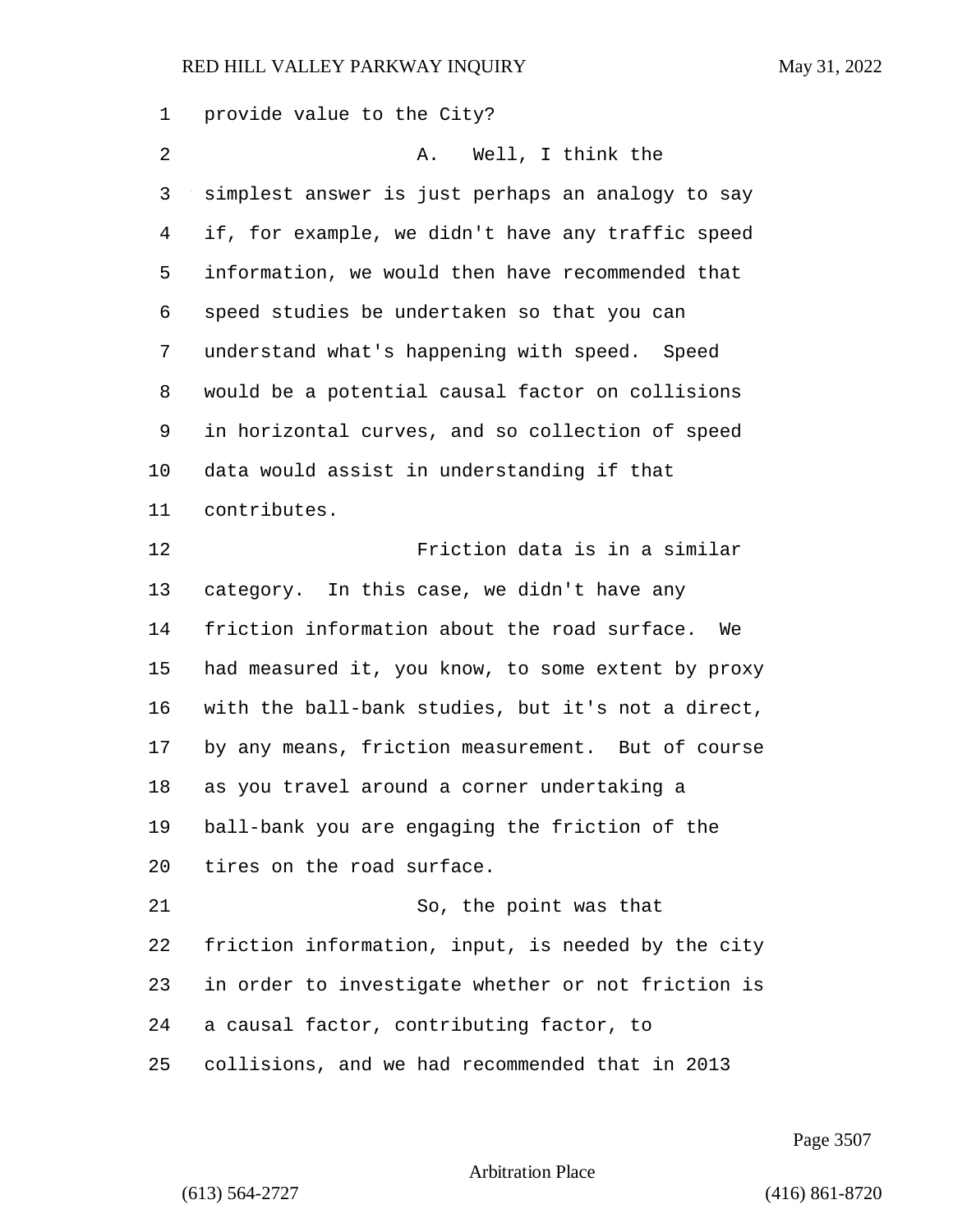and we were priming up to recommend it again in 2015. 3 Q. Okay. In 2013, CIMA recommended the overlay of a high-friction application on a few different places, but I'm going to specifically focus on ramp 6. 7 During your work in 2015 for the 2015 CIMA project, did you confirm whether that recommendation had been implemented? 10 A. No, we didn't confirm whether or not any of the recommendations from 2013 had been implemented. We had no follow-up project to undertake the review of those recommendations. 15 Q. I don't want this to be a memory test, but in respect of ramp 6, in the 2015 CIMA report, you reconducted collision review on ramp 6. Right? 19 A. Sorry, we? 20 Q. Did CIMA reassess or reconduct a collision review in respect of ramp 6? 22 A. If information had been provided updating the crash information, we would have updated our information. I can't recall precisely whether we did or not. I'm assuming we

Page 3508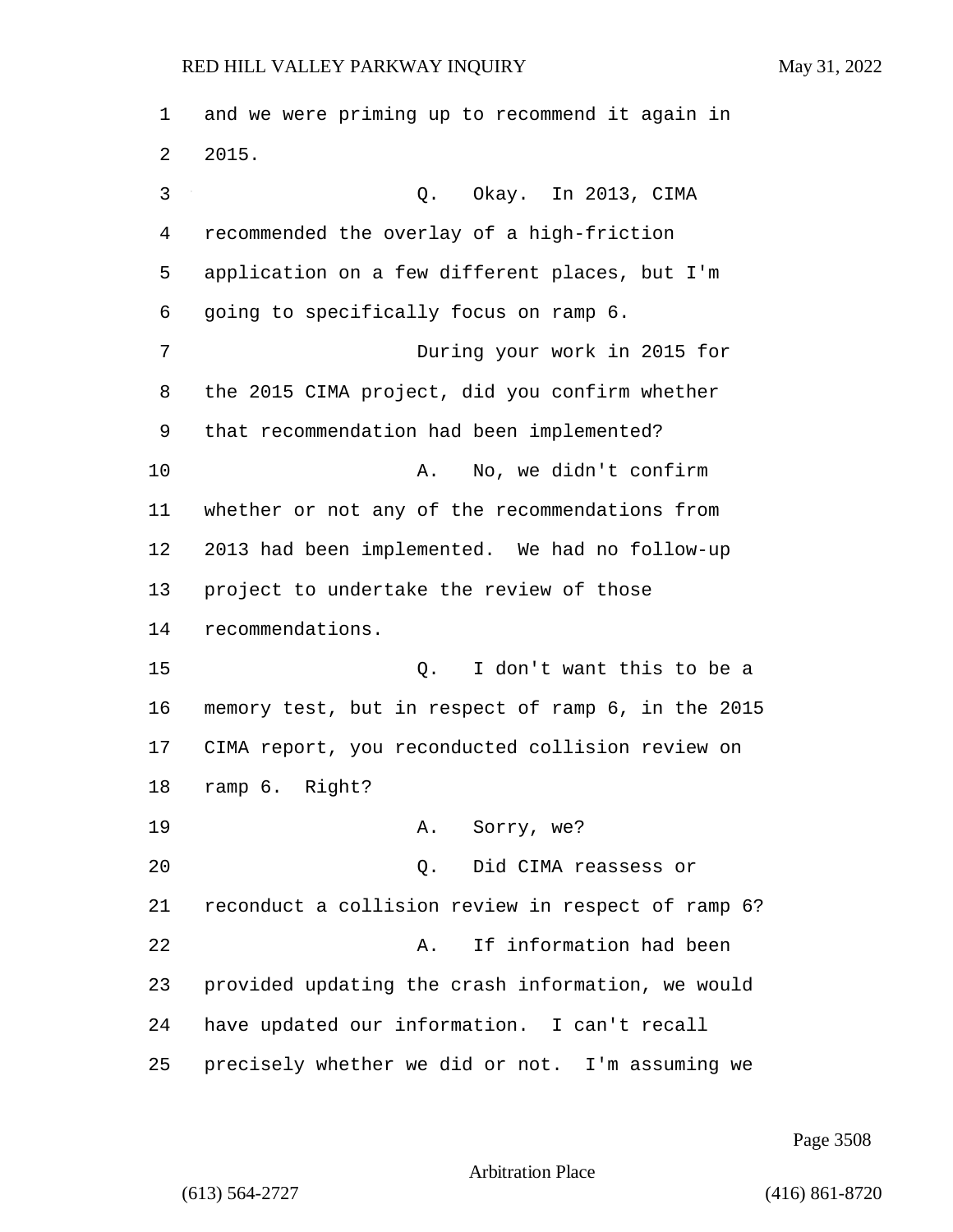| $\mathbf{1}$ | had overall update of collision information, so      |
|--------------|------------------------------------------------------|
| 2            | ramp 6 should or would have been included in that.   |
| 3            | Okay. Registrar, can we<br>Q.                        |
| 4            | go to image 40, please. Apologies, it's image 39.    |
| 5            | Thank you.                                           |
| 6            | So, just turning now to                              |
| 7            | illumination, you -- pardon me for saying "you."     |
| 8            | I mean to say the report. The report indicates       |
| 9            | that the primary objective of illumination is to     |
| 10           | increase safety and the report mentions design       |
| 11           | choices that were made during the design phase       |
| 12           | that were intimately linked to approvals.            |
| 13           | And so, there you're talking                         |
| 14           | about environmental constraints and approvals.<br>Is |
| 15           | that right?                                          |
| 16           | Α.<br>Yes.                                           |
| 17           | In advance of preparing<br>Q.                        |
| 18           | this draft, had CIMA obtained further information    |
| 19           | about the specific environmental constraints that    |
| 20           | were assessed during the design phase?               |
| 21           | Not to my recollection in<br>Α.                      |
| 22           | any detail. I think we had some of the basic         |
| 23           | information that allowed population of this          |
| 24           | content, but we didn't have the full environmental   |
| 25           | assessment history records and all of that.          |

Page 3509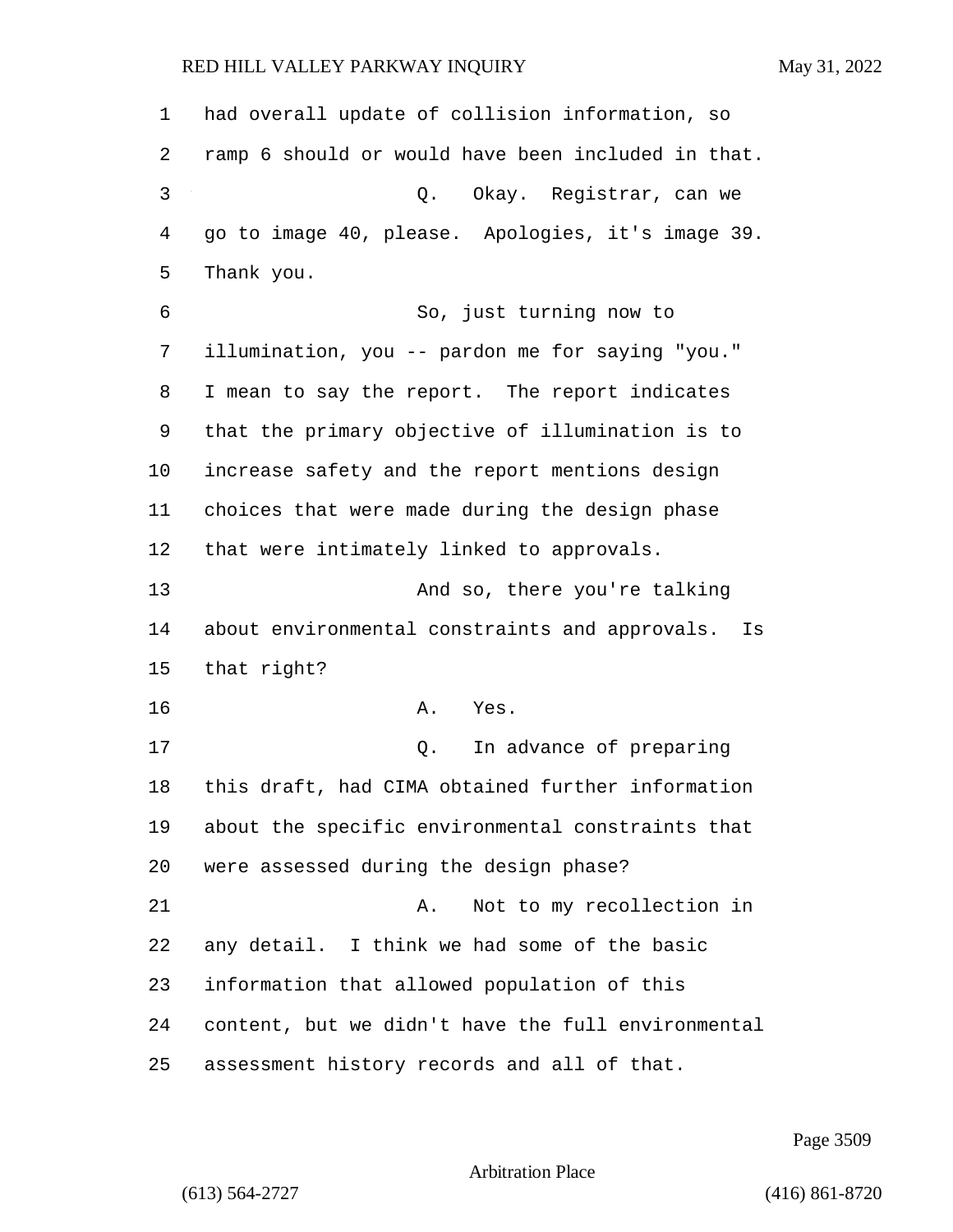1 and there are some references footnoted there. Do you recall whether CIMA went to try to find that information on its own or whether the City provided information to populate the drafting that we've just looked at here? 7 A. I don't honestly recall exactly which. We could have done it either way. Some information is publicly available and search the internet. I know we requested information and, you know, various things that we asked for were not provided or not available from the City, like the geometric design plans for the roadway, for example, we were told they were not available. 15 Q. Okay. The next paragraph goes through the warrant process, which we've already talked about. 18 Registrar, can you go to the next image, please. 20 Under table 9, there is results of the TAC warrant and the MTO warrant that CIMA conducted, and both indicate that they are warranted. 24 Just for clarity, that warranting, that was for the entire illumination

Page 3510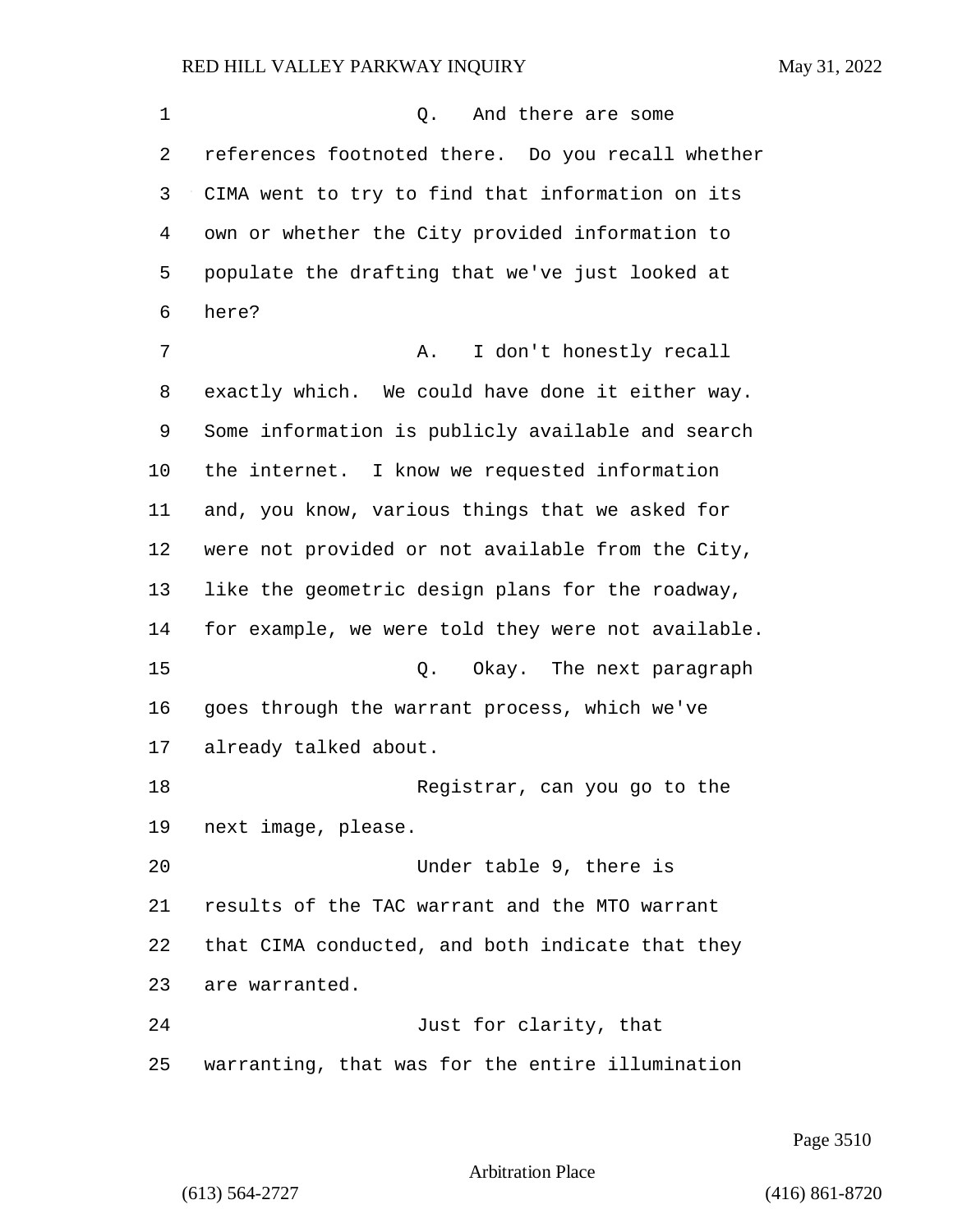| 1  | of the Red Hill. Is that correct?                  |
|----|----------------------------------------------------|
| 2  | That's my understanding,<br>Α.                     |
| 3  | yes.                                               |
| 4  | In the paragraph between<br>Q.                     |
| 5  | table 9 and table 10, it says:                     |
| 6  | "The MTO warrant provides                          |
| 7  | additional criteria based                          |
| 8  | on the benefit-cost                                |
| 9  | ratio."                                            |
| 10 | So, I believe you said                             |
| 11 | yesterday that there's some differences between    |
| 12 | the TAC warrant analysis tool and the MTO warrant  |
| 13 | analysis tool. And do those differences reflect    |
| 14 | the differences between the warranting condition   |
| 15 | of 60 and 80?                                      |
| 16 | They're similar but<br>Α.                          |
| 17 | they're not the same tool. There's some            |
| 18 | differences between them. As highlighted, the MTO  |
| 19 | applies to MTO highways, roadways. I would need    |
| 20 | to open up each warrant to review the differences, |
| 21 | but there are differences. They use a different    |
| 22 | number, so --                                      |
| 23 | I'm not going to make you<br>Q.                    |
| 24 | do that. Is one of the differences between the     |
| 25 | MTO warrant process and the TAC warrant process    |

Page 3511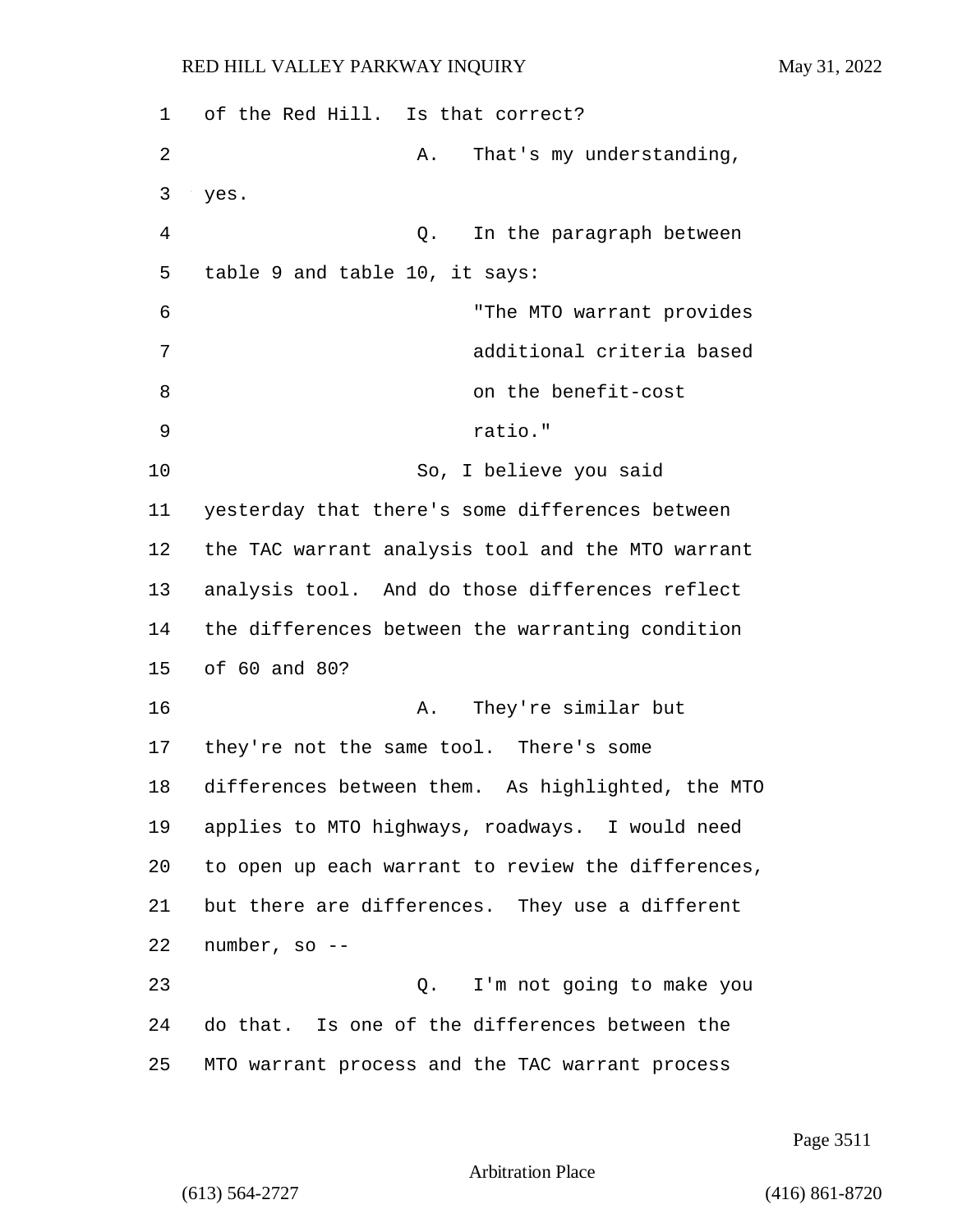| 1  | the cost-benefit calculation that plays into the   |
|----|----------------------------------------------------|
| 2  | warranting threshold? Is that correct?             |
| 3  | Yeah, as stated in the<br>Α.                       |
| 4  | paragraph between the two tables.                  |
| 5  | Okay. And so, in this<br>Q.                        |
| 6  | case, table 10 sets out the cost-benefit ratios    |
| 7  | and the warrant, and this report goes on to say    |
| 8  | that:                                              |
| 9  | "Illumination will be                              |
| 10 | warranted if the                                   |
| 11 | benefit-cost ratio of                              |
| 12 | providing it is greater                            |
| 13 | than one and optional if                           |
| 14 | otherwise."                                        |
| 15 | And then we're going to come                       |
| 16 | back to that in a moment.                          |
| 17 | Before we go there, the next                       |
| 18 | paragraph talks about other factors to be          |
| 19 | considered, including wildlife and drivers' eyes   |
| 20 | and other things, so you're providing a fair bit   |
| 21 | of context to consider whether to do illumination, |
| 22 | even if it is warranted. Is that fair to say?      |
| 23 | Yeah. I think we're<br>Α.                          |
| 24 | giving some more complete context with respect to  |
| 25 | the potential for consideration of illumination in |

Page 3512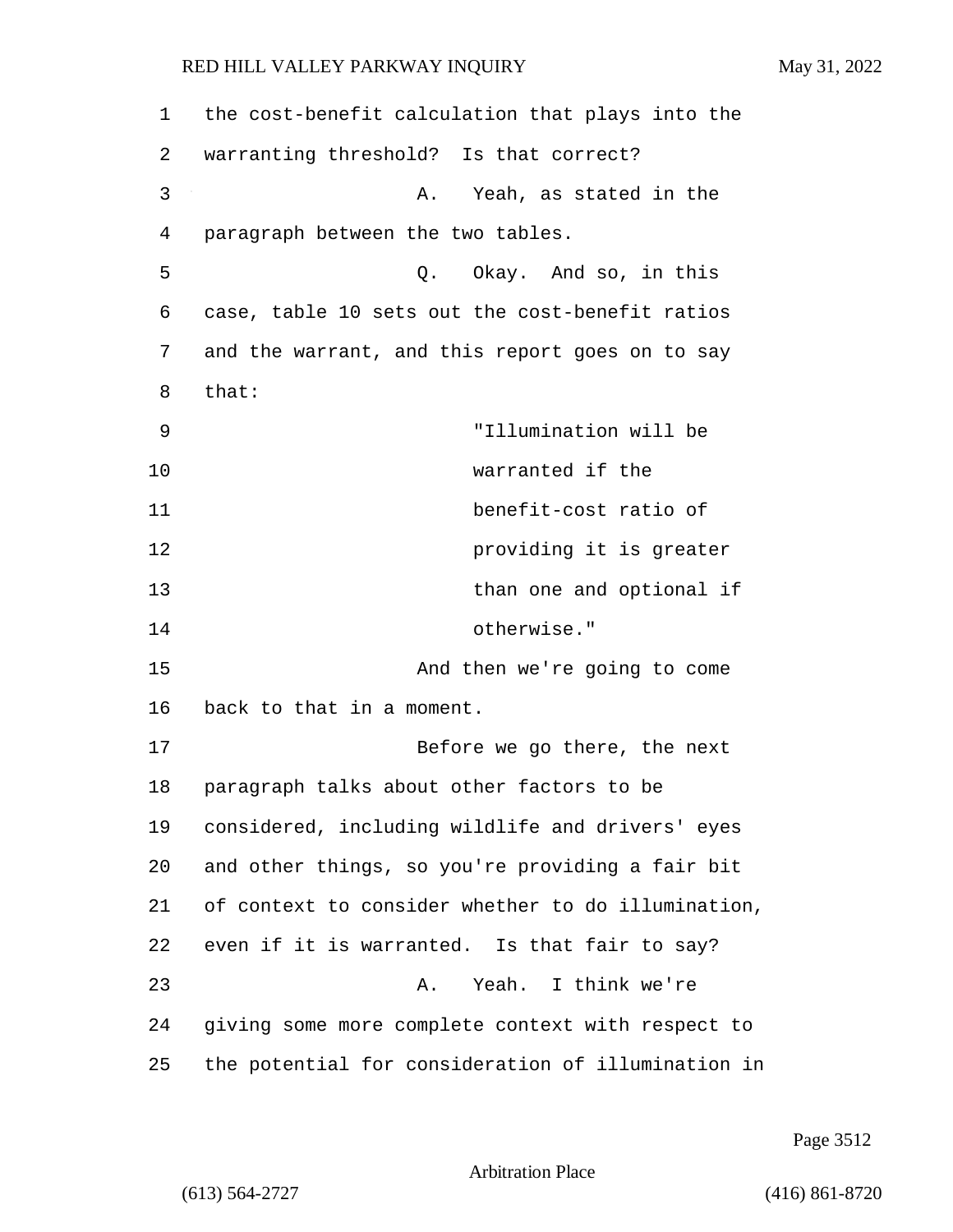| $\mathbf 1$ | the context of the Red Hill Valley Parkway. There |
|-------------|---------------------------------------------------|
| 2           | are other factors -- as with any warrant, there   |
| 3           | are other factors that must be considered.        |
| 4           | Engineering judgment must come into play.         |
| 5           | Q. Okay. Registrar, can you                       |
| 6           | go to image 42, please. Actually, sorry, I think  |
| 7           | we'll start on 41. If you can show image 41 and   |
| 8           | 42 at the same time. There we go.                 |
| 9           | So, at the bottom it says:                        |
| 10          | "The primary objective of                         |
| 11          | illumination is to                                |
| 12          | increase safety."                                 |
| 13          | We've already said that. And                      |
| 14          | it says:                                          |
| 15          | "As discussed in                                  |
| 16          | section 6, continuous                             |
| 17          | illumination along the                            |
| 18          | Red Hill is either                                |
| 19          | warranted or optional,                            |
| 20          | although restrictions                             |
| 21          | from the approval phase                           |
| 22          | may result in an                                  |
| 23          | undesired condition where                         |
| 24          | illuminated and                                   |
| 25          | non-illuminated sections                          |

Page 3513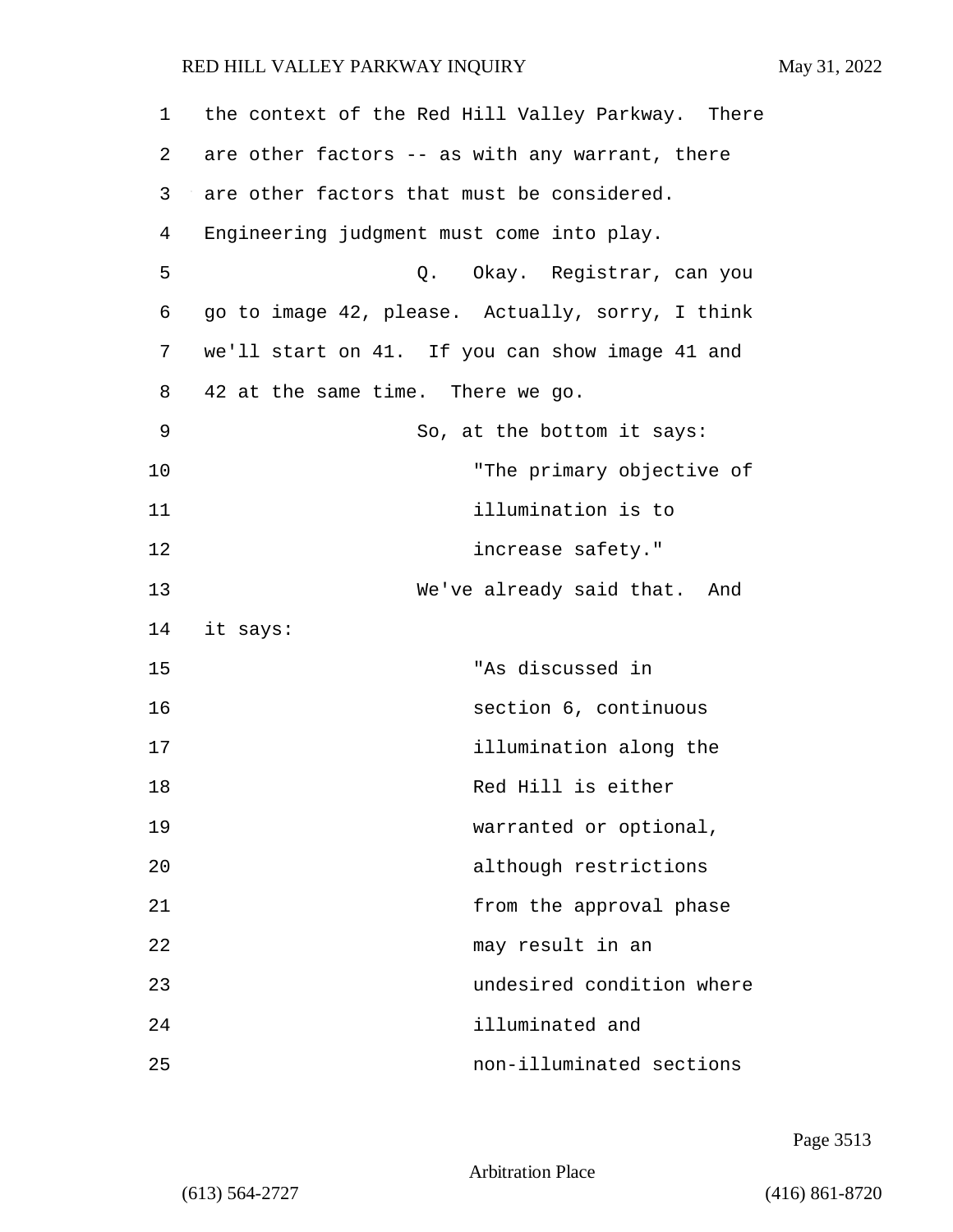1 alternate." 2 And then you set out the cost at CMF for this countermeasure. What is CMF? 4 A. CMF is collision modification factor. 6 Q. And then you set out your production costs. For this, where you say, "Continuous illumination is either warranted or optional," CIMA concluded that it was warranted. Is that right? 11 A. What we concluded was that the warrant was met. What we're highlighting is the context of what potential benefits come from installation of lighting. So, there's a CMF indicated. CMF is the potential for the countermeasure to modify, change, the number of collisions that might occur. 18 As you can see, it's very close to one, so the collision reduction value of lighting is not terribly good, and so that comes into consideration when you're doing the benefit-cost analysis. 23 Q. Okay. I have some additional questions on this, Commissioner, but I do note the time and I want to be mindful of our

Page 3514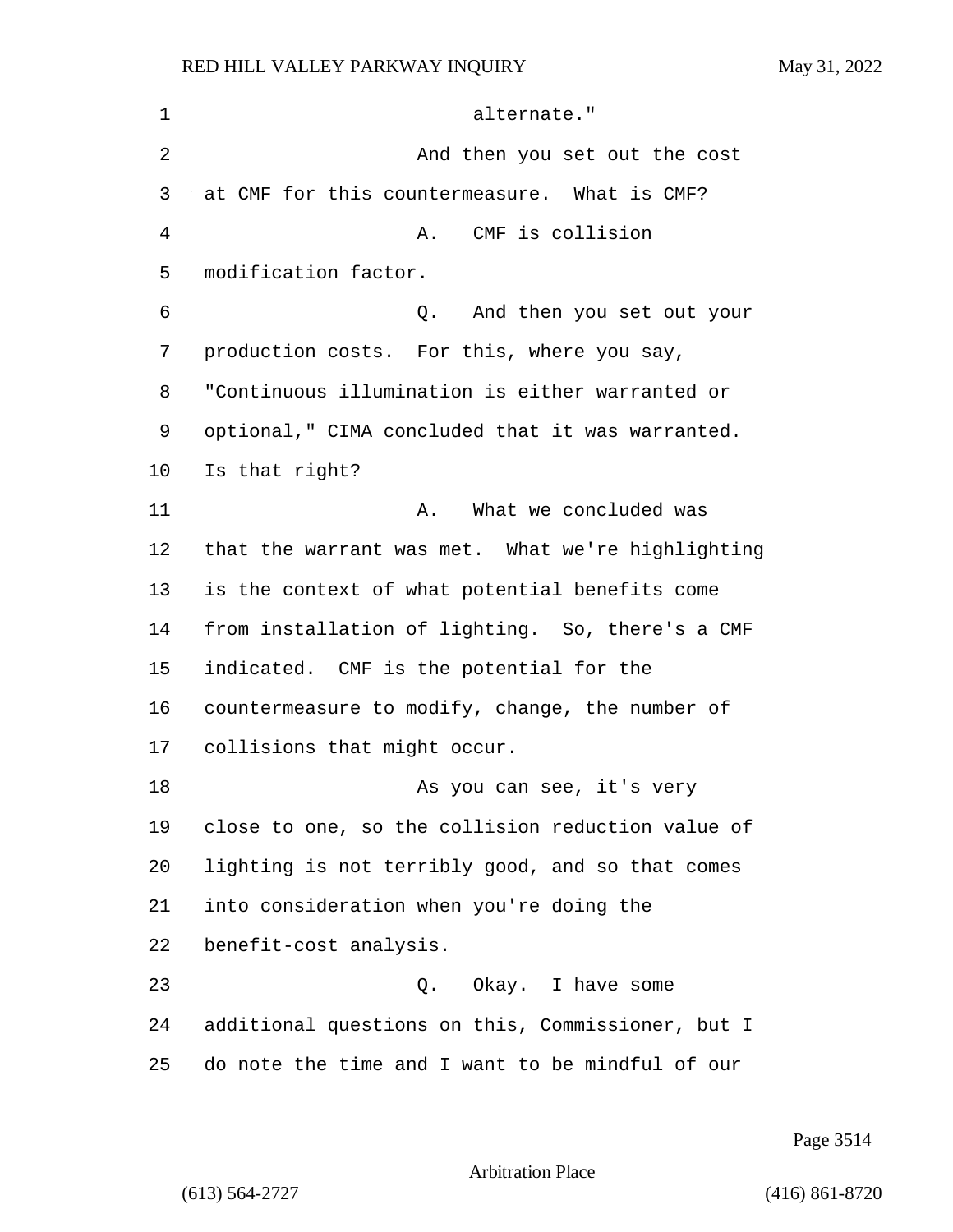1 regular lunch break. Would you like me to 2 continue? I probably have another five more 3 minutes on this and then I'll wrap up to another 4 topic. 5 JUSTICE WILTON-SIEGEL: Thank 6 you. Why don't we stop if it's going to be five 7 minutes? 8 MS. LAWRENCE: Thank you. 9 BY MS. LAWRENCE: 10 Q. Registrar, if you can go 11 back to that same document, CIM10146, and if you 12 can go to image 55, please. Sorry, it's 13 CIM10146.0001, image 55. 14 So, Mr. Malone, we did not go 15 through all of the countermeasures that were 16 suggested here, but CIMA did provide a summary of 17 what it says at the top, prioritize list of 18 countermeasures: 19 The priority has been 20 assigned based on ease of 21 implementation, 22 importance, ability to 23 reduce collisions and 24 ability to reduce 25 severity."

Page 3515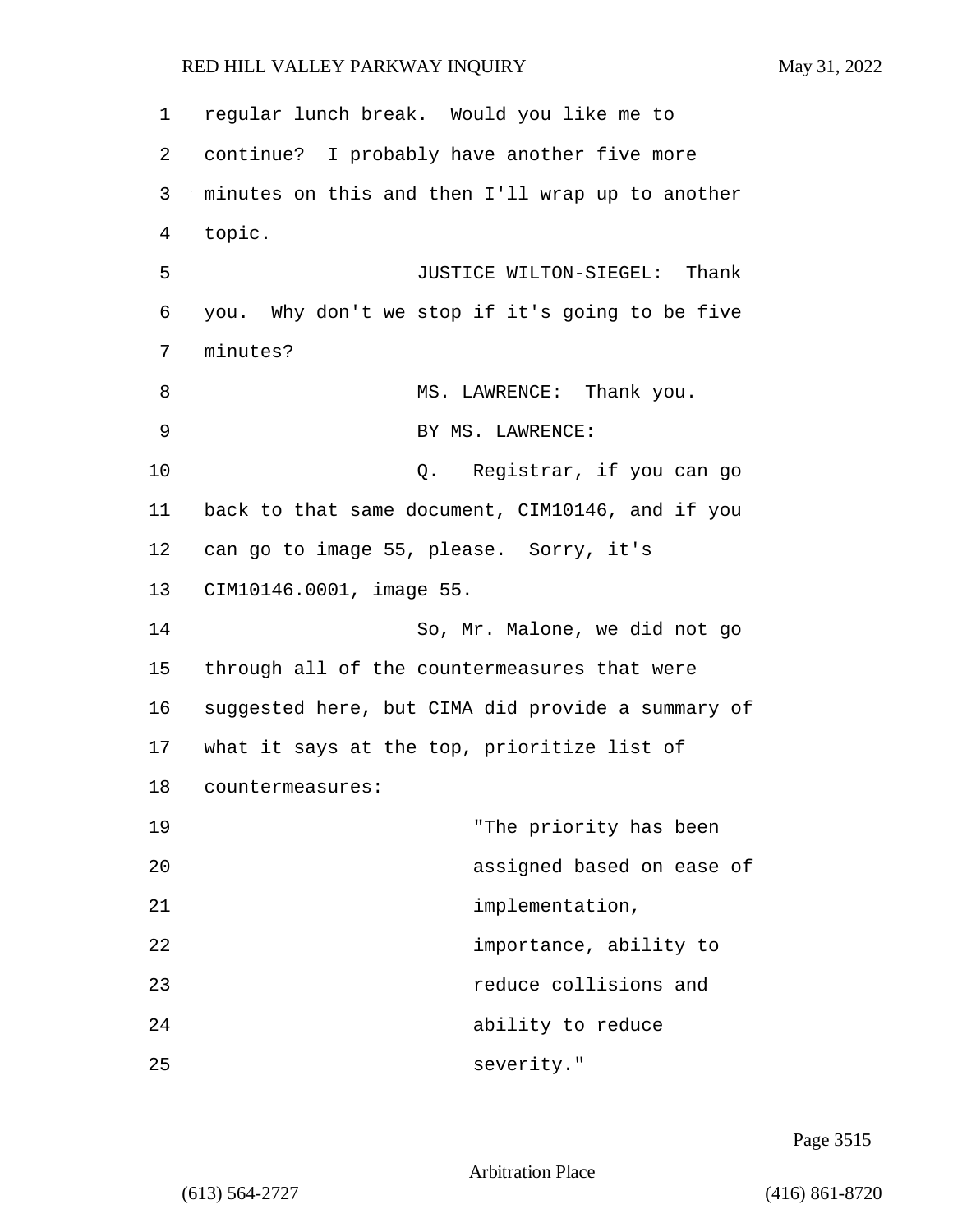1 So, you would agree with me that CIMA turns its mind, its attention, to how to characterize a timeline for proposed countermeasures based on the factors that are set out in that paragraph. Is that right? 6 A. Yeah, and the client had requested a timeline to be included in the report. 8 O. Okay. Do CIMA's recommendations on timelines or timing ever reflect its views for the urgency for improvements from a safety perspective? 12 A. Well, I wouldn't use that terminology. Any recommendation that we provide is intended to improve safety. If they can be done instantaneously, then that potential improvement would occur at the same time. 17 The real world is that some things are able to be done quickly and other things may require significantly longer periods of time, including, as discussed previously, if there's significant budgeting or capital budgeting required as opposed to operating budgets. 23 So, I think the timeline column that's provided here is primarily a reflection of the reality of installation and

Page 3516

Arbitration Place

(613) 564-2727 (416) 861-8720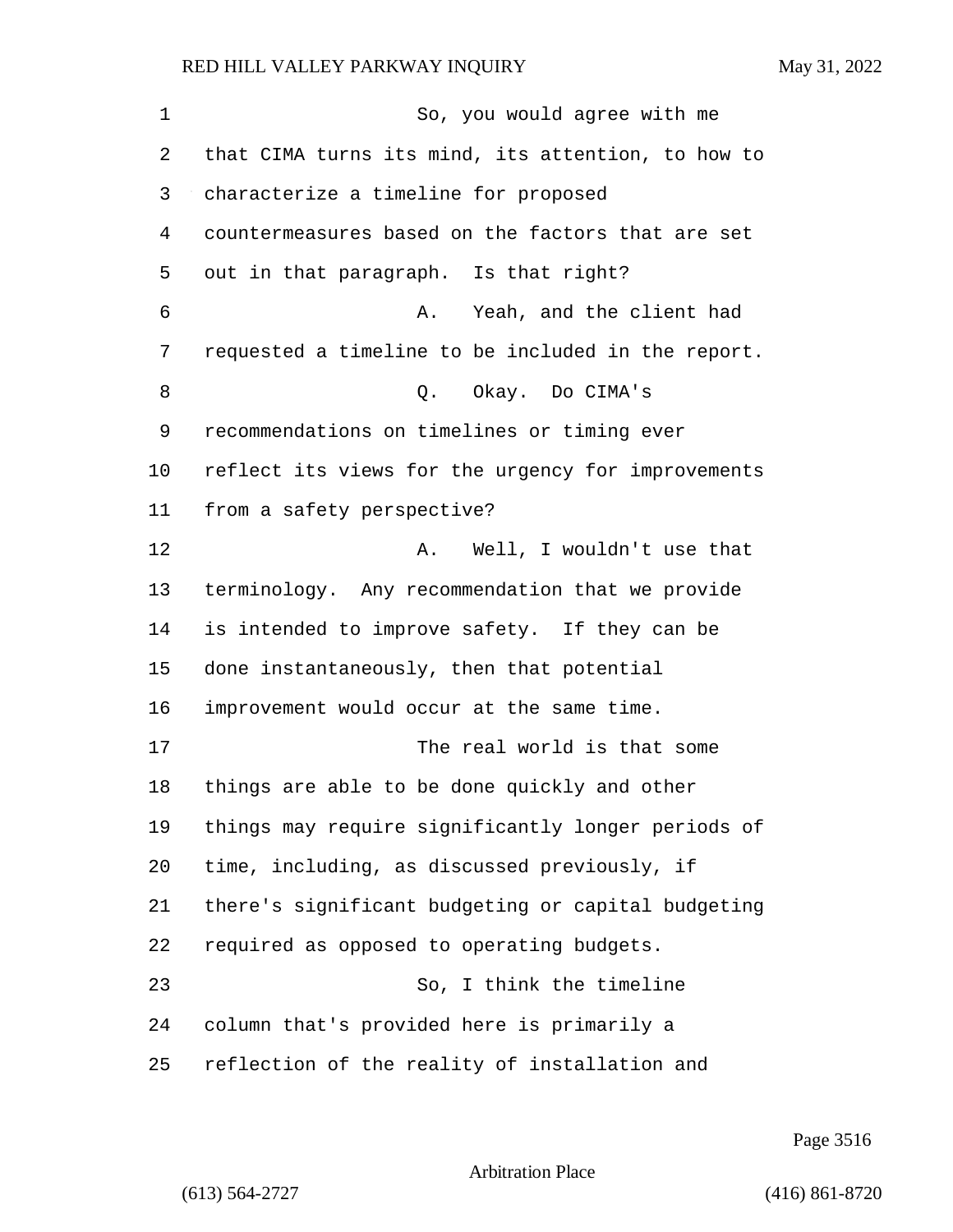| 1  | budgeting for the completion of -- and I think     |
|----|----------------------------------------------------|
| 2  | that's sort of evident to some extent if --        |
| 3  | high-tension cable barrier, for example, was       |
| 4  | installed tomorrow after the report was released,  |
| 5  | that would have the greatest impact of reducing    |
| 6  | crossover collisions, but it's a significant       |
| 7  | decision-making process, it had not been included  |
| 8  | in original design, requires extensive capital     |
| 9  | budgeting, planning and installation, so it is     |
| 10 | going to be a longer term before that can be       |
| 11 | achieved as opposed to others which may be short   |
| 12 | term.                                              |
| 13 | So, personally, I don't think                      |
| 14 | that these are ordered in terms of imperative of   |
| 15 | safety improvement. They're all important for      |
| 16 | improving safety. That's why they've been          |
| 17 | recommended.                                       |
| 18 | Q. Okay. Thank you.                                |
| 19 | So, those are my questions in                      |
| 20 | respect of this document and I think it's a good   |
| 21 | time, before we move to another topic, to take our |
| 22 | lunch.                                             |
| 23 | JUSTICE WILTON-SIEGEL: Okay.                       |
| 24 | Well, it's almost 1:10, so we'll come back at,     |
| 25 | let's say, 2:20. We stand adjourned until that     |

Page 3517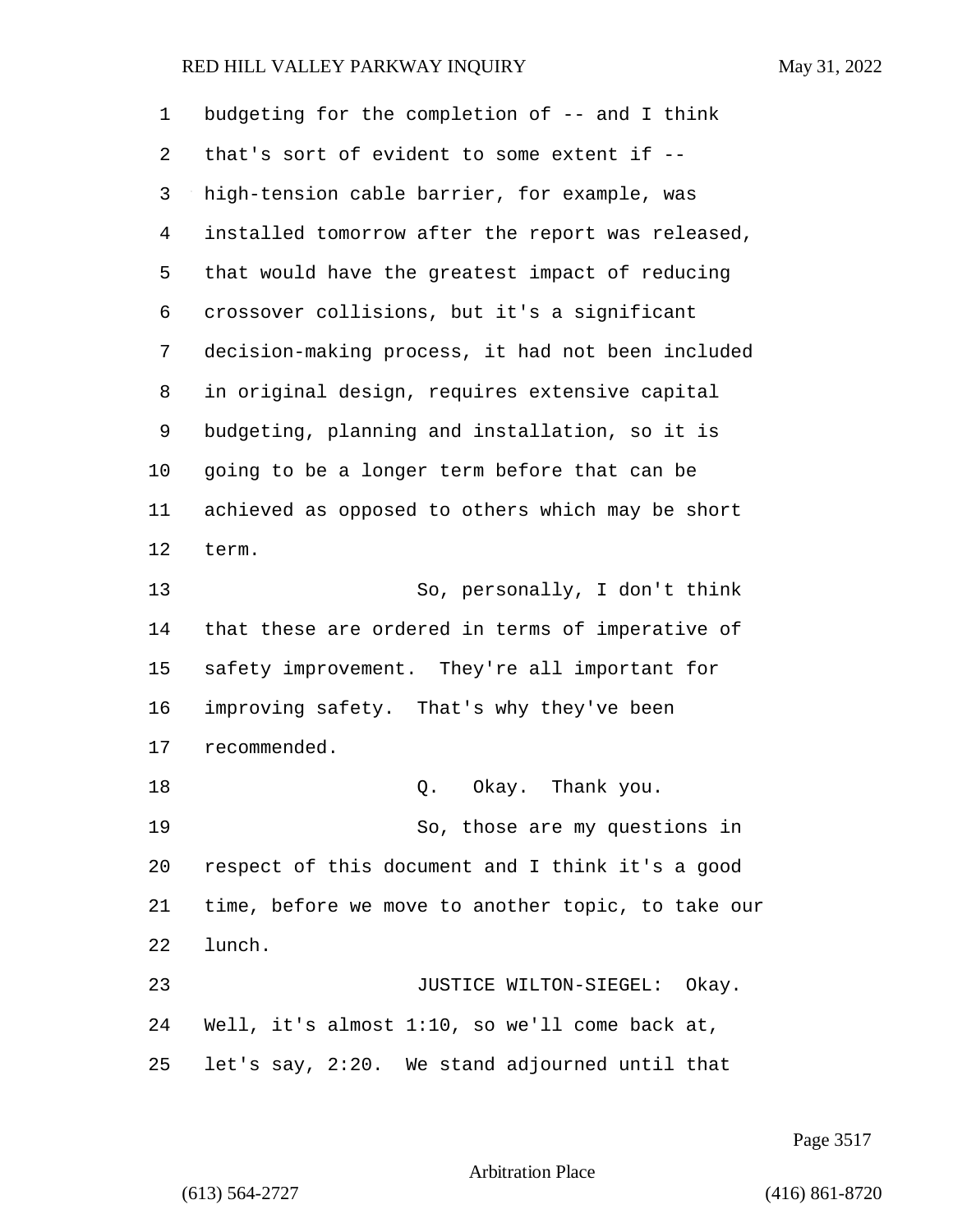1 time. 2 --- Luncheon recess taken at 1:08 p.m.  $3 \rightarrow -$ - Upon resuming at 2:20 p.m. 4 BY MS. LAWRENCE: 5 Q. Good afternoon, 6 Mr. Malone. So, we are going to move forward in 7 time. 8 Registrar, can you bring up OD 9 7, page 43, paragraph 131, please. 10 So, just a reminder, CIMA has 11 sent the City a draft of the 2015 CIMA report. 12 That was the document that we were just looking 13 at. And on September 22, 2015, City staff 14 attended a meeting with you and CIMA staff and one 15 of your colleagues prepared notes, which is set 16 out at the top of page 44. 17 Registrar, can you call that 18 out, please. Thank you. 19 So, CIMA summarized findings 20 and recommendations from both reports. That 21 reference to both reports, was CIMA concurrently 22 doing a LINC safety review study? 23 A. Not quite concurrently. 24 We had started the LINC report previous, but I 25 believe that's what it's referring to, both the

Page 3518

Arbitration Place

(613) 564-2727 (416) 861-8720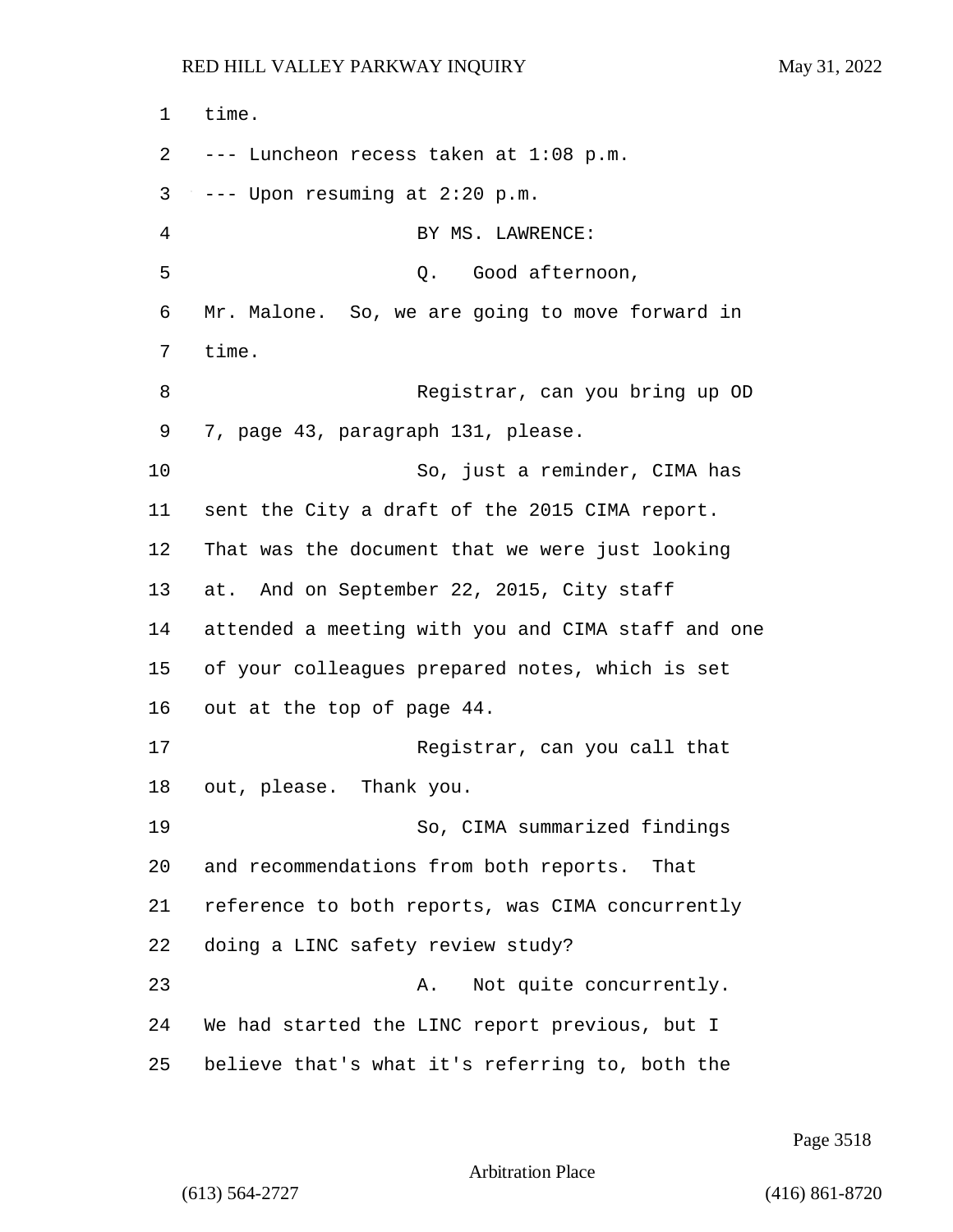LINC meeting crossover crash report and the report done for the Red Hill. 3 Q. Okay. The next bullet point is a reference to the traffic management program. Were you generally aware of the City's traffic management program? 7 A. Yeah. The City was undertaking another review, another study, relating to intelligent transportation systems and traffic management program or installation of message boards along the LINC in particular. 12 O. I'm just going to refer you to the last of the paragraphs here: 14 "CIMA to provide revised 15 final report by October  $16$  6 -- " 17 17 It says 2020. I think it's 2015 and that is just a typographical error. So, you have about a month to prepare the final version of the report. Does that sound right, to your recollection? 22 A. I don't recall the timeline exactly, but it would have been between the first and second editions that were issued. 25 Q. Okay. Do you recall any

Page 3519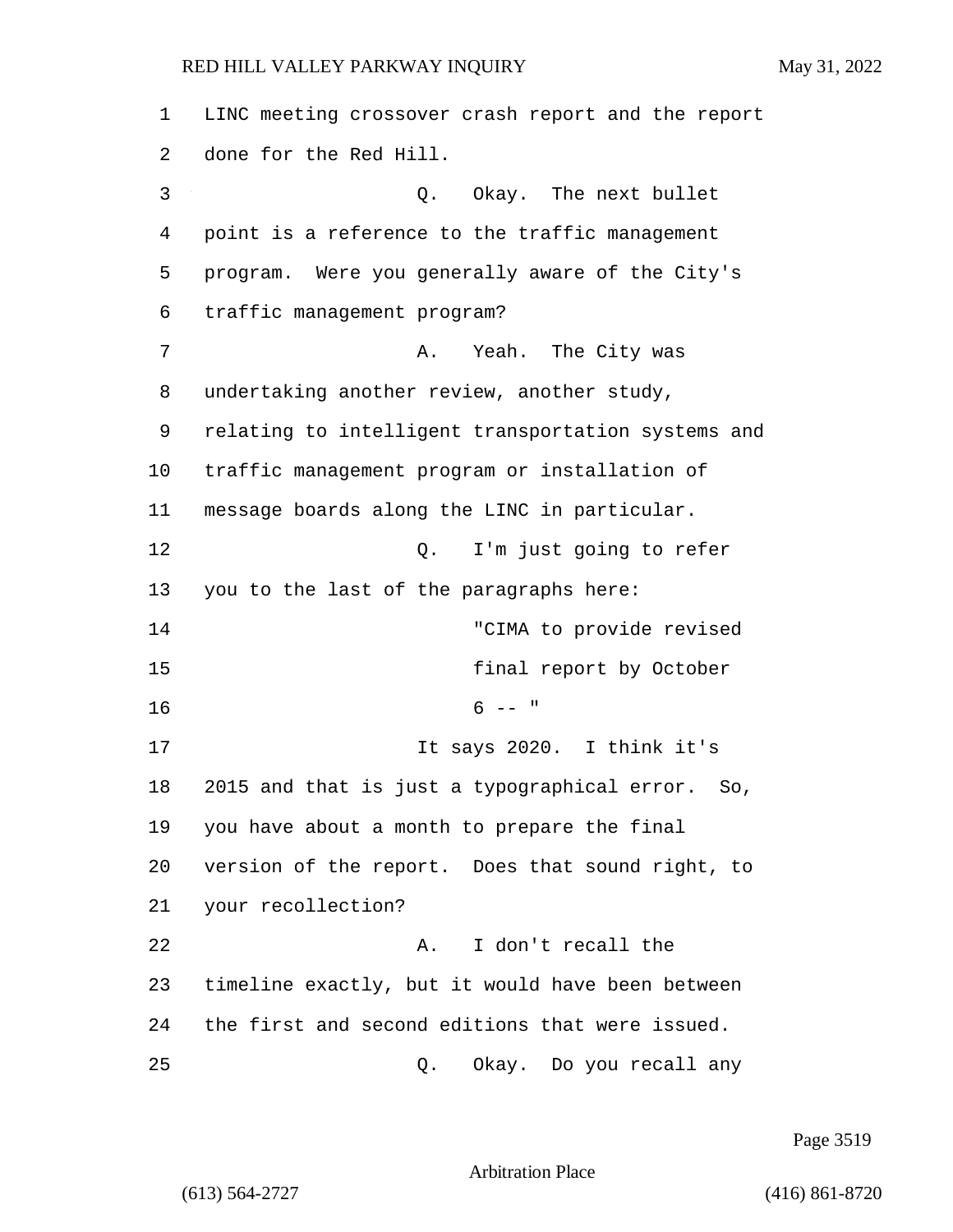discussion in this meeting or at any point before your next draft where there was discussion about the potential for widening the Red Hill? 4 A. I remember some discussion about context of suggestions for improvements in the context of potential widening of the roadway, and I have seen documentation in review for this testimony, but I can't recall it all precisely. 10 Q. Okay. That's fine. Registrar, you can close out this call out, please. 13 Now, apart from what's in these notes that's we've just gone through, do you remember anything else from that meeting? **A.** No. I really don't have a great recall of the meeting. 18 and 18 Q. Okay. Turning now to the October, when CIMA had agreed to provide a revised final report. Registrar, if you can bring up OD, page 46, paragraph 139, please. Thank you. Apologies, can you take that call out down. That's not the call out that I wanted. Sorry about that. It's 138. Registrar, if you could call out paragraph 138. Thanks.

Page 3520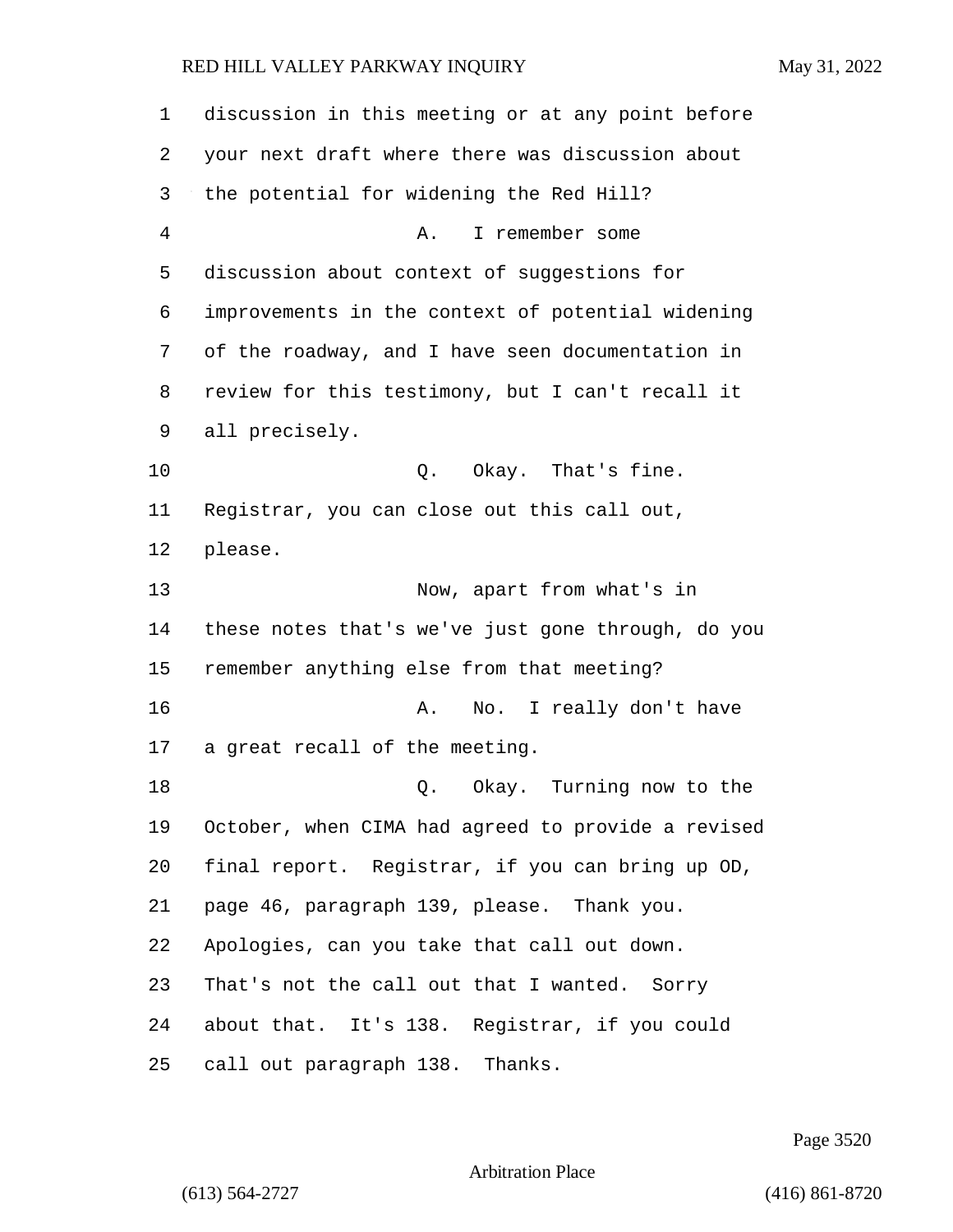1 So, on October 7, your colleague sent city staff copies of the CIMA LINC report and the CIMA Red Hill report, and indicated if they had questions or comments, to not hesitate, but these were characterized as the final reports. 7 Registrar, can you go into HAM672, please. 9 So, this is the attachment to that e-mail that I just referred you to and I'm going to take you -- I'll ask a general question. In terms of the recommendations around cat's eyes and markings and signage, those recommendations, which we already touched upon, those didn't change in the various versions of the drafts of this report, did they? 17 A. I would have to double check to be sure. I know that there was no change in the items that were identified for improvements in versions 2 and 3. I would have to double check version 1 first. 22 Q. Okay. Registrar, can you go to image 54, please. 24 So, we looked before the lunch break at an earlier draft and now I'm going to

Page 3521

Arbitration Place

(613) 564-2727 (416) 861-8720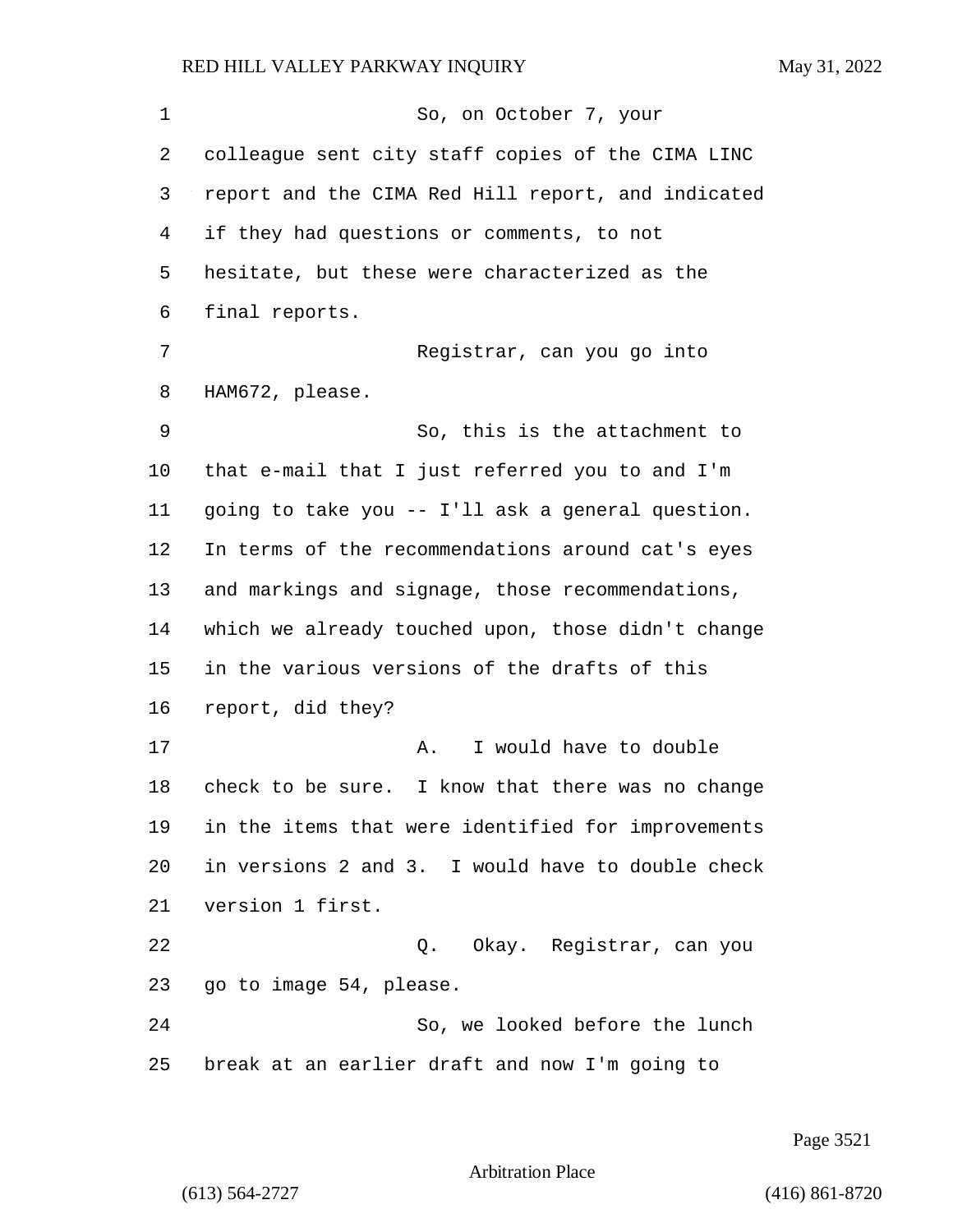take you to this draft. 2 And, Registrar, if you can call out the section under 9.1.5. 4 So, in this draft, the CIMA report indicates again -- we've gone through this -- that the collision review found a portion of the non-daylight collisions was higher than averages. And this version of the report says: 9 "A review of the MTO **policy** and warrant 11 indicated that continuous 12 illumination is warranted **in the study area.**" **And for this report, the study**  area is the entirety of the RHVP. Correct? 16 A. Yes, I believe so. Yes. 17 Q. And this is continuous illumination of the main line? 19 A. Continuous illumination would be the main line, yes. 21 Q. The report provides an estimated installation cost and the benefit-cost number of \$810,000 and 2.77. And then it goes on to provide, with similar language as the document that we were looking at before lunch, other

Page 3522

```
Arbitration Place
```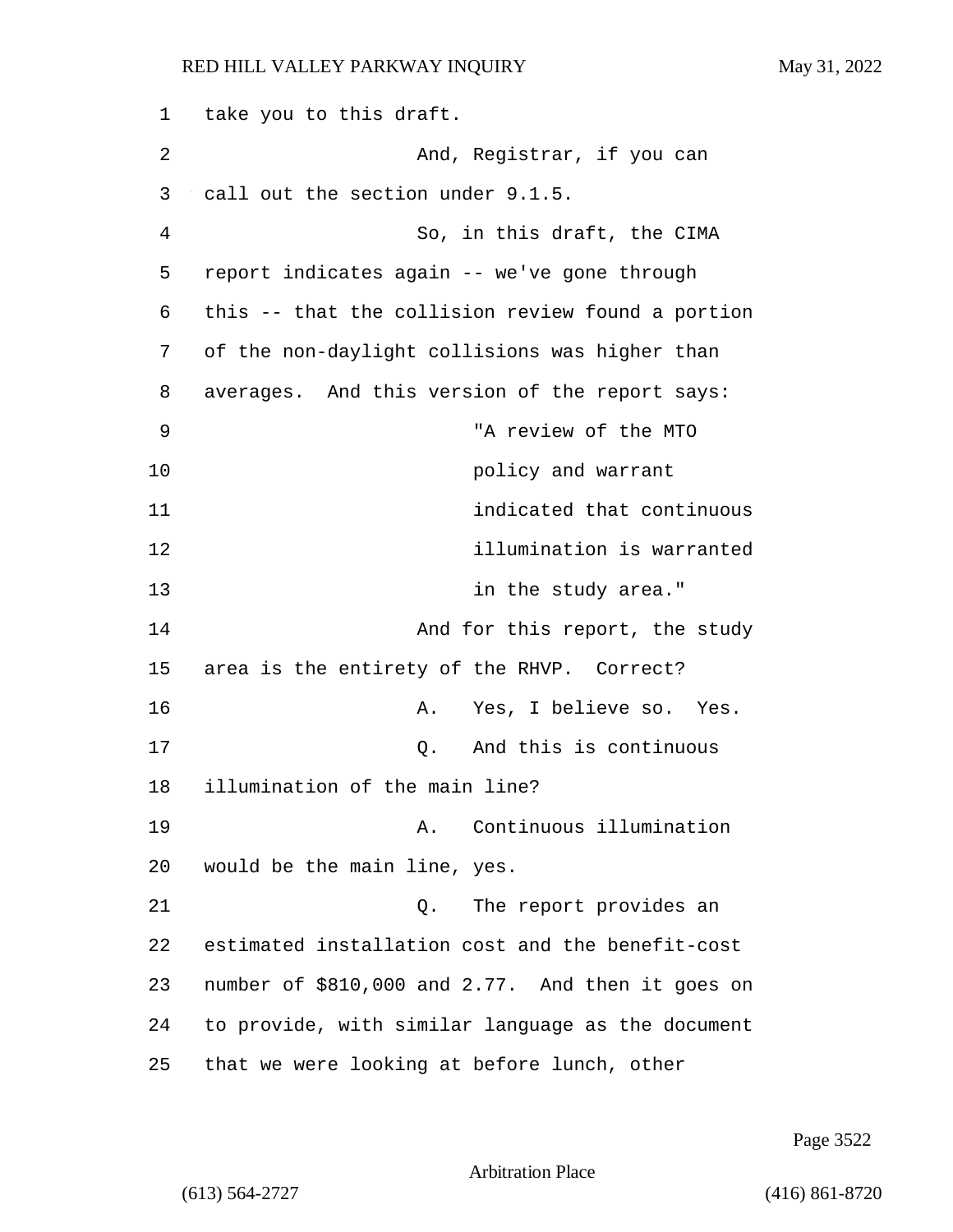| 1  | factors that need to be taken into account. And    |
|----|----------------------------------------------------|
| 2  | in the last sentence:                              |
| 3  | "All illumination must be                          |
| 4  | assessed in relation to                            |
| 5  | the environmental                                  |
| 6  | approval constraints                               |
| 7  | which exist, as well as                            |
| 8  | the cost of installation                           |
| 9  | and maintenance                                    |
| 10 | implications."                                     |
| 11 | Registrar, can you now go to                       |
| 12 | image 57. And so, this is an updated summary       |
| 13 | table to the one we looked at before lunch in the  |
| 14 | earlier draft and you'll see under the line it     |
| 15 | says Short-term Total in the bottom third of the   |
| 16 | page. And there's now two lines, install           |
| 17 | continuous illumination as a long-term option or   |
| 18 | prioritize list of countermeasures, so it's a      |
| 19 | countermeasure there, and then install             |
| 20 | high-tension cable guardrail, and both of those    |
| 21 | are under long term and they have come comments    |
| 22 | beside them.                                       |
| 23 | And so, by this version, the                       |
| 24 | October 7 version of the CIMA report, CIMA had now |
| 25 | included the continuous illumination warrant, the  |

Page 3523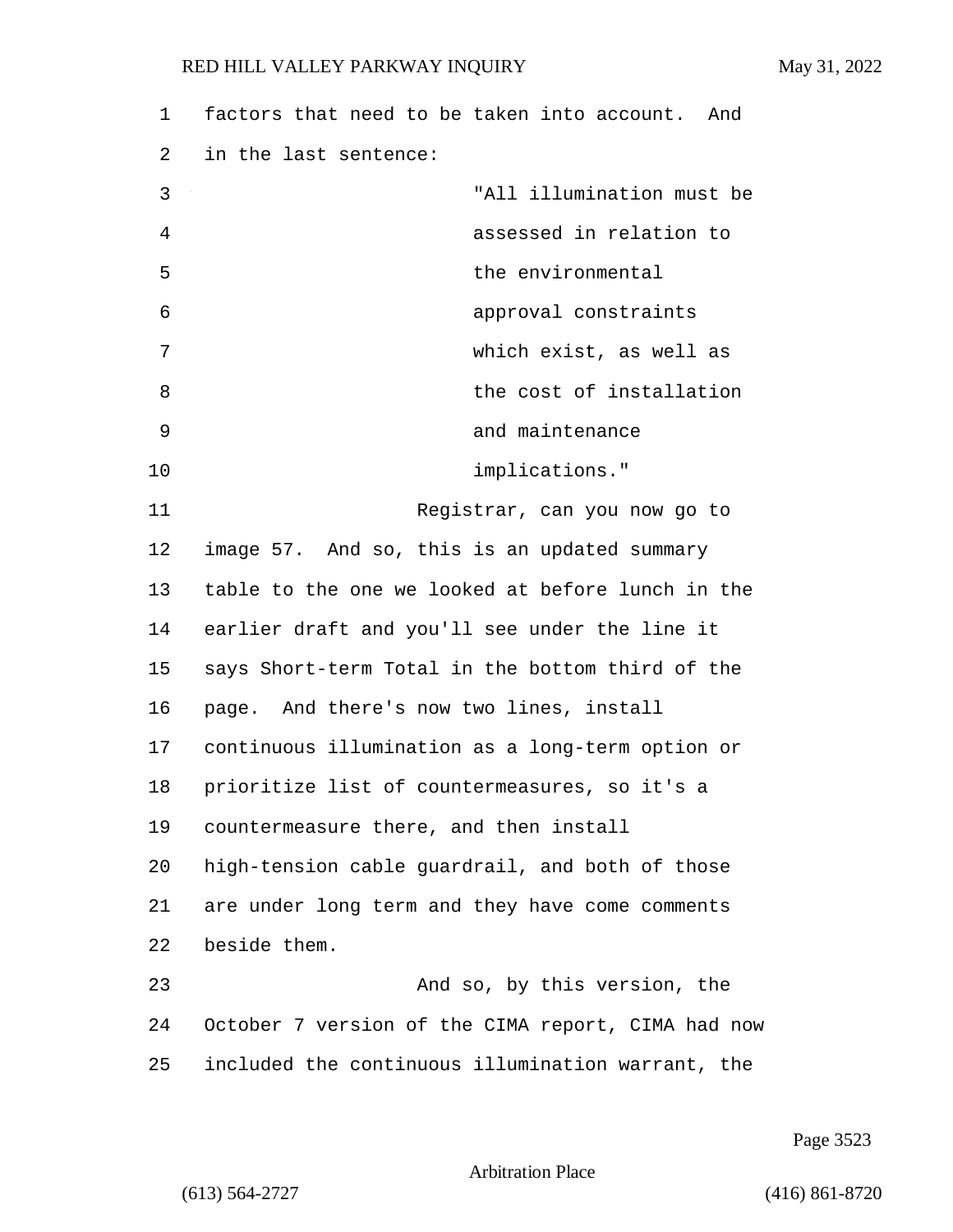estimated installation costs, the benefit-cost number and had included, as a long-term option, install continuous illumination. Do you agree with that? 5 A. Yes. 6 Q. So, at the conclusion of the project to complete the 2015 CIMA report, you viewed continuous illumination of the main line as a responsible recommendation for CIMA to make? 10 A. It was a countermeasure which was listed amongst the ones for the City to undertake, yes. 13 Q. Okay. Nothing had changed regarding your understanding of the feasibility of continuous illumination between 2013 and 2015. Correct? 17 A. Well, no. It's a different piece of roadway, so the earlier study only dealt with the portion from Greenhill to the south, to Dartnall, and this portion covered the entire length, so there's different context in terms of feasibility because it's a different piece of roadway. 24 Q. Nothing had changed in terms of the feasibility of the environmental

Page 3524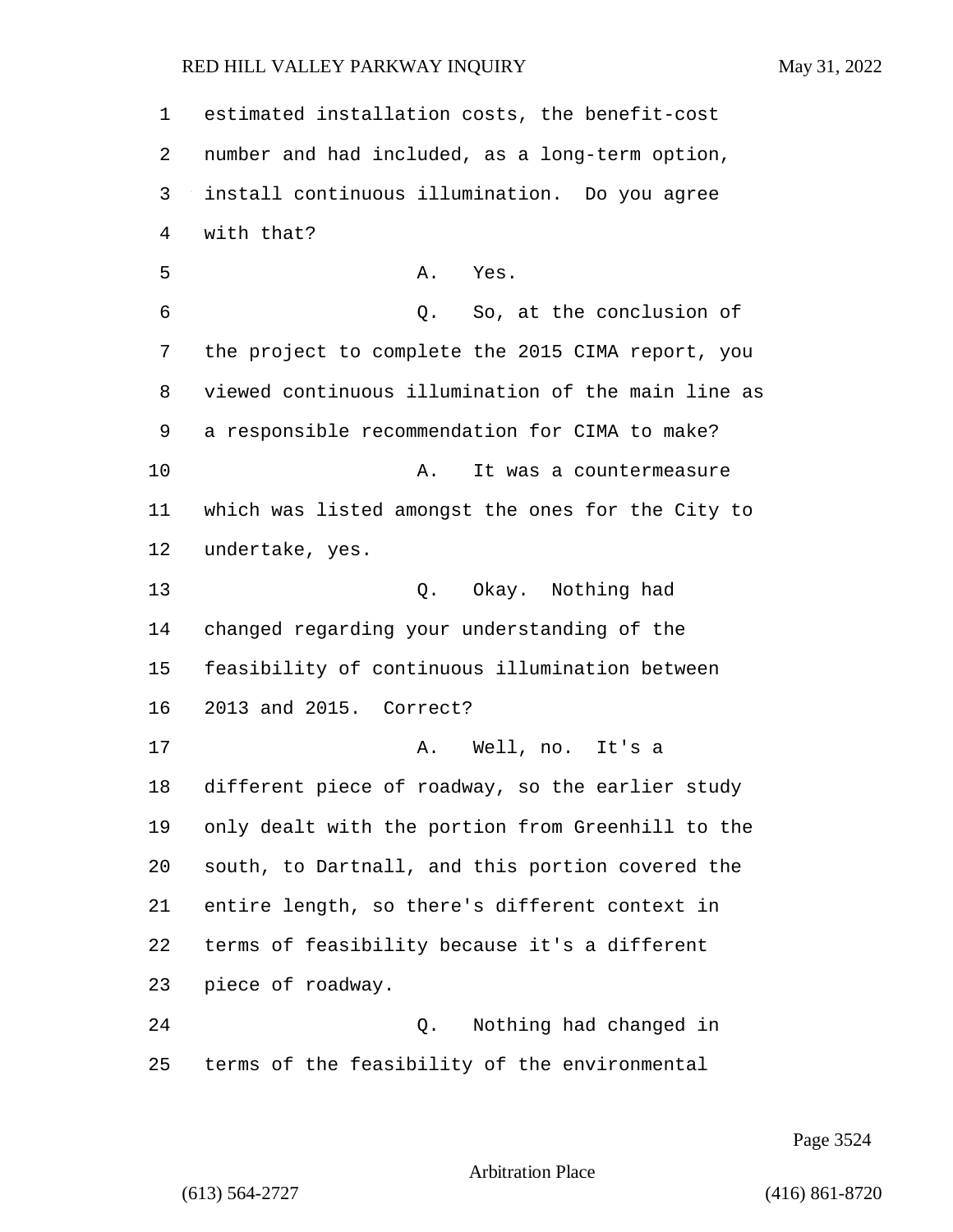constraints that you understood applied to the parkway? 3 A. I think the report highlights that the environmental constraints or environmental approvals, which had been -- which are in place, had been identified, but the scope of work that we were provided for the 2015 assignment more clearly indicated that illumination was within scope, whereas the previous version, the 2013 portion, I should say, of the study clearly indicated that it was out of scope. 13 Q. Thank you. My question was specifically about the feasibility and maybe I'll just rephrase it. 16 Between 2013, when CIMA prepared that report, and 2015, nothing, to your knowledge, there was no change in terms of the environmental approvals on the Red Hill? 20 A. Well, there's two different things. I agree with your second part of your question that, yes, there's no change to my understanding to the environmental assessment approvals that had previously been identified. 25 The feasibility of lighting or

Page 3525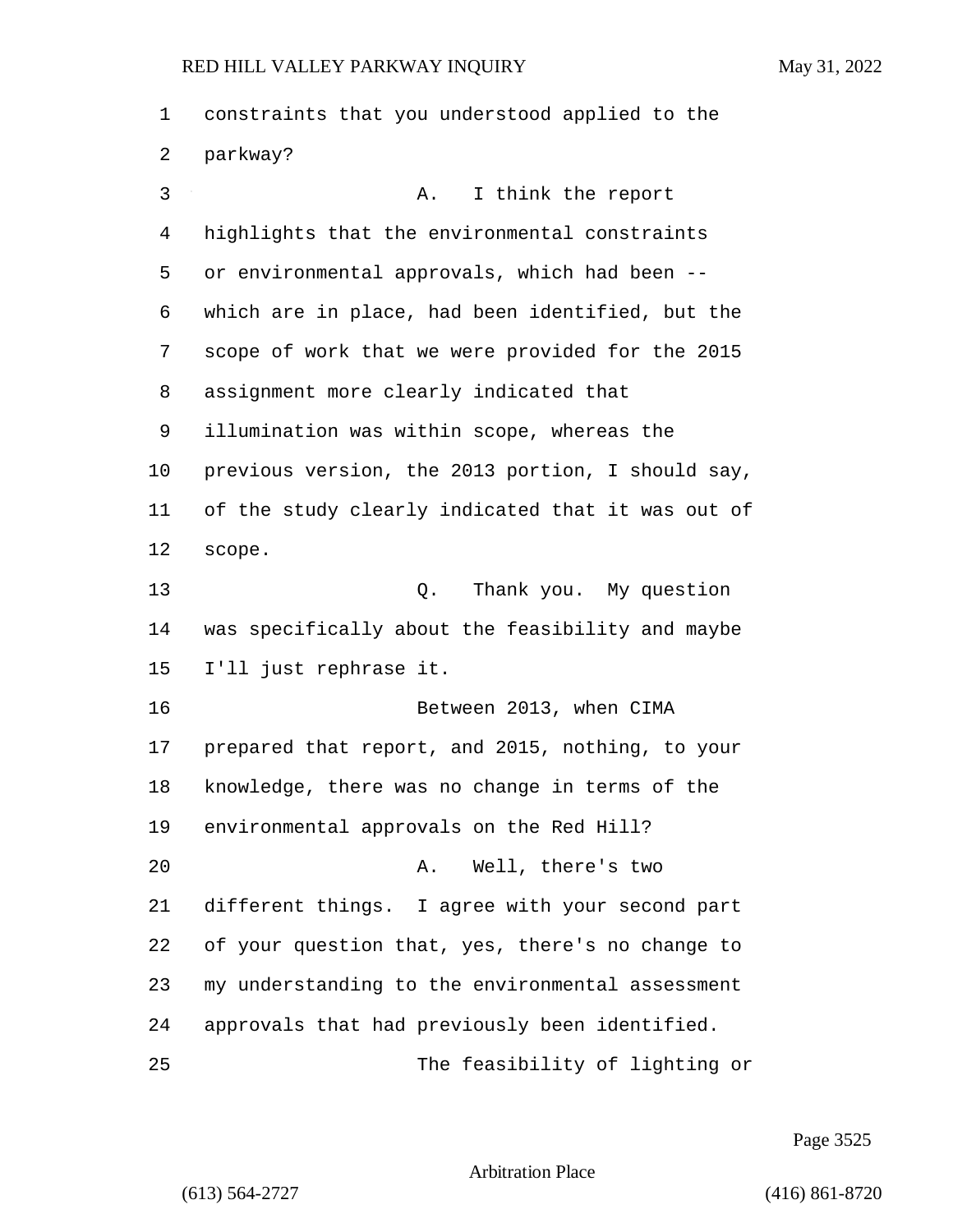not is a different decision when you're looking at the entire eight or nine kilometres of roadway instead of four kilometres that were reviewed in the first portion. 5 Q. Okay. Thank you. Registrar, can we go back to OD 7, page 46, paragraph 139. If you can call out 139, including -- actually, just call out 139 that's on page 146, please. Thank you. 10 So, on October 20, you and two of your colleagues from CIMA met with Gary Moore, David Ferguson and Martin White to discuss the 2015 CIMA report and the 2015 CIMA LINC report, and one of your colleagues prepared a meeting summary. 16 I'll turn to that meeting summary in a moment, but before I do, do you recall who asked for this meeting? 19 A. I don't really. I would suspect it would be the City, but I don't recall. I certainly don't recall the individual. 22 Q. Sorry, I missed that last part. 24 A. I said I certainly don't recall the individual.

Page 3526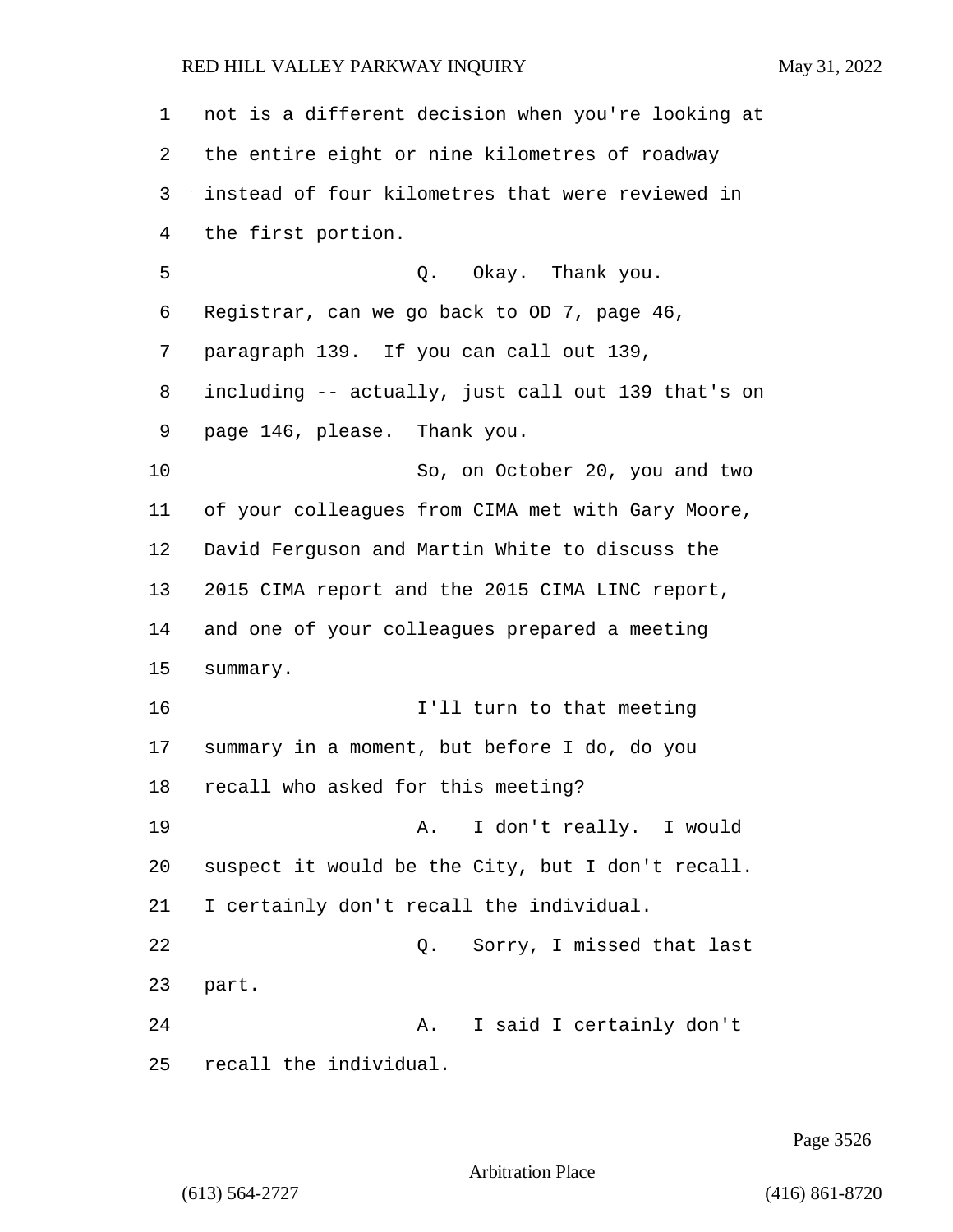1 0. Do you recall Mr. White, 2 Mr. Ferguson and Mr. Moore attending this meeting? 3 A. I don't have a great 4 recollection of this meeting, so if the minutes 5 indicate so, then I believe that would be the 6 case, but I don't have an image in my mind of 7 them. 8 Q. Okay. I'm going to pull 9 up the meeting minutes just to hopefully refresh 10 your memory or at least orient you. It's CIM9287. 11 So, you'll see at the top --12 and I can see the Commissioner looking, so I'm 13 going to try to pull this out a little bit more -- 14 under Persons Present, Registrar, can you pull out 15 the box that has Persons Present. Sorry, the left 16 side of that one. So, there we go. 17 There's the attendees. Is 18 that helpful to recall this meeting? 19 The meeting summary is 20 helpful. I still don't have a specific 21 recollection of it, but I -- 22 Q. Fair enough. 23 A. -- trust the meeting 24 minutes. 25 Q. You can take that call

Page 3527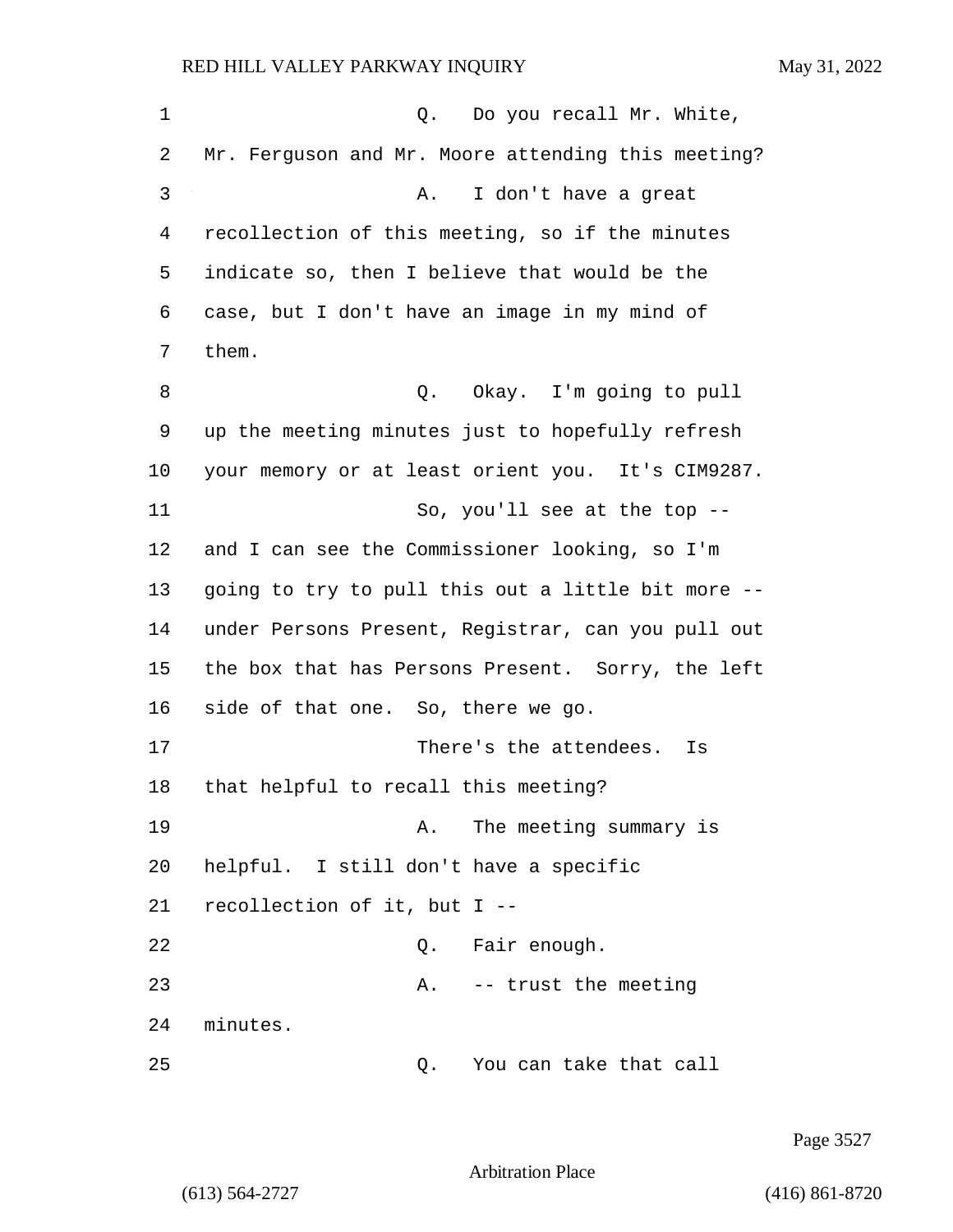out down, please. The location is listed as 1375 Upper Ottawa. I don't know if that assists to orient to this meeting. 4 Were you given any guidance from anyone at the City in advance of this meeting about what to address at this meeting? 7 A. Not that I recall. If we did, it would probably have been listed in an agenda for the meeting, and I don't think there is one. 11 Q. I think one has not been provided to us. Do you know why Mr. Moore was present? 14 A. I assumed he would be present because some of the items that are listed in the report are fairly major capital expenditures, lighting and so on and so forth, guide rail, and those would require design input as opposed to the level of items that would typically be dealt with Mr. White and Mr. Ferguson. 22 Q. Registrar, can you call out the third to last and the second to last bullet points on this page, the one that starts, "Mr. Moore stated" and "CIMA clarified." Thank

Page 3528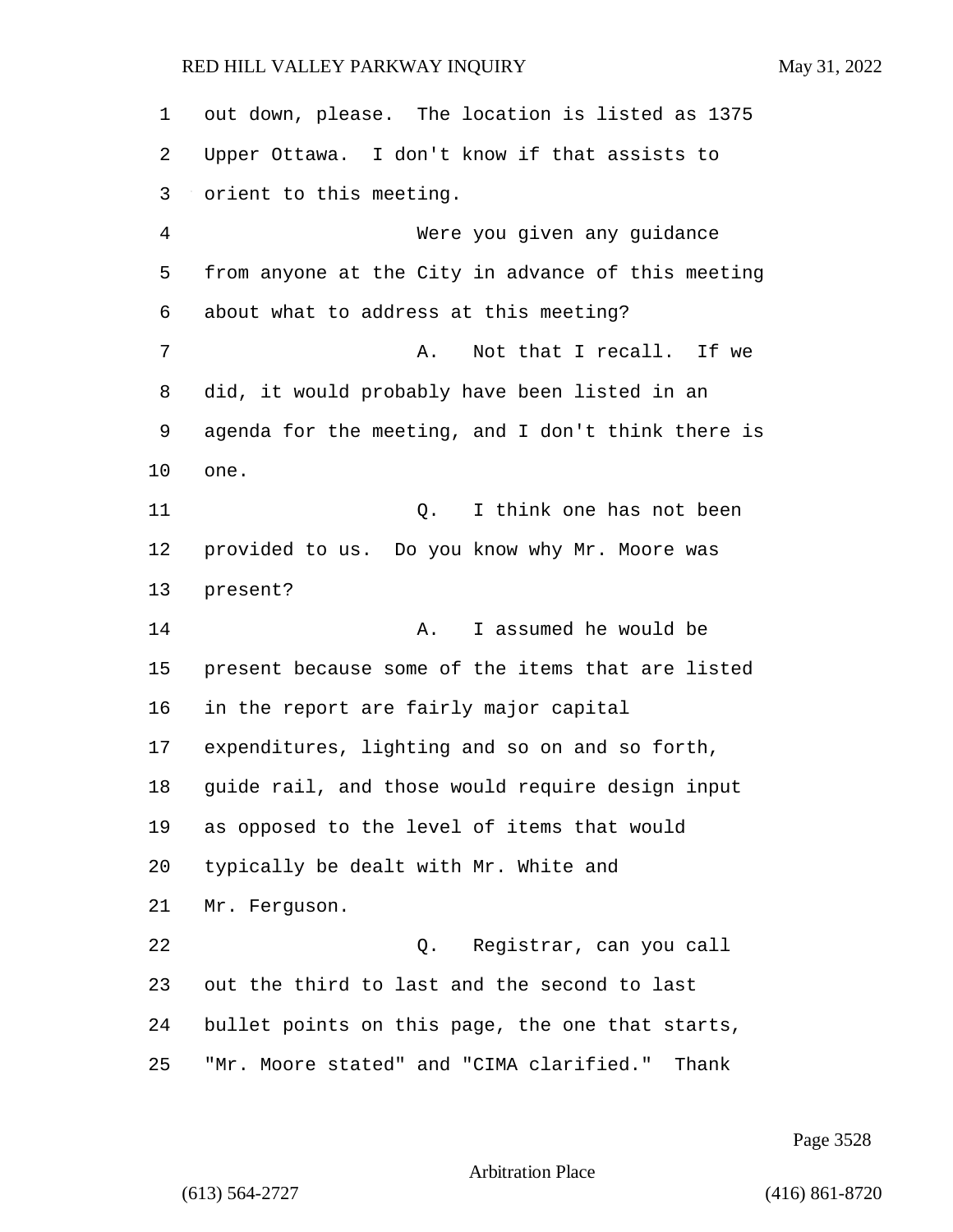1 you. 2 Just before I put the call out 3 on, this is: 4 "BM summarized findings 5 and recommendations from 6 the RHVP report." 7 And then this is the next 8 bullet point: 9 "Mr. Moore said that 10 friction testing was 11 conducted recently 12 following standards and 13 resulted satisfactory." 14 Do you remember anything else 15 about what he said about friction testing? 16 A. I don't. I understood 17 that to be referring to the previous exchange in 18 the e-mail that we talked about on August 5, 6 and 19 7, so that was the context of it, but I don't 20 recall anything more specifically than that. 21 Q. Did he specify which 22 friction test results he was talking about? 23 A. I don't believe so. I'm 24 not sure if it would have been noted in the 25 minutes, but I don't have a recollection of it.

Page 3529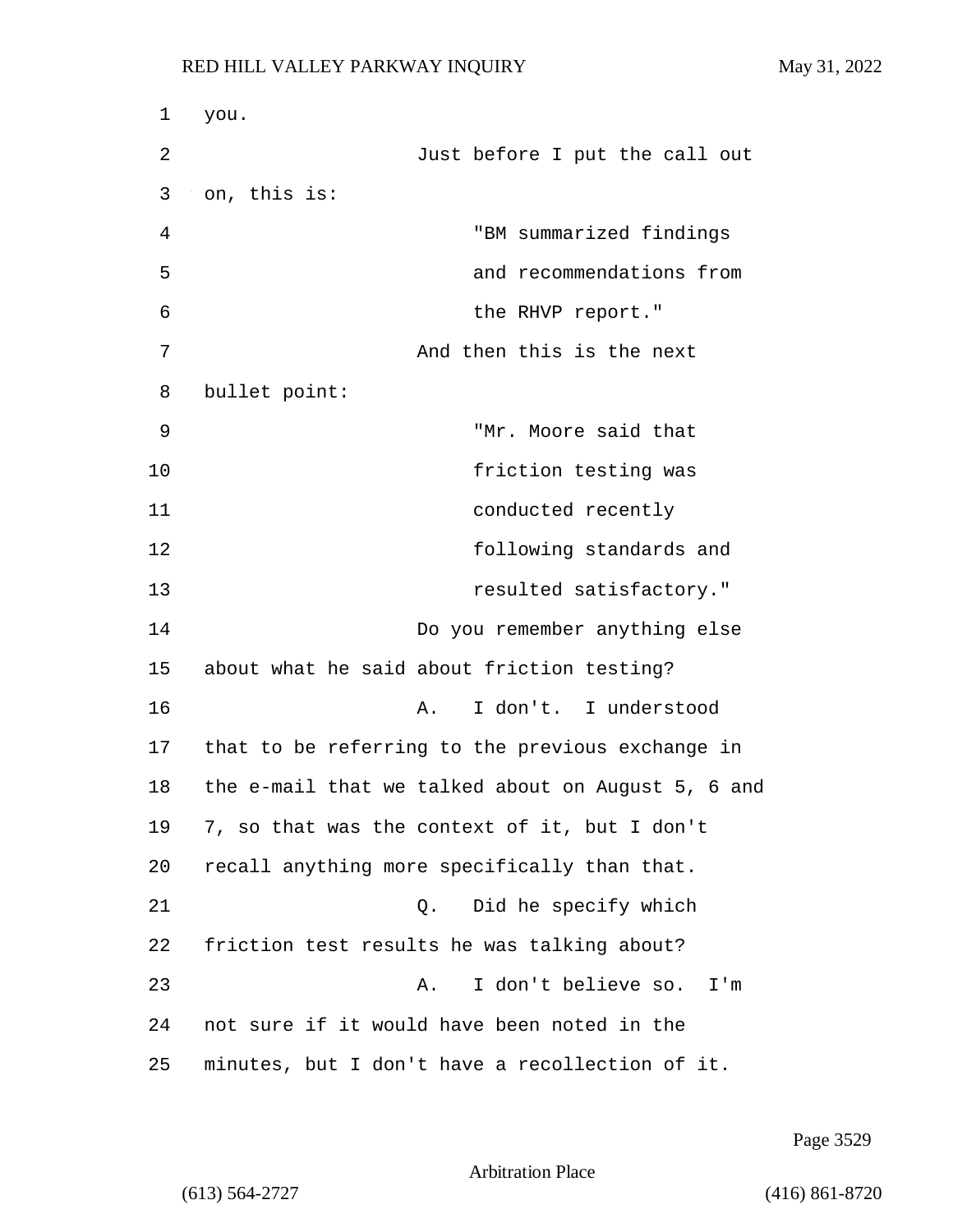1 and 0. You said you understood it was about that previous exchange. Did he specify that he was talking about MTO-conducted friction testing? 5 A. I can't recall that level of detail from the discussion, so the minutes will have to reflect. 8 and 1 Q. Did he mention, that is Mr. Moore, Tradewind during this discussion? 10 A. Not to my recollection. 11 Q. Did he offer to provide the test results to anyone at this meeting? 13 A. Again, not that I recall. I assume that would have been indicated in the meeting minutes, meeting notes, if that had been the case, because that would likely be a follow-up 17 action. 18 Q. At this point in CIMA's work on this project, having provided what one of your colleagues identified as a final draft, would you have been interested in receiving friction test results? 23 A. No, not really. The input from the report in 2013 and again in 2015 was for friction testing to be undertaken by the

Page 3530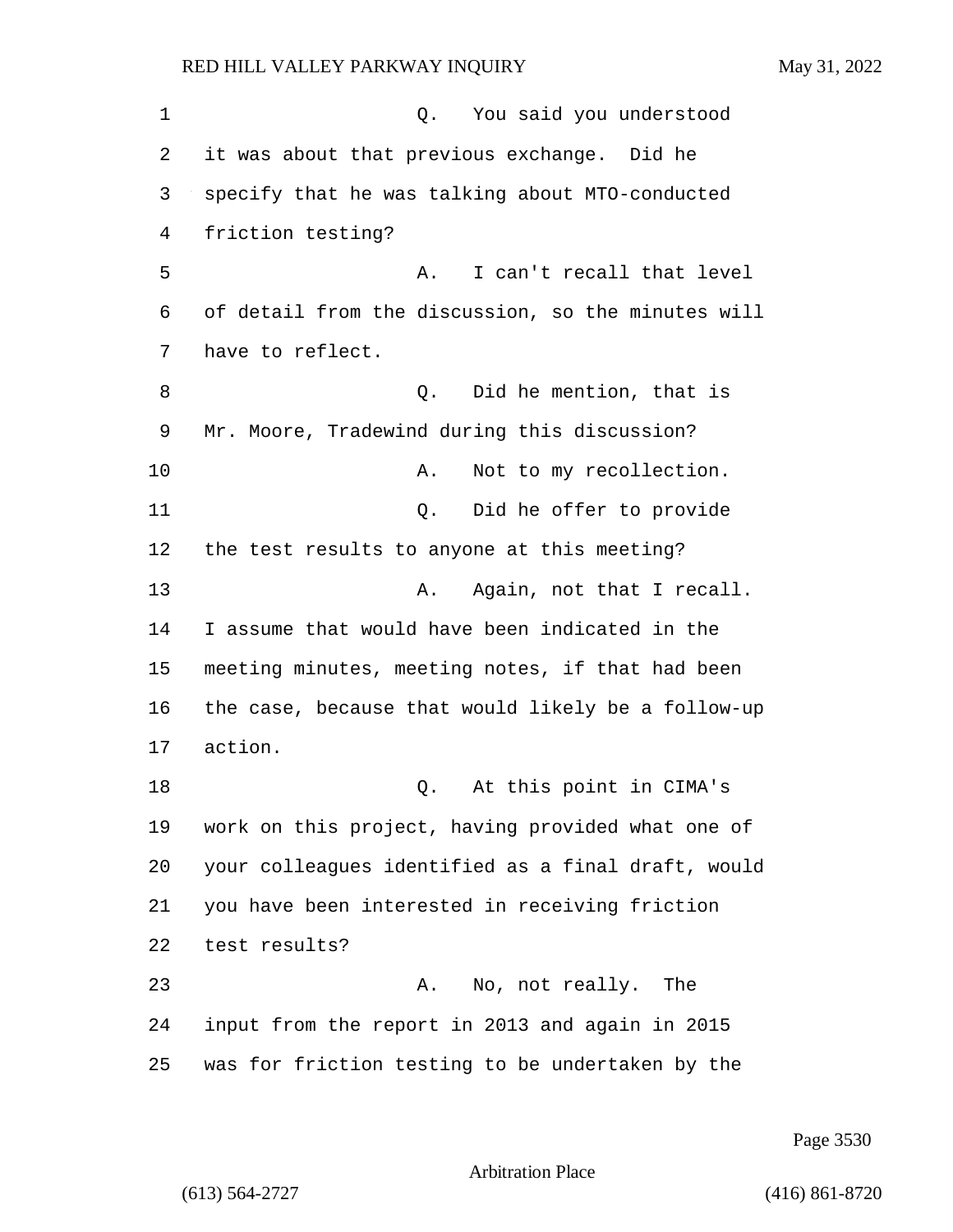| $\mathbf 1$ | City, not for CIMA to review the friction testing  |
|-------------|----------------------------------------------------|
| 2           | results. So, if Mr. Moore is stating that          |
| 3           | friction testing has been done and his results are |
| 4           | satisfactory, then that would be an indication     |
| 5           | that he has followed or accepted the input that    |
| 6           | was provided in the 2013 and the 2015 reports.     |
| 7           | So, we were not seeking to get                     |
| 8           | the friction results. It's not something that      |
| 9           | CIMA was reviewing. We were asking the City,       |
| 10          | recommending, suggesting to the City, that they    |
| 11          | undertake friction testing because it may be a     |
| 12          | causal factor and there appeared to be an absence  |
| 13          | of information.                                    |
| 14          | Q. Did Mr. Moore tell you                          |
| 15          | during this meeting that CIMA should reconsider    |
| 16          | the recommendations that it had put in the 2015    |
| 17          | report to recommend friction testing?              |
| 18          | Not to my recollection,<br>Α.                      |
| 19          | no.                                                |
| 20          | Did you perceive that<br>$\circ$ .                 |
| 21          | Mr. Moore was attempting to persuade CIMA to       |
| 22          | remove friction testing recommendations from its   |
| 23          | report?                                            |
| 24          | No. We never made a<br>Α.                          |
| 25          | change, so no, I don't think that was the case at  |

Page 3531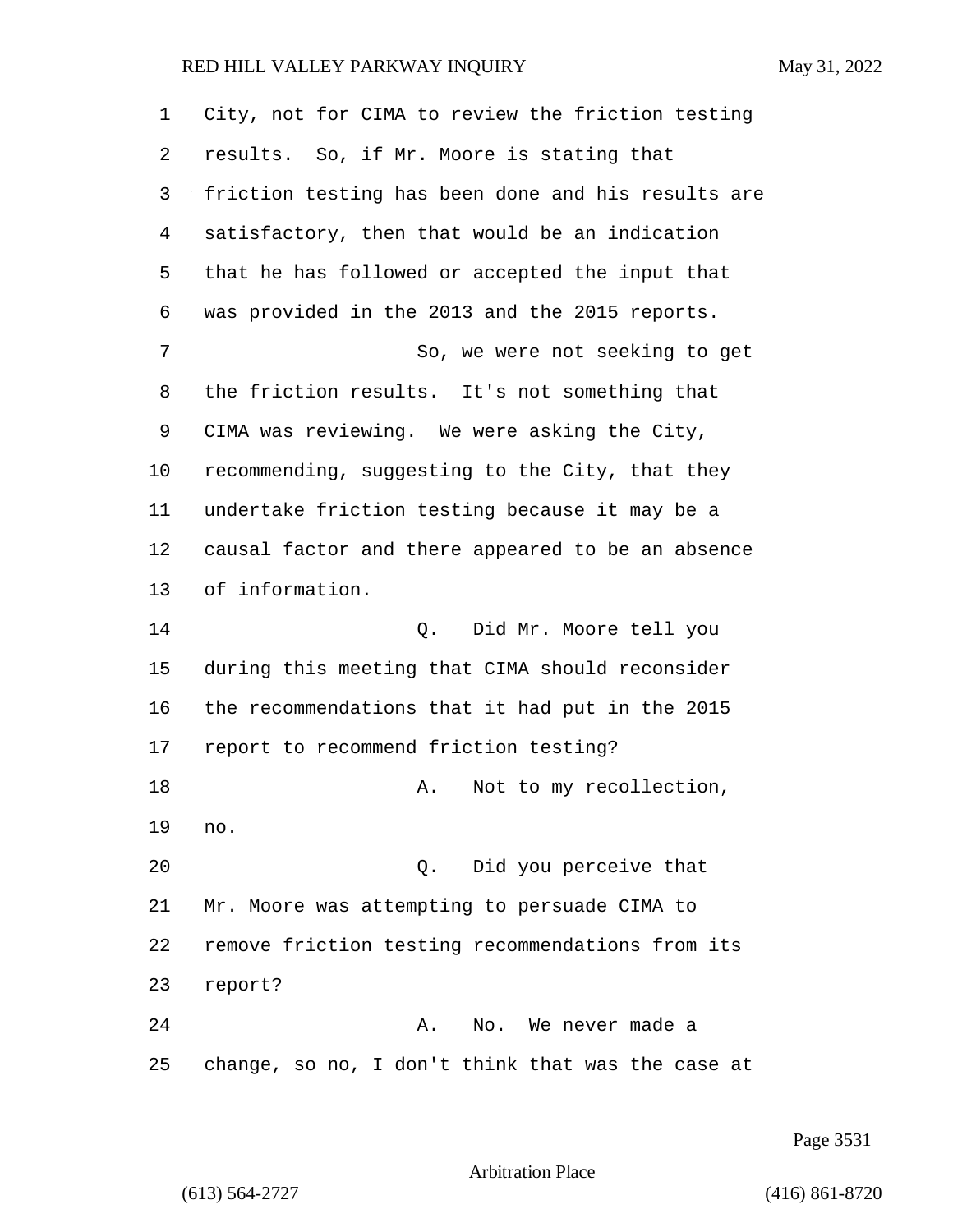| 1       | all. He may have had a different opinion. I'm      |
|---------|----------------------------------------------------|
| 2       | not sure exactly what was going through his mind.  |
| 3       | But I don't recall any pressure on CIMA to make a  |
| 4       | change to the recommendations, the inputs, that we |
| 5       | had in the report.                                 |
| 6       | Did Mr. Moore provide any<br>Q.                    |
| 7       | commentary about the very idea of friction testing |
| 8       | as not having value?                               |
| 9       | Not directly that I<br>Α.                          |
| $10 \,$ | recall, no. You're talking, just to make sure      |
| 11      | we're on the same page, in the context of this     |
| 12      | meeting?                                           |
| 13      | In the context of this<br>Q.                       |
| 14      | meeting.                                           |
| 15      | I've since read other<br>Α.                        |
| 16      | materials, but in the context of this meeting, no, |
| 17      | I don't recall that occurring at all.              |
| 18      | And leaving out of your<br>Q.                      |
| 19      | mind materials you might have read to prepare for  |
| 20      | today, in your personal observations, did          |
| 21      | Mr. Moore ever convey to you a view that friction  |
| 22      | testing as an idea, as a concept, was without      |
| 23      | value?                                             |
| 24      | I never got that direct<br>Α.                      |
| 25      | input, no, not from -- not that I gleaned from my  |

Page 3532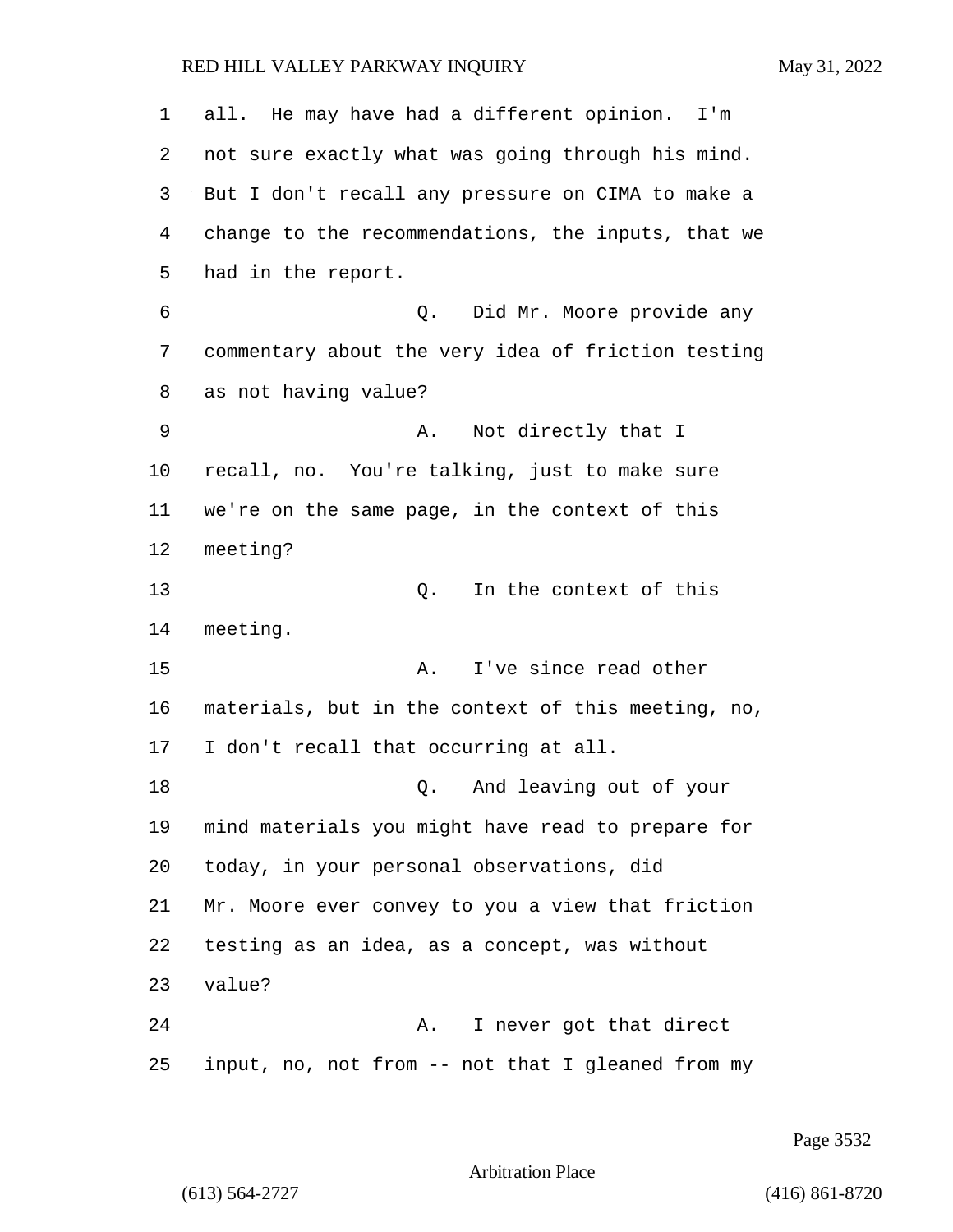| 1  | interactions with Mr. Moore.             |                                                   |
|----|------------------------------------------|---------------------------------------------------|
| 2  |                                          | Q. Okay. The second bullet                        |
| 3  | point in these minutes say:              |                                                   |
| 4  |                                          | "CIMA clarified that                              |
| 5  |                                          | actual weather conditions                         |
| 6  |                                          | occurring on the Red Hill                         |
| 7  |                                          | may exceed typical                                |
| 8  |                                          | testing. Testing                                  |
| 9  |                                          | conditions and more                               |
| 10 |                                          | rigorous testing should                           |
| 11 |                                          | be undertaken in order to                         |
| 12 |                                          | rule out pavement                                 |
| 13 |                                          | friction as a problem.                            |
| 14 |                                          | Speeding is definitely a                          |
| 15 |                                          | contributing factor, but                          |
| 16 |                                          | the contribution of                               |
| 17 |                                          | pavement should not be                            |
| 18 |                                          | ruled out."                                       |
| 19 |                                          | Do you remember who as amongst                    |
| 20 | your colleagues at CIMA provided this    |                                                   |
| 21 | clarification?                           |                                                   |
| 22 |                                          | I don't precisely. I<br>A.                        |
| 23 | suspect it was me, but I don't remember. |                                                   |
| 24 |                                          | Q. Do you recall if                               |
| 25 |                                          | Mr. Moore had a response to that clarification or |

Page 3533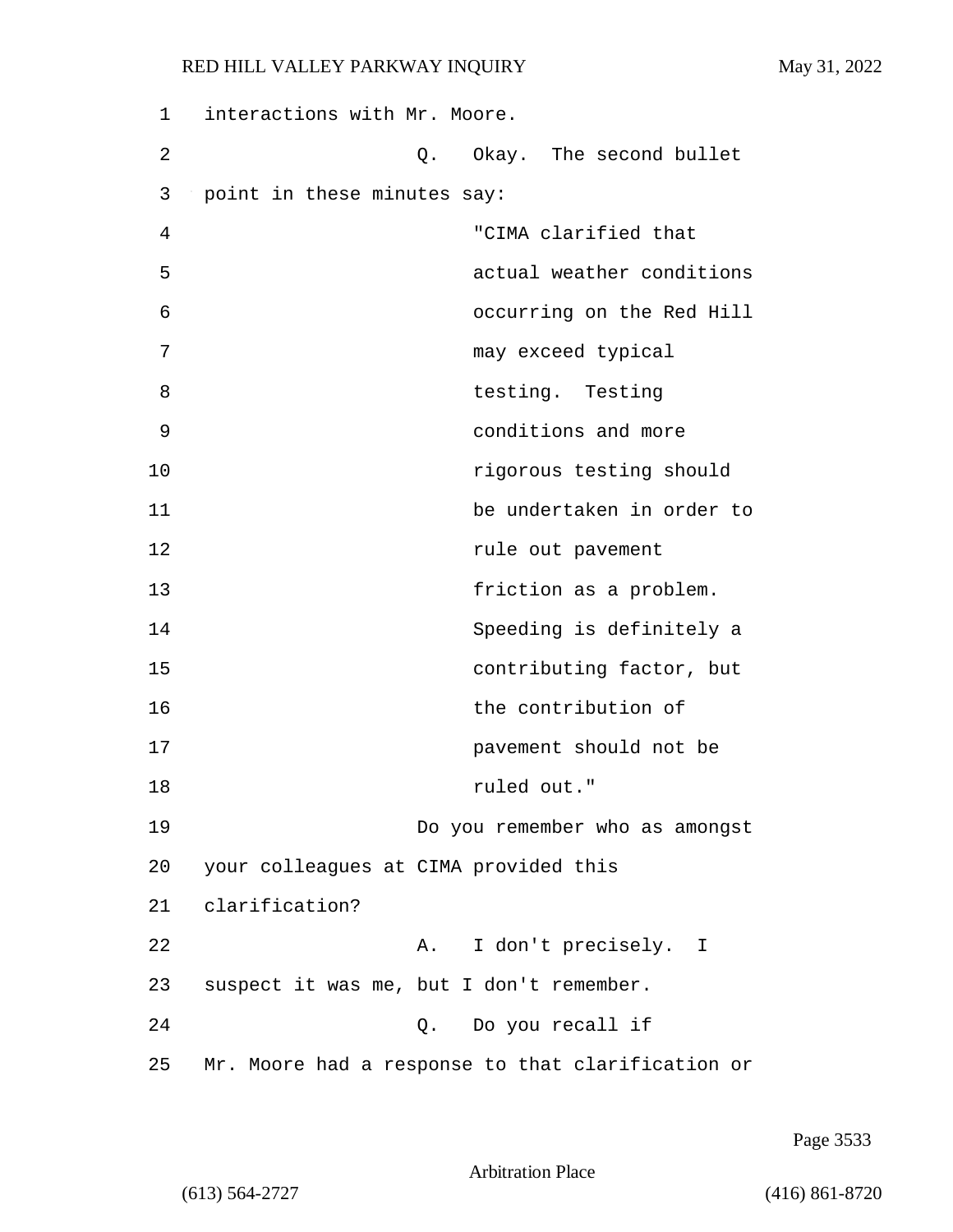that information from CIMA? 2 A. I don't. If it had been significant, I think it would have been recorded in the minutes and I don't see anything there. 5 Q. And so, when this commentary attributed to CIMA, which you or one of your colleagues made, said speeding is definitely a contributing factor but the contribution of pavement should not be ruled out, in 2015, what was your view of the relationship between speeding and the condition of the pavement? 12 A. Well, both friction and speed are relevant as to the capability of a vehicle to traverse a curve in particular, and so both elements ideally need to be understood in order to determine which or how much each contributes to the -- has contributed to the potential outcome. 19 Obviously speeding is something that the driver selects, makes a decision to operate at a given speed, and friction is an aspect of the road itself. The driver doesn't have direct impact on what the friction may or may not be. So, both are important and in this case the preponderance of wet road collisions

Page 3534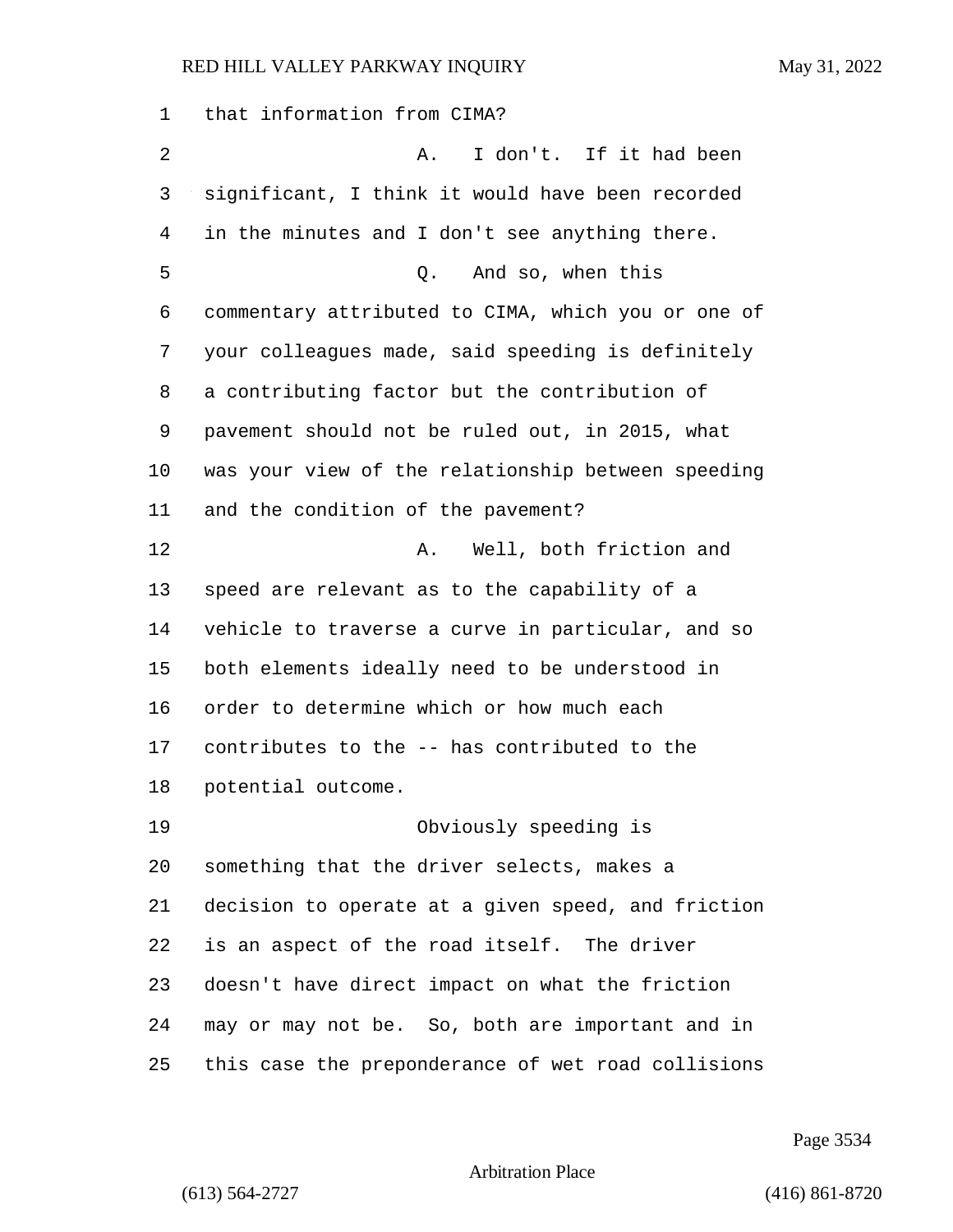gave us an indication that the friction of the pavement surface is something that should be investigated, which is why the recommendation was in the report and the consideration was in the 2015 report. 6 Q. Thank you. Registrar, can you close that call out and call out the very last bullet on this page. 9 So, this is also from the 10 minutes: 11 "Issues with illumination 12 discussed (cost + 13 environmental 14 restrictions)." 15 What do you recall, if anything, Mr. Moore said on the topic of illumination during this meeting? 18 A. I think I only vaguely recall that he highlighted that illumination would be a very expensive process and there were environmental restrictions referring to the environmental assessment approvals that have been discussed that were hurdles that would need to be addressed in order to deal with the illumination commentaries.

Page 3535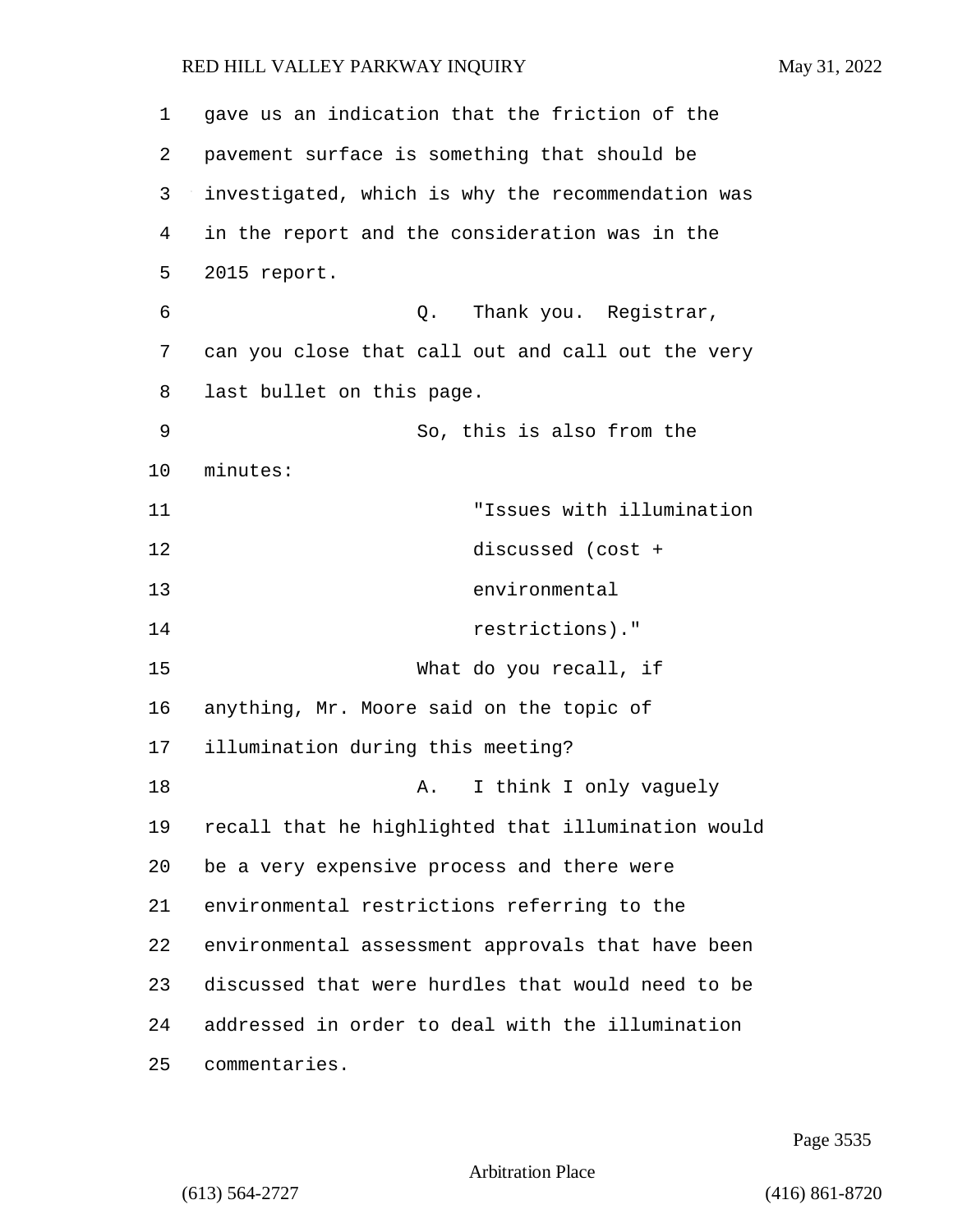| 1  | Did you perceive that his<br>Q.                    |
|----|----------------------------------------------------|
| 2  | comments were an attempt to persuade CIMA to       |
| 3  | remove the recommendation for illumination in      |
| 4  | CIMA's report?                                     |
| 5  | No, not at all. He was<br>Α.                       |
| 6  | providing input from his perspective, which was    |
| 7  | the design and construction side of the line, and  |
| 8  | that was valuable input. I believe we already      |
| 9  | understood those fundamental components. You       |
| 10 | know, perhaps he felt it was necessary to identify |
| 11 | the importance of them in the discussion. But no,  |
| 12 | no indication or discussion to remove or change    |
| 13 | our recommendations or our inputs.                 |
| 14 | Q. Okay. Registrar, can you                        |
| 15 | close that call out and can you bring up the next  |
| 16 | image side by side. And can you call out the       |
| 17 | bullet on image 1 that starts with "Discussion     |
| 18 | Followed on the Benefits/Costs." It is the         |
| 19 | seventh bullet down. Thank you. And then if you    |
| 20 | can also call out the first bullet on image 2.     |
| 21 | Thank you.                                         |
| 22 | So, Mr. Malone, the top call                       |
| 23 | out here is under the summary in these minutes     |
| 24 | that relate to the LINC report. Did CIMA           |
| 25 | undertake an assessment of whether there should be |

Page 3536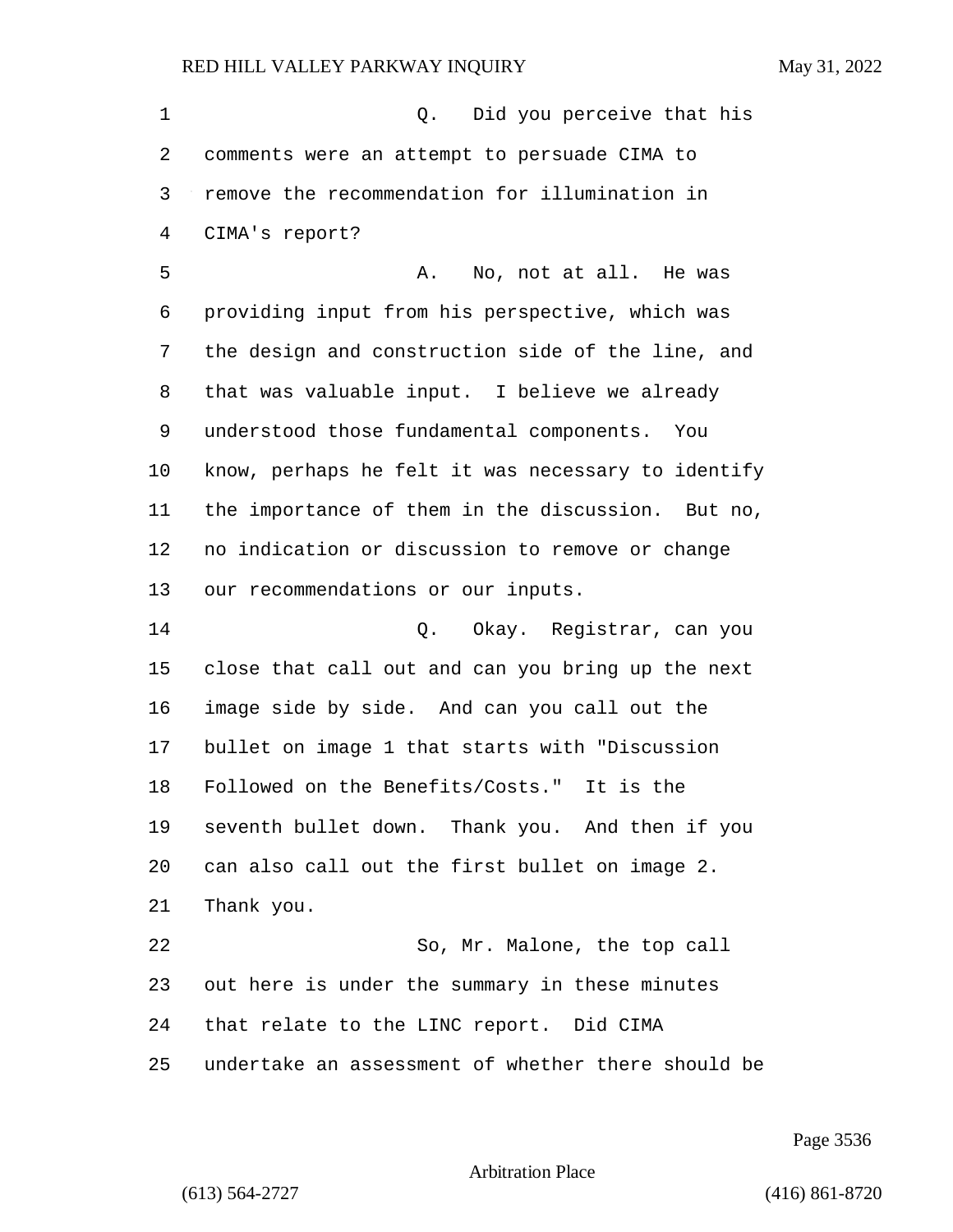a median barrier on the LINC in the LINC safety review? 3 A. Sorry, could you repeat the question again? I was reading the paragraph. 5 Q. Sure. So, this is under the summary of the discussion about the LINC report. Did CIMA, in its LINC safety review, discuss the installation of a median barrier on the LINC? 10 A. I have not reviewed that report as part of the preparation for this questioning today, so I would have to go back and double check. It was a review of median crossover crashes, and so I believe that median barrier was contemplated in the report, but I'm sorry, I haven't refreshed my memory on that content prior to this discussion. 18 Q. That's fine. Here, do you recall in this meeting Mr. Moore indicating that he believed benefits would not offset costs in respect of installation of a median barrier and said that current situation reflects the risk this City is willing to assume? Do you remember that part of the discussion in this meeting? 25 A. No, I don't really

Page 3537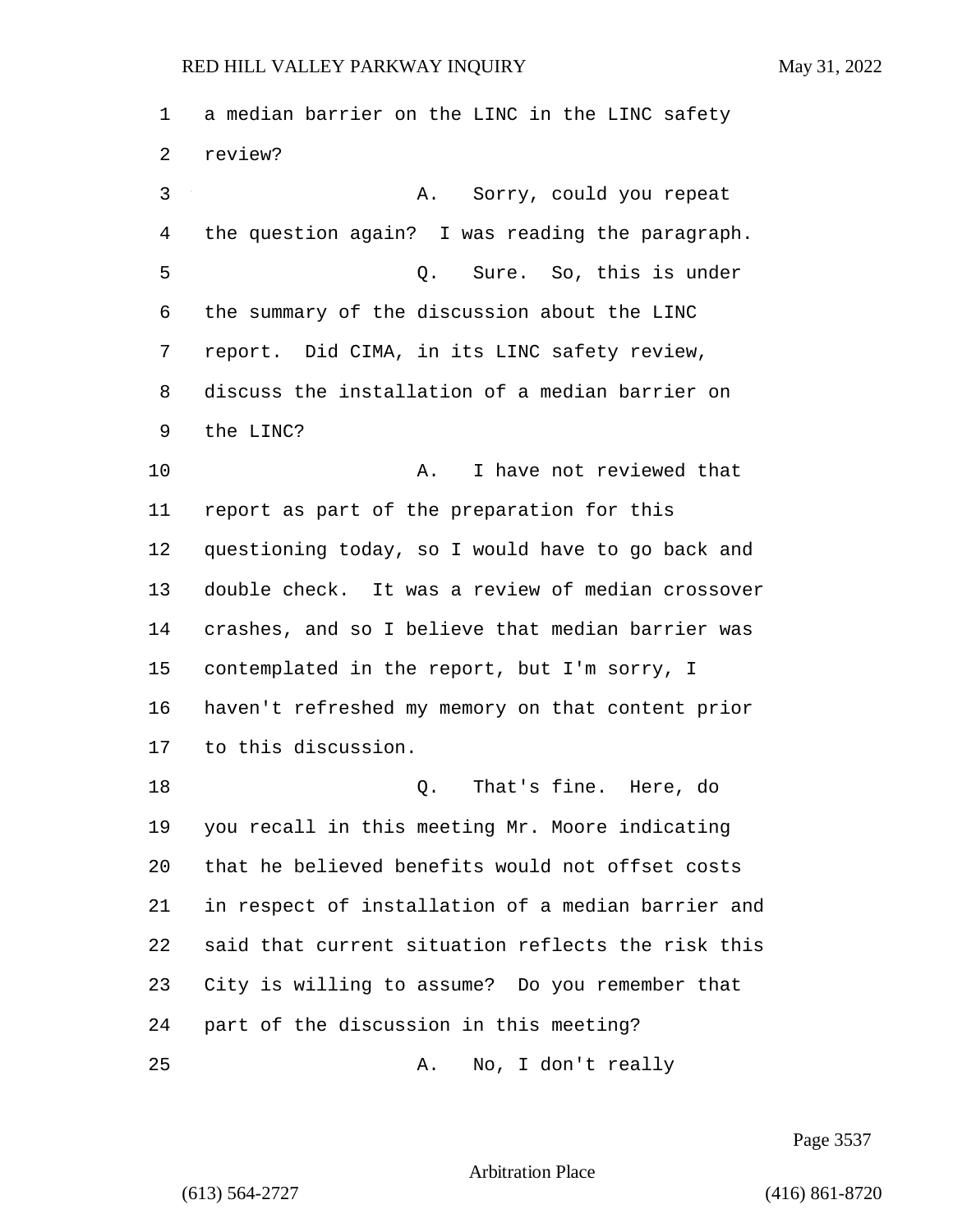| 1  | remember the specifics of it. I think the minutes  |
|----|----------------------------------------------------|
| 2  | reflect -- I take it to be an accurate reflection  |
| 3  | of what was stated.                                |
| 4  | Q. Okay. Then in respect of                        |
| 5  | the part of the meeting that dealt with the RHVP   |
| 6  | report is the second call out, so it says:         |
| 7  | "Address speed and wet                             |
| 8  | surface first and                                  |
| 9  | revaluate benefit of                               |
| 10 | median barrier. Overview                           |
| 11 | provided on short-term                             |
| 12 | measures."                                         |
| 13 | And so, is it fair to say that                     |
| 14 | the City staff were directing CIMA to focus on the |
| 15 | countermeasures short of the median barrier before |
| 16 | turning to the median barrier in its report?       |
| 17 | I'm not sure who stated<br>Α.                      |
| 18 | the sentence. I would highlight that median        |
| 19 | barrier does not prevent crashes. It mitigates     |
| 20 | the outcomes of crashes if there's an event where  |
| 21 | a vehicle enters and potentially is going to cross |
| 22 | the median. So, crashes continue to occur with     |
| 23 | median barrier and, in fact, you can potentially   |
| 24 | have more crashes because instead of cars just     |
| 25 | stopping in the median, they hit the barrier.      |

Page 3538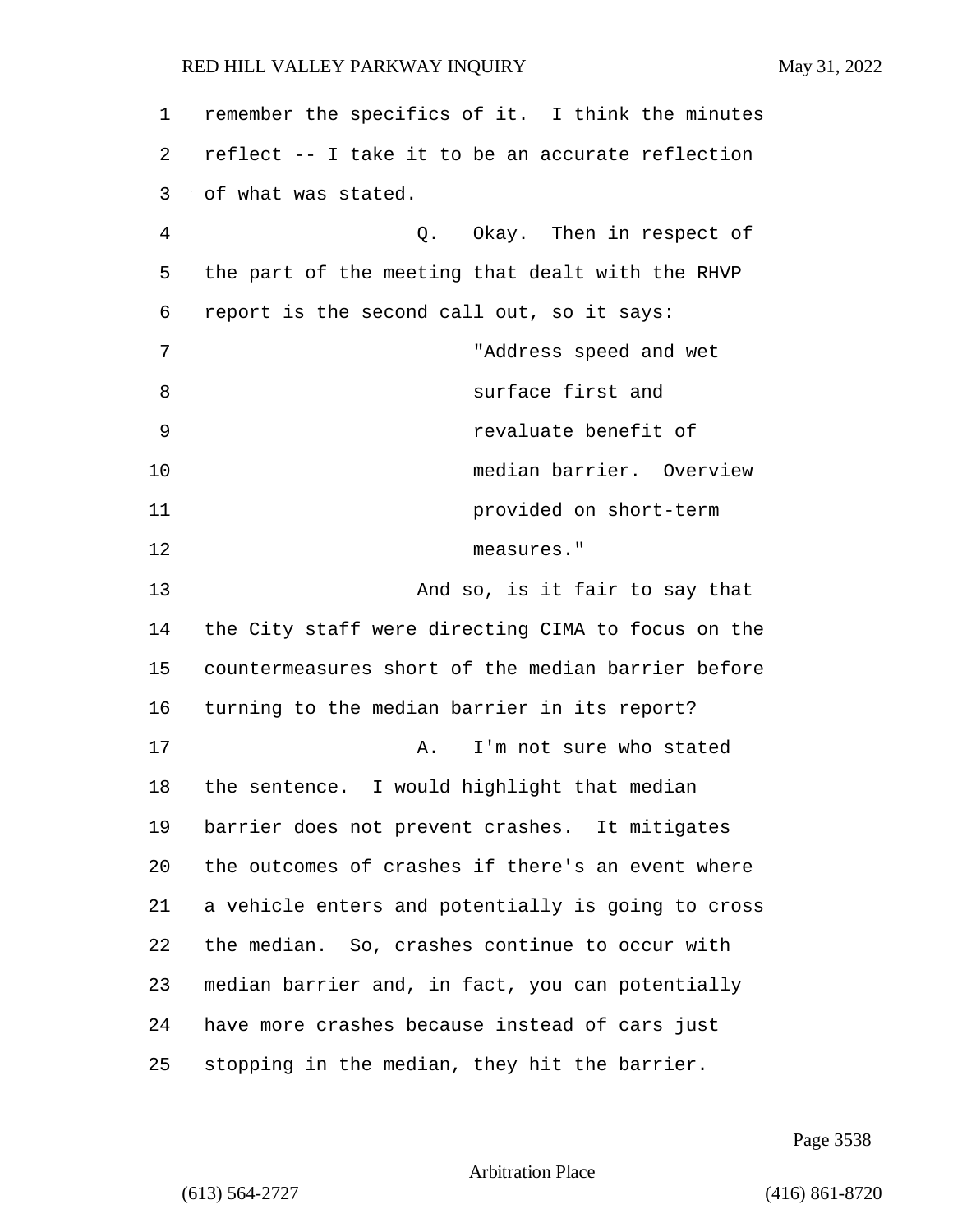| 1  | So, I think the sentence is                        |
|----|----------------------------------------------------|
| 2  | reflective of the prudent approach, which would be |
| 3  | if you can prevent, stop, collisions from          |
| 4  | occurring, entering and crossing median, then that |
| 5  | is a better solution because you don't need the    |
| 6  | barrier at that point. In fact, if you have very   |
| 7  | few or no median crossover cashes, the barrier is  |
| 8  | more of a hazard than it is a benefit, so I think  |
| 9  | it's just a reflection of the industry approach to |
| 10 | the application and potential benefit of median    |
| 11 | barrier, but also the potential drawbacks.         |
| 12 | Q. Okay. In the last                               |
| 13 | version of the CIMA report that we just looked at, |
| 14 | in fact, you'll recall the median barrier is a     |
| 15 | long-term countermeasure that is discussed.<br>Do  |
| 16 | you recall that?                                   |
| 17 | I do. I think it's long<br>Α.                      |
| 18 | term for two reasons. One is that it's capital     |
| 19 | dollars intensive, so it takes time to plan,       |
| 20 | design. There's drainage issues that would needed  |
| 21 | to be addressed. Physically building it is a       |
| 22 | time-consuming and expensive process.              |
| 23 | And secondly, if you're able                       |
| 24 | to reduce collisions through other means, then you |
| 25 | theoretically potentially do not need the barrier  |

Page 3539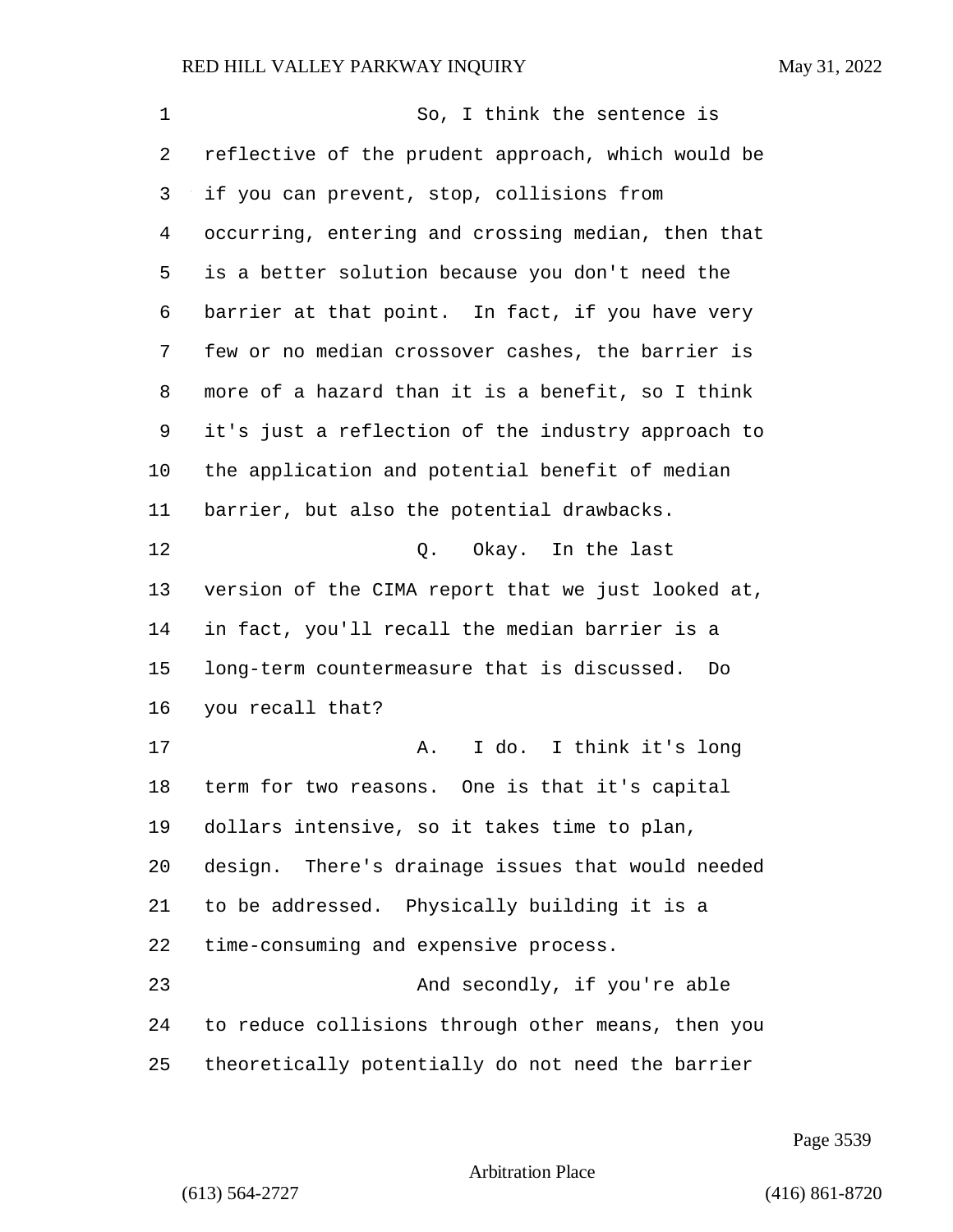| $\mathbf 1$ | at all. So, if there are no median crossovers,       |
|-------------|------------------------------------------------------|
| 2           | you don't need a barrier to mitigate the             |
| 3           | consequences of those events.                        |
| 4           | Q. So, CIMA, before this                             |
| 5           | meeting, had already come to the recommendation of   |
| 6           | suggesting short-term barriers -- pardon me,         |
| 7           | short-term countermeasures and then considering      |
| 8           | the effect of those countermeasures on collisions    |
| 9           | and then moving to the median barrier as a second    |
| $10 \,$     | stage countermeasure recommendation. Is that         |
| 11          | fair?                                                |
| 12          | It probably wasn't<br>A.                             |
| 13          | articulated that clearly in the report, but in       |
| 14          | reality that's what occurs. You can do the           |
| 15          | short-term measures in just that, a short period     |
| 16          | of time. You would potentially be able to see the    |
| 17          | consequences, the benefits, ideally of those         |
| 18          | measures that were implemented in short-term.<br>And |
| 19          | by the time you get to your long-term, you may be    |
| 20          | able to make the decision that it's not required.    |
| 21          | You can potentially initiate                         |
| 22          | the process of both of them at the same time.        |
| 23          | It's just that the actual implementation of a        |
| 24          | median barrier will take much longer to do because   |
| 25          | of the intensity of the work itself.                 |

Page 3540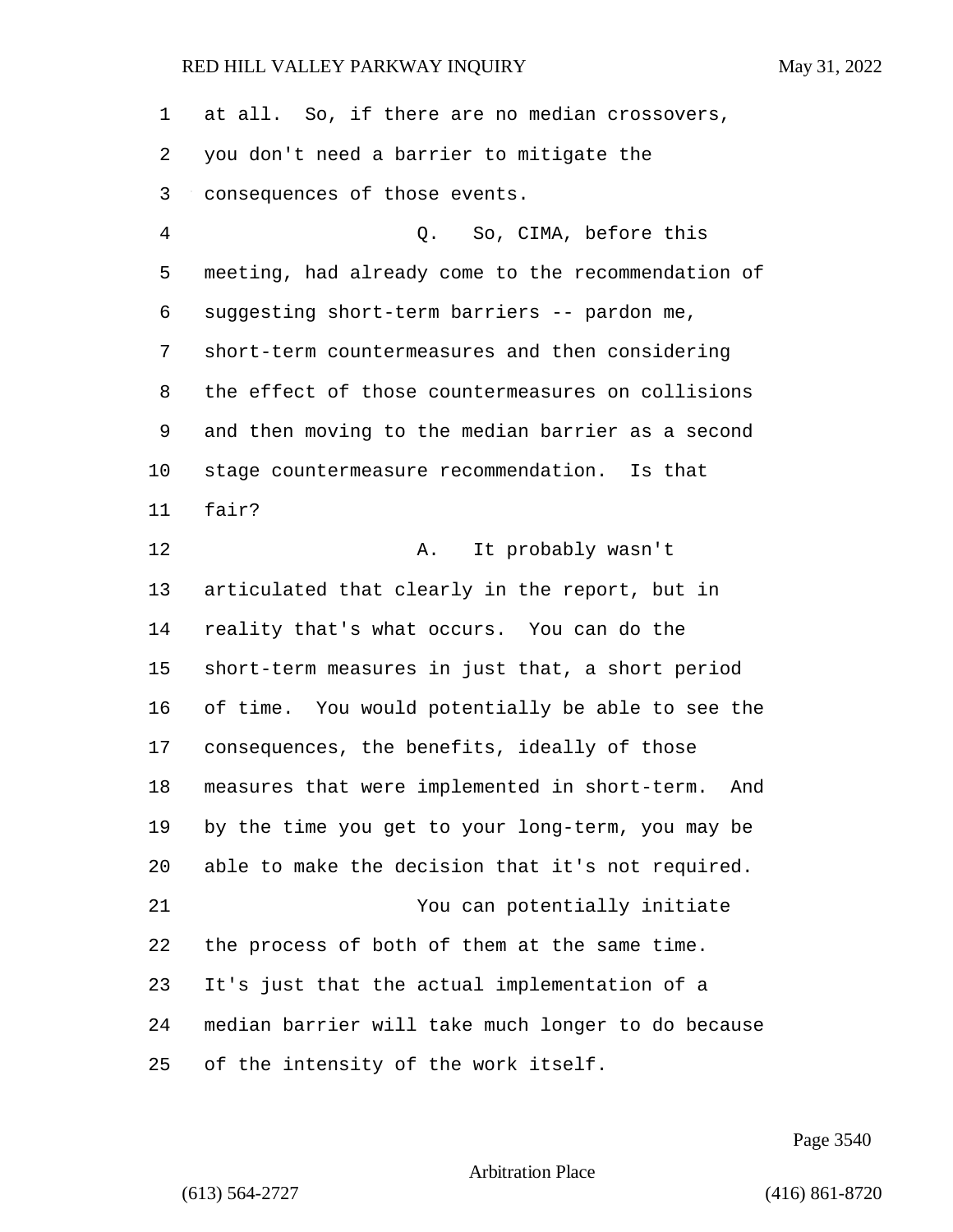| 1  | That's fair. I actually<br>Q.                      |
|----|----------------------------------------------------|
| 2  | think it is quite clearly explained in the report. |
| 3  | I'm not going to take you back to it, but I        |
| 4  | understand and I think what you just said is       |
| 5  | consistent with what you have in the report.       |
| 6  | Did Mr. Moore explain what he                      |
| 7  | meant by "current situation reflects the risk the  |
| 8  | City is willing to assume in respect to median     |
| 9  | barriers"?                                         |
| 10 | Not that I recall in any<br>Α.                     |
| 11 | explicit description.                              |
| 12 | Do you recall any<br>Q.                            |
| 13 | discussion about risks around median barriers and  |
| 14 | risks that the City would assume?                  |
| 15 | Well, neither roadway had<br>Α.                    |
| 16 | continuous median barrier on them, the LINC or the |
| 17 | Red Hill, and so by definition, there was a risk   |
| 18 | present there that had been determined at the time |
| 19 | of the construction, design and construction, of   |
| 20 | both of roadways. So, a risk had been assumed.     |
| 21 | There's also risk in transportation and that was   |
| 22 | one that existed on both of the facilities.        |
| 23 | Okay. Registrar, you<br>Q.                         |
| 24 | close these call outs and if you can call out the  |
| 25 | second bullet point on image 2.                    |

Page 3541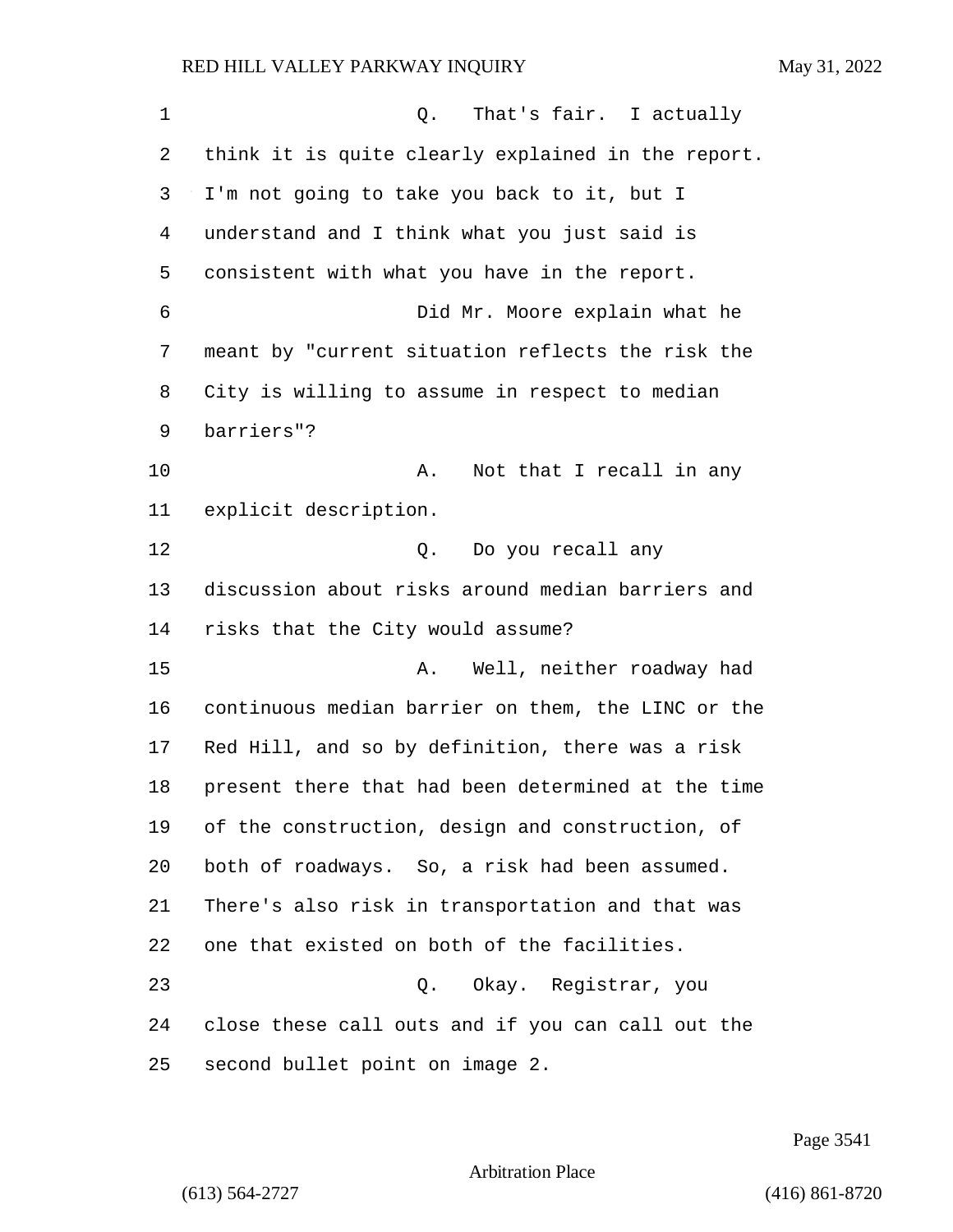1 Did Mr. Moore explain what he meant by preferring the term "potential solutions," quote, unquote, instead of quote, unquote, "recommendations"? 5 A. Not that I recall explicitly. I think it's a reflection of that the City was going to consider the range of solutions, countermeasures, that had been proposed and make their own determination as to what to proceed with. 11 Q. Is there a difference in your profession, in the consultancy that you do, between a recommendation and a potential solution? **A.** I think it depends on the context that you use the words. I know in this report, between edition 2 and edition 3, there was a change in the title of the section 9 from Recommendations to Options for Consideration, I think it was. 20 Q. Mm-hmm. 21 A. But in my view, it didn't change anything at all. The entire content essentially word for word of the items that are listed is the same, so whether you call them potential solutions or recommendations or actions

Arbitration Place

(613) 564-2727 (416) 861-8720

Page 3542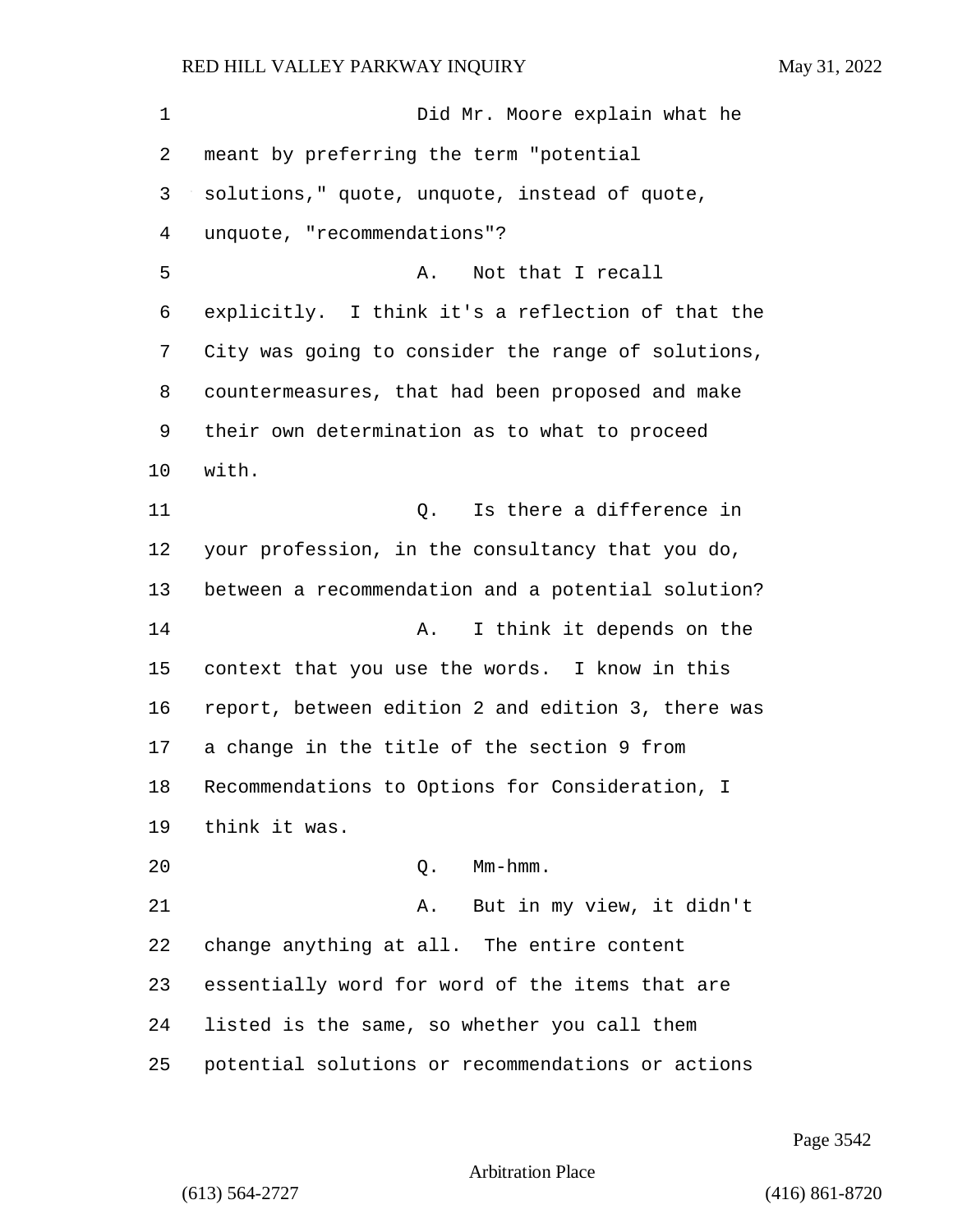or countermeasures, I'm not sure it makes a difference if the items are all still listed there.

4 Q. Okay. Would you agree that the term "recommendation" suggests that a consultant has applied their expertise to a range of potential solutions and come to select one as the recommended approach or come to recommend several as the recommended approach in their professional judgment? 11 A. I think what matters is the list that is provided, and so the list of items, ten countermeasures, that were listed in that section of the report is the critical piece. 15 Q. So, you don't agree that recommendation has a particular meaning, the one that I just gave you? 18 A. That could be one of the meanings. I'm not as fixated on the title of the section as I am on the content that was present. So, the content which was there were the things that we suggested the City do. CIMA has no control over the actual implementation or not. 24 Q. I understand that. That's going to be what the City staff assesses in

Page 3543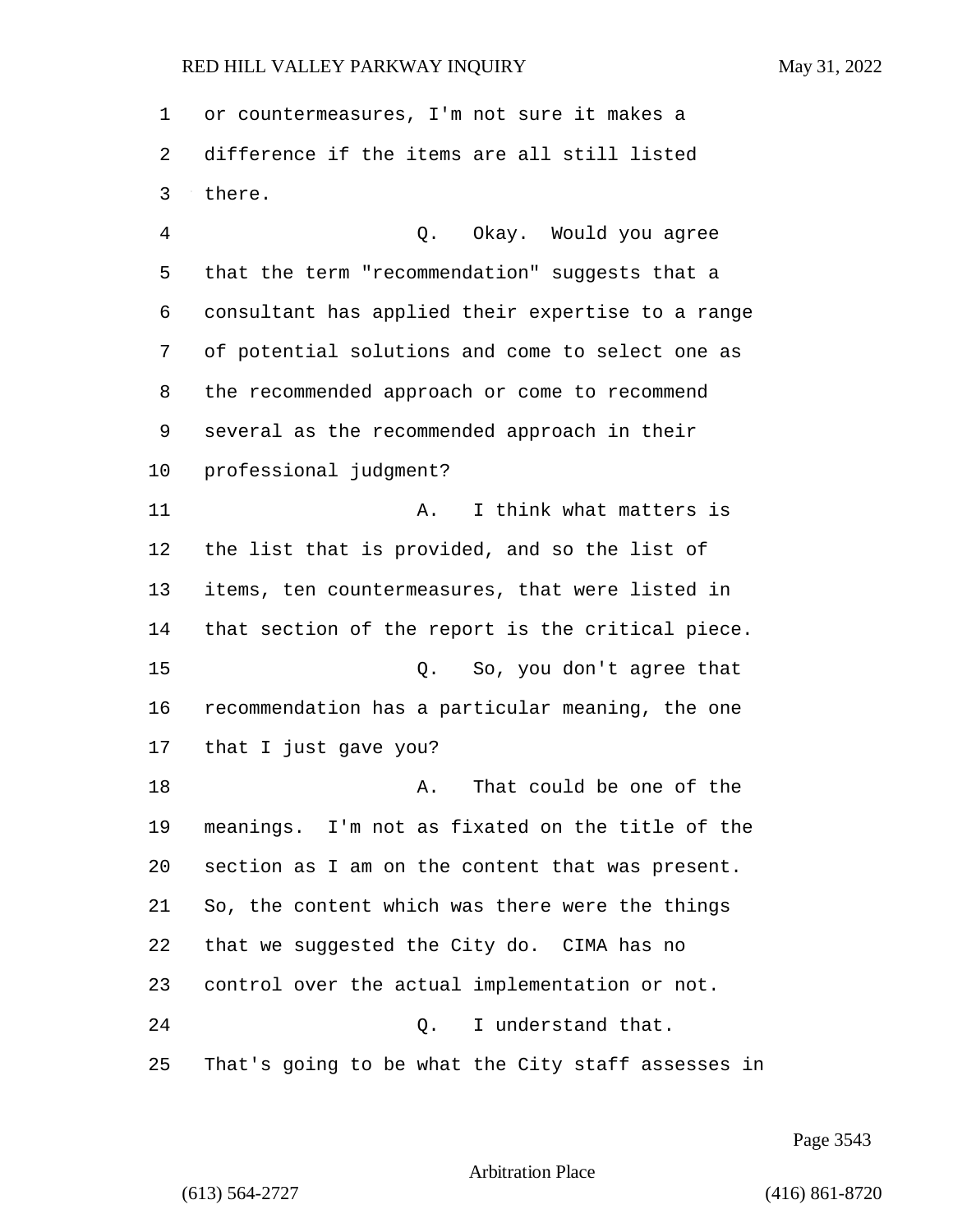| 1       | their discretion and perhaps recommends to an      |
|---------|----------------------------------------------------|
| 2       | appropriate committee. Is that fair?               |
| 3       | What action they take<br>Α.                        |
| 4       | with it is their choice, yes.                      |
| 5       | Q. Okay. But for you as a                          |
| 6       | consultant, you go through the long process that   |
| 7       | we've talked about, come up with particular        |
| 8       | preferred countermeasures that you then provide to |
| 9       | the City. That's a recommendation, isn't it?       |
| 10      | Isn't it important to call it a recommendation?    |
| 11      | MR. PROVOST:                                       |
| $12 \,$ | Mr. Commissioner, if I may, I haven't intervened   |
| 13      | once in a day and a half, but now I do because I   |
| 14      | think the question is exactly the same that has    |
| 15      | been addressed previously.                         |
| 16      | MS. LAWRENCE: I'm happy to                         |
| 17      | move on.                                           |
| 18      | JUSTICE WILTON-SIEGEL:<br>Okay.                    |
| 19      | Thank you.                                         |
| 20      | BY MS. LAWRENCE:                                   |
| 21      | After this meeting that<br>Q.                      |
| 22      | we're looking at on October 20, did you learn any  |
| 23      | more about Mr. Moore's views on the draft CIMA     |
| 24      | report?                                            |
| 25      | In preparation for this<br>Α.                      |

Page 3544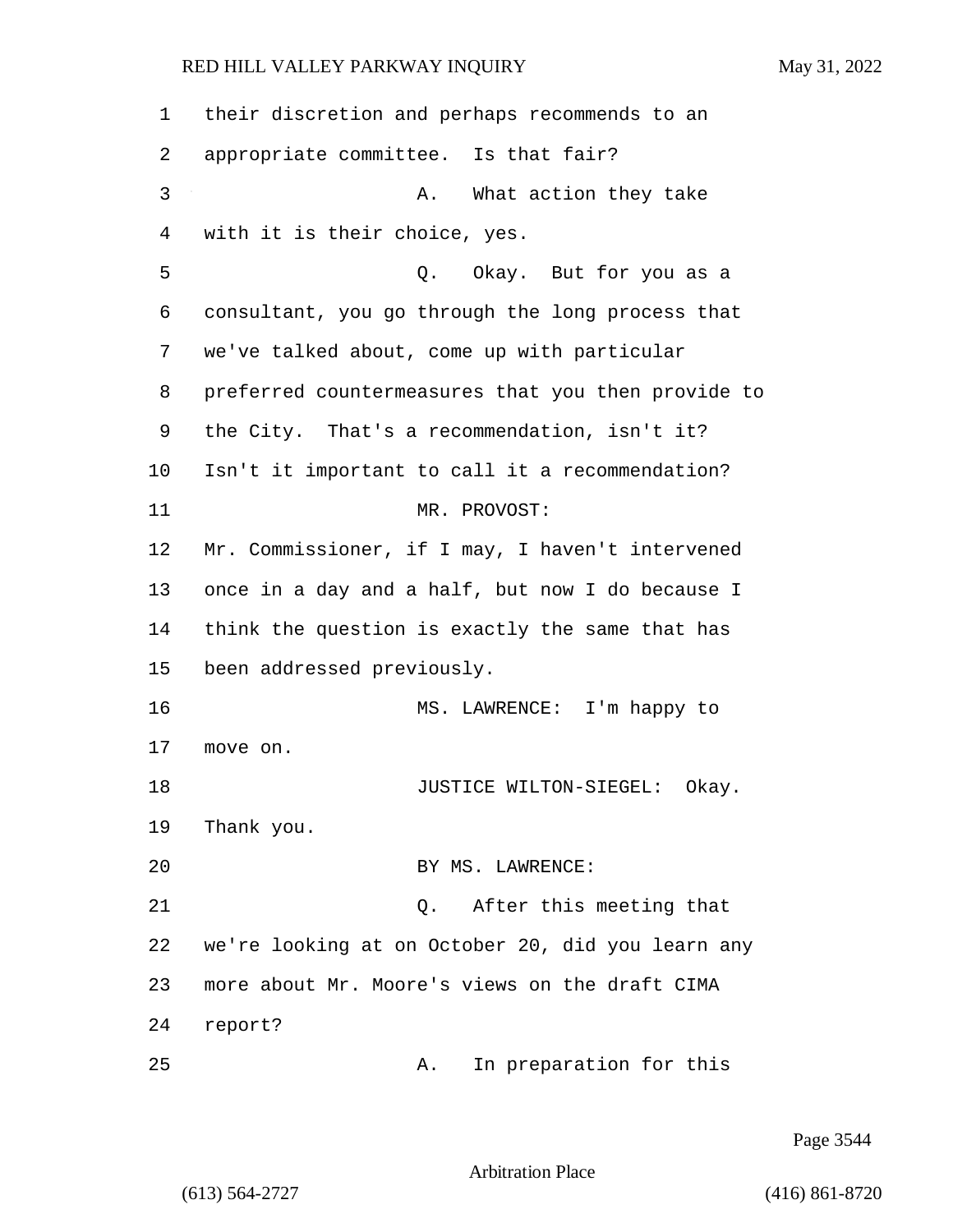testimony, I was provided with various amounts of information that made me aware of some of the comments and views that he had, yes. 4 Q. Just to add a bit of a boundary to my question, after this meeting and before March 2019, did you learn any more about Mr. Moore's views on the draft report? 8 A. No. 9 Q. Registrar, you can take down this call out and this document. Thank you. 11 Did you ever receive a copy of a document that had Mr. Moore's written comments, written edits or comments, on the CIMA report? 14 A. No, I did not. 15 Q. Did you ever discuss Mr. Moore's proposed edits to the report with anyone at CIMA who may have received them? 18 A. I didn't know of anyone receiving them. I didn't receive them and I don't recall anyone discussing with me that they had received them, so no would be the answer. 22 Q. During the meeting on October 20, did Mr. White or Mr. Ferguson have any comments or any response to Mr. Moore's comments as reflected in the minutes?

Page 3545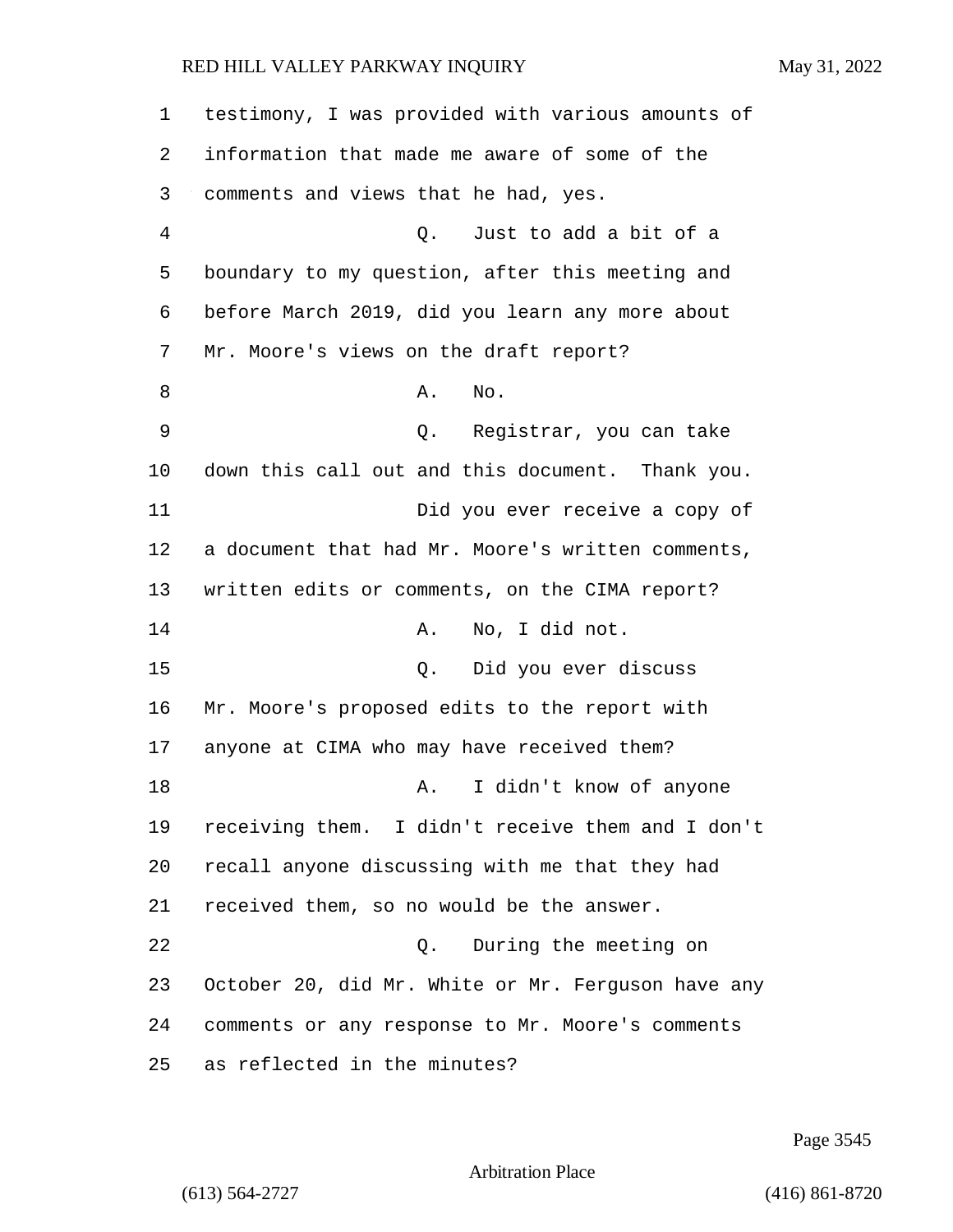1 A. I think the minutes would 2 show if they did, so... 3 Q. Do you recall if 4 Mr. Ferguson or Mr. White asked for clarification 5 from Mr. Moore about the friction testing results 6 that he mentioned? 7 A. I don't recall that, no. 8 and 9. What do you remember, if 9 anything, about the tone of this meeting as 10 between the City staff? 11 A. Between the City staff? 12 Q. Yeah. 13 A. Nothing at all. I have 14 no recollection of anything. 15 C. And what about generally 16 the tone of this meeting with everyone in 17 attendance? 18 A. No recollection. Nothing 19 comes to mind that sparks a memory. 20 Q. Okay. So, nothing 21 particularly heated, acrimonious, nothing like 22 that? 23 A. No, no, not at all that I 24 recall. 25 Q. Okay. Registrar, we are

Page 3546

Arbitration Place

(613) 564-2727 (416) 861-8720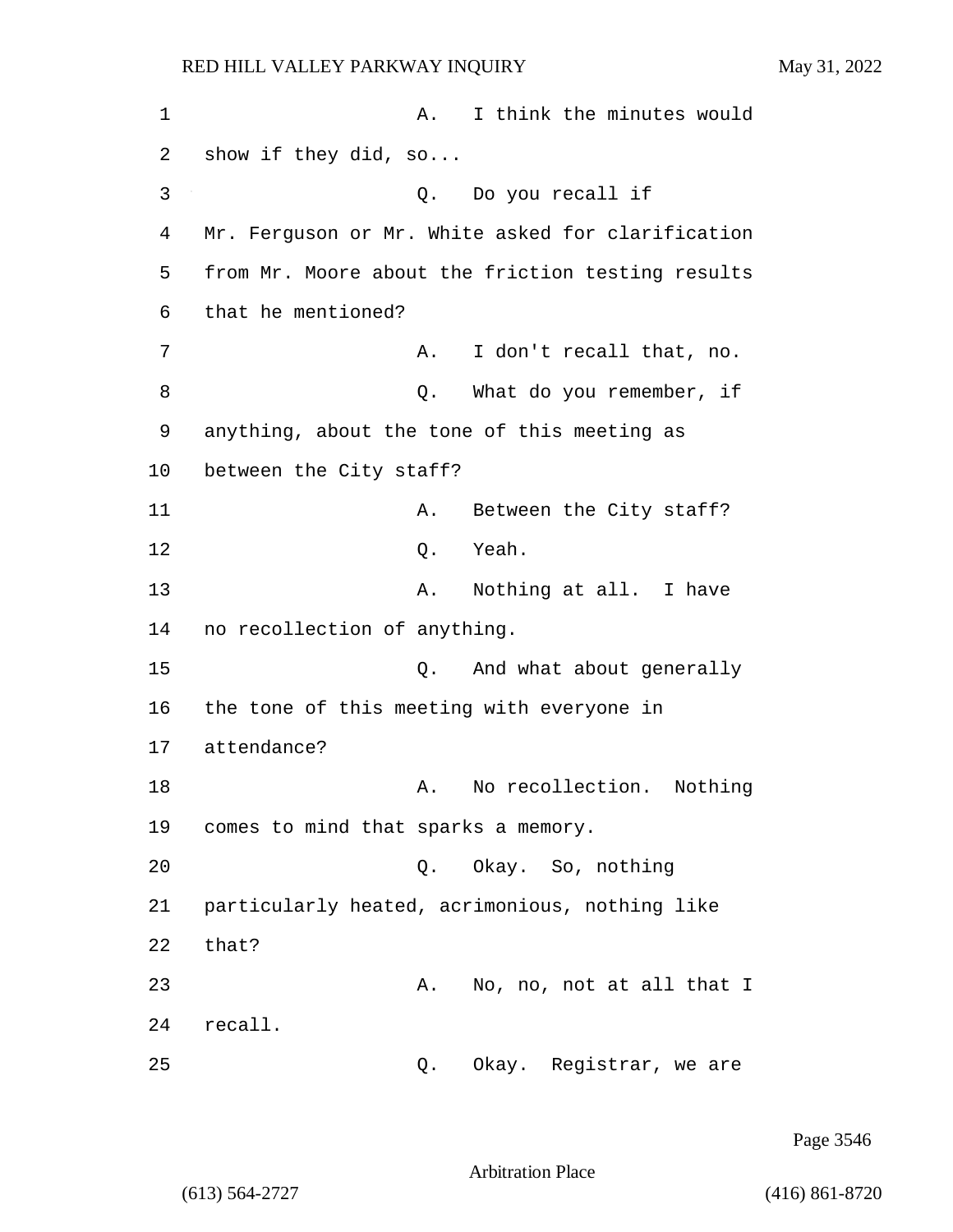| 1  | going to turn now to OD 7, page 60, paragraph 183. |
|----|----------------------------------------------------|
| 2  | Thank you.                                         |
| 3  | So, you'll recall you were                         |
| 4  | having that meeting on October 20. On              |
| 5  | November 12, Mr. Ferguson e-mailed you and         |
| 6  | attached a revised version of the staff report, so |
| 7  | that's the City staff report, summarizing the two  |
| 8  | reports and says that they have attached the       |
| 9  | report:                                            |
| 10 | "And with respect to the                           |
| 11 | reports, there being the                           |
| 12 | CIMA reports, we are                               |
| 13 | asking that the wording                            |
| 14 | that states                                        |
| 15 | recommendations be                                 |
| 16 | changed to options for                             |
| 17 | consideration."                                    |
| 18 | Did he offer you any further                       |
| 19 | explanation about the request for that wording     |
| 20 | change?                                            |
| 21 | Not that I recall.<br>Α.                           |
| 22 | Nothing more than the content of this e-mail.      |
| 23 | Had you had any further<br>Q.                      |
| 24 | discussions with Mr. Ferguson about the idea of    |
| 25 | changing CIMA's recommendations to options for     |

Page 3547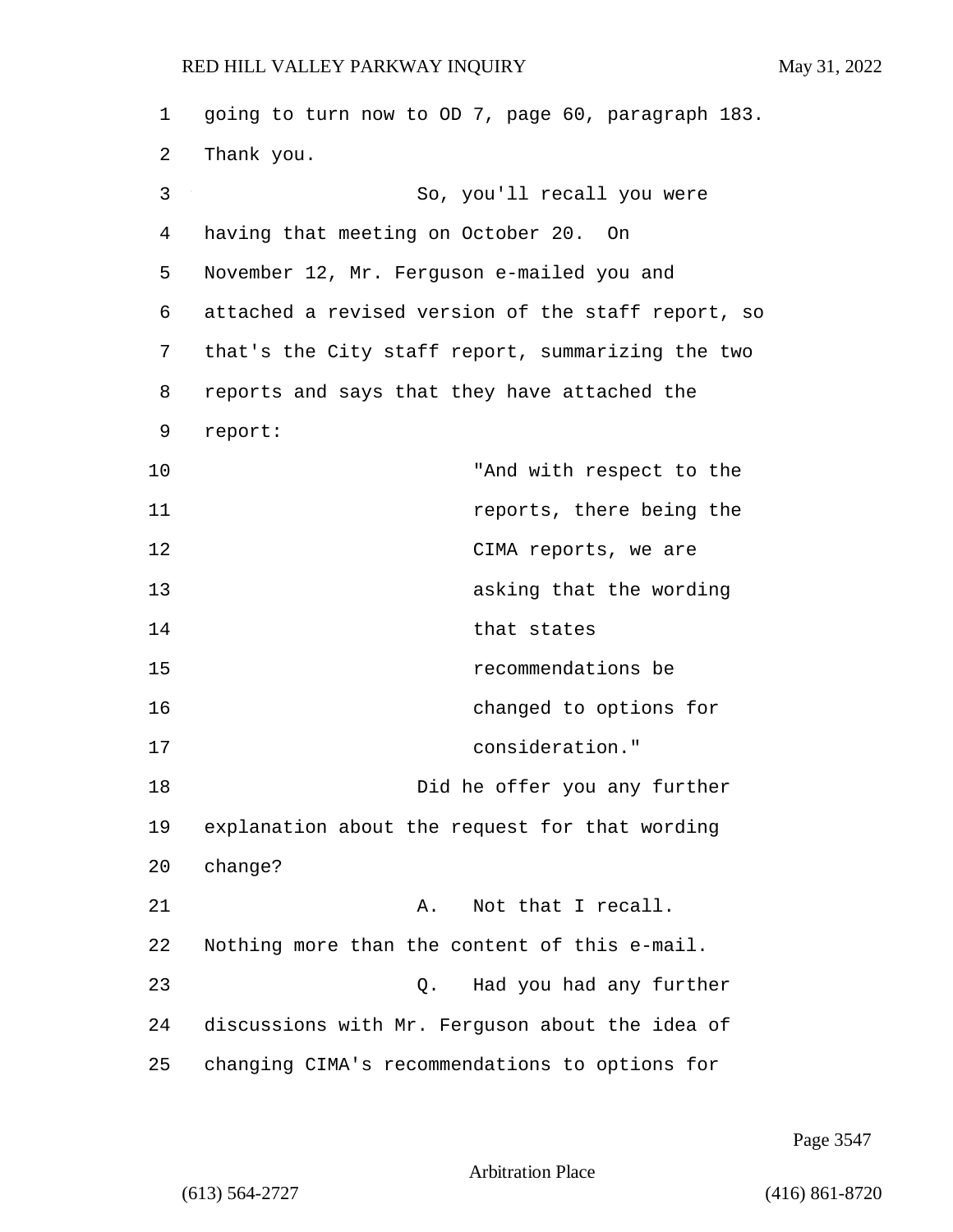| 1  | consideration between the October 20 meeting and  |
|----|---------------------------------------------------|
| 2  | this e-mail?                                      |
| 3  | I don't think so. And I<br>Α.                     |
| 4  | know that the City staff were in the process of   |
| 5  | preparing a report to council, but I don't recall |
| 6  | any other communication in that regard.           |
| 7  | Okay. In the fourth<br>Q.                         |
| 8  | paragraph, he says:                               |
| 9  | "You will see in the                              |
| 10 | attached identified                               |
| 11 | short-term options and                            |
| 12 | long-term options. Could                          |
| 13 | reports have a similar                            |
| 14 | layout?"                                          |
| 15 | So, that was attached. There                      |
| 16 | was this attachment and then there was also the   |
| 17 | report that's in the very first paragraph.        |
| 18 | Do you recall if you read the                     |
| 19 | draft of the staff report that Mr. Ferguson sent  |
| 20 | to you?                                           |
| 21 | I really don't recall<br>A.                       |
| 22 | having read it. It wouldn't have been for me to   |
| 23 | comment on or edit. It was a staff report. I'm    |
| 24 | sure I had an overview of it, but I don't really  |
| 25 | remember.                                         |

Page 3548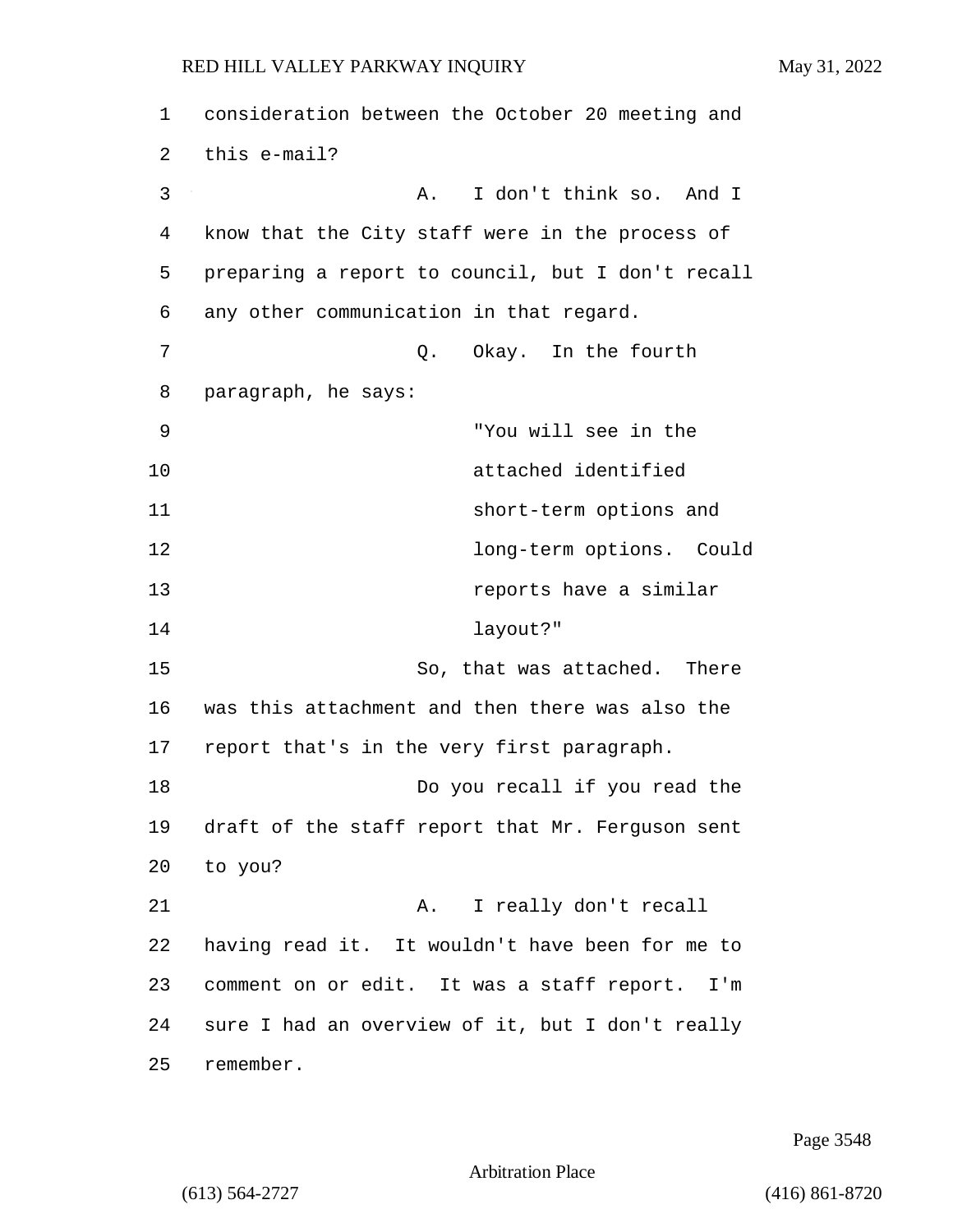| $\mathbf 1$ | Q. Okay. Registrar, can you                       |
|-------------|---------------------------------------------------|
| 2           | take that call out down and can you pull up       |
| 3           | CIM9859.0002, the native form. Thank you,         |
| 4           | Registrar. Sorry about that. Registrar, just to   |
| 5           | make sure that we're looking at this, because     |
| 6           | we've had some issues with native, can you go to  |
| 7           | page 53, image 53, which is page 45, and if you   |
| 8           | can just hover over Conclusion.                   |
| 9           | So, you see that's your                           |
| 10          | colleague.                                        |
| 11          | And then if you can scroll                        |
| 12          | down just a little, Registrar, and hover over     |
| 13          | Options for Consideration.                        |
| 14          | So, you'll see that's you,                        |
| 15          | Mr. Malone, on November 20. So, this document     |
| 16          | reflects CIMA's inputting of Mr. Ferguson's       |
| 17          | comments. Do you remember actually going into the |
| 18          | document and making these changes?                |
| 19          | A. No, I don't.                                   |
| 20          | Q. Okay. Registrar, can you                       |
| 21          | scroll down to the next page, please.             |
| 22          | So, there's some reference                        |
| 23          | here to the high-tension cable median barrier     |
| 24          | system.                                           |
| 25          | Are you able to flag for<br>Α.                    |

Page 3549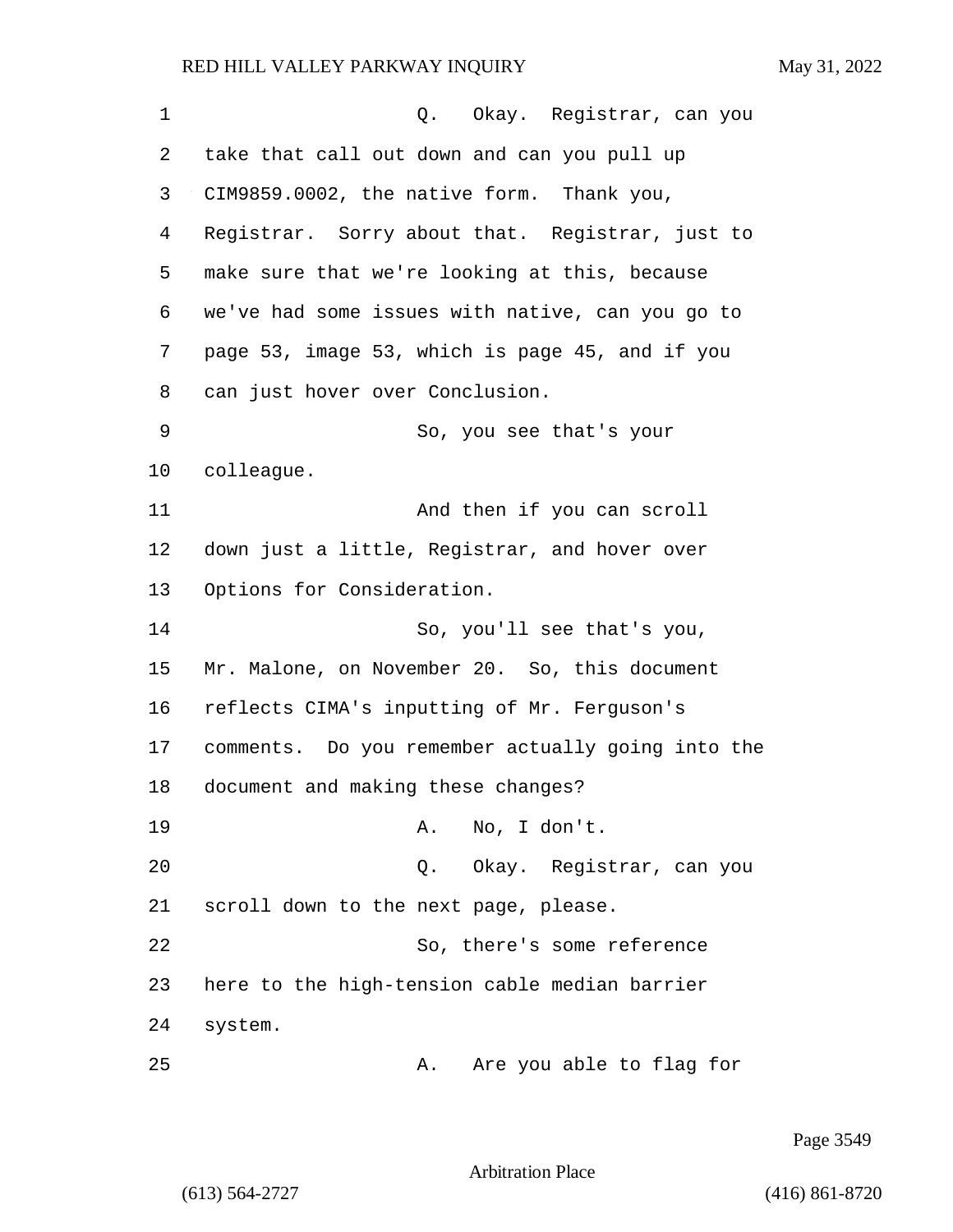| 1  | me whose comments are which? Who has made the      |
|----|----------------------------------------------------|
| 2  | comments? I see blue and red.                      |
| 3  | I was attempting to do<br>Q.                       |
| 4  | that with my reference before. The red is          |
| 5  | Mr. Hawash and the blue is yours.                  |
| 6  | Okay.<br>Α.                                        |
| 7  | And so, you were content<br>Q.                     |
| 8  | to making some changes to the high-tension median  |
| 9  | barrier cable system section, consistent with      |
| 10 | Mr. Ferguson's request in that e-mail that we just |
| 11 | went through?                                      |
| 12 | A. Well, I'm not sure it's                         |
| 13 | all in relation to Mr. Ferguson's input, but we    |
| 14 | were reviewing again, so we were checking. I know  |
| 15 | there were other wording changes that were made in |
| 16 | conjunction with the change from the word          |
| 17 | "recommendation."                                  |
| 18 | Mm-hmm. Okay. And if<br>Q.                         |
| 19 | you just look down to 9.1.2 at the bottom there,   |
| 20 | there's a change from "is recommended" to "should  |
| 21 | be considered," and that's your track changes?     |
| 22 | It's an intentional<br>Α.                          |
| 23 | change, yes.                                       |
| 24 | And so, you were content<br>Q.                     |
| 25 | to accept Mr. Ferguson's request to change words   |

Page 3550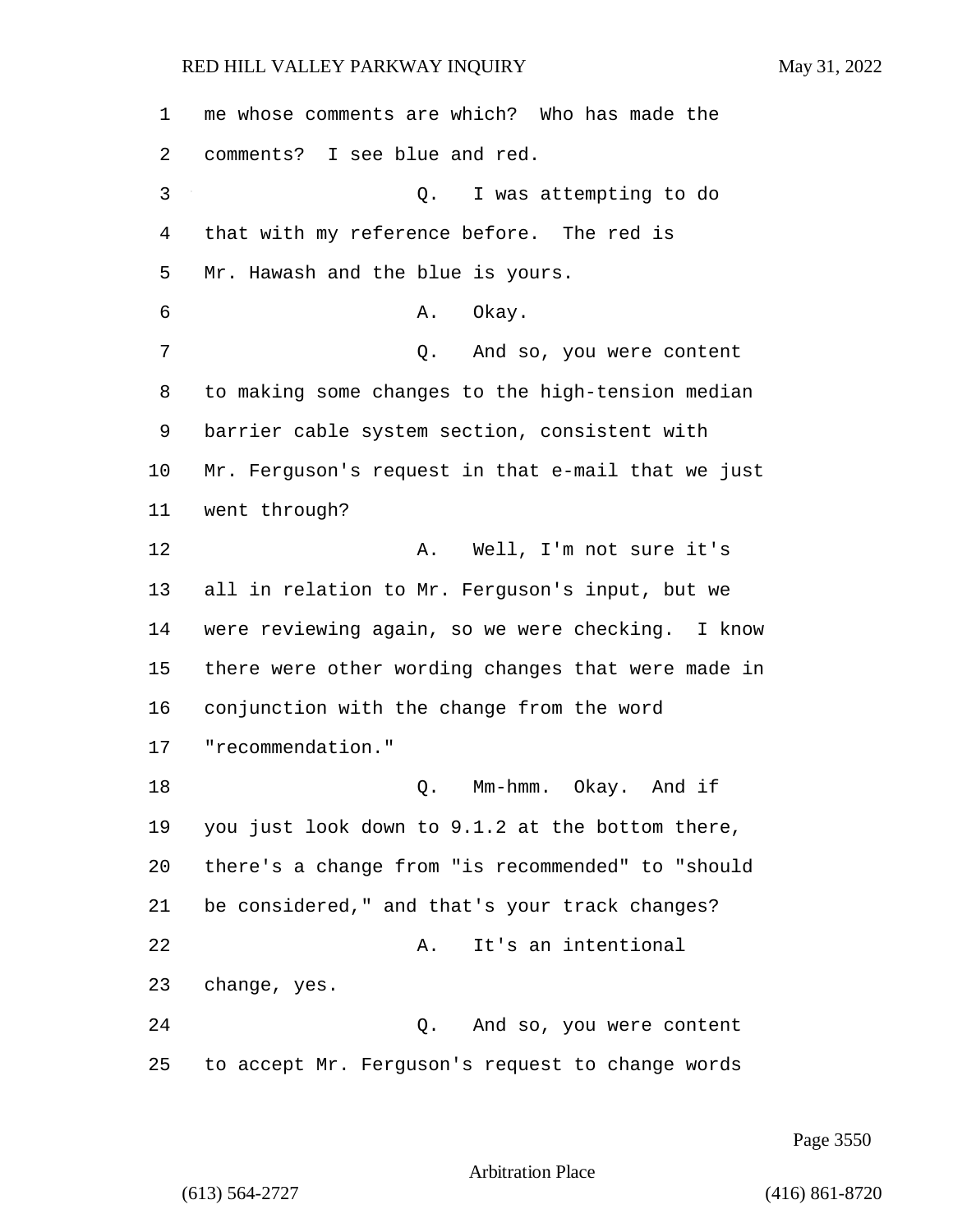| 1  | that speak to recommendation, so recommendations   |
|----|----------------------------------------------------|
| 2  | or is recommended to options for consideration or  |
| 3  | should be considered?                              |
| 4  | "Should be considered"<br>Α.                       |
| 5  | has some very specific meaning in traffic and      |
| 6  | transportation engineering. The word indicates     |
| 7  | that the action should be done unless there's a    |
| 8  | reason not to, so it's part of the reason for that |
| 9  | change or the use of that particular phrasing      |
| 10 | "should be considered."                            |
| 11 | Q. Okay. Registrar, can you                        |
| 12 | go to image 59, which is page 51.                  |
| 13 | And so, you'll see this is                         |
| 14 | Mr. Hawash adding this in, but it is coming from   |
| 15 | Mr. Ferguson's e-mail, and the proposal is to      |
| 16 | change conduct pavement friction testing from a    |
| 17 | short-term timeline to medium. And Mr. Hawash      |
| 18 | says:                                              |
| 19 | "I don't agree with the                            |
| 20 | City. Let's discuss."                              |
| 21 | Do you recall discussing this                      |
| 22 | with him?                                          |
| 23 | I really don't recall the<br>Α.                    |
| 24 | discussion. I know it was returned to short term   |
| 25 | in the version that was delivered to the City.     |

Page 3551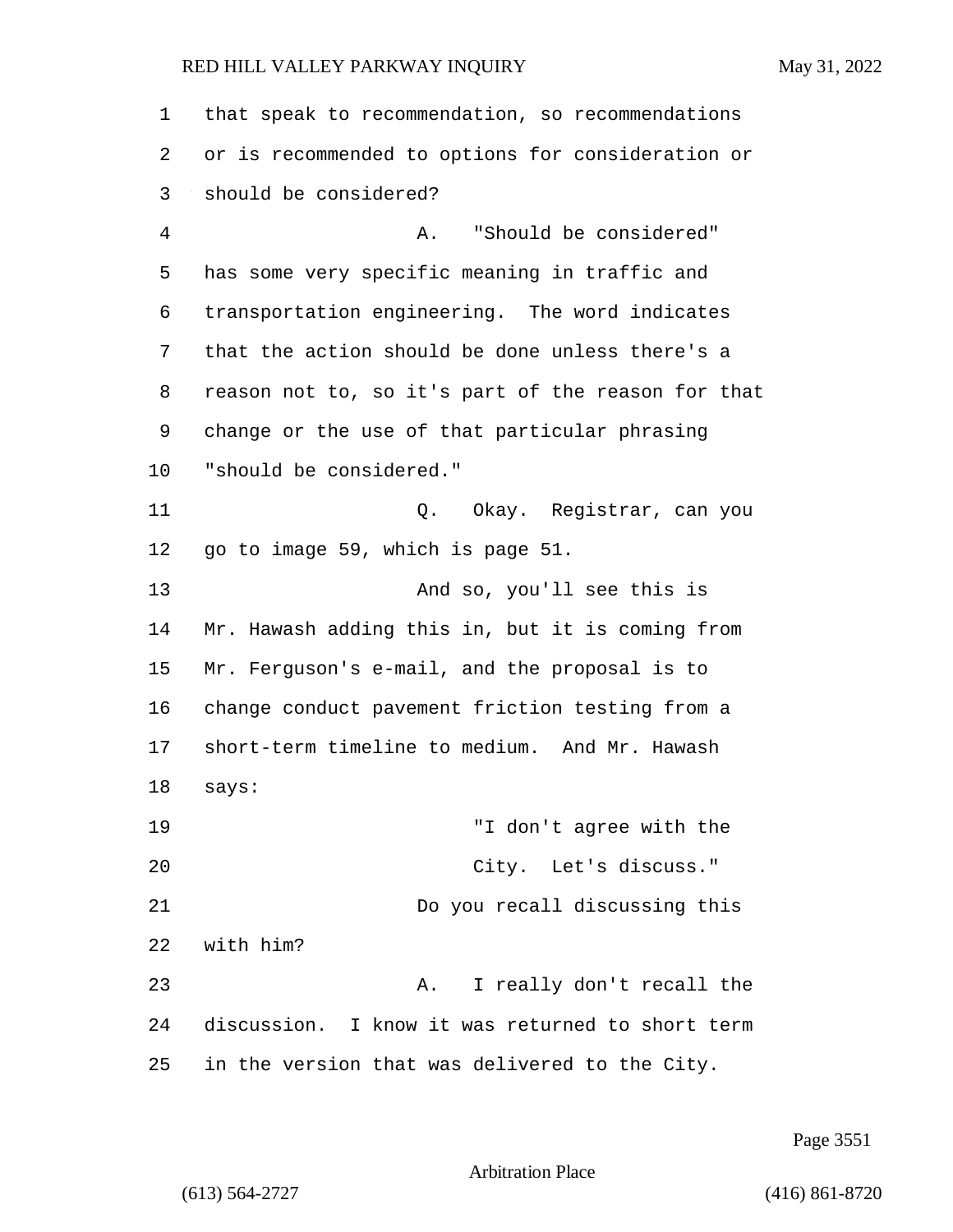1 Q. Do you know why Mr. Hawash or you made the decision not to accept that request to change from short to medium? 4 A. My recollection is that this is sort of linked with the 2013 report where there had been a recommendation for friction testing. I had not been provided with information that indicated that the City had done friction testing, and so we continued to include it on the list of countermeasures and elevated its importance with the use of short term. 12 O. Do you recall any discussion with anyone at the City about why you were not going to make that change? 15 A. I do not, no. 16 Q. Nowhere in this final report does CIMA reference the friction data that Mr. Moore sent you in August 2015. Right? 19 A. The MTO data? 20 Q. Any of the friction data that Mr. Moore sent you in that e-mail. 22 A. None of that data was included because my understanding was it was MTO data not available for public release and this report would have been public if it was sent to

Page 3552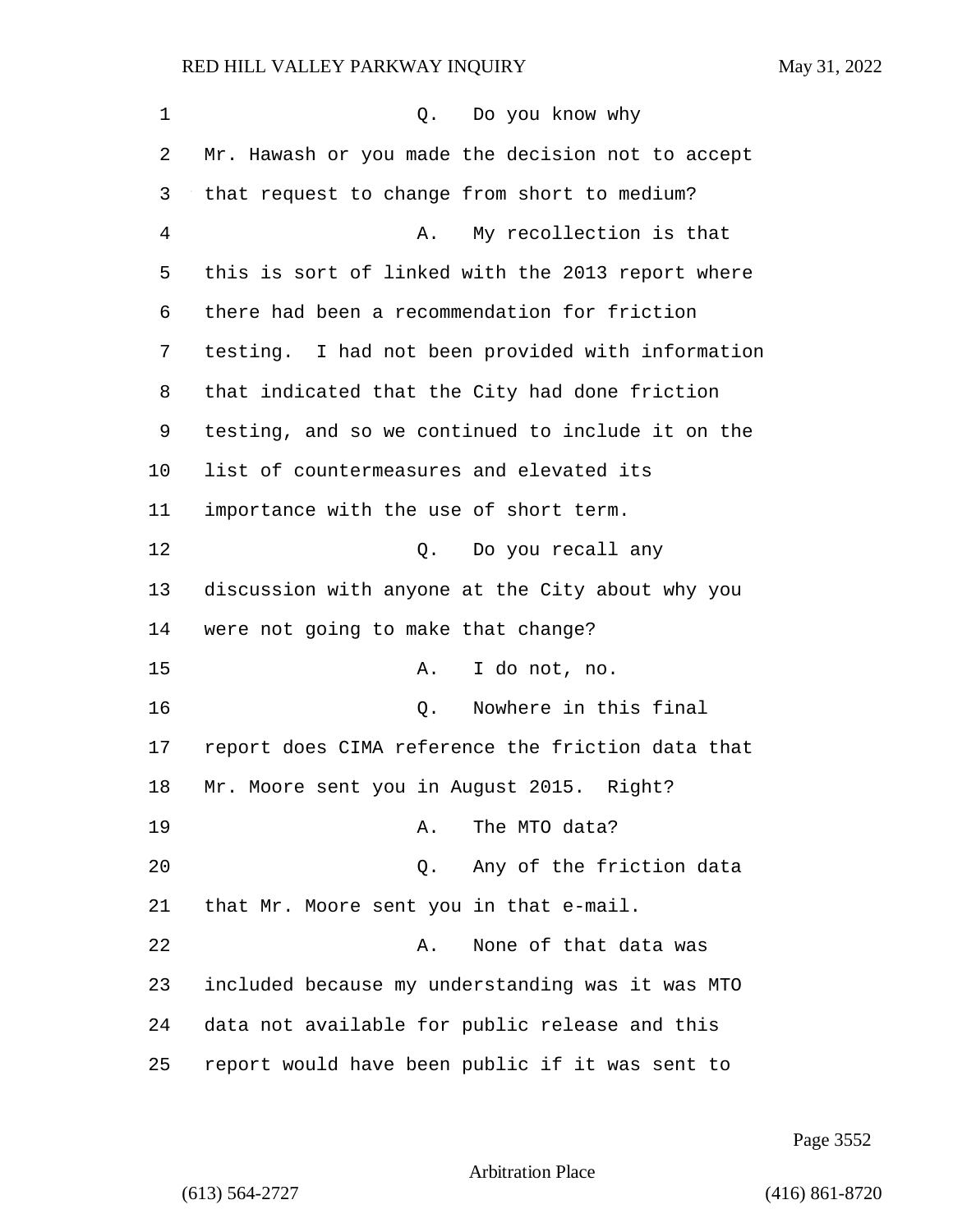the City. 2 Q. Do you agree it would have been helpful for your client, the City, to be reminded that there had been an earlier recommendation for friction testing and confirmation that you had not been provided, you, CIMA, had not been provided with any reports analyzing the testing, if it had been done, or at least any that you could use? Would that have been helpful for the City to have? 11 A. Well, you asked several questions -- 13 Q. I did and my apologies for that. If you can answer them, please do. If you need some clarification, please let me know. 16 A. If you can parse them out, that would be appreciated. 18 Q. Sure. Do you agree that it would have been helpful for your client to be reminded that CIMA had made friction testing recommendation in 2013? 22 A. I don't think the City needed to be reminded. The previous report was less than two years before. It was still relatively fresh. There had been discussions with

Page 3553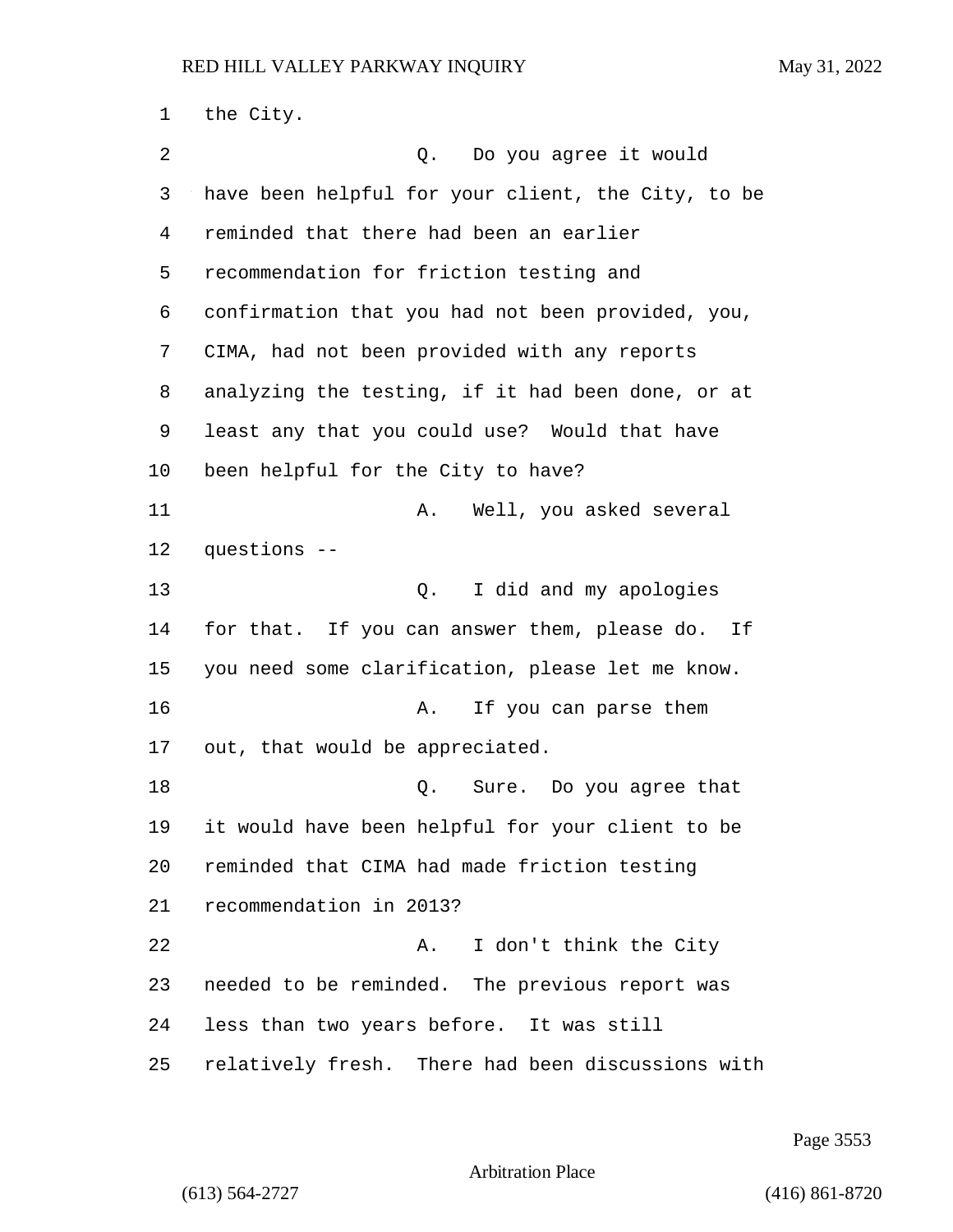| 1  | Gary Moore in August of 2015 regarding that exact |
|----|---------------------------------------------------|
| 2  | issue, so no, I don't think the report needed to  |
| 3  | provide an explicit reminder of it. I think it    |
| 4  | was very clearly stated and the fact that it was  |
| 5  | in the report, the second report as well as the   |
| 6  | first report. The reminder was the second report  |
| 7  | for the action.                                   |
| 8  | Did you attend the Public<br>Q.                   |
| 9  | Works committee meeting on December 7, 2015 at    |
| 10 | which the City presented the 2015 CIMA report?    |
| 11 | I was asked to attend and<br>A.                   |
| 12 | I did attend, yes.                                |
| 13 | Thank you. Apologies.<br>Q.                       |
| 14 | Before we close this document, this is a native   |
| 15 | version of a document in the OD and I would like  |
| 16 | to make it the next exhibit, which is Exhibit 61. |
| 17 | EXHIBIT NO. 61: RHVP                              |
| 18 | Detailed Safety Analysis,                         |
| 19 | Final Draft, October                              |
| 20 | 2015, CIM9859.0002.                               |
| 21 | THE WITNESS: I'm sorry to                         |
| 22 | interrupt, but you had several questions          |
| 23 | previously but only clarified one of them.<br>Did |
| 24 | you want me to answer others?                     |
| 25 | BY MS. LAWRENCE:                                  |

Page 3554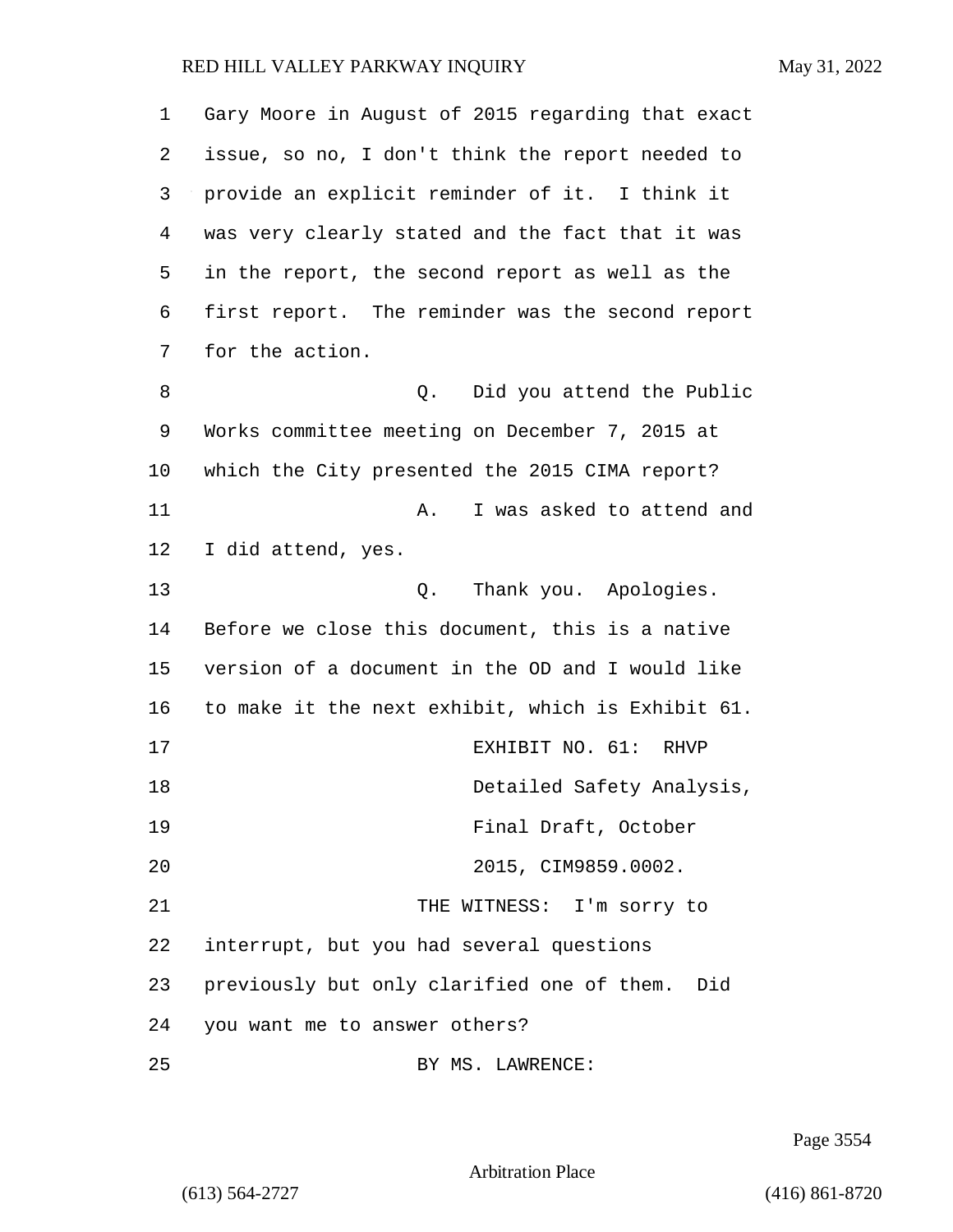1 C. No. It was just a complicated question, but when I rephrased it you answered the question that I actually had. 4 A. Okay. Thank you. 5 Q. Registrar, you can close this document and if you can go to OD 7, page 74, paragraph 223, please. And just bring it up. No need to call it out. Thank you. 9 So, this is in respect of the December 7 Public Works committee meeting that you said you did attend. Right? 12 A. I was present in the meeting, yes. 14 Q. Registrar, can you call out paragraphs 233 to 235, please. 16 So, from a video of this, the overview document summarizes that Councillor Merulla asked Mr. Moore, who was also present at the meeting, to elaborate on the quality of the asphalt used, asking whether the City used low-grade asphalt in comparison to that used by the MTO in constructing the Red Hill. And Mr. Moore replied that the City had used SMA, which was MTO's top mix. 25 Mr. Moore also informed the

Page 3555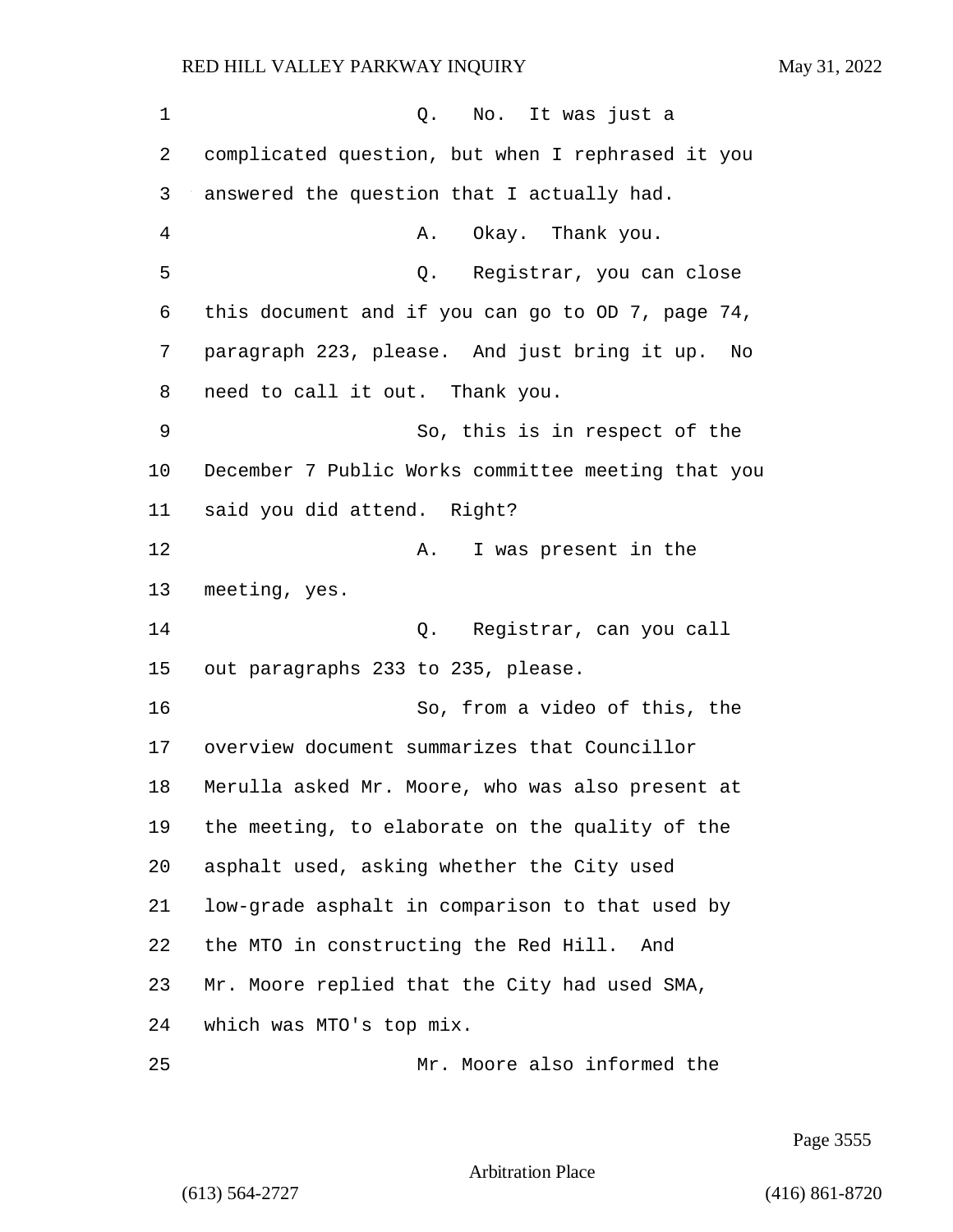| 1              | Public Works committee that the MTO had performed  |
|----------------|----------------------------------------------------|
| 2              | initial friction testing and received results at   |
| 3              | or above what MTO typically expected from          |
| $\overline{4}$ | high-grade friction mixes. He also referenced      |
| 5              | performance of subsequent testing and said he had  |
| 6              | no concerns about the surface mix.                 |
| 7              | Finally, he said in respect of                     |
| 8              | whether the quality of the parkway was different   |
| 9              | than any 400-series highway, that the Red Hill was |
| 10             | above that grade. Do you have a specific           |
| 11             | recollection of this exchange between Mr. Moore    |
| 12             | and the councillor?                                |
| 13             | I recall Mr. Moore<br>Α.                           |
| 14             | answering questions, but I don't recall the        |
| 15             | specifics.                                         |
| 16             | Did you discuss this<br>Q.                         |
| 17             | exchange that Mr. Moore had with the councillor    |
| 18             | with Mr. Moore after the meeting?                  |
| 19             | A. Sorry, with the                                 |
| 20             | councillor or with Mr. Moore?                      |
| 21             | Did you discuss with<br>Q.                         |
| 22             | Mr. Moore the exchange that Mr. Moore had had with |
| 23             | the councillor after the meeting?                  |
| 24             | No, not to my<br>Α.                                |
| 25             | recollection. I think I left the meeting           |

Page 3556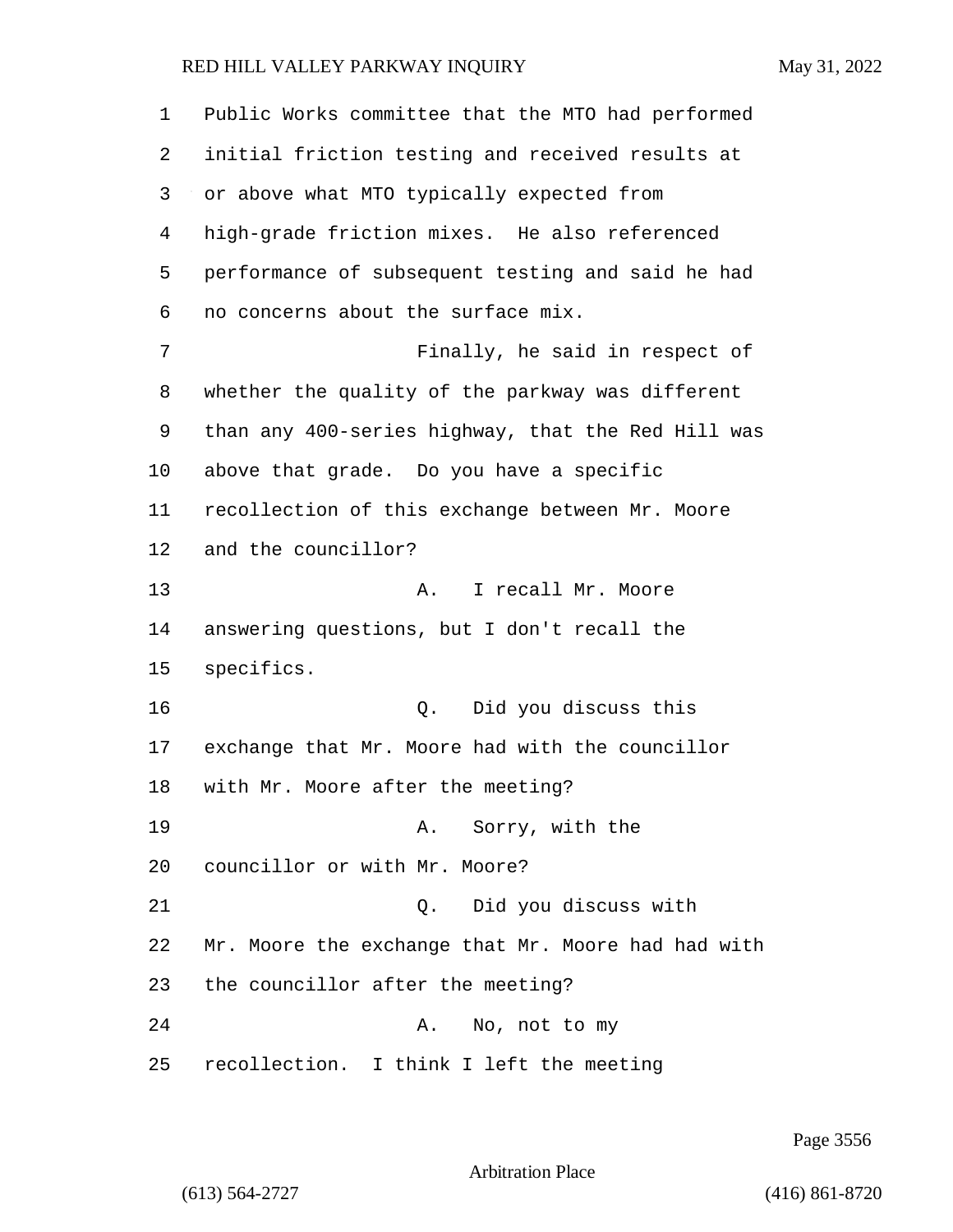| 1              | immediately after it was done. Sorry, I had been   |
|----------------|----------------------------------------------------|
| 2              | asked to attend to potentially answer questions    |
| 3              | regarding the CIMA report, and there were none.    |
| $\overline{4}$ | Q. Okay. Did you discuss                           |
| 5              | Mr. Moore's comments at this meeting with anybody  |
| 6              | else at the City after the meeting?                |
| 7              | Not that I recall, no.<br>Α.                       |
| 8              | Q. Okay. Commissioner, I'm                         |
| 9              | going to be moving on to another topic and I see   |
| 10             | that it's 3:17. Would it make sense to take our    |
| 11             | afternoon break now?                               |
| 12             | JUSTICE WILTON-SIEGEL: My                          |
| 13             | apologies. I was on mute. Let's take our break     |
| 14             | now. We'll return at 3:30.                         |
| 15             | --- Recess taken at 3:17 p.m.                      |
| 16             | --- Upon resuming at 3:30 p.m.                     |
| 17             | BY MS. LAWRENCE:                                   |
| 18             | Mr. Malone, you said<br>Q.                         |
| 19             | earlier that, to your knowledge, CIMA used speed   |
| 20             | data in the 2015 report that had been collected in |
| 21             | speed studies in 2013?                             |
| 22             | That was my recollection,<br>Α.                    |
| 23             | that the data originated from a collection done in |
| 24             | 2013 or in advance of the 2013 report that we had  |
| 25             | completed.                                         |

Page 3557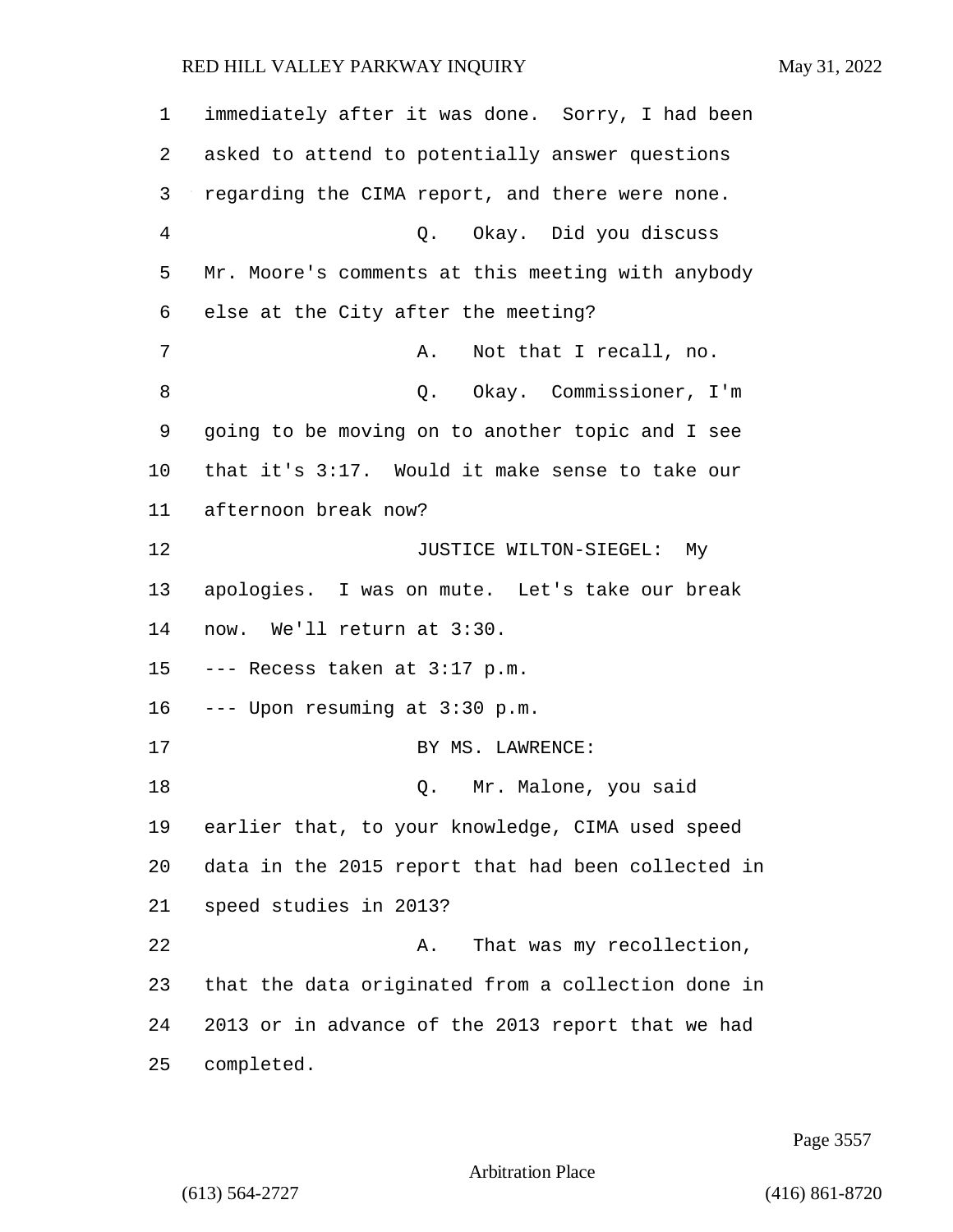1 0. Okay. And you said earlier that you had no concern about using speed data that was a couple of years old in the 2015 report? 5 A. My preference would have been to use more current data, but that wasn't unacceptable. It was, as I mentioned earlier with respect to speed, the speed profile wouldn't be expected to change as significantly as perhaps collision data, so it would be representative. 11 Q. Okay. Do you recall that after the meeting of the Public Works committee in December 2015, there was some controversy about the speed data that was set out in the 2015 report? 16 A. There were some questions, but it wasn't controversial to me. **Q.** Fair enough. And, in particular, there was some questions raised about speed data showing 500 vehicles a day exceeding 140 kilometres an hour. Do you remember that? 22 A. I do, yes. 23 Q. Okay. Registrar, I would like to pull up CIM9606, please. 25 So, this is an e-mail from

Page 3558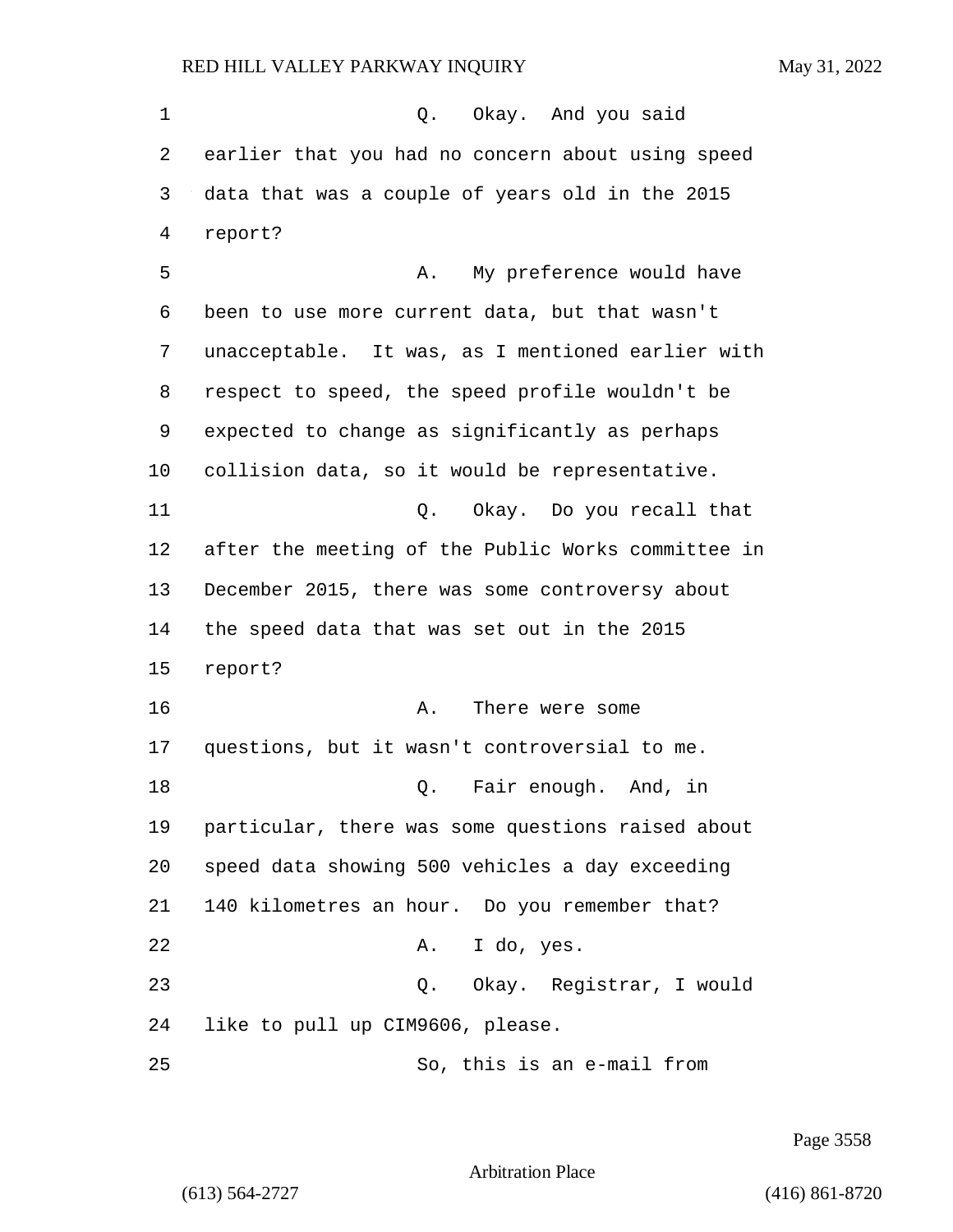| 1  | January 29, 2016 and it's from you to Mr. Ferguson |
|----|----------------------------------------------------|
| 2  | and it is the end of a chain of e-mails in which   |
| 3  | there is back and forth trying to clarify where    |
| 4  | CIMA got its speed data for the 2015 report. And   |
| 5  | then this is the e-mail in which you respond about |
| 6  | the data and about your views about the data.      |
| 7  | Did you investigate whether or                     |
| 8  | not there was any reason to doubt the accuracy of  |
| 9  | the speed data that CIMA used in the 2015 report?  |
| 10 | Yes. We went back and<br>Α.                        |
| 11 | reviewed the information and there were a series   |
| 12 | of e-mails that went back and forth with the City  |
| 13 | regarding some other data collection sources that  |
| 14 | they had been trying to confirm the veracity of    |
| 15 | the data used in our analysis, and I was satisfied |
| 16 | that we had data that I had no reason to question  |
| 17 | and, therefore, accepted the results from it.      |
| 18 | Did that appear to<br>Q.                           |
| 19 | satisfy the City on this point?                    |
| 20 | Depends who you mean by<br>Α.                      |
| 21 | the City.                                          |
| 22 | Mr. Ferguson?<br>Q.                                |
| 23 | Which one?<br>Α.                                   |
| 24 | David Ferguson?<br>Q.                              |
| 25 | I think this e-mail<br>Α.                          |

Page 3559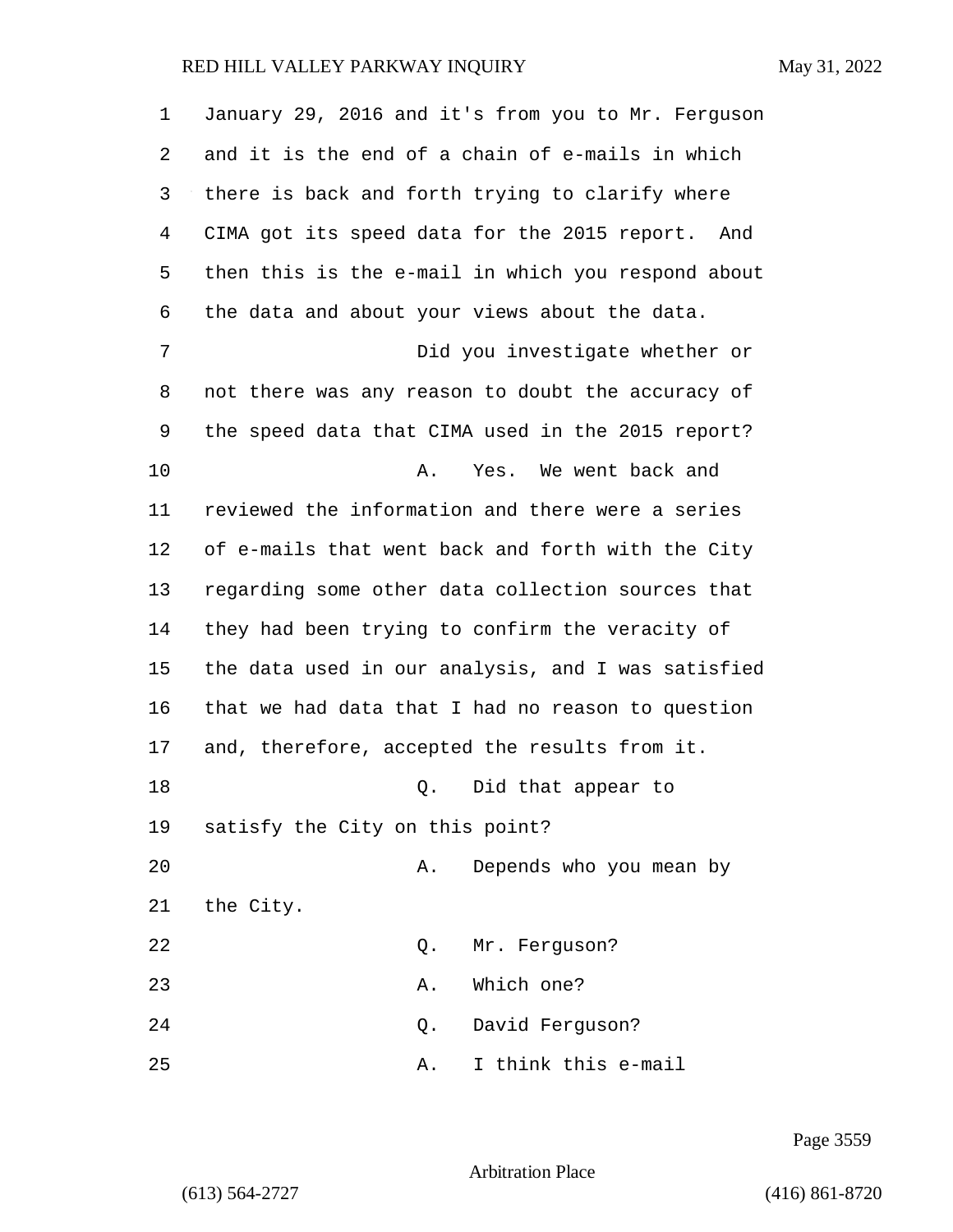| 1  | summarizes the thread sufficiently. I think the    |
|----|----------------------------------------------------|
| 2  | issue of the data had been addressed. I believe    |
| 3  | others agreed to disagree as to whether or not it  |
| 4  | was accurate. We were satisfied it was and we      |
| 5  | didn't see any reason to make a change to the      |
| 6  | report, and I think David Ferguson was also        |
| 7  | satisfied with that investigation and the response |
| 8  | that we had provided to the query.                 |
| 9  | Okay. And when you say<br>Q.                       |
| 10 | others might have agreed to disagree, was that     |
| 11 | councillors who raised whether that seemed like a  |
| 12 | high number of high-speeding vehicles?             |
| 13 | Yeah. The question had<br>Α.                       |
| 14 | been raised by Councillor Lloyd Ferguson and       |
| 15 | Councillor Whitehead both participated in a        |
| 16 | meeting that I was asked to attend to explain      |
| 17 | where the data came from and, you know, how the    |
| 18 | numbers which had been quoted in the report, where |
| 19 | they originated and how that got to be the case.   |
| 20 | The basic concern was that                         |
| 21 | Mr. Lloyd Ferguson, Councillor Lloyd Ferguson, was |
| 22 | familiar with the enforcement activities by the    |
| 23 | police and his information from the police was     |
| 24 | that they were not finding similar results, so we  |
| 25 | went through an explanation as to how our data is  |

Page 3560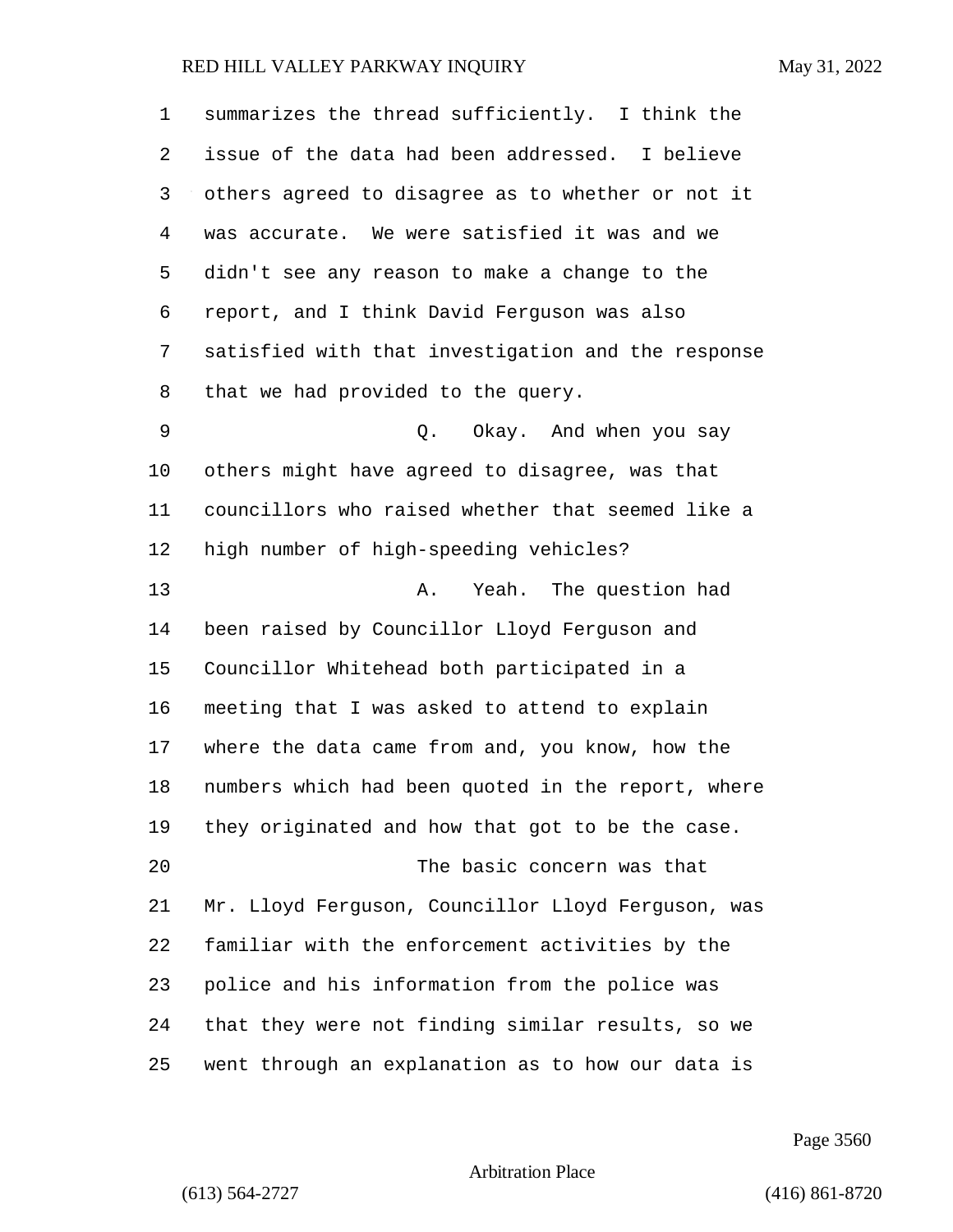collected, how it's different than the enforcement actions the police undertake and why there might be variances and differences in the data points and such. 5 Q. Okay. And just in terms

 of that last, how your data is collected, am I correct that Pyramid is a contractor who will do a speed study over a period of time, 24 hours or 48 hours, and they'll do an assessment of the speeds of vehicles captured in the period of time that they are studying?

**A.** Yeah. They use equipment mounted on the road surface and measure any vehicles that go over that equipment for, as you say, a continuous period of time. I can't remember the exact duration, but I believe it was 7 days, if not 14 days. And that total quantity of data in theory collects the information on every car passing by, and so from my experience we see that data, that type of data, collected by companies like Pyramid and others using similar equipment to what Pyramid was using in studies across the country, so it's a very standard approach to gathering data.

25 Q. Okay. In 2018, you,

Page 3561

Arbitration Place

(613) 564-2727 (416) 861-8720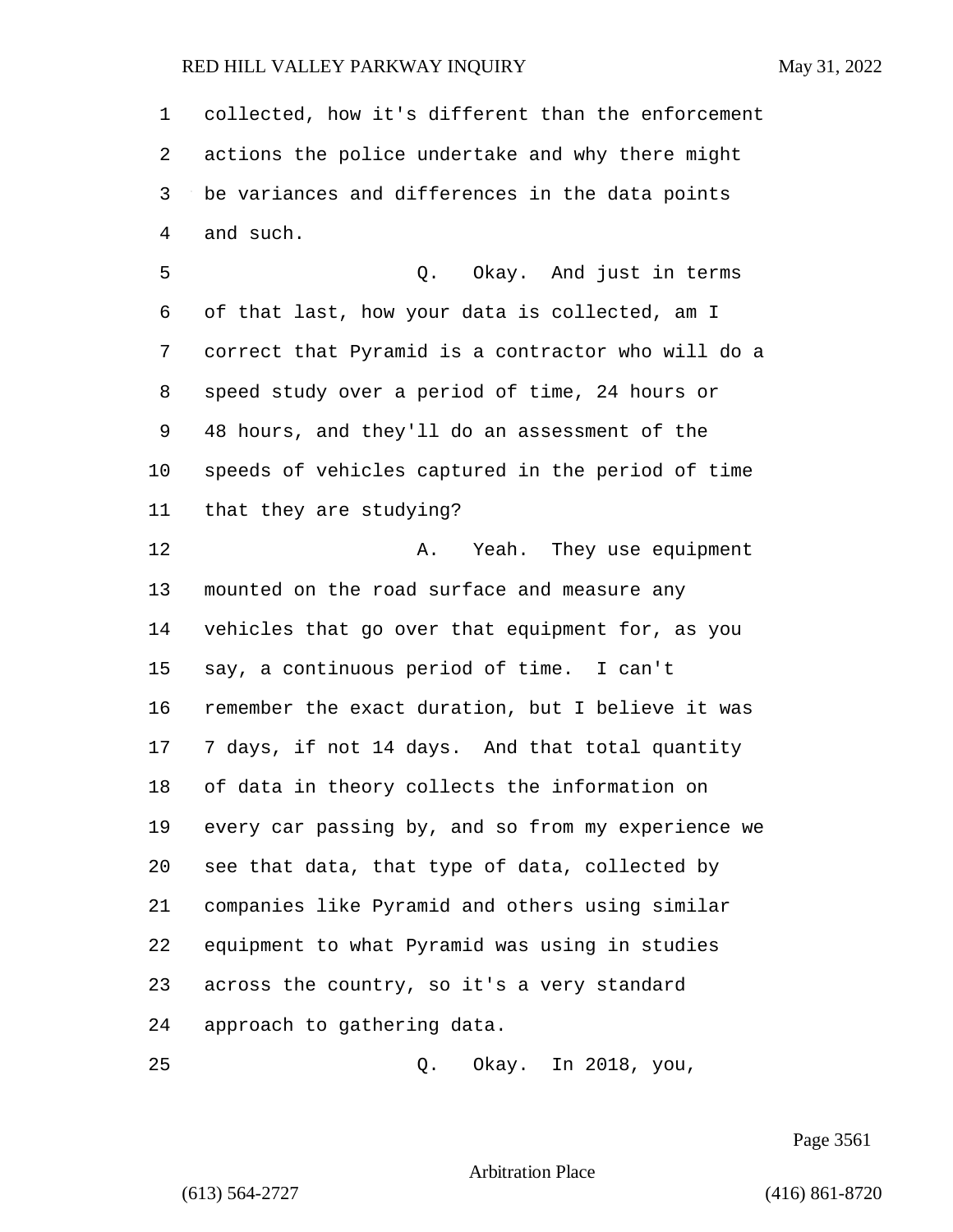CIMA, was retained to complete a speed study along the LINC and the Red Hill. Do you remember that? 3 A. I do, yes. 4 Q. Registrar, can you go to CIM15996, please. 6 This is an e-mail exchange with one of your colleagues at CIMA and Mike Dworczak at Pyramid. Did you retain Pyramid to collect speed data for the 2018 speed study that CIMA was doing? 11 A. That's my recollection, 12 yes. 13 Q. To the best of your knowledge, did CIMA use the same collection process that we were just discussing in 2018? 16 A. Well, Pyramid would be the company, the contractor, that would collect the data and, to my understanding, they use the same methodology and type of equipment to gather this data in 2018, yes. 21 Q. In general, how did the data collected in 2018 by Pyramid compare to the data collected in 2013? 24 A. I'm not sure I'm familiar enough with the details to be able to give you an

Page 3562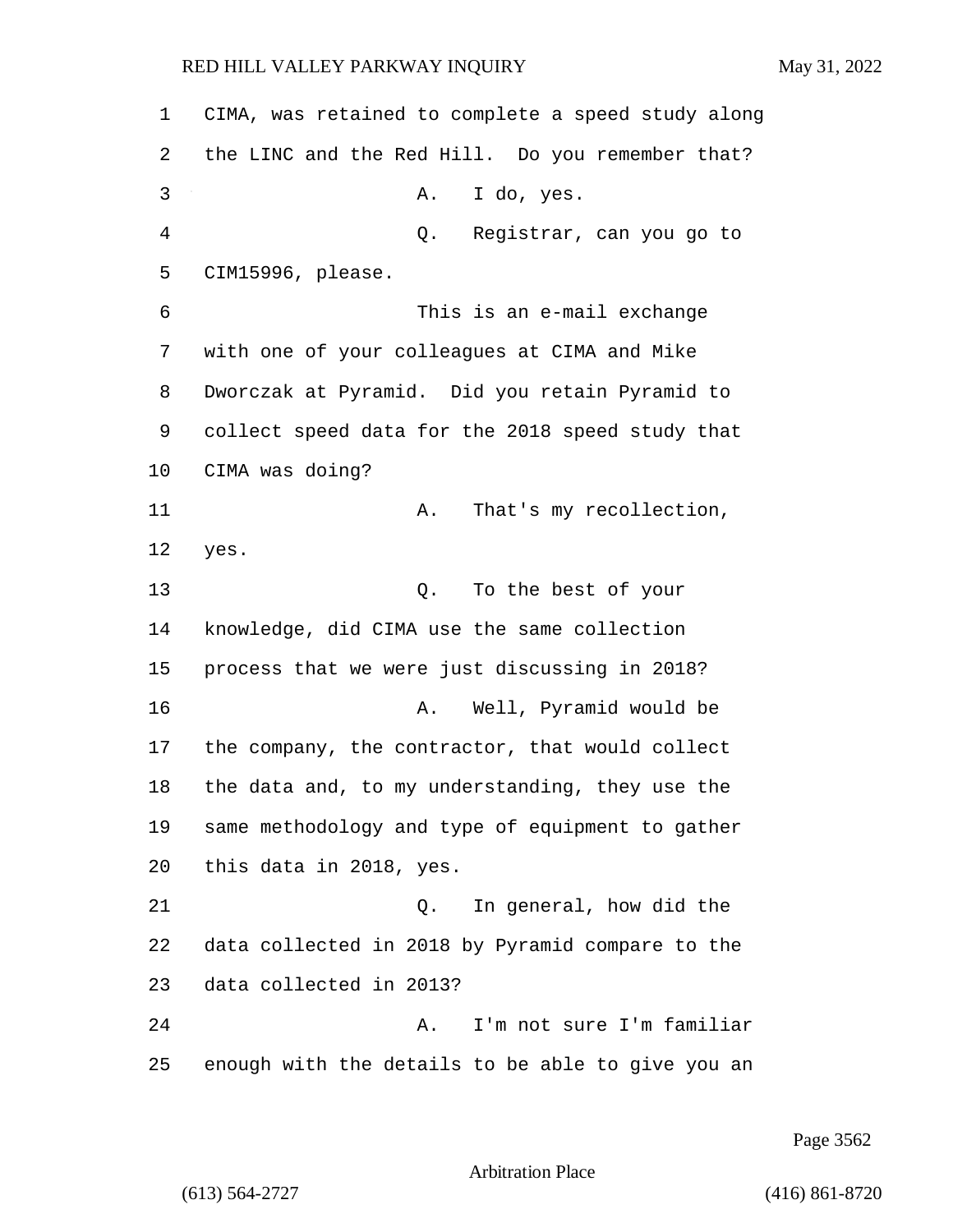| 1            | accurate answer. I could research it, but I'm      |
|--------------|----------------------------------------------------|
| 2            | sorry, I don't have that available at the moment.  |
| $\mathsf{3}$ | Maybe I'll ask the<br>Q.                           |
| 4            | question differently. Did the data collected in    |
| 5            | 2018 by Pyramid cause you to reconsider the        |
| 6            | accuracy of the data in 2013?                      |
| 7            | Not to my recollection.<br>Α.                      |
| 8            | The one thing I would highlight is when you        |
| 9            | undertake data using the types of tools that we're |
| 10           | talking about, the on-pavement sensors, you can    |
| 11           | set up the collection into different, they call    |
| 12           | them bins, different formats, and I don't recall   |
| 13           | if the two formats were identical or if there was  |
| 14           | some simplification of the formatting in one or    |
| 15           | the other versions.                                |
| 16           | The 2013 data included speed                       |
| 17           | information separated out for speeds of 140        |
| 18           | kilometres an hour and higher. I don't recall      |
| 19           | whether or not that was the case in the 2018       |
| 20           | collection of data.                                |
| 21           | Okay. Thank you. As a<br>Q.                        |
| 22           | casual employee of CIMA, do you act as an expert   |
| 23           | in litigation involving road safety issues?        |
| 24           | I get hired as an expert<br>Α.                     |
| 25           | with respect to civil litigation matters on a      |

Page 3563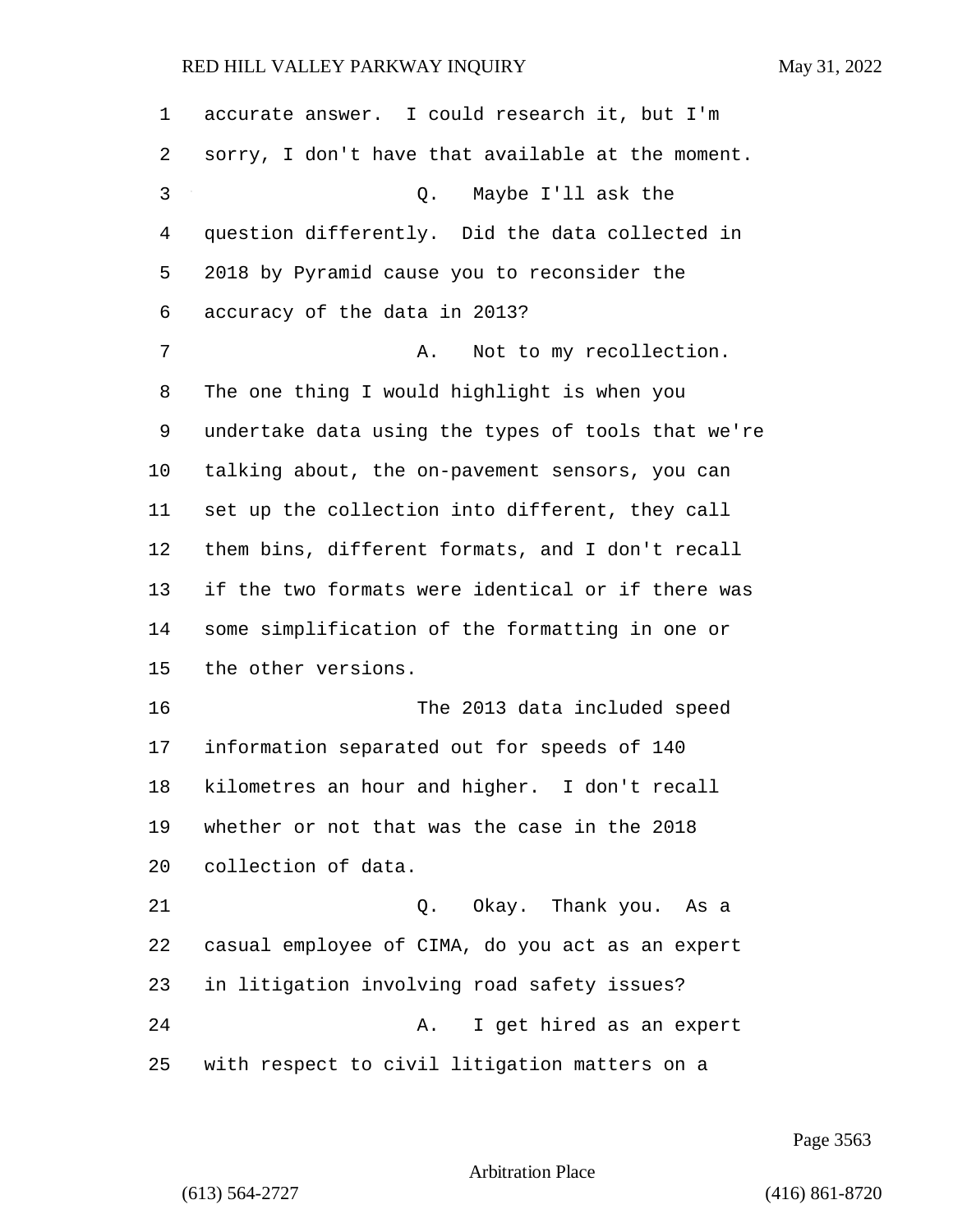regular basis, yes. 2 Q. Do you currently act for the City of Hamilton as an expert in any litigation involving the Red Hill? 5 MR. LEDERMAN: Mr. Commissioner, if I could just interject. I have a concern about the line of questioning that I believe Ms. Lawrence is about to ask Mr. Malone. 9 JUSTICE WILTON-SIEGEL: Just before you do that, perhaps we could ask the registrar to take down the current image so that I can at least see Mr. Lederman. Go ahead, Mr. Lederman. 14 MR. LEDERMAN: Thank you, Mr. Commissioner. So, as you know, Rule 42 of the rules of this inquiry provide that nothing is admissible in evidence at the inquiry that would be inadmissible in a court by reason of any privilege under the law of evidence. 20 JUSTICE WILTON-SIEGEL: Let me just stop for a second. Are you specifically objecting to this question? 23 MR. LEDERMAN: This question and I suspect the next several questions that Ms. Lawrence is about to put to the witness.

Page 3564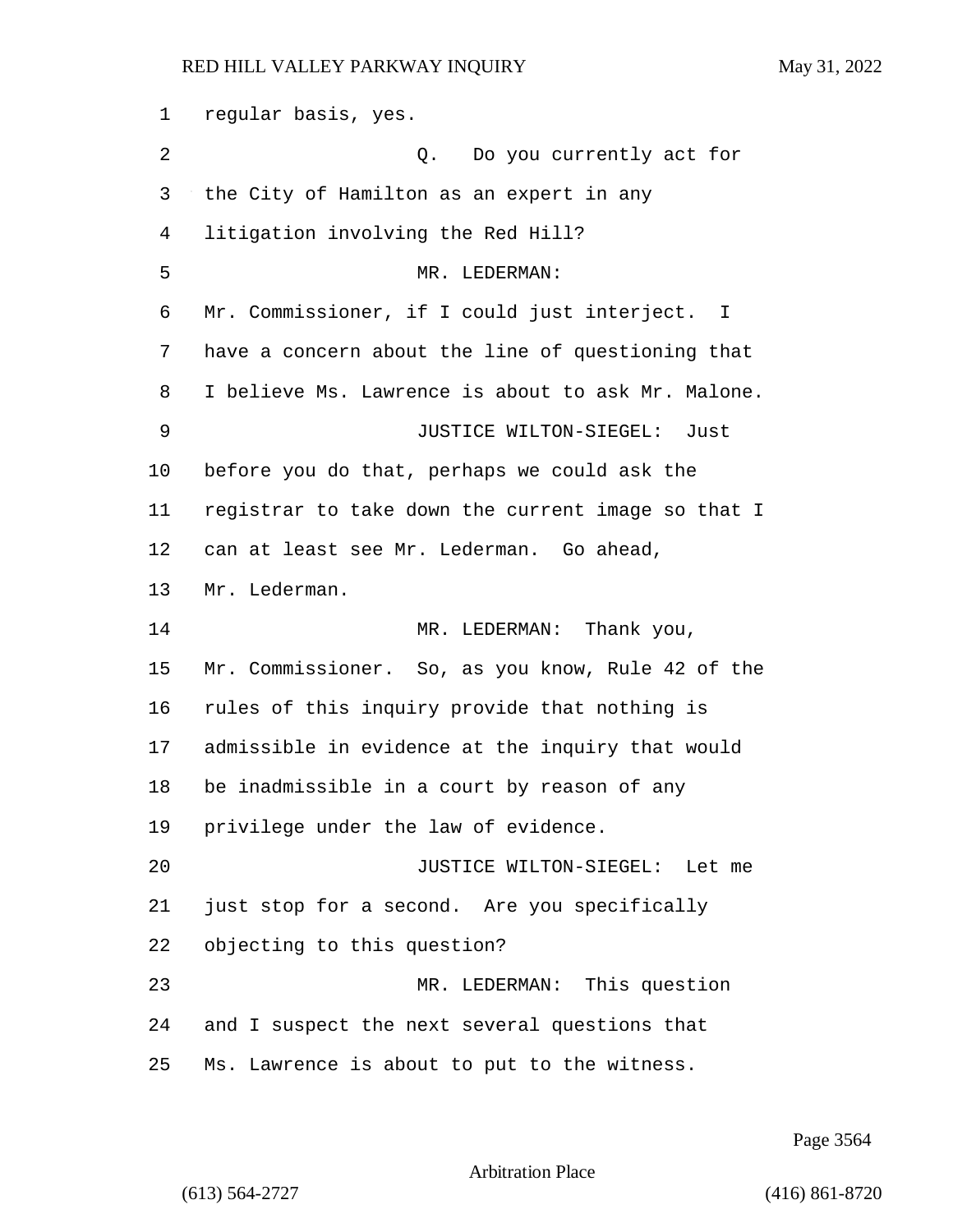1 JUSTICE WILTON-SIEGEL: Rather than deal with this in a hypothetical way, let's deal with them question by question. So, are you specifically objecting to the question, does he act as an expert for the City? 6 MR. LEDERMAN: Yes, that one, Mr. Commissioner, and if you hear the other questions that Ms. Lawrence is about to put to the witness, you'll understand the context for my objection. 11 JUSTICE WILTON-SIEGEL: Well, I'm in your hands as to whether you want me to have Ms. Lawrence put the three questions so we have them before us or we deal with them on a case-by-case basis, but I'm not going to deal with one question and two hypotheticals. 17 MR. LEDERMAN: Well, I guess what my concern is is before the witness answers the questions, I would like the opportunity to have you hear my objection, particularly as it relates to a concern about privilege. 22 JUSTICE WILTON-SIEGEL: Okay. Well, is there any privilege issue here with asking whether he has acted as an expert for the City in respect of safety, road safety?

Page 3565

```
Arbitration Place
```
(613) 564-2727 (416) 861-8720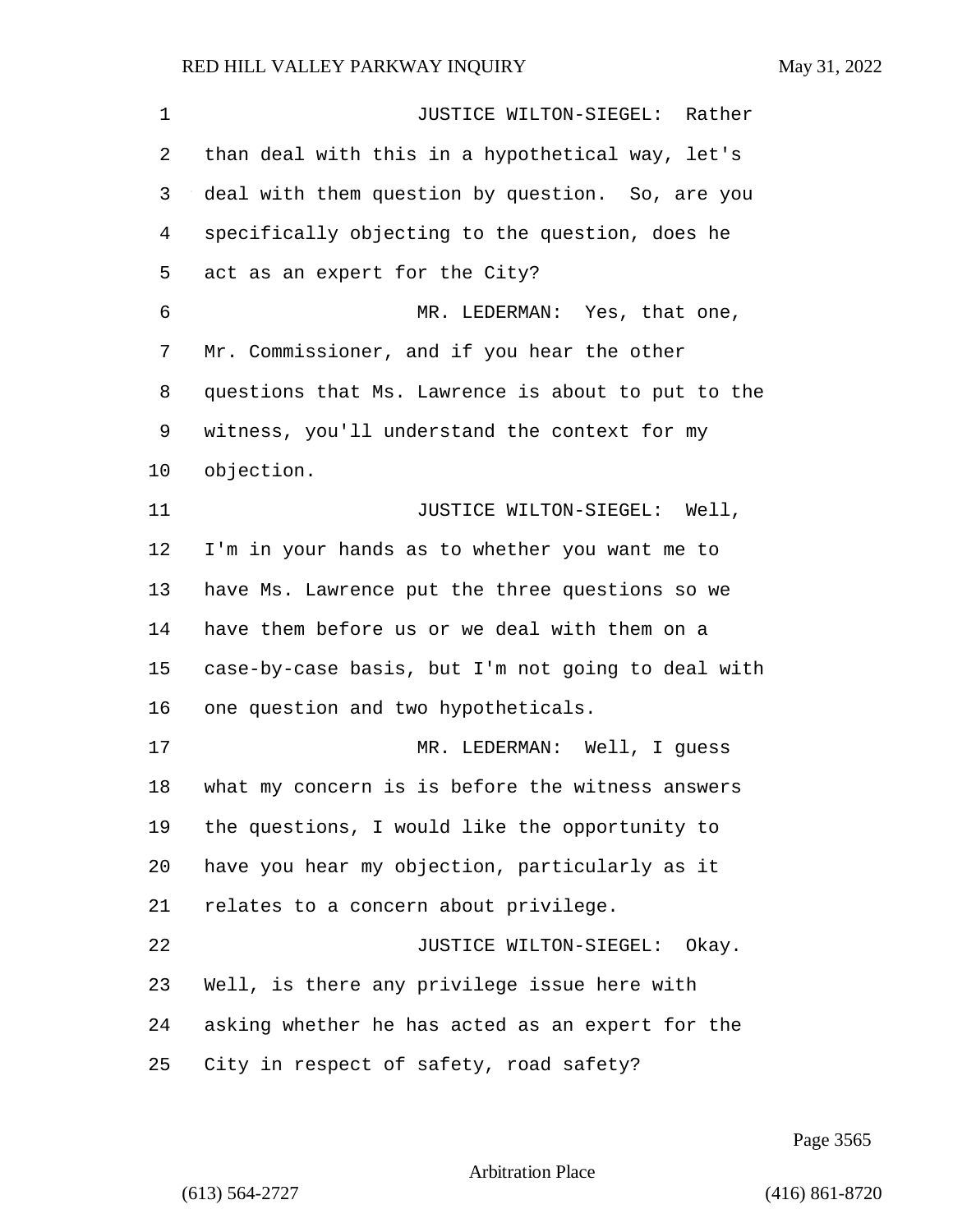| 1  | MR. LEDERMAN: That question                        |
|----|----------------------------------------------------|
| 2  | in and of itself, I have no difficulty with that   |
| 3  | from a privilege perspective, but it's the         |
| 4  | sequence that follows from that.                   |
| 5  | JUSTICE WILTON-SIEGEL:<br>I'm                      |
| 6  | not going to speculate on sequence. If you don't   |
| 7  | object to that question, then I think the question |
| 8  | should be put, and then the next question can be   |
| 9  | put and you can address your next objection at     |
| 10 | that time.                                         |
| 11 | So, Ms. Lawrence, why don't                        |
| 12 | you put this question again to Mr. Malone?         |
| 13 | MS. LAWRENCE:<br>Sure.                             |
| 14 | BY MS. LAWRENCE:                                   |
| 15 | Mr. Malone, do you<br>Q.                           |
| 16 | currently act for the City of Hamilton as an       |
| 17 | expert in any litigation involving the Red Hill?   |
| 18 | No.<br>Α.                                          |
| 19 | JUSTICE WILTON-SIEGEL: Okay.                       |
| 20 | BY MS. LAWRENCE:                                   |
| 21 | Q. Have you been named                             |
| 22 | personally --                                      |
| 23 | JUSTICE WILTON-SIEGEL: Sorry,                      |
| 24 | just let me make a note.                           |
| 25 | MS. LAWRENCE: Pardon me.                           |

Page 3566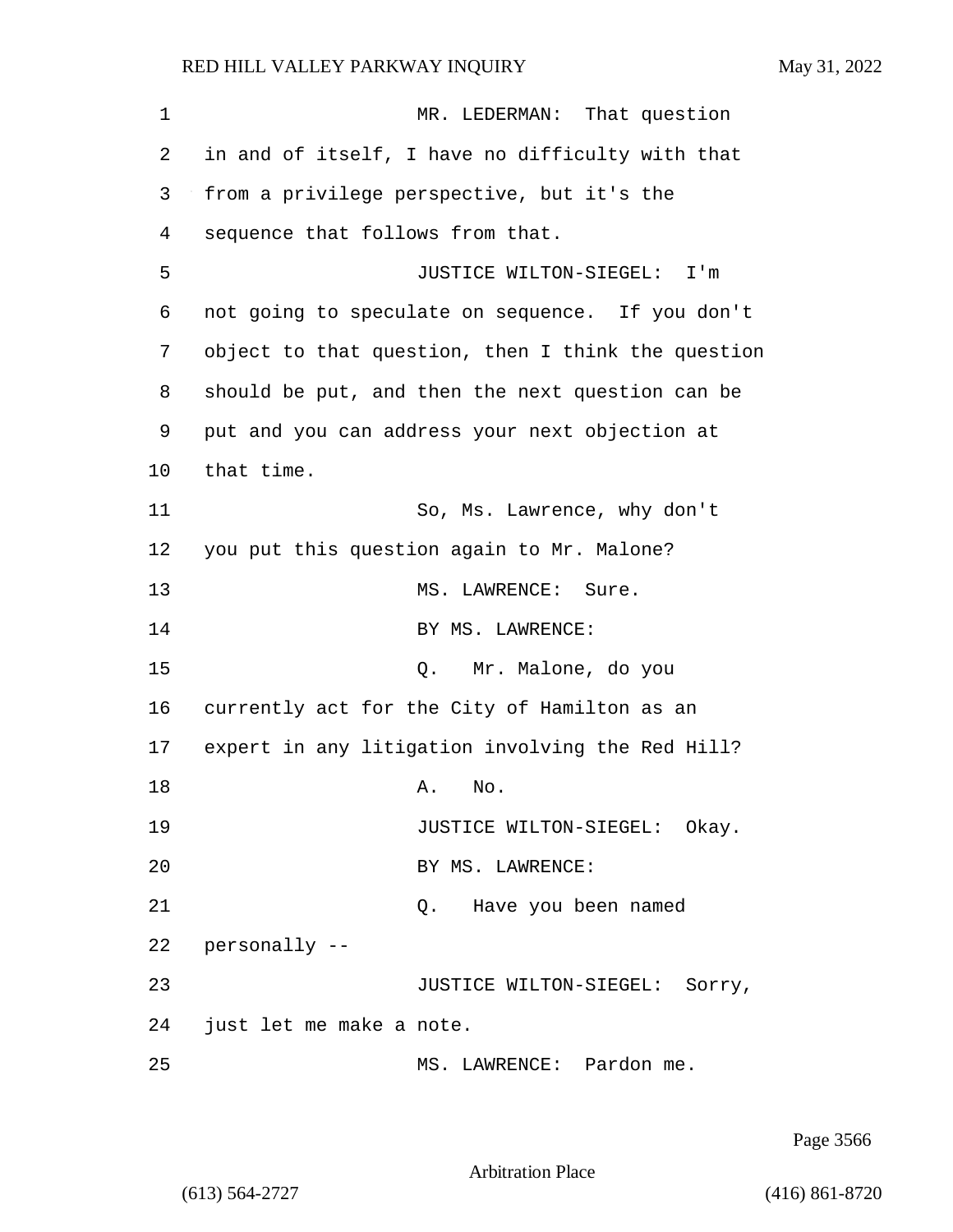1 JUSTICE WILTON-SIEGEL: Okay. What's your next question? 3 BY MS. LAWRENCE: 4 Q. Have you been named personally as a defendant in any litigation involving the Red Hill? 7 JUSTICE WILTON-SIEGEL: Now, I'll just stop for a second and ask Mr. Lederman whether there's a question of privilege there. 10 MR. LEDERMAN: I've got no concern about that, and as to whether that is a relevant question for this inquiry, I will defer to you, Mr. Commissioner, as well as to Mr. Provost, but I've got no concern about privilege with respect to that. **JUSTICE WILTON-SIEGEL:** Okay. 17 MR. PROVOST: I assume it's public record -- this is Richard Provost -- so I am having a really hard time seeing an objection. 20 JUSTICE WILTON-SIEGEL: Thank you, Mr. Provost. I concur in your legal analysis. 23 Ms. Lawrence, you can put the question again to Mr. Malone. 25 MS. LAWRENCE: Sure.

Page 3567

Arbitration Place

(613) 564-2727 (416) 861-8720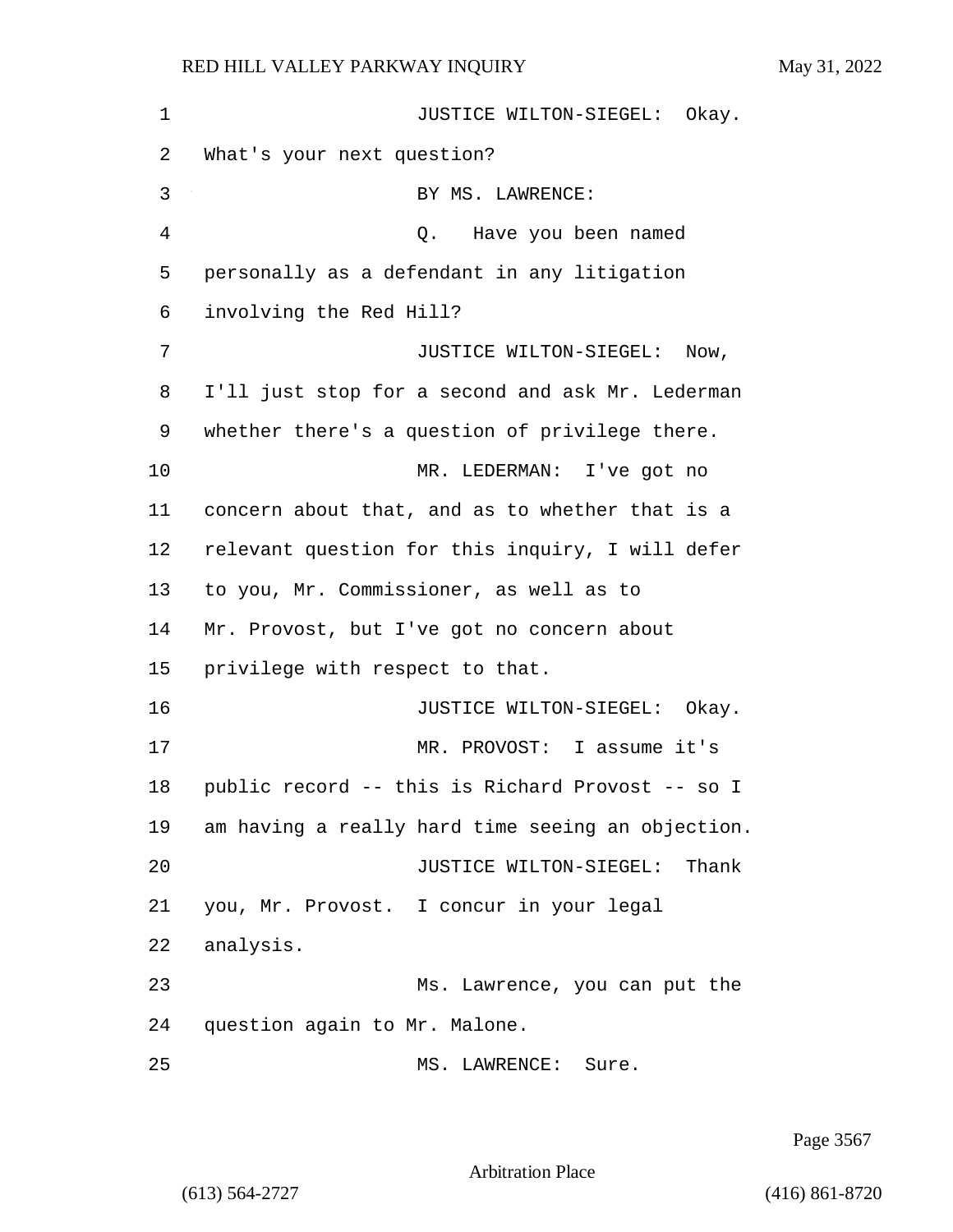| 1  | BY MS. LAWRENCE:                                  |
|----|---------------------------------------------------|
| 2  | Have you been named<br>Q.                         |
| 3  | personally as a defendant in any litigation       |
| 4  | involving the Red Hill?                           |
| 5  | Not that I've been<br>Α.                          |
| 6  | informed of.                                      |
| 7  | JUSTICE WILTON-SIEGEL:<br>Okay.                   |
| 8  | Okay. Last question, Ms. Lawrence?                |
| 9  | MS. LAWRENCE: It wasn't just                      |
| 10 | three questions.                                  |
| 11 | JUSTICE WILTON-SIEGEL: I'm                        |
| 12 | sorry.                                            |
| 13 | MS. LAWRENCE: There's a few                       |
| 14 | more.                                             |
| 15 | JUSTICE WILTON-SIEGEL:<br>$\mathbf{I}$            |
| 16 | thought there were three. Go ahead.               |
| 17 | BY MS. LAWRENCE:                                  |
| 18 | To your knowledge,<br>Q.                          |
| 19 | Mr. Malone, has CIMA been named as a defendant in |
| 20 | any litigation involving the Red Hill?            |
| 21 | JUSTICE WILTON-SIEGEL:<br>$\mathbf{I}$            |
| 22 | assume, there being no objection to that          |
| 23 | question --                                       |
| 24 | MR. LEDERMAN: No objection.                       |
| 25 | JUSTICE WILTON-SIEGEL:                            |

Page 3568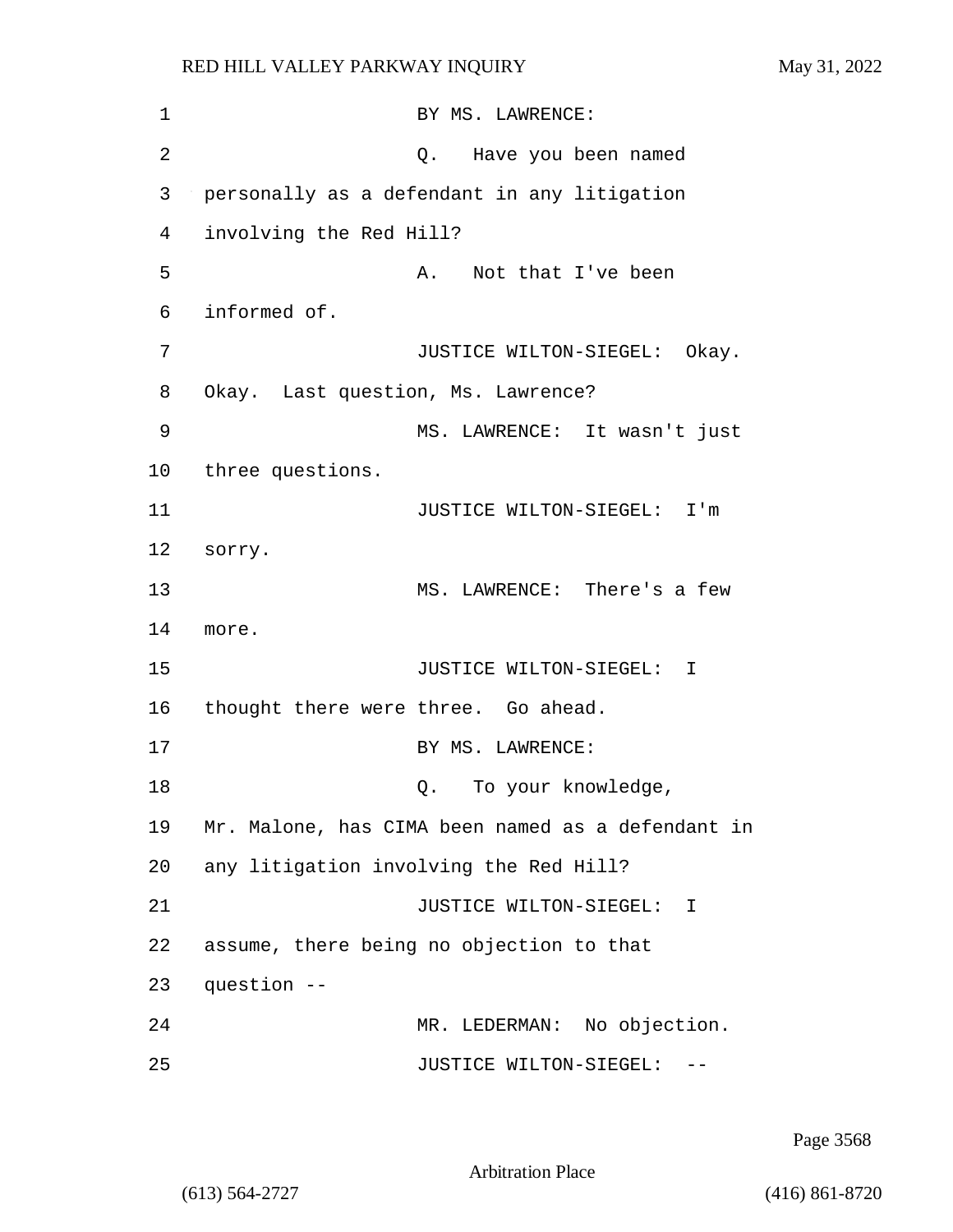| 1  | Mr. Malone, you can answer the question.           |
|----|----------------------------------------------------|
| 2  | THE WITNESS: Not to my                             |
| 3  | knowledge.                                         |
| 4  | BY MS. LAWRENCE:                                   |
| 5  | Q. Mr. Malone, are you                             |
| 6  | personally a party to any joint defense agreement, |
| 7  | cooperation agreement or tolling agreement with    |
| 8  | the City of Hamilton?                              |
| 9  | MR. LEDERMAN:                                      |
| 10 | Mr. Commissioner, I have trouble with that         |
| 11 | question.                                          |
| 12 | JUSTICE WILTON-SIEGEL: Okay.                       |
| 13 | I'm just going to get the full question. Party to  |
| 14 | any joint defense agreement, tolling agreement --  |
| 15 | what was the full question, Ms. Lawrence?          |
| 16 | BY MS. LAWRENCE:                                   |
| 17 | Are you personally party<br>Q.                     |
| 18 | to any joint defense agreement, cooperation        |
| 19 | agreement or tolling agreement with the City of    |
| 20 | Hamilton?                                          |
| 21 | And perhaps just as a matter                       |
| 22 | of efficiency, my next question to which I also    |
| 23 | expect an objection is: To your knowledge, is      |
| 24 | CIMA a party to any such agreement?                |
| 25 | JUSTICE WILTON-SIEGEL:<br>Okay.                    |

Page 3569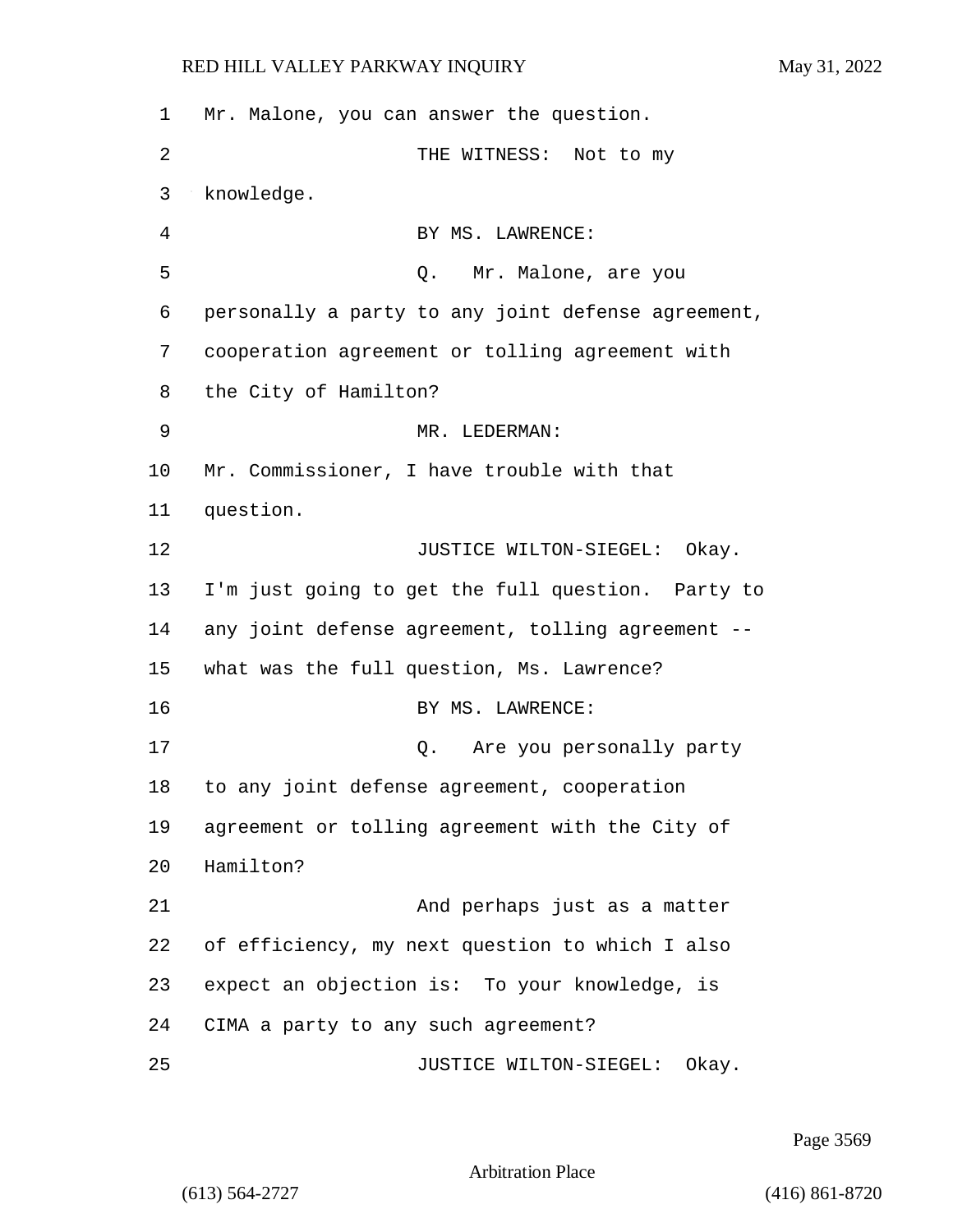1 MR. LEDERMAN: I have the same objection to that question. 3 JUSTICE WILTON-SIEGEL: Yes, of course. So, Mr. Lederman, I'll hear your submissions. 6 MR. LEDERMAN: Thank you, Mr. Commissioner. 8 In late February, I had an exchange with commission counsel in which I was asked, as counsel for the City of Hamilton, as to whether or not the City of Hamilton had entered into any tolling agreements, joint defense agreements, cooperation agreements, with respect to any anticipated pending or existing litigation involving the Red Hill Valley Parkway with respect to any of the participants in this inquiry or with CIMA. **At that time, I advised**  commission counsel that it was our view that that information is privileged and, in any event, was not relevant to the terms of reference in this inquiry, but most importantly is privileged. 23 As you know, Mr. Commissioner, I act for the City of Hamilton in this inquiry. I do not act for the City in connection with the

Page 3570

```
Arbitration Place
```
(613) 564-2727 (416) 861-8720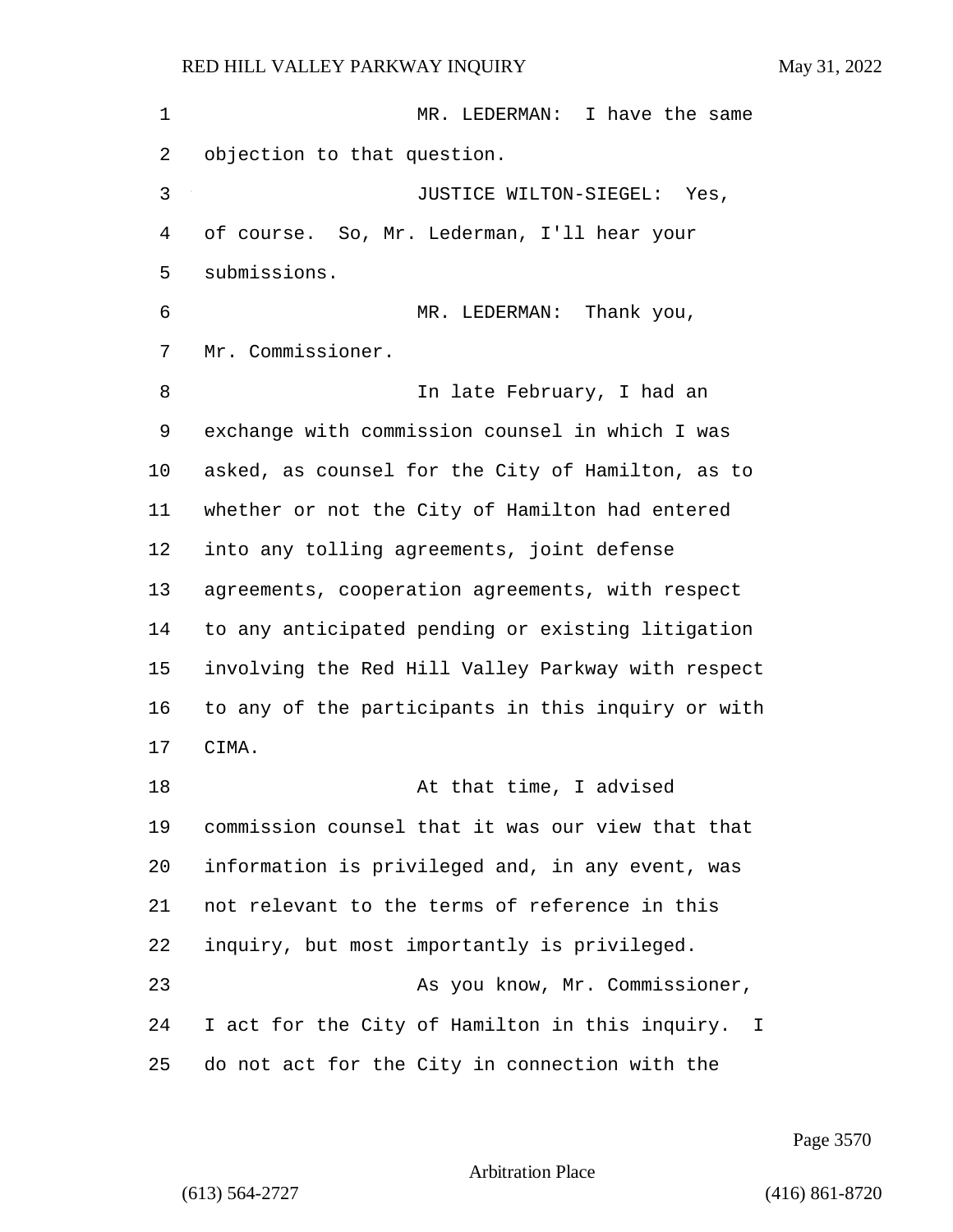| 1              | existing litigation that it's carried on, but it   |
|----------------|----------------------------------------------------|
| 2              | is my role to ensure that privilege is safeguarded |
| 3              | through this inquiry process and so that           |
| $\overline{4}$ | information is not improperly divulged that will   |
| 5              | betray a privilege that exists in connection with  |
| 6              | existing litigation or anticipated litigation      |
| 7              | involving related matters on the Red Hill Valley   |
| 8              | Parkway as against the City of Hamilton.           |
| 9              | I advised commission counsel                       |
| 10             | of our position that this was privileged and, on   |
| 11             | March 18, commission counsel wrote to us to advise |
| 12             | that it would consider our position and would get  |
| 13             | back to us. Commission counsel never came back to  |
| 14             | us to advise that it had disagreed with our        |
| 15             | assertion of privilege until last night, in which  |
| 16             | we were advised that commission counsel intended   |
| 17             | to ask these questions of Mr. Malone during the    |
| 18             | course of his testimony today.                     |
| 19             | This is not information that                       |
| 20             | is contained in any statement of anticipated       |
| 21             | evidence. It is not information that is contained  |
| 22             | in the overview document. And what I'm concerned   |
| 23             | about, Mr. Commissioner, is that this is, in       |
| 24             | effect, an attempt to circumvent or do an end run  |
| 25             | around the City's assertion of privilege over      |

Page 3571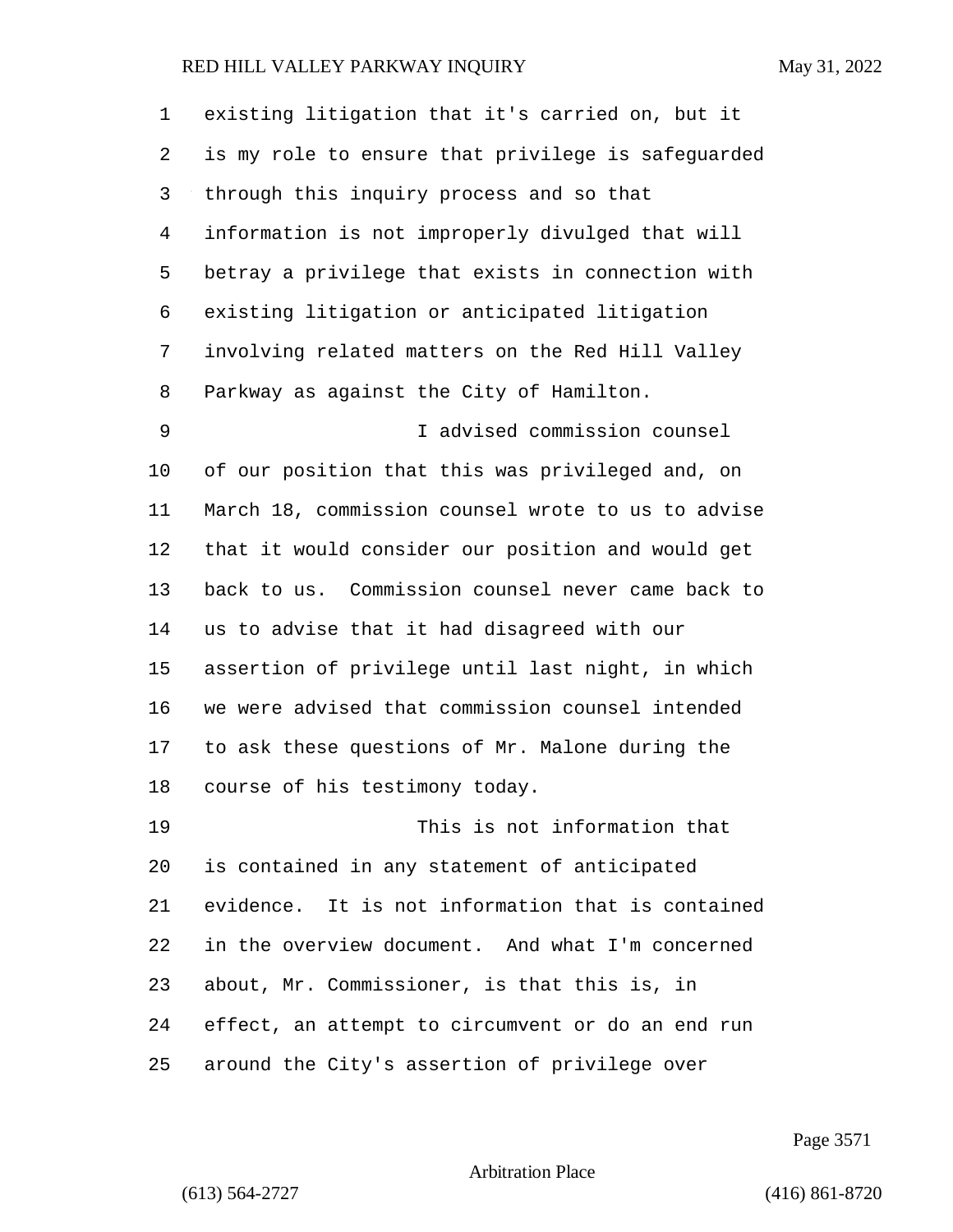whether or not it has tolling agreements and the like in connection with litigation involving the Red Hill.

4 And, in my respectful submission, the appropriate way to have that question adjudicated is on a proper motion in which I can provide to you the legal authorities that show that only in limited circumstances where the landscape of litigation has changed by virtue of the entering into of such agreements, that there is a common interest privilege that would attach to any such tolling agreements and whether or not a litigant has entered into any such agreement.

15 And so, it's for that reason that I'm raising my objection and having regard to the fact that obviously privileged information is not admissible in the course of an inquiry. And so, I would suggest with your indulgence that if this is a line of questioning that commission counsel intends to pursue not only with Mr. Malone but also with respect to any other participant who is going to come to testify, then I would appreciate the opportunity to have that question properly adjudicated on a proper record so that

Page 3572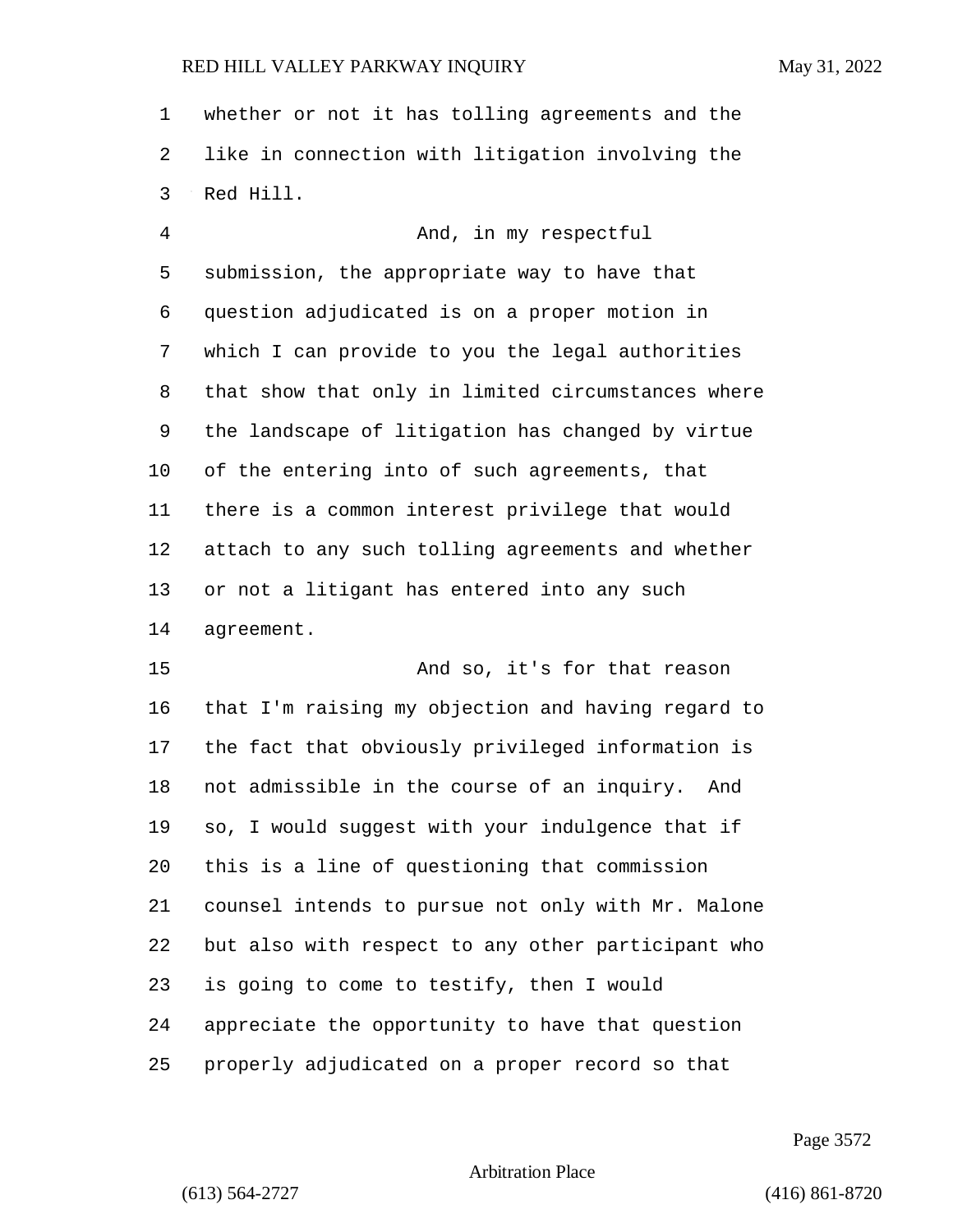| 1  | you have the authorities before you or perhaps in  |
|----|----------------------------------------------------|
| 2  | front of a delegate to have that matter properly   |
| 3  | adjudicated before the evidence is led from this   |
| 4  | witness or any other witness.                      |
| 5  | Now, I recognize that                              |
| 6  | Mr. Malone is here today, but he is scheduled to   |
| 7  | come back for another round at a later hearing     |
| 8  | block, which would certainly allow for an          |
| 9  | opportunity to deal with this issue before that    |
| 10 | testimony or that issue is raised.                 |
| 11 | JUSTICE WILTON-SIEGEL: Let me                      |
| 12 | ask. I take it that your real issue is privilege,  |
| 13 | not relevance?                                     |
| 14 | MR. LEDERMAN: Well, my most                        |
| 15 | significant issue in terms of why it is that I'm   |
| 16 | rising now before any answer is delivered is, yes, |
| 17 | because of privilege. Obviously relevance is       |
| 18 | something that you can weigh, but my bigger        |
| 19 | concern is privilege, given that the rules are     |
| 20 | quite clear that privileged information is         |
| 21 | inadmissible.                                      |
| 22 | JUSTICE WILTON-SIEGEL:<br>Let me                   |
| 23 | ask Mr. Provost. Does your client object to        |
| 24 | answering the question?                            |
| 25 | MR. PROVOST:                                       |

Page 3573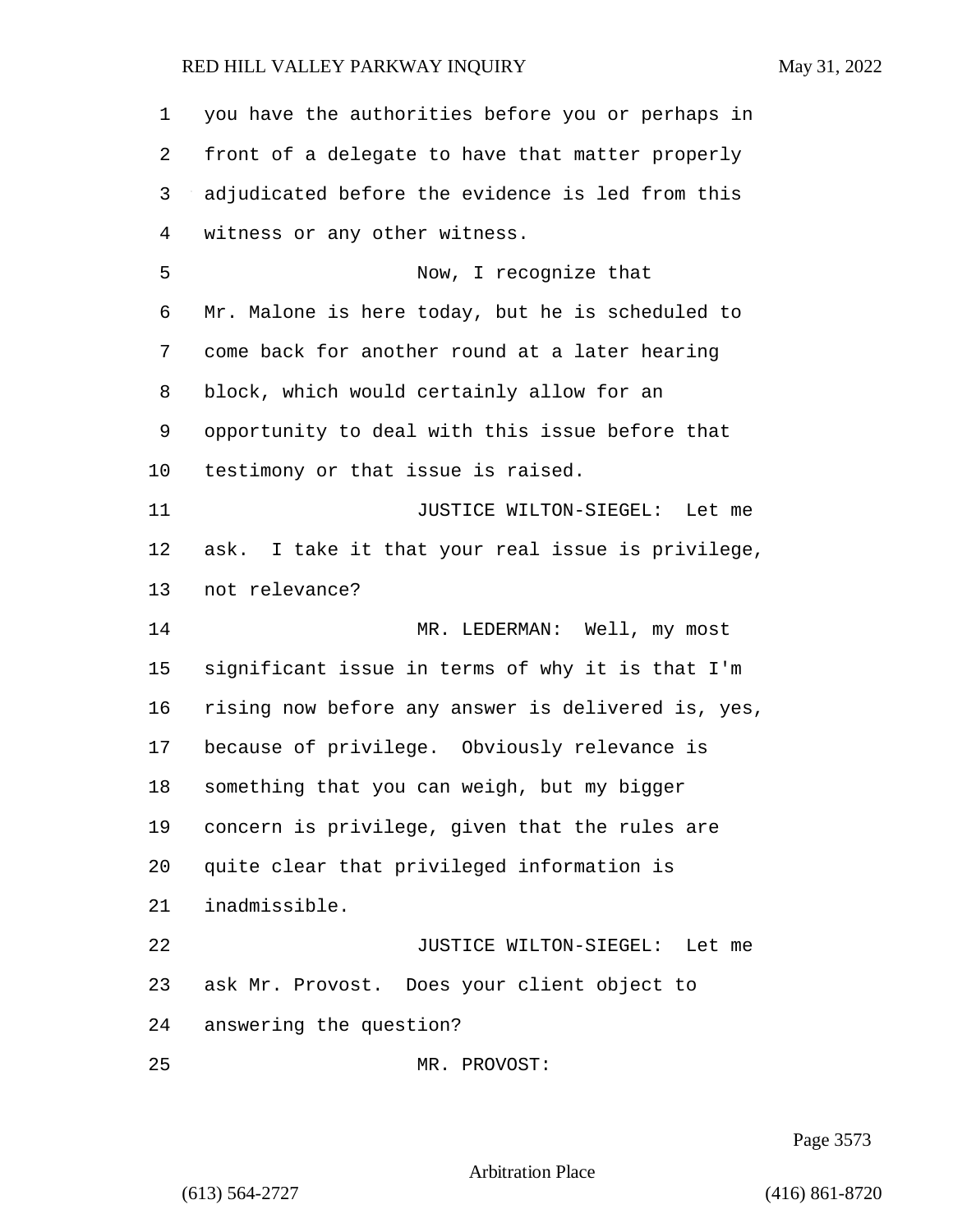Mr. Commissioner, no, he doesn't object. I have a hard time seeing that other party would have a privilege with regard to a witness that's not their employee or anything. 5 Also, if the answer is no, how can it be privileged? There's no relation. There's no existence of a document. If indeed the answer was yes and the question was asked, okay, can I see the agreement, that is a different story. 11 MR. LEDERMAN: But, Mr. Commissioner, if I may just reply to that. **JUSTICE WILTON-SIEGEL:** No. I want to let Mr. Provost complete whatever submissions he wishes to make first. 16 MR. LEDERMAN: Oh, I'm sorry. I thought he had completed. Pardon me. 18 MR. PROVOST: I did, My Lord. Mr. Commissioner, I did. 20 JUSTICE WILTON-SIEGEL: That's quite all right. 22 MR. PROVOST: You wear both hats, so it's okay. 24 JUSTICE WILTON-SIEGEL: In this, I only wear one hat, Mr. Provost, and it's a

Page 3574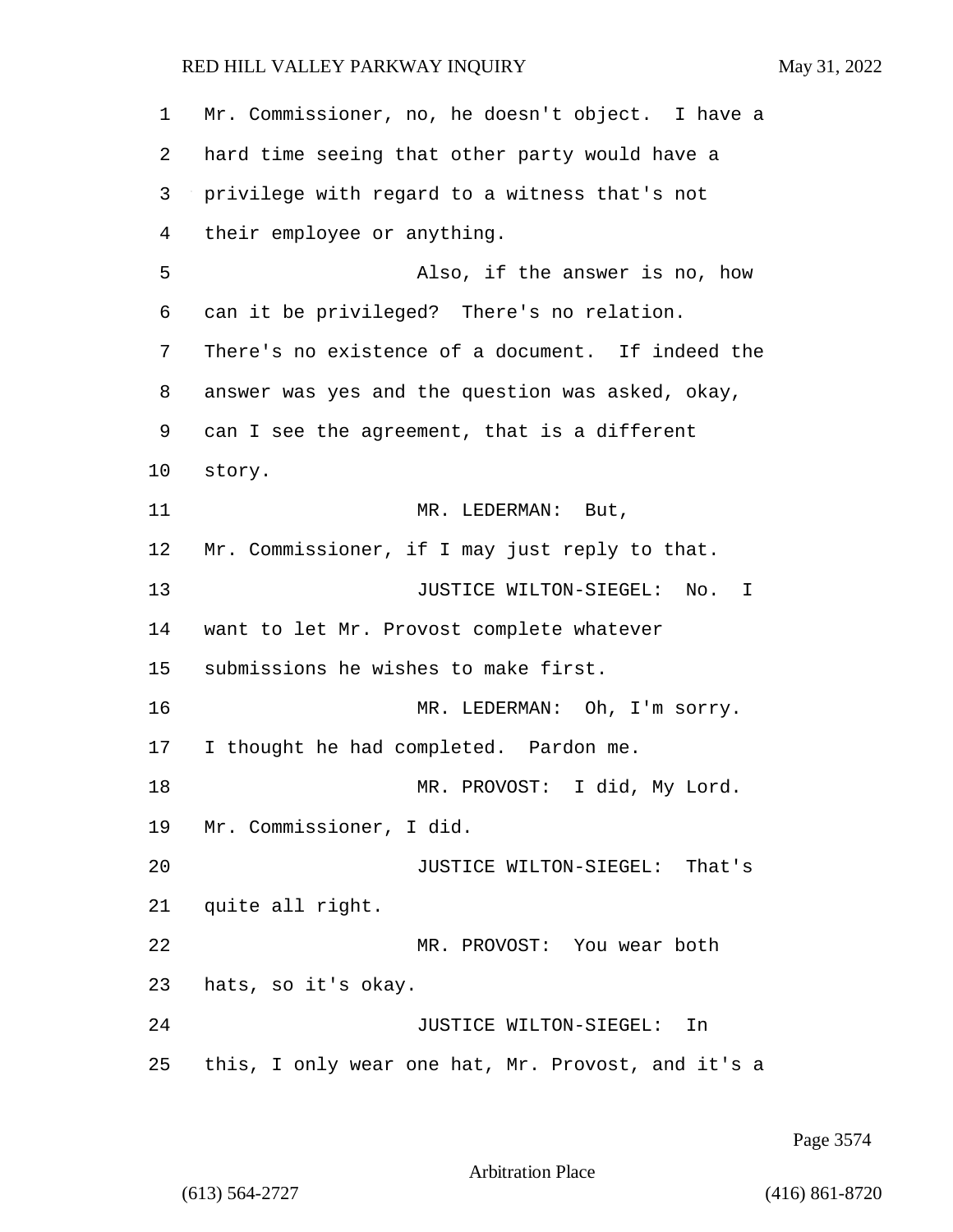hat which is slightly different from the one that I wear in court. 3 MR. PROVOST: I understand that. 5 JUSTICE WILTON-SIEGEL: And I think it's important that we all understand that. Let me just make a note here. 8 MR. PROVOST: My answer is the same for the complementary anticipated second question for which the attorney Ms. Lawrence is expecting an identical objection. **JUSTICE WILTON-SIEGEL:** Thank you. 14 MR. LEDERMAN: So, Mr. Commissioner, if I may just -- 16 JUSTICE WILTON-SIEGEL: I think I should allow Ms. Lawrence to respond and then I will allow you to reply, Mr. Lederman. 19 MR. LEDERMAN: Thank you. 20 MS. LAWRENCE: Thank you, Mr. Commissioner. First, and I am reluctant to do this, but Mr. Lederman did not, in my view, fairly set out the discussion between commission counsel and his office. And, to be clear on the record, commission counsel and counsel for the City did

Page 3575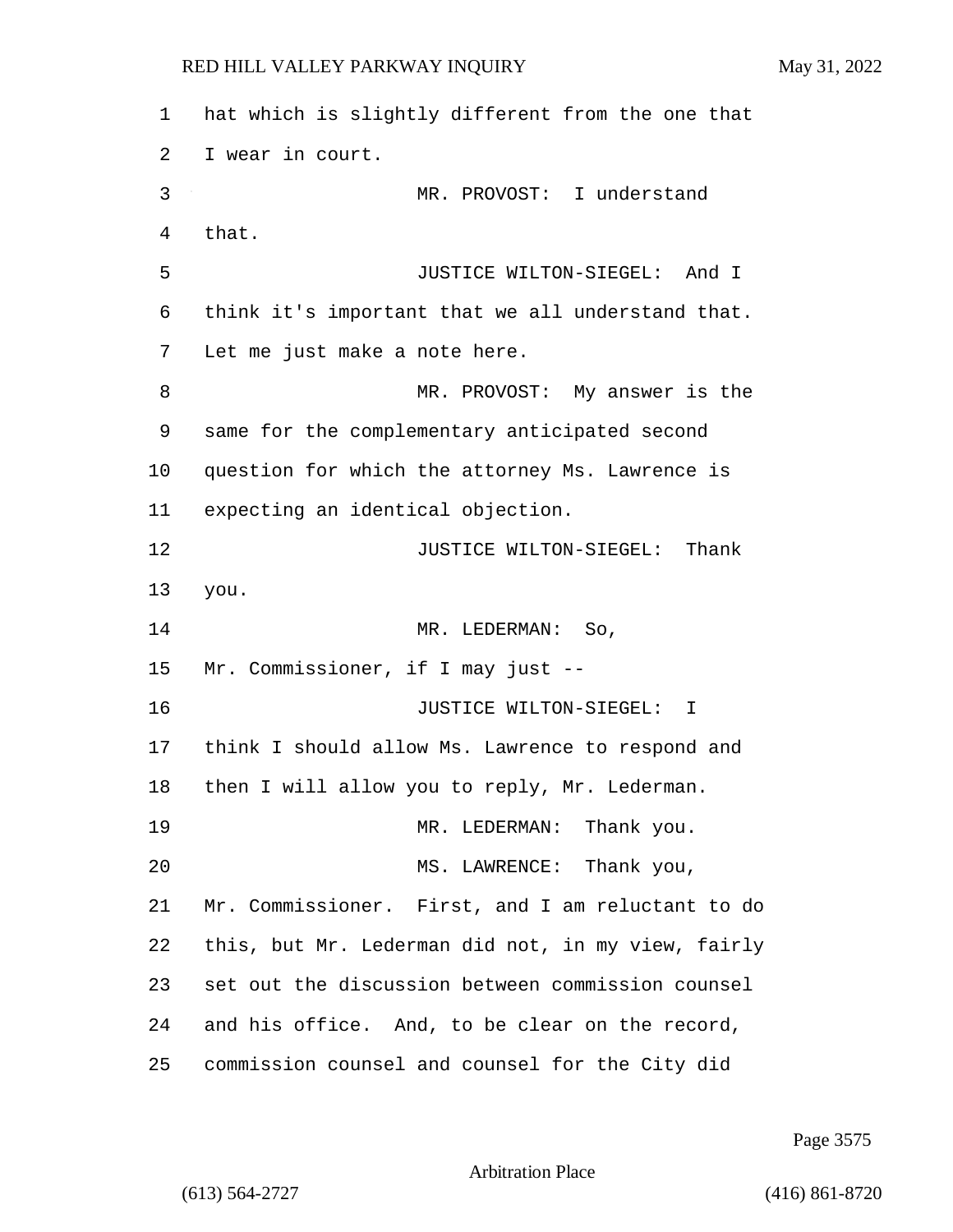| $\mathbf 1$ | have discussions about this. Commission counsel    |
|-------------|----------------------------------------------------|
| 2           | was very clear that we did not agree that this was |
| 3           | not relevant and it was our position that it was   |
| 4           | not privileged. And the last of that               |
| 5           | communication was that we would consider the       |
| 6           | position, but commission counsel's position was    |
| 7           | very clear.                                        |
| 8           | And Mr. Lederman is exactly                        |
| 9           | correct that I, last night, provided notice to the |
| 10          | parties of commission counsel's intentions to      |
| 11          | raise these questions today, having very recently  |
| 12          | received anticipated evidence in respect of the    |
| 13          | questions and the answers that I proposed to ask.  |
| 14          | Commission counsel's view is                       |
| 15          | that issues around joint defense agreements and    |
| 16          | cooperation agreements in particular are very      |
| 17          | relevant to the assessment, to your assessment, of |
| 18          | the credibility of witnesses.                      |
| 19          | Second, commission counsel's                       |
| 20          | position is that agreements, at least as we have   |
| 21          | before us right now, any potential agreement could |
| 22          | not be privileged if the common interest privilege |
| 23          | is the privilege that is being asserted, and if    |
| 24          | Mr. Provost has confirmed that he has no           |
| 25          | objection, there's simply not a privilege to be    |

Page 3576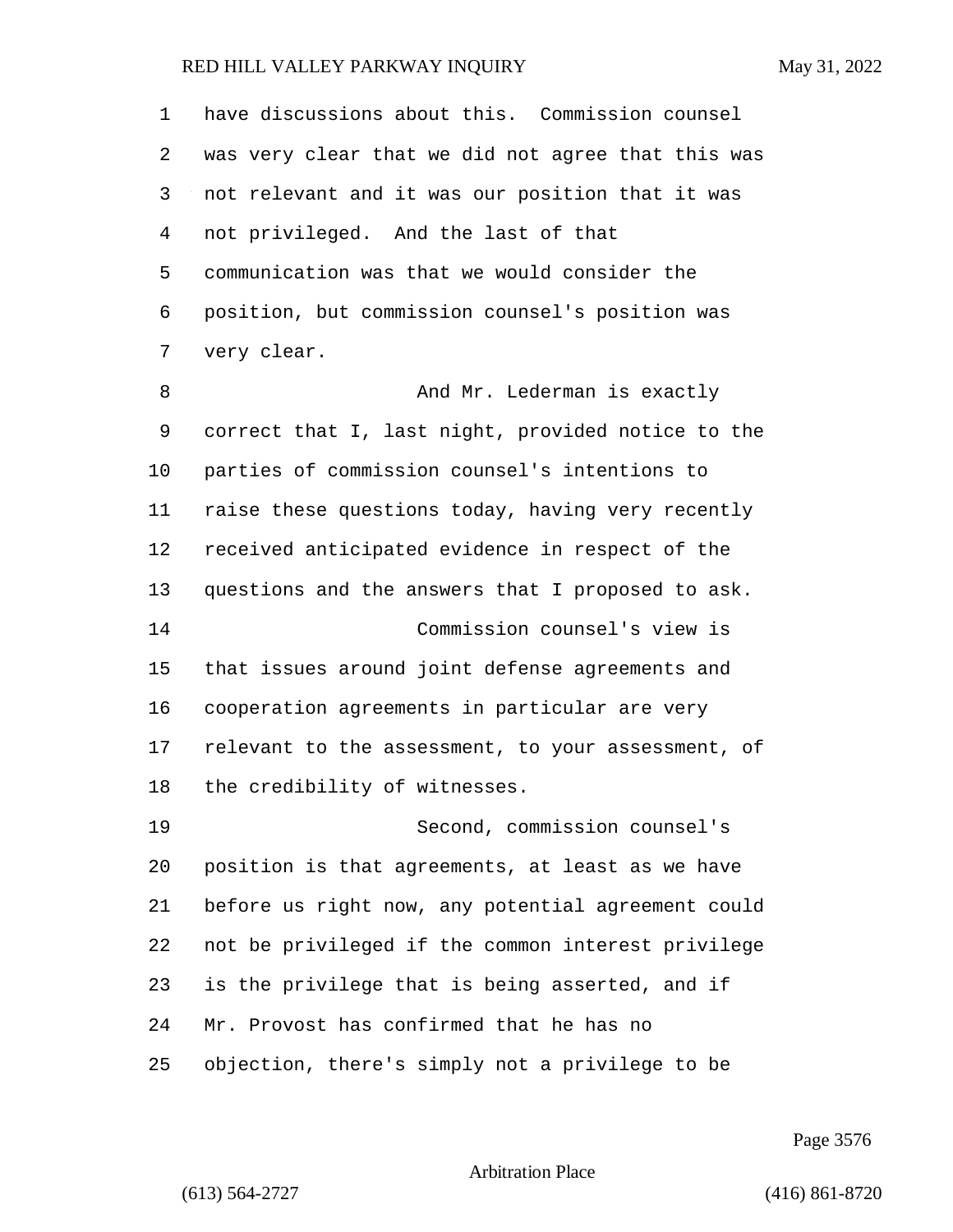asserted. 2 Third, I have not heard Mr. Lederman say that there is some independent privilege that the City has that is attempting to maintain, nor that there is some agreement or obligation that CIMA has that would prohibit them from providing the answer to the question that I've asked. 9 In commission counsel's view, it is appropriate for this matter to go before you, Commissioner. It is unnecessary to go before a delegate. And I have given notice to all counsel that commission counsel does anticipate asking these questions and certainly we can continue to have objections and make submissions on facts, depending on the witness who is being questioned. 18 But for this witness in these circumstances, it's commission counsel's view that it would be appropriate for you to conclude that it is not privileged because there's not an assertion of privilege that is being clearly identified and it is entirely relevant to the work before you. 25 Those are my submissions.

Page 3577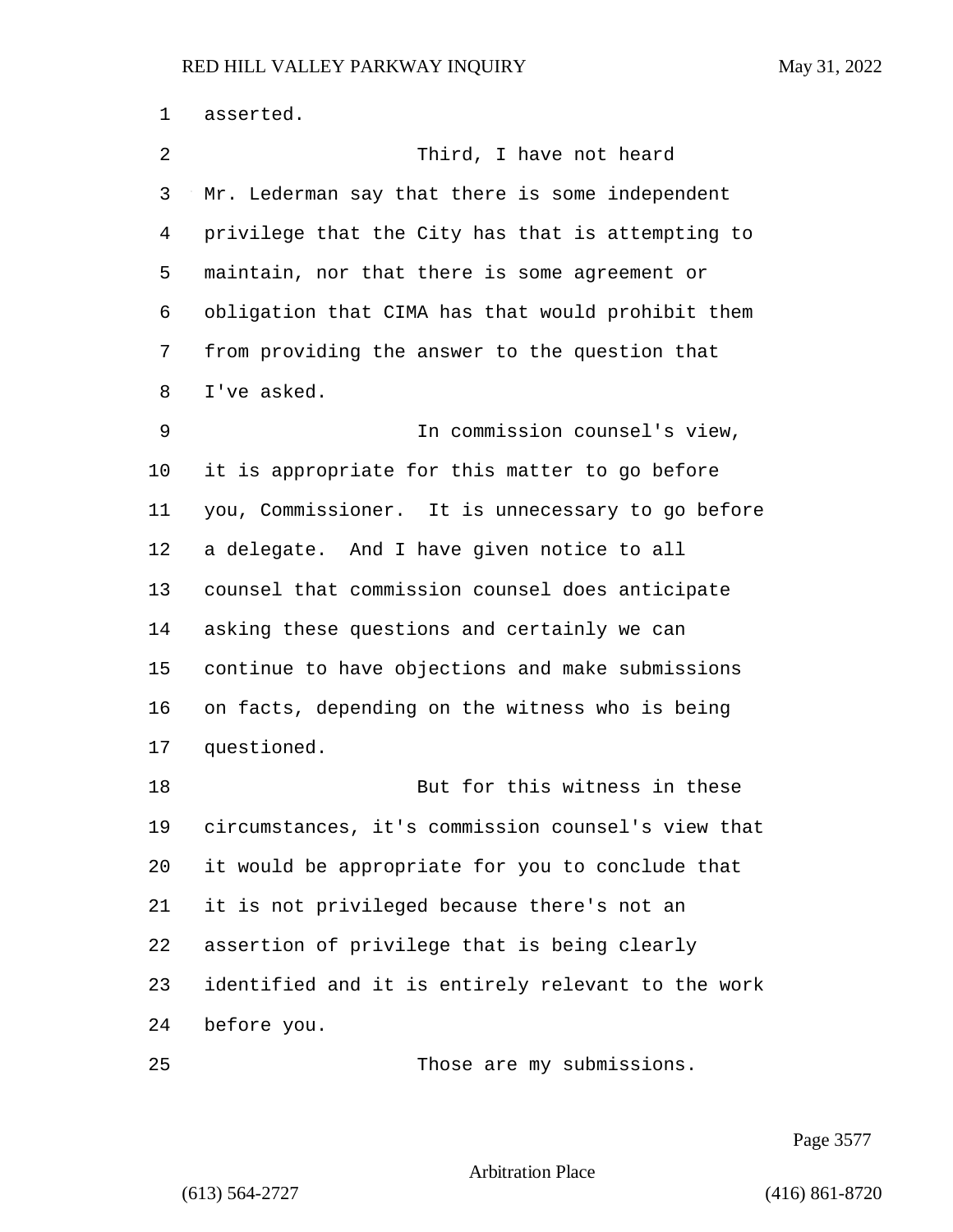Thank you. 2 JUSTICE WILTON-SIEGEL: Mr. Lederman, before you address your reply, I want to distinguish between this particular witness and the other cases, knowing well that, I guess you've already expressed it yourself, but it would be expected that you're raising this because this is the first time this question is being put to any witness and you will potentially object to others, if not this witness. 11 So, I want to say that insofar as there are others who express a concern for privilege when the question is put to them, I agree with you that this should be the subject of a formal motion, which we'll have to build into the process. 17 I'm having trouble seeing how we need to address that at the present time in respect of this witness, who has raised no objection, and any reply that you wish to make should be put in that context. 22 MR. LEDERMAN: So, let me reply to that, then. And that's exactly the mischief that I want to avoid by allowing for this question to be asked of this witness. Then we get

Page 3578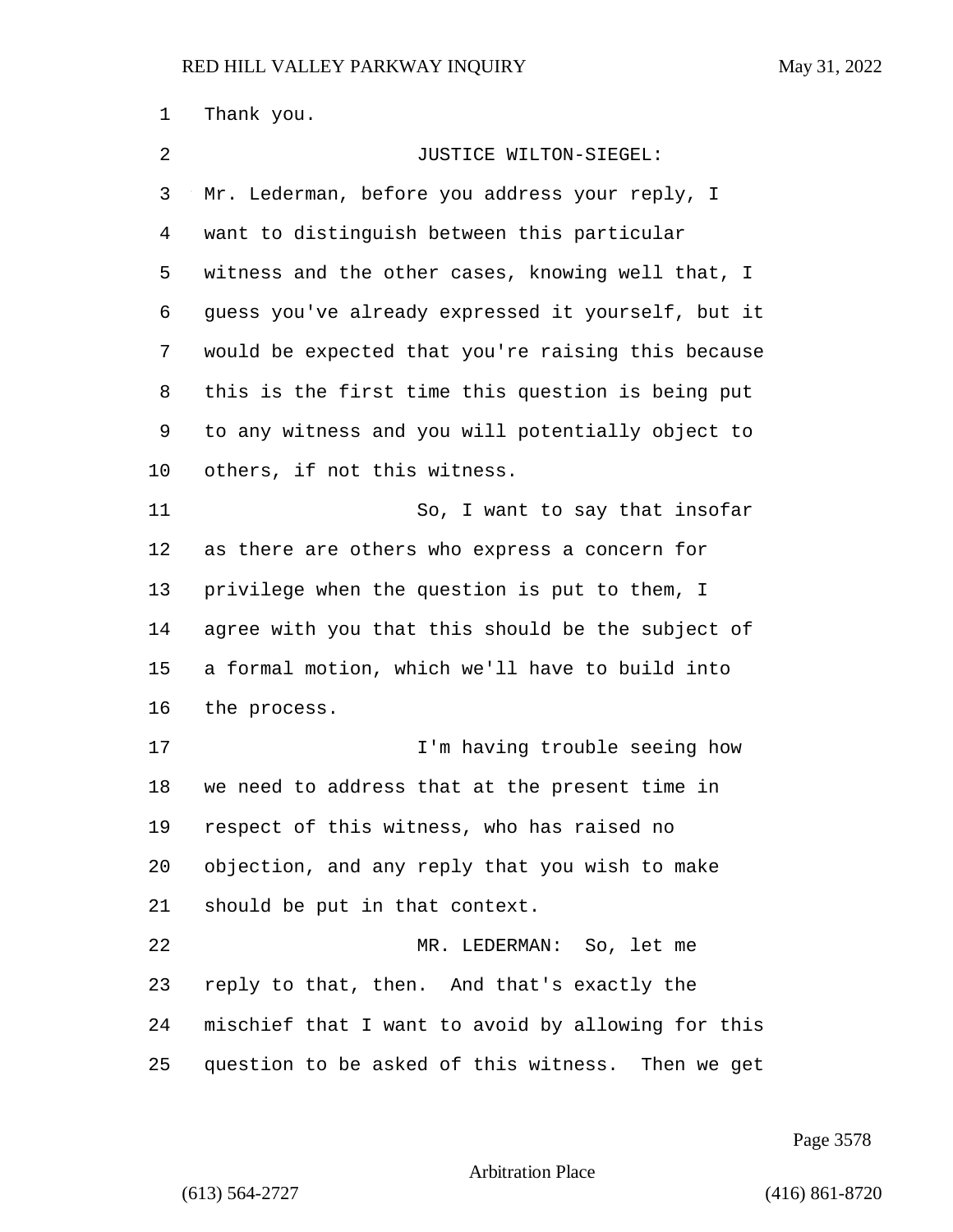to the next witness before we've actually had the legal question properly adjudicated.

3 In other words, in my respectful submission, Commissioner, it would not be appropriate to, one by one, go through the participants and ask this question and only those that assert the privilege is just a way of identifying which parties, if any, have entered into a tolling agreement or the like. And that can't be a fair way of dealing with a question as to whether or not the City has the right to validly assert privilege over the existence or the content of any such agreement that it may have with any participant in this process in connection with the ongoing litigation involving the RHVP. 16 In other words, I appreciate that Mr. Provost doesn't object to this witness answering that question, but the implication of allowing the witness to answer this question before the matter has been adjudicated is it preordains the result so that the inference can be drawn if and when we get to a witness who does object to that information being raised. 24 And that's precisely why, in my respectful view, if this is the line of

Page 3579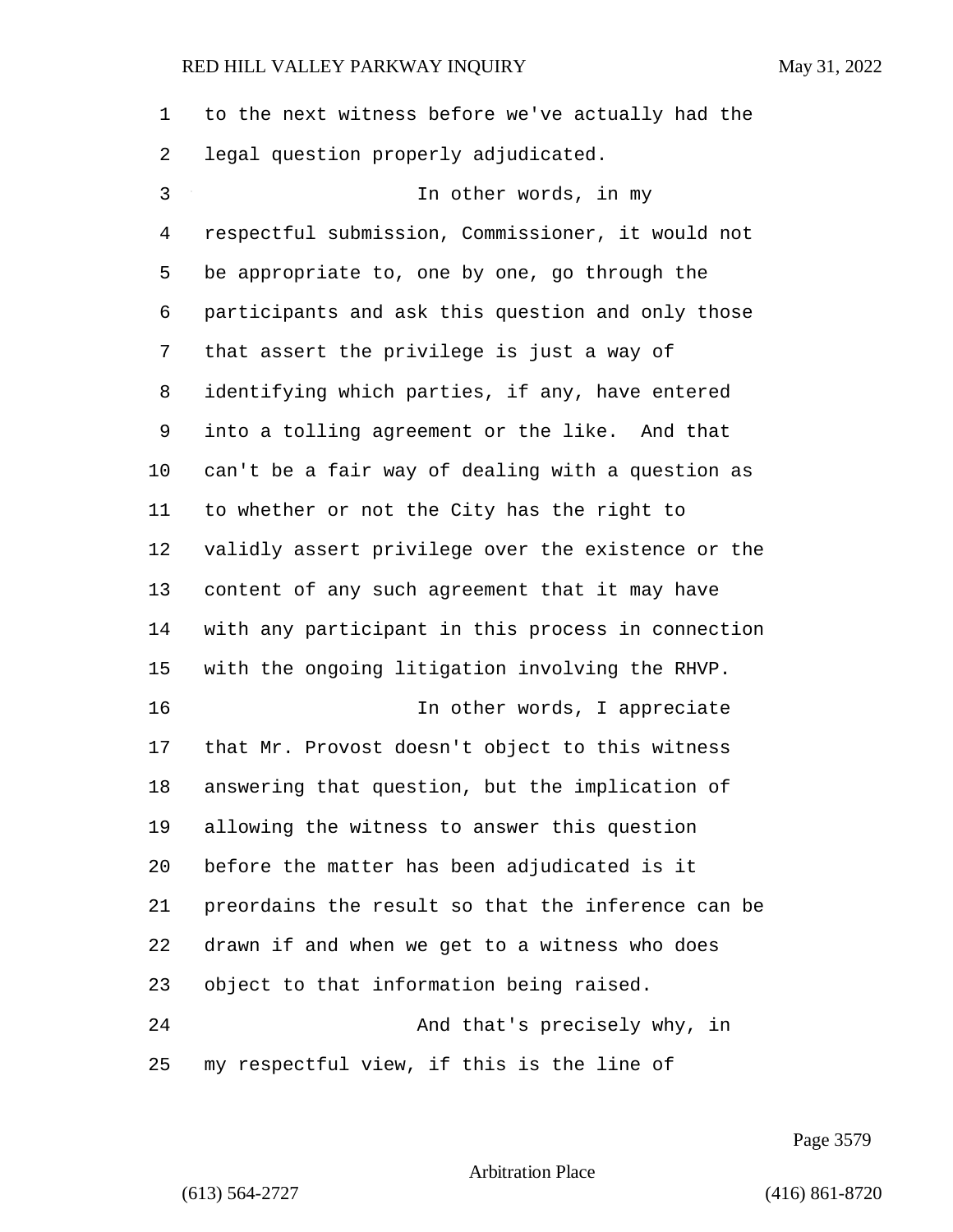| 1  | questioning that is intended to be asked, we need |
|----|---------------------------------------------------|
| 2  | to sort out whether or not privilege applies to   |
| 3  | this first. If the answer is no, that there is no |
| 4  | privilege associated with it, then absolutely any |
| 5  | witness can be asked. But to do it in a piecemeal |
| 6  | way, in my view, would be unfair and just erodes  |
| 7  | the question of privilege before we've had an     |
| 8  | adjudication on the point.                        |
| 9  | JUSTICE WILTON-SIEGEL:<br>All                     |
| 10 | right. It's 4:01 today.                           |
| 11 | MR. PROVOST:                                      |
| 12 | Mr. Commissioner, with your permission.           |
| 13 | JUSTICE WILTON-SIEGEL: Yes.                       |
| 14 | MR. PROVOST: I would like to                      |
| 15 | add the following: If we push this situation to   |
| 16 | an extreme, a party to an inquiry like this one   |
| 17 | could impose NDA, non-disclosure agreement, on    |
| 18 | various witnesses here and there. That would      |
| 19 | unfortunately deprive you of a complete           |
| 20 | appreciation of their credibility. That alone, I  |
| 21 | believe, is sufficient to dispose of the          |
| 22 | objection.                                        |
| 23 | JUSTICE WILTON-SIEGEL:                            |
| 24 | Mm-hmm. Well, I will say for the benefit of       |
| 25 | counsel I think that comment is directly relevant |

Page 3580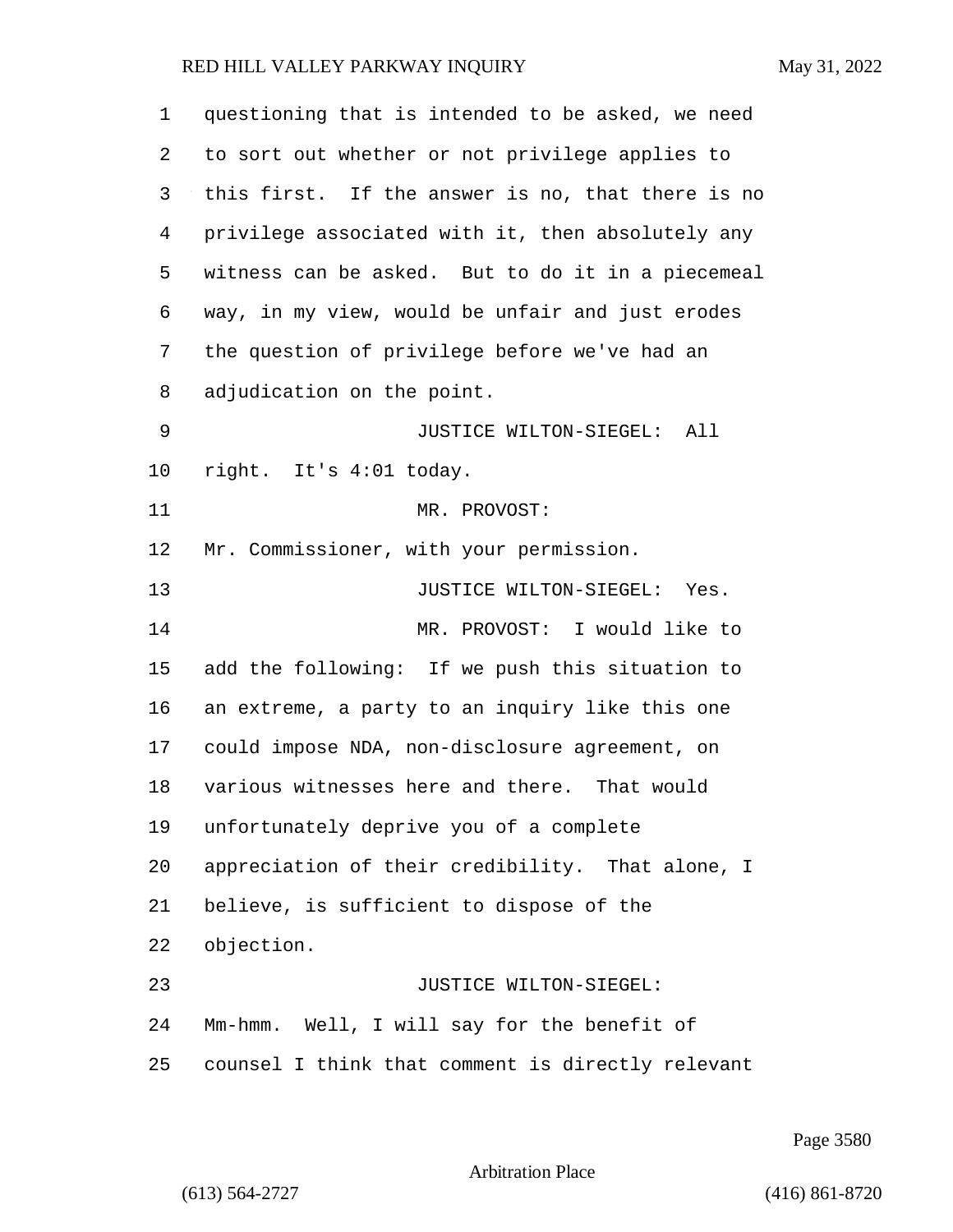to the issue of relevance and I'm having trouble seeing how this is not a relevant question. 3 This is not litigation, as we said a moment ago, so the role of the judge is not at play here. In litigation, the judge would be limited to the evidence that the parties wish to put before the court. This is different insofar as the Commissioner is mandated to attempt to understand the facts. And an important consideration in respect of that is whether the participants who appear before the inquiry are in fact not independent but are in fact aligned and are giving the same story, and that certainly goes to credibility. I think that's what Mr. Provost was alluding to. So, I'm having trouble seeing how this is a question. There's a legitimate question of relevance. 18 With respect to the question of privilege, Mr. Lederman, I don't understand the concept of common interest privilege in the context of a situation where the party to whom a question is being put has no objection to answering it. 24 MR. LEDERMAN: No. Perhaps let me just address, before we talk about the

Page 3581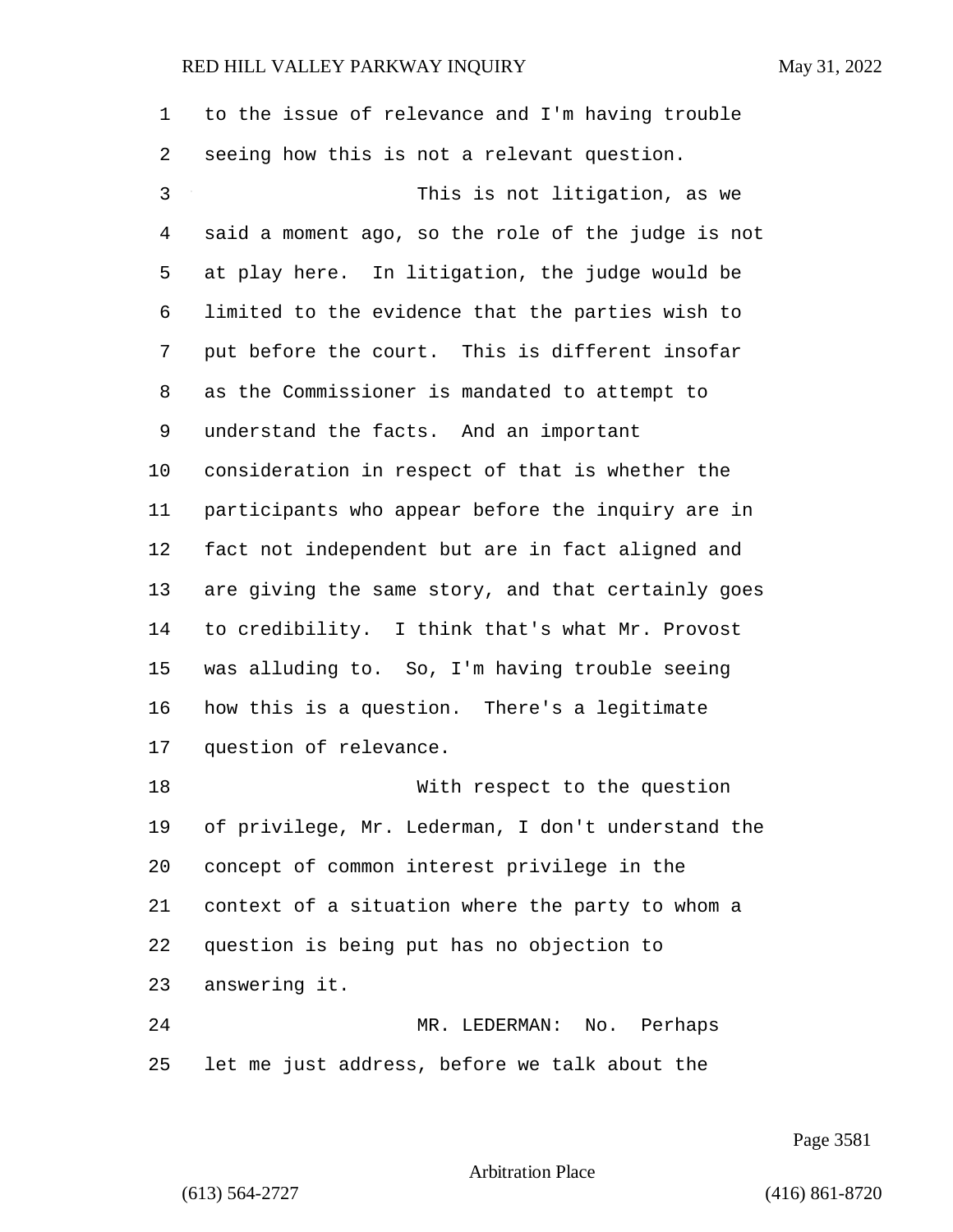common interest privilege point, let me address the relevance point.

| 3  | I would agree with you,                            |
|----|----------------------------------------------------|
| 4  | Mr. Commissioner, that it may be relevant and      |
| 5  | would be relevant if there were such an            |
| 6  | evidentiary arrangement in place in the context of |
| 7  | an inquiry, and indeed I think there are some      |
| 8  | cases that deal with that. That is very different  |
| 9  | than asking whether a tolling agreement or other   |
| 10 | types of standard joint defence agreements are in  |
| 11 | place in connection with related litigation        |
| 12 | involving the subject matter. So, that's my        |
| 13 | answer to the relevance point, which we can        |
| 14 | address separately.                                |
| 15 | But quite apart from                               |
| 16 | relevance, the privilege issue is that the         |
| 17 | privilege exists in connection with both           |
| 18 | litigation privilege in which a party to           |
| 19 | litigation, not infrequently, can enter into       |
| 20 | tolling agreements, joint defence agreements with  |
| 21 | either co-defendants or potential third-party      |
| 22 | defendants in that litigation, and that is a       |

which a party to litigation may enter into those

privileged agreement and the circumstances in

agreements are subject to both litigation

Page 3582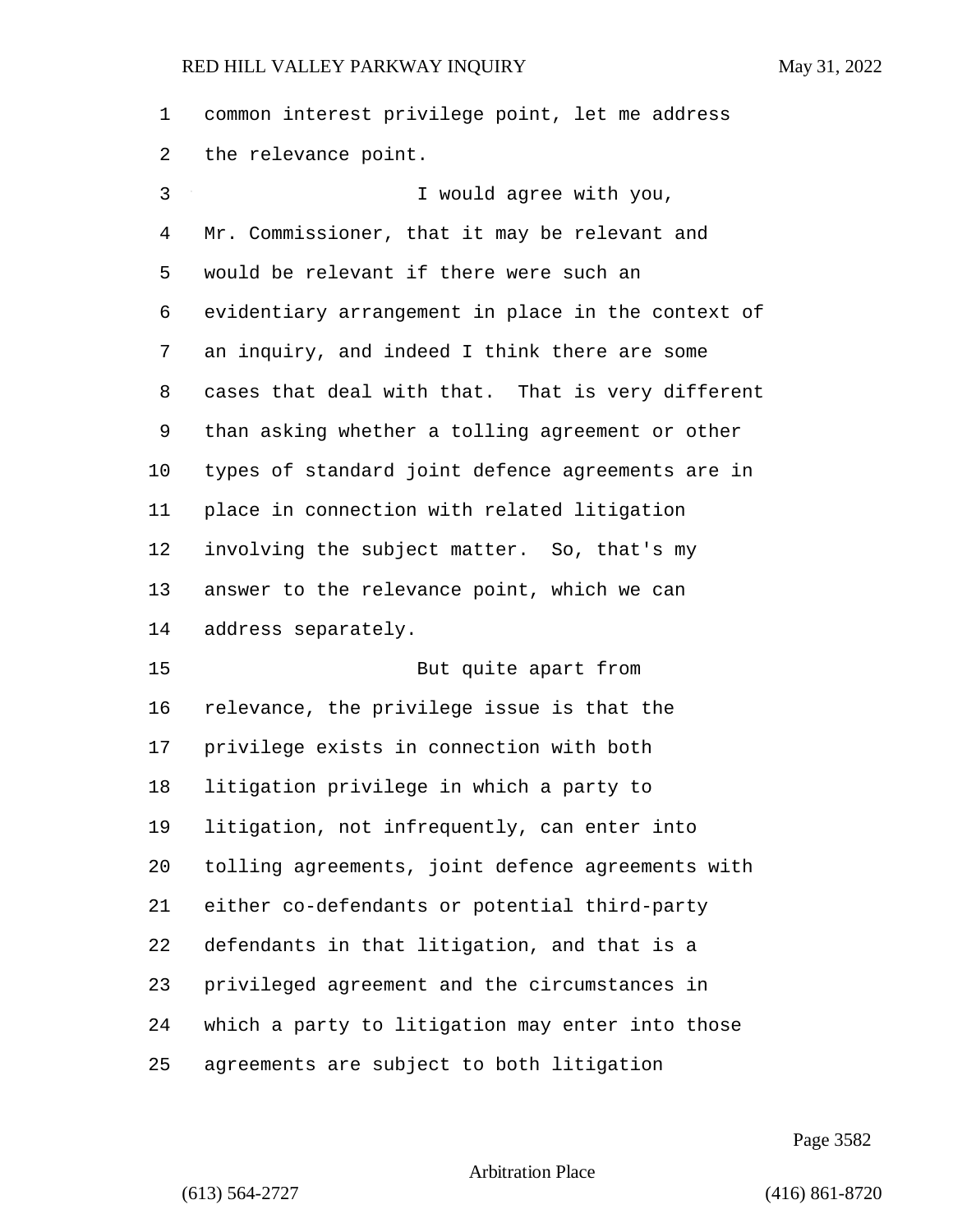| 1  | privilege and solicitor-client privilege, as well  |
|----|----------------------------------------------------|
| 2  | as common interest privilege.                      |
| 3  | And so, whether or not a party                     |
| 4  | has actively engaged in that type of agreement,    |
| 5  | that's a privileged question. And, in my           |
| 6  | respectful view, that should be adjudicated before |
| 7  | peeling off one witness after the next saying,     |
| 8  | well, do you have any such agreement in place in   |
| 9  | connection with the litigation involving the Red   |
| 10 | Hill Valley Parkway?                               |
| 11 | And so, I only ask -- let me                       |
| 12 | just finish by this point.                         |
| 13 | JUSTICE WILTON-SIEGEL:<br>I'm                      |
| 14 | just trying to understand what the common interest |
| 15 | privilege is that's being asserted.                |
| 16 | MR. LEDERMAN: So, if a party                       |
| 17 | to litigation has entered into a tolling agreement |
| 18 | or a joint defence agreement, even though they may |
| 19 | have positions that are adverse vis-ã-vis the      |
| 20 | plaintiff in a piece of litigation, they share a   |
| 21 | common interest in defending or preserving a       |
| 22 | tolling agreement or any such agreement in         |
| 23 | connection with that plaintiff. That's how a       |
| 24 | common interest privilege --                       |
| 25 | JUSTICE WILTON-SIEGEL:<br>T.                       |

Page 3583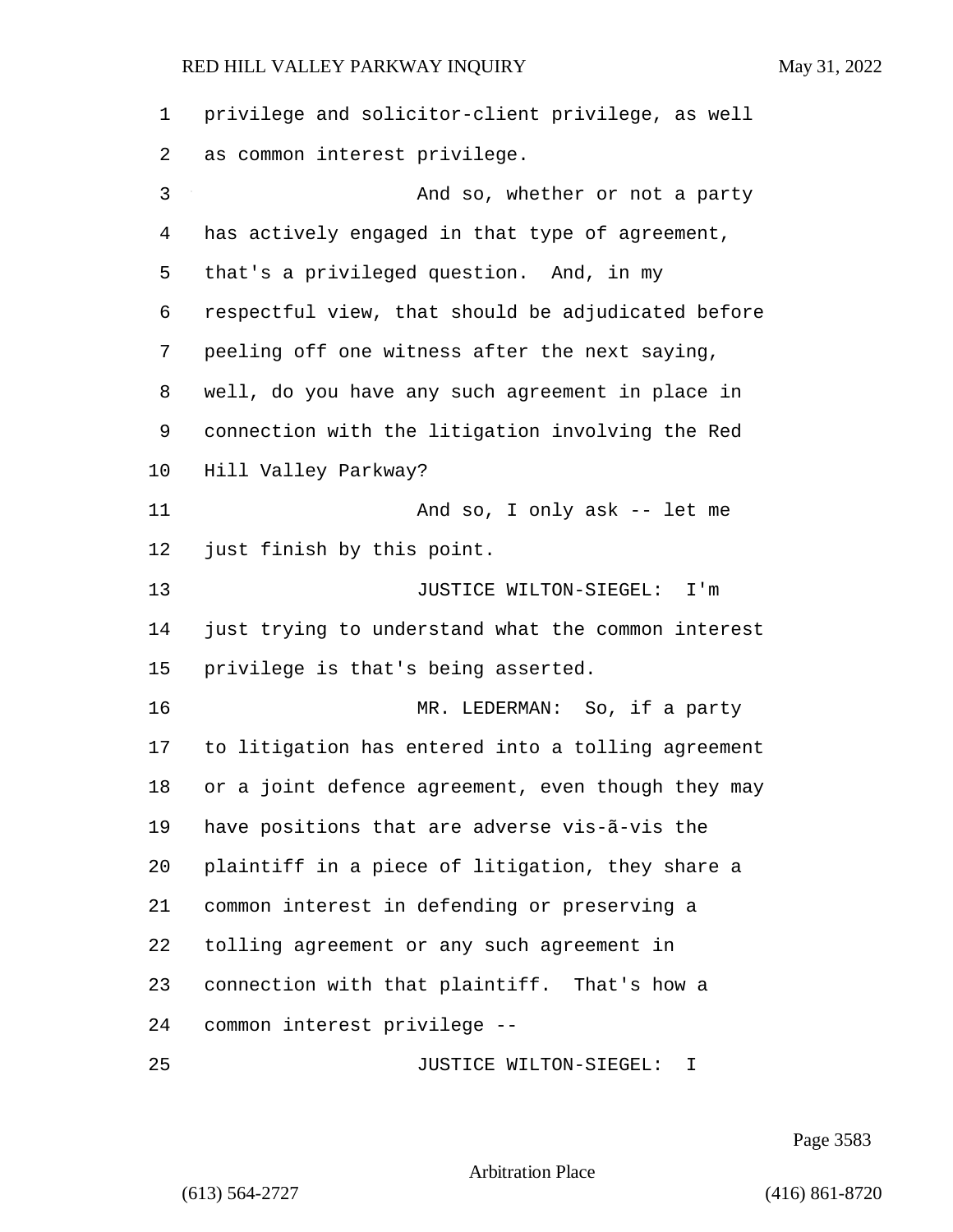| 1  | fully understand that. I'm having trouble          |
|----|----------------------------------------------------|
| 2  | understanding how the fact that they have entered  |
| 3  | into such an agreement as opposed to the contents  |
| 4  | of such an agreement is privileged.                |
| 5  | MR. LEDERMAN: Well, the fact                       |
| 6  | of whether or not they've entered into such an     |
| 7  | agreement is equally, in my respectful submission, |
| 8  | also privileged, just as did a party seek legal    |
| 9  | advice. That equally would arguably be subject to  |
| 10 | privilege, not just the content of that advice but |
| 11 | whether or not they've sought legal advice.        |
| 12 | JUSTICE WILTON-SIEGEL: Well,                       |
| 13 | this is not the occasion perhaps to engage in that |
| 14 | debate, but if that's the context in which you     |
| 15 | assert the common --                               |
| 16 | MR. LEDERMAN: Well, what I'm                       |
| 17 | trying to suggest, Mr. Commissioner, is this is an |
| 18 | issue that I view that you would benefit from      |
| 19 | being briefed, and I don't think, given that       |
| 20 | Mr. Malone is scheduled to return, that there is   |
| 21 | any prejudice to having this issue properly        |
| 22 | brought before you to be adjudicated before these  |
| 23 | questions are asked.                               |
| 24 | JUSTICE WILTON-SIEGEL:<br>Okay.                    |
| 25 | Before I make any sort of decision, do any of the  |

Page 3584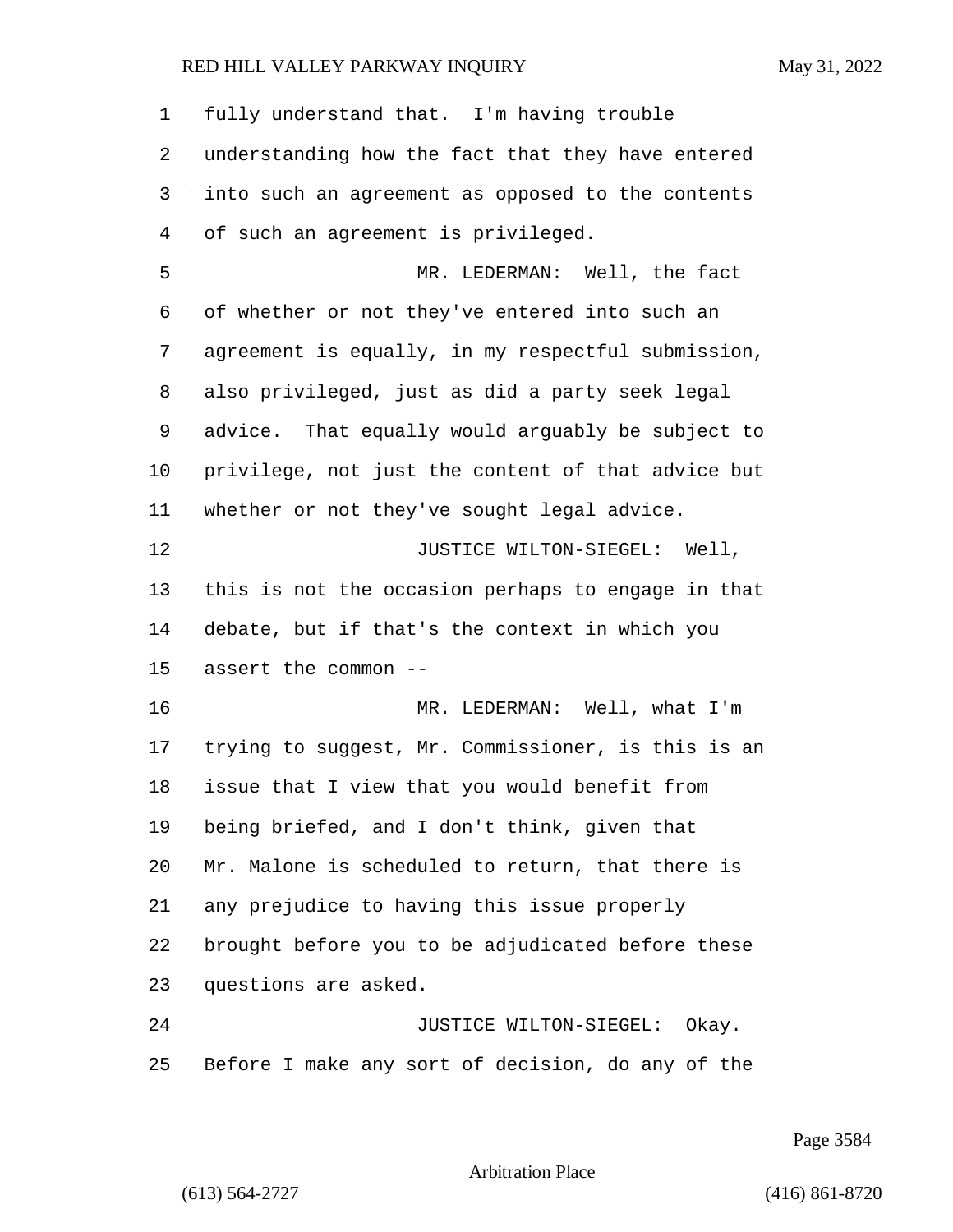other participants wish to speak to this matter? 2 MS. LAWRENCE: Recognizing I'm not sure if Ms. Roberts is about to unmute -- I see her on the screen -- I do have one final set of submissions. I know we've done, I think, two go-arounds -- 7 JUSTICE WILTON-SIEGEL: I just wanted to hear from any of the other counsel before I give you the opportunity to make your response. 11 MS. LAWRENCE: Thank you. 12 JUSTICE WILTON-SIEGEL: I'm taking the silence to be a negative. Okay, Ms. Lawrence. 15 MS. LAWRENCE: I do see Ms. McIvor is on the screen. **JUSTICE WILTON-SIEGEL:**  Ms. McIvor. 19 MS. MCIVOR: I'm sorry. I have nothing to say at the moment. I just thought that I would turn on my camera in the event that I do moving forward. **JUSTICE WILTON-SIEGEL:** Okay. Thank you. 25 MS. MCIVOR: Thank you.

Page 3585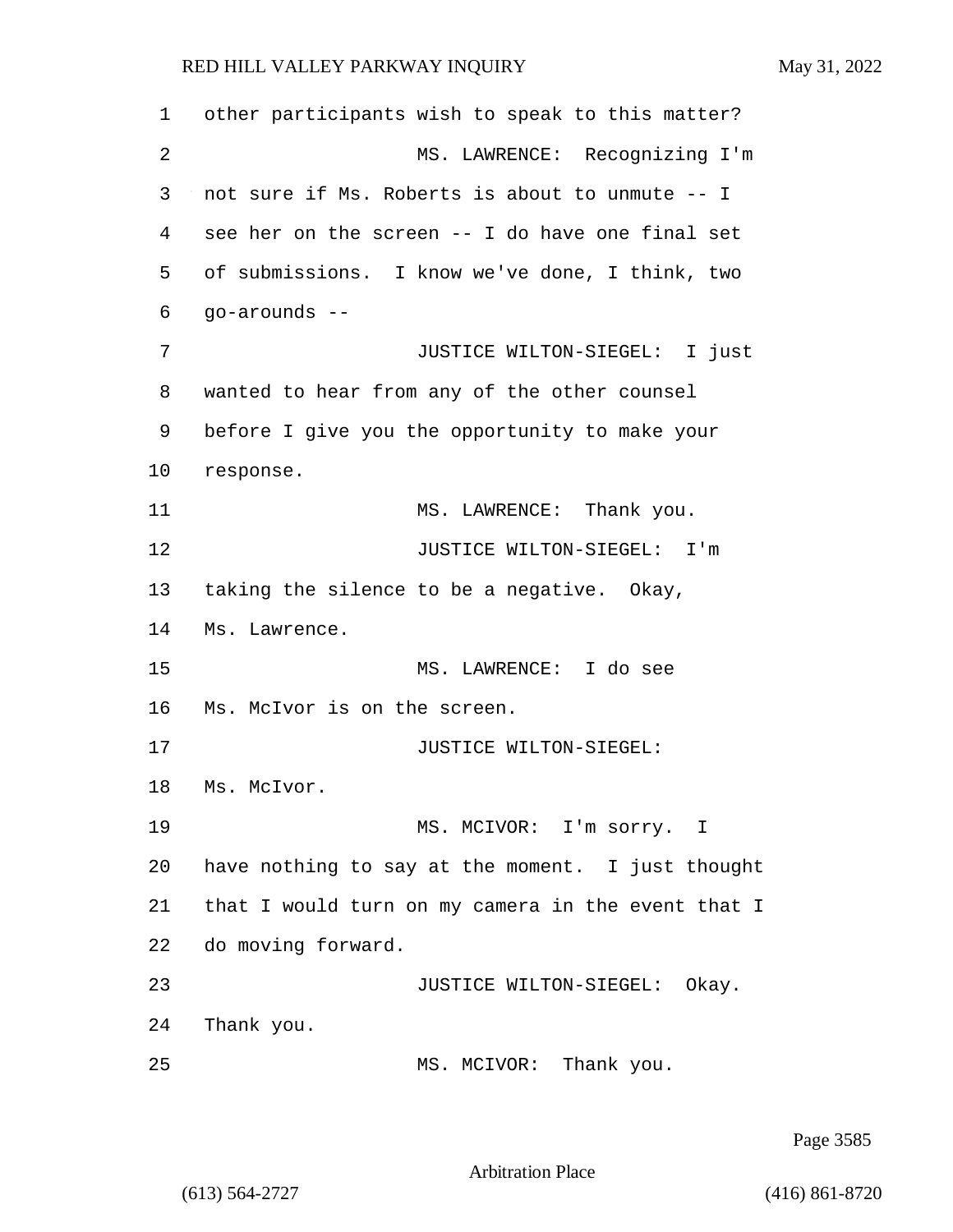| $\mathbf 1$ | JUSTICE WILTON-SIEGEL:                             |
|-------------|----------------------------------------------------|
| 2           | Ms. Lawrence.                                      |
| 3           | MS. LAWRENCE: Thank you.<br>In                     |
| 4           | respect of the issue of whether this should be     |
| 5           | before you by way of a motion or by way of a       |
| 6           | proper briefing, as I think is how Mr. Lederman    |
| 7           | characterized it, in my view, where a witness      |
| 8           | objects themselves to a question, either           |
| 9           | individually or by counsel, it would certainly be  |
| 10          | beneficial for you to obtain fulsome submissions   |
| 11          | from that person and any other entity who may      |
| 12          | share in the same position as the objector.        |
| 13          | I would anticipate that we may                     |
| 14          | have such circumstances and those can be dealt     |
| 15          | with, I think, quite differently than the issue    |
| 16          | before you today. I would categorize Mr. Malone    |
| 17          | and Mr. Provost's lack of objection to any issue   |
| 18          | in answering the question as evidence that there   |
| 19          | is no privilege that CIMA or Mr. Malone themselves |
| 20          | are asserting, and I have not heard an             |
| 21          | articulation from Mr. Lederman about the assertion |
| 22          | of privilege that the City is independently        |
| 23          | claiming.                                          |
| 24          | So, in my view, you can                            |
| 25          | absolutely hear the relevant answer to this issue  |

Page 3586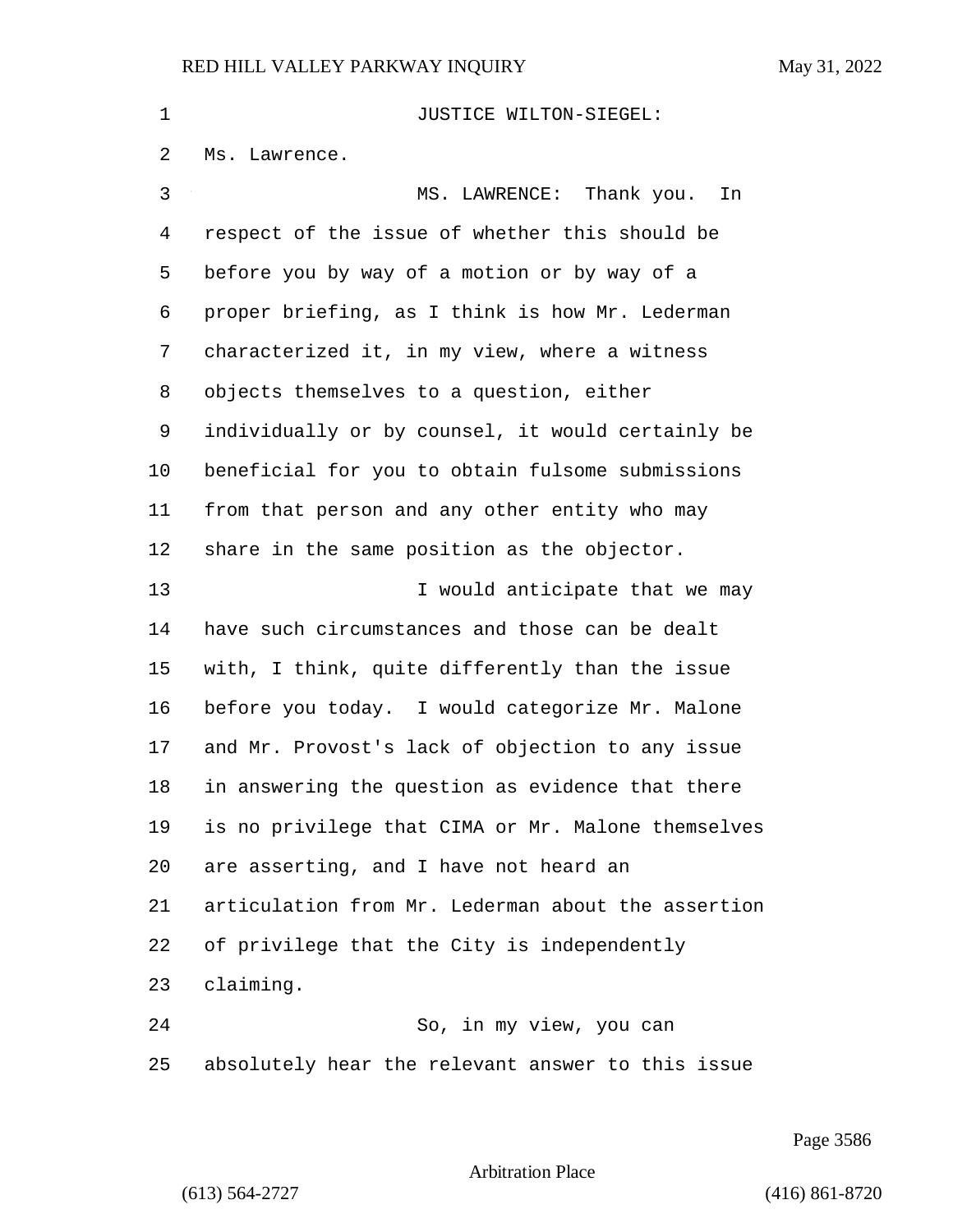| 1  | without a motion on this issue. And to the extent  |
|----|----------------------------------------------------|
| 2  | that there are other witnesses who object to that  |
| 3  | issue, I would anticipate and hope that among      |
| 4  | counsel we can have discussions on that before     |
| 5  | that happens on the record and we can perform      |
| 6  | appropriate motion materials and briefs for you at |
| 7  | that time. But for today, in the circumstances of  |
| 8  | this witness and his counsel, I simply don't see   |
| 9  | why it would be deferred. Thank you.               |
| 10 | MR. LEDERMAN:                                      |
| 11 | Mr. Commissioner, can I just reply to that?        |
| 12 | JUSTICE WILTON-SIEGEL: Before                      |
| 13 | you reply to that, and I don't think I need a      |
| 14 | reply, I simply want to understand exactly what    |
| 15 | kind of motion we would have. It would be a        |
| 16 | motion, as I see it, as to whether or not there    |
| 17 | could be some kind of common interest privilege    |
| 18 | asserted by the City in circumstances where a      |
| 19 | participant does not assert such a privilege or    |
| 20 | any privilege. Is that my understanding?           |
| 21 | MR. LEDERMAN: I would imagine                      |
| 22 | the motion would involve the very request that I   |
| 23 | received from commission counsel on February 25,   |
| 24 | which was to advise as to whether or not the City  |
| 25 | of Hamilton had entered into tolling agreements    |

Page 3587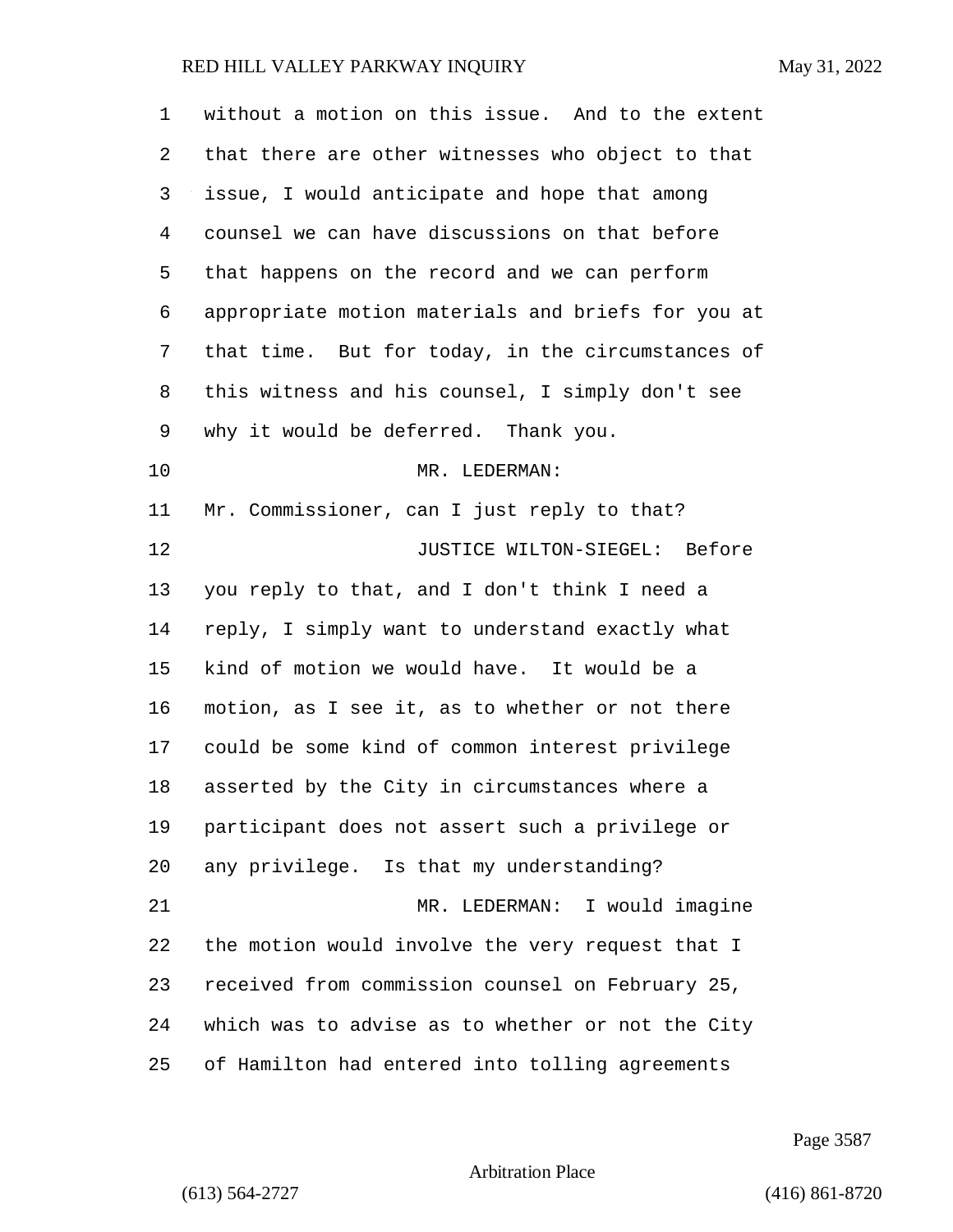and the like with any of the participants. 2 JUSTICE WILTON-SIEGEL: That is not what's before this court and not what I would envisage in terms of any motion. I say again the issue before this tribunal is whether the City can assert an interest, privilege, in circumstances where the questioned party does not. 8 MR. LEDERMAN: I have to go by the rules of this inquiry, Mr. Commissioner, that says nothing is admissible in this proceeding by virtue of something being privileged. And so, the question that was put to me as counsel to the City of Hamilton was to disclose the existence of any such tolling agreements. The City of Hamilton has taken the position that if it has tolling agreements in place involving litigation involving the Red Hill Valley Parkway, that such agreements are subject to privilege. 19 So, I would have thought that the motion before you is to determine whether or not any such tolling agreements in connection with that litigation are indeed subject to privilege. 23 JUSTICE WILTON-SIEGEL: Let me just make a note. Okay. I am going to take this one under advisement overnight and I will advise

Page 3588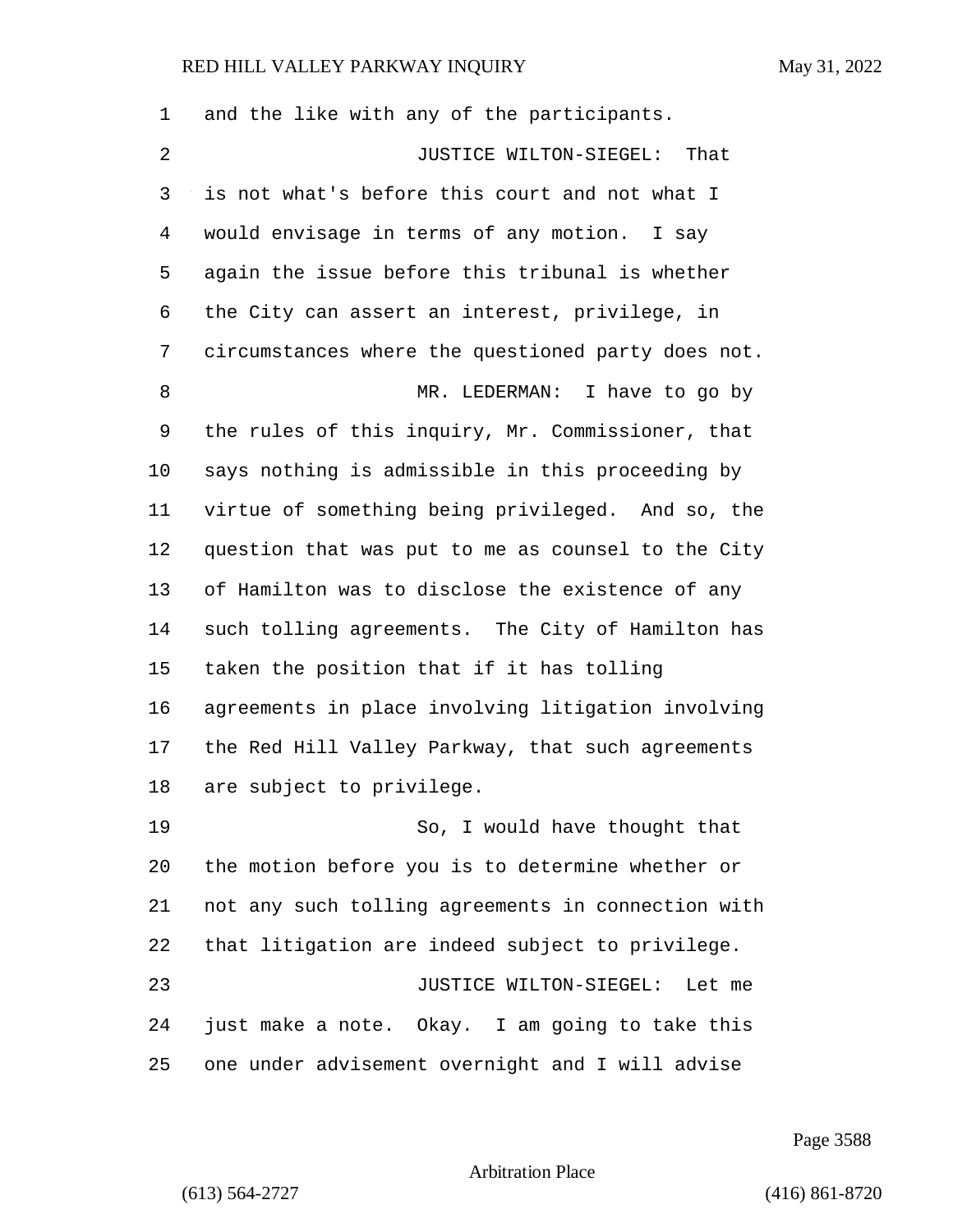| $\mathbf 1$ | the parties tomorrow morning of my decision with   |
|-------------|----------------------------------------------------|
| 2           | respect to Mr. Lederman's position.                |
| 3           | In the meantime, we still have                     |
| 4           | some time left and I think we should proceed to    |
| 5           | the first, if Ms. Lawrence has no other questions. |
| 6           | MS. LAWRENCE: I just have one                      |
| 7           | housekeeping matter. The very last exhibit that I  |
| 8           | raised with Mr. Malone, I did not mark it as an    |
| 9           | exhibit and I should have. This is CIM15996. We    |
| 10          | don't need to pull it up again. I would like to    |
| 11          | mark that as the next exhibit, as I understand     |
| 12          | it's not in the overview documents, and that is    |
| 13          | Exhibit 62.                                        |
| 14          | EXHIBIT NO. 62: E-mail                             |
| 15          | exchange between CIMA and                          |
| 16          | Mike Dworczak at Pyramid,                          |
| 17          | CIM15996.                                          |
| 18          | Thank you.<br>MS.<br>$\mathtt{LAWRENCE}$ :         |
| 19          | BY MS. LAWRENCE:                                   |
| 20          | And subject to the<br>Q.                           |
| 21          | Commissioner's ruling in respect of the questions  |
| 22          | that I have put on the record that I would like to |
| 23          | ask, those are my questions for you, Mr. Malone.   |
| 24          | Thank you very much for your time and attention    |
| 25          | today.                                             |

Page 3589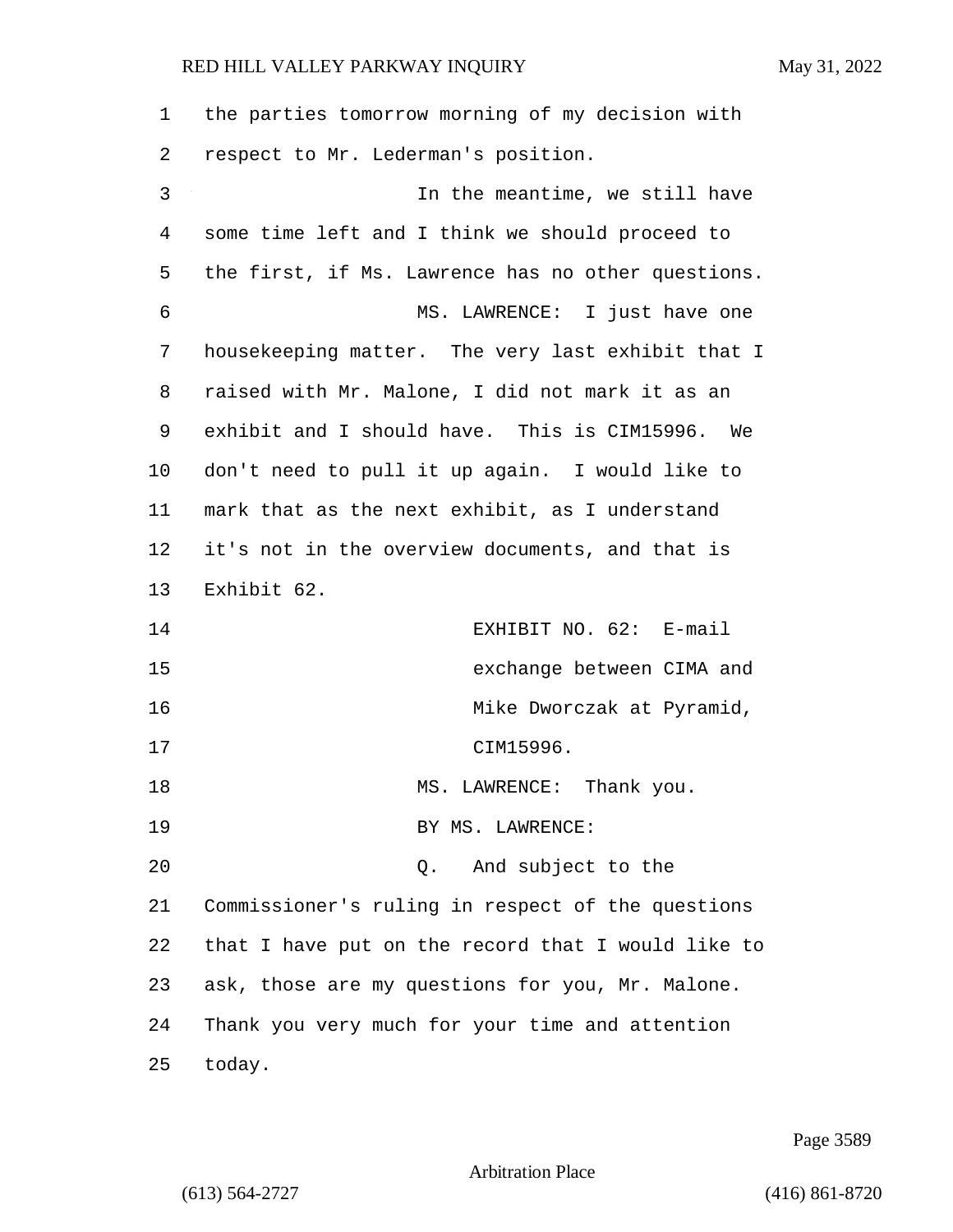| $\mathbf{1}$   | JUSTICE WILTON-SIEGEL: Okay.                       |
|----------------|----------------------------------------------------|
| $\overline{2}$ | MS. LAWRENCE:                                      |
| 3              | Mr. Commissioner, I've spoken to counsel about     |
| 4              | timing and I understand that MTO anticipates being |
| 5              | quite short in its examination, ten minutes or     |
| 6              | less, which would fit us in still before 4:30, so  |
| 7              | subject to Ms. McIvor's view, I think it would     |
| 8              | make sense to turn to her first and then we can    |
| 9              | discuss before we end for the day the process for  |
| $10 \,$        | tomorrow, if you would like.                       |
| 11             | JUSTICE WILTON-SIEGEL: Okay.                       |
| 12             | MS. MCIVOR: Hello,                                 |
| 13             | Commissioner. And, Ms. Lawrence, that's right. I   |
| 14             | still expect to be quite short, quite brief.       |
| 15             | EXAMINATION BY MS. MCIVOR:                         |
| 16             | Q. Mr. Malone, I'm                                 |
| 17             | Heather McIvor. I'm counsel for MTO.               |
| 18             | And, Mr. Commissioner, if I                        |
| 19             | might proceed?                                     |
| 20             | JUSTICE WILTON-SIEGEL: Please                      |
| 21             | do.                                                |
| 22             | BY MS. MCIVOR:                                     |
| 23             | There was discussion<br>Q.                         |
| 24             | today, Mr. Malone, about the 2007 MTO testing      |
| 25             | results that were provided to you by Mr. Moore,    |

Page 3590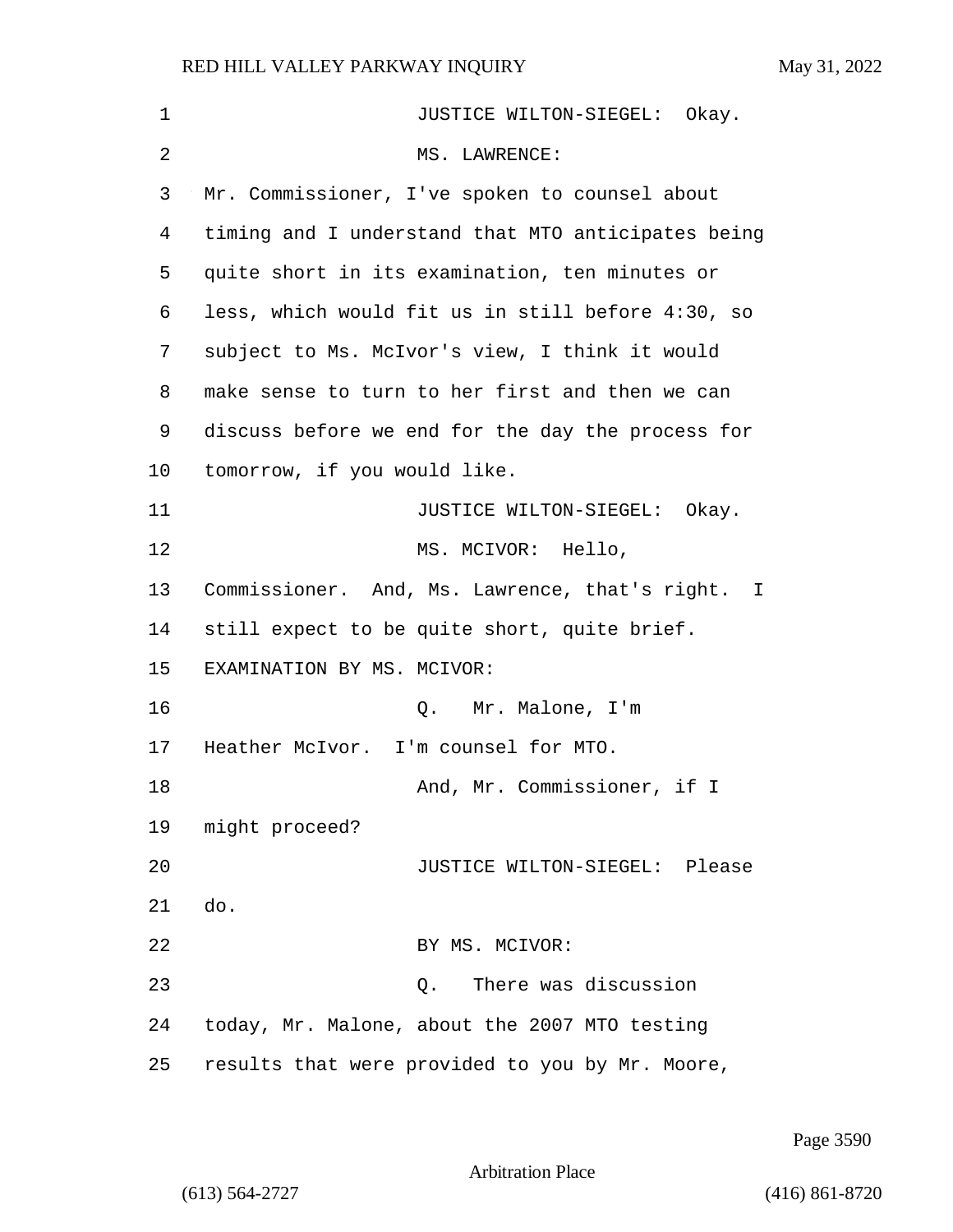| 1              | and you mentioned that they were not included in   |
|----------------|----------------------------------------------------|
| 2              | the CIMA report because you assumed that MTO did   |
| 3              | not want them distributed. Is that right?          |
| $\overline{4}$ | Well, they were provided<br>Α.                     |
| 5              | to me by Mr. Moore and his notation indicated to   |
| 6              | keep them confidential, so my understanding was    |
| 7              | they were not materials from the City of Hamilton, |
| 8              | they were MTO materials, and so I didn't have MTO  |
| 9              | approval to utilize them, include them in the      |
| 10             | report or otherwise make them public, and so       |
| 11             | that's why I didn't.                               |
| 12             | Q. Okay. Fair enough. But                          |
| 13             | I just wanted to clarify, you didn't speak to      |
| 14             | anyone from MTO regarding these results and        |
| 15             | regarding their views about their distribution.    |
| 16             | Is that fair?                                      |
| 17             | Α.<br>That's correct, yes.                         |
| 18             | Okay. And I believe it's<br>Q.                     |
| 19             | been clearly stated by your answer to my last      |
| 20             | question, but you received them from Mr. Moore and |
| 21             | it was Mr. Moore who requested that they not be    |
| 22             | published. Is that correct?                        |
| 23             | Yes, consistent with the<br>Α.                     |
| 24             | e-mail that was displayed earlier today and the    |
| 25             | wording that was in that e-mail. Yes.              |

Page 3591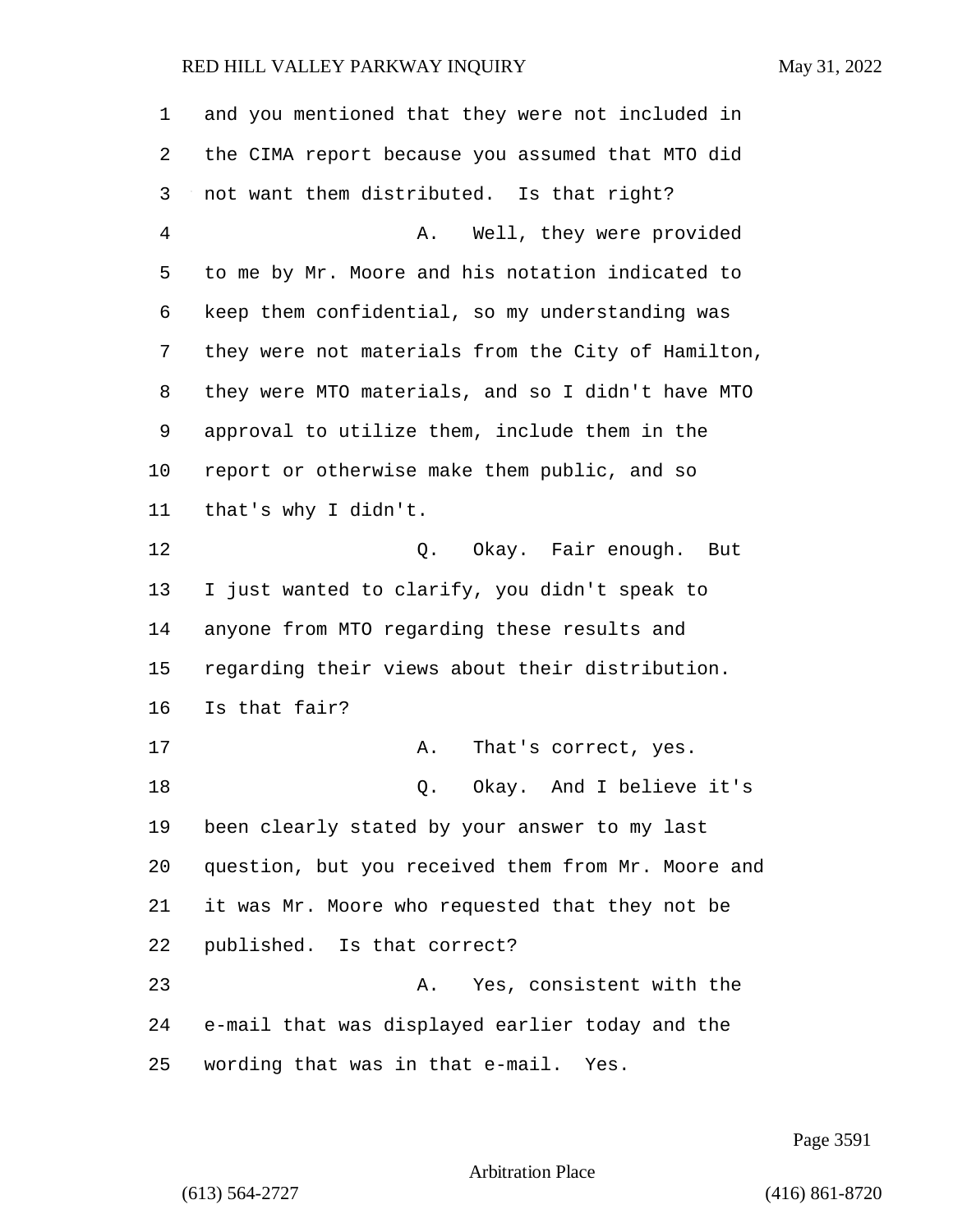1 Q. Right. Okay. So, by virtue of the fact that he was providing them to you, you would have been aware presumably that MTO had already released them to the City. Is that fair? 6 A. Well, the thread was from Golder and Golder had sent them to the City, so I'm not sure how the chain of ownership existed, but it was Golder to the City and the City to me and they were included in the Golder report, so I don't really know the origin -- 12 O. Okay. And that's fair enough. But somehow they were -- before they came to you, they were in the hands of Golder and the City. Is that right? 16 A. Correct, yes. 17 Q. Okay. Thank you. Those are my questions for you, Mr. Malone. **JUSTICE WILTON-SIEGEL:** Okay. Ms. Lawrence. 21 MS. LAWRENCE: Commissioner, I anticipate that I've heard from Ms. Roberts that she will be about half an hour and from the City that they will be about an hour, so although we have a few minutes left before 4:30, I would

Page 3592